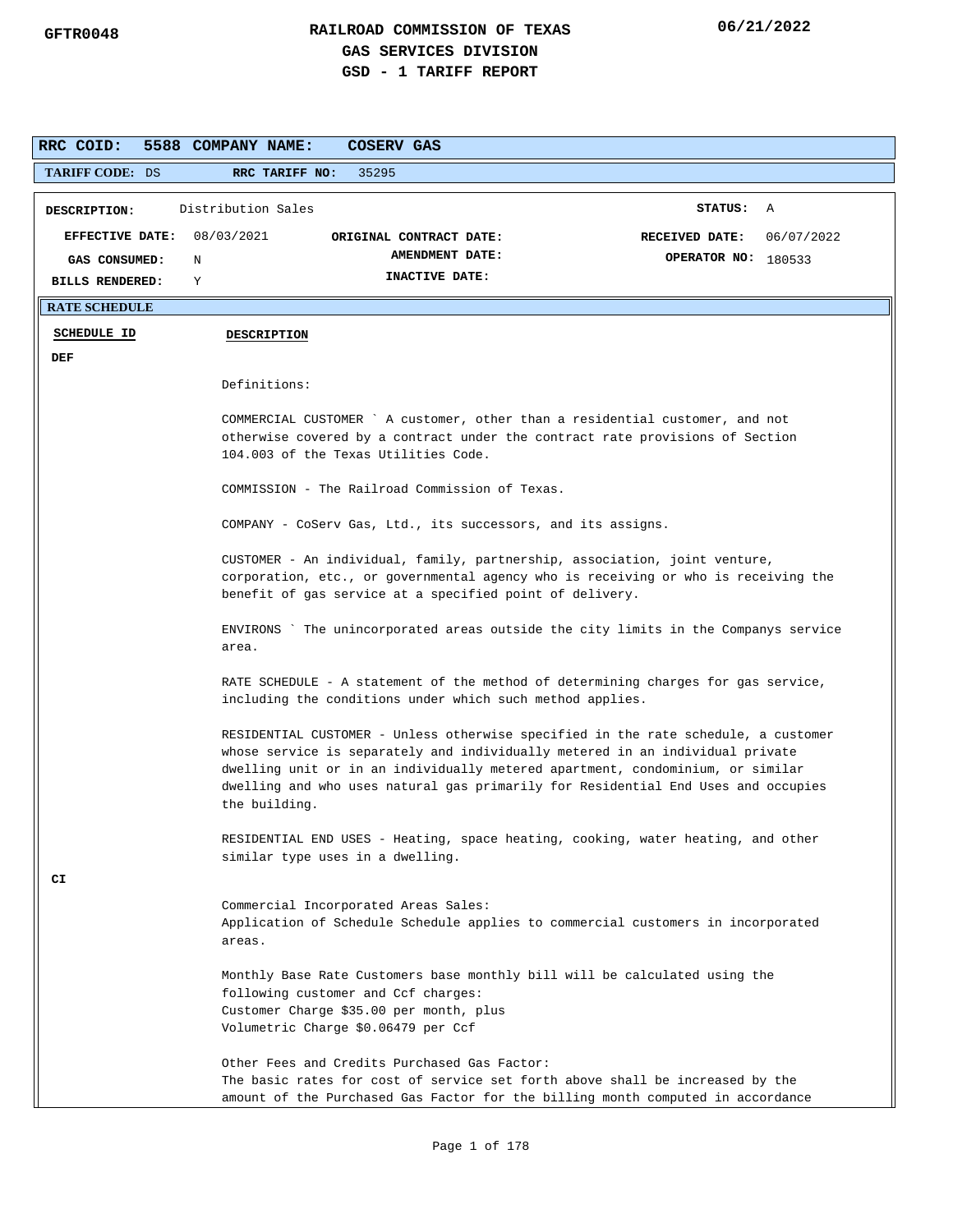| RRC COID:              | 5588 COMPANY NAME:<br>COSERV GAS                                                                                                                                                                                                                                                                                                                                                                                                                                                                                                                                                                         |
|------------------------|----------------------------------------------------------------------------------------------------------------------------------------------------------------------------------------------------------------------------------------------------------------------------------------------------------------------------------------------------------------------------------------------------------------------------------------------------------------------------------------------------------------------------------------------------------------------------------------------------------|
| <b>TARIFF CODE: DS</b> | RRC TARIFF NO:<br>35295                                                                                                                                                                                                                                                                                                                                                                                                                                                                                                                                                                                  |
| <b>RATE SCHEDULE</b>   |                                                                                                                                                                                                                                                                                                                                                                                                                                                                                                                                                                                                          |
| <b>SCHEDULE ID</b>     | <b>DESCRIPTION</b>                                                                                                                                                                                                                                                                                                                                                                                                                                                                                                                                                                                       |
|                        |                                                                                                                                                                                                                                                                                                                                                                                                                                                                                                                                                                                                          |
|                        | with the provisions of Rate Schedule PGF ` Purchased Gas Factor.                                                                                                                                                                                                                                                                                                                                                                                                                                                                                                                                         |
|                        | Rate Case Expenses:                                                                                                                                                                                                                                                                                                                                                                                                                                                                                                                                                                                      |
|                        | Plus applicable charge in accordance with provisions of Rate Schedule RCE ` Rate<br>Case Expenses.                                                                                                                                                                                                                                                                                                                                                                                                                                                                                                       |
|                        | Taxes:                                                                                                                                                                                                                                                                                                                                                                                                                                                                                                                                                                                                   |
|                        | Plus applicable taxes and fees related to above in accordance with the provisions<br>of Rate Schedule ITF ` Incorporated Areas Tax Factors.                                                                                                                                                                                                                                                                                                                                                                                                                                                              |
|                        | Pipeline Safety Fee:                                                                                                                                                                                                                                                                                                                                                                                                                                                                                                                                                                                     |
|                        | Plus applicable charge in accordance with the provisions of Rate Schedule PSF<br>Pipeline Safety Fee.                                                                                                                                                                                                                                                                                                                                                                                                                                                                                                    |
|                        | Excess Deferred Income Tax Credit:                                                                                                                                                                                                                                                                                                                                                                                                                                                                                                                                                                       |
|                        | Credit to Volumetric Charge has been applied in accordance with provisions of Rate                                                                                                                                                                                                                                                                                                                                                                                                                                                                                                                       |
|                        | Schedule EDIT ` Excess Deferred Income Tax Credit.                                                                                                                                                                                                                                                                                                                                                                                                                                                                                                                                                       |
| ITF                    |                                                                                                                                                                                                                                                                                                                                                                                                                                                                                                                                                                                                          |
|                        | Incorporated Areas Tax Factors: Taxes In addition to the monthly charges, each<br>customers bill will include a charge for an amount equivalent to the customers<br>proportional part of the city franchise fees, state gross receipts taxes, or other<br>governmental levies payable by the Company, exclusive of federal income taxes.                                                                                                                                                                                                                                                                 |
|                        | Municipal franchise fees are determined by each municipalitys franchise ordinance.<br>Each municipalitys franchise ordinance will specify the percentage and<br>applicability of franchise fees. From time to time, the tax factor may be<br>adjusted, if required, to account for any over- or under-recovery of municipal                                                                                                                                                                                                                                                                              |
|                        | franchise fees by the Company and to include an amount equivalent to the<br>proportionate part of any new tax or increased franchise fee or tax, or any other<br>governmental imposition, rental fee, or charge levied, assessed or imposed                                                                                                                                                                                                                                                                                                                                                              |
|                        | subsequent to the effective date of this tariff by any governmental authority,                                                                                                                                                                                                                                                                                                                                                                                                                                                                                                                           |
|                        | including districts, created under the laws of the State of Texas. The Company<br>will also collect sales taxes where applicable. Gross receipts taxes and municipal                                                                                                                                                                                                                                                                                                                                                                                                                                     |
| PGF                    | franchise fees will only be charged to customers within the incorporated areas.                                                                                                                                                                                                                                                                                                                                                                                                                                                                                                                          |
|                        | Purchase Gas Factor:                                                                                                                                                                                                                                                                                                                                                                                                                                                                                                                                                                                     |
|                        | Purpose and Intent                                                                                                                                                                                                                                                                                                                                                                                                                                                                                                                                                                                       |
|                        | This provision is intended to allow collection of the gas purchase costs of CoServ<br>Gas, Ltd. (hereinafter CoServ Gas or the Company) in a manner that will lessen<br>monthly fluctuations in the Purchased Gas Factor and ensure that actual costs<br>billed to customers are fully reconciled with actual costs incurred, subject to<br>limitations for excessive lost and unaccounted for gas. The billing methods set<br>forth herein are intended to be followed to the extent the goals are realized.<br>To<br>the extent the billing methods fail to achieve these goals, the methodology shall |
|                        | be revised, and a revised tariff filed to reflect such revisions. The Company will                                                                                                                                                                                                                                                                                                                                                                                                                                                                                                                       |
|                        |                                                                                                                                                                                                                                                                                                                                                                                                                                                                                                                                                                                                          |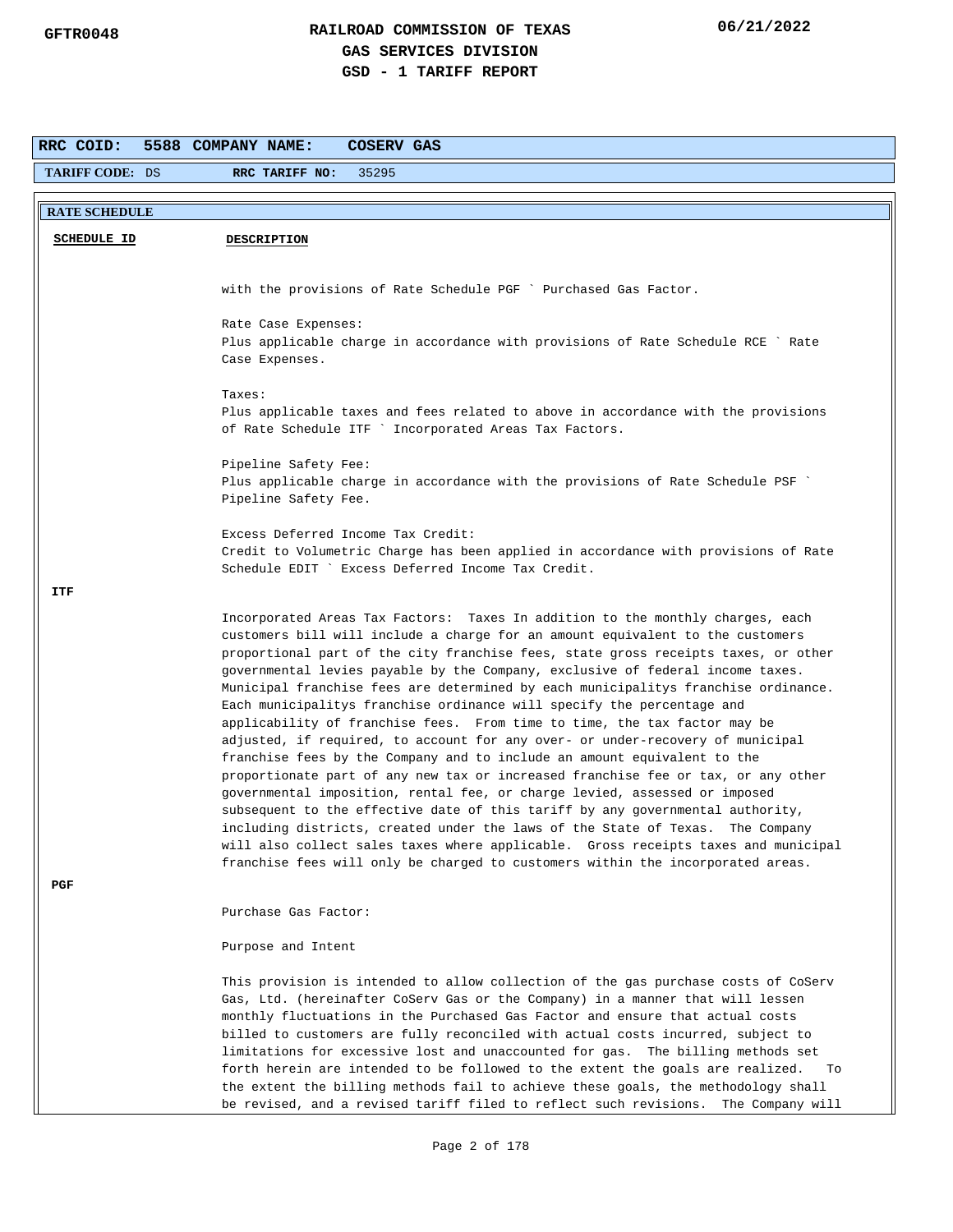| RRC COID:              | 5588 COMPANY NAME:<br><b>COSERV GAS</b>                                                                                                                                                                                                                                                                 |
|------------------------|---------------------------------------------------------------------------------------------------------------------------------------------------------------------------------------------------------------------------------------------------------------------------------------------------------|
| <b>TARIFF CODE: DS</b> | RRC TARIFF NO:<br>35295                                                                                                                                                                                                                                                                                 |
| <b>RATE SCHEDULE</b>   |                                                                                                                                                                                                                                                                                                         |
| <b>SCHEDULE ID</b>     | <b>DESCRIPTION</b>                                                                                                                                                                                                                                                                                      |
|                        |                                                                                                                                                                                                                                                                                                         |
|                        | make appropriate regulatory filings and obtain regulatory approvals, as required,<br>before making changes to its rates. The Company will notify the Railroad<br>Commission within 10 days of the date its policies and procedures for recovering<br>the uncollectable portion of its gas cost charges. |
|                        | Applicability:                                                                                                                                                                                                                                                                                          |
|                        | This clause shall apply to all CoServ Gas tariffs that incorporate this Purchased<br>Gas Factor provision and which have been properly filed and implemented with the<br>appropriate jurisdictional authority.                                                                                          |
|                        | Definitions:                                                                                                                                                                                                                                                                                            |
|                        | Standard Cubic Foot of Gas `the amount of gas contained in one (1) cubic foot of<br>space at a standard pressure of fourteen and sixty-five hundredths (14.65) pounds<br>per square inch, absolute and a standard temperature of sixty (60) degrees<br>Fahrenheit.                                      |
|                        | Ccf ` one hundred standard cubic feet of gas.                                                                                                                                                                                                                                                           |
|                        | Mcf ` one thousand standard cubic feet of gas.                                                                                                                                                                                                                                                          |
|                        | Purchased Gas Volumes ` The volumes of gas, expressed in Mcfs, purchased by the<br>Company and received into the Companys distribution systems from all sources,<br>including withdrawals from storage, and excluding gas injected into storage.                                                        |
|                        | Purchased Gas Cost(s) `The total cost of Purchased Gas Volumes, as received into<br>the Companys distribution systems, all as more specifically described herein.                                                                                                                                       |
|                        | Weighted Average Cost of Gas ` The Purchased Gas Costs divided by the Purchased Gas<br>Volumes, calculated on a monthly basis, and expressed as dollars per Mcf. Weighting<br>us by the volume of each gas component.                                                                                   |
|                        | Billed Gas Volumes `The volumes of gas billed to customers, plus volumes of gas<br>billed to third parties following losses or damages, expressed in Mcfs                                                                                                                                               |
|                        | Billed Gas Revenues ` The total amount of revenues attributable to billings by<br>CoServ for Purchased Gas Costs during a given period, exclusive of any billings for<br>any Reconciliation Factor during the same period.                                                                              |
|                        | Lost and Unaccounted for Gas (LUG) ` Purchased Gas Volumes minus the sum of Billed<br>Gas Volumes and metered Company used gas.                                                                                                                                                                         |
|                        | Purchased Gas Factor (PGF) ` A factor on each customers monthly bill, expressed in<br>dollars per Ccf, to reflect the Purchase Gas Costs and the Reconciliation Factor,<br>all as more specifically described herein.                                                                                   |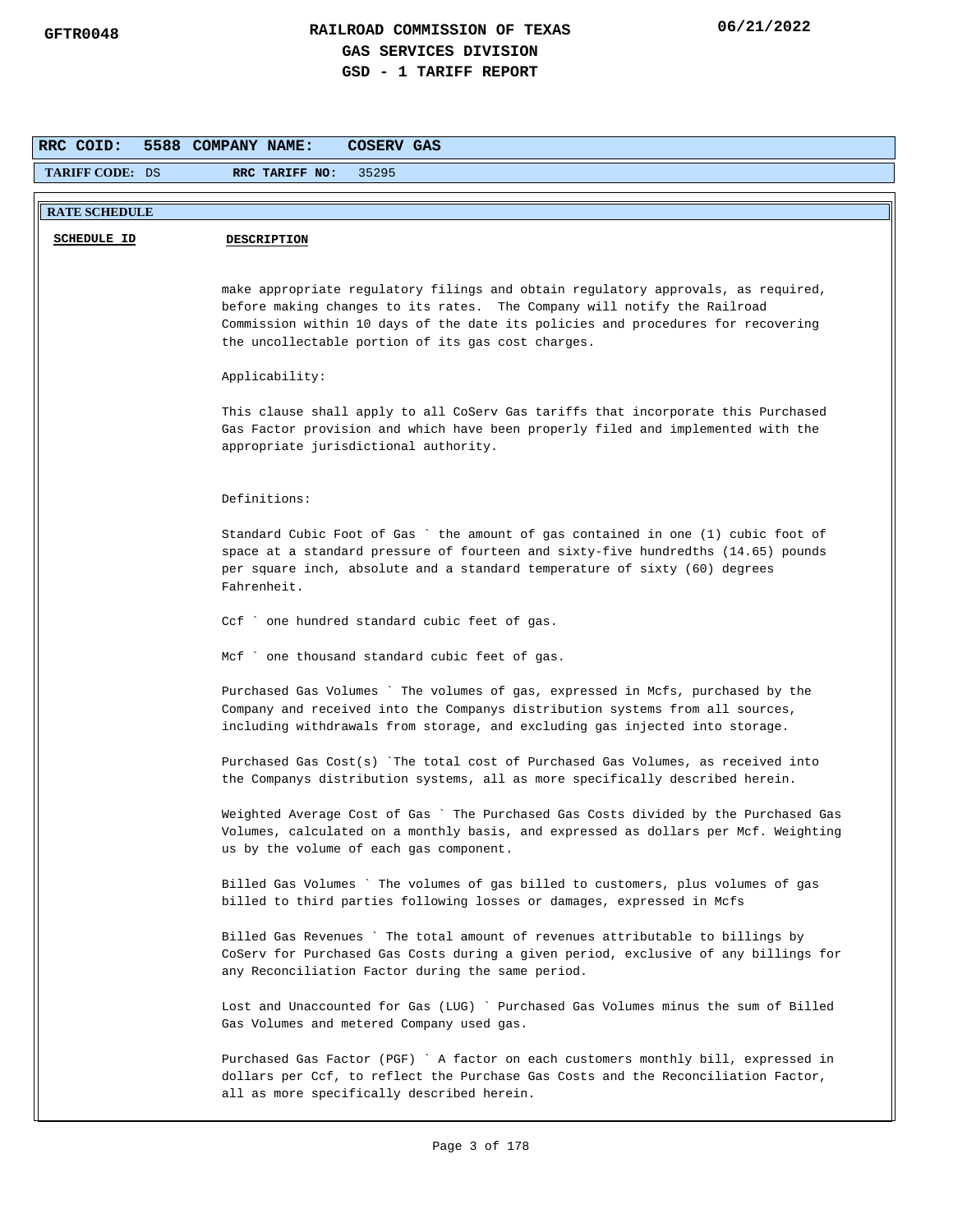| RRC COID:              | 5588 COMPANY NAME:<br>COSERV GAS                                                                                                                                    |
|------------------------|---------------------------------------------------------------------------------------------------------------------------------------------------------------------|
| <b>TARIFF CODE: DS</b> | 35295<br>RRC TARIFF NO:                                                                                                                                             |
| <b>RATE SCHEDULE</b>   |                                                                                                                                                                     |
| <b>SCHEDULE ID</b>     | <b>DESCRIPTION</b>                                                                                                                                                  |
|                        |                                                                                                                                                                     |
|                        | Fixed Transportation Costs (FTC) `The fixed monthly or demand amount of                                                                                             |
|                        | transportation costs determined by a Maximum Daily Quantity (MDQ) or such other                                                                                     |
|                        | similarly named fixed costs for transportation.                                                                                                                     |
|                        | Estimated Fixed Transportation Costs (EFTC) `The anticipated FTC to be incurred                                                                                     |
|                        | during the Annual Review period.                                                                                                                                    |
|                        | Annual Fixed Transportation Costs (AFTC) ` The actual FTC incurred during the                                                                                       |
|                        | Annual Review Period.                                                                                                                                               |
|                        | Annual Review Period ` The 12-month period ending June 30 of each year.                                                                                             |
|                        |                                                                                                                                                                     |
|                        | Annual Review ` An annual review of the Companys records covering the 12-month<br>period ending June 30 to determine LUG volumes and any imbalances between the     |
|                        | Purchased Gas Costs and Billed Gas Revenues existing at the end of the Annual                                                                                       |
|                        | Review Period.                                                                                                                                                      |
|                        | Annual Imbalance Total ` The total amount determined through the Annual Review to                                                                                   |
|                        | be credited or surcharged to customers bills, plus interest, in order to balance                                                                                    |
|                        | Purchased Gas Costs with Billed Gas Revenues.                                                                                                                       |
|                        | Reconciliation Factor ` A credit or surcharge included in the Purchased Gas Factor                                                                                  |
|                        | to reflect the pro-rated adjustment in billings for any over or under collections                                                                                   |
|                        | on an annual basis, inclusive of interest.                                                                                                                          |
|                        | Record Keeping                                                                                                                                                      |
|                        | The Company shall keep accurate records of all gas metered in and out of its                                                                                        |
|                        | system, gas purchases, and Company-owned gas injected into and withdrawn from                                                                                       |
|                        | storage, and any adjustments, including interest, relative to any imbalances.<br>The<br>records shall include date, quantity, and cost details for all gas handled. |
|                        |                                                                                                                                                                     |
|                        | Purchased Gas Cost Calculation                                                                                                                                      |
|                        | The Purchased Gas Cost shall be determined for each month to fairly and accurately                                                                                  |
|                        | reflect the cost to the Company at the points of delivery into the Companys<br>distribution systems. The determination shall include, but not be limited to,        |
|                        | volumetric and demand charges for Purchased Gas Volumes, fees paid to others where                                                                                  |
|                        | such fees are integrally tied to the purchase or transportation of gas purchased by                                                                                 |
|                        | CoServ, pipeline transportation volumetric charges, gas storage charges (both                                                                                       |
|                        | volumetric and demand), and an adjustment for any gas imbalances due to or from the<br>shipper.                                                                     |
|                        | Fixed Transportation Costs will be estimated for the year (EFTC). The EFTC will be                                                                                  |
|                        | divided by the estimated annual volume of gas to be delivered to determine the FTC                                                                                  |
|                        | rate per Mcf. This rate will be applied monthly to the anticipated gas volume for                                                                                   |
|                        | a particular month and will be included in the PGF. The EFTC will be updated for                                                                                    |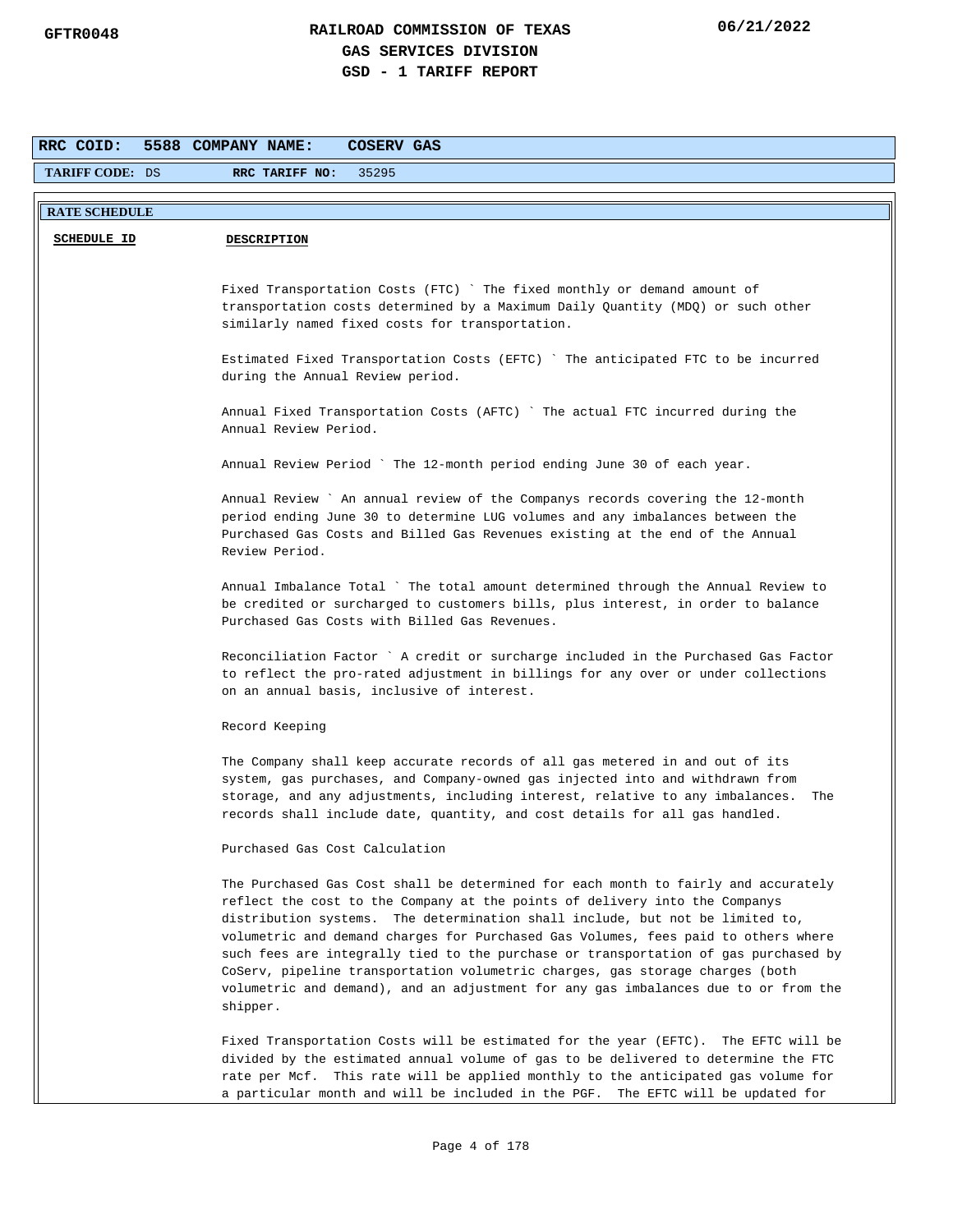| RRC COID:              | 5588 COMPANY NAME:<br>COSERV GAS                                                                                                                                                                                                                                                                                                                                                                                                                                                                                                                                                                                                                            |
|------------------------|-------------------------------------------------------------------------------------------------------------------------------------------------------------------------------------------------------------------------------------------------------------------------------------------------------------------------------------------------------------------------------------------------------------------------------------------------------------------------------------------------------------------------------------------------------------------------------------------------------------------------------------------------------------|
| <b>TARIFF CODE: DS</b> | RRC TARIFF NO:<br>35295                                                                                                                                                                                                                                                                                                                                                                                                                                                                                                                                                                                                                                     |
| <b>RATE SCHEDULE</b>   |                                                                                                                                                                                                                                                                                                                                                                                                                                                                                                                                                                                                                                                             |
| <b>SCHEDULE ID</b>     | <b>DESCRIPTION</b>                                                                                                                                                                                                                                                                                                                                                                                                                                                                                                                                                                                                                                          |
|                        |                                                                                                                                                                                                                                                                                                                                                                                                                                                                                                                                                                                                                                                             |
|                        | the remainder of the Annual Review Period and a new rate will be determined and<br>used for calculating the PGF during the remaining months of the Annual Review<br>Period. A running over or under collected balance will be maintained and an<br>interest will be added to or subtracted from the over/under balance as appropriate.<br>Any remaining balance in the over/under account will be added to or subtracted<br>from the EFTC for the subsequent Annual Review Period. The Company shall account<br>separately for gas injected into storage on a specific identification basis and<br>withdrawn from storage on a weighted average cost basis. |
|                        | Purchased Gas Factor Calculation                                                                                                                                                                                                                                                                                                                                                                                                                                                                                                                                                                                                                            |
|                        | Each customer bill shall include a Purchased Gas Factor reflecting the estimated<br>Weighted Average Cost of Gas for the period covered by the bill, which estimate<br>shall include, as applicable, a pro-rata amount to adjust for previous over- or<br>under-estimates of the Weighted Average Cost of Gas; plus the total amount of gas<br>cost determined to have been uncollectible, written off, and remaining unpaid; plus<br>a Reconciliation Factor to account for any Annual Imbalance Total.                                                                                                                                                    |
|                        | Annual Review                                                                                                                                                                                                                                                                                                                                                                                                                                                                                                                                                                                                                                               |
|                        | For each Annual Review Period, the Company shall determine (i) the amount of any<br>imbalance between the Purchased Gas Costs and Billed Gas Revenues, and (ii) the LUG<br>volume for the Annual Review Period. As limited by the LUG volume limitation set<br>forth below, the Annual Imbalance Total shall then be credited or surcharged,<br>together with interest, to the customers bills over a twelve-month period<br>commencing each September 1 following the Annual Review Period.                                                                                                                                                                |
|                        | Annual Imbalance Total -- LUG Volume less than five percent of Purchased Gas<br>Volumes or LUG Volume is negative                                                                                                                                                                                                                                                                                                                                                                                                                                                                                                                                           |
|                        | If the Annual Review shows the LUG volume for the Annual Review Period to be less<br>than five percent of the Purchased Gas Volumes, or if the LUG volume is negative<br>(indicating a line gain), the Annual Imbalance Total shall be the difference<br>between the total Purchased Gas Cost and the total Billed Gas Revenues for the<br>Annual Review Period.                                                                                                                                                                                                                                                                                            |
|                        | Annual Imbalance Total ` LUG Volume is positive and is greater than five percent of<br>Purchased Gas Volumes                                                                                                                                                                                                                                                                                                                                                                                                                                                                                                                                                |
|                        | If the Annual Review shows the LUG volume for the Annual Review Period to be<br>positive and to be greater than five percent of the Purchased Gas Volumes, the<br>Annual Imbalance Total shall be determined as follows:                                                                                                                                                                                                                                                                                                                                                                                                                                    |
|                        | The difference between the total Purchased Gas Costs and the total Billed Gas<br>Revenues for the Annual Review Period shall be determined;                                                                                                                                                                                                                                                                                                                                                                                                                                                                                                                 |
|                        | Minus, the Purchased Gas Costs attributable to LUG volumes in excess of 5% of the                                                                                                                                                                                                                                                                                                                                                                                                                                                                                                                                                                           |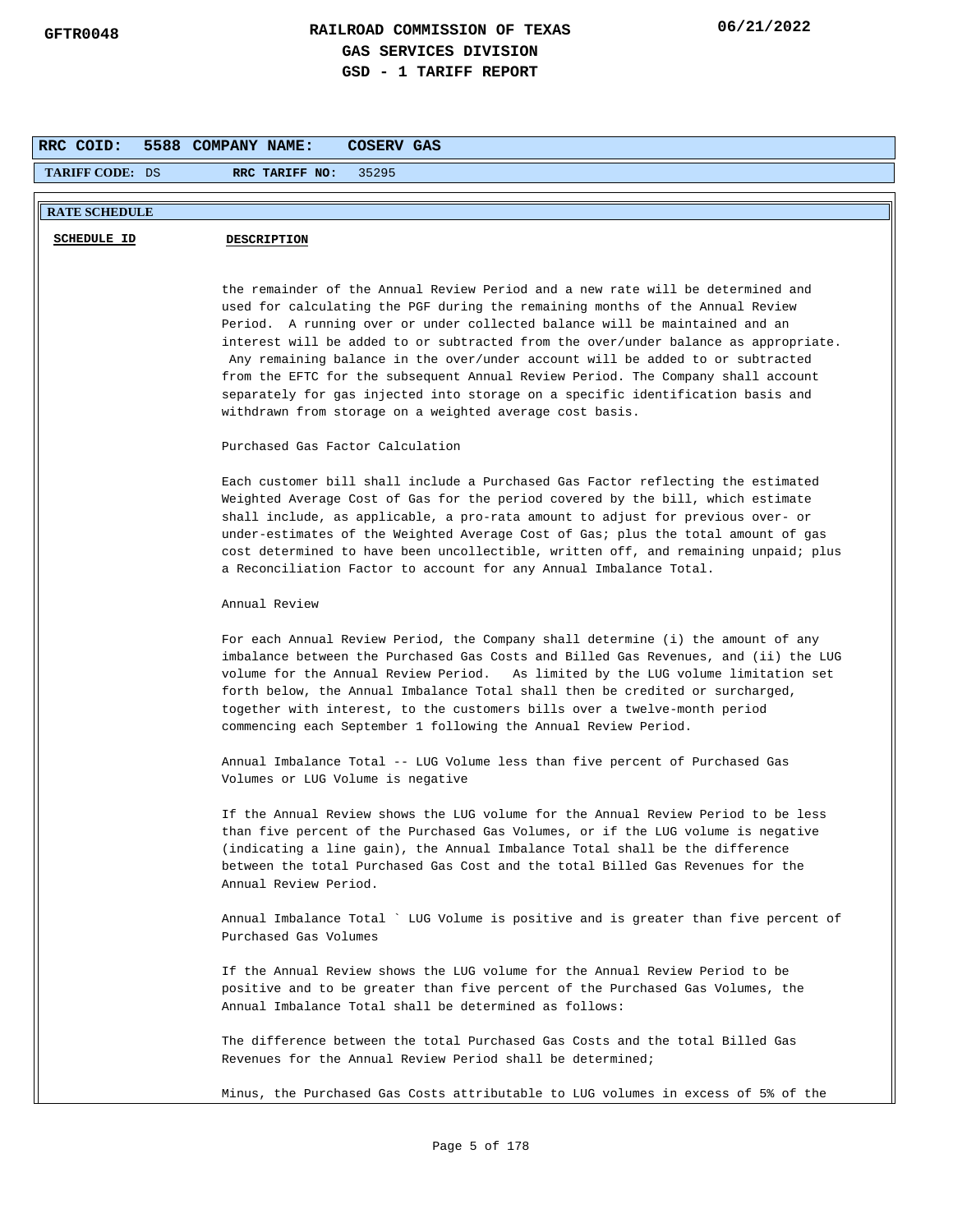| RRC COID:              | 5588 COMPANY NAME:<br>COSERV GAS                                                                                                                                     |
|------------------------|----------------------------------------------------------------------------------------------------------------------------------------------------------------------|
| <b>TARIFF CODE: DS</b> | RRC TARIFF NO:<br>35295                                                                                                                                              |
|                        |                                                                                                                                                                      |
| <b>RATE SCHEDULE</b>   |                                                                                                                                                                      |
| <b>SCHEDULE ID</b>     | <b>DESCRIPTION</b>                                                                                                                                                   |
|                        |                                                                                                                                                                      |
|                        | Purchase Gas Volumes, using the Companys Weighted Average Cost of Purchased Gas for                                                                                  |
|                        | the Review Period.                                                                                                                                                   |
|                        | Reconciliation Factor Calculation                                                                                                                                    |
|                        |                                                                                                                                                                      |
|                        | The Annual Imbalance Total (whether positive or negative) shall be credited or                                                                                       |
|                        | surcharged over twelve months in equal total amounts per month, together with                                                                                        |
|                        | interest on the declining unrecovered or uncredited balance. The recovery shall be                                                                                   |
|                        | through a Reconciliation Factor included in the Purchased Gas Factor.<br>The<br>Reconciliation Factor for each month shall be determined as follows:                 |
|                        |                                                                                                                                                                      |
|                        | The total interest to be collected or paid shall be computed by using a monthly                                                                                      |
|                        | interest factor equal to the annual interest rate divided by 12. The annual                                                                                          |
|                        | interest rate shall be the interest rate established pursuant to Section 183.003 of                                                                                  |
|                        | the Texas Utilities Code, as applicable to customer deposits, if any, of customers<br>covered by this tariff, as such rate is in effect during the last month of the |
|                        | Annual Review Period.                                                                                                                                                |
|                        |                                                                                                                                                                      |
|                        | The total interest to be collected or paid over the 12-month period shall be added                                                                                   |
|                        | to the Annual Imbalance Total.                                                                                                                                       |
|                        | The resulting total shall then be divided by 12 to determine the total amount to be                                                                                  |
|                        | credited or surcharged each month.                                                                                                                                   |
|                        |                                                                                                                                                                      |
|                        | Each month of the twelve-month reconciliation period, the Reconciliation Factor,                                                                                     |
|                        | expressed in Ccfs, shall be calculated by dividing the sum of amount to be credited<br>or surcharged during that month (which amount shall include, as necessary, an |
|                        | amount to correct for any previous over- or under-estimates of Billed Gas Volumes                                                                                    |
|                        | during the previous month or months in the same reconciliation period), by the                                                                                       |
|                        | estimated Billed Gas Volumes for the month.                                                                                                                          |
|                        | At the end of each 12-month period, any remaining balance in the Annual Imbalance                                                                                    |
|                        | Total shall be included in any Annual Imbalance Total to be credited or surcharged                                                                                   |
|                        | during the successor 12-month period.                                                                                                                                |
|                        |                                                                                                                                                                      |
|                        | Annual Reconciliation Report                                                                                                                                         |
|                        | The Company shall file an Annual Reconciliation Report with the Regulatory                                                                                           |
|                        | Authority that shall include but not necessarily be limited to:                                                                                                      |
|                        | 1. A tabulation of volumes of gas purchased and costs incurred listed by account or                                                                                  |
|                        | type of gas, supplier and source by month for the twelve months ending June 30;                                                                                      |
|                        | 2. A tabulation of the uncollectible gas cost by month for the twelve months ending                                                                                  |
|                        | June $30i$                                                                                                                                                           |
|                        | 3. A description of all other costs and refunds made during the year and their                                                                                       |
|                        | effect on Rate Schedule PGF ` Purchased Gas Factor to date;                                                                                                          |
|                        | 4. A tabulation of gas units sold to general service customers and related Rate                                                                                      |
|                        |                                                                                                                                                                      |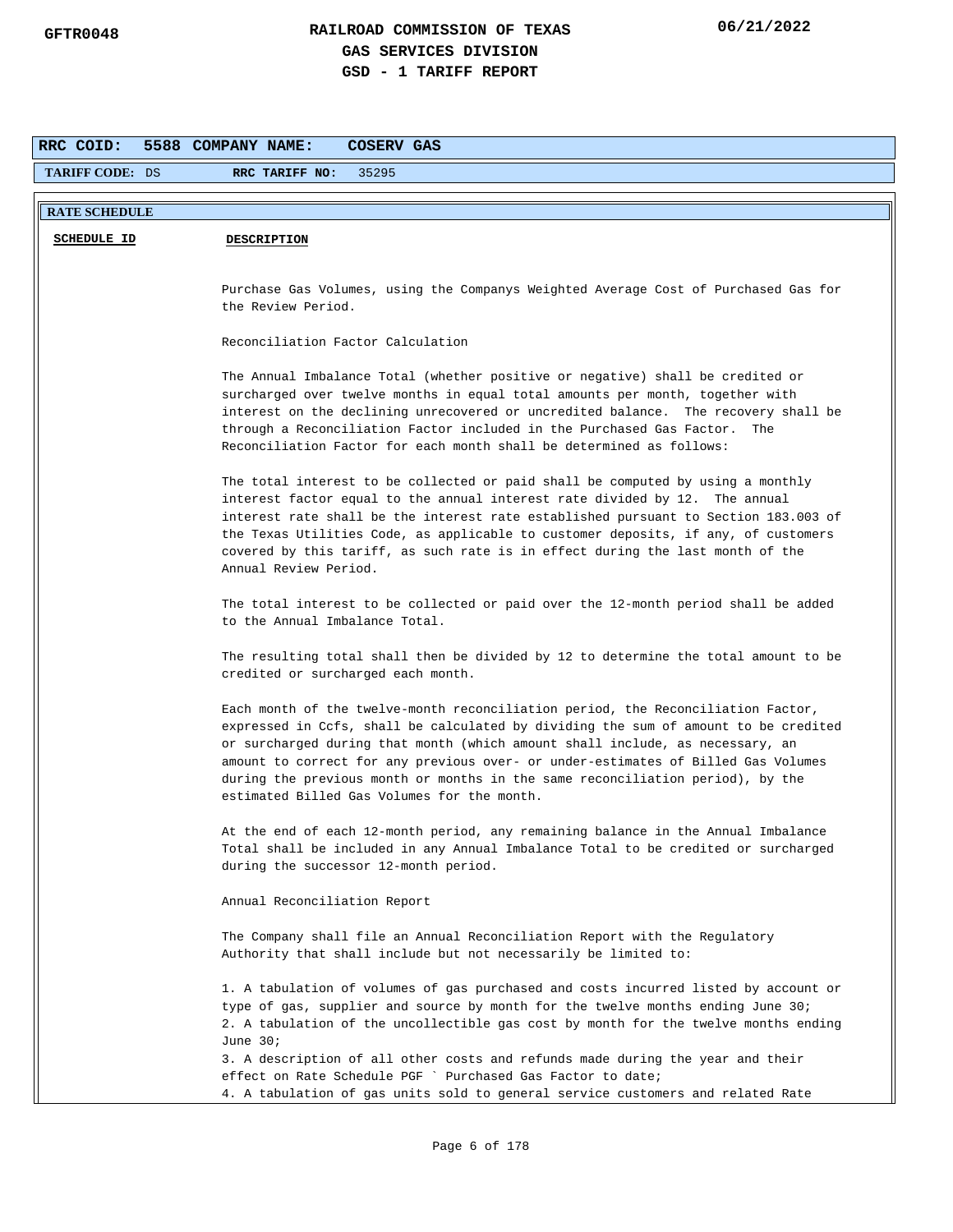| RRC COID:              | 5588 COMPANY NAME:<br><b>COSERV GAS</b>                                                                                                                                                                                                                                                                                                                                                                                                                                                                                                                                                                                                                                                                                                                              |
|------------------------|----------------------------------------------------------------------------------------------------------------------------------------------------------------------------------------------------------------------------------------------------------------------------------------------------------------------------------------------------------------------------------------------------------------------------------------------------------------------------------------------------------------------------------------------------------------------------------------------------------------------------------------------------------------------------------------------------------------------------------------------------------------------|
| <b>TARIFF CODE: DS</b> | RRC TARIFF NO:<br>35295                                                                                                                                                                                                                                                                                                                                                                                                                                                                                                                                                                                                                                                                                                                                              |
| <b>RATE SCHEDULE</b>   |                                                                                                                                                                                                                                                                                                                                                                                                                                                                                                                                                                                                                                                                                                                                                                      |
|                        |                                                                                                                                                                                                                                                                                                                                                                                                                                                                                                                                                                                                                                                                                                                                                                      |
| <b>SCHEDULE ID</b>     | <b>DESCRIPTION</b>                                                                                                                                                                                                                                                                                                                                                                                                                                                                                                                                                                                                                                                                                                                                                   |
|                        |                                                                                                                                                                                                                                                                                                                                                                                                                                                                                                                                                                                                                                                                                                                                                                      |
|                        | Schedule PGF - Purchased Gas Factor revenues; and,                                                                                                                                                                                                                                                                                                                                                                                                                                                                                                                                                                                                                                                                                                                   |
|                        | 5. A description of the imbalance payments made to and received from the Companys<br>transportation customers within the service area, including monthly imbalances<br>incurred, the monthly imbalances resolved, and the amount of cumulative imbalances.<br>The description should reflect the system imbalance and imbalance amount for each<br>supplier using the Companys distribution system during the reconciliation period.<br>6. The Annual Reconciliation Report prepared for the Railroad Commission shall be<br>sent to the Audit Section of the Gas Services Division and shall also include<br>uncollected expenses, uncollected margin, uncollected gas costs, uncollected taxes,<br>subsequent collected gas costs and subsequent collected margin. |
|                        | The Company shall maintain detailed information that will allow the Regulatory                                                                                                                                                                                                                                                                                                                                                                                                                                                                                                                                                                                                                                                                                       |
|                        | Authority to audit the operation of the uncollectible gas cost recovery process.                                                                                                                                                                                                                                                                                                                                                                                                                                                                                                                                                                                                                                                                                     |
| TOC                    |                                                                                                                                                                                                                                                                                                                                                                                                                                                                                                                                                                                                                                                                                                                                                                      |
|                        | TABLE OF CONTENTS                                                                                                                                                                                                                                                                                                                                                                                                                                                                                                                                                                                                                                                                                                                                                    |
|                        | UTILITY OPERATIONS<br>UO.                                                                                                                                                                                                                                                                                                                                                                                                                                                                                                                                                                                                                                                                                                                                            |
|                        | SA<br>INCORPORATED AND UNINCORPORATED SERVICE AREAS AND COUNTIES                                                                                                                                                                                                                                                                                                                                                                                                                                                                                                                                                                                                                                                                                                     |
|                        | DEF<br>DEFINITIONS                                                                                                                                                                                                                                                                                                                                                                                                                                                                                                                                                                                                                                                                                                                                                   |
|                        | Schedules specific to Incorporated Areas                                                                                                                                                                                                                                                                                                                                                                                                                                                                                                                                                                                                                                                                                                                             |
|                        | RESIDENTIAL INCORPORATED AREAS SALES<br>RI                                                                                                                                                                                                                                                                                                                                                                                                                                                                                                                                                                                                                                                                                                                           |
|                        | СI<br>COMMERCIAL INCORPORATED AREAS SALES                                                                                                                                                                                                                                                                                                                                                                                                                                                                                                                                                                                                                                                                                                                            |
|                        | РI<br>PUBLIC AUTHORITY INCORPORATED AREAS SALES                                                                                                                                                                                                                                                                                                                                                                                                                                                                                                                                                                                                                                                                                                                      |
|                        | INCORPORATED AREAS TAX FACTORS<br>ITF                                                                                                                                                                                                                                                                                                                                                                                                                                                                                                                                                                                                                                                                                                                                |
|                        | LEI<br>LINE EXTENSION POLICY ` INCORPORATED AREAS                                                                                                                                                                                                                                                                                                                                                                                                                                                                                                                                                                                                                                                                                                                    |
|                        | Schedules specific to Unincorporated Areas                                                                                                                                                                                                                                                                                                                                                                                                                                                                                                                                                                                                                                                                                                                           |
|                        | RU<br>RESIDENTIAL UNINCORPORATED AREAS SALES                                                                                                                                                                                                                                                                                                                                                                                                                                                                                                                                                                                                                                                                                                                         |
|                        | CU<br>COMMERCIAL UNINCORPORATED AREAS SALES                                                                                                                                                                                                                                                                                                                                                                                                                                                                                                                                                                                                                                                                                                                          |
|                        | PU.<br>PUBLIC AUTHORITY UNINCORPORATED AREAS SALES                                                                                                                                                                                                                                                                                                                                                                                                                                                                                                                                                                                                                                                                                                                   |
|                        | UNINCORPORATED AREAS TAX FACTORS<br>UTF                                                                                                                                                                                                                                                                                                                                                                                                                                                                                                                                                                                                                                                                                                                              |
|                        | LEU<br>LINE EXTENSION POLICY ' UNINCORPORATED AREAS                                                                                                                                                                                                                                                                                                                                                                                                                                                                                                                                                                                                                                                                                                                  |
|                        | Schedules applicable to all areas                                                                                                                                                                                                                                                                                                                                                                                                                                                                                                                                                                                                                                                                                                                                    |
|                        | PGF<br>PURCHASED GAS FACTOR                                                                                                                                                                                                                                                                                                                                                                                                                                                                                                                                                                                                                                                                                                                                          |
|                        | PSF<br>PIPELINE SAFETY FEE RCE RATE CASE EXPENSES                                                                                                                                                                                                                                                                                                                                                                                                                                                                                                                                                                                                                                                                                                                    |
|                        | WEATHER NORMALIZATION ADJUSTMENT<br>WNA                                                                                                                                                                                                                                                                                                                                                                                                                                                                                                                                                                                                                                                                                                                              |
|                        | EDIT<br>EXCESS DEFERRED INCOME TAX CREDIT                                                                                                                                                                                                                                                                                                                                                                                                                                                                                                                                                                                                                                                                                                                            |
|                        | М<br>MISCELLANEOUS SERVICE CHARGES                                                                                                                                                                                                                                                                                                                                                                                                                                                                                                                                                                                                                                                                                                                                   |
|                        | Q<br>QUALITY OF SERVICE<br>СP<br>CURTAILMENT POLICY                                                                                                                                                                                                                                                                                                                                                                                                                                                                                                                                                                                                                                                                                                                  |
|                        | DEP<br>CUSTOMER DEPOSITS                                                                                                                                                                                                                                                                                                                                                                                                                                                                                                                                                                                                                                                                                                                                             |
| UO                     |                                                                                                                                                                                                                                                                                                                                                                                                                                                                                                                                                                                                                                                                                                                                                                      |
|                        |                                                                                                                                                                                                                                                                                                                                                                                                                                                                                                                                                                                                                                                                                                                                                                      |
|                        | Utility Operations:                                                                                                                                                                                                                                                                                                                                                                                                                                                                                                                                                                                                                                                                                                                                                  |
|                        | CoServ Gas, Ltd. owns and operates a natural gas distribution system that provides                                                                                                                                                                                                                                                                                                                                                                                                                                                                                                                                                                                                                                                                                   |
|                        | natural gas service in Texas.                                                                                                                                                                                                                                                                                                                                                                                                                                                                                                                                                                                                                                                                                                                                        |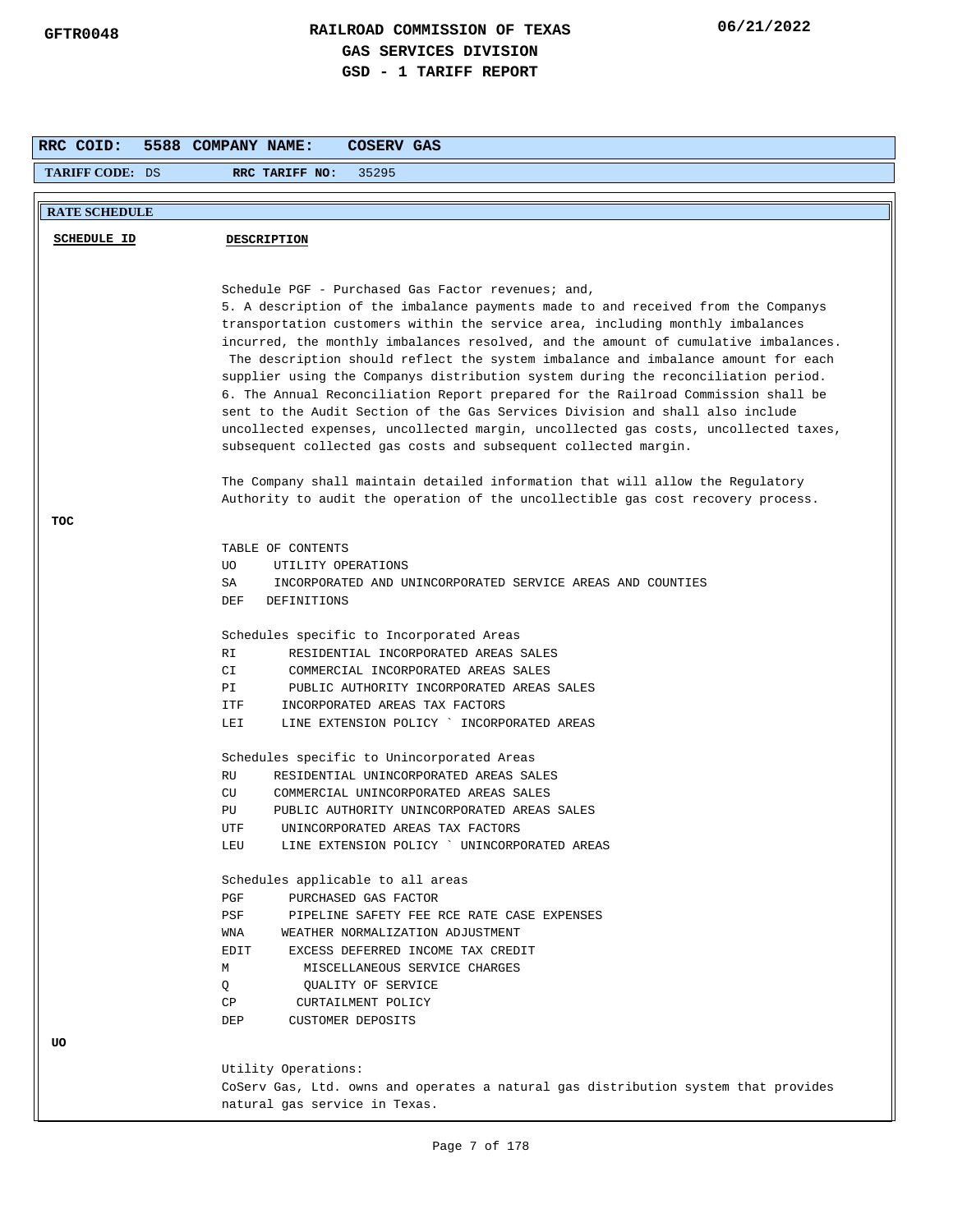| RRC COID:            | 5588 COMPANY NAME:<br><b>COSERV GAS</b>                                                                                                                                                                                                                                                 |
|----------------------|-----------------------------------------------------------------------------------------------------------------------------------------------------------------------------------------------------------------------------------------------------------------------------------------|
| TARIFF CODE: DS      | 35295<br>RRC TARIFF NO:                                                                                                                                                                                                                                                                 |
|                      |                                                                                                                                                                                                                                                                                         |
| <b>RATE SCHEDULE</b> |                                                                                                                                                                                                                                                                                         |
| <b>SCHEDULE ID</b>   | <b>DESCRIPTION</b>                                                                                                                                                                                                                                                                      |
|                      | The following will respond to inquiries regarding provisions of this Tariff for Gas<br>Service:<br>Tariff Coordinator CoServ Gas, Ltd.<br>7701 South Stemmons<br>Corinth, Texas 76210<br>Telephone: (940) 321-7800<br>Email Address: tariff@coserv.com                                  |
| SAI                  |                                                                                                                                                                                                                                                                                         |
|                      | INCORPORATED SERVICE AREAS<br>Allen<br>Argyle<br>Aubrey<br>Bartonville<br>Carrollton<br>Celina<br>Copper<br>Canyon Corinth<br>Crossroads<br>Denton<br>Double Oak<br>Fairview<br>Flower Mound<br>Forney<br>Fort Worth<br>Frisco<br>Highland Village<br>Little Elm<br>Lewisville<br>Lucas |
|                      | McKinney<br>Murphy                                                                                                                                                                                                                                                                      |
|                      | Northlake<br>Parker<br>Plano                                                                                                                                                                                                                                                            |
|                      | Ponder<br>Prosper<br>Providence                                                                                                                                                                                                                                                         |
|                      | Village<br>St. Paul                                                                                                                                                                                                                                                                     |
|                      | Shady Shores<br>The Colony<br>Wylie                                                                                                                                                                                                                                                     |
|                      | COUNTIES<br>Denton<br>Denton                                                                                                                                                                                                                                                            |
|                      | Kaufman                                                                                                                                                                                                                                                                                 |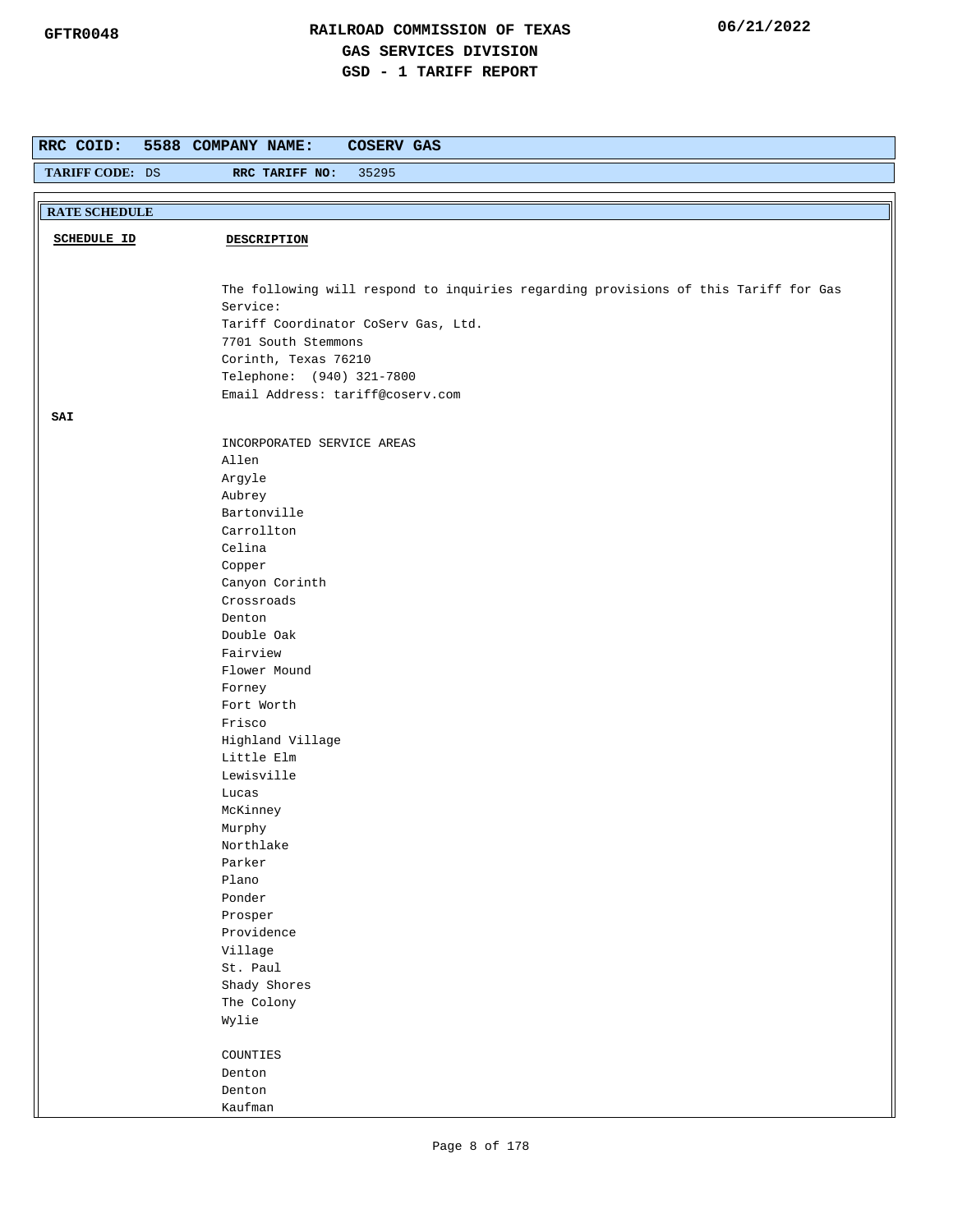| RRC COID:<br>5588 COMPANY NAME:<br>COSERV GAS |                                                                                                                                                                                                                                                                                                                                                                                                                                   |
|-----------------------------------------------|-----------------------------------------------------------------------------------------------------------------------------------------------------------------------------------------------------------------------------------------------------------------------------------------------------------------------------------------------------------------------------------------------------------------------------------|
| <b>TARIFF CODE: DS</b>                        | 35295<br>RRC TARIFF NO:                                                                                                                                                                                                                                                                                                                                                                                                           |
| <b>RATE SCHEDULE</b>                          |                                                                                                                                                                                                                                                                                                                                                                                                                                   |
|                                               |                                                                                                                                                                                                                                                                                                                                                                                                                                   |
| SCHEDULE ID                                   | <b>DESCRIPTION</b>                                                                                                                                                                                                                                                                                                                                                                                                                |
| CAPCR                                         |                                                                                                                                                                                                                                                                                                                                                                                                                                   |
|                                               | CoServ Gas customers who were previously customers of Denton County Electric                                                                                                                                                                                                                                                                                                                                                      |
|                                               | Cooperative, d/b/a CoServ Electric, may receive Capital Credits from CoServ                                                                                                                                                                                                                                                                                                                                                       |
|                                               | Electric. Any such credits will be considered to be a payment on those customers<br>gas bills and will be treated as a credit on such bills.                                                                                                                                                                                                                                                                                      |
|                                               |                                                                                                                                                                                                                                                                                                                                                                                                                                   |
| PSF                                           |                                                                                                                                                                                                                                                                                                                                                                                                                                   |
|                                               | Application of Schedule:                                                                                                                                                                                                                                                                                                                                                                                                          |
|                                               | Applicable to all customer classes.                                                                                                                                                                                                                                                                                                                                                                                               |
|                                               | Monthly Calculation                                                                                                                                                                                                                                                                                                                                                                                                               |
|                                               | Company will charge a surcharge to recover pipeline safety fees assessed by the<br>Commission pursuant to Section 121.211 of the Texas Utilities Code and Commission<br>Rule 16 TAC<br>8.201.<br>The surcharge will be charged not more often than once a                                                                                                                                                                         |
|                                               | year and will be billed following payment by the Company to the Commission, in<br>accordance with the Commissions rules. Compliance Report The Company shall file an<br>annual pipeline safety fee (PSF) report no later than 90 days after the last                                                                                                                                                                              |
|                                               | billing cycle in which the pipeline safety fee surcharge is billed to customers.<br>The Company shall file the report with the Railroad Commission of Texas addressed<br>to the Director of Oversight and Safety Division, Gas Services Department,                                                                                                                                                                               |
|                                               | referencing OS-20-00005136, and titling the report Pipeline Safety Fee Recovery<br>Report. The report shall include the following: a) the pipeline safety fee-amount<br>paid to the Commission; b) the unit rate for each customer; c) the date or dates<br>the surcharge was billed to customers; and d) the total amount billed to customers<br>for the surcharge. Reports for the Commission should be filed electronically at |
|                                               | GUD_Compliance@rrc.texas.gov or at the following address: Compliance Filing<br>Director of Oversight and Safety Division Gas Services Dept. Railroad Commission of<br>Texas P.O. Box 12967 Austin, TX 78711-2967                                                                                                                                                                                                                  |
| RCE                                           |                                                                                                                                                                                                                                                                                                                                                                                                                                   |
|                                               | Application of Schedule:                                                                                                                                                                                                                                                                                                                                                                                                          |
|                                               | Applicable to residential, commercial, and public authority customer classes.                                                                                                                                                                                                                                                                                                                                                     |
|                                               | Monthly Surcharge Pursuant to the Final Order in 0S-20-00005136, CoServ is                                                                                                                                                                                                                                                                                                                                                        |
|                                               | authorized to recover a total of \$774,683.93 in rate case expenses from OS-20-                                                                                                                                                                                                                                                                                                                                                   |
|                                               | 00005136 customers identified above by a surcharge of \$0.00333 per Ccf for a period                                                                                                                                                                                                                                                                                                                                              |
|                                               | of approximately 24 months commencing TBD 2021.                                                                                                                                                                                                                                                                                                                                                                                   |
|                                               | Compliance Report: The Company shall file an annual rate case expense                                                                                                                                                                                                                                                                                                                                                             |
|                                               | reconciliation report within 90 days after each calendar year end until and                                                                                                                                                                                                                                                                                                                                                       |
|                                               | including the calendar year end in which the rate case expenses are fully                                                                                                                                                                                                                                                                                                                                                         |
|                                               | recovered. The Company shall file the report with the Railroad Commission of Texas                                                                                                                                                                                                                                                                                                                                                |
|                                               | addressed to the Director of Oversight and Safety Division, Gas Services Department                                                                                                                                                                                                                                                                                                                                               |
|                                               | and referencing OS-20-00005136 Rate Case Expense Recovery Report. The report shall<br>detail the monthly collections for RCE surcharge by customer class and show the                                                                                                                                                                                                                                                             |
|                                               | outstanding balance. Reports to the Commission should be filed electronically at                                                                                                                                                                                                                                                                                                                                                  |
|                                               | GUD_Compliance@rrc.texas.gov or at the following address: Compliance Filing<br>Director of Oversight and Safety Division Gas Services Dept. Railroad Commission of                                                                                                                                                                                                                                                                |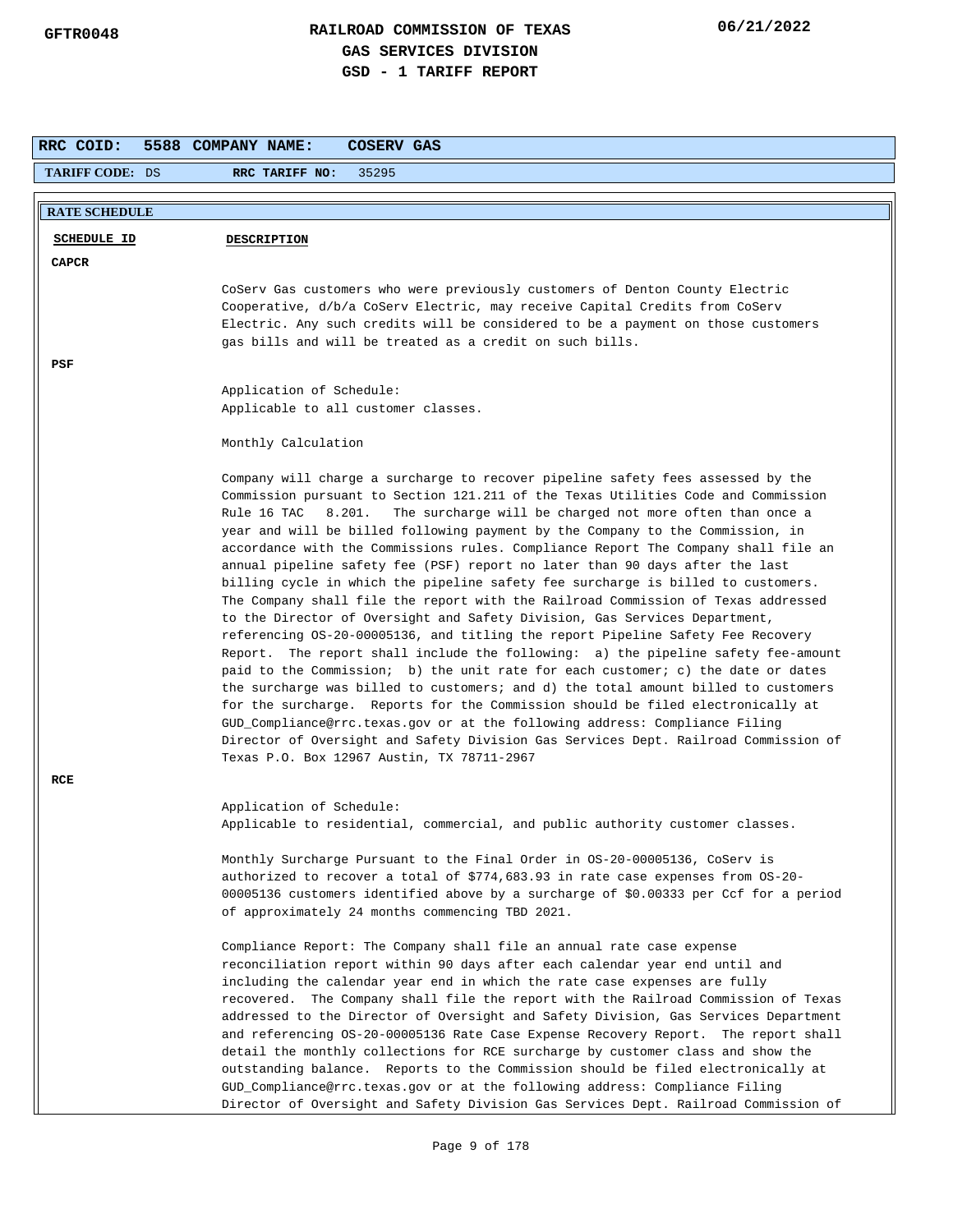| <b>TARIFF CODE: DS</b> |                                                                                                                                                                                                                                                                                                                                                                                                                                                                                                                                                                                                                                     |
|------------------------|-------------------------------------------------------------------------------------------------------------------------------------------------------------------------------------------------------------------------------------------------------------------------------------------------------------------------------------------------------------------------------------------------------------------------------------------------------------------------------------------------------------------------------------------------------------------------------------------------------------------------------------|
|                        | RRC TARIFF NO:<br>35295                                                                                                                                                                                                                                                                                                                                                                                                                                                                                                                                                                                                             |
| <b>RATE SCHEDULE</b>   |                                                                                                                                                                                                                                                                                                                                                                                                                                                                                                                                                                                                                                     |
|                        |                                                                                                                                                                                                                                                                                                                                                                                                                                                                                                                                                                                                                                     |
| <b>SCHEDULE ID</b>     | <b>DESCRIPTION</b>                                                                                                                                                                                                                                                                                                                                                                                                                                                                                                                                                                                                                  |
|                        |                                                                                                                                                                                                                                                                                                                                                                                                                                                                                                                                                                                                                                     |
|                        | Texas P.O. Box 12967 Austin, TX 78711-2967                                                                                                                                                                                                                                                                                                                                                                                                                                                                                                                                                                                          |
| <b>WNA</b>             |                                                                                                                                                                                                                                                                                                                                                                                                                                                                                                                                                                                                                                     |
|                        | Application of Schedule:                                                                                                                                                                                                                                                                                                                                                                                                                                                                                                                                                                                                            |
|                        |                                                                                                                                                                                                                                                                                                                                                                                                                                                                                                                                                                                                                                     |
|                        | Applicable to residential, commercial and public authority customers.                                                                                                                                                                                                                                                                                                                                                                                                                                                                                                                                                               |
|                        | Purpose and Intent                                                                                                                                                                                                                                                                                                                                                                                                                                                                                                                                                                                                                  |
|                        |                                                                                                                                                                                                                                                                                                                                                                                                                                                                                                                                                                                                                                     |
|                        | This provision is intended to account for the effects of abnormal temperatures on<br>both customers and the Company. Under this provision customers will receive a<br>credit when the temperature is colder than normal or will be surcharged when the<br>temperature is warmer than normal. The billing methods set forth herein are<br>intended to be followed to the extent the goals are realized. To the extent the<br>billing methods fail to achieve these goals, the methodology shall be revised so<br>that the goals are achieved, subject to review by the Gas Services Division of the<br>Railroad Commission of Texas. |
|                        | Applicability:                                                                                                                                                                                                                                                                                                                                                                                                                                                                                                                                                                                                                      |
|                        | This tariff shall be applicable for the months of November through April of each<br>year. The WNA charge shall be reflected on the monthly bills rendered to customers<br>in the months of December through May to account for the variation in gas<br>consumption due to the variation in temperatures from normal during the November<br>through April period. The WNA charge billed for a month will be based on Heating<br>Degree Day parameters for the previous month, actual number of customers for the<br>previous month, and estimated rate class Ccf consumption for the current month.                                  |
|                        | Definitions:                                                                                                                                                                                                                                                                                                                                                                                                                                                                                                                                                                                                                        |
|                        | Ccf ` One hundred standard cubic feet of gas                                                                                                                                                                                                                                                                                                                                                                                                                                                                                                                                                                                        |
|                        | HDD ` Heating Degree Days                                                                                                                                                                                                                                                                                                                                                                                                                                                                                                                                                                                                           |
|                        | HDDn ` Normal heating degree days for the previous month based on normal determined<br>by NOAA for the Dallas Fort Worth International Airport (KDFW weather station)                                                                                                                                                                                                                                                                                                                                                                                                                                                               |
|                        | HDDa ` Actual heating degree days for the previous month                                                                                                                                                                                                                                                                                                                                                                                                                                                                                                                                                                            |
|                        | HL' Is a factor for heat load per HDD for the test year. The factor is 0.10012 for<br>residential customers, 0.457193 for commercial customers and 1.385462 for public<br>authority customers                                                                                                                                                                                                                                                                                                                                                                                                                                       |
|                        | C Number of customers in the customer class at the end of the previous month.                                                                                                                                                                                                                                                                                                                                                                                                                                                                                                                                                       |
|                        | WNV `Weather Normalization Volume calculated by customer class using the following<br>formula: $WW = C * (HL * (HDDn ' HDDa))$                                                                                                                                                                                                                                                                                                                                                                                                                                                                                                      |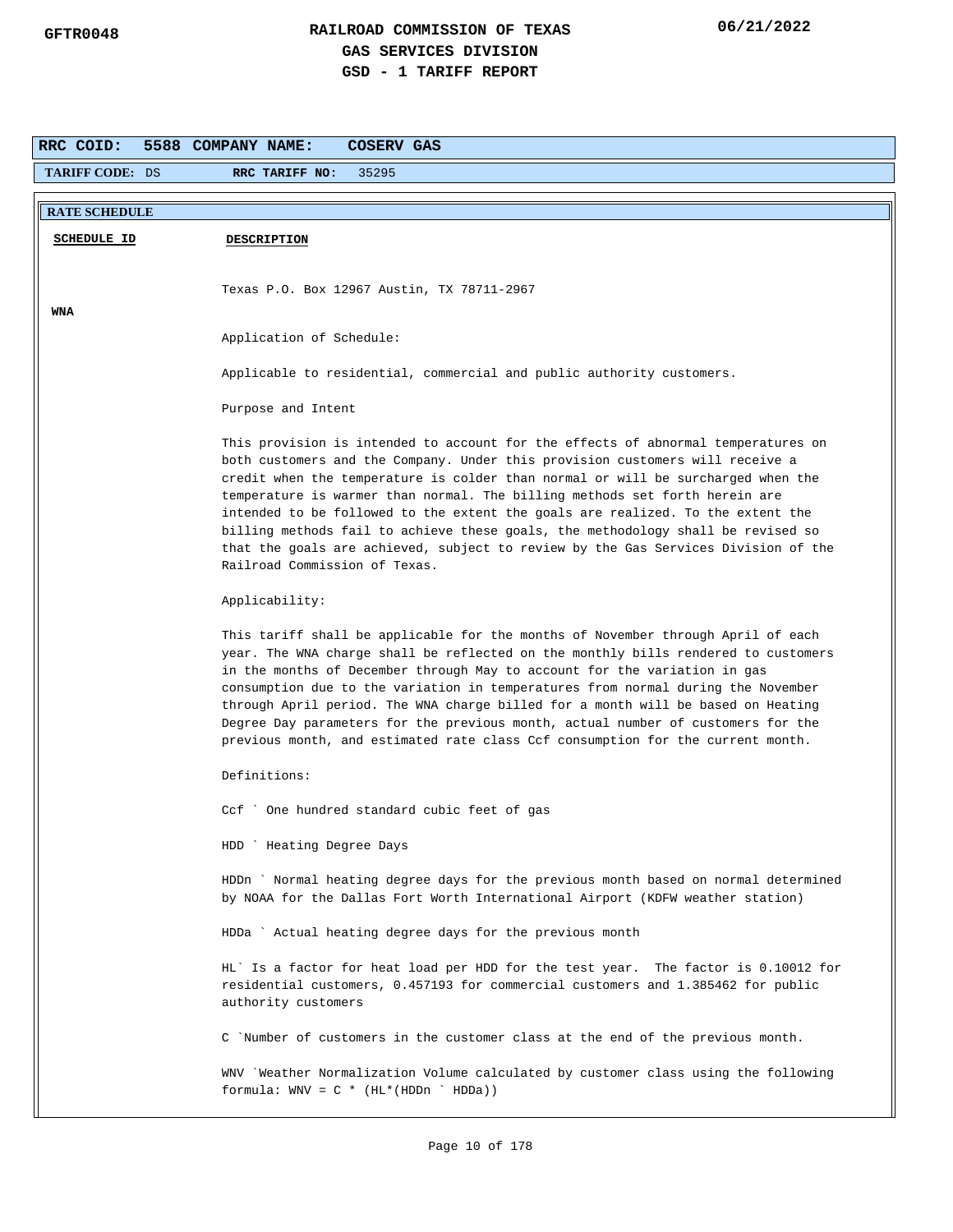| RRC COID:              | 5588 COMPANY NAME:<br><b>COSERV GAS</b>                                                                                                                                                                                                                                                                                                                                                                                                                                                                                                                                                                                                                                                                              |
|------------------------|----------------------------------------------------------------------------------------------------------------------------------------------------------------------------------------------------------------------------------------------------------------------------------------------------------------------------------------------------------------------------------------------------------------------------------------------------------------------------------------------------------------------------------------------------------------------------------------------------------------------------------------------------------------------------------------------------------------------|
| <b>TARIFF CODE: DS</b> | RRC TARIFF NO:<br>35295                                                                                                                                                                                                                                                                                                                                                                                                                                                                                                                                                                                                                                                                                              |
| <b>RATE SCHEDULE</b>   |                                                                                                                                                                                                                                                                                                                                                                                                                                                                                                                                                                                                                                                                                                                      |
| <b>SCHEDULE ID</b>     | <b>DESCRIPTION</b>                                                                                                                                                                                                                                                                                                                                                                                                                                                                                                                                                                                                                                                                                                   |
|                        |                                                                                                                                                                                                                                                                                                                                                                                                                                                                                                                                                                                                                                                                                                                      |
|                        |                                                                                                                                                                                                                                                                                                                                                                                                                                                                                                                                                                                                                                                                                                                      |
|                        | BMVe `The estimate of the volume of natural gas for the current month to be<br>consumed by each customer class.                                                                                                                                                                                                                                                                                                                                                                                                                                                                                                                                                                                                      |
|                        |                                                                                                                                                                                                                                                                                                                                                                                                                                                                                                                                                                                                                                                                                                                      |
|                        | WNAf ` Weather Normalization Adjustment factor                                                                                                                                                                                                                                                                                                                                                                                                                                                                                                                                                                                                                                                                       |
|                        | VC ` The Volumetric Charge in effect for the appropriate customer class.                                                                                                                                                                                                                                                                                                                                                                                                                                                                                                                                                                                                                                             |
|                        | RF ` The Reconciliation Factor is an adjustment to be applied to the current<br>monthly billing to account for differences in WNA revenues calculated using actual,<br>final billing and HDD parameters for previous periods and the WNA revenues actually<br>recovered in previous periods. Any remaining RF balance after the May billing will<br>be included in the next December billing.                                                                                                                                                                                                                                                                                                                        |
|                        | WNA Calculation                                                                                                                                                                                                                                                                                                                                                                                                                                                                                                                                                                                                                                                                                                      |
|                        | The amount to be billed or credited to each customer in a customer class will be<br>determined as follows:                                                                                                                                                                                                                                                                                                                                                                                                                                                                                                                                                                                                           |
|                        | $WNAf = ((WW * VC) RF) / BMVe$                                                                                                                                                                                                                                                                                                                                                                                                                                                                                                                                                                                                                                                                                       |
|                        | The customer will be charged or credited as follows:<br>WNA = Customers Actual Ccf Consumption X WNAf                                                                                                                                                                                                                                                                                                                                                                                                                                                                                                                                                                                                                |
|                        | Monthly Report:                                                                                                                                                                                                                                                                                                                                                                                                                                                                                                                                                                                                                                                                                                      |
|                        | By the 25th day of the month following the month in which a given WNA is billed or<br>credited, the Company will file with the Regulatory Authority a report showing the<br>volume adjustments and WNA revenues for each applicable customer class. Supporting<br>documentation will be made available for review upon request.                                                                                                                                                                                                                                                                                                                                                                                      |
|                        | Annual Report:                                                                                                                                                                                                                                                                                                                                                                                                                                                                                                                                                                                                                                                                                                       |
|                        | An annual report shall be filed with the regulatory authority for each five-month<br>period beginning with November and ending the subsequent April by customer class.<br>The report shall provide: (a) the total amount of volumetric revenues collected<br>from customers including WNA revenues, (b) the Base Load revenues collected from<br>customers using the Base Load per customer during the period, (c) the difference<br>between the volumetric revenues collected from customers and the Base Load, which<br>represents the weather sensitive revenues billed, and (d) the calculated WNA<br>revenues determined by the operation of the provisions of this weather<br>normalization adjustment clause. |
|                        |                                                                                                                                                                                                                                                                                                                                                                                                                                                                                                                                                                                                                                                                                                                      |
|                        | Compliance Report:                                                                                                                                                                                                                                                                                                                                                                                                                                                                                                                                                                                                                                                                                                   |
|                        | The Company shall file with the Commission an annual report verifying the past                                                                                                                                                                                                                                                                                                                                                                                                                                                                                                                                                                                                                                       |
|                        | years WNA collections or refunds. The report shall show the amount collected or                                                                                                                                                                                                                                                                                                                                                                                                                                                                                                                                                                                                                                      |
|                        | refunded by WNA month, total monthly volume, average WNA rate, average bill impact,<br>percent bill impact and itemized by service area. The Company shall file the report                                                                                                                                                                                                                                                                                                                                                                                                                                                                                                                                           |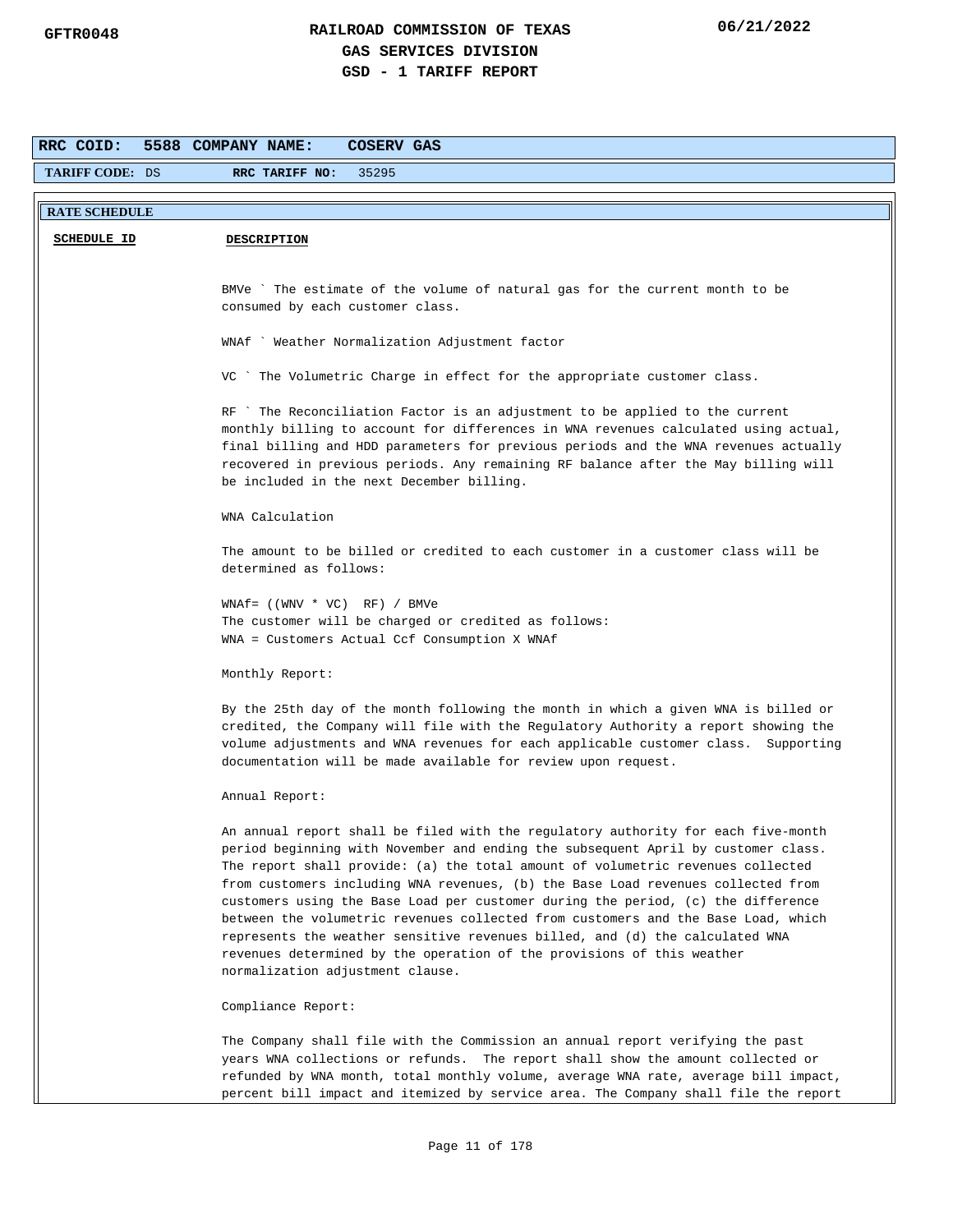| RRC COID:              | 5588 COMPANY NAME:<br>COSERV GAS                                                                                                                                  |
|------------------------|-------------------------------------------------------------------------------------------------------------------------------------------------------------------|
| <b>TARIFF CODE: DS</b> | RRC TARIFF NO:<br>35295                                                                                                                                           |
| <b>RATE SCHEDULE</b>   |                                                                                                                                                                   |
|                        |                                                                                                                                                                   |
| <b>SCHEDULE ID</b>     | <b>DESCRIPTION</b>                                                                                                                                                |
|                        |                                                                                                                                                                   |
|                        | with the Commission electronically at GUD_Compliance@rrc.texas.gov or at the                                                                                      |
|                        | following address:                                                                                                                                                |
|                        | WNA Tariff Filing Director of Oversight and Safety Division                                                                                                       |
|                        | Gas Services Department                                                                                                                                           |
|                        | Railroad Commission of Texas                                                                                                                                      |
|                        | P.O. Box 12967                                                                                                                                                    |
|                        | Austin, TX 78711-2967                                                                                                                                             |
| EDIT                   |                                                                                                                                                                   |
|                        | Application of Schedule:                                                                                                                                          |
|                        | This Excess Deferred Income Tax Credit applies to all general service rate                                                                                        |
|                        | schedules of CoServ Gas, Ltd. (Company) currently in force within the incorporated                                                                                |
|                        | and unincorporated areas of Collin, Denton, and Kaufman Counties. Calculation of                                                                                  |
|                        | Credit: The annual amortization of the regulatory liability for excess deferred                                                                                   |
|                        | income taxes resulting from the Tax Cuts and Jobs Act of 2017 and in compliance<br>with GUD No. 10695, will be credited to customers monthly on avolumetric basis |
|                        | until fully amortized. The initial credit will occur in September 01, 2021.                                                                                       |
|                        |                                                                                                                                                                   |
|                        | EDIT CREDIT `                                                                                                                                                     |
|                        | The total amount, if any, of the credit in a given year will be determined by: The                                                                                |
|                        | average rate assumption method (ARAM) as required by the Tax Cuts and Jobs Act of                                                                                 |
|                        | 2017 Section 13001(d) for the protected portion of the regulatory liability for                                                                                   |
|                        | excess deferred income taxes, which results in an amortization over approximately                                                                                 |
|                        | 38 years.                                                                                                                                                         |
|                        | TRUE-UP ADJUSTMENT                                                                                                                                                |
|                        | The Excess Deferred Income Tax credit shall be trued-up in CoServs next rate case.                                                                                |
|                        | The True-Up Adjustment will be the difference between the amount of the EDIT Credit                                                                               |
|                        | and the amount actually credited to customers. EDIT Credit per Ccf                                                                                                |
|                        | Residential:<br>\$0.00247                                                                                                                                         |
|                        | Commercial:<br>\$0.00100                                                                                                                                          |
|                        | Public Authority: \$0.00100                                                                                                                                       |
|                        | Other Adjustments:                                                                                                                                                |
|                        |                                                                                                                                                                   |
|                        | Taxes:                                                                                                                                                            |
|                        | Plus applicable taxes and fees (including franchise fees) related to above.                                                                                       |
|                        |                                                                                                                                                                   |
|                        | Compliance Filing:                                                                                                                                                |
|                        | The Company shall make a filing with the Commission no later than March 31 of each                                                                                |
|                        | year, including the following information for the previous calendar year:                                                                                         |
|                        | a. the total dollar amount of that years EDIT Credit;                                                                                                             |
|                        | b. the total dollar amount actually credited to customers;                                                                                                        |
|                        | c. the amount of the upcoming years EDIT Credit; and d. the amounts of the upcoming                                                                               |
|                        | years EDIT Credit per Customer.                                                                                                                                   |
|                        |                                                                                                                                                                   |
|                        | Conditions:                                                                                                                                                       |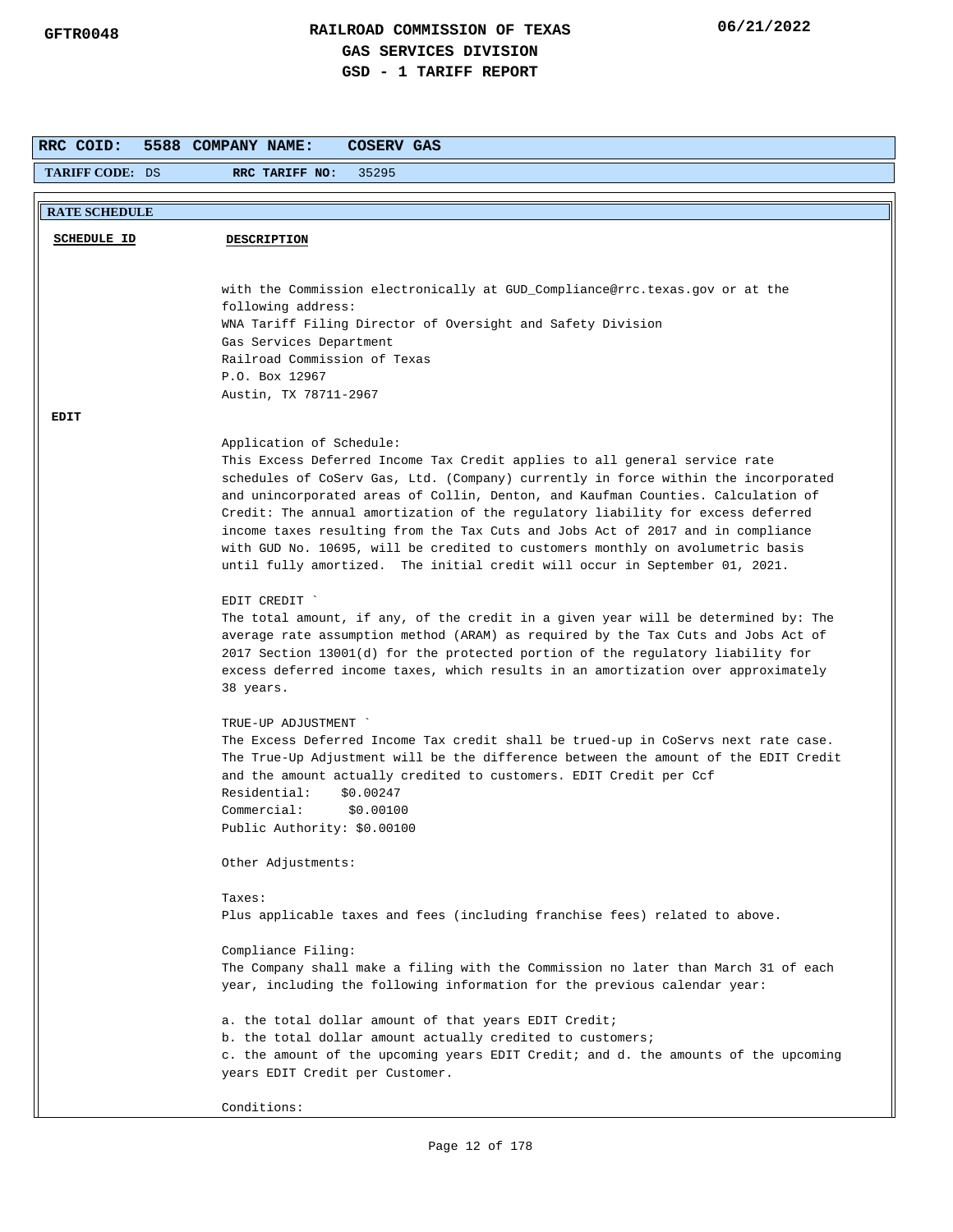| RRC COID:                         | 5588 COMPANY NAME:<br>COSERV GAS                                                                                                                                   |
|-----------------------------------|--------------------------------------------------------------------------------------------------------------------------------------------------------------------|
| <b>TARIFF CODE: DS</b>            | 35295<br>RRC TARIFF NO:                                                                                                                                            |
| <b>RATE SCHEDULE</b>              |                                                                                                                                                                    |
|                                   |                                                                                                                                                                    |
| SCHEDULE ID                       | <b>DESCRIPTION</b>                                                                                                                                                 |
|                                   |                                                                                                                                                                    |
|                                   | Subject to all applicable laws and orders, and the Company's rules and regulations                                                                                 |
|                                   | on file with the regulatory authority.                                                                                                                             |
| DEP                               |                                                                                                                                                                    |
|                                   | Customer deposits are not required with acceptable credit bureau or other report of                                                                                |
|                                   | good credit by a utility. Deposits may be required of CoServ Gas customers who                                                                                     |
|                                   | have been disconnected for nonpayment and later request to be reconnected.                                                                                         |
|                                   | Deposits will be determined by estimating one-sixth of the average annual bill, and                                                                                |
|                                   | may include allowable additional charges, as specified by Texas Railroad Commission                                                                                |
|                                   | regulation. See applicable Commission regulation at 16 TAC Section 7.45 (Quality<br>of Service Rule) for other provisions governing deposits.                      |
|                                   |                                                                                                                                                                    |
| RIDER URI                         |                                                                                                                                                                    |
|                                   | A. PURPOSE: The purpose of the Winter Storm Uri Surcharge is to authorize CoServ                                                                                   |
|                                   | Gas, Ltd. (CoServ Gas or the Company) to recover the reasonable, necessary, and                                                                                    |
|                                   | prudent extraordinary costs incurred by the Company as a result of Winter Storm                                                                                    |
|                                   | Uri. The rate schedule is authorized by the Railroad Commission of Texass<br>(Commission) (1) Regulatory Asset Determination Order in 0S-21-00007061 (Regulatory   |
|                                   | Asset Order), (2) original jurisdiction to prescribe the manner and form of the                                                                                    |
|                                   | books, records, and accounts for gas utilities under Texas Utilities Code                                                                                          |
|                                   | $102.101(a)$ , (b) and (d), (3) Regulatory Asset Notice issued on February 13, 2021,                                                                               |
|                                   | and (4) Notice to Gas Utilities issued on June 17, 2021. The Commission authorizes                                                                                 |
|                                   | and directs the Company to assess the Winter Storm Uri Surcharge rate as set forth:                                                                                |
|                                   | B. APPLICABILITY: This rate shall apply to all CoServ customers located in the                                                                                     |
|                                   | incorporated and unincorporated service areas. C. SURCHARGE RATE: All Ccf during                                                                                   |
|                                   | each billing period: \$0.07 per Ccf, to all customers through the Companys Purchase                                                                                |
|                                   | Gas Factor. This rate will be in effect until all approved and expended Winter                                                                                     |
|                                   | Storm Uri costs, up to \$67,224,791 (Regulatory Asset Amount) plus carrying cost,<br>are recovered under the applicable rate schedules. Any excess recovery of the |
|                                   | Regulatory Asset Amount shall be calculated and refunded to customers through the                                                                                  |
|                                   | Companys Purchase Gas Factor. D. OTHER ADJUSTMENTS: Plus applicable taxes and fees                                                                                 |
|                                   | (including franchise fees) related to above.                                                                                                                       |
| <b>RATE ADJUSTMENT PROVISIONS</b> |                                                                                                                                                                    |
|                                   |                                                                                                                                                                    |
| None                              |                                                                                                                                                                    |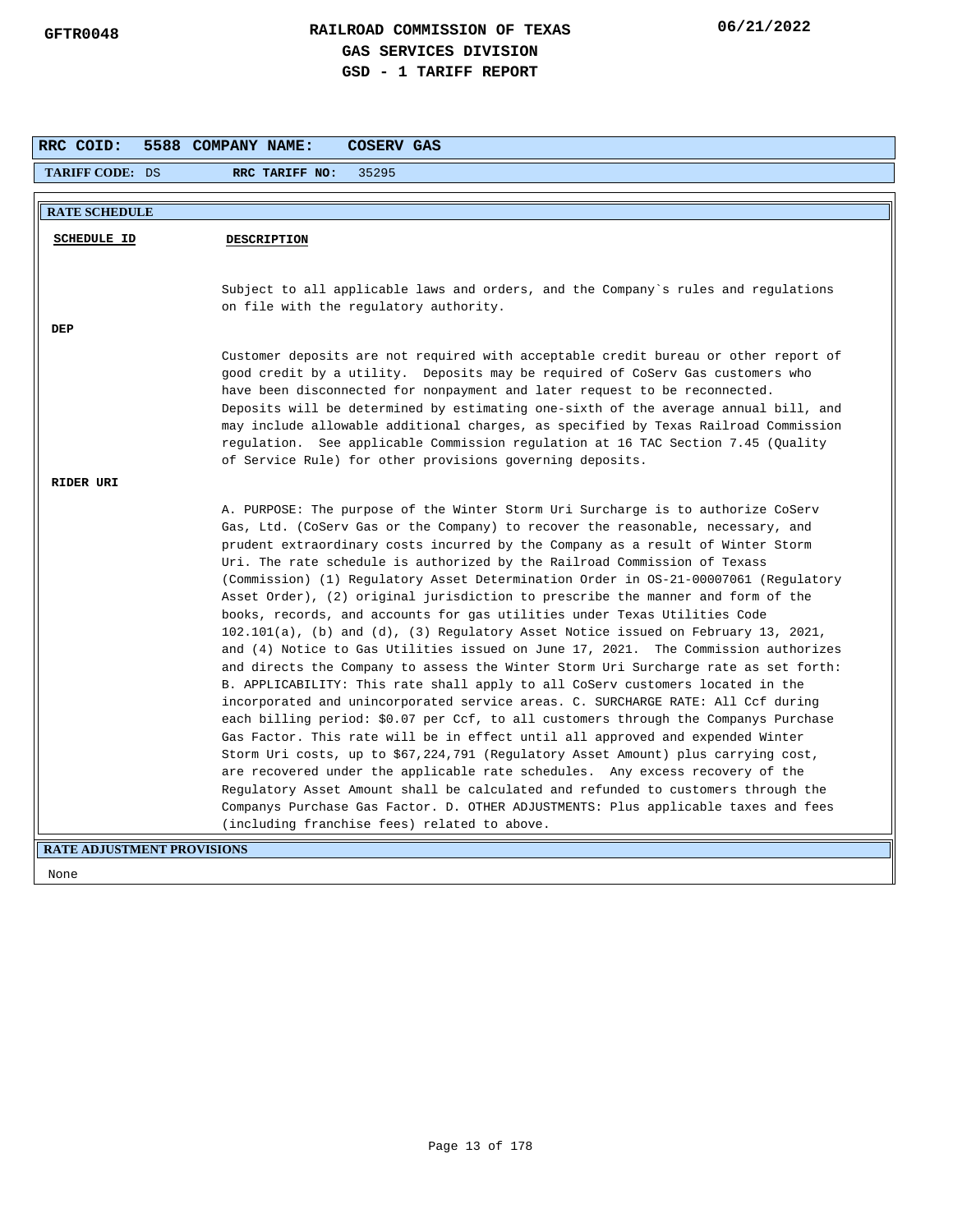|                      | RRC COID: 5588 COMPANY NAME:              | <b>COSERV GAS</b>   |                           |                    |
|----------------------|-------------------------------------------|---------------------|---------------------------|--------------------|
| TARIFF CODE: DS      | RRC TARIFF NO:                            | 35295               |                           |                    |
| <b>CUSTOMERS</b>     |                                           |                     |                           |                    |
| RRC CUSTOMER NO      | <b>CONFIDENTIAL?</b>                      | <b>BILLING UNIT</b> | <b>PGA CURRENT CHARGE</b> | PGA EFFECTIVE DATE |
| 1                    | $_{\rm N}$                                |                     |                           |                    |
|                      | <b>CUSTOMER NAME</b> City of Flower Mound |                     |                           |                    |
| $\overline{a}$       | $\mathbb N$                               |                     |                           |                    |
|                      | CUSTOMER NAME City of Plano               |                     |                           |                    |
| $\mathbf{3}$         | $_{\rm N}$                                |                     |                           |                    |
|                      | CUSTOMER NAME City of Frisco              |                     |                           |                    |
| $\overline{4}$       | $\mathbf N$                               |                     |                           |                    |
|                      | CUSTOMER NAME City of Prosper             |                     |                           |                    |
| 5                    | N                                         |                     |                           |                    |
|                      | CUSTOMER NAME City of Denton              |                     |                           |                    |
| 6                    | $\mathbb N$                               |                     |                           |                    |
| <b>CUSTOMER NAME</b> | City of Allen                             |                     |                           |                    |
| 7 <sup>1</sup>       | N                                         |                     |                           |                    |
| <b>CUSTOMER NAME</b> | City of Argyle                            |                     |                           |                    |
| 8                    | $_{\rm N}$                                |                     |                           |                    |
|                      | CUSTOMER NAME City of Bartonville         |                     |                           |                    |
| 10 <sub>1</sub>      | N                                         |                     |                           |                    |
|                      | CUSTOMER NAME City of Double Oak          |                     |                           |                    |
| 11                   | N                                         |                     |                           |                    |
| <b>CUSTOMER NAME</b> | City of Little Elm                        |                     |                           |                    |
| 12                   | N                                         |                     |                           |                    |
|                      | CUSTOMER NAME City of Ponder              |                     |                           |                    |
| 15                   | N                                         |                     |                           |                    |
| <b>CUSTOMER NAME</b> | City of Shady Shores                      |                     |                           |                    |
| 16                   | N                                         |                     |                           |                    |
| <b>CUSTOMER NAME</b> | Lavon System Wylie                        |                     |                           |                    |
| 17                   | N                                         |                     |                           |                    |
| <b>CUSTOMER NAME</b> | Lavon System Murphy                       |                     |                           |                    |
| 18                   | N                                         |                     |                           |                    |
| <b>CUSTOMER NAME</b> | Lavon System Parker                       |                     |                           |                    |
| 19                   | $\, {\rm N}$                              |                     |                           |                    |
| <b>CUSTOMER NAME</b> | Lavon System Lucas                        |                     |                           |                    |
| 4424                 | $\mathbf N$                               |                     |                           |                    |
| <b>CUSTOMER NAME</b> | City of Fort Worth                        |                     |                           |                    |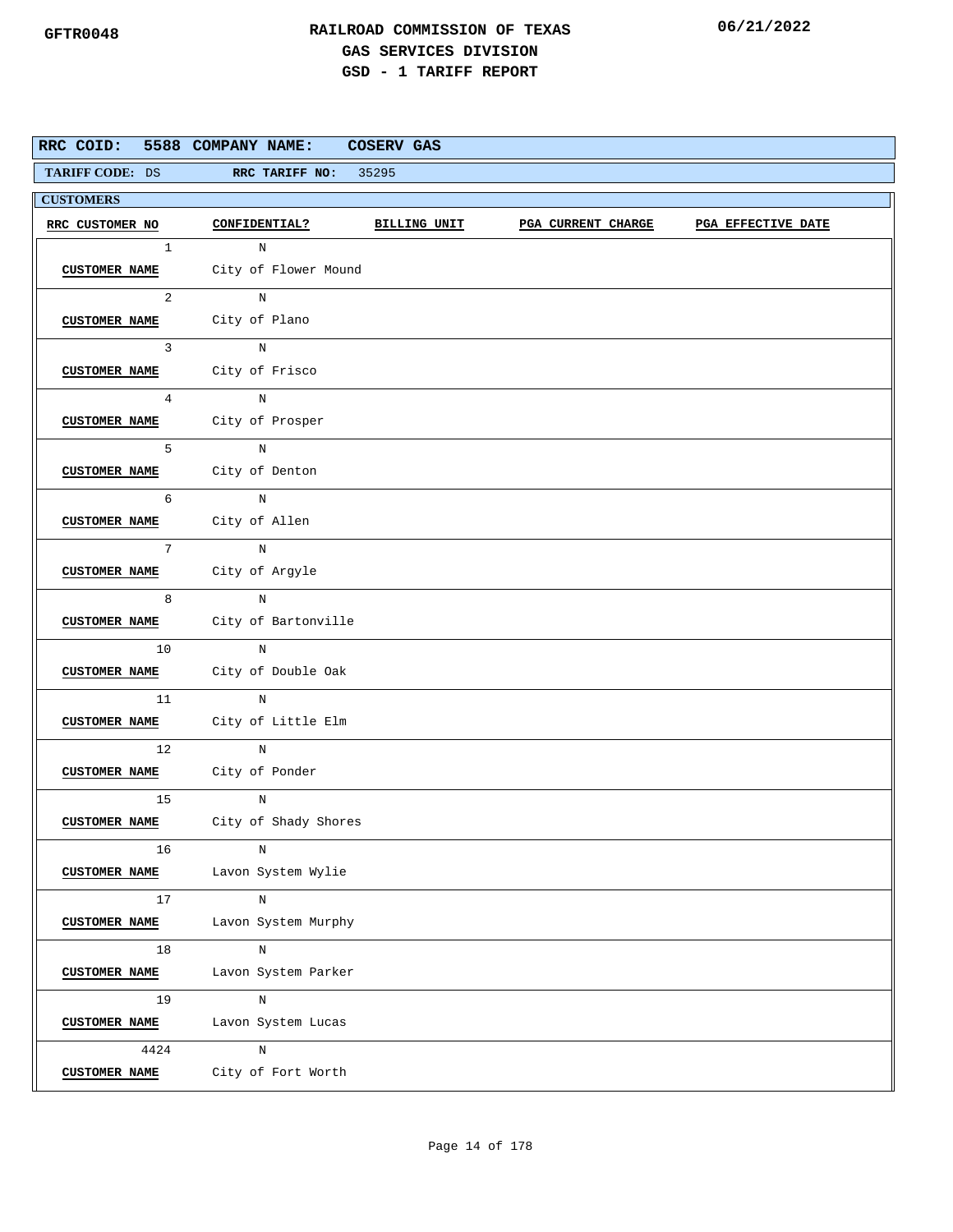|                           | RRC COID: 5588 COMPANY NAME:     | COSERV GAS   |                           |                    |
|---------------------------|----------------------------------|--------------|---------------------------|--------------------|
| TARIFF CODE: DS           | RRC TARIFF NO:                   | 35295        |                           |                    |
| <b>CUSTOMERS</b>          |                                  |              |                           |                    |
| RRC CUSTOMER NO           | CONFIDENTIAL?                    | BILLING UNIT | <b>PGA CURRENT CHARGE</b> | PGA EFFECTIVE DATE |
| 4425                      | N                                |              |                           |                    |
| <b>CUSTOMER NAME</b>      | City of Highland Village         |              |                           |                    |
| 4426                      | N                                |              |                           |                    |
|                           | CUSTOMER NAME City of Fairview   |              |                           |                    |
| 4485                      | N                                |              |                           |                    |
|                           | CUSTOMER NAME City of Corinth    |              |                           |                    |
| 4486                      | $\rm N$                          |              |                           |                    |
| <b>CUSTOMER NAME</b>      | City of McKinney                 |              |                           |                    |
| 9                         | N                                |              |                           |                    |
| <b>CUSTOMER NAME</b>      | City of The Colony               |              |                           |                    |
| 18267                     | N                                |              |                           |                    |
| <b>CUSTOMER NAME</b>      | City of Celina                   |              |                           |                    |
| 18268                     | N                                |              |                           |                    |
| <b>CUSTOMER NAME</b>      | City of St. Paul                 |              |                           |                    |
| 18269                     | N                                |              |                           |                    |
|                           | CUSTOMER NAME City of Lewisville |              |                           |                    |
| 27601                     | N                                |              |                           |                    |
| <b>CUSTOMER NAME</b>      | Cross Roads, Inc                 |              |                           |                    |
| 41977                     | N                                |              |                           |                    |
| <b>CUSTOMER NAME</b>      | City of Aubrey                   |              |                           |                    |
| 41979                     | N                                |              |                           |                    |
| CUSTOMER NAME             | City of Carrollton               |              |                           |                    |
| 41980                     | N                                |              |                           |                    |
| <b>CUSTOMER NAME</b>      | Town of Copper Canyon            |              |                           |                    |
| 41981                     | N                                |              |                           |                    |
| <b>CUSTOMER NAME</b>      | City of Forney                   |              |                           |                    |
| 41987                     | N                                |              |                           |                    |
| <b>CUSTOMER NAME</b>      | Town of Northlake                |              |                           |                    |
| 41989                     | $\rm N$                          |              |                           |                    |
| <b>CUSTOMER NAME</b>      | City of Providence Village       |              |                           |                    |
| <b>REASONS FOR FILING</b> |                                  |              |                           |                    |

**NEW?:** N **CITY ORDINANCE NO:** See Ord REF **RRC DOCKET NO:**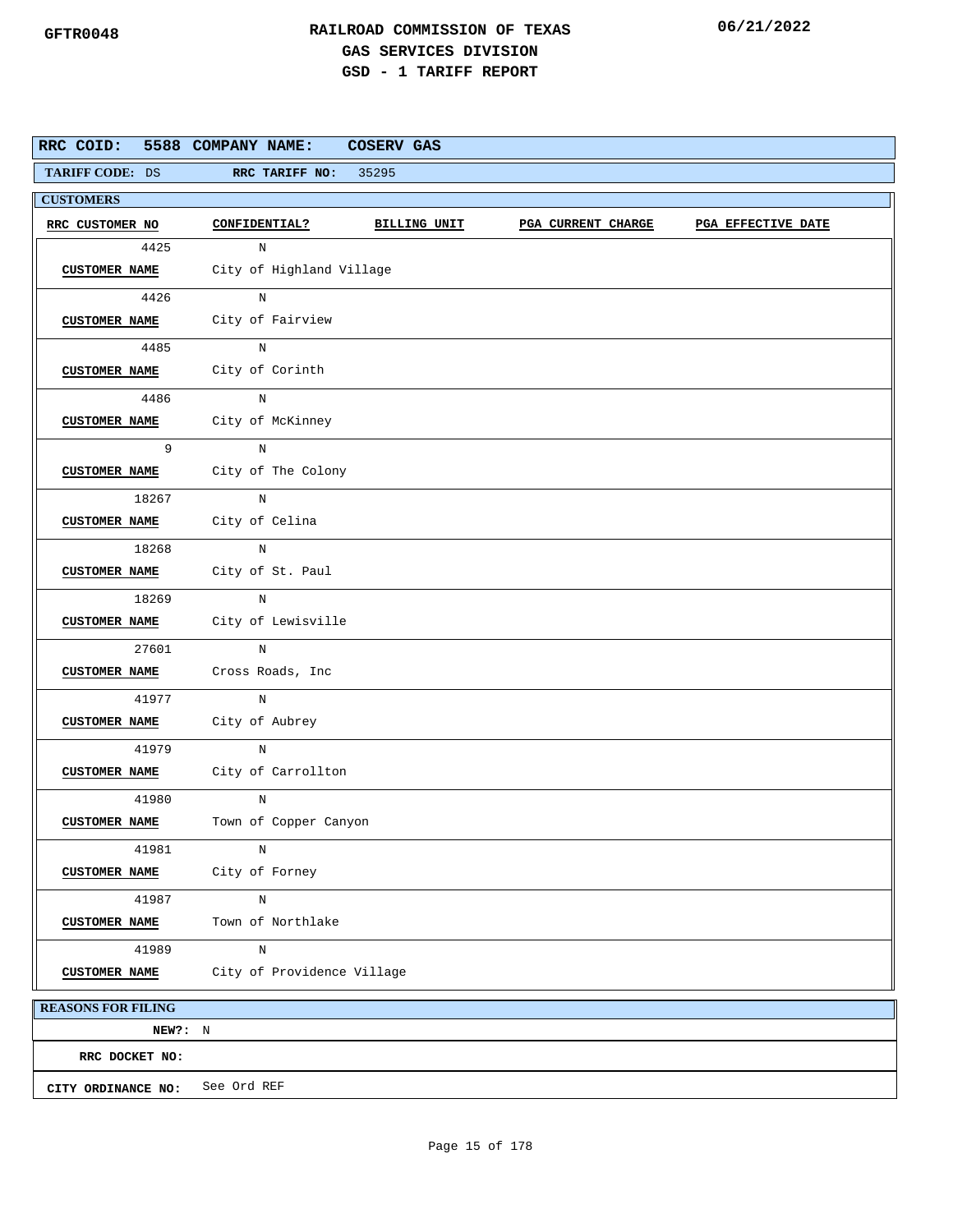| RRC COID:                       | 5588 COMPANY NAME:<br><b>COSERV GAS</b>                                                                                                                                                                                                                                                                                                                                                                                                                                                                                                                                                                                                                                                                                                                                                                                                                                                                                                                                                                                                                                                                                                  |
|---------------------------------|------------------------------------------------------------------------------------------------------------------------------------------------------------------------------------------------------------------------------------------------------------------------------------------------------------------------------------------------------------------------------------------------------------------------------------------------------------------------------------------------------------------------------------------------------------------------------------------------------------------------------------------------------------------------------------------------------------------------------------------------------------------------------------------------------------------------------------------------------------------------------------------------------------------------------------------------------------------------------------------------------------------------------------------------------------------------------------------------------------------------------------------|
| <b>TARIFF CODE: DS</b>          | 35295<br>RRC TARIFF NO:                                                                                                                                                                                                                                                                                                                                                                                                                                                                                                                                                                                                                                                                                                                                                                                                                                                                                                                                                                                                                                                                                                                  |
| AMENDMENT (EXPLAIN):            |                                                                                                                                                                                                                                                                                                                                                                                                                                                                                                                                                                                                                                                                                                                                                                                                                                                                                                                                                                                                                                                                                                                                          |
|                                 | <b>OTHER(EXPLAIN):</b> To renumber service charges.                                                                                                                                                                                                                                                                                                                                                                                                                                                                                                                                                                                                                                                                                                                                                                                                                                                                                                                                                                                                                                                                                      |
|                                 |                                                                                                                                                                                                                                                                                                                                                                                                                                                                                                                                                                                                                                                                                                                                                                                                                                                                                                                                                                                                                                                                                                                                          |
| <b>SERVICES</b>                 |                                                                                                                                                                                                                                                                                                                                                                                                                                                                                                                                                                                                                                                                                                                                                                                                                                                                                                                                                                                                                                                                                                                                          |
| <b>TYPE OF SERVICE</b>          | SERVICE DESCRIPTION                                                                                                                                                                                                                                                                                                                                                                                                                                                                                                                                                                                                                                                                                                                                                                                                                                                                                                                                                                                                                                                                                                                      |
| B                               | Commercial Sales                                                                                                                                                                                                                                                                                                                                                                                                                                                                                                                                                                                                                                                                                                                                                                                                                                                                                                                                                                                                                                                                                                                         |
| OTHER TYPE DESCRIPTION          |                                                                                                                                                                                                                                                                                                                                                                                                                                                                                                                                                                                                                                                                                                                                                                                                                                                                                                                                                                                                                                                                                                                                          |
| <b>PREPARER - PERSON FILING</b> |                                                                                                                                                                                                                                                                                                                                                                                                                                                                                                                                                                                                                                                                                                                                                                                                                                                                                                                                                                                                                                                                                                                                          |
| <b>RRC NO: 782</b>              | <b>ACTIVE FLAG: Y</b><br>INACTIVE DATE:                                                                                                                                                                                                                                                                                                                                                                                                                                                                                                                                                                                                                                                                                                                                                                                                                                                                                                                                                                                                                                                                                                  |
| FIRST NAME: Charley             | MIDDLE:<br>LAST NAME: Harrell                                                                                                                                                                                                                                                                                                                                                                                                                                                                                                                                                                                                                                                                                                                                                                                                                                                                                                                                                                                                                                                                                                            |
|                                 | TITLE: Director of Finance                                                                                                                                                                                                                                                                                                                                                                                                                                                                                                                                                                                                                                                                                                                                                                                                                                                                                                                                                                                                                                                                                                               |
|                                 | ADDRESS LINE 1: 7701 S. Stemmons                                                                                                                                                                                                                                                                                                                                                                                                                                                                                                                                                                                                                                                                                                                                                                                                                                                                                                                                                                                                                                                                                                         |
| ADDRESS LINE 2:                 |                                                                                                                                                                                                                                                                                                                                                                                                                                                                                                                                                                                                                                                                                                                                                                                                                                                                                                                                                                                                                                                                                                                                          |
|                                 | CITY: Corinth<br>STATE: TX<br>ZIP: 76210<br>ZIP4:                                                                                                                                                                                                                                                                                                                                                                                                                                                                                                                                                                                                                                                                                                                                                                                                                                                                                                                                                                                                                                                                                        |
| AREA CODE: 940                  | 321-7834<br>PHONE NO:<br><b>EXTENSION:</b>                                                                                                                                                                                                                                                                                                                                                                                                                                                                                                                                                                                                                                                                                                                                                                                                                                                                                                                                                                                                                                                                                               |
| <b>CURTAILMENT PLAN</b>         |                                                                                                                                                                                                                                                                                                                                                                                                                                                                                                                                                                                                                                                                                                                                                                                                                                                                                                                                                                                                                                                                                                                                          |
| PLAN ID                         | <b>DESCRIPTION</b>                                                                                                                                                                                                                                                                                                                                                                                                                                                                                                                                                                                                                                                                                                                                                                                                                                                                                                                                                                                                                                                                                                                       |
| СP                              | CoServ Gas follows the requirements of the order in the Railroad Commission of Texas, Gas<br>Utilities Docket No. 489.                                                                                                                                                                                                                                                                                                                                                                                                                                                                                                                                                                                                                                                                                                                                                                                                                                                                                                                                                                                                                   |
| <b>LINE EXTENSION POLICY</b>    |                                                                                                                                                                                                                                                                                                                                                                                                                                                                                                                                                                                                                                                                                                                                                                                                                                                                                                                                                                                                                                                                                                                                          |
| POLICY ID                       | DESCRIPTION                                                                                                                                                                                                                                                                                                                                                                                                                                                                                                                                                                                                                                                                                                                                                                                                                                                                                                                                                                                                                                                                                                                              |
| 1246                            | Line Extension Policy: The Company has the right to contract with individual customers for the<br>installation of gas facilities as provided for by the city franchise. Upon the request of a<br>prospective new residential or commercial customer for service in an area served by CoServ Gas,<br>CoServ Gas will extend its main lines up to 100 feet from an existing CoServ Gas main in the<br>Public Rights of Way, without charge. The 100-foot allowance applies to a single customer or to<br>a group of customers requesting service from the same extension. Customers requesting mainline<br>extensions in excess of 100 feet shall bear the cost of any additional main, and shall bear the<br>cost of all yard lines, service lines, customer meters and regulators, and appurtenant<br>equipment, in accordance with the charges listed in item 11, Line Extension and Installation, of<br>Rate Schedule M, Miscellaneous Service Charges. CoServ Gas is not required to extend its mains<br>or facilities if the customer will not use gas for space heating and water heating, or the<br>equivalent load, at a minimum. |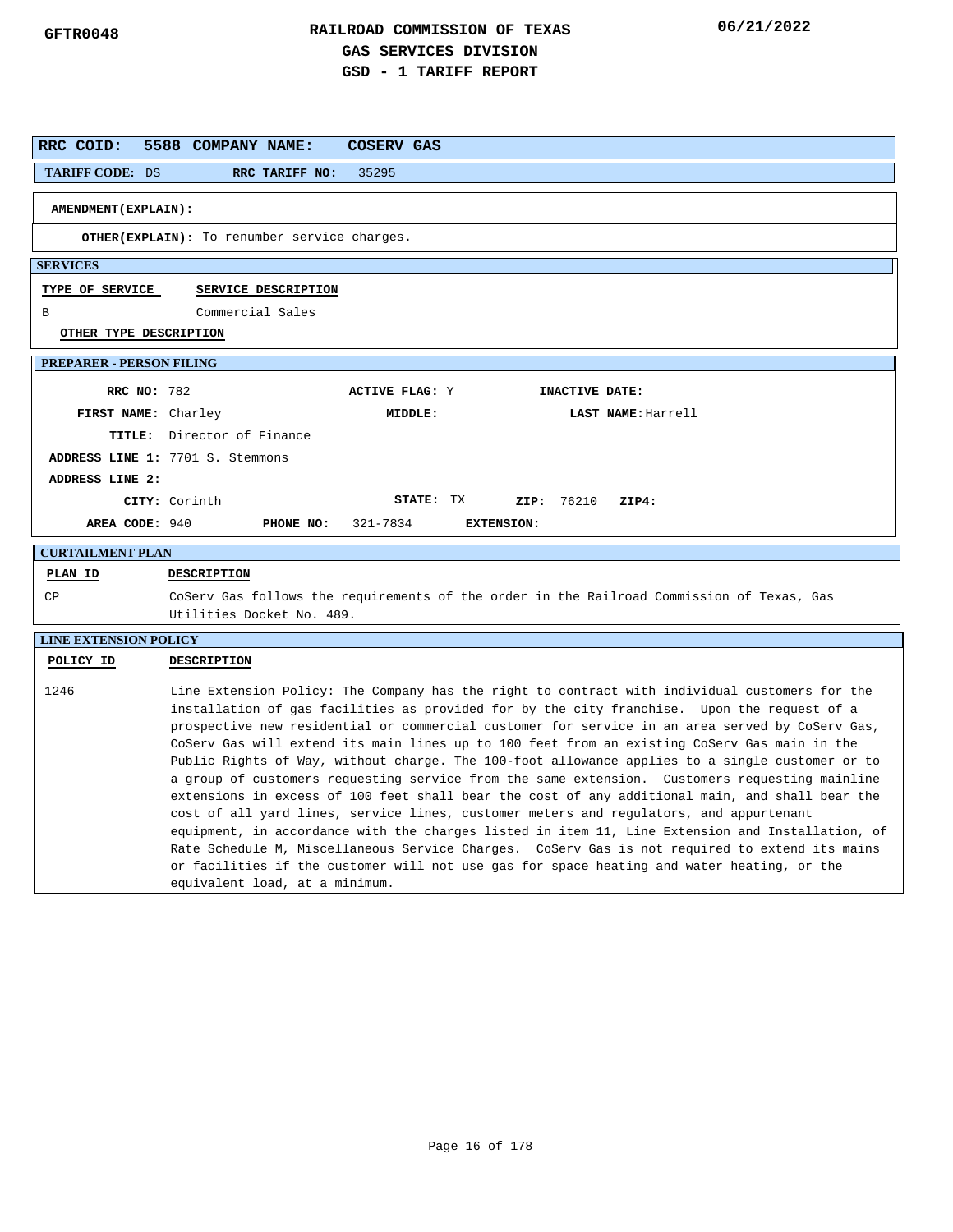| RRC COID:                 | 5588 COMPANY NAME:<br><b>COSERV GAS</b>                                                                                                                                                                                                                                                                                                                                                                                                                                                                                                                                                                                                                                                                                                                                                                           |
|---------------------------|-------------------------------------------------------------------------------------------------------------------------------------------------------------------------------------------------------------------------------------------------------------------------------------------------------------------------------------------------------------------------------------------------------------------------------------------------------------------------------------------------------------------------------------------------------------------------------------------------------------------------------------------------------------------------------------------------------------------------------------------------------------------------------------------------------------------|
| <b>TARIFF CODE: DS</b>    | RRC TARIFF NO:<br>35295                                                                                                                                                                                                                                                                                                                                                                                                                                                                                                                                                                                                                                                                                                                                                                                           |
| <b>QUALITY OF SERVICE</b> |                                                                                                                                                                                                                                                                                                                                                                                                                                                                                                                                                                                                                                                                                                                                                                                                                   |
| QUAL_SERVICE ID           | <b>DESCRIPTION</b>                                                                                                                                                                                                                                                                                                                                                                                                                                                                                                                                                                                                                                                                                                                                                                                                |
| Q                         | Sections $7.45$ (Quality of Service):                                                                                                                                                                                                                                                                                                                                                                                                                                                                                                                                                                                                                                                                                                                                                                             |
|                           | For gas utility service to residential and small commercial customers, the following minimum<br>service standards shall be applicable in unincorporated areas. In addition, each gas<br>distribution utility is ordered to amend its service rules to include said minimum service<br>standards within the utility service rules applicable to residential and small commercial<br>customers within incorporated areas, but only to the extent that said minimum service<br>standards do not conflict with standards lawfully established within a particular municipality<br>for a gas distribution utility. Said gas distribution utility shall file service rules<br>incorporating said minimum service standards with the Railroad Commission and with the<br>municipalities in the manner prescribed by law. |
|                           | (1) Continuity of service.                                                                                                                                                                                                                                                                                                                                                                                                                                                                                                                                                                                                                                                                                                                                                                                        |
|                           | (A) Service interruptions.                                                                                                                                                                                                                                                                                                                                                                                                                                                                                                                                                                                                                                                                                                                                                                                        |
|                           | (i) Every gas utility shall make all reasonable efforts to prevent interruptions of service.<br>When interruptions occur, the utility shall reestablish service within the shortest possible<br>time consistent with prudent operating principles so that the smallest number of customers are<br>affected.                                                                                                                                                                                                                                                                                                                                                                                                                                                                                                       |
|                           | (ii) Each utility shall make reasonable provisions to meet emergencies resulting from failure<br>of service, and each utility shall issue instructions to its employees covering procedures to<br>be followed in the event of an emergency in order to prevent or mitigate interruption or<br>impairment of service.                                                                                                                                                                                                                                                                                                                                                                                                                                                                                              |
|                           | (iii) In the event of national emergency or local disaster resulting in disruption of normal<br>service, the utility may, in the public interest, interrupt service to other customers to<br>provide necessary service to civil defense or other emergency service agencies on a temporary<br>basis until normal service to these agencies can be restored.                                                                                                                                                                                                                                                                                                                                                                                                                                                       |
|                           | (B) Record of interruption. Except for momentary interruptions which do not cause a major<br>disruption of service, each utility shall keep a complete record of all interruptions, both<br>emergency and scheduled. This record shall show the cause of interruptions, date, time<br>duration, location, approximate number of customers affected, and, in cases of emergency<br>interruptions, the remedy and steps taken to prevent recurrence.                                                                                                                                                                                                                                                                                                                                                                |
|                           | (C) Report to commission. The commission shall be notified in writing within 48 hours of<br>interruptions in service affecting the entire system or any major division thereof lasting<br>more than four hours. The notice shall also state the cause of such interruptions. If any<br>service interruption is reported to the commission otherwise (for example, as a curtailment<br>report or safety report), such other report is sufficient to comply with the terms of this<br>paragraph.                                                                                                                                                                                                                                                                                                                    |
|                           | (2) Customer relations.                                                                                                                                                                                                                                                                                                                                                                                                                                                                                                                                                                                                                                                                                                                                                                                           |
|                           | (A) Information to customers. Each utility shall:                                                                                                                                                                                                                                                                                                                                                                                                                                                                                                                                                                                                                                                                                                                                                                 |
|                           | (i) maintain a current set of maps showing the physical locations of its facilities. All<br>distribution facilities shall be labeled to indicate the size or any pertinent information                                                                                                                                                                                                                                                                                                                                                                                                                                                                                                                                                                                                                            |
|                           | Page 17 of 178                                                                                                                                                                                                                                                                                                                                                                                                                                                                                                                                                                                                                                                                                                                                                                                                    |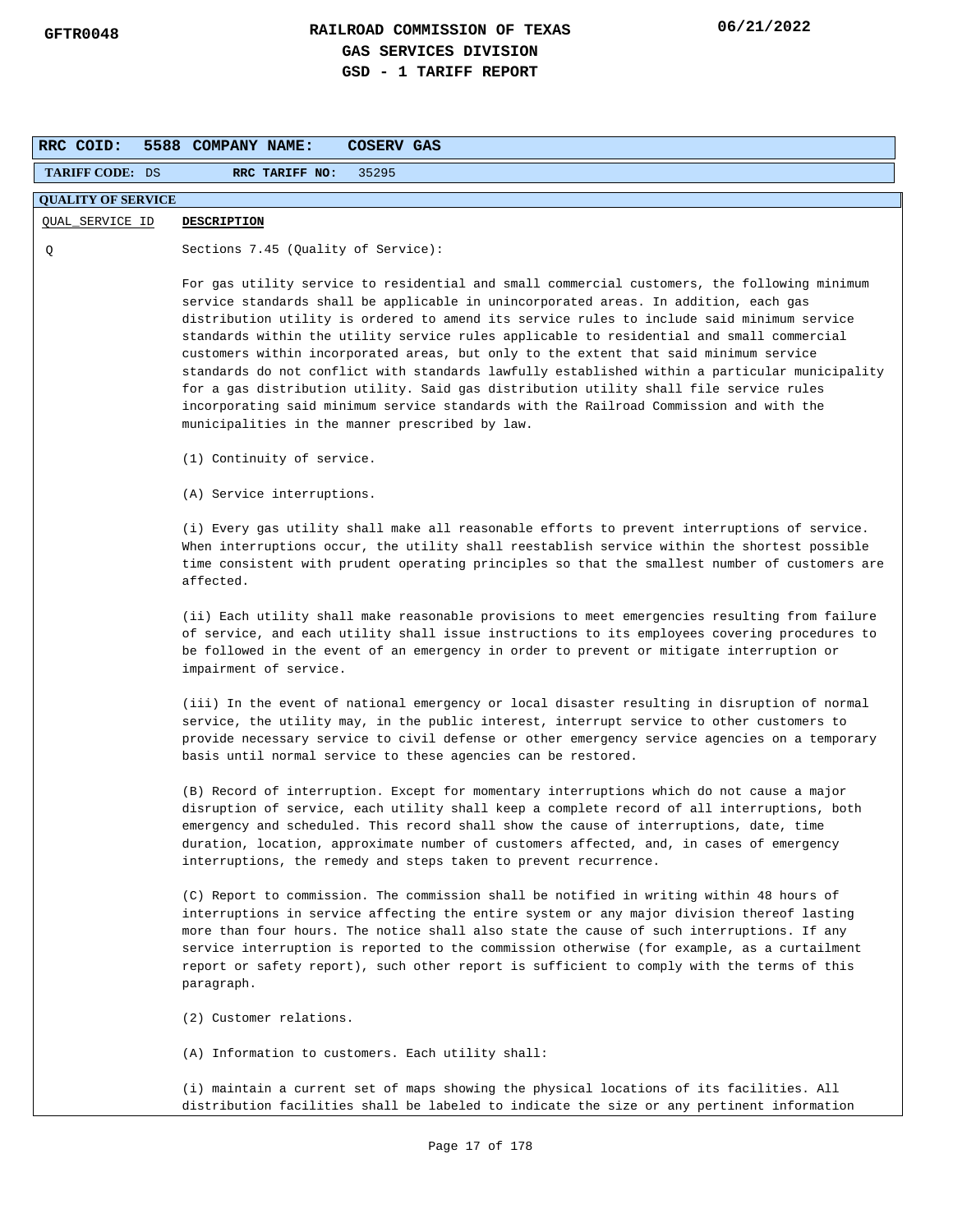| RRC COID:              | 5588 COMPANY NAME:<br>COSERV GAS                                                                                                                                                                                                                                                                                                                                                                                                                                                                                                                                                                   |
|------------------------|----------------------------------------------------------------------------------------------------------------------------------------------------------------------------------------------------------------------------------------------------------------------------------------------------------------------------------------------------------------------------------------------------------------------------------------------------------------------------------------------------------------------------------------------------------------------------------------------------|
| <b>TARIFF CODE: DS</b> | RRC TARIFF NO:<br>35295                                                                                                                                                                                                                                                                                                                                                                                                                                                                                                                                                                            |
|                        |                                                                                                                                                                                                                                                                                                                                                                                                                                                                                                                                                                                                    |
|                        |                                                                                                                                                                                                                                                                                                                                                                                                                                                                                                                                                                                                    |
|                        | which will accurately describe the utility`s facilities. These maps, or such other maps as may<br>be required by the regulatory authority, shall be kept by the utility in a central location<br>and will be available for inspection by the regulatory authority during normal working hours.<br>Each business office or service center shall have available up-to-date maps, plans, or records<br>of its immediate area, with such other information as may be necessary to enable the utility<br>to advise applicants and others entitled to the information as to the facilities available for |
|                        | serving that locality;<br>(ii) assist the customer or applicant in selecting the most economical rate schedule;<br>(iii) in compliance with applicable law or regulations, notify customers affected by a change<br>in rates or schedule or classification;                                                                                                                                                                                                                                                                                                                                        |
|                        | (iv) post a notice in a conspicuous place in each business office of the utility where<br>applications for service are received informing the public that copies of the rate schedules<br>and rules relating to the service of the utility as filed with the commission are available<br>for inspection;                                                                                                                                                                                                                                                                                           |
|                        | (v) upon request inform its customers as to the method of reading meters;                                                                                                                                                                                                                                                                                                                                                                                                                                                                                                                          |
|                        | (vi) provide to new customers, at the time service is initiated or as an insert in the first<br>billing, a pamphlet or information packet containing the following information. This<br>information shall be provided in English and Spanish as necessary to adequately inform the<br>customers; provided, however, the regulatory authority upon application and a showing of good<br>cause may exempt the utility from the requirement that the information be provided in Spanish:                                                                                                              |
|                        | (I) the customer's right to information concerning rates and services and the customer's right<br>to inspect or obtain at reproduction cost a copy of the applicable tariffs and service rules;<br>(II) the customer`s right to have his or her meter checked without charge under paragraph (7)<br>of this section, if applicable;                                                                                                                                                                                                                                                                |
|                        | (III) the time allowed to pay outstanding bills;                                                                                                                                                                                                                                                                                                                                                                                                                                                                                                                                                   |
|                        | (IV) grounds for termination of service;                                                                                                                                                                                                                                                                                                                                                                                                                                                                                                                                                           |
|                        | (V) the steps the utility must take before terminating service;<br>(VI) how the customer can resolve billing disputes with the utility and how disputes and<br>health emergencies may affect termination of service;                                                                                                                                                                                                                                                                                                                                                                               |
|                        | (VII) information on alternative payment plans offered by the utility;                                                                                                                                                                                                                                                                                                                                                                                                                                                                                                                             |
|                        | (VIII) the steps necessary to have service reconnected after involuntary termination;<br>(IX) the appropriate regulatory authority with whom to register a complaint and how to contact                                                                                                                                                                                                                                                                                                                                                                                                            |
|                        | such authority;<br>(X) the hours, addresses, and telephone numbers of utility offices where bills may be paid and<br>information may be obtained; and                                                                                                                                                                                                                                                                                                                                                                                                                                              |
|                        | (XI) the customer's right to be instructed by the utility how to read his or her meter; (vii)<br>at least once each calendar year, notify customers that information is available upon request,<br>at no charge to the customer, concerning the items listed in clause $(vi)(I)$ - $(XI)$ of this<br>subparagraph. This notice may be accomplished by use of a billing insert or a printed<br>statement upon the bill itself.                                                                                                                                                                      |
|                        | (B) Customer complaints. Upon complaint to the utility by residential or small commercial<br>customers either at its office, by letter, or by telephone, the utility shall promptly make a<br>suitable investigation and advise the complainant of the results thereof. If shall keep a<br>record of all complaints which shall show the name and address of the complainant, the date<br>and nature of the complaint, and the adjustment or disposition thereof for a period of one<br>year subsequent to the final disposition of the complaint.                                                 |
|                        | (C) Utility response. Upon receipt of a complaint, either by letter or by telephone, from the                                                                                                                                                                                                                                                                                                                                                                                                                                                                                                      |
|                        | Page 18 of 178                                                                                                                                                                                                                                                                                                                                                                                                                                                                                                                                                                                     |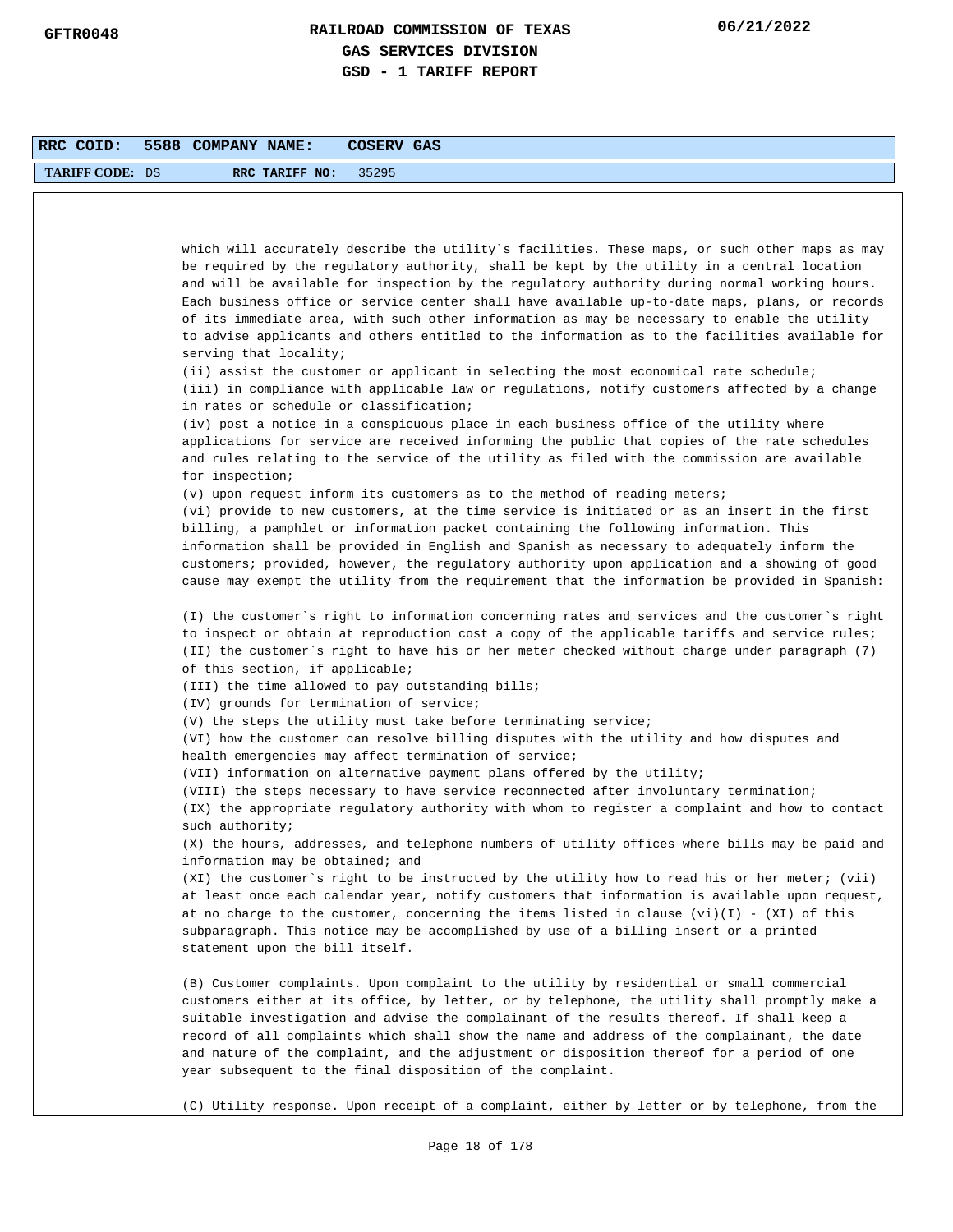| RRC COID:              | 5588 COMPANY NAME:            |                | COSERV GAS                                                                                                                                                                                                                                                                                                                                                                                                                                                                                                                                                                                                                                              |
|------------------------|-------------------------------|----------------|---------------------------------------------------------------------------------------------------------------------------------------------------------------------------------------------------------------------------------------------------------------------------------------------------------------------------------------------------------------------------------------------------------------------------------------------------------------------------------------------------------------------------------------------------------------------------------------------------------------------------------------------------------|
| <b>TARIFF CODE: DS</b> |                               | RRC TARIFF NO: | 35295                                                                                                                                                                                                                                                                                                                                                                                                                                                                                                                                                                                                                                                   |
|                        |                               |                |                                                                                                                                                                                                                                                                                                                                                                                                                                                                                                                                                                                                                                                         |
|                        |                               |                | regulatory authority on behalf of a customer, the utility shall make a suitable investigation<br>and advise the regulatory authority and complainant of the results thereof. An initial<br>response must be made by the next working day. The utility must make a final and complete<br>response within 15 days from the date of the complaint, unless additional time is granted<br>within the 15-day period. The commission encourages all customer complaints to be made in<br>writing to assist the regulatory authority in maintaining records of the quality of service of<br>each utility; however, telephone communications will be acceptable. |
|                        | guidelines:                   |                | (D) Deferred payment plan. The utility is encouraged to offer a deferred payment plan for<br>delinquent residential accounts. If such a plan is offered, it shall conform to the following                                                                                                                                                                                                                                                                                                                                                                                                                                                              |
|                        |                               |                | (i) Every deferred payment plan entered into due to the customer`s inability to pay the<br>outstanding bill in full must provide that service will not be discontinued if the customer<br>pays current bills and a reasonable amount of the outstanding bill and agrees to pay the<br>balance in reasonable installments until the bill is paid.                                                                                                                                                                                                                                                                                                        |
|                        |                               |                | (ii) For purposes of determining reasonableness under these rules, the following shall be<br>considered: size of delinquent account; customer's ability to pay; customer's payment history;<br>time that the debt has been outstanding; reasons why debt has been outstanding; and other<br>relevant factors concerning the circumstances of the customer.                                                                                                                                                                                                                                                                                              |
|                        |                               |                | (iii) A deferred payment plan, if reduced to writing, offered by a utility shall state,<br>immediately preceding the space provided for the customer`s signature and in bold-face print<br>at least two sizes larger than any other used, that: If you are not satisfied with this<br>agreement, do not sign. If you are satisfied with this agreement, you give up your right to<br>dispute the amount due under the agreement except for the utility`s failure or refusal to<br>comply with the terms of this agreement.                                                                                                                              |
|                        | not include a finance charge. |                | (iv) A deferred payment plan may include a one-time 5.0% penalty for late payment on the<br>original amount of the outstanding bill with no prompt payment discount allowed except in<br>cases where the outstanding bill is unusually high as a result of the utility's error (such as<br>an inaccurately estimated bill or an incorrectly read meter). A deferred payment plan shall                                                                                                                                                                                                                                                                  |
|                        | disconnection.                |                | (v) If a customer for utility service has not fulfilled terms of a deferred payment agreement<br>or refuses to sign the same if it is reduced to writing, the utility shall have the right to<br>disconnect pursuant to disconnection rules herein and, under such circumstances, it shall not<br>be required to offer a subsequent negotiation of a deferred payment agreement prior to                                                                                                                                                                                                                                                                |
|                        |                               |                | (vi) Any utility which institutes a deferred payment plan shall not refuse a customer<br>participation in such a program on the basis of race, color, creed, sex, marital status, age,<br>or any other form of discrimination prohibited by law.                                                                                                                                                                                                                                                                                                                                                                                                        |
|                        |                               |                | (E) Delayed payment of bills by elderly persons.                                                                                                                                                                                                                                                                                                                                                                                                                                                                                                                                                                                                        |
|                        |                               |                | (i) Applicability. This subparagraph applies only to:                                                                                                                                                                                                                                                                                                                                                                                                                                                                                                                                                                                                   |
|                        |                               |                | (I) a utility that assesses late payment charges on residential customers and that suspends                                                                                                                                                                                                                                                                                                                                                                                                                                                                                                                                                             |
|                        |                               |                | Page 19 of 178                                                                                                                                                                                                                                                                                                                                                                                                                                                                                                                                                                                                                                          |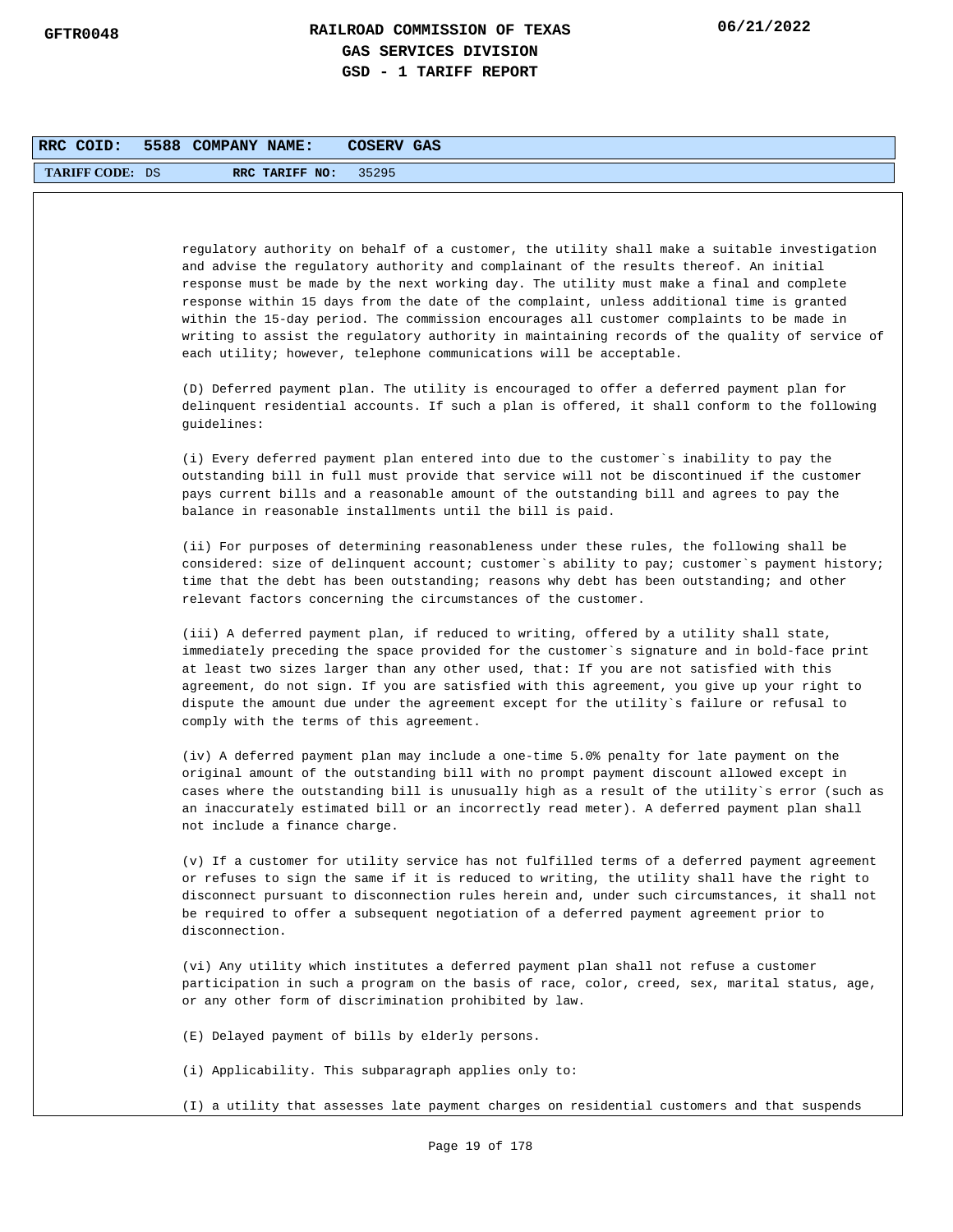| RRC COID:              | 5588 COMPANY NAME:<br>COSERV GAS                                                                                                                                                                                                                                                                                                                                                |
|------------------------|---------------------------------------------------------------------------------------------------------------------------------------------------------------------------------------------------------------------------------------------------------------------------------------------------------------------------------------------------------------------------------|
| <b>TARIFF CODE: DS</b> | 35295<br>RRC TARIFF NO:                                                                                                                                                                                                                                                                                                                                                         |
|                        |                                                                                                                                                                                                                                                                                                                                                                                 |
|                        | service before the 26th day after the date of the bill for which collection action is taken;<br>(II) utility bills issued on or after August 30, 1993; and<br>(III) an elderly person, as defined in clause (ii) of this subparagraph, who is a residential<br>customer and who occupies the entire premises for which a delay is requested.                                    |
|                        | (ii) Definitions.                                                                                                                                                                                                                                                                                                                                                               |
|                        | (I) Elderly person--A person who is 60 years of age or older.                                                                                                                                                                                                                                                                                                                   |
|                        | (II) Utility--A gas utility or municipally owned utility, as defined in Texas Utilities Code,<br>$101.003(7)$ , $101.003(8)$ , and $121.001 - 121.006$ .                                                                                                                                                                                                                        |
|                        | (iii) An elderly person may request that the utility implement the delay for either the most<br>recent utility bill or for the most recent utility bill and each subsequent utility bill.                                                                                                                                                                                       |
|                        | (iv) On request of an elderly person, a utility shall delay without penalty the payment date<br>of a bill for providing utility services to that person until the 25th day after the date on<br>which the bill is issued.                                                                                                                                                       |
|                        | (v) The utility may require the requesting person to present reasonable proof that the person<br>is 60 years of age or older.                                                                                                                                                                                                                                                   |
|                        | (vi) Every utility shall notify its customers of this delayed payment option no less often<br>than yearly. A utility may include this notice with other information provided pursuant to<br>subparagraph (A) of this paragraph.                                                                                                                                                 |
|                        | (3) Refusal of service.                                                                                                                                                                                                                                                                                                                                                         |
|                        | (A) Compliance by applicant. Any utility may decline to serve an applicant for whom service is<br>available from previously installed facilities until such applicant has complied with the<br>state and municipal regulations and approved rules and regulations of the utility on file with<br>the commission governing the service applied for or for the following reasons. |
|                        | (i) Applicant's facilities inadequate. If the applicant's installation or equipment is known<br>to be hazardous or of such character that satisfactory service cannot be given.                                                                                                                                                                                                 |
|                        | (ii) For indebtedness. If the applicant is indebted to any utility for the same kind of<br>service as that applied for; provided, however, that in the event the indebtedness of the<br>applicant for service is in dispute, the applicant shall be served upon complying with the<br>applicable deposit requirement.                                                           |
|                        | (iii) Refusal to make deposit. For refusal to make a deposit if applicant is required to make<br>a deposit under these rules.                                                                                                                                                                                                                                                   |
|                        | (B) Applicant`s recourse. In the event that the utility shall refuse to serve an applicant<br>under the provisions of these rules, the utility must inform the applicant of the basis of its<br>refusal and that the applicant may file a complaint with the municipal regulatory authority or<br>commission, whichever is appropriate.                                         |
|                        | (C) Insufficient grounds for refusal to serve. The following shall not constitute sufficient                                                                                                                                                                                                                                                                                    |
|                        | Page 20 of 178                                                                                                                                                                                                                                                                                                                                                                  |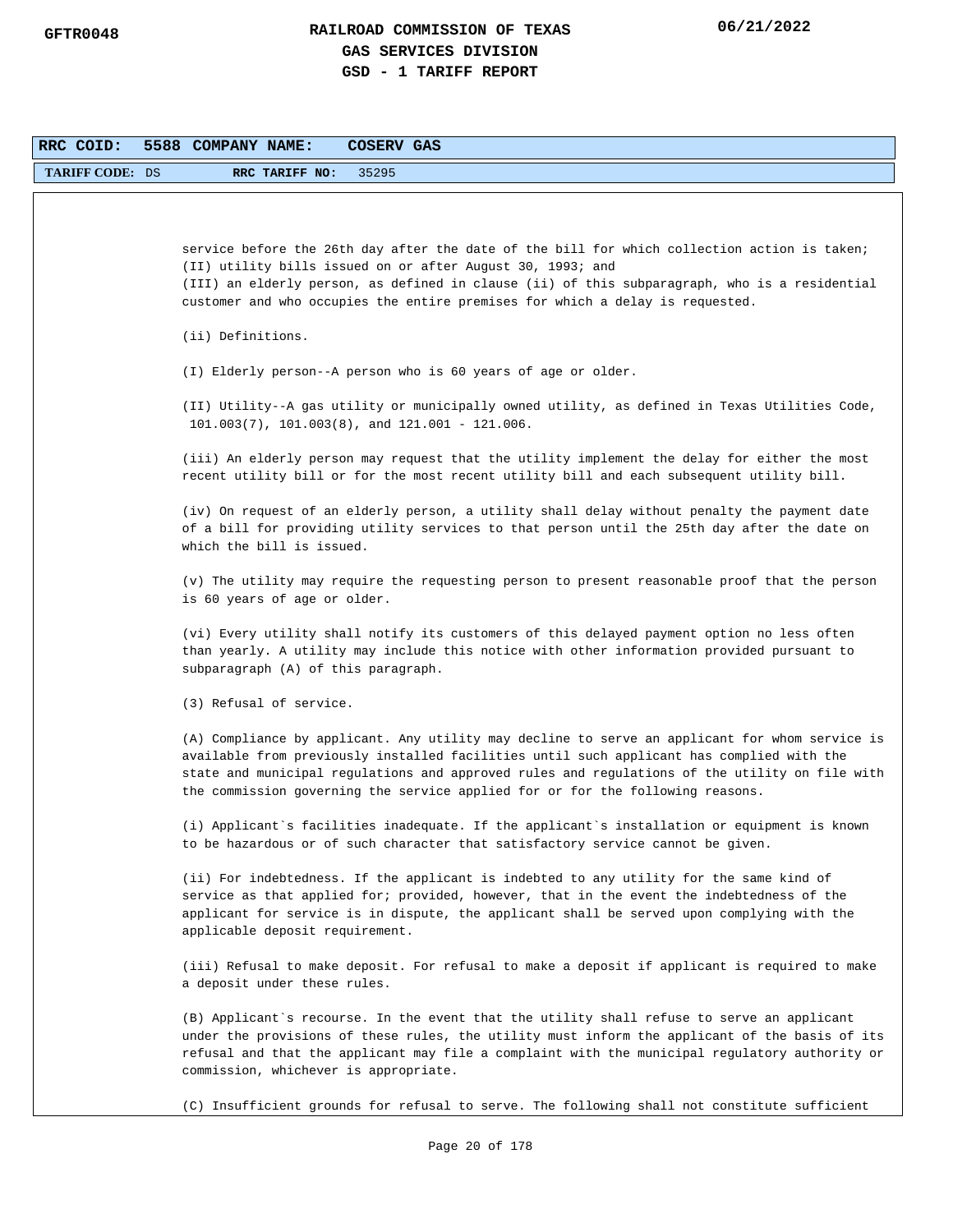| RRC COID:              | 5588 COMPANY NAME:<br>COSERV GAS                                                                                                                                                                                                                                                                                                                                                                                                                                                                                                                                                                                                                                                                                                                                                                                                                                                                                                                                                                                  |
|------------------------|-------------------------------------------------------------------------------------------------------------------------------------------------------------------------------------------------------------------------------------------------------------------------------------------------------------------------------------------------------------------------------------------------------------------------------------------------------------------------------------------------------------------------------------------------------------------------------------------------------------------------------------------------------------------------------------------------------------------------------------------------------------------------------------------------------------------------------------------------------------------------------------------------------------------------------------------------------------------------------------------------------------------|
| <b>TARIFF CODE: DS</b> | 35295<br>RRC TARIFF NO:                                                                                                                                                                                                                                                                                                                                                                                                                                                                                                                                                                                                                                                                                                                                                                                                                                                                                                                                                                                           |
|                        |                                                                                                                                                                                                                                                                                                                                                                                                                                                                                                                                                                                                                                                                                                                                                                                                                                                                                                                                                                                                                   |
|                        | cause for refusal of service to a present customer or applicant:                                                                                                                                                                                                                                                                                                                                                                                                                                                                                                                                                                                                                                                                                                                                                                                                                                                                                                                                                  |
|                        |                                                                                                                                                                                                                                                                                                                                                                                                                                                                                                                                                                                                                                                                                                                                                                                                                                                                                                                                                                                                                   |
|                        | (i) delinguency in payment for service by a previous occupant of the premises to be served;<br>(ii) failure to pay for merchandise or charges for nonutility service purchased from the<br>utility;                                                                                                                                                                                                                                                                                                                                                                                                                                                                                                                                                                                                                                                                                                                                                                                                               |
|                        | (iii) failure to pay a bill to correct previous underbilling due to misapplication of rates<br>more than six months prior to the date of application;                                                                                                                                                                                                                                                                                                                                                                                                                                                                                                                                                                                                                                                                                                                                                                                                                                                             |
|                        | (iv) violation of the utility`s rules pertaining to operation of nonstandard equipment or                                                                                                                                                                                                                                                                                                                                                                                                                                                                                                                                                                                                                                                                                                                                                                                                                                                                                                                         |
|                        | unauthorized attachments which interfere with the service of others unless the customer has<br>first been notified and been afforded reasonable opportunity to comply with these rules;<br>(v) failure to pay a bill of another customer as guarantor thereof unless the guarantee was<br>made in writing to the utility as a condition precedent to service; and<br>(vi) failure to pay the bill of another customer at the same address except where the change<br>of customer identity is made to avoid or evade payment of a utility bill.                                                                                                                                                                                                                                                                                                                                                                                                                                                                    |
|                        | (4) Discontinuance of service.                                                                                                                                                                                                                                                                                                                                                                                                                                                                                                                                                                                                                                                                                                                                                                                                                                                                                                                                                                                    |
|                        | (A) The due date of the bill for utility service shall not be less than 15 days after<br>issuance, or such other period of time as may be provided by order of the regulatory<br>authority. A bill for utility service is delinquent if unpaid by the due date.                                                                                                                                                                                                                                                                                                                                                                                                                                                                                                                                                                                                                                                                                                                                                   |
|                        | (B) A utility may offer an inducement for prompt payment of bills by allowing a discount in<br>the amount of 5.0% for payment of bills within 10 days after their issuance. This provision<br>shall not apply where it conflicts with existing orders or ordinances of the appropriate<br>regulatory authority.                                                                                                                                                                                                                                                                                                                                                                                                                                                                                                                                                                                                                                                                                                   |
|                        | (C) A customer`s utility service may be disconnected if the bill has not been paid or a<br>deferred payment plan pursuant to paragraph (2)(D) of this section has not been entered into<br>within five working days after the bill has become delinquent and proper notice has been<br>given. Proper notice consists of a deposit in the United States mail, postage prepaid, or hand<br>delivery to the customer at least five working days prior to the stated date of disconnection,<br>with the words Termination Notice or similar language prominently displayed on the notice. The<br>notice shall be provided in English and Spanish as necessary to adequately inform the<br>customer, and shall include the date of termination, the hours, address, and telephone number<br>where payment may be made, and a statement that if a health or other emergency exists, the<br>utility may be contacted concerning the nature of the emergency and the relief available, if<br>any, to meet such emergency. |
|                        | (D) Utility service may be disconnected for any of the following reasons:                                                                                                                                                                                                                                                                                                                                                                                                                                                                                                                                                                                                                                                                                                                                                                                                                                                                                                                                         |
|                        | (i) failure to pay a delinquent account or failure to comply with the terms of a deferred<br>payment plan for installment payment of a delinquent account;<br>(ii) violation of the utility's rules pertaining to the use of service in a manner which<br>interferes with the service of others or the operation of nonstandard equipment, if a<br>reasonable attempt has been made to notify the customer and the customer is provided with a<br>reasonable opportunity to remedy the situation;<br>(iii) failure to comply with deposit or guarantee arrangements where required by paragraph (5)<br>of this section;<br>(iv) without notice where a known dangerous condition exists for as long as the condition                                                                                                                                                                                                                                                                                              |
|                        | exists;                                                                                                                                                                                                                                                                                                                                                                                                                                                                                                                                                                                                                                                                                                                                                                                                                                                                                                                                                                                                           |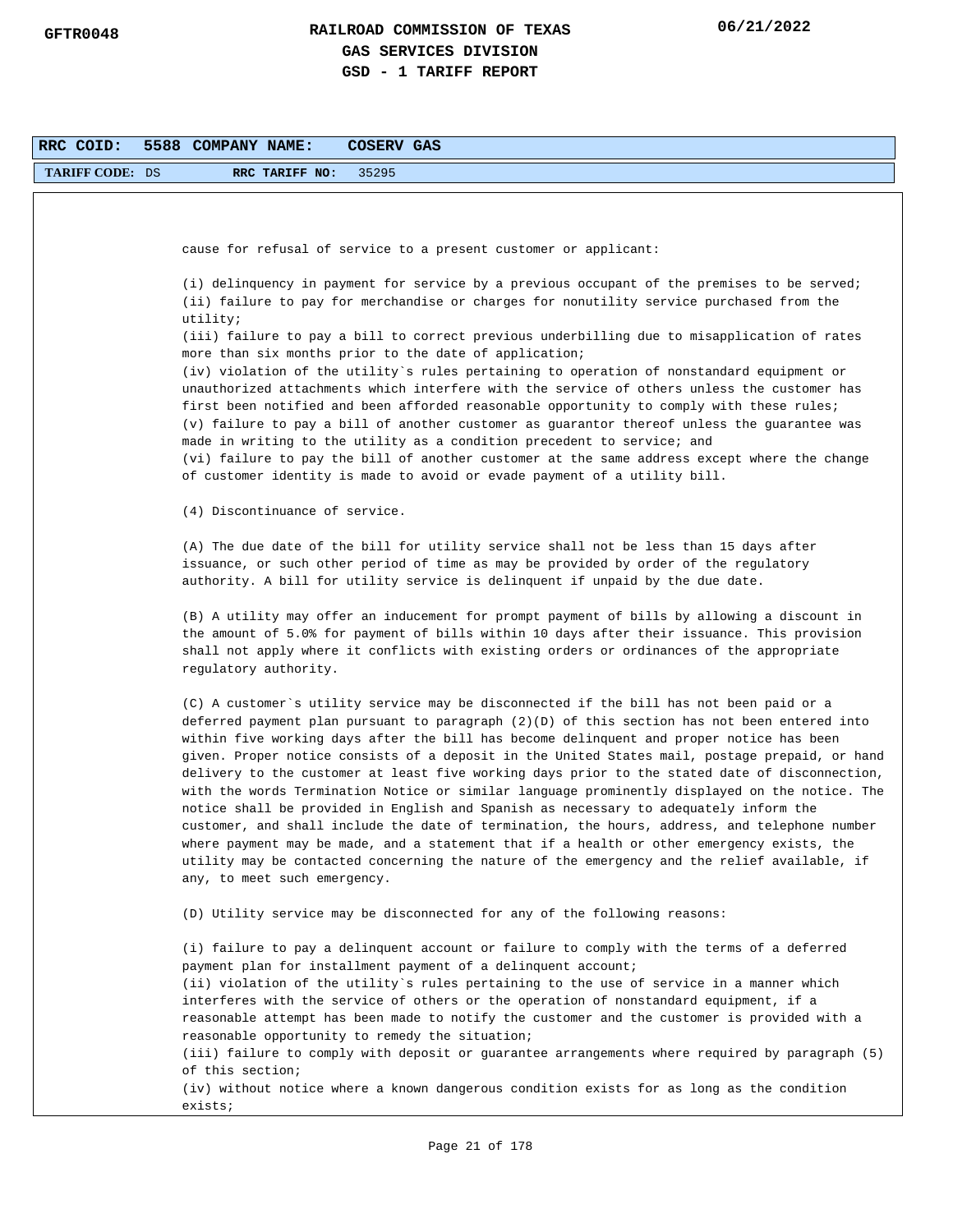| RRC COID:              | 5588 COMPANY NAME:<br>COSERV GAS                                                                                                                                                                                                                                                                                                                                                                                                                                                                                                                                                                                                                                                                                                                                                                                                                                                                                                                                                                                                                                                                                   |
|------------------------|--------------------------------------------------------------------------------------------------------------------------------------------------------------------------------------------------------------------------------------------------------------------------------------------------------------------------------------------------------------------------------------------------------------------------------------------------------------------------------------------------------------------------------------------------------------------------------------------------------------------------------------------------------------------------------------------------------------------------------------------------------------------------------------------------------------------------------------------------------------------------------------------------------------------------------------------------------------------------------------------------------------------------------------------------------------------------------------------------------------------|
| <b>TARIFF CODE: DS</b> | RRC TARIFF NO:<br>35295                                                                                                                                                                                                                                                                                                                                                                                                                                                                                                                                                                                                                                                                                                                                                                                                                                                                                                                                                                                                                                                                                            |
|                        |                                                                                                                                                                                                                                                                                                                                                                                                                                                                                                                                                                                                                                                                                                                                                                                                                                                                                                                                                                                                                                                                                                                    |
|                        |                                                                                                                                                                                                                                                                                                                                                                                                                                                                                                                                                                                                                                                                                                                                                                                                                                                                                                                                                                                                                                                                                                                    |
|                        | (v) tampering with the utility company's meter or equipment or bypassing the same.                                                                                                                                                                                                                                                                                                                                                                                                                                                                                                                                                                                                                                                                                                                                                                                                                                                                                                                                                                                                                                 |
|                        | (E) Utility service may not be disconnected for any of the following reasons:                                                                                                                                                                                                                                                                                                                                                                                                                                                                                                                                                                                                                                                                                                                                                                                                                                                                                                                                                                                                                                      |
|                        | (i) delinquency in payment for service by a previous occupant of the premises;<br>(ii) failure to pay for merchandise or charges for nonutility service by the utility;<br>(iii) failure to pay for a different type or class of utility service unless fee for such<br>service is included on the same bill;                                                                                                                                                                                                                                                                                                                                                                                                                                                                                                                                                                                                                                                                                                                                                                                                      |
|                        | (iv) failure to pay the account of another customer as guarantor thereof, unless the utility                                                                                                                                                                                                                                                                                                                                                                                                                                                                                                                                                                                                                                                                                                                                                                                                                                                                                                                                                                                                                       |
|                        | has in writing the guarantee as a condition precedent to service;<br>(v) failure to pay charges arising from an underbilling occurring due to any misapplication of<br>rates more than six months prior to the current billings;                                                                                                                                                                                                                                                                                                                                                                                                                                                                                                                                                                                                                                                                                                                                                                                                                                                                                   |
|                        | (vi) failure to pay charges arising from an underbilling due to any faulty metering, unless<br>the meter has been tampered with or unless such underbilling charges are due;<br>(vii) failure to pay an estimated bill other than a bill rendered pursuant to an approved<br>meter reading plan, unless the utility is unable to read the meter due to circumstances beyond                                                                                                                                                                                                                                                                                                                                                                                                                                                                                                                                                                                                                                                                                                                                        |
|                        | its control.                                                                                                                                                                                                                                                                                                                                                                                                                                                                                                                                                                                                                                                                                                                                                                                                                                                                                                                                                                                                                                                                                                       |
|                        | (F) Unless a dangerous condition exists, or unless the customer requests disconnection,<br>service shall not be disconnected on a day, or on a day immediately preceding a day, when<br>personnel of the utility are not available to the public for the purpose of making collections<br>and reconnecting service.                                                                                                                                                                                                                                                                                                                                                                                                                                                                                                                                                                                                                                                                                                                                                                                                |
|                        | (G) No utility may abandon a customer without written approval from the regulatory authority.                                                                                                                                                                                                                                                                                                                                                                                                                                                                                                                                                                                                                                                                                                                                                                                                                                                                                                                                                                                                                      |
|                        | (H) No utility may discontinue service to a delinquent residential customer permanently<br>residing in an individually metered dwelling unit when that customer establishes that<br>discontinuance of service will result in some person residing at that residence becoming<br>seriously ill or more seriously ill if the service is discontinued. Any customer seeking to<br>avoid termination of service under this section must make a written request supported by a<br>written statement from a licensed physician. Both the request and the statement must be<br>received by the utility not more than five working days after the date of delinguency of the<br>bill. The prohibition against service termination provided by this section shall last 20 days<br>from the date of receipt by the utility of the request and statement or such lesser period as<br>may be agreed upon by the utility and the customer. The customer who makes such request shall<br>sign an installment agreement which provides for payment of such service along with timely<br>payments for subsequent monthly billings. |
|                        | (5) Applicant deposit.                                                                                                                                                                                                                                                                                                                                                                                                                                                                                                                                                                                                                                                                                                                                                                                                                                                                                                                                                                                                                                                                                             |
|                        | (A) Establishment of credit for residential applicants. Each utility may require a residential<br>applicant for service to satisfactorily establish credit but such establishment of credit<br>shall not relieve the customer from complying with rules for prompt payment of bills. Subject<br>to these rules, a residential applicant shall not be required to pay a deposit:                                                                                                                                                                                                                                                                                                                                                                                                                                                                                                                                                                                                                                                                                                                                    |
|                        | (i) if the residential applicant has been a customer of any utility for the same kind of<br>service within the last two years and is not delinquent in payment of any such utility service<br>account and during the last 12 consecutive months of service did not have more than one<br>occasion in which a bill for such utility service was paid after becoming delinquent and never<br>had service disconnected for nonpayment;                                                                                                                                                                                                                                                                                                                                                                                                                                                                                                                                                                                                                                                                                |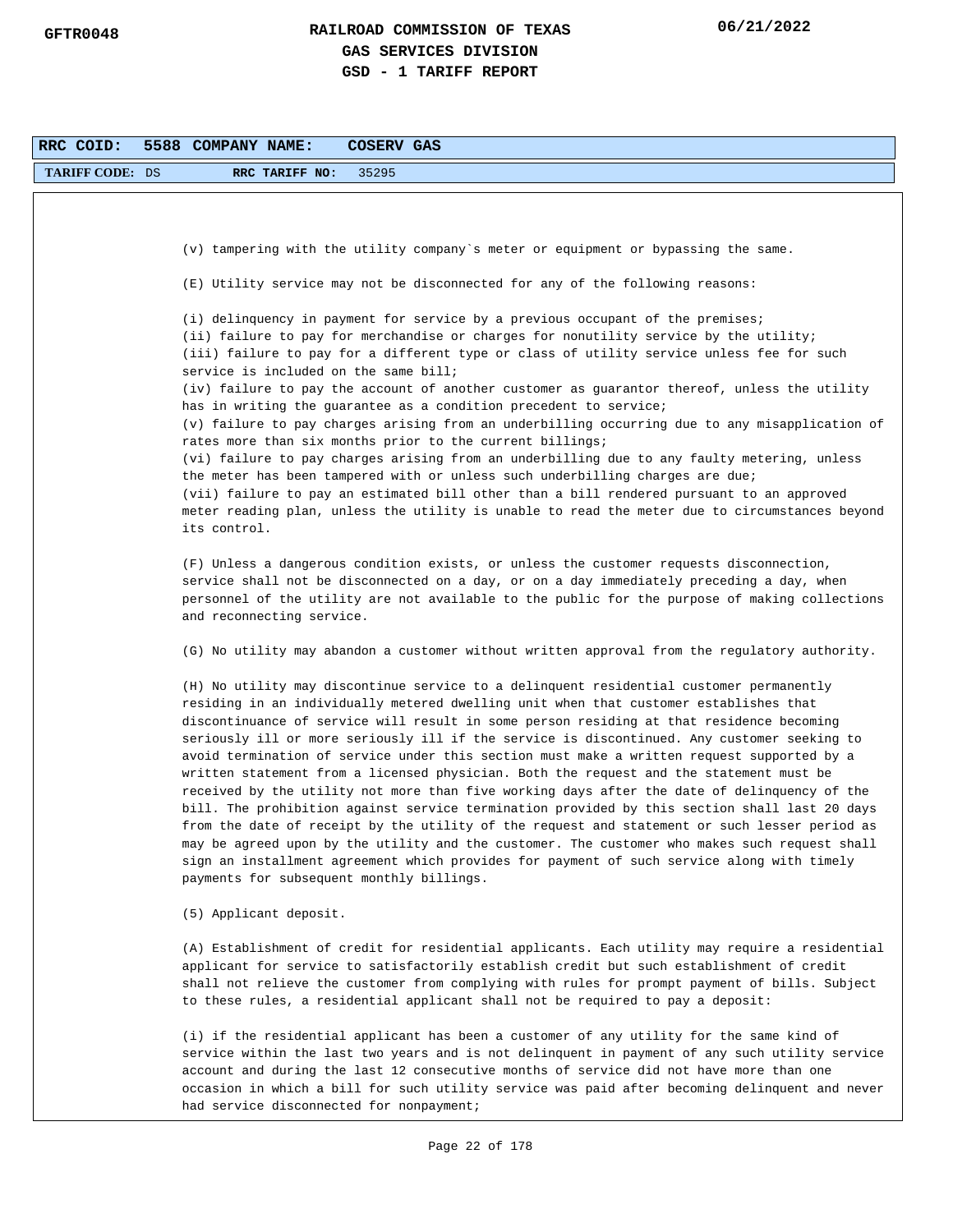| RRC COID:              | 5588 COMPANY NAME:<br>COSERV GAS                                                                                                                                                                                                                                                                                                                                                                                                                                                                                                                                                                                                  |
|------------------------|-----------------------------------------------------------------------------------------------------------------------------------------------------------------------------------------------------------------------------------------------------------------------------------------------------------------------------------------------------------------------------------------------------------------------------------------------------------------------------------------------------------------------------------------------------------------------------------------------------------------------------------|
| <b>TARIFF CODE: DS</b> | 35295<br>RRC TARIFF NO:                                                                                                                                                                                                                                                                                                                                                                                                                                                                                                                                                                                                           |
|                        |                                                                                                                                                                                                                                                                                                                                                                                                                                                                                                                                                                                                                                   |
|                        | (ii) if the residential applicant furnishes in writing a satisfactory guarantee to secure<br>payment of bills for the service required; or                                                                                                                                                                                                                                                                                                                                                                                                                                                                                        |
|                        | (iii) if the residential applicant furnishes in writing a satisfactory credit rating by<br>appropriate means, including, but not limited to, the production of generally acceptable<br>credit cards, letters of credit reference, the names of credit references which may be quickly<br>and inexpensively contacted by the utility, or ownership of substantial equity.                                                                                                                                                                                                                                                          |
|                        | (B) Reestablishment of credit. Every applicant who has previously been a customer of the<br>utility and whose service has been discontinued for nonpayment of bills shall be required<br>before service is rendered to pay all his amounts due the utility or execute a written<br>deferred payment agreement, if offered, and reestablish credit as provided in subparagraph (A)<br>of this paragraph.                                                                                                                                                                                                                           |
|                        | (C) Amount of deposit and interest for residential service, and exemption from deposit.                                                                                                                                                                                                                                                                                                                                                                                                                                                                                                                                           |
|                        | (i) Each gas utility shall waive any deposit requirement for residential service for an<br>applicant who has been determined to be a victim of family violence as defined in Texas Family<br>Code, 71.004, by a family violence center, by treating medical personnel, by law enforcement<br>agency personnel, or by a designee of the Attorney General in the Crime Victim Services<br>Division of the Office of the Attorney General. This determination shall be evidenced by the<br>applicant`s submission of a certification letter developed by the Texas Council on Family<br>Violence and made available on its web site. |
|                        | (ii) The required deposit shall not exceed an amount equivalent to one-sixth of the estimated<br>annual billings. If actual use is at least twice the amount of the estimated billings, a new<br>deposit requirement may be calculated and an additional deposit may be required within two<br>days. If such additional deposit is not made, the utility may disconnect service under the<br>standard disconnection procedure for failure to comply with deposit requirements.                                                                                                                                                    |
|                        | (iii) All applicants for residential service who are 65 years of age or older will be<br>considered as having established credit if such applicant does not have an outstanding account<br>balance with the utility or another utility for the same utility service which accrued within<br>the last two years. No cash deposit shall be required of such applicant under these<br>conditions.                                                                                                                                                                                                                                    |
|                        | (iv) Each utility which requires deposits to be made by its customers shall pay a minimum<br>interest on such deposits according to the rate as established by law. If refund of deposit is<br>made within 30 days of receipt of deposit, no interest payment is required. If the utility<br>retains the deposit more than 30 days, payment of interest shall be made retroactive to the<br>date of deposit.                                                                                                                                                                                                                      |
|                        | (I) Payment of interest to the customer shall be annually or at the time the deposit is<br>returned or credited to the customer's account.                                                                                                                                                                                                                                                                                                                                                                                                                                                                                        |
|                        | (II) The deposit shall cease to draw interest on the date it is returned or credited to the<br>customer's account.                                                                                                                                                                                                                                                                                                                                                                                                                                                                                                                |
|                        | (D) Deposits for temporary or seasonal service and for weekend or seasonal residences. The<br>utility may require a deposit sufficient to reasonably protect it against the assumed risk,                                                                                                                                                                                                                                                                                                                                                                                                                                         |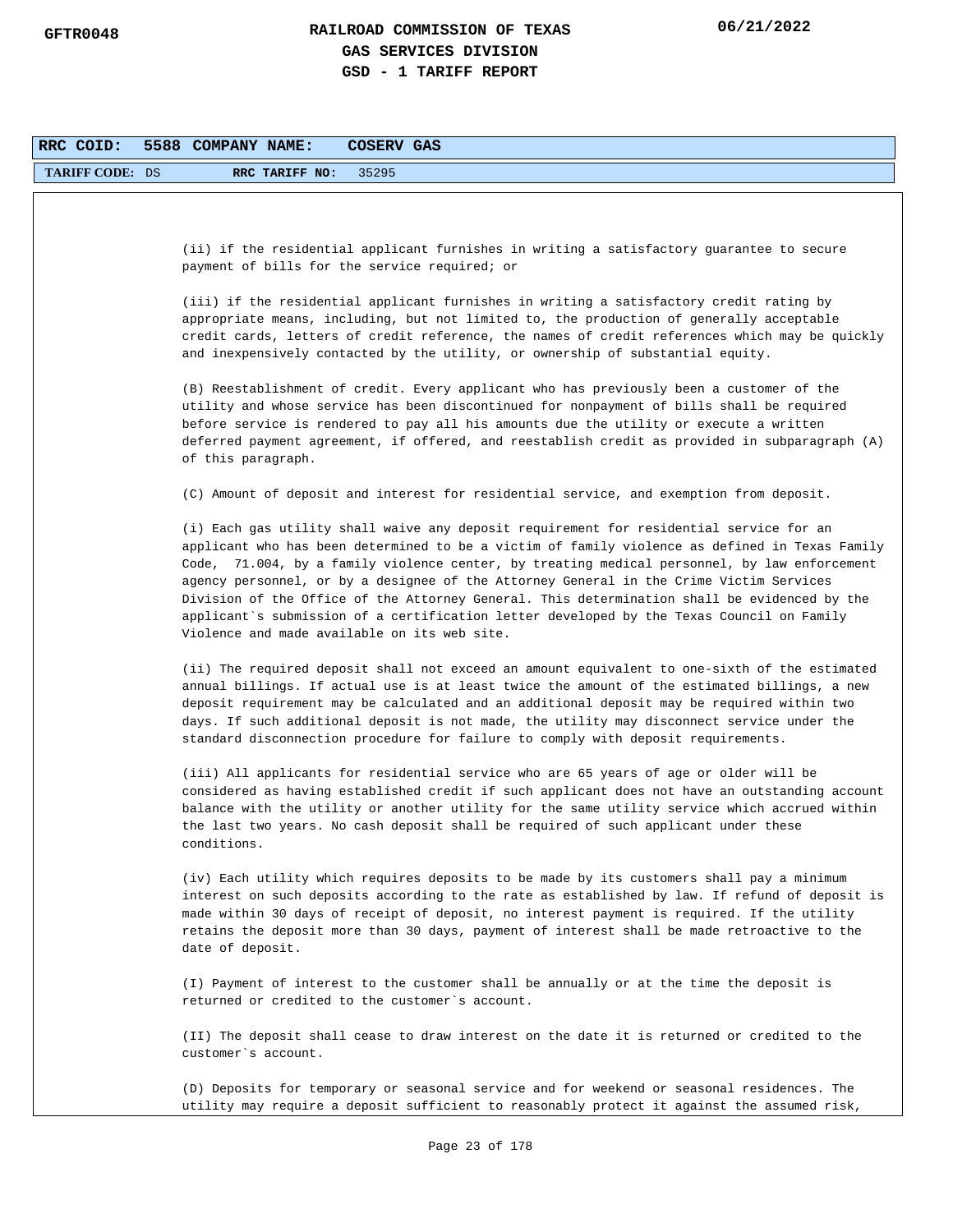| RRC COID:              | 5588 COMPANY NAME:<br>COSERV GAS                                                                                                                                                              |
|------------------------|-----------------------------------------------------------------------------------------------------------------------------------------------------------------------------------------------|
| <b>TARIFF CODE: DS</b> | RRC TARIFF NO:<br>35295                                                                                                                                                                       |
|                        |                                                                                                                                                                                               |
|                        |                                                                                                                                                                                               |
|                        | provided such a policy is applied in a uniform and nondiscriminatory manner.                                                                                                                  |
|                        | (E) Records of deposits.                                                                                                                                                                      |
|                        |                                                                                                                                                                                               |
|                        | (i) The utility shall keep records to show:                                                                                                                                                   |
|                        | (I) the name and address of each depositor;                                                                                                                                                   |
|                        | (II) the amount and date of the deposit; and                                                                                                                                                  |
|                        | (III) each transaction concerning the deposit.                                                                                                                                                |
|                        | (ii) The utility shall issue a receipt of deposit to each applicant from whom a deposit is                                                                                                    |
|                        | received and shall provide means whereby a depositor may establish claim if the receipt is                                                                                                    |
|                        | lost.                                                                                                                                                                                         |
|                        | (iii) A record of each unclaimed deposit must be maintained for at least four years, during                                                                                                   |
|                        | which time the utility shall make a reasonable effort to return the deposit.                                                                                                                  |
|                        |                                                                                                                                                                                               |
|                        | (F) Refund of deposit.                                                                                                                                                                        |
|                        | (i) If service is not connected or after disconnection of service, the utility shall promptly                                                                                                 |
|                        | and automatically refund the customer's deposit plus accrued interest on the balance, if any,                                                                                                 |
|                        | in excess of the unpaid bills for service furnished. The transfer of service from one premise<br>to another within the service area of the utility shall not be deemed a disconnection within |
|                        | the meaning of these rules, and no additional deposit may be demanded unless permitted by                                                                                                     |
|                        | these rules.                                                                                                                                                                                  |
|                        | (ii) When the customer has paid bills for service for 12 consecutive residential bills without                                                                                                |
|                        | having service disconnected for nonpayment of bill and without having more than two occasions                                                                                                 |
|                        | in which a bill was delinquent and when the customer is not delinquent in the payment of the                                                                                                  |
|                        | current bills, the utility shall promptly and automatically refund the deposit plus accrued                                                                                                   |
|                        | interest to the customer in the form of cash or credit to a customer's account.                                                                                                               |
|                        | (G) Upon sale or transfer of utility or company. Upon the sale or transfer of any public                                                                                                      |
|                        | utility or operating units thereof, the seller shall file with the commission under oath, in                                                                                                  |
|                        | addition to other information, a list showing the names and addresses of all customers served                                                                                                 |
|                        | by such utility or unit who have to their credit a deposit, the date such deposit was made,<br>the amount thereof, and the unpaid interest thereon.                                           |
|                        |                                                                                                                                                                                               |
|                        | (H) Complaint by applicant or customer. Each utility shall direct its personnel engaged in                                                                                                    |
|                        | initial contact with an applicant or customer for service seeking to establish or reestablish                                                                                                 |
|                        | credit under the provisions of these rules to inform the customer, if dissatisfaction is<br>expressed with the utility's decision, of the customer's right to file a complaint with the       |
|                        | regulatory authority thereon.                                                                                                                                                                 |
|                        |                                                                                                                                                                                               |
|                        | $(6)$ Billing.                                                                                                                                                                                |
|                        | (A) Bills for gas service shall be rendered monthly, unless otherwise authorized or unless                                                                                                    |
|                        | service is rendered for a period less than a month. Bills shall be rendered as promptly as                                                                                                    |
|                        | possible following the reading of meters.                                                                                                                                                     |
|                        |                                                                                                                                                                                               |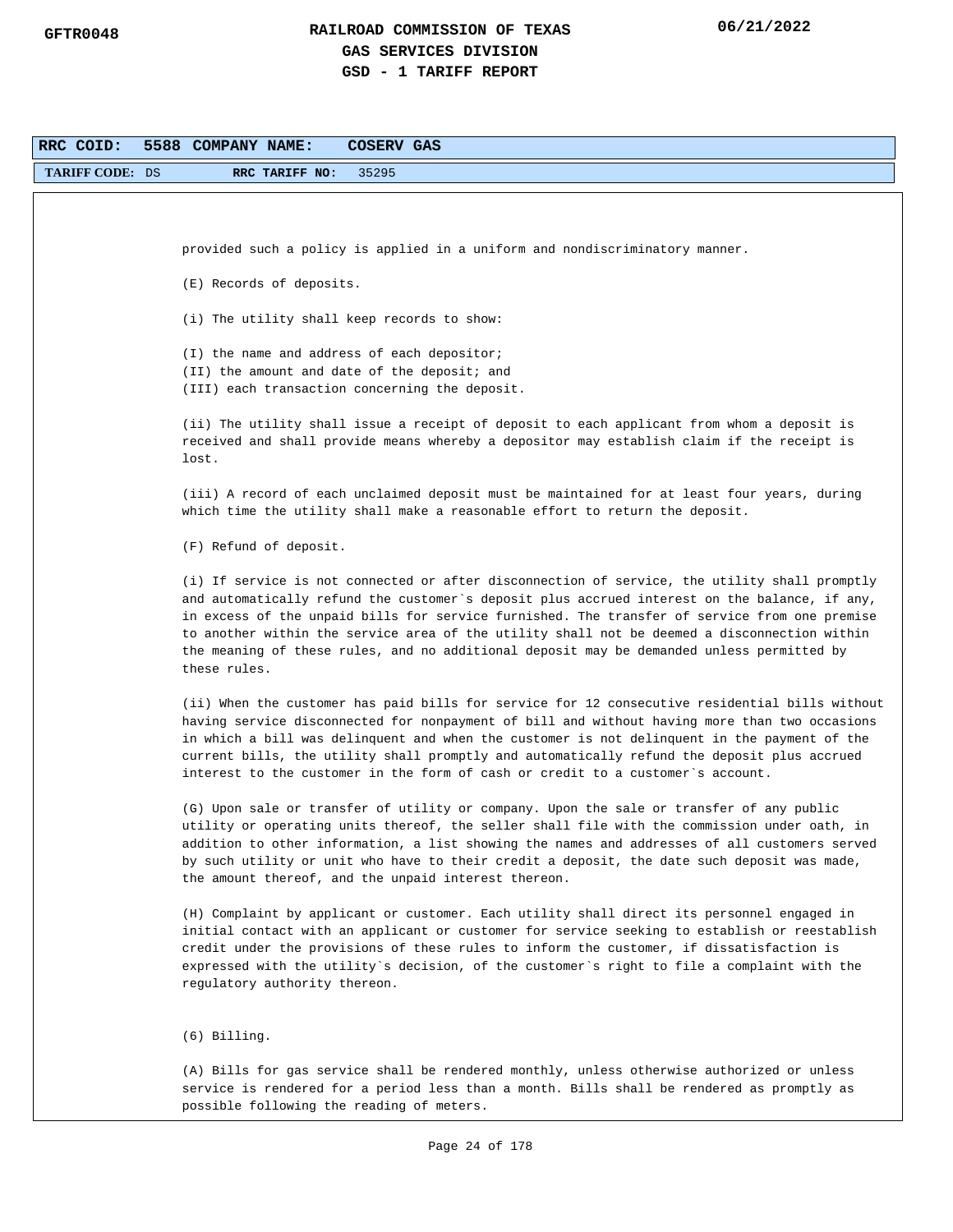| RRC COID:              | 5588 COMPANY NAME:           | COSERV GAS                                                                                                                                                                                                                                                                                                                                                                                                                                                                                                                                                                                                                                                                                                                                                                    |
|------------------------|------------------------------|-------------------------------------------------------------------------------------------------------------------------------------------------------------------------------------------------------------------------------------------------------------------------------------------------------------------------------------------------------------------------------------------------------------------------------------------------------------------------------------------------------------------------------------------------------------------------------------------------------------------------------------------------------------------------------------------------------------------------------------------------------------------------------|
| <b>TARIFF CODE: DS</b> | RRC TARIFF NO:               | 35295                                                                                                                                                                                                                                                                                                                                                                                                                                                                                                                                                                                                                                                                                                                                                                         |
|                        |                              |                                                                                                                                                                                                                                                                                                                                                                                                                                                                                                                                                                                                                                                                                                                                                                               |
|                        |                              |                                                                                                                                                                                                                                                                                                                                                                                                                                                                                                                                                                                                                                                                                                                                                                               |
|                        |                              | (B) The customer's bill must show all the following information. The information must be                                                                                                                                                                                                                                                                                                                                                                                                                                                                                                                                                                                                                                                                                      |
|                        |                              | arranged and displayed in such a manner as to allow the customer to compute his bill with the<br>applicable rate schedule. The applicable rate schedule must be mailed to the customer on                                                                                                                                                                                                                                                                                                                                                                                                                                                                                                                                                                                     |
|                        |                              | request of the customer. A utility may exhaust its present stock of nonconforming bill forms                                                                                                                                                                                                                                                                                                                                                                                                                                                                                                                                                                                                                                                                                  |
|                        |                              | before compliance is required by this section:                                                                                                                                                                                                                                                                                                                                                                                                                                                                                                                                                                                                                                                                                                                                |
|                        |                              | (i) if the meter is read by the utility, the date and reading of the meter at the beginning                                                                                                                                                                                                                                                                                                                                                                                                                                                                                                                                                                                                                                                                                   |
|                        |                              | and end of the period for which rendered;                                                                                                                                                                                                                                                                                                                                                                                                                                                                                                                                                                                                                                                                                                                                     |
|                        | $(iv)$ the total base bill;  | (ii) the number and kind of units billed; (iii) the applicable rate schedule title or code;                                                                                                                                                                                                                                                                                                                                                                                                                                                                                                                                                                                                                                                                                   |
|                        |                              | (v) the total of any adjustments to the base bill and the amount of adjustments per billing                                                                                                                                                                                                                                                                                                                                                                                                                                                                                                                                                                                                                                                                                   |
|                        | unit:                        |                                                                                                                                                                                                                                                                                                                                                                                                                                                                                                                                                                                                                                                                                                                                                                               |
|                        |                              | (vi) the date by which the customer must pay the bill to get prompt payment discount;<br>(vii) the total amount due before and after any discount for prompt payment within a                                                                                                                                                                                                                                                                                                                                                                                                                                                                                                                                                                                                 |
|                        | designated period;           |                                                                                                                                                                                                                                                                                                                                                                                                                                                                                                                                                                                                                                                                                                                                                                               |
|                        |                              | (viii) a distinct marking to identify an estimated bill.                                                                                                                                                                                                                                                                                                                                                                                                                                                                                                                                                                                                                                                                                                                      |
|                        |                              |                                                                                                                                                                                                                                                                                                                                                                                                                                                                                                                                                                                                                                                                                                                                                                               |
|                        | render the bill accordingly. | (C) Where there is good reason for doing so, estimated bills may be submitted, provided that<br>an actual meter reading is taken at least every six months. For the second consecutive month<br>in which the meter reader is unable to gain access to the premises to read the meter on<br>regular meter reading trips, or in months where meters are not read otherwise, the utility<br>must provide the customer with a postcard and request that the customer read the meter and<br>return the card to the utility if the meter is of a type that can be read by the customer<br>without significant inconvenience or special tools or equipment. If such a postcard is not<br>received by the utility in time for billing, the utility may estimate the meter reading and |
|                        | (D) Disputed bills.          |                                                                                                                                                                                                                                                                                                                                                                                                                                                                                                                                                                                                                                                                                                                                                                               |
|                        | authority.                   | (i) In the event of a dispute between the customer and the utility regarding the bill, the<br>utility must forthwith make such investigation as is required by the particular case and<br>report the results thereof to the customer. If the customer wishes to obtain the benefits of<br>clause (ii) of this subparagraph, notification of the dispute must be given to the utility<br>prior to the date the bill becomes delinguent. In the event the dispute is not resolved, the<br>utility shall inform the customer of the complaint procedures of the appropriate regulatory                                                                                                                                                                                           |
|                        |                              | (ii) Notwithstanding any other subsection of this section, the customer shall not be required<br>to pay the disputed portion of the bill which exceeds the amount of that customer's average<br>usage for the billing period at current rates until the earlier of the following: resolution<br>of the dispute or the expiration of the 60-day period beginning on the day the disputed bill<br>is issued. For purposes of this section only, the customer's average usage for the billing                                                                                                                                                                                                                                                                                    |

(7) Meters.

(A) Meter requirements.

period shall be the average of the customer`s usage for the same billing period during the preceding two years. Where no previous usage history exists, the average usage shall be estimated on the basis of usage levels of similar customers and under similar conditions.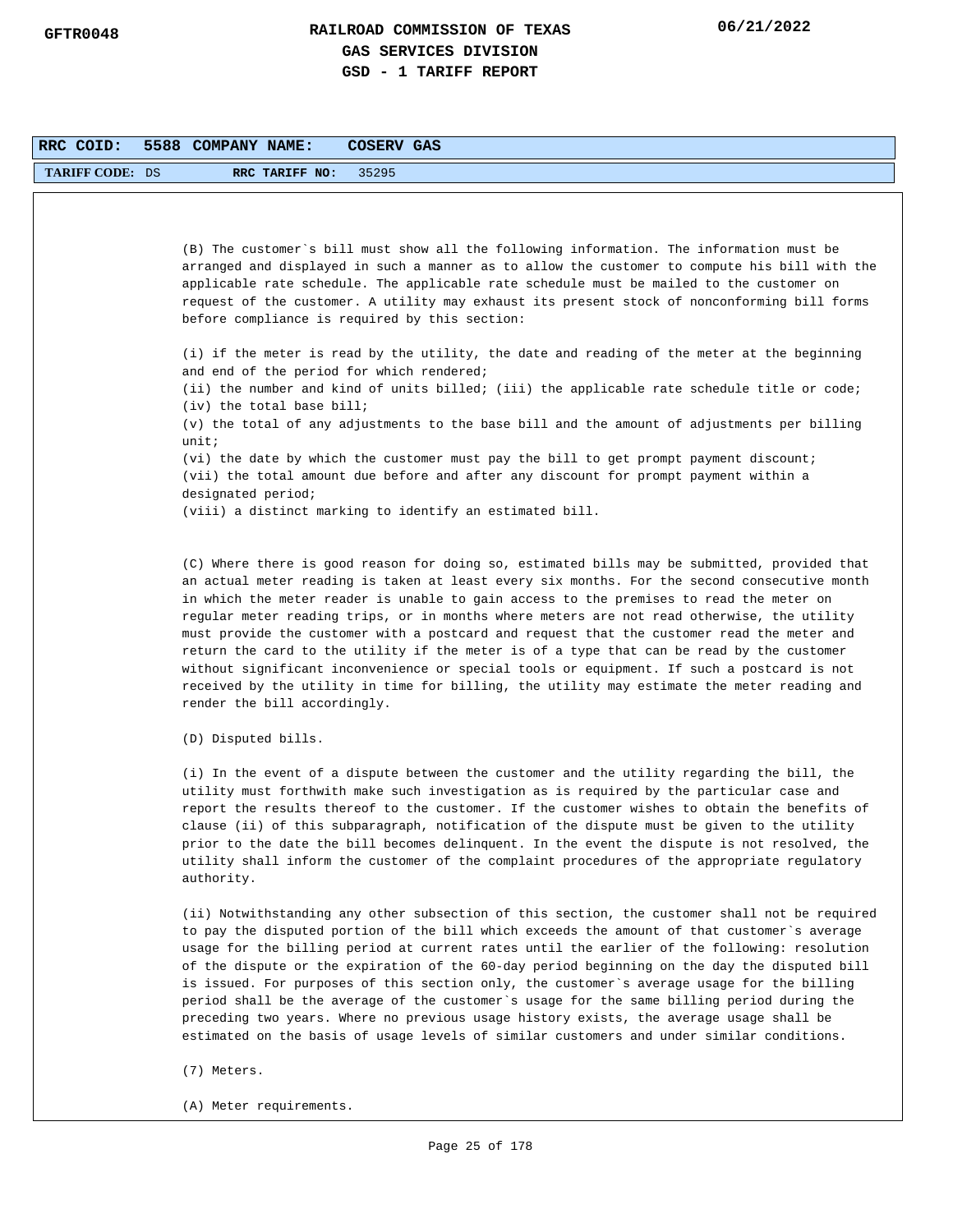| RRC COID:              | 5588 COMPANY NAME:<br><b>COSERV GAS</b>                                                                                                                                                        |
|------------------------|------------------------------------------------------------------------------------------------------------------------------------------------------------------------------------------------|
| <b>TARIFF CODE: DS</b> | 35295<br>RRC TARIFF NO:                                                                                                                                                                        |
|                        |                                                                                                                                                                                                |
|                        |                                                                                                                                                                                                |
|                        | (i) Use of meter. All gas sold by a utility must be charged for by meter measurements, except<br>where otherwise provided for by applicable law, regulation of the regulatory authority, or    |
|                        | tariff.                                                                                                                                                                                        |
|                        | (ii) Installation by utility. Unless otherwise authorized by the regulatory authority, each                                                                                                    |
|                        | utility must provide and install and will continue to own and maintain all meters necessary                                                                                                    |
|                        | for measurement of gas delivered to its customers.                                                                                                                                             |
|                        | (iii) Standard type. No utility may furnish, set up, or put in use any meter which is not                                                                                                      |
|                        | reliable and of a standard type which meets generally accepted industry standards; provided,<br>however, special meters not necessarily conforming to such standard types may be used for      |
|                        | investigation, testing, or experimental purposes.                                                                                                                                              |
|                        | (B) Meter records. Each utility must keep the following records:                                                                                                                               |
|                        | (i) Meter equipment records. Each utility must keep a record of all its meters, showing the                                                                                                    |
|                        | customer's address and date of the last test.<br>(ii) Records of meter tests. All meter tests must be properly referenced to the meter record                                                  |
|                        | provided for therein. The record of each test made on request of a customer must show the                                                                                                      |
|                        | identifying number and constants of the meter, the standard meter and other measuring devices<br>used, the date and kind of test made, by whom made, the error (or percentage of accuracy) at  |
|                        | each load tested, and sufficient data to permit verification of all calculations.                                                                                                              |
|                        | (iii) Meter readings--meter unit location. In general, each meter must indicate clearly the<br>units of service for which charge is made to the customer.                                      |
|                        | (iv) Meter tests on request of customer.                                                                                                                                                       |
|                        | (I) Each utility must, upon request of a customer, make a test of the accuracy of the meter                                                                                                    |
|                        | serving that customer. The utility must inform the customer of the time and place of the test                                                                                                  |
|                        | and permit the customer or his authorized representative to be present if the customer so<br>desires. If no such test has been performed within the previous four years for the same           |
|                        | customer at the same location, the test is to be performed without charge. If such a test has                                                                                                  |
|                        | been performed for the same customer at the same location within the previous four years, the<br>utility is entitled to charge a fee for the test not to exceed \$15 or such other fee for the |
|                        | testing of meters as may be set forth in the utility's tariff properly on file with the                                                                                                        |
|                        | regulatory authority. The customer must be properly informed of the result of any test on a<br>meter that serves him.                                                                          |
|                        |                                                                                                                                                                                                |
|                        | (II) Notwithstanding subclause (I) of this clause, if the meter is found to be more than<br>nominally defective, to either the customer's or the utility's disadvantage, any fee charged       |
|                        | for a meter test must be refunded to the customer. More than nominally defective means a                                                                                                       |
|                        | deviation of more than 2.0% from accurate registration.                                                                                                                                        |
|                        | (v) Bill adjustments due to meter error.                                                                                                                                                       |
|                        | (I) If any meter test reveals a meter to be more than nominally defective, the utility must                                                                                                    |
|                        | correct previous readings consistent with the inaccuracy found in the meter for the period of<br>either:                                                                                       |
|                        | $(-a-)$ the last six months; or                                                                                                                                                                |
|                        |                                                                                                                                                                                                |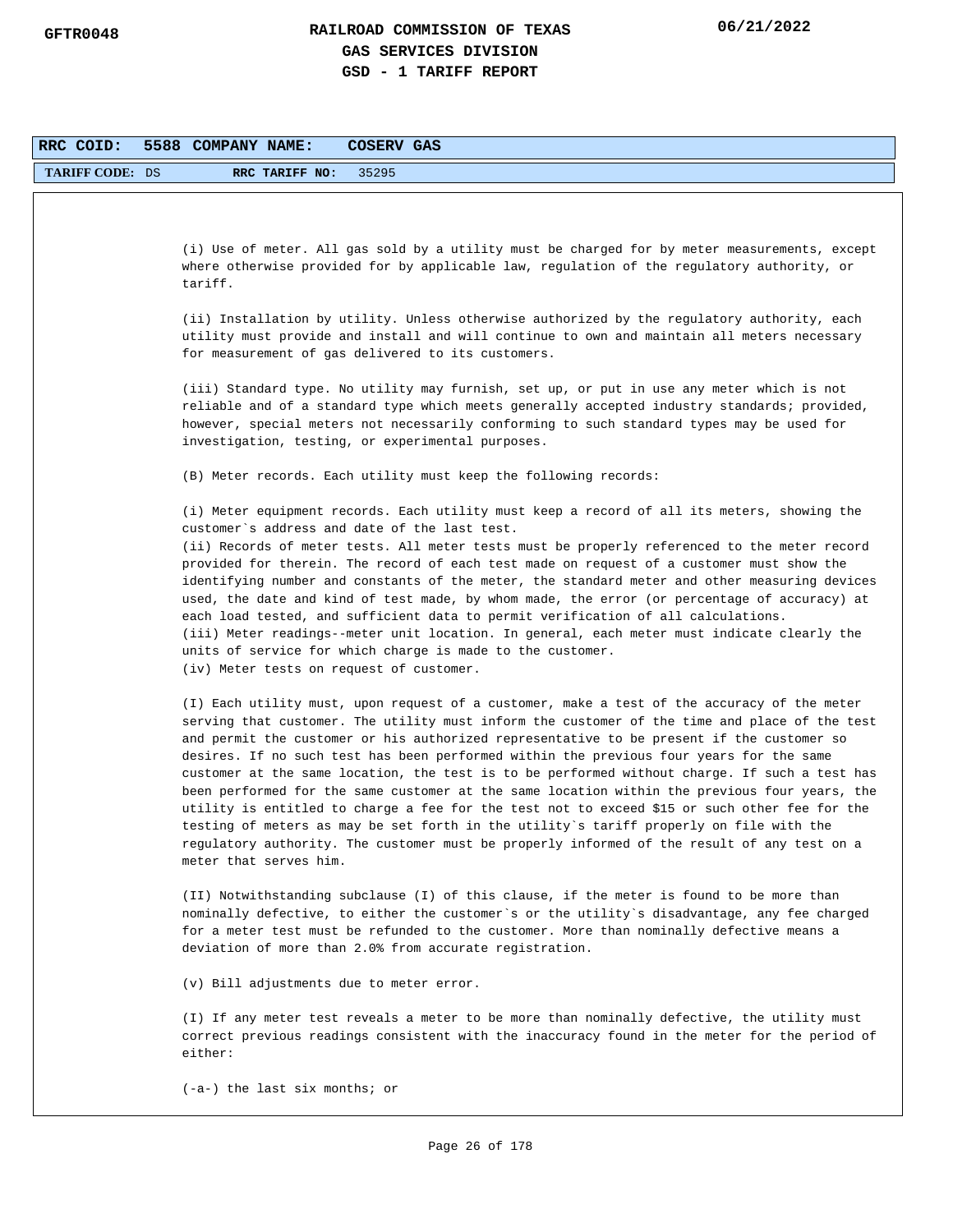| RRC COID:              | 5588 COMPANY NAME:<br><b>COSERV GAS</b>                                                                                                                                                                                                                                                                                                                                                                                                                                                                                                                                                                                                                                                                                                                                                                                                                                                                                                                                                                                                                             |
|------------------------|---------------------------------------------------------------------------------------------------------------------------------------------------------------------------------------------------------------------------------------------------------------------------------------------------------------------------------------------------------------------------------------------------------------------------------------------------------------------------------------------------------------------------------------------------------------------------------------------------------------------------------------------------------------------------------------------------------------------------------------------------------------------------------------------------------------------------------------------------------------------------------------------------------------------------------------------------------------------------------------------------------------------------------------------------------------------|
| <b>TARIFF CODE: DS</b> | RRC TARIFF NO:<br>35295                                                                                                                                                                                                                                                                                                                                                                                                                                                                                                                                                                                                                                                                                                                                                                                                                                                                                                                                                                                                                                             |
|                        | (-b-) the last test of the meter, whichever is shorter. Any resulting underbillings or<br>overbillings are to be corrected in subsequent bills, unless service is terminated, in which<br>event a monetary adjustment is to be made. This requirement for a correction may be foregone<br>by the utility if the error is to the utility's disadvantage.                                                                                                                                                                                                                                                                                                                                                                                                                                                                                                                                                                                                                                                                                                             |
|                        | (II) If a meter is found not to register for any period of time, the utility may make a charge<br>for units used but not metered for a period not to exceed three months previous to the time<br>the meter is found not to be registering. The determination of amounts used but not metered is<br>to be based on consumption during other like periods by the same customer at the same<br>location, when available, and on consumption under similar conditions at the same location or<br>of other similarly situated customers, when not available.                                                                                                                                                                                                                                                                                                                                                                                                                                                                                                             |
| Q1                     | (8) New construction.                                                                                                                                                                                                                                                                                                                                                                                                                                                                                                                                                                                                                                                                                                                                                                                                                                                                                                                                                                                                                                               |
|                        | (A) Standards of construction. Each utility is to construct, install, operate, and maintain<br>its plant, structures, equipment, and lines in accordance with the provisions of such codes<br>and standards as are generally accepted by the industry, as modified by rule or regulation of<br>the regulatory authority or otherwise by law, and in such manner to best accommodate the<br>public and to prevent interference with service furnished by other public utilities insofar as<br>practical.                                                                                                                                                                                                                                                                                                                                                                                                                                                                                                                                                             |
|                        | (B) Line extension and construction charges. Every utility must file its extension policy. The<br>policy must be consistent, nondiscriminatory, and is subject to the approval of the regulatory<br>authority. No contribution in aid of construction may be required of any customer except as<br>provided for in extension policy.                                                                                                                                                                                                                                                                                                                                                                                                                                                                                                                                                                                                                                                                                                                                |
|                        | (C) Response to request for service. Every gas utility must serve each qualified applicant for<br>service within its service area as rapidly as practical. As a general policy, those<br>applications not involving line extensions or new facilities should be filled within seven<br>working days. Those applications for individual residential service requiring line extensions<br>should be filled within 90 days unless unavailability of materials or other causes beyond the<br>control of the utility result in unavoidable delays. In the event that residential service is<br>delayed in excess of 90 days after an applicant has met credit requirements and made<br>satisfactory arrangements for payment of any required construction charges, a report must be<br>made to the regulatory authority listing the name of the applicant, location, and cause for<br>delay. Unless such delays are due to causes which are reasonably beyond the control of the<br>utility, a delay in excess of 90 days may be found to constitute a refusal to serve. |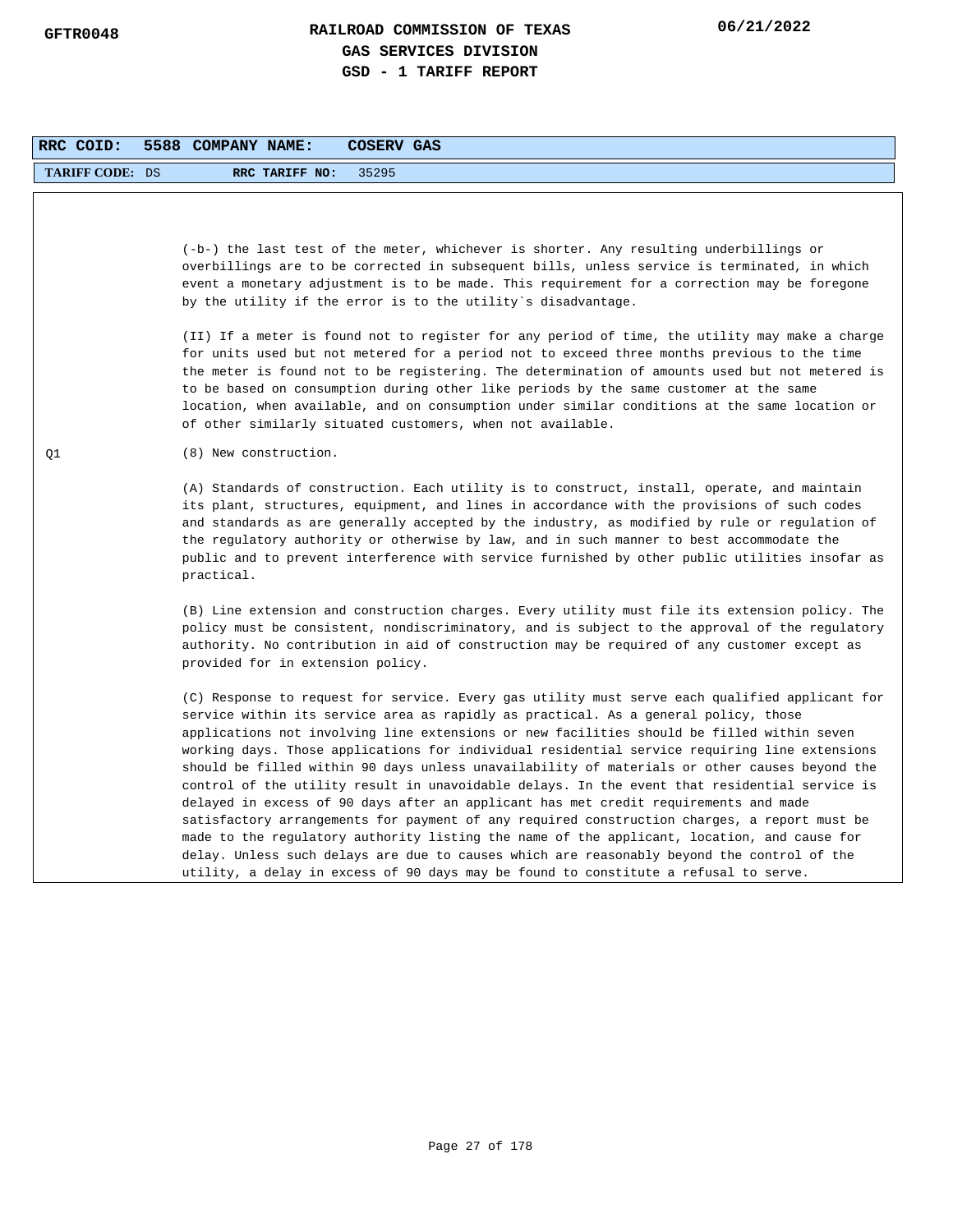| RRC COID:              | 5588 COMPANY NAME: | COSERV GAS           |                                                                                                                                                                                                                                                                                                                                                                                                                                                                                                                                                                                                                                                                                                                                                                                                                                                                                                                                                                                                                                                                          |  |  |
|------------------------|--------------------|----------------------|--------------------------------------------------------------------------------------------------------------------------------------------------------------------------------------------------------------------------------------------------------------------------------------------------------------------------------------------------------------------------------------------------------------------------------------------------------------------------------------------------------------------------------------------------------------------------------------------------------------------------------------------------------------------------------------------------------------------------------------------------------------------------------------------------------------------------------------------------------------------------------------------------------------------------------------------------------------------------------------------------------------------------------------------------------------------------|--|--|
| <b>TARIFF CODE: DS</b> | RRC TARIFF NO:     | 35295                |                                                                                                                                                                                                                                                                                                                                                                                                                                                                                                                                                                                                                                                                                                                                                                                                                                                                                                                                                                                                                                                                          |  |  |
| <b>SERVICE CHARGES</b> |                    |                      |                                                                                                                                                                                                                                                                                                                                                                                                                                                                                                                                                                                                                                                                                                                                                                                                                                                                                                                                                                                                                                                                          |  |  |
| RRC CHARGE NO.         | <b>CHARGE ID</b>   | <b>CHARGE AMOUNT</b> | SERVICE PROVIDED                                                                                                                                                                                                                                                                                                                                                                                                                                                                                                                                                                                                                                                                                                                                                                                                                                                                                                                                                                                                                                                         |  |  |
| 301702                 | SC1                |                      | Connection Charge During Business Hours: During<br>standard business hours, for each reconnection of gas<br>service where service has been discontinued at the<br>same premises for any reason, for the initial<br>inauguration of service, and for each inauguration of<br>service when the billable party has changed, with the<br>following exceptions: (a) For a builder who uses gas<br>temporarily during construction or for display<br>purposes. (b) Whenever gas service has been<br>temporarily interrupted because of System outage or<br>service work done by Company; or (c) For any reason<br>deemed necessary for Company operations. The charge<br>will also apply in the event that the connection or<br>reconnection cannot be made because there is an issue<br>on the builder's or customer's premises, including the<br>inability for CoServ to gain access to the premises,<br>failure of the appliances to meet required<br>specifications, a leak in the piping, or the like.<br>This will be identified as a Failed Connect Attempt.<br>\$65.00 |  |  |
| 301703                 | SC <sub>2</sub>    |                      | Connection Charge After Business Hours: After standard<br>business hours, for each reconnection of gas service<br>where service has been discontinued at the same<br>premises for any reason, for the initial inauguration<br>of service, and for each inauguration of service when<br>the billable party has changed, with the following<br>exceptions: (a) For a builder who uses gas temporarily<br>during construction or for display purposes. (b)<br>Whenever gas service has been temporarily interrupted<br>because of System outage or service work done by<br>Company; or (c) For any reason deemed necessary for<br>Company operations. The charge will also apply in the<br>event that the connection or reconnection cannot be<br>made because there is an issue on the builder`s or<br>customer's premises, including the inability for<br>CoServ to gain access to the premises, failure of the<br>appliances to meet required specifications, a leak in<br>the piping, or the like. This will be identified as a<br>Failed Connect Attempt. \$97.00      |  |  |
| 301704                 | SC <sub>3</sub>    |                      | Field Read of Meter: A read for change charge when it<br>is necessary for the Company to read the meter at a<br>currently served location because of a change in the<br>billable party. \$19.00                                                                                                                                                                                                                                                                                                                                                                                                                                                                                                                                                                                                                                                                                                                                                                                                                                                                          |  |  |
| 301705                 | SC4                |                      | Returned Check Charges: Returned check handling charge<br>for each check returned to Company for any reason.<br>\$20.00                                                                                                                                                                                                                                                                                                                                                                                                                                                                                                                                                                                                                                                                                                                                                                                                                                                                                                                                                  |  |  |
| 301706                 | SC <sub>5</sub>    |                      | Charge for Temporary Discontinuance of Service -<br>Residential: Whenever service has been temporarily                                                                                                                                                                                                                                                                                                                                                                                                                                                                                                                                                                                                                                                                                                                                                                                                                                                                                                                                                                   |  |  |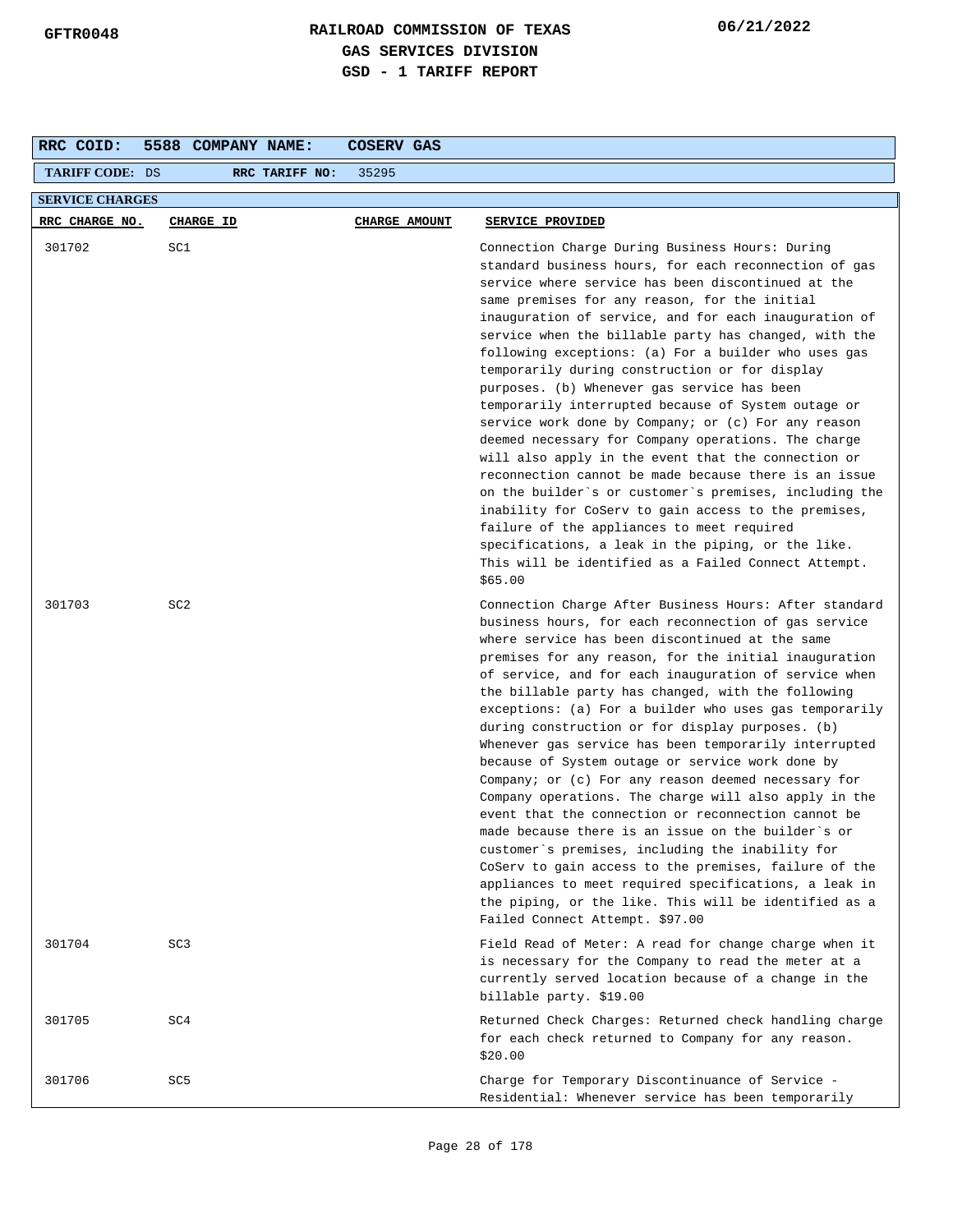| RRC COID:              | 5588 COMPANY NAME: |                | COSERV GAS |                                                                                                                                                                                                                                                                                                                                                                                                                                                                                                                                                                                                                                                                                                                                                                                                          |
|------------------------|--------------------|----------------|------------|----------------------------------------------------------------------------------------------------------------------------------------------------------------------------------------------------------------------------------------------------------------------------------------------------------------------------------------------------------------------------------------------------------------------------------------------------------------------------------------------------------------------------------------------------------------------------------------------------------------------------------------------------------------------------------------------------------------------------------------------------------------------------------------------------------|
| <b>TARIFF CODE: DS</b> |                    | RRC TARIFF NO: | 35295      |                                                                                                                                                                                                                                                                                                                                                                                                                                                                                                                                                                                                                                                                                                                                                                                                          |
|                        |                    |                |            |                                                                                                                                                                                                                                                                                                                                                                                                                                                                                                                                                                                                                                                                                                                                                                                                          |
|                        |                    |                |            | disconnected at the request of the customer, this<br>charge plus the appropriate Connection Charge will be<br>made to reestablish such service for that customer at<br>the same address. \$65.00                                                                                                                                                                                                                                                                                                                                                                                                                                                                                                                                                                                                         |
| 301707                 | SC6                |                |            | Charge for Temporary Discontinuance of Service.5 Non-<br>Residential: Whenever service has been temporarily<br>disconnected at the request of the customer, this<br>charge plus the appropriate Connection Charge will be<br>made to reestablish such service for that customer at<br>the same address. \$107.00                                                                                                                                                                                                                                                                                                                                                                                                                                                                                         |
| 301708                 | SC7                |                |            | Charge for Meter Testing: The Company shall, upon<br>request of a customer, make a test of the accuracy of<br>the meter serving that customer. The Company shall<br>inform the customer of the time and place of the test<br>and permit the customer or his authorized<br>representative to be present if the customer so<br>desires. If no such test has been performed within<br>the previous four $(4)$ years for the same customer at<br>the same location, the test shall be performed without<br>charge. If such test has been performed for the same<br>customer at the same location within the previous four<br>(4) years, the Company will charge the Meter Test Fee.<br>The customer must be properly informed of the result<br>of any test on a meter that services the customer.<br>\$15.00 |
| 301709                 | SC <sub>8</sub>    |                |            | Charge for Service Calls During Business Hours: A<br>Service Call Charge is made for responding to a<br>service call during standard business hours that is<br>determined to be a customer related problem rather<br>than a Company or Company facilities problem. \$26.00                                                                                                                                                                                                                                                                                                                                                                                                                                                                                                                               |
| 301710                 | SC <sub>9</sub>    |                |            | Charge for Service Calls After Business Hours: A<br>Service Call Charge is made for responding to a<br>service call after standard business hours that is<br>determined to be a customer related problem rather<br>than a Company or Company facilities problem. \$40.00                                                                                                                                                                                                                                                                                                                                                                                                                                                                                                                                 |
| 301701                 | SCAP               |                |            | Application of Schedule: The service charges listed<br>below are in addition to any other charges under the<br>Company's Tariff for Gas Service and will be applied<br>for the condition described. Other services not<br>covered by these standard conditions will be charged<br>on the basis of an estimate for the job or the<br>Company's actual cost plus appropriate surcharges.                                                                                                                                                                                                                                                                                                                                                                                                                   |
| 301711                 | SC10               |                |            | Tampering Charge: No Company meters, equipment, or<br>other property, whether on Customer's premises or<br>elsewhere, are to be tampered with or interfered with<br>for any reason. A Tampering Charge is made for<br>unauthorized reconnection or other tampering with                                                                                                                                                                                                                                                                                                                                                                                                                                                                                                                                  |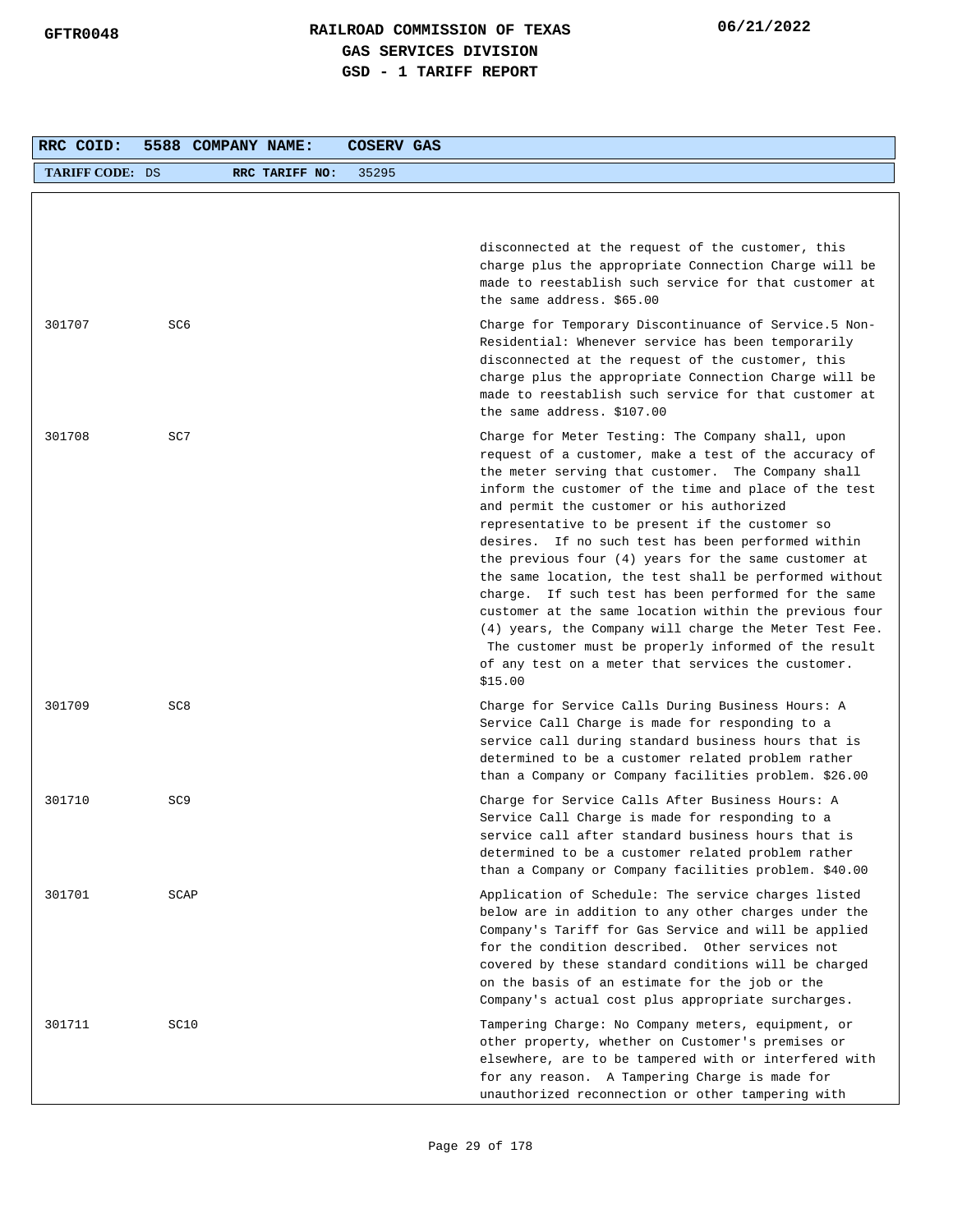| RRC COID:              |      | 5588 COMPANY NAME: | <b>COSERV GAS</b> |                                                                                                                                                                                                                                                                                                                                                                                                                                                                                                                                                                                                                                                                                                                                                                                                                                                                                                                                                                                                   |
|------------------------|------|--------------------|-------------------|---------------------------------------------------------------------------------------------------------------------------------------------------------------------------------------------------------------------------------------------------------------------------------------------------------------------------------------------------------------------------------------------------------------------------------------------------------------------------------------------------------------------------------------------------------------------------------------------------------------------------------------------------------------------------------------------------------------------------------------------------------------------------------------------------------------------------------------------------------------------------------------------------------------------------------------------------------------------------------------------------|
| <b>TARIFF CODE: DS</b> |      | RRC TARIFF NO:     | 35295             |                                                                                                                                                                                                                                                                                                                                                                                                                                                                                                                                                                                                                                                                                                                                                                                                                                                                                                                                                                                                   |
|                        |      |                    |                   | Company metering facilities or a theft of gas service<br>by a person on the customer's premises or evidence by<br>whomsoever at customer's premises. An additional cost<br>for the cost of repairs and/or replacement of damaged<br>facilities and the installation of protective<br>facilities or relocation of meter are made at cost<br>plus appropriate charges as may be detailed in the<br>Company's Service Rules and Regulations \$125.00                                                                                                                                                                                                                                                                                                                                                                                                                                                                                                                                                 |
| 301712                 | SC11 |                    |                   | Line Extension and Installation Charges: Customers in<br>incorporated areas: Extension and installation of new<br>mains, service lines, risers, fittings and other<br>appurtenant equipment pursuant to main extension<br>policy in municipal franchise and in Rate Schedule LEI<br>- Line Extension Policy - Incorporated Areas. Credit<br>for main pursuant to municipal franchise. The<br>customer is responsible for the installation of yard<br>line and yard line risers. Customers in unincorporated<br>areas: Extension and installation of new mains,<br>service lines, risers, fittings and other appurtenant<br>equipment pursuant to line extension policy contained<br>in Rate Schedule LEU - Line Extension Policy -<br>Unincorporated Areas. The customer is responsible for<br>the installation of yard line and yard line risers.<br>*Actual cost of the portion of any extensions<br>exceeding the free extension allowance provided within<br>the line extension. Actual Cost* |
| 301713                 | SC12 |                    |                   | Construction Crew Charges: All labor charges if a<br>construction crew is required. Actual Cost                                                                                                                                                                                                                                                                                                                                                                                                                                                                                                                                                                                                                                                                                                                                                                                                                                                                                                   |
| 301714                 | SC13 |                    |                   | Construction Costs Charges: All other construction<br>charges. Actual Cost                                                                                                                                                                                                                                                                                                                                                                                                                                                                                                                                                                                                                                                                                                                                                                                                                                                                                                                        |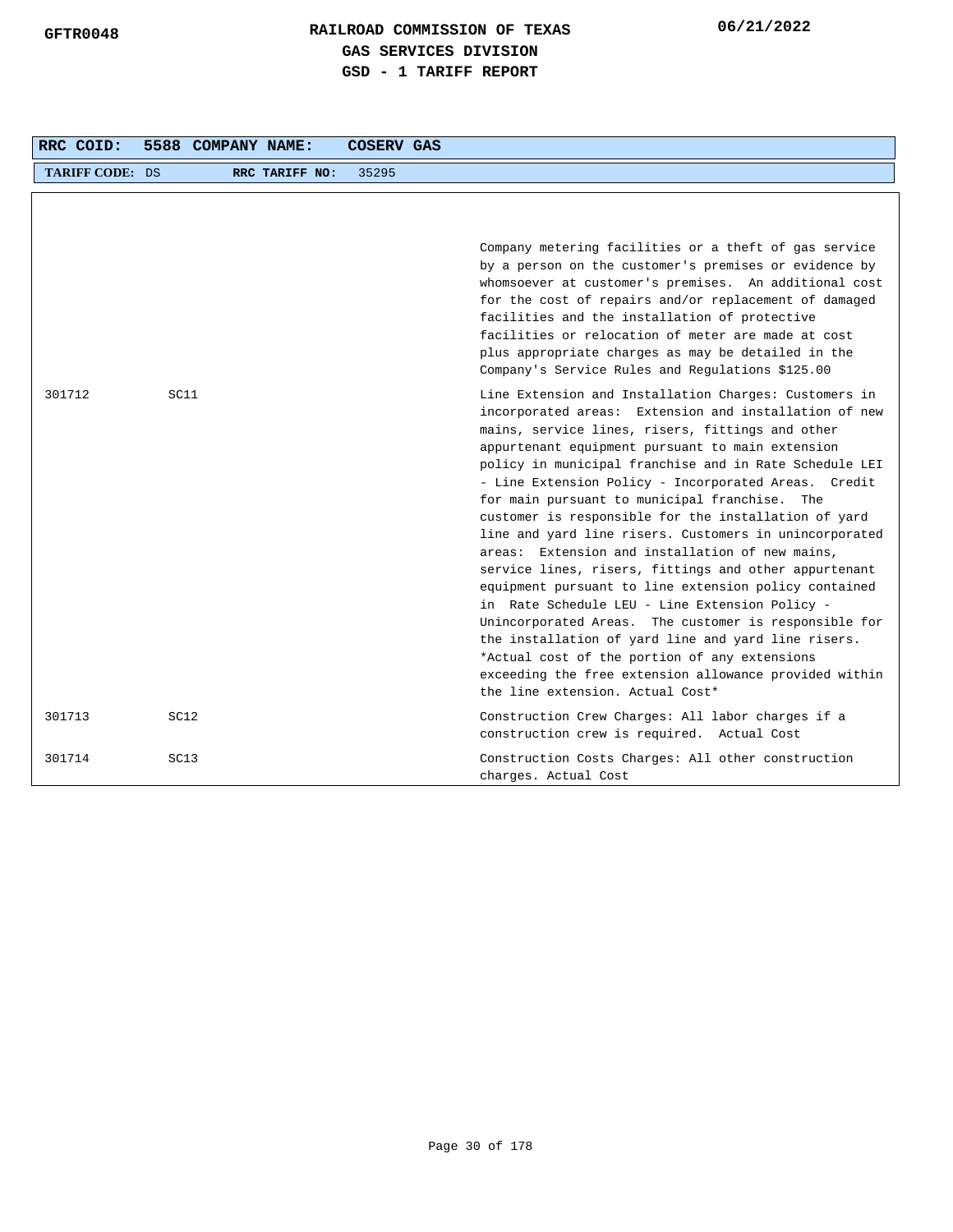| RRC COID:                             | 5588 COMPANY NAME:<br>COSERV GAS                                                                                                                                                                                                                                                                                                                            |  |
|---------------------------------------|-------------------------------------------------------------------------------------------------------------------------------------------------------------------------------------------------------------------------------------------------------------------------------------------------------------------------------------------------------------|--|
| <b>TARIFF CODE: DS</b>                | RRC TARIFF NO:<br>35296                                                                                                                                                                                                                                                                                                                                     |  |
| DESCRIPTION:                          | Distribution Sales<br>STATUS: A                                                                                                                                                                                                                                                                                                                             |  |
| EFFECTIVE DATE:<br>GAS CONSUMED:<br>Ν | 08/03/2021<br><b>RECEIVED DATE:</b><br>06/07/2022<br>ORIGINAL CONTRACT DATE:<br>AMENDMENT DATE:<br>OPERATOR NO: 180533                                                                                                                                                                                                                                      |  |
| <b>BILLS RENDERED:</b><br>Y           | INACTIVE DATE:                                                                                                                                                                                                                                                                                                                                              |  |
| <b>RATE SCHEDULE</b>                  |                                                                                                                                                                                                                                                                                                                                                             |  |
| <b>SCHEDULE ID</b>                    | <b>DESCRIPTION</b>                                                                                                                                                                                                                                                                                                                                          |  |
| DEF                                   |                                                                                                                                                                                                                                                                                                                                                             |  |
|                                       | Definitions:                                                                                                                                                                                                                                                                                                                                                |  |
|                                       | COMMERCIAL CUSTOMER ` A customer, other than a residential customer, and not                                                                                                                                                                                                                                                                                |  |
|                                       | otherwise covered by a contract under the contract rate provisions of Section<br>104.003 of the Texas Utilities Code.                                                                                                                                                                                                                                       |  |
|                                       | COMMISSION - The Railroad Commission of Texas.                                                                                                                                                                                                                                                                                                              |  |
|                                       | COMPANY - CoServ Gas, Ltd., its successors, and its assigns.                                                                                                                                                                                                                                                                                                |  |
|                                       | CUSTOMER - An individual, family, partnership, association, joint venture,<br>corporation, etc., or governmental agency who is receiving or who is receiving the<br>benefit of gas service at a specified point of delivery.                                                                                                                                |  |
|                                       | The unincorporated areas outside the city limits in the Companys service<br>ENVIRONS<br>area.                                                                                                                                                                                                                                                               |  |
|                                       | RATE SCHEDULE - A statement of the method of determining charges for gas service,<br>including the conditions under which such method applies.                                                                                                                                                                                                              |  |
|                                       | RESIDENTIAL CUSTOMER - Unless otherwise specified in the rate schedule, a customer<br>whose service is separately and individually metered in an individual private<br>dwelling unit or in an individually metered apartment, condominium, or similar<br>dwelling and who uses natural gas primarily for Residential End Uses and occupies<br>the building. |  |
| CU                                    | RESIDENTIAL END USES - Heating, space heating, cooking, water heating, and other<br>similar type uses in a dwelling.                                                                                                                                                                                                                                        |  |
|                                       | Commercial Unincorporated Areas Sales:<br>Application of Schedule applies to commercial customers in unincorporated areas.                                                                                                                                                                                                                                  |  |
|                                       | Monthly Base Rate Customers base monthly bill will be calculated using the<br>following customer and Ccf charges:<br>Customer Charge \$35.00 per month, plus<br>Volumetric Charge \$0.06479 per Ccf                                                                                                                                                         |  |
|                                       | Other Fees and Credits Purchased Gas Factor:<br>The basic rates for cost of service set forth above shall be increased by the<br>amount of the Purchased Gas Factor for the billing month computed in accordance<br>with the provisions of Rate Schedule PGF ` Purchased Gas Factor.                                                                        |  |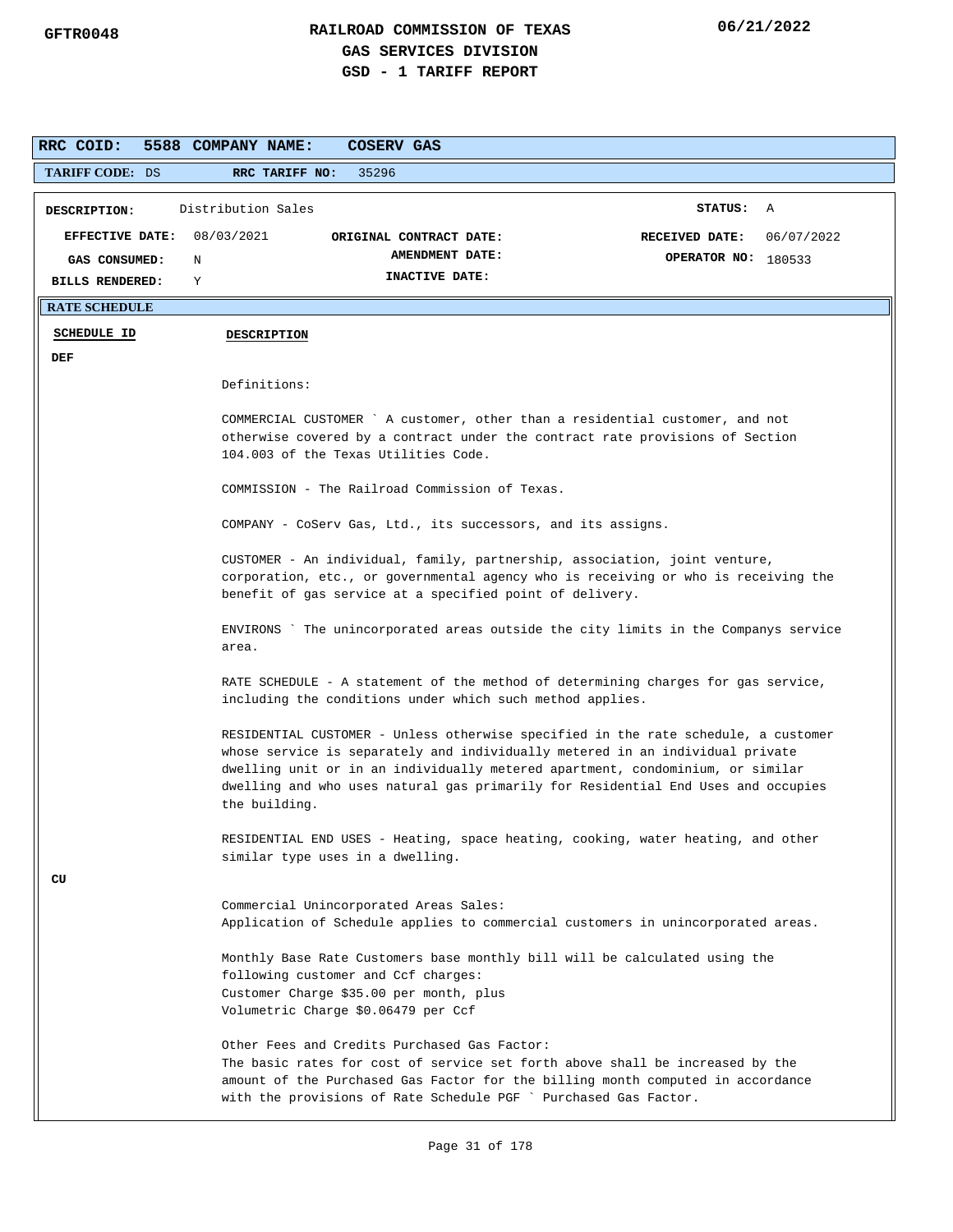| RRC COID:              | 5588 COMPANY NAME:<br>COSERV GAS                                                                                                                                     |
|------------------------|----------------------------------------------------------------------------------------------------------------------------------------------------------------------|
| <b>TARIFF CODE: DS</b> | 35296<br>RRC TARIFF NO:                                                                                                                                              |
|                        |                                                                                                                                                                      |
| <b>RATE SCHEDULE</b>   |                                                                                                                                                                      |
| <b>SCHEDULE ID</b>     | <b>DESCRIPTION</b>                                                                                                                                                   |
|                        |                                                                                                                                                                      |
|                        | Rate Case Expenses:                                                                                                                                                  |
|                        | Plus applicable charge in accordance with provisions of Rate Schedule RCE ` Rate                                                                                     |
|                        | Case Expenses.                                                                                                                                                       |
|                        | Taxes:                                                                                                                                                               |
|                        | Plus applicable taxes and fees related to above in accordance with the provisions                                                                                    |
|                        | of Rate Schedule UTF ` Unincorporated Areas Tax Factors.                                                                                                             |
|                        | Pipeline Safety Fee:                                                                                                                                                 |
|                        | Plus applicable charge in accordance with the provisions of Rate Schedule PSF `                                                                                      |
|                        | Pipeline Safety Fee.                                                                                                                                                 |
|                        | Excess Deferred Income Tax Credit:                                                                                                                                   |
|                        | Credit to Volumetric Charge has been applied in accordance with provisions of Rate                                                                                   |
|                        | Schedule EDIT ` Excess Deferred Income Tax Credit.                                                                                                                   |
| UTF                    |                                                                                                                                                                      |
|                        | Unincorporated Areas Tax Factors:                                                                                                                                    |
|                        | Environs Area: Frisco, Denton Co.                                                                                                                                    |
|                        | $Fee$ :                                                                                                                                                              |
|                        | 4% of gross receipts.                                                                                                                                                |
|                        |                                                                                                                                                                      |
|                        | Entity Collecting Fee:                                                                                                                                               |
|                        | Denton Co. Fresh Water Supply Dist. No. 8A, 8B, 9, 10, 11A, and 11B.                                                                                                 |
|                        | Environs Area:                                                                                                                                                       |
|                        | Lantana Subdiv. Fee: 3% of gross receipts. Entity Collecting Fee: Denton Co.                                                                                         |
|                        | Fresh Water Supply Denton Co. Dists. No. 6 and 7. Windmill Farms Subdiv. Fee: 4%<br>of gross receipts.                                                               |
|                        |                                                                                                                                                                      |
|                        | Entity Collecting Fee:                                                                                                                                               |
|                        | Kaufman Co. Dev. Dist. No. 1 Kaufman Co. In addition to the monthly charges above,<br>each customers bill in the above referenced areas will include a charge for an |
|                        | amount equivalent to the customers proportional part of any taxes, fees, or similar                                                                                  |
|                        | levies payable by the Company to governmental or quasi-governmental entities with                                                                                    |
|                        | authority over the area in which the customer resides. Any such charge will be                                                                                       |
|                        | computed by multiplying the Monthly Base Rate charges and Purchased Gas Factor                                                                                       |
|                        | charges by a factor calculated to recover the actual amount of such taxes, fees, or<br>similar levies. Currently applicable taxes, fees, or similar levies for each  |
|                        | unincorporated area are detailed on the CoServ Rate Schedule UTF ` Unincorporated                                                                                    |
|                        | Areas Tax Factors. CoServ does not charge municipal franchise fees to                                                                                                |
|                        | unincorporated area customers.                                                                                                                                       |
| PGF                    |                                                                                                                                                                      |
|                        | Purchase Gas Factor:                                                                                                                                                 |
|                        | Purpose and Intent                                                                                                                                                   |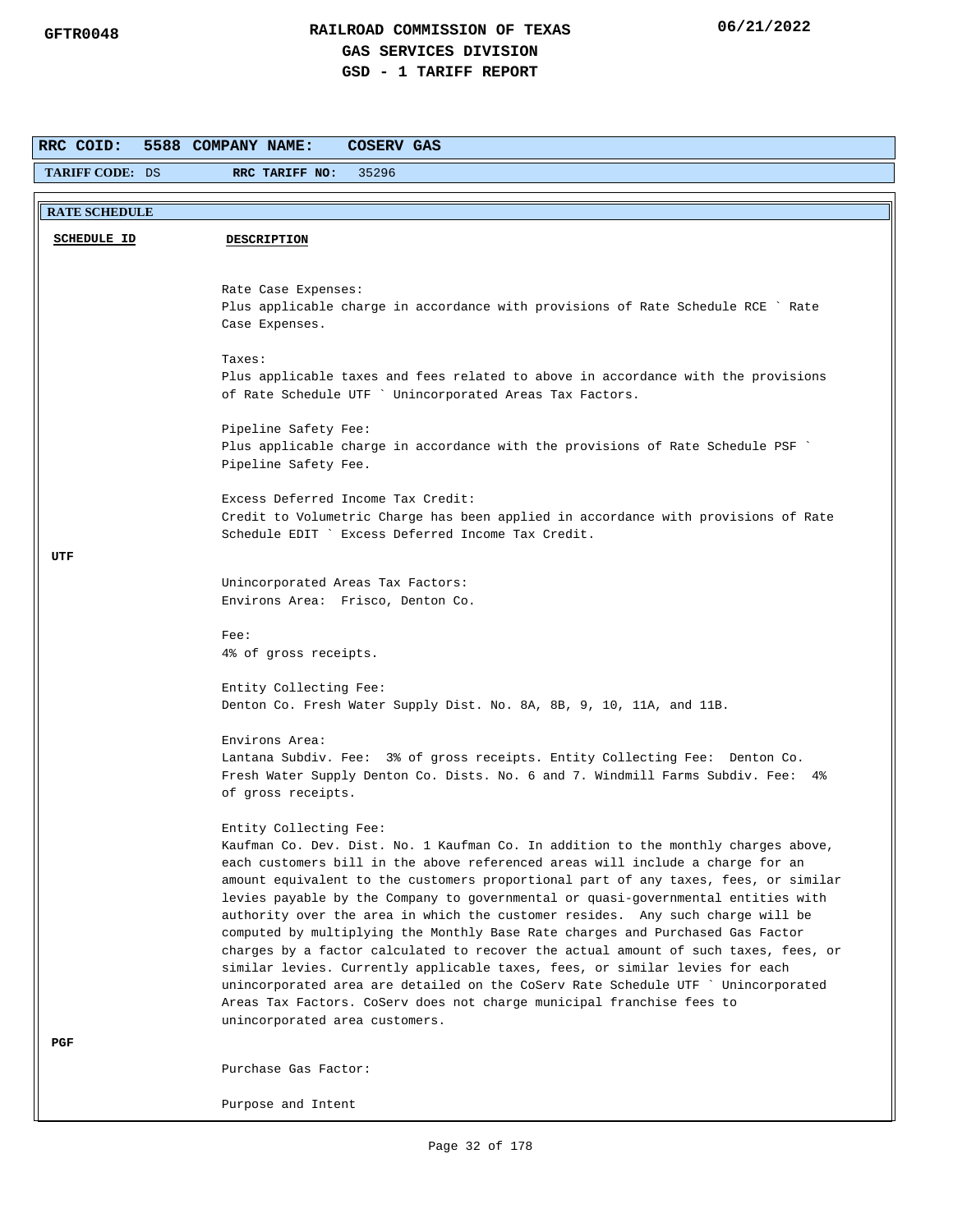| RRC COID:              | 5588 COMPANY NAME:<br>COSERV GAS                                                                                                                                                                                                                                                                                                                                                                                                                                                                                                                                                                                                                                                                                                                                                                                                                                                                                                                                                                          |
|------------------------|-----------------------------------------------------------------------------------------------------------------------------------------------------------------------------------------------------------------------------------------------------------------------------------------------------------------------------------------------------------------------------------------------------------------------------------------------------------------------------------------------------------------------------------------------------------------------------------------------------------------------------------------------------------------------------------------------------------------------------------------------------------------------------------------------------------------------------------------------------------------------------------------------------------------------------------------------------------------------------------------------------------|
| <b>TARIFF CODE: DS</b> | 35296<br>RRC TARIFF NO:                                                                                                                                                                                                                                                                                                                                                                                                                                                                                                                                                                                                                                                                                                                                                                                                                                                                                                                                                                                   |
| <b>RATE SCHEDULE</b>   |                                                                                                                                                                                                                                                                                                                                                                                                                                                                                                                                                                                                                                                                                                                                                                                                                                                                                                                                                                                                           |
| <b>SCHEDULE ID</b>     | <b>DESCRIPTION</b>                                                                                                                                                                                                                                                                                                                                                                                                                                                                                                                                                                                                                                                                                                                                                                                                                                                                                                                                                                                        |
|                        |                                                                                                                                                                                                                                                                                                                                                                                                                                                                                                                                                                                                                                                                                                                                                                                                                                                                                                                                                                                                           |
|                        | This provision is intended to allow collection of the gas purchase costs of CoServ<br>Gas, Ltd. (hereinafter CoServ Gas or the Company) in a manner that will lessen<br>monthly fluctuations in the Purchased Gas Factor and ensure that actual costs<br>billed to customers are fully reconciled with actual costs incurred, subject to<br>limitations for excessive lost and unaccounted for gas. The billing methods set<br>forth herein are intended to be followed to the extent the goals are realized.<br>To<br>the extent the billing methods fail to achieve these goals, the methodology shall<br>be revised, and a revised tariff filed to reflect such revisions. The Company will<br>make appropriate regulatory filings and obtain regulatory approvals, as required,<br>before making changes to its rates. The Company will notify the Railroad<br>Commission within 10 days of the date its policies and procedures for recovering<br>the uncollectable portion of its gas cost charges. |
|                        | Applicability:                                                                                                                                                                                                                                                                                                                                                                                                                                                                                                                                                                                                                                                                                                                                                                                                                                                                                                                                                                                            |
|                        | This clause shall apply to all CoServ Gas tariffs that incorporate this Purchased<br>Gas Factor provision and which have been properly filed and implemented with the<br>appropriate jurisdictional authority.                                                                                                                                                                                                                                                                                                                                                                                                                                                                                                                                                                                                                                                                                                                                                                                            |
|                        | Definitions:                                                                                                                                                                                                                                                                                                                                                                                                                                                                                                                                                                                                                                                                                                                                                                                                                                                                                                                                                                                              |
|                        | Standard Cubic Foot of Gas `the amount of gas contained in one (1) cubic foot of<br>space at a standard pressure of fourteen and sixty-five hundredths (14.65) pounds<br>per square inch, absolute and a standard temperature of sixty (60) degrees<br>Fahrenheit.                                                                                                                                                                                                                                                                                                                                                                                                                                                                                                                                                                                                                                                                                                                                        |
|                        | Ccf ` one hundred standard cubic feet of gas.                                                                                                                                                                                                                                                                                                                                                                                                                                                                                                                                                                                                                                                                                                                                                                                                                                                                                                                                                             |
|                        | Mcf ` one thousand standard cubic feet of gas.                                                                                                                                                                                                                                                                                                                                                                                                                                                                                                                                                                                                                                                                                                                                                                                                                                                                                                                                                            |
|                        | Purchased Gas Volumes – The volumes of gas, expressed in Mcfs, purchased by the<br>Company and received into the Companys distribution systems from all sources,<br>including withdrawals from storage, and excluding gas injected into storage.                                                                                                                                                                                                                                                                                                                                                                                                                                                                                                                                                                                                                                                                                                                                                          |
|                        | Purchased Gas Cost(s) `The total cost of Purchased Gas Volumes, as received into<br>the Companys distribution systems, all as more specifically described herein.                                                                                                                                                                                                                                                                                                                                                                                                                                                                                                                                                                                                                                                                                                                                                                                                                                         |
|                        | Weighted Average Cost of Gas ` The Purchased Gas Costs divided by the Purchased Gas<br>Volumes, calculated on a monthly basis, and expressed as dollars per Mcf. Weighting<br>us by the volume of each gas component.                                                                                                                                                                                                                                                                                                                                                                                                                                                                                                                                                                                                                                                                                                                                                                                     |
|                        | Billed Gas Volumes `The volumes of gas billed to customers, plus volumes of gas<br>billed to third parties following losses or damages, expressed in Mcfs                                                                                                                                                                                                                                                                                                                                                                                                                                                                                                                                                                                                                                                                                                                                                                                                                                                 |
|                        | Billed Gas Revenues ` The total amount of revenues attributable to billings by<br>CoServ for Purchased Gas Costs during a given period, exclusive of any billings for                                                                                                                                                                                                                                                                                                                                                                                                                                                                                                                                                                                                                                                                                                                                                                                                                                     |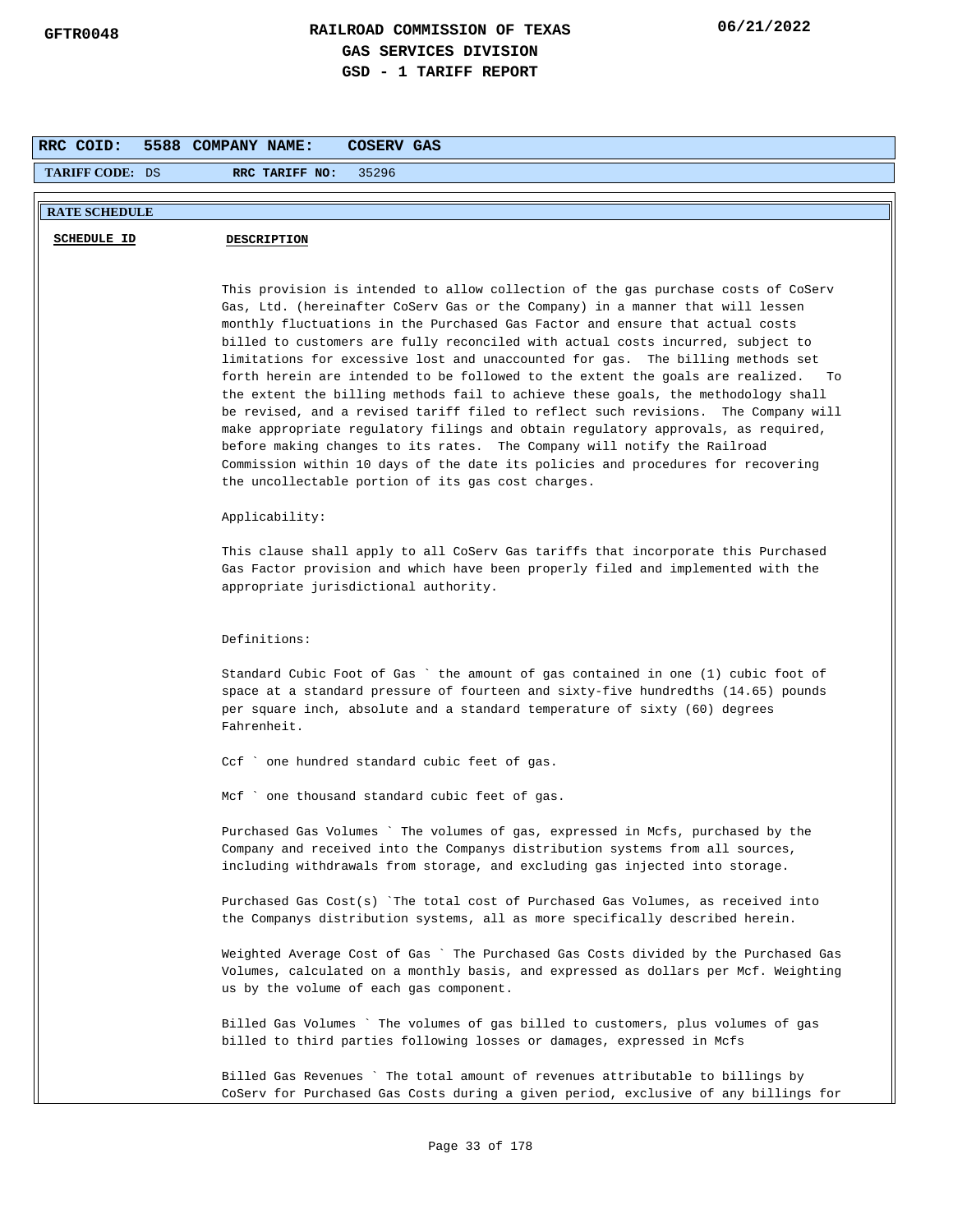| RRC COID:              | 5588 COMPANY NAME:<br><b>COSERV GAS</b>                                                                                                                                 |
|------------------------|-------------------------------------------------------------------------------------------------------------------------------------------------------------------------|
| <b>TARIFF CODE: DS</b> | RRC TARIFF NO:<br>35296                                                                                                                                                 |
|                        |                                                                                                                                                                         |
| <b>RATE SCHEDULE</b>   |                                                                                                                                                                         |
| SCHEDULE ID            | <b>DESCRIPTION</b>                                                                                                                                                      |
|                        |                                                                                                                                                                         |
|                        | any Reconciliation Factor during the same period.                                                                                                                       |
|                        | Lost and Unaccounted for Gas (LUG) ` Purchased Gas Volumes minus the sum of Billed                                                                                      |
|                        | Gas Volumes and metered Company used gas.                                                                                                                               |
|                        | Purchased Gas Factor (PGF) ` A factor on each customers monthly bill, expressed in                                                                                      |
|                        | dollars per Ccf, to reflect the Purchase Gas Costs and the Reconciliation Factor,                                                                                       |
|                        | all as more specifically described herein.                                                                                                                              |
|                        | Fixed Transportation Costs (FTC) ` The fixed monthly or demand amount of                                                                                                |
|                        | transportation costs determined by a Maximum Daily Quantity (MDQ) or such other                                                                                         |
|                        | similarly named fixed costs for transportation.                                                                                                                         |
|                        | Estimated Fixed Transportation Costs (EFTC) ` The anticipated FTC to be incurred                                                                                        |
|                        | during the Annual Review period.                                                                                                                                        |
|                        | Annual Fixed Transportation Costs (AFTC) `The actual FTC incurred during the                                                                                            |
|                        | Annual Review Period.                                                                                                                                                   |
|                        |                                                                                                                                                                         |
|                        | Annual Review Period ` The 12-month period ending June 30 of each year.                                                                                                 |
|                        | Annual Review ` An annual review of the Companys records covering the 12-month                                                                                          |
|                        | period ending June 30 to determine LUG volumes and any imbalances between the                                                                                           |
|                        | Purchased Gas Costs and Billed Gas Revenues existing at the end of the Annual<br>Review Period.                                                                         |
|                        |                                                                                                                                                                         |
|                        | Annual Imbalance Total ` The total amount determined through the Annual Review to<br>be credited or surcharged to customers bills, plus interest, in order to balance   |
|                        | Purchased Gas Costs with Billed Gas Revenues.                                                                                                                           |
|                        |                                                                                                                                                                         |
|                        | Reconciliation Factor ` A credit or surcharge included in the Purchased Gas Factor<br>to reflect the pro-rated adjustment in billings for any over or under collections |
|                        | on an annual basis, inclusive of interest.                                                                                                                              |
|                        | Record Keeping                                                                                                                                                          |
|                        |                                                                                                                                                                         |
|                        | The Company shall keep accurate records of all gas metered in and out of its<br>system, gas purchases, and Company-owned gas injected into and withdrawn from           |
|                        | storage, and any adjustments, including interest, relative to any imbalances.<br>The                                                                                    |
|                        | records shall include date, quantity, and cost details for all gas handled.                                                                                             |
|                        | Purchased Gas Cost Calculation                                                                                                                                          |
|                        | The Purchased Gas Cost shall be determined for each month to fairly and accurately                                                                                      |
|                        | reflect the cost to the Company at the points of delivery into the Companys                                                                                             |
|                        | distribution systems. The determination shall include, but not be limited to,                                                                                           |
|                        | volumetric and demand charges for Purchased Gas Volumes, fees paid to others where                                                                                      |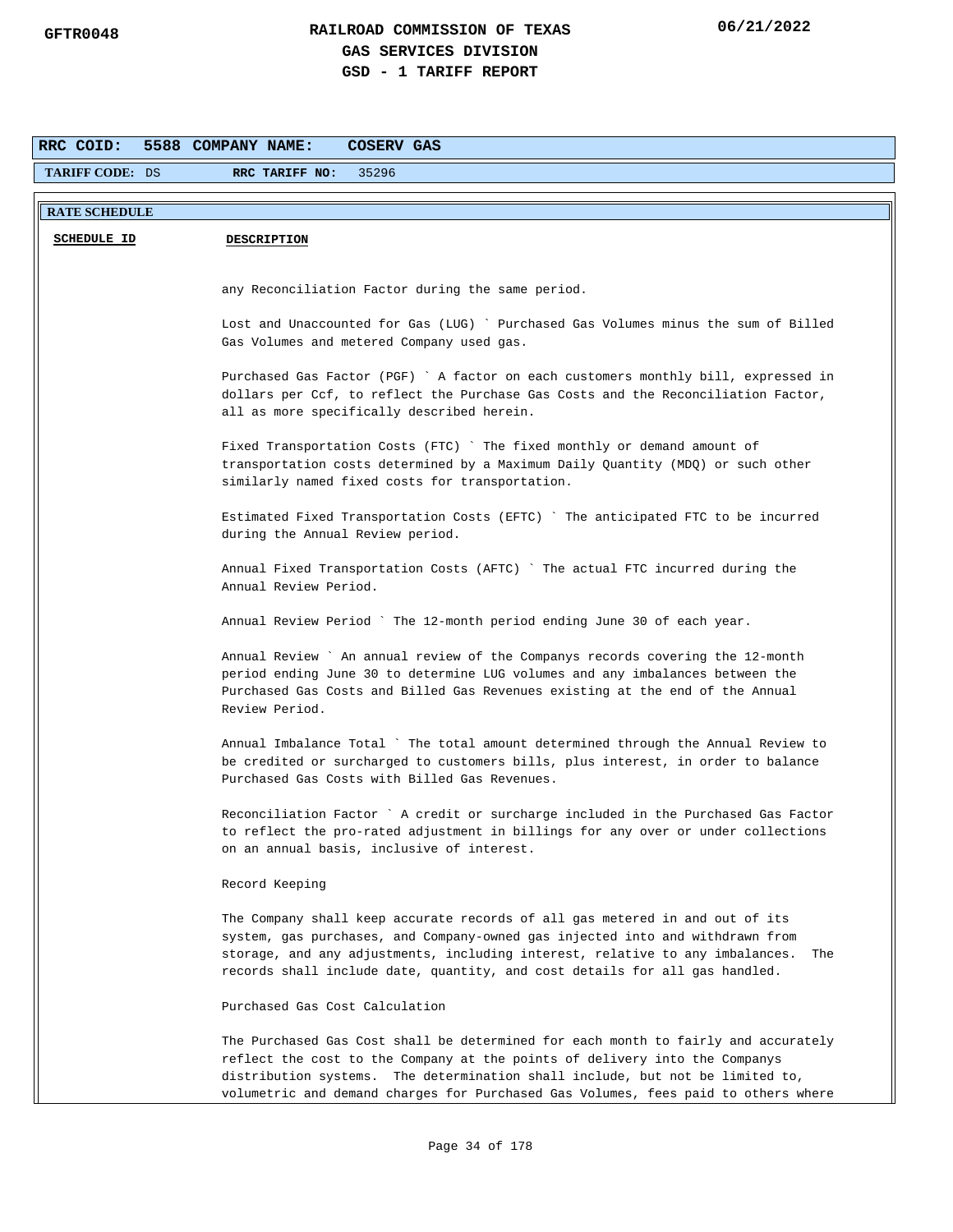| RRC COID:              | 5588 COMPANY NAME:<br><b>COSERV GAS</b>                                                                                                                                                                                                                                                                                                                                                                                                                                                                                                                                                                                                                                                                                                                                                                                                                                                                                                                                                                          |
|------------------------|------------------------------------------------------------------------------------------------------------------------------------------------------------------------------------------------------------------------------------------------------------------------------------------------------------------------------------------------------------------------------------------------------------------------------------------------------------------------------------------------------------------------------------------------------------------------------------------------------------------------------------------------------------------------------------------------------------------------------------------------------------------------------------------------------------------------------------------------------------------------------------------------------------------------------------------------------------------------------------------------------------------|
| <b>TARIFF CODE: DS</b> | 35296<br>RRC TARIFF NO:                                                                                                                                                                                                                                                                                                                                                                                                                                                                                                                                                                                                                                                                                                                                                                                                                                                                                                                                                                                          |
| <b>RATE SCHEDULE</b>   |                                                                                                                                                                                                                                                                                                                                                                                                                                                                                                                                                                                                                                                                                                                                                                                                                                                                                                                                                                                                                  |
| SCHEDULE ID            | <b>DESCRIPTION</b>                                                                                                                                                                                                                                                                                                                                                                                                                                                                                                                                                                                                                                                                                                                                                                                                                                                                                                                                                                                               |
|                        | such fees are integrally tied to the purchase or transportation of gas purchased by<br>CoServ, pipeline transportation volumetric charges, gas storage charges (both<br>volumetric and demand), and an adjustment for any gas imbalances due to or from the<br>shipper.                                                                                                                                                                                                                                                                                                                                                                                                                                                                                                                                                                                                                                                                                                                                          |
|                        | Fixed Transportation Costs will be estimated for the year (EFTC). The EFTC will be<br>divided by the estimated annual volume of gas to be delivered to determine the FTC<br>rate per Mcf. This rate will be applied monthly to the anticipated gas volume for<br>a particular month and will be included in the PGF. The EFTC will be updated for<br>the remainder of the Annual Review Period and a new rate will be determined and<br>used for calculating the PGF during the remaining months of the Annual Review<br>Period. A running over or under collected balance will be maintained and an<br>interest will be added to or subtracted from the over/under balance as appropriate.<br>Any remaining balance in the over/under account will be added to or subtracted<br>from the EFTC for the subsequent Annual Review Period. The Company shall account<br>separately for gas injected into storage on a specific identification basis and<br>withdrawn from storage on a weighted average cost basis. |
|                        | Purchased Gas Factor Calculation                                                                                                                                                                                                                                                                                                                                                                                                                                                                                                                                                                                                                                                                                                                                                                                                                                                                                                                                                                                 |
|                        | Each customer bill shall include a Purchased Gas Factor reflecting the estimated<br>Weighted Average Cost of Gas for the period covered by the bill, which estimate<br>shall include, as applicable, a pro-rata amount to adjust for previous over- or<br>under-estimates of the Weighted Average Cost of Gas; plus the total amount of gas<br>cost determined to have been uncollectible, written off, and remaining unpaid; plus<br>a Reconciliation Factor to account for any Annual Imbalance Total.                                                                                                                                                                                                                                                                                                                                                                                                                                                                                                         |
|                        | Annual Review                                                                                                                                                                                                                                                                                                                                                                                                                                                                                                                                                                                                                                                                                                                                                                                                                                                                                                                                                                                                    |
|                        | For each Annual Review Period, the Company shall determine (i) the amount of any<br>imbalance between the Purchased Gas Costs and Billed Gas Revenues, and (ii) the LUG<br>volume for the Annual Review Period. As limited by the LUG volume limitation set<br>forth below, the Annual Imbalance Total shall then be credited or surcharged,<br>together with interest, to the customers bills over a twelve-month period<br>commencing each September 1 following the Annual Review Period.                                                                                                                                                                                                                                                                                                                                                                                                                                                                                                                     |
|                        | Annual Imbalance Total -- LUG Volume less than five percent of Purchased Gas<br>Volumes or LUG Volume is negative                                                                                                                                                                                                                                                                                                                                                                                                                                                                                                                                                                                                                                                                                                                                                                                                                                                                                                |
|                        | If the Annual Review shows the LUG volume for the Annual Review Period to be less<br>than five percent of the Purchased Gas Volumes, or if the LUG volume is negative<br>(indicating a line gain), the Annual Imbalance Total shall be the difference<br>between the total Purchased Gas Cost and the total Billed Gas Revenues for the<br>Annual Review Period.                                                                                                                                                                                                                                                                                                                                                                                                                                                                                                                                                                                                                                                 |
|                        | Annual Imbalance Total ` LUG Volume is positive and is greater than five percent of<br>Purchased Gas Volumes                                                                                                                                                                                                                                                                                                                                                                                                                                                                                                                                                                                                                                                                                                                                                                                                                                                                                                     |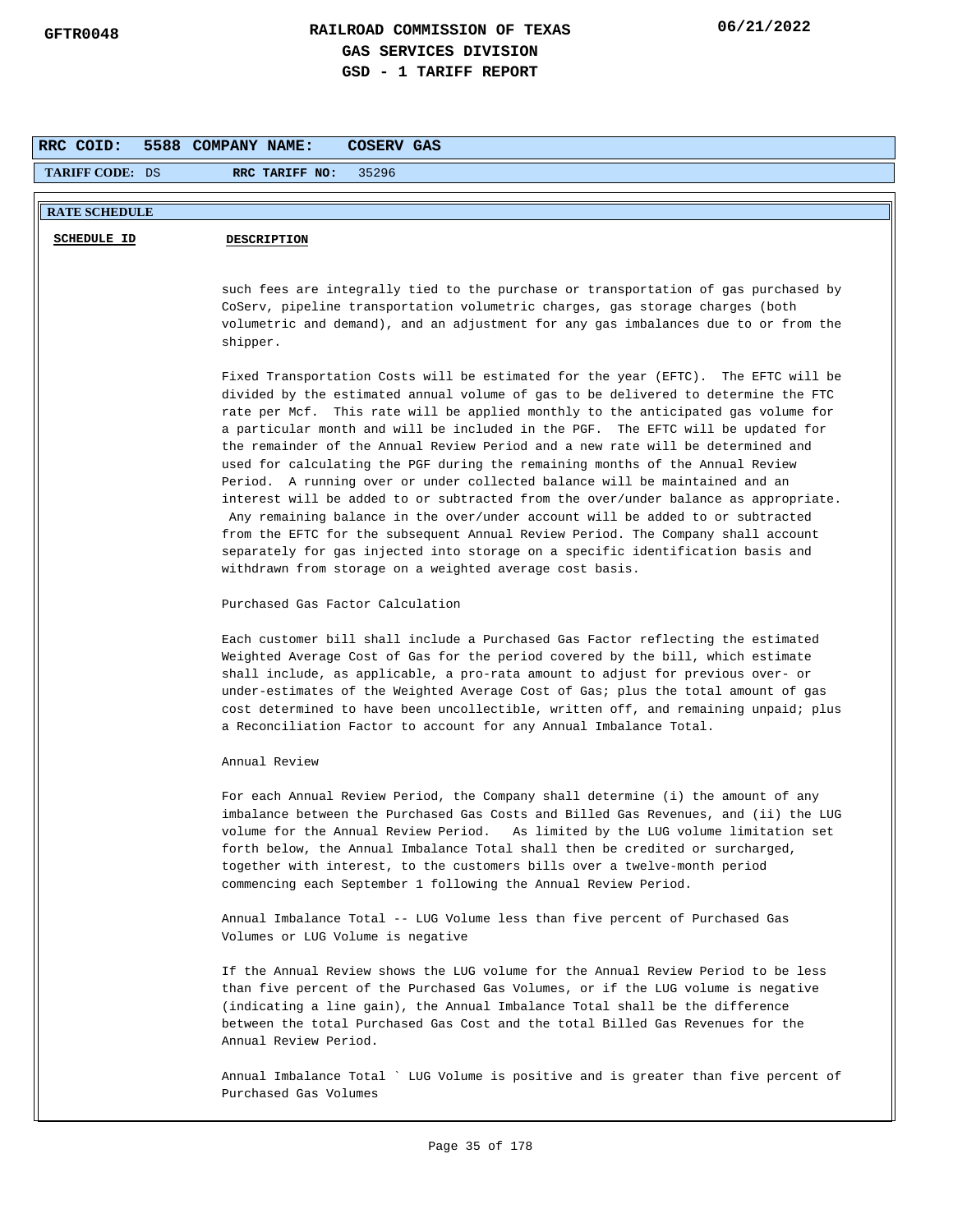| RRC COID:              | 5588 COMPANY NAME:<br>COSERV GAS                                                                                                                                                                                                                                                                                                                                                                                                                                               |
|------------------------|--------------------------------------------------------------------------------------------------------------------------------------------------------------------------------------------------------------------------------------------------------------------------------------------------------------------------------------------------------------------------------------------------------------------------------------------------------------------------------|
| <b>TARIFF CODE: DS</b> | RRC TARIFF NO:<br>35296                                                                                                                                                                                                                                                                                                                                                                                                                                                        |
| <b>RATE SCHEDULE</b>   |                                                                                                                                                                                                                                                                                                                                                                                                                                                                                |
| <b>SCHEDULE ID</b>     | <b>DESCRIPTION</b>                                                                                                                                                                                                                                                                                                                                                                                                                                                             |
|                        | If the Annual Review shows the LUG volume for the Annual Review Period to be<br>positive and to be greater than five percent of the Purchased Gas Volumes, the<br>Annual Imbalance Total shall be determined as follows:                                                                                                                                                                                                                                                       |
|                        | The difference between the total Purchased Gas Costs and the total Billed Gas<br>Revenues for the Annual Review Period shall be determined;                                                                                                                                                                                                                                                                                                                                    |
|                        | Minus, the Purchased Gas Costs attributable to LUG volumes in excess of 5% of the<br>Purchase Gas Volumes, using the Companys Weighted Average Cost of Purchased Gas for<br>the Review Period.                                                                                                                                                                                                                                                                                 |
|                        | Reconciliation Factor Calculation                                                                                                                                                                                                                                                                                                                                                                                                                                              |
|                        | The Annual Imbalance Total (whether positive or negative) shall be credited or<br>surcharged over twelve months in equal total amounts per month, together with<br>interest on the declining unrecovered or uncredited balance. The recovery shall be<br>through a Reconciliation Factor included in the Purchased Gas Factor. The<br>Reconciliation Factor for each month shall be determined as follows:                                                                     |
|                        | The total interest to be collected or paid shall be computed by using a monthly<br>interest factor equal to the annual interest rate divided by 12. The annual<br>interest rate shall be the interest rate established pursuant to Section 183.003 of<br>the Texas Utilities Code, as applicable to customer deposits, if any, of customers<br>covered by this tariff, as such rate is in effect during the last month of the<br>Annual Review Period.                         |
|                        | The total interest to be collected or paid over the 12-month period shall be added<br>to the Annual Imbalance Total.                                                                                                                                                                                                                                                                                                                                                           |
|                        | The resulting total shall then be divided by 12 to determine the total amount to be<br>credited or surcharged each month.                                                                                                                                                                                                                                                                                                                                                      |
|                        | Each month of the twelve-month reconciliation period, the Reconciliation Factor,<br>expressed in Ccfs, shall be calculated by dividing the sum of amount to be credited<br>or surcharged during that month (which amount shall include, as necessary, an<br>amount to correct for any previous over- or under-estimates of Billed Gas Volumes<br>during the previous month or months in the same reconciliation period), by the<br>estimated Billed Gas Volumes for the month. |
|                        | At the end of each 12-month period, any remaining balance in the Annual Imbalance<br>Total shall be included in any Annual Imbalance Total to be credited or surcharged<br>during the successor 12-month period.                                                                                                                                                                                                                                                               |
|                        | Annual Reconciliation Report                                                                                                                                                                                                                                                                                                                                                                                                                                                   |
|                        | The Company shall file an Annual Reconciliation Report with the Regulatory<br>Authority that shall include but not necessarily be limited to:                                                                                                                                                                                                                                                                                                                                  |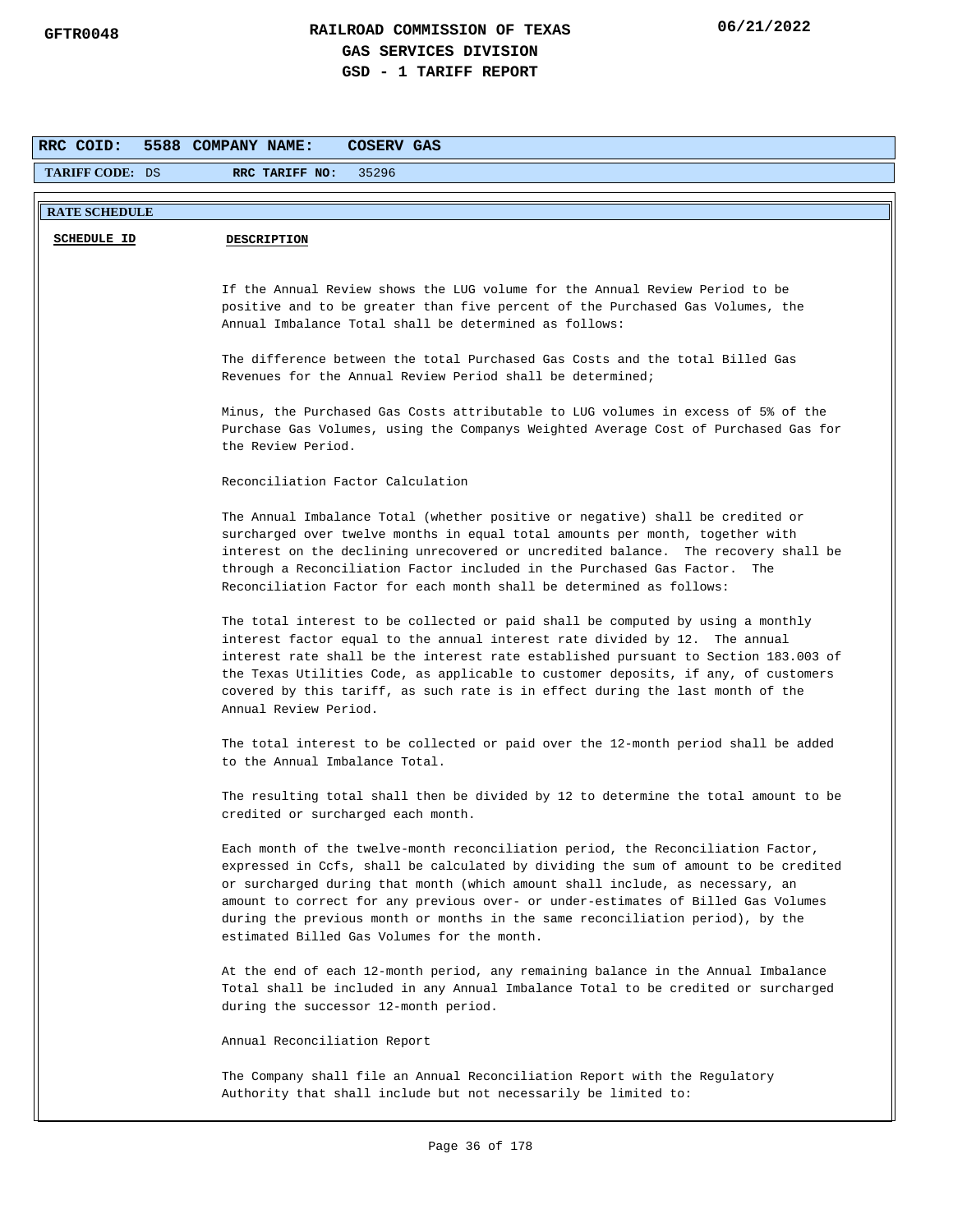| RRC COID:              | 5588 COMPANY NAME:<br><b>COSERV GAS</b>                                                                                                                                                                                                                                                                                                                                                                                                                                                                                                                                                                                                                                                                                                                                                                                                                                                                                                                                                                                                                                                                                                                                                                                                                                                                                                                                                                                           |
|------------------------|-----------------------------------------------------------------------------------------------------------------------------------------------------------------------------------------------------------------------------------------------------------------------------------------------------------------------------------------------------------------------------------------------------------------------------------------------------------------------------------------------------------------------------------------------------------------------------------------------------------------------------------------------------------------------------------------------------------------------------------------------------------------------------------------------------------------------------------------------------------------------------------------------------------------------------------------------------------------------------------------------------------------------------------------------------------------------------------------------------------------------------------------------------------------------------------------------------------------------------------------------------------------------------------------------------------------------------------------------------------------------------------------------------------------------------------|
| <b>TARIFF CODE: DS</b> | 35296<br>RRC TARIFF NO:                                                                                                                                                                                                                                                                                                                                                                                                                                                                                                                                                                                                                                                                                                                                                                                                                                                                                                                                                                                                                                                                                                                                                                                                                                                                                                                                                                                                           |
| <b>RATE SCHEDULE</b>   |                                                                                                                                                                                                                                                                                                                                                                                                                                                                                                                                                                                                                                                                                                                                                                                                                                                                                                                                                                                                                                                                                                                                                                                                                                                                                                                                                                                                                                   |
| <b>SCHEDULE ID</b>     | <b>DESCRIPTION</b>                                                                                                                                                                                                                                                                                                                                                                                                                                                                                                                                                                                                                                                                                                                                                                                                                                                                                                                                                                                                                                                                                                                                                                                                                                                                                                                                                                                                                |
|                        | 1. A tabulation of volumes of gas purchased and costs incurred listed by account or<br>type of gas, supplier and source by month for the twelve months ending June 30;<br>2. A tabulation of the uncollectible gas cost by month for the twelve months ending<br>June $30i$<br>3. A description of all other costs and refunds made during the year and their<br>effect on Rate Schedule PGF ` Purchased Gas Factor to date;<br>4. A tabulation of gas units sold to general service customers and related Rate<br>Schedule PGF - Purchased Gas Factor revenues; and,<br>5. A description of the imbalance payments made to and received from the Companys<br>transportation customers within the service area, including monthly imbalances<br>incurred, the monthly imbalances resolved, and the amount of cumulative imbalances.<br>The description should reflect the system imbalance and imbalance amount for each<br>supplier using the Companys distribution system during the reconciliation period.<br>6. The Annual Reconciliation Report prepared for the Railroad Commission shall be<br>sent to the Audit Section of the Gas Services Division and shall also include<br>uncollected expenses, uncollected margin, uncollected gas costs, uncollected taxes,<br>subsequent collected gas costs and subsequent collected margin.                                                                                     |
|                        | The Company shall maintain detailed information that will allow the Regulatory<br>Authority to audit the operation of the uncollectible gas cost recovery process.                                                                                                                                                                                                                                                                                                                                                                                                                                                                                                                                                                                                                                                                                                                                                                                                                                                                                                                                                                                                                                                                                                                                                                                                                                                                |
| PSF                    | Application of Schedule:<br>Applicable to all customer classes.<br>Monthly Calculation                                                                                                                                                                                                                                                                                                                                                                                                                                                                                                                                                                                                                                                                                                                                                                                                                                                                                                                                                                                                                                                                                                                                                                                                                                                                                                                                            |
|                        | Company will charge a surcharge to recover pipeline safety fees assessed by the<br>Commission pursuant to Section 121.211 of the Texas Utilities Code and Commission<br>Rule 16 TAC<br>8.201.<br>The surcharge will be charged not more often than once a<br>year and will be billed following payment by the Company to the Commission, in<br>accordance with the Commissions rules. Compliance Report The Company shall file an<br>annual pipeline safety fee (PSF) report no later than 90 days after the last<br>billing cycle in which the pipeline safety fee surcharge is billed to customers.<br>The Company shall file the report with the Railroad Commission of Texas addressed<br>to the Director of Oversight and Safety Division, Gas Services Department,<br>referencing OS-20-00005136, and titling the report Pipeline Safety Fee Recovery<br>Report. The report shall include the following: a) the pipeline safety fee-amount<br>paid to the Commission; b) the unit rate for each customer; c) the date or dates<br>the surcharge was billed to customers; and d) the total amount billed to customers<br>for the surcharge. Reports for the Commission should be filed electronically at<br>GUD_Compliance@rrc.texas.gov or at the following address: Compliance Filing<br>Director of Oversight and Safety Division Gas Services Dept. Railroad Commission of<br>Texas P.O. Box 12967 Austin, TX 78711-2967 |
| RCE                    | Application of Schedule:<br>Applicable to residential, commercial, and public authority customer classes.                                                                                                                                                                                                                                                                                                                                                                                                                                                                                                                                                                                                                                                                                                                                                                                                                                                                                                                                                                                                                                                                                                                                                                                                                                                                                                                         |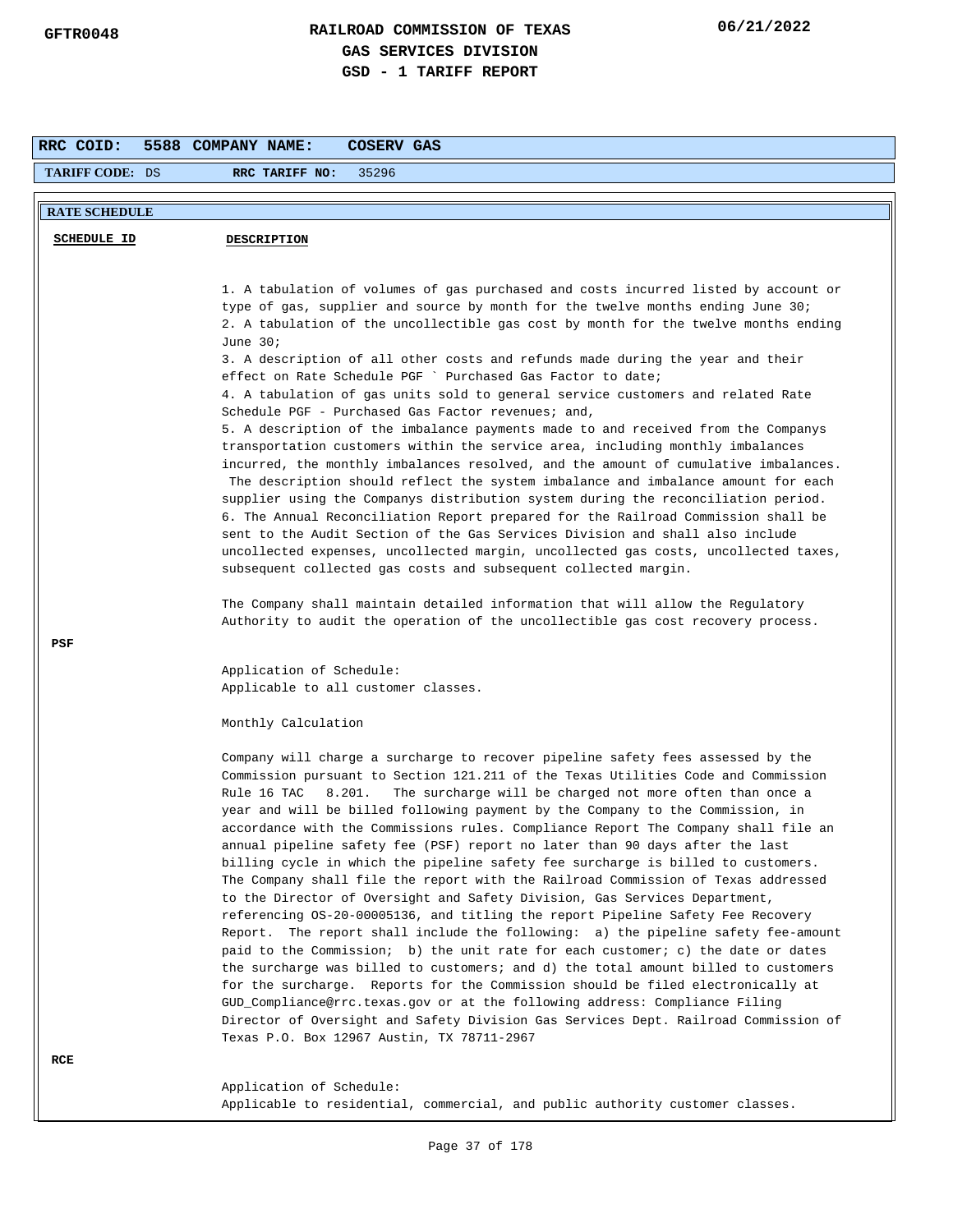| RRC COID:<br>5588 COMPANY NAME:<br>COSERV GAS |                                                                                                                                                                                                                                                                                                                                                                                                                                                                                                                                                                                                                                                            |  |  |  |  |
|-----------------------------------------------|------------------------------------------------------------------------------------------------------------------------------------------------------------------------------------------------------------------------------------------------------------------------------------------------------------------------------------------------------------------------------------------------------------------------------------------------------------------------------------------------------------------------------------------------------------------------------------------------------------------------------------------------------------|--|--|--|--|
| <b>TARIFF CODE: DS</b>                        | 35296<br>RRC TARIFF NO:                                                                                                                                                                                                                                                                                                                                                                                                                                                                                                                                                                                                                                    |  |  |  |  |
| <b>RATE SCHEDULE</b>                          |                                                                                                                                                                                                                                                                                                                                                                                                                                                                                                                                                                                                                                                            |  |  |  |  |
|                                               |                                                                                                                                                                                                                                                                                                                                                                                                                                                                                                                                                                                                                                                            |  |  |  |  |
| <b>SCHEDULE ID</b>                            | <b>DESCRIPTION</b>                                                                                                                                                                                                                                                                                                                                                                                                                                                                                                                                                                                                                                         |  |  |  |  |
|                                               | Monthly Surcharge Pursuant to the Final Order in OS-20-00005136, CoServ is<br>authorized to recover a total of \$774,683.93 in rate case expenses from OS-20-<br>00005136 customers identified above by a surcharge of \$0.00333 per Ccf for a period<br>of approximately 24 months commencing TBD 2021.<br>Compliance Report: The Company shall file an annual rate case expense<br>reconciliation report within 90 days after each calendar year end until and<br>including the calendar year end in which the rate case expenses are fully                                                                                                              |  |  |  |  |
|                                               | recovered. The Company shall file the report with the Railroad Commission of Texas<br>addressed to the Director of Oversight and Safety Division, Gas Services Department<br>and referencing OS-20-00005136 Rate Case Expense Recovery Report. The report shall<br>detail the monthly collections for RCE surcharge by customer class and show the<br>outstanding balance. Reports to the Commission should be filed electronically at<br>GUD_Compliance@rrc.texas.gov or at the following address: Compliance Filing<br>Director of Oversight and Safety Division Gas Services Dept. Railroad Commission of<br>Texas P.O. Box 12967 Austin, TX 78711-2967 |  |  |  |  |
| WNA                                           | Application of Schedule:                                                                                                                                                                                                                                                                                                                                                                                                                                                                                                                                                                                                                                   |  |  |  |  |
|                                               | Applicable to residential, commercial and public authority customers.                                                                                                                                                                                                                                                                                                                                                                                                                                                                                                                                                                                      |  |  |  |  |
|                                               | Purpose and Intent                                                                                                                                                                                                                                                                                                                                                                                                                                                                                                                                                                                                                                         |  |  |  |  |
|                                               | This provision is intended to account for the effects of abnormal temperatures on<br>both customers and the Company. Under this provision customers will receive a<br>credit when the temperature is colder than normal or will be surcharged when the<br>temperature is warmer than normal. The billing methods set forth herein are<br>intended to be followed to the extent the goals are realized. To the extent the<br>billing methods fail to achieve these goals, the methodology shall be revised so<br>that the goals are achieved, subject to review by the Gas Services Division of the<br>Railroad Commission of Texas.                        |  |  |  |  |
|                                               | Applicability:                                                                                                                                                                                                                                                                                                                                                                                                                                                                                                                                                                                                                                             |  |  |  |  |
|                                               | This tariff shall be applicable for the months of November through April of each<br>year. The WNA charge shall be reflected on the monthly bills rendered to customers<br>in the months of December through May to account for the variation in gas<br>consumption due to the variation in temperatures from normal during the November<br>through April period. The WNA charge billed for a month will be based on Heating<br>Degree Day parameters for the previous month, actual number of customers for the<br>previous month, and estimated rate class Ccf consumption for the current month.                                                         |  |  |  |  |
|                                               | Definitions:                                                                                                                                                                                                                                                                                                                                                                                                                                                                                                                                                                                                                                               |  |  |  |  |
|                                               | Ccf ` One hundred standard cubic feet of gas                                                                                                                                                                                                                                                                                                                                                                                                                                                                                                                                                                                                               |  |  |  |  |
|                                               | HDD ` Heating Degree Days                                                                                                                                                                                                                                                                                                                                                                                                                                                                                                                                                                                                                                  |  |  |  |  |

HDD ` Heating Degree Days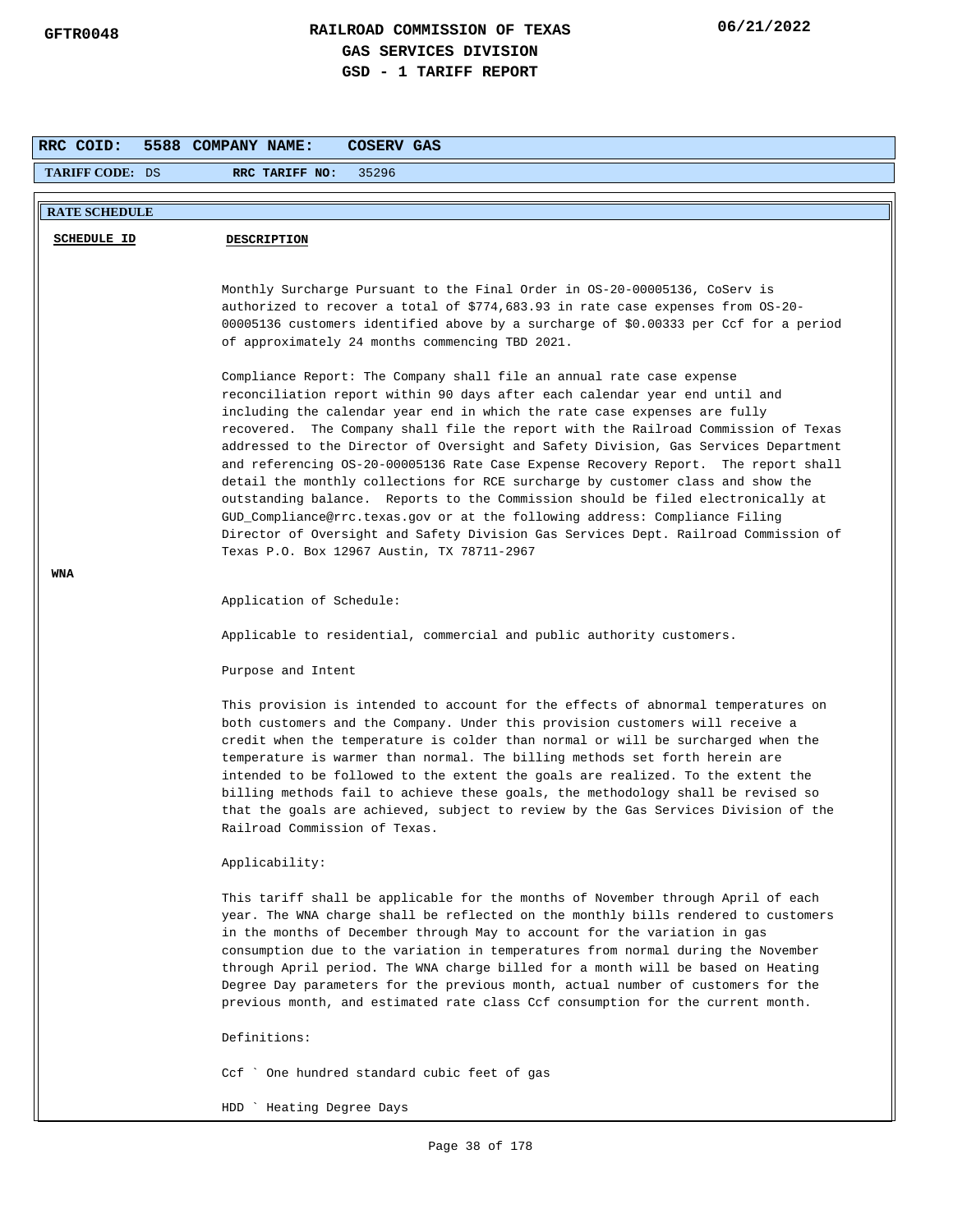| RRC COID:                                                                                                                                                                                                                                                                                                                                                                                    | 5588 COMPANY NAME:<br>COSERV GAS                                                                                                                                                                                                                                                                                                |  |  |  |  |  |
|----------------------------------------------------------------------------------------------------------------------------------------------------------------------------------------------------------------------------------------------------------------------------------------------------------------------------------------------------------------------------------------------|---------------------------------------------------------------------------------------------------------------------------------------------------------------------------------------------------------------------------------------------------------------------------------------------------------------------------------|--|--|--|--|--|
| TARIFF CODE: DS                                                                                                                                                                                                                                                                                                                                                                              | 35296<br>RRC TARIFF NO:                                                                                                                                                                                                                                                                                                         |  |  |  |  |  |
| <b>RATE SCHEDULE</b>                                                                                                                                                                                                                                                                                                                                                                         |                                                                                                                                                                                                                                                                                                                                 |  |  |  |  |  |
|                                                                                                                                                                                                                                                                                                                                                                                              |                                                                                                                                                                                                                                                                                                                                 |  |  |  |  |  |
| <b>SCHEDULE ID</b><br><b>DESCRIPTION</b>                                                                                                                                                                                                                                                                                                                                                     |                                                                                                                                                                                                                                                                                                                                 |  |  |  |  |  |
|                                                                                                                                                                                                                                                                                                                                                                                              |                                                                                                                                                                                                                                                                                                                                 |  |  |  |  |  |
|                                                                                                                                                                                                                                                                                                                                                                                              | HDDn ` Normal heating degree days for the previous month based on normal determined<br>by NOAA for the Dallas Fort Worth International Airport (KDFW weather station)                                                                                                                                                           |  |  |  |  |  |
|                                                                                                                                                                                                                                                                                                                                                                                              |                                                                                                                                                                                                                                                                                                                                 |  |  |  |  |  |
|                                                                                                                                                                                                                                                                                                                                                                                              | HDDa ` Actual heating degree days for the previous month                                                                                                                                                                                                                                                                        |  |  |  |  |  |
|                                                                                                                                                                                                                                                                                                                                                                                              | HL' Is a factor for heat load per HDD for the test year. The factor is 0.10012 for<br>residential customers, 0.457193 for commercial customers and 1.385462 for public<br>authority customers                                                                                                                                   |  |  |  |  |  |
|                                                                                                                                                                                                                                                                                                                                                                                              | C `Number of customers in the customer class at the end of the previous month.                                                                                                                                                                                                                                                  |  |  |  |  |  |
|                                                                                                                                                                                                                                                                                                                                                                                              | WNV `Weather Normalization Volume calculated by customer class using the following<br>formula: $WW = C * (HL * (HDDn ' HDDa))$                                                                                                                                                                                                  |  |  |  |  |  |
|                                                                                                                                                                                                                                                                                                                                                                                              | BMVe ` The estimate of the volume of natural gas for the current month to be<br>consumed by each customer class.                                                                                                                                                                                                                |  |  |  |  |  |
|                                                                                                                                                                                                                                                                                                                                                                                              | WNAf ` Weather Normalization Adjustment factor                                                                                                                                                                                                                                                                                  |  |  |  |  |  |
|                                                                                                                                                                                                                                                                                                                                                                                              | VC ` The Volumetric Charge in effect for the appropriate customer class.                                                                                                                                                                                                                                                        |  |  |  |  |  |
| RF `The Reconciliation Factor is an adjustment to be applied to the current<br>monthly billing to account for differences in WNA revenues calculated using actual,<br>final billing and HDD parameters for previous periods and the WNA revenues actually<br>recovered in previous periods. Any remaining RF balance after the May billing will<br>be included in the next December billing. |                                                                                                                                                                                                                                                                                                                                 |  |  |  |  |  |
|                                                                                                                                                                                                                                                                                                                                                                                              | WNA Calculation                                                                                                                                                                                                                                                                                                                 |  |  |  |  |  |
|                                                                                                                                                                                                                                                                                                                                                                                              | The amount to be billed or credited to each customer in a customer class will be<br>determined as follows:                                                                                                                                                                                                                      |  |  |  |  |  |
|                                                                                                                                                                                                                                                                                                                                                                                              | $WNAf = ((WWV * VC) RF) / BMVe$                                                                                                                                                                                                                                                                                                 |  |  |  |  |  |
|                                                                                                                                                                                                                                                                                                                                                                                              | The customer will be charged or credited as follows:                                                                                                                                                                                                                                                                            |  |  |  |  |  |
|                                                                                                                                                                                                                                                                                                                                                                                              | WNA = Customers Actual Ccf Consumption X WNAf                                                                                                                                                                                                                                                                                   |  |  |  |  |  |
|                                                                                                                                                                                                                                                                                                                                                                                              | Monthly Report:                                                                                                                                                                                                                                                                                                                 |  |  |  |  |  |
|                                                                                                                                                                                                                                                                                                                                                                                              | By the 25th day of the month following the month in which a given WNA is billed or<br>credited, the Company will file with the Regulatory Authority a report showing the<br>volume adjustments and WNA revenues for each applicable customer class. Supporting<br>documentation will be made available for review upon request. |  |  |  |  |  |
|                                                                                                                                                                                                                                                                                                                                                                                              | Annual Report:                                                                                                                                                                                                                                                                                                                  |  |  |  |  |  |
|                                                                                                                                                                                                                                                                                                                                                                                              | An annual report shall be filed with the regulatory authority for each five-month<br>period beginning with November and ending the subsequent April by customer class.                                                                                                                                                          |  |  |  |  |  |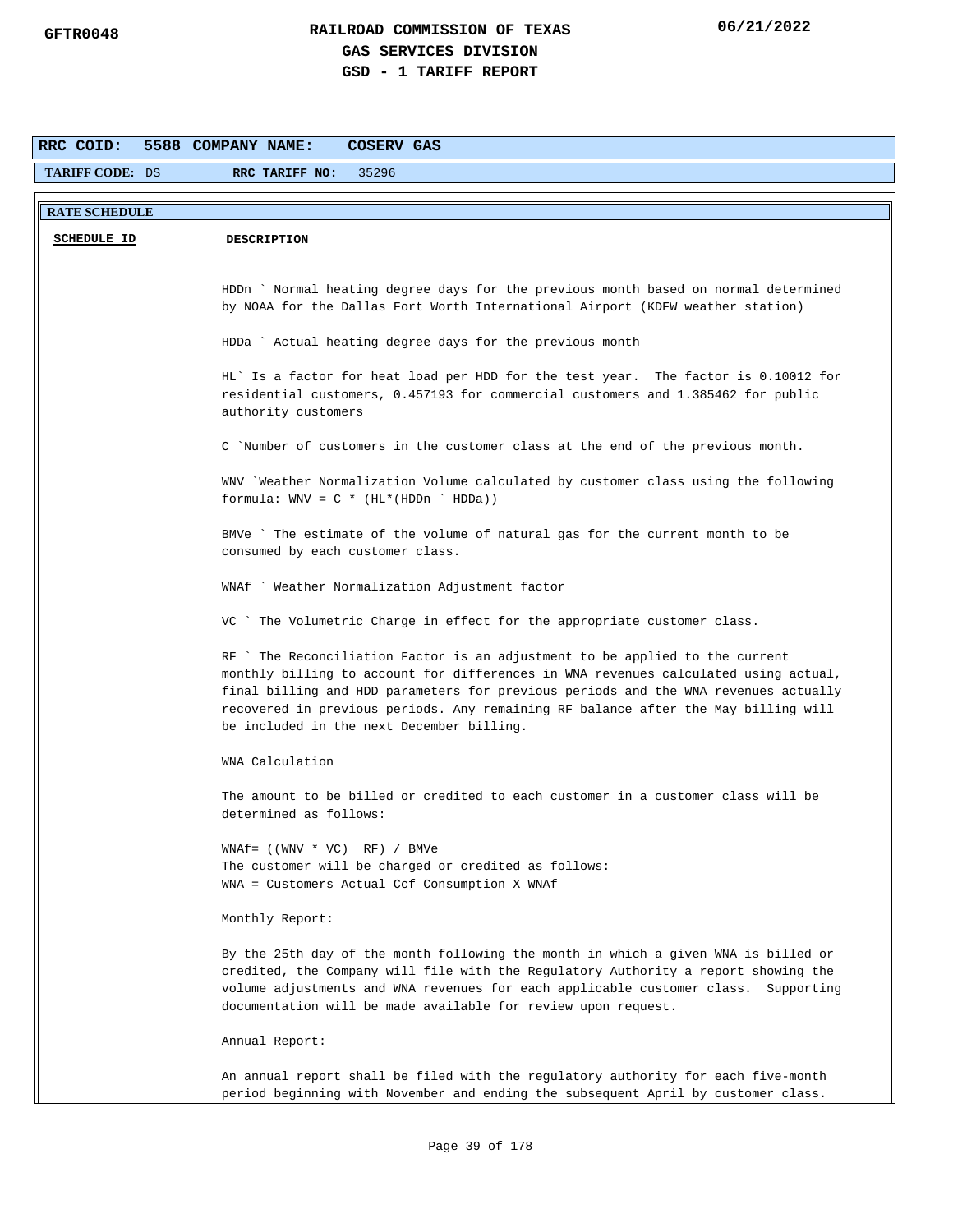| RRC COID:              | <b>COSERV GAS</b><br>5588 COMPANY NAME:                                                                                                                                                                                                                                                                                                                                                                                                                                                                                                                                                                                    |
|------------------------|----------------------------------------------------------------------------------------------------------------------------------------------------------------------------------------------------------------------------------------------------------------------------------------------------------------------------------------------------------------------------------------------------------------------------------------------------------------------------------------------------------------------------------------------------------------------------------------------------------------------------|
| <b>TARIFF CODE: DS</b> | 35296<br>RRC TARIFF NO:                                                                                                                                                                                                                                                                                                                                                                                                                                                                                                                                                                                                    |
| <b>RATE SCHEDULE</b>   |                                                                                                                                                                                                                                                                                                                                                                                                                                                                                                                                                                                                                            |
|                        |                                                                                                                                                                                                                                                                                                                                                                                                                                                                                                                                                                                                                            |
| <b>SCHEDULE ID</b>     | <b>DESCRIPTION</b>                                                                                                                                                                                                                                                                                                                                                                                                                                                                                                                                                                                                         |
|                        | The report shall provide: (a) the total amount of volumetric revenues collected<br>from customers including WNA revenues, (b) the Base Load revenues collected from<br>customers using the Base Load per customer during the period, (c) the difference<br>between the volumetric revenues collected from customers and the Base Load, which<br>represents the weather sensitive revenues billed, and (d) the calculated WNA<br>revenues determined by the operation of the provisions of this weather<br>normalization adjustment clause.                                                                                 |
|                        | Compliance Report:                                                                                                                                                                                                                                                                                                                                                                                                                                                                                                                                                                                                         |
|                        | The Company shall file with the Commission an annual report verifying the past<br>years WNA collections or refunds. The report shall show the amount collected or<br>refunded by WNA month, total monthly volume, average WNA rate, average bill impact,<br>percent bill impact and itemized by service area. The Company shall file the report<br>with the Commission electronically at GUD_Compliance@rrc.texas.gov or at the<br>following address:<br>WNA Tariff Filing Director of Oversight and Safety Division<br>Gas Services Department<br>Railroad Commission of Texas<br>P.O. Box 12967<br>Austin, TX 78711-2967 |
| <b>EDIT</b>            |                                                                                                                                                                                                                                                                                                                                                                                                                                                                                                                                                                                                                            |
|                        | Application of Schedule:<br>This Excess Deferred Income Tax Credit applies to all general service rate<br>schedules of CoServ Gas, Ltd. (Company) currently in force within the incorporated<br>and unincorporated areas of Collin, Denton, and Kaufman Counties. Calculation of<br>Credit: The annual amortization of the regulatory liability for excess deferred<br>income taxes resulting from the Tax Cuts and Jobs Act of 2017 and in compliance<br>with GUD No. 10695, will be credited to customers monthly on avolumetric basis<br>until fully amortized. The initial credit will occur in September 01, 2021.    |
|                        | EDIT CREDIT<br>The total amount, if any, of the credit in a given year will be determined by: The<br>average rate assumption method (ARAM) as required by the Tax Cuts and Jobs Act of<br>2017 Section 13001(d) for the protected portion of the regulatory liability for<br>excess deferred income taxes, which results in an amortization over approximately<br>38 years.<br>TRUE-UP ADJUSTMENT<br>The Excess Deferred Income Tax credit shall be trued-up in CoServs next rate case.                                                                                                                                    |
|                        | The True-Up Adjustment will be the difference between the amount of the EDIT Credit<br>and the amount actually credited to customers. EDIT Credit per Ccf<br>Residential:<br>\$0.00247<br>Commercial:<br>\$0.00100<br>Public Authority: \$0.00100                                                                                                                                                                                                                                                                                                                                                                          |
|                        | Other Adjustments:                                                                                                                                                                                                                                                                                                                                                                                                                                                                                                                                                                                                         |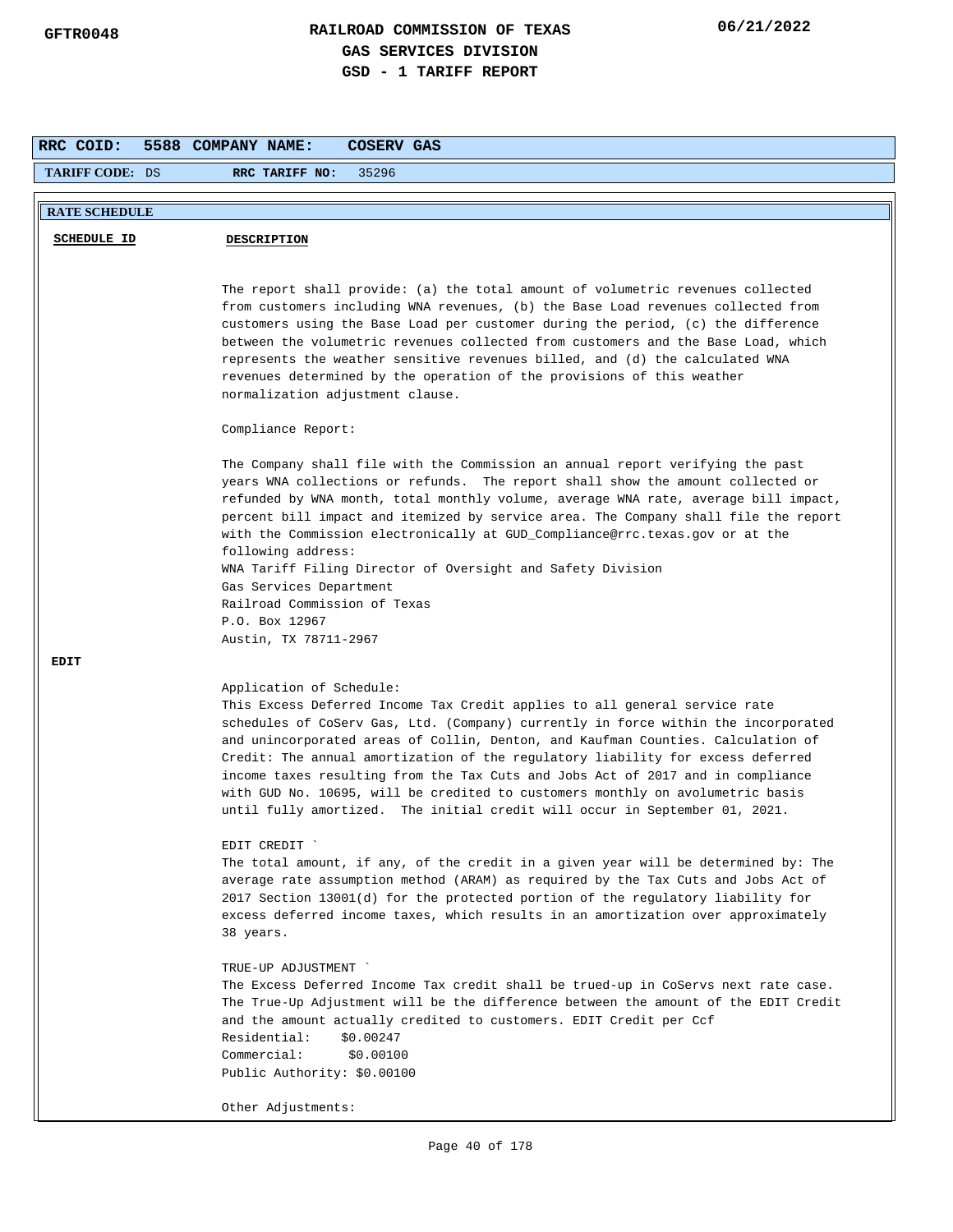| RRC COID:              | 5588 COMPANY NAME:<br>COSERV GAS                                                                                                                                                                                                                                                                                                                                                                                                                                                                                                                                                                                                                                                                                                                                                                                                                                                                                                                                                                                                                                                                                                                                                                                                                                                                                                                                                                                                                                                                                                                                                                             |  |  |  |  |  |  |
|------------------------|--------------------------------------------------------------------------------------------------------------------------------------------------------------------------------------------------------------------------------------------------------------------------------------------------------------------------------------------------------------------------------------------------------------------------------------------------------------------------------------------------------------------------------------------------------------------------------------------------------------------------------------------------------------------------------------------------------------------------------------------------------------------------------------------------------------------------------------------------------------------------------------------------------------------------------------------------------------------------------------------------------------------------------------------------------------------------------------------------------------------------------------------------------------------------------------------------------------------------------------------------------------------------------------------------------------------------------------------------------------------------------------------------------------------------------------------------------------------------------------------------------------------------------------------------------------------------------------------------------------|--|--|--|--|--|--|
| <b>TARIFF CODE: DS</b> | RRC TARIFF NO:<br>35296                                                                                                                                                                                                                                                                                                                                                                                                                                                                                                                                                                                                                                                                                                                                                                                                                                                                                                                                                                                                                                                                                                                                                                                                                                                                                                                                                                                                                                                                                                                                                                                      |  |  |  |  |  |  |
| <b>RATE SCHEDULE</b>   |                                                                                                                                                                                                                                                                                                                                                                                                                                                                                                                                                                                                                                                                                                                                                                                                                                                                                                                                                                                                                                                                                                                                                                                                                                                                                                                                                                                                                                                                                                                                                                                                              |  |  |  |  |  |  |
| <b>SCHEDULE ID</b>     | <b>DESCRIPTION</b>                                                                                                                                                                                                                                                                                                                                                                                                                                                                                                                                                                                                                                                                                                                                                                                                                                                                                                                                                                                                                                                                                                                                                                                                                                                                                                                                                                                                                                                                                                                                                                                           |  |  |  |  |  |  |
|                        | Taxes:<br>Plus applicable taxes and fees (including franchise fees) related to above.                                                                                                                                                                                                                                                                                                                                                                                                                                                                                                                                                                                                                                                                                                                                                                                                                                                                                                                                                                                                                                                                                                                                                                                                                                                                                                                                                                                                                                                                                                                        |  |  |  |  |  |  |
|                        | Compliance Filing:<br>The Company shall make a filing with the Commission no later than March 31 of each<br>year, including the following information for the previous calendar year:                                                                                                                                                                                                                                                                                                                                                                                                                                                                                                                                                                                                                                                                                                                                                                                                                                                                                                                                                                                                                                                                                                                                                                                                                                                                                                                                                                                                                        |  |  |  |  |  |  |
|                        | a. the total dollar amount of that years EDIT Credit;<br>b. the total dollar amount actually credited to customers;<br>c. the amount of the upcoming years EDIT Credit; and d. the amounts of the upcoming<br>years EDIT Credit per Customer.                                                                                                                                                                                                                                                                                                                                                                                                                                                                                                                                                                                                                                                                                                                                                                                                                                                                                                                                                                                                                                                                                                                                                                                                                                                                                                                                                                |  |  |  |  |  |  |
|                        | Conditions:<br>Subject to all applicable laws and orders, and the Company's rules and regulations<br>on file with the regulatory authority.                                                                                                                                                                                                                                                                                                                                                                                                                                                                                                                                                                                                                                                                                                                                                                                                                                                                                                                                                                                                                                                                                                                                                                                                                                                                                                                                                                                                                                                                  |  |  |  |  |  |  |
| DEP                    |                                                                                                                                                                                                                                                                                                                                                                                                                                                                                                                                                                                                                                                                                                                                                                                                                                                                                                                                                                                                                                                                                                                                                                                                                                                                                                                                                                                                                                                                                                                                                                                                              |  |  |  |  |  |  |
|                        | Customer deposits are not required with acceptable credit bureau or other report of<br>good credit by a utility. Deposits may be required of CoServ Gas customers who<br>have been disconnected for nonpayment and later request to be reconnected.<br>Deposits will be determined by estimating one-sixth of the average annual bill, and<br>may include allowable additional charges, as specified by Texas Railroad Commission<br>regulation. See applicable Commission regulation at 16 TAC Section 7.45 (Quality<br>of Service Rule) for other provisions governing deposits.                                                                                                                                                                                                                                                                                                                                                                                                                                                                                                                                                                                                                                                                                                                                                                                                                                                                                                                                                                                                                           |  |  |  |  |  |  |
| RIDER URI              |                                                                                                                                                                                                                                                                                                                                                                                                                                                                                                                                                                                                                                                                                                                                                                                                                                                                                                                                                                                                                                                                                                                                                                                                                                                                                                                                                                                                                                                                                                                                                                                                              |  |  |  |  |  |  |
|                        | A. PURPOSE: The purpose of the Winter Storm Uri Surcharge is to authorize CoServ<br>Gas, Ltd. (CoServ Gas or the Company) to recover the reasonable, necessary, and<br>prudent extraordinary costs incurred by the Company as a result of Winter Storm<br>Uri. The rate schedule is authorized by the Railroad Commission of Texass<br>(Commission) (1) Regulatory Asset Determination Order in OS-21-00007061 (Regulatory<br>Asset Order), (2) original jurisdiction to prescribe the manner and form of the<br>books, records, and accounts for gas utilities under Texas Utilities Code<br>102.101(a), (b) and (d), (3) Regulatory Asset Notice issued on February 13, 2021,<br>and (4) Notice to Gas Utilities issued on June 17, 2021. The Commission authorizes<br>and directs the Company to assess the Winter Storm Uri Surcharge rate as set forth:<br>B. APPLICABILITY: This rate shall apply to all CoServ customers located in the<br>incorporated and unincorporated service areas. C. SURCHARGE RATE: All Ccf during<br>each billing period: \$0.07 per Ccf, to all customers through the Companys Purchase<br>Gas Factor. This rate will be in effect until all approved and expended Winter<br>Storm Uri costs, up to \$67,224,791 (Regulatory Asset Amount) plus carrying cost,<br>are recovered under the applicable rate schedules. Any excess recovery of the<br>Regulatory Asset Amount shall be calculated and refunded to customers through the<br>Companys Purchase Gas Factor. D. OTHER ADJUSTMENTS: Plus applicable taxes and fees<br>(including franchise fees) related to above. |  |  |  |  |  |  |
| CAPCR                  |                                                                                                                                                                                                                                                                                                                                                                                                                                                                                                                                                                                                                                                                                                                                                                                                                                                                                                                                                                                                                                                                                                                                                                                                                                                                                                                                                                                                                                                                                                                                                                                                              |  |  |  |  |  |  |
|                        | CoServ Gas customers who were previously customers of Denton County Electric                                                                                                                                                                                                                                                                                                                                                                                                                                                                                                                                                                                                                                                                                                                                                                                                                                                                                                                                                                                                                                                                                                                                                                                                                                                                                                                                                                                                                                                                                                                                 |  |  |  |  |  |  |

Page 41 of 178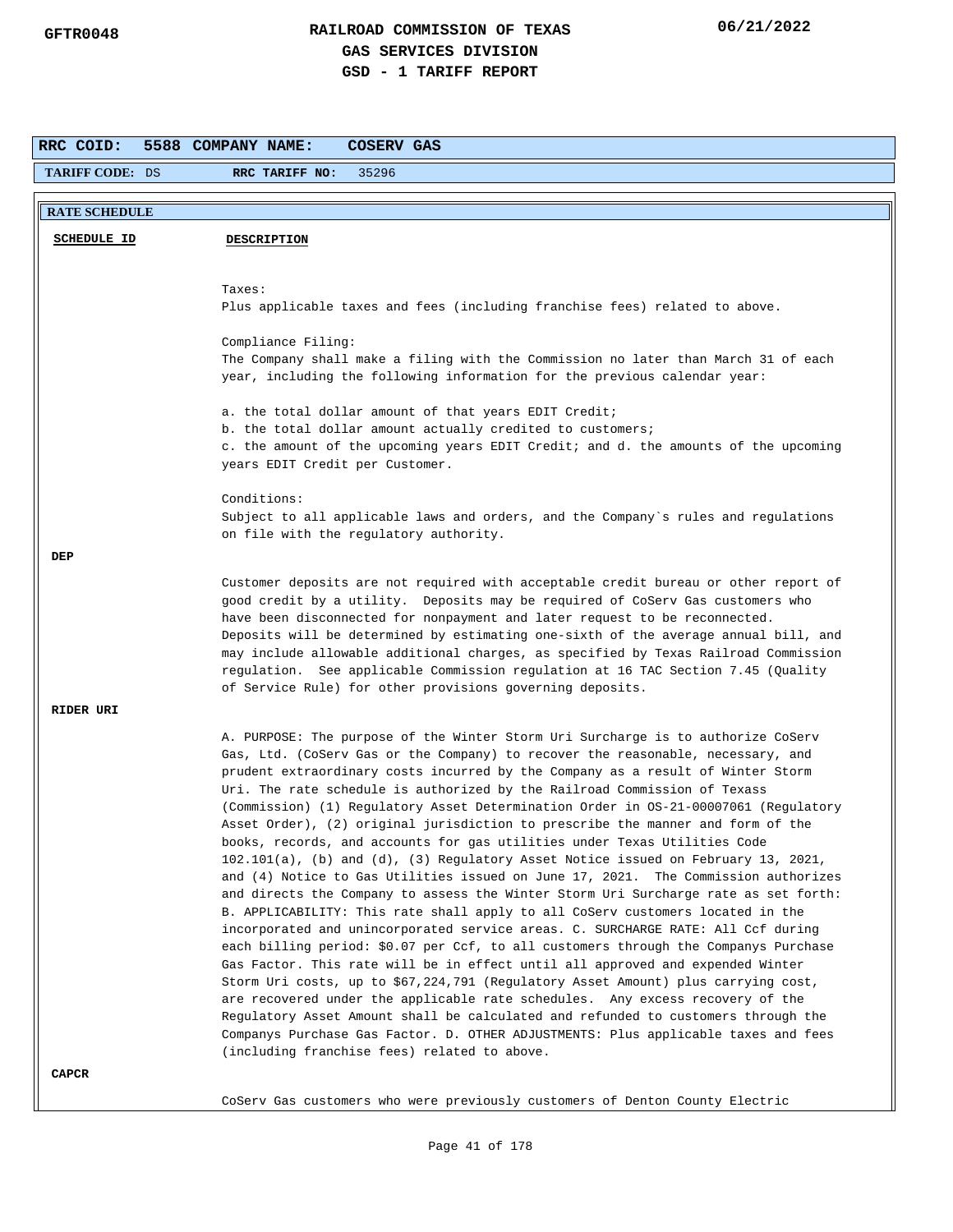| RRC COID:                                                                        | 5588 COMPANY NAME:<br>COSERV GAS                                                    |  |  |  |  |
|----------------------------------------------------------------------------------|-------------------------------------------------------------------------------------|--|--|--|--|
| <b>TARIFF CODE: DS</b>                                                           | 35296<br>RRC TARIFF NO:                                                             |  |  |  |  |
|                                                                                  |                                                                                     |  |  |  |  |
| <b>RATE SCHEDULE</b>                                                             |                                                                                     |  |  |  |  |
|                                                                                  |                                                                                     |  |  |  |  |
| <b>SCHEDULE ID</b><br><b>DESCRIPTION</b>                                         |                                                                                     |  |  |  |  |
|                                                                                  |                                                                                     |  |  |  |  |
|                                                                                  | Cooperative, d/b/a CoServ Electric, may receive Capital Credits from CoServ         |  |  |  |  |
| Electric. Any such credits will be considered to be a payment on those customers |                                                                                     |  |  |  |  |
|                                                                                  | gas bills and will be treated as a credit on such bills.                            |  |  |  |  |
| TOC                                                                              |                                                                                     |  |  |  |  |
|                                                                                  |                                                                                     |  |  |  |  |
|                                                                                  | TABLE OF CONTENTS                                                                   |  |  |  |  |
|                                                                                  | UO<br>UTILITY OPERATIONS                                                            |  |  |  |  |
|                                                                                  | INCORPORATED AND UNINCORPORATED SERVICE AREAS AND COUNTIES<br>SA                    |  |  |  |  |
|                                                                                  | DEF<br>DEFINITIONS                                                                  |  |  |  |  |
|                                                                                  | Schedules specific to Incorporated Areas                                            |  |  |  |  |
|                                                                                  | RESIDENTIAL INCORPORATED AREAS SALES<br>RI                                          |  |  |  |  |
|                                                                                  | CI<br>COMMERCIAL INCORPORATED AREAS SALES                                           |  |  |  |  |
|                                                                                  | PI<br>PUBLIC AUTHORITY INCORPORATED AREAS SALES                                     |  |  |  |  |
|                                                                                  | INCORPORATED AREAS TAX FACTORS<br>ITF                                               |  |  |  |  |
|                                                                                  | LINE EXTENSION POLICY ` INCORPORATED AREAS<br>LEI                                   |  |  |  |  |
|                                                                                  |                                                                                     |  |  |  |  |
|                                                                                  | Schedules specific to Unincorporated Areas                                          |  |  |  |  |
|                                                                                  | RESIDENTIAL UNINCORPORATED AREAS SALES<br>RU                                        |  |  |  |  |
|                                                                                  | CU<br>COMMERCIAL UNINCORPORATED AREAS SALES                                         |  |  |  |  |
|                                                                                  | PUBLIC AUTHORITY UNINCORPORATED AREAS SALES<br>PU                                   |  |  |  |  |
|                                                                                  | UTF<br>UNINCORPORATED AREAS TAX FACTORS                                             |  |  |  |  |
|                                                                                  | LINE EXTENSION POLICY ` UNINCORPORATED AREAS<br>LEU                                 |  |  |  |  |
|                                                                                  |                                                                                     |  |  |  |  |
|                                                                                  | Schedules applicable to all areas                                                   |  |  |  |  |
|                                                                                  | PGF<br>PURCHASED GAS FACTOR                                                         |  |  |  |  |
|                                                                                  | PSF<br>PIPELINE SAFETY FEE RCE RATE CASE EXPENSES                                   |  |  |  |  |
|                                                                                  | WNA<br>WEATHER NORMALIZATION ADJUSTMENT<br>EDIT                                     |  |  |  |  |
|                                                                                  | EXCESS DEFERRED INCOME TAX CREDIT<br>М<br>MISCELLANEOUS SERVICE CHARGES             |  |  |  |  |
|                                                                                  | Q<br>QUALITY OF SERVICE                                                             |  |  |  |  |
|                                                                                  | CP<br>CURTAILMENT POLICY                                                            |  |  |  |  |
|                                                                                  | DEP<br>CUSTOMER DEPOSITS                                                            |  |  |  |  |
| <b>UO</b>                                                                        |                                                                                     |  |  |  |  |
|                                                                                  |                                                                                     |  |  |  |  |
|                                                                                  | Utility Operations:                                                                 |  |  |  |  |
|                                                                                  | CoServ Gas, Ltd. owns and operates a natural gas distribution system that provides  |  |  |  |  |
|                                                                                  | natural gas service in Texas.                                                       |  |  |  |  |
|                                                                                  |                                                                                     |  |  |  |  |
|                                                                                  | The following will respond to inquiries regarding provisions of this Tariff for Gas |  |  |  |  |
|                                                                                  | Service:                                                                            |  |  |  |  |
|                                                                                  | Tariff Coordinator CoServ Gas, Ltd.<br>7701 South Stemmons                          |  |  |  |  |
|                                                                                  | Corinth, Texas 76210                                                                |  |  |  |  |
|                                                                                  | Telephone: (940) 321-7800                                                           |  |  |  |  |
|                                                                                  | Email Address: tariff@coserv.com                                                    |  |  |  |  |
|                                                                                  |                                                                                     |  |  |  |  |
| SAU                                                                              |                                                                                     |  |  |  |  |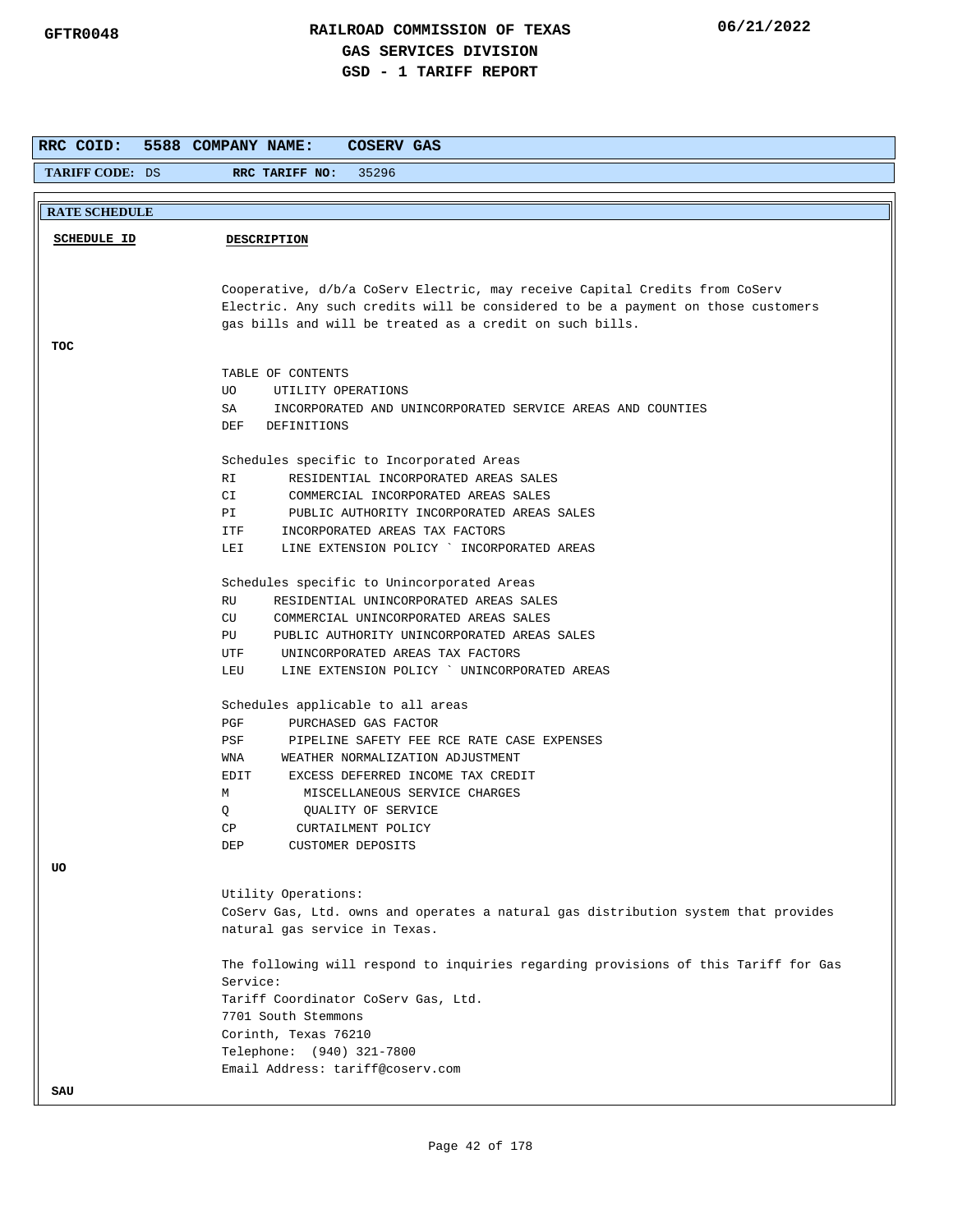| RRC COID:                         | 5588 COMPANY NAME:<br><b>COSERV GAS</b>              |
|-----------------------------------|------------------------------------------------------|
| TARIFF CODE: DS                   | 35296<br>RRC TARIFF NO:                              |
|                                   |                                                      |
| <b>RATE SCHEDULE</b>              |                                                      |
| <b>SCHEDULE ID</b>                | DESCRIPTION                                          |
|                                   |                                                      |
|                                   |                                                      |
|                                   | UNINCORPORATED SERVICE AREAS                         |
|                                   | Allen environs                                       |
|                                   | Argyle environs                                      |
|                                   | Aubrey environs                                      |
|                                   | Bartonville environs                                 |
|                                   | Celina environs                                      |
|                                   | Crossroads environs                                  |
|                                   | Denton environs                                      |
|                                   | Forney environs                                      |
|                                   | Fort Worth environs                                  |
|                                   | Frisco environs                                      |
|                                   | Little Elm environs                                  |
|                                   | Lewisville environs                                  |
|                                   | Lucas environs                                       |
|                                   | McKinney environs                                    |
|                                   | Parker environs                                      |
|                                   | Prosper environs                                     |
|                                   | St. Paul environs                                    |
|                                   | Wylie environs                                       |
|                                   | UNINCORPORATED MASTER PLAN COMMUNITIES               |
|                                   | Denton County Fresh Water District 1A (Castle Hills) |
|                                   | Denton County Fresh Water District 7 (Lantana)       |
|                                   | Kaufman County Development District (Windmill Farms) |
| <b>RATE ADJUSTMENT PROVISIONS</b> |                                                      |
| None                              |                                                      |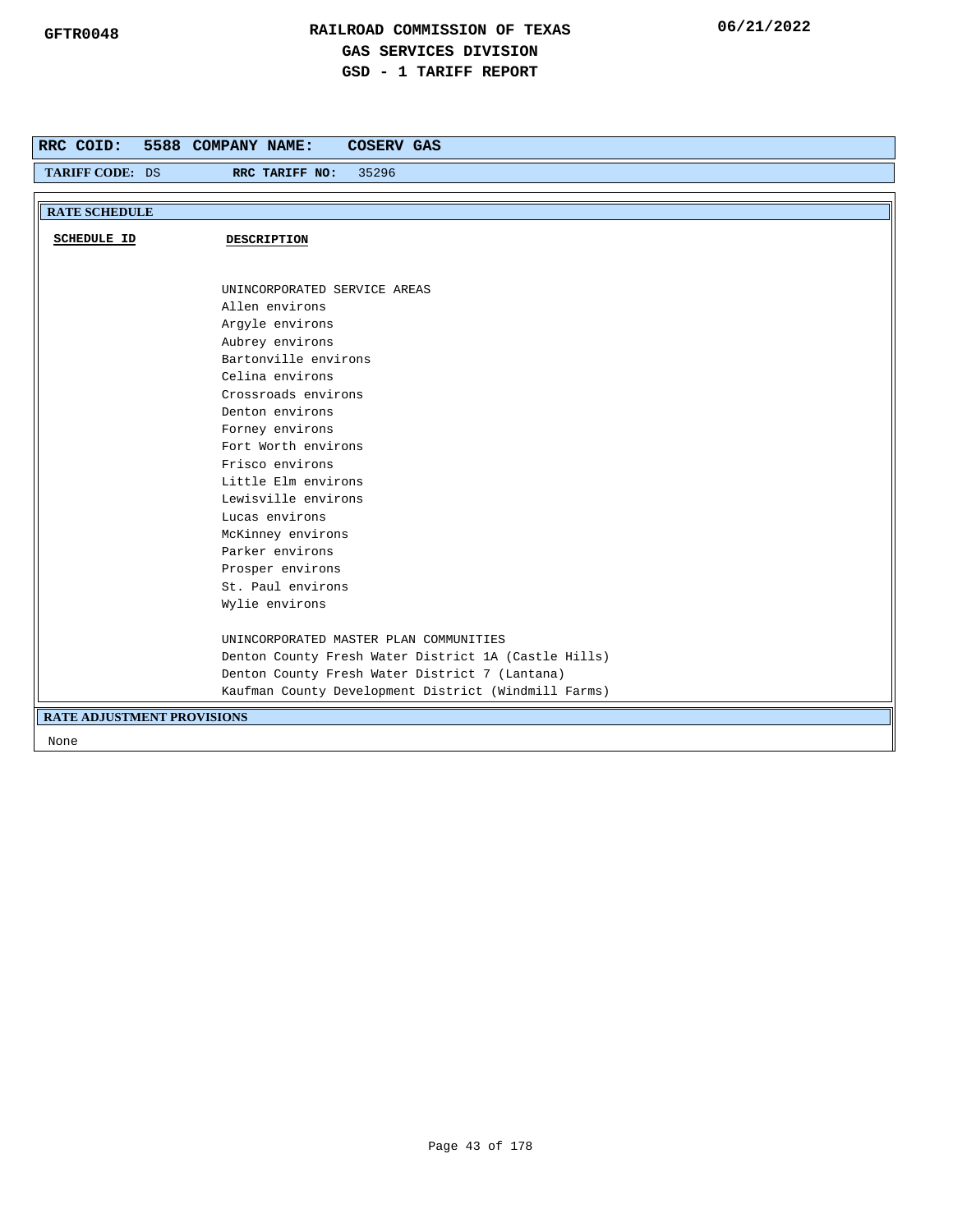| RRC COID: 5588 COMPANY NAME: |                                                                                  | COSERV GAS                             |  |  |  |  |  |  |  |
|------------------------------|----------------------------------------------------------------------------------|----------------------------------------|--|--|--|--|--|--|--|
| <b>TARIFF CODE: DS</b>       | REC TARIFF NO: 35296                                                             |                                        |  |  |  |  |  |  |  |
| <b>CUSTOMERS</b>             |                                                                                  |                                        |  |  |  |  |  |  |  |
| RRC CUSTOMER NO              | CONFIDENTIAL?<br>BILLING UNIT<br><b>PGA CURRENT CHARGE</b><br>PGA EFFECTIVE DATE |                                        |  |  |  |  |  |  |  |
| 14                           | N                                                                                |                                        |  |  |  |  |  |  |  |
| <b>CUSTOMER NAME</b>         | Environs of the Town of Prosper                                                  |                                        |  |  |  |  |  |  |  |
| 20                           | N                                                                                |                                        |  |  |  |  |  |  |  |
|                              |                                                                                  | CUSTOMER NAME Castle Hills Subdivision |  |  |  |  |  |  |  |
| 21                           |                                                                                  |                                        |  |  |  |  |  |  |  |
|                              |                                                                                  | CUSTOMER NAME Lantana Subdivision      |  |  |  |  |  |  |  |
| 4427                         | $_{\rm N}$                                                                       |                                        |  |  |  |  |  |  |  |
|                              | CUSTOMER NAME Windmill Farms                                                     |                                        |  |  |  |  |  |  |  |
| 18264                        | N                                                                                |                                        |  |  |  |  |  |  |  |
|                              | <b>CUSTOMER NAME</b> Argyle Environs                                             |                                        |  |  |  |  |  |  |  |
| 18265                        | N                                                                                |                                        |  |  |  |  |  |  |  |
| <b>CUSTOMER NAME</b>         | McKinney Environs                                                                |                                        |  |  |  |  |  |  |  |
| 18266                        | $_{\rm N}$                                                                       |                                        |  |  |  |  |  |  |  |
|                              | <b>CUSTOMER NAME</b> Frisco Environs                                             |                                        |  |  |  |  |  |  |  |
| 29398                        | N                                                                                |                                        |  |  |  |  |  |  |  |
|                              | <b>CUSTOMER NAME</b> Lucas Environs                                              |                                        |  |  |  |  |  |  |  |
| 41978                        | N                                                                                |                                        |  |  |  |  |  |  |  |
|                              | CUSTOMER NAME Aubrey Environs                                                    |                                        |  |  |  |  |  |  |  |
| 41982                        | $\mathbf N$                                                                      |                                        |  |  |  |  |  |  |  |
| <b>CUSTOMER NAME</b>         | Forney Environs                                                                  |                                        |  |  |  |  |  |  |  |
| 41983                        | $_{\rm N}$                                                                       |                                        |  |  |  |  |  |  |  |
| <b>CUSTOMER NAME</b>         | Fort Worth Environs                                                              |                                        |  |  |  |  |  |  |  |
| 41984                        | N                                                                                |                                        |  |  |  |  |  |  |  |
|                              | CUSTOMER NAME Little Elm Environs                                                |                                        |  |  |  |  |  |  |  |
| 41985                        | N                                                                                |                                        |  |  |  |  |  |  |  |
| <b>CUSTOMER NAME</b>         | Lewisville Environs                                                              |                                        |  |  |  |  |  |  |  |
| 41988                        | N                                                                                |                                        |  |  |  |  |  |  |  |
| <b>CUSTOMER NAME</b>         | Parker Environs                                                                  |                                        |  |  |  |  |  |  |  |
| 41990                        | N                                                                                |                                        |  |  |  |  |  |  |  |
| <b>CUSTOMER NAME</b>         | St. Paul Environs                                                                |                                        |  |  |  |  |  |  |  |
| 41991                        | N                                                                                |                                        |  |  |  |  |  |  |  |
| <b>CUSTOMER NAME</b>         | City of Wylie Environs                                                           |                                        |  |  |  |  |  |  |  |
| <b>REASONS FOR FILING</b>    |                                                                                  |                                        |  |  |  |  |  |  |  |
| NEW?: N                      |                                                                                  |                                        |  |  |  |  |  |  |  |
|                              | RRC DOCKET NO: 0S-20-00005136                                                    |                                        |  |  |  |  |  |  |  |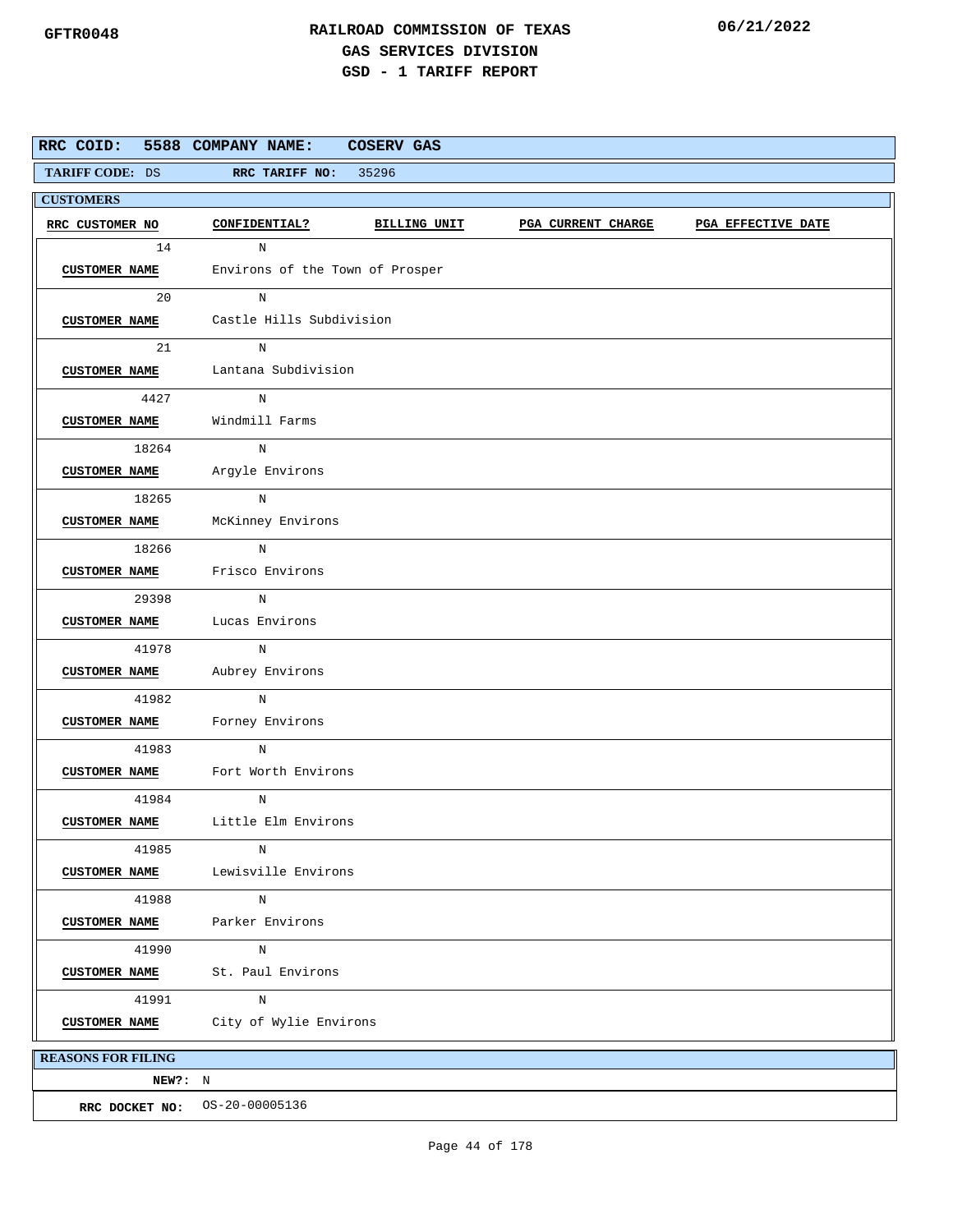| RRC COID:                       | 5588 COMPANY NAME:<br>COSERV GAS                                                                                                                                                                                                                                                                                                                                                                                                                                                                                                                                                                                                                                                                                                                                                                                                                                                                                                                                                                                                                                                                                                         |
|---------------------------------|------------------------------------------------------------------------------------------------------------------------------------------------------------------------------------------------------------------------------------------------------------------------------------------------------------------------------------------------------------------------------------------------------------------------------------------------------------------------------------------------------------------------------------------------------------------------------------------------------------------------------------------------------------------------------------------------------------------------------------------------------------------------------------------------------------------------------------------------------------------------------------------------------------------------------------------------------------------------------------------------------------------------------------------------------------------------------------------------------------------------------------------|
| <b>TARIFF CODE: DS</b>          | RRC TARIFF NO:<br>35296                                                                                                                                                                                                                                                                                                                                                                                                                                                                                                                                                                                                                                                                                                                                                                                                                                                                                                                                                                                                                                                                                                                  |
| CITY ORDINANCE NO:              |                                                                                                                                                                                                                                                                                                                                                                                                                                                                                                                                                                                                                                                                                                                                                                                                                                                                                                                                                                                                                                                                                                                                          |
| AMENDMENT (EXPLAIN):            |                                                                                                                                                                                                                                                                                                                                                                                                                                                                                                                                                                                                                                                                                                                                                                                                                                                                                                                                                                                                                                                                                                                                          |
|                                 | OTHER(EXPLAIN): To renumber service charges.                                                                                                                                                                                                                                                                                                                                                                                                                                                                                                                                                                                                                                                                                                                                                                                                                                                                                                                                                                                                                                                                                             |
| <b>SERVICES</b>                 |                                                                                                                                                                                                                                                                                                                                                                                                                                                                                                                                                                                                                                                                                                                                                                                                                                                                                                                                                                                                                                                                                                                                          |
| TYPE OF SERVICE                 | SERVICE DESCRIPTION                                                                                                                                                                                                                                                                                                                                                                                                                                                                                                                                                                                                                                                                                                                                                                                                                                                                                                                                                                                                                                                                                                                      |
| В                               | Commercial Sales                                                                                                                                                                                                                                                                                                                                                                                                                                                                                                                                                                                                                                                                                                                                                                                                                                                                                                                                                                                                                                                                                                                         |
| OTHER TYPE DESCRIPTION          |                                                                                                                                                                                                                                                                                                                                                                                                                                                                                                                                                                                                                                                                                                                                                                                                                                                                                                                                                                                                                                                                                                                                          |
| <b>PREPARER - PERSON FILING</b> |                                                                                                                                                                                                                                                                                                                                                                                                                                                                                                                                                                                                                                                                                                                                                                                                                                                                                                                                                                                                                                                                                                                                          |
| <b>RRC NO: 782</b>              | <b>ACTIVE FLAG: Y</b><br>INACTIVE DATE:                                                                                                                                                                                                                                                                                                                                                                                                                                                                                                                                                                                                                                                                                                                                                                                                                                                                                                                                                                                                                                                                                                  |
| FIRST NAME: Charley             | MIDDLE:<br>LAST NAME: Harrell                                                                                                                                                                                                                                                                                                                                                                                                                                                                                                                                                                                                                                                                                                                                                                                                                                                                                                                                                                                                                                                                                                            |
|                                 | <b>TITLE:</b> Director of Finance                                                                                                                                                                                                                                                                                                                                                                                                                                                                                                                                                                                                                                                                                                                                                                                                                                                                                                                                                                                                                                                                                                        |
|                                 | ADDRESS LINE 1: 7701 S. Stemmons                                                                                                                                                                                                                                                                                                                                                                                                                                                                                                                                                                                                                                                                                                                                                                                                                                                                                                                                                                                                                                                                                                         |
| ADDRESS LINE 2:                 |                                                                                                                                                                                                                                                                                                                                                                                                                                                                                                                                                                                                                                                                                                                                                                                                                                                                                                                                                                                                                                                                                                                                          |
|                                 | STATE: TX<br>CITY: Corinth<br>ZIP: 76210<br>ZIP4:                                                                                                                                                                                                                                                                                                                                                                                                                                                                                                                                                                                                                                                                                                                                                                                                                                                                                                                                                                                                                                                                                        |
| AREA CODE: 940                  | PHONE NO:<br>321-7834<br><b>EXTENSION:</b>                                                                                                                                                                                                                                                                                                                                                                                                                                                                                                                                                                                                                                                                                                                                                                                                                                                                                                                                                                                                                                                                                               |
| <b>CURTAILMENT PLAN</b>         |                                                                                                                                                                                                                                                                                                                                                                                                                                                                                                                                                                                                                                                                                                                                                                                                                                                                                                                                                                                                                                                                                                                                          |
| PLAN ID                         | <b>DESCRIPTION</b>                                                                                                                                                                                                                                                                                                                                                                                                                                                                                                                                                                                                                                                                                                                                                                                                                                                                                                                                                                                                                                                                                                                       |
| СP                              | CoServ Gas follows the requirements of the order in the Railroad Commission of Texas, Gas<br>Utilities Docket No. 489.                                                                                                                                                                                                                                                                                                                                                                                                                                                                                                                                                                                                                                                                                                                                                                                                                                                                                                                                                                                                                   |
| <b>LINE EXTENSION POLICY</b>    |                                                                                                                                                                                                                                                                                                                                                                                                                                                                                                                                                                                                                                                                                                                                                                                                                                                                                                                                                                                                                                                                                                                                          |
| POLICY ID                       | DESCRIPTION                                                                                                                                                                                                                                                                                                                                                                                                                                                                                                                                                                                                                                                                                                                                                                                                                                                                                                                                                                                                                                                                                                                              |
| 1246                            | Line Extension Policy: The Company has the right to contract with individual customers for the<br>installation of gas facilities as provided for by the city franchise. Upon the request of a<br>prospective new residential or commercial customer for service in an area served by CoServ Gas,<br>CoServ Gas will extend its main lines up to 100 feet from an existing CoServ Gas main in the<br>Public Rights of Way, without charge. The 100-foot allowance applies to a single customer or to<br>a group of customers requesting service from the same extension. Customers requesting mainline<br>extensions in excess of 100 feet shall bear the cost of any additional main, and shall bear the<br>cost of all yard lines, service lines, customer meters and regulators, and appurtenant<br>equipment, in accordance with the charges listed in item 11, Line Extension and Installation, of<br>Rate Schedule M, Miscellaneous Service Charges. CoServ Gas is not required to extend its mains<br>or facilities if the customer will not use gas for space heating and water heating, or the<br>equivalent load, at a minimum. |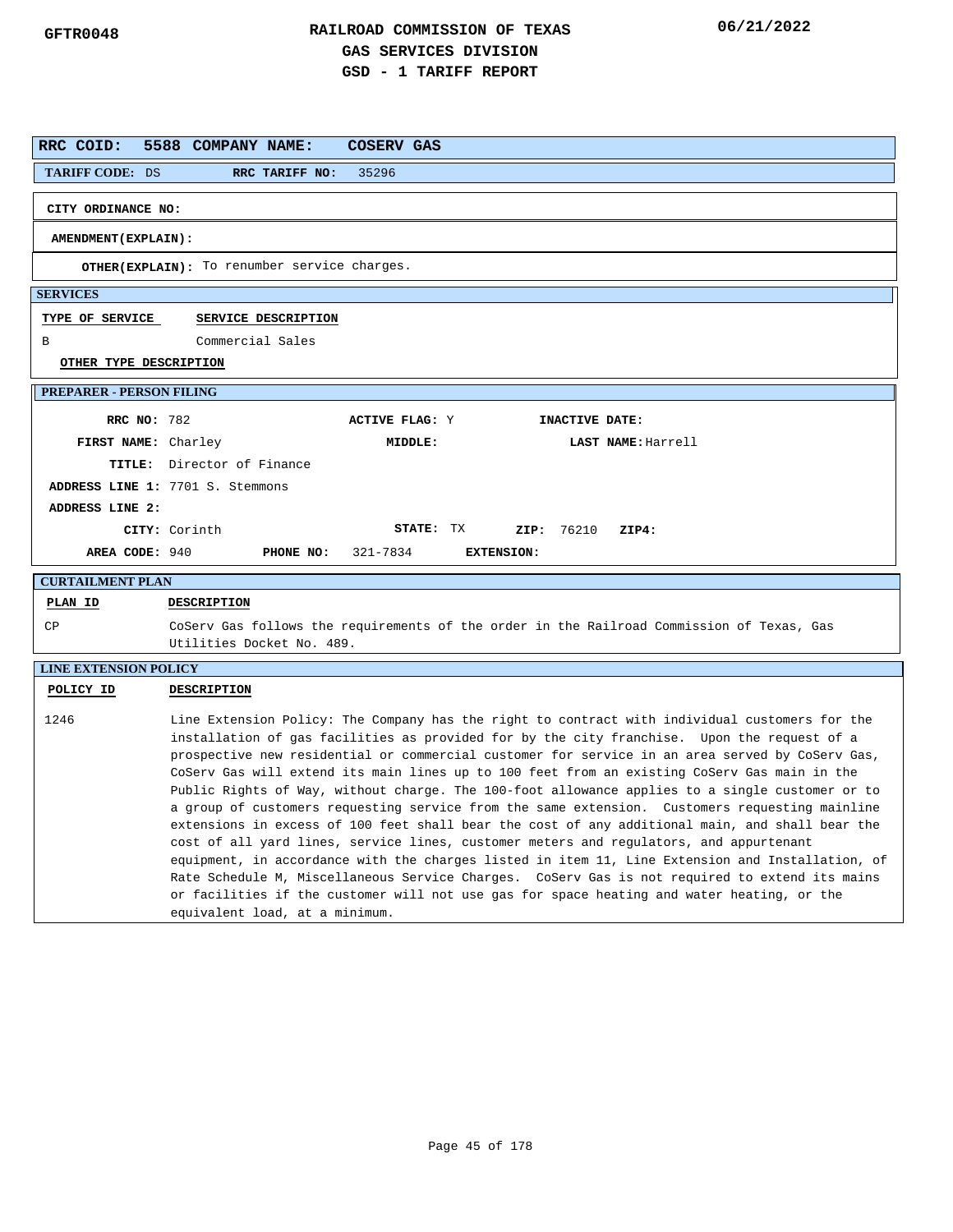| RRC COID:                 | <b>COSERV GAS</b><br>5588 COMPANY NAME:                                                                                                                                                                                                                                                                                                                                                                                                                                                                                                                                                                                                                                                                                                                                                                           |  |  |  |  |
|---------------------------|-------------------------------------------------------------------------------------------------------------------------------------------------------------------------------------------------------------------------------------------------------------------------------------------------------------------------------------------------------------------------------------------------------------------------------------------------------------------------------------------------------------------------------------------------------------------------------------------------------------------------------------------------------------------------------------------------------------------------------------------------------------------------------------------------------------------|--|--|--|--|
| <b>TARIFF CODE: DS</b>    | RRC TARIFF NO:<br>35296                                                                                                                                                                                                                                                                                                                                                                                                                                                                                                                                                                                                                                                                                                                                                                                           |  |  |  |  |
| <b>QUALITY OF SERVICE</b> |                                                                                                                                                                                                                                                                                                                                                                                                                                                                                                                                                                                                                                                                                                                                                                                                                   |  |  |  |  |
| QUAL_SERVICE ID           | <b>DESCRIPTION</b>                                                                                                                                                                                                                                                                                                                                                                                                                                                                                                                                                                                                                                                                                                                                                                                                |  |  |  |  |
| Q                         | Sections 7.45 (Quality of Service):                                                                                                                                                                                                                                                                                                                                                                                                                                                                                                                                                                                                                                                                                                                                                                               |  |  |  |  |
|                           | For gas utility service to residential and small commercial customers, the following minimum<br>service standards shall be applicable in unincorporated areas. In addition, each gas<br>distribution utility is ordered to amend its service rules to include said minimum service<br>standards within the utility service rules applicable to residential and small commercial<br>customers within incorporated areas, but only to the extent that said minimum service<br>standards do not conflict with standards lawfully established within a particular municipality<br>for a gas distribution utility. Said gas distribution utility shall file service rules<br>incorporating said minimum service standards with the Railroad Commission and with the<br>municipalities in the manner prescribed by law. |  |  |  |  |
|                           | (1) Continuity of service.                                                                                                                                                                                                                                                                                                                                                                                                                                                                                                                                                                                                                                                                                                                                                                                        |  |  |  |  |
|                           | (A) Service interruptions.                                                                                                                                                                                                                                                                                                                                                                                                                                                                                                                                                                                                                                                                                                                                                                                        |  |  |  |  |
|                           | (i) Every gas utility shall make all reasonable efforts to prevent interruptions of service.<br>When interruptions occur, the utility shall reestablish service within the shortest possible<br>time consistent with prudent operating principles so that the smallest number of customers are<br>affected.                                                                                                                                                                                                                                                                                                                                                                                                                                                                                                       |  |  |  |  |
|                           | (ii) Each utility shall make reasonable provisions to meet emergencies resulting from failure<br>of service, and each utility shall issue instructions to its employees covering procedures to<br>be followed in the event of an emergency in order to prevent or mitigate interruption or<br>impairment of service.                                                                                                                                                                                                                                                                                                                                                                                                                                                                                              |  |  |  |  |
|                           | (iii) In the event of national emergency or local disaster resulting in disruption of normal<br>service, the utility may, in the public interest, interrupt service to other customers to<br>provide necessary service to civil defense or other emergency service agencies on a temporary<br>basis until normal service to these agencies can be restored.                                                                                                                                                                                                                                                                                                                                                                                                                                                       |  |  |  |  |
|                           | (B) Record of interruption. Except for momentary interruptions which do not cause a major<br>disruption of service, each utility shall keep a complete record of all interruptions, both<br>emergency and scheduled. This record shall show the cause of interruptions, date, time<br>duration, location, approximate number of customers affected, and, in cases of emergency<br>interruptions, the remedy and steps taken to prevent recurrence.                                                                                                                                                                                                                                                                                                                                                                |  |  |  |  |
|                           | (C) Report to commission. The commission shall be notified in writing within 48 hours of<br>interruptions in service affecting the entire system or any major division thereof lasting<br>more than four hours. The notice shall also state the cause of such interruptions. If any<br>service interruption is reported to the commission otherwise (for example, as a curtailment<br>report or safety report), such other report is sufficient to comply with the terms of this<br>paragraph.                                                                                                                                                                                                                                                                                                                    |  |  |  |  |
|                           | (2) Customer relations.                                                                                                                                                                                                                                                                                                                                                                                                                                                                                                                                                                                                                                                                                                                                                                                           |  |  |  |  |
|                           | (A) Information to customers. Each utility shall:                                                                                                                                                                                                                                                                                                                                                                                                                                                                                                                                                                                                                                                                                                                                                                 |  |  |  |  |
|                           | (i) maintain a current set of maps showing the physical locations of its facilities. All<br>distribution facilities shall be labeled to indicate the size or any pertinent information                                                                                                                                                                                                                                                                                                                                                                                                                                                                                                                                                                                                                            |  |  |  |  |
|                           | Page 46 of 178                                                                                                                                                                                                                                                                                                                                                                                                                                                                                                                                                                                                                                                                                                                                                                                                    |  |  |  |  |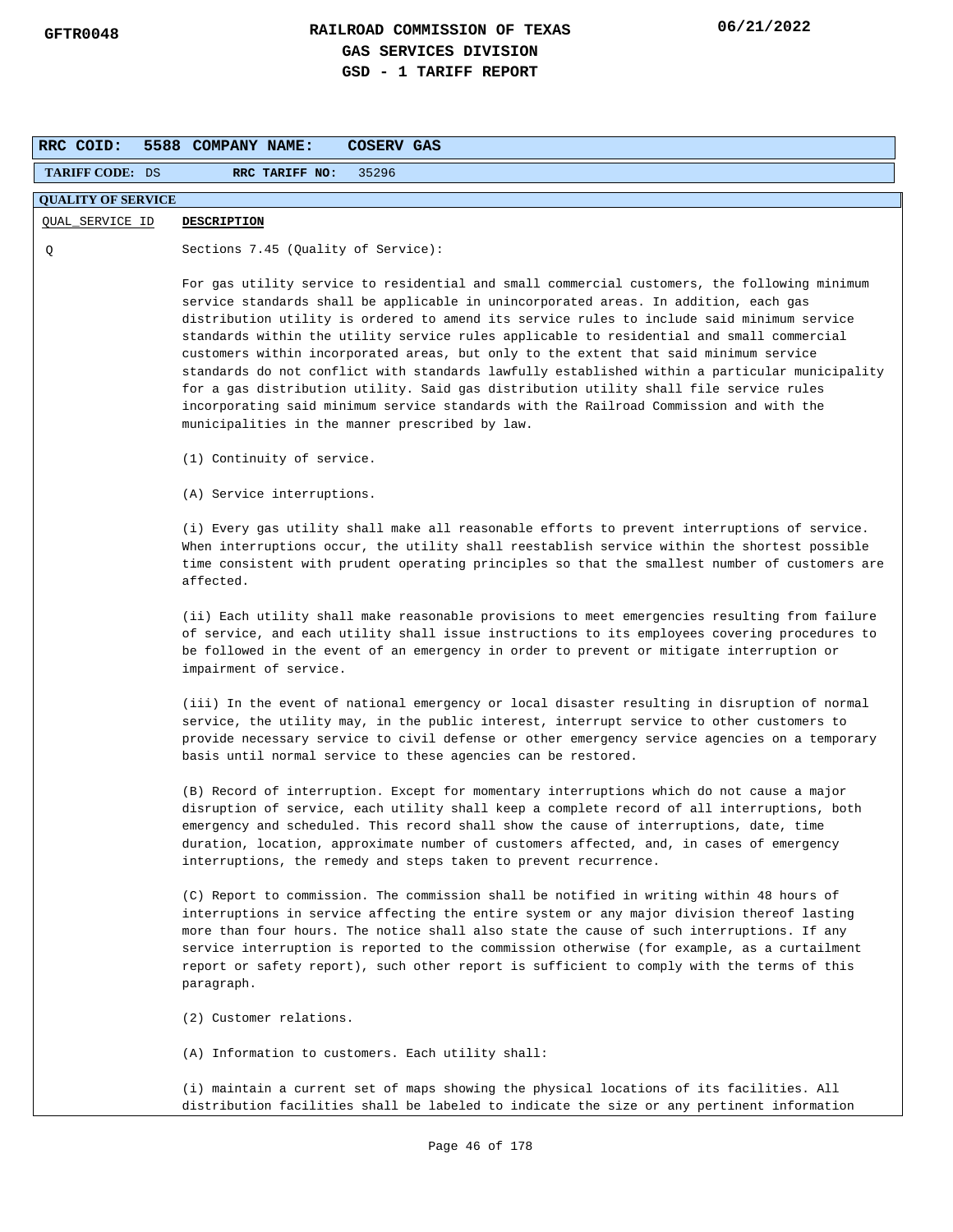| RRC COID:              | 5588 COMPANY NAME:<br>COSERV GAS                                                                                                                                                                                                                                                                                                                                                                                                                                                                                                                                                                   |
|------------------------|----------------------------------------------------------------------------------------------------------------------------------------------------------------------------------------------------------------------------------------------------------------------------------------------------------------------------------------------------------------------------------------------------------------------------------------------------------------------------------------------------------------------------------------------------------------------------------------------------|
| <b>TARIFF CODE: DS</b> | RRC TARIFF NO:<br>35296                                                                                                                                                                                                                                                                                                                                                                                                                                                                                                                                                                            |
|                        |                                                                                                                                                                                                                                                                                                                                                                                                                                                                                                                                                                                                    |
|                        |                                                                                                                                                                                                                                                                                                                                                                                                                                                                                                                                                                                                    |
|                        | which will accurately describe the utility`s facilities. These maps, or such other maps as may<br>be required by the regulatory authority, shall be kept by the utility in a central location<br>and will be available for inspection by the regulatory authority during normal working hours.<br>Each business office or service center shall have available up-to-date maps, plans, or records<br>of its immediate area, with such other information as may be necessary to enable the utility<br>to advise applicants and others entitled to the information as to the facilities available for |
|                        | serving that locality;<br>(ii) assist the customer or applicant in selecting the most economical rate schedule;<br>(iii) in compliance with applicable law or regulations, notify customers affected by a change<br>in rates or schedule or classification;                                                                                                                                                                                                                                                                                                                                        |
|                        | (iv) post a notice in a conspicuous place in each business office of the utility where<br>applications for service are received informing the public that copies of the rate schedules<br>and rules relating to the service of the utility as filed with the commission are available<br>for inspection;                                                                                                                                                                                                                                                                                           |
|                        | $(v)$ upon request inform its customers as to the method of reading meters;                                                                                                                                                                                                                                                                                                                                                                                                                                                                                                                        |
|                        | (vi) provide to new customers, at the time service is initiated or as an insert in the first<br>billing, a pamphlet or information packet containing the following information. This<br>information shall be provided in English and Spanish as necessary to adequately inform the<br>customers; provided, however, the regulatory authority upon application and a showing of good<br>cause may exempt the utility from the requirement that the information be provided in Spanish:                                                                                                              |
|                        | (I) the customer's right to information concerning rates and services and the customer's right<br>to inspect or obtain at reproduction cost a copy of the applicable tariffs and service rules;<br>(II) the customer`s right to have his or her meter checked without charge under paragraph (7)<br>of this section, if applicable;                                                                                                                                                                                                                                                                |
|                        | (III) the time allowed to pay outstanding bills;                                                                                                                                                                                                                                                                                                                                                                                                                                                                                                                                                   |
|                        | (IV) grounds for termination of service;                                                                                                                                                                                                                                                                                                                                                                                                                                                                                                                                                           |
|                        | (V) the steps the utility must take before terminating service;<br>(VI) how the customer can resolve billing disputes with the utility and how disputes and<br>health emergencies may affect termination of service;                                                                                                                                                                                                                                                                                                                                                                               |
|                        | (VII) information on alternative payment plans offered by the utility;                                                                                                                                                                                                                                                                                                                                                                                                                                                                                                                             |
|                        | (VIII) the steps necessary to have service reconnected after involuntary termination;<br>(IX) the appropriate regulatory authority with whom to register a complaint and how to contact                                                                                                                                                                                                                                                                                                                                                                                                            |
|                        | such authority;<br>(X) the hours, addresses, and telephone numbers of utility offices where bills may be paid and<br>information may be obtained; and                                                                                                                                                                                                                                                                                                                                                                                                                                              |
|                        | (XI) the customer's right to be instructed by the utility how to read his or her meter; (vii)<br>at least once each calendar year, notify customers that information is available upon request,<br>at no charge to the customer, concerning the items listed in clause $(vi)(I)$ - $(XI)$ of this<br>subparagraph. This notice may be accomplished by use of a billing insert or a printed<br>statement upon the bill itself.                                                                                                                                                                      |
|                        | (B) Customer complaints. Upon complaint to the utility by residential or small commercial<br>customers either at its office, by letter, or by telephone, the utility shall promptly make a<br>suitable investigation and advise the complainant of the results thereof. If shall keep a<br>record of all complaints which shall show the name and address of the complainant, the date<br>and nature of the complaint, and the adjustment or disposition thereof for a period of one<br>year subsequent to the final disposition of the complaint.                                                 |
|                        | (C) Utility response. Upon receipt of a complaint, either by letter or by telephone, from the                                                                                                                                                                                                                                                                                                                                                                                                                                                                                                      |
|                        | Page 47 of 178                                                                                                                                                                                                                                                                                                                                                                                                                                                                                                                                                                                     |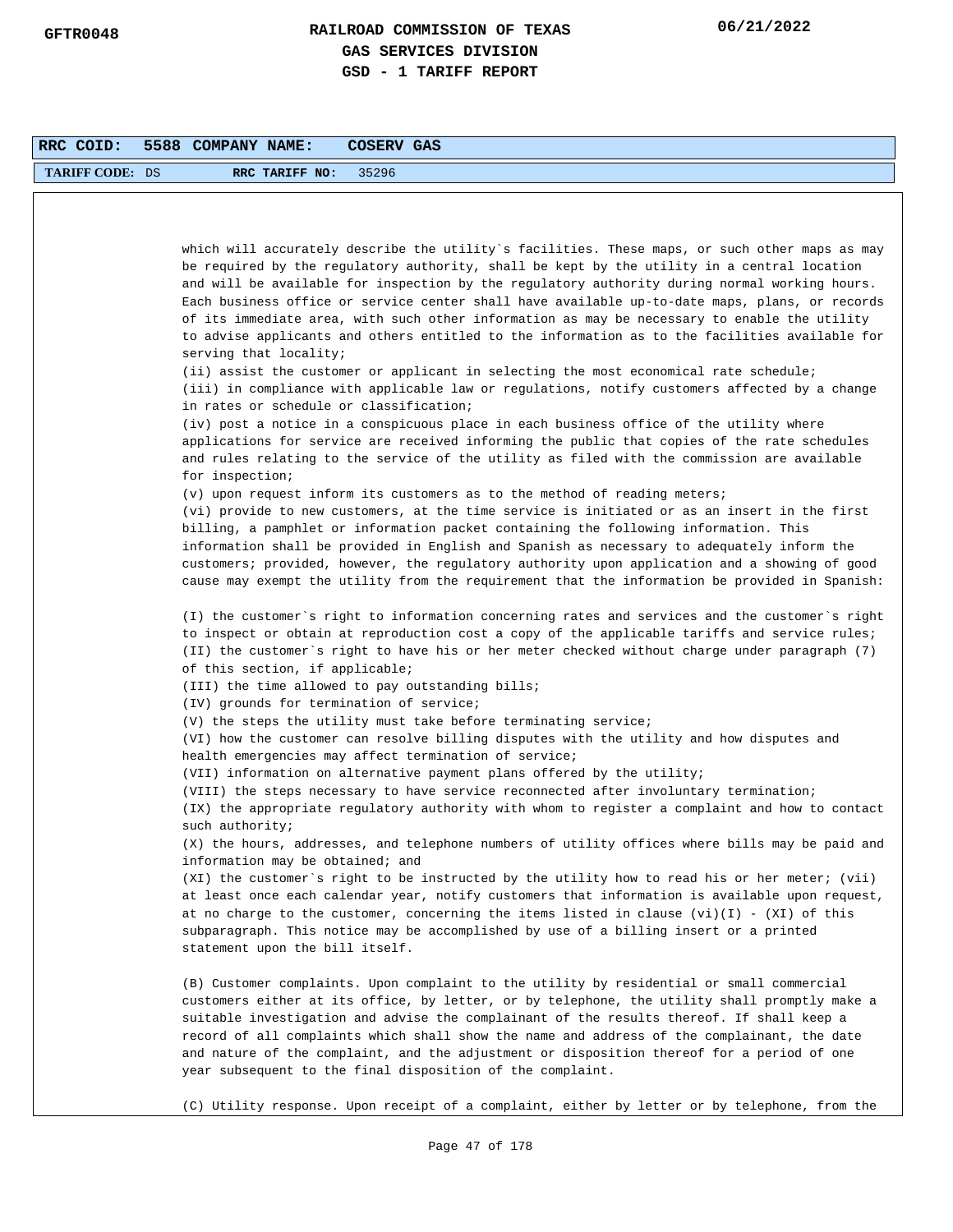| RRC COID:              | 5588 COMPANY NAME: |                               | COSERV GAS                                                                                                                                                                                                                                                                                                                                                                                                                                                                                                                                                                                                                                              |
|------------------------|--------------------|-------------------------------|---------------------------------------------------------------------------------------------------------------------------------------------------------------------------------------------------------------------------------------------------------------------------------------------------------------------------------------------------------------------------------------------------------------------------------------------------------------------------------------------------------------------------------------------------------------------------------------------------------------------------------------------------------|
| <b>TARIFF CODE: DS</b> |                    | RRC TARIFF NO:                | 35296                                                                                                                                                                                                                                                                                                                                                                                                                                                                                                                                                                                                                                                   |
|                        |                    |                               |                                                                                                                                                                                                                                                                                                                                                                                                                                                                                                                                                                                                                                                         |
|                        |                    |                               | regulatory authority on behalf of a customer, the utility shall make a suitable investigation<br>and advise the regulatory authority and complainant of the results thereof. An initial<br>response must be made by the next working day. The utility must make a final and complete<br>response within 15 days from the date of the complaint, unless additional time is granted<br>within the 15-day period. The commission encourages all customer complaints to be made in<br>writing to assist the regulatory authority in maintaining records of the quality of service of<br>each utility; however, telephone communications will be acceptable. |
|                        | guidelines:        |                               | (D) Deferred payment plan. The utility is encouraged to offer a deferred payment plan for<br>delinquent residential accounts. If such a plan is offered, it shall conform to the following                                                                                                                                                                                                                                                                                                                                                                                                                                                              |
|                        |                    |                               | (i) Every deferred payment plan entered into due to the customer`s inability to pay the<br>outstanding bill in full must provide that service will not be discontinued if the customer<br>pays current bills and a reasonable amount of the outstanding bill and agrees to pay the<br>balance in reasonable installments until the bill is paid.                                                                                                                                                                                                                                                                                                        |
|                        |                    |                               | (ii) For purposes of determining reasonableness under these rules, the following shall be<br>considered: size of delinquent account; customer's ability to pay; customer's payment history;<br>time that the debt has been outstanding; reasons why debt has been outstanding; and other<br>relevant factors concerning the circumstances of the customer.                                                                                                                                                                                                                                                                                              |
|                        |                    |                               | (iii) A deferred payment plan, if reduced to writing, offered by a utility shall state,<br>immediately preceding the space provided for the customer's signature and in bold-face print<br>at least two sizes larger than any other used, that: If you are not satisfied with this<br>agreement, do not sign. If you are satisfied with this agreement, you give up your right to<br>dispute the amount due under the agreement except for the utility`s failure or refusal to<br>comply with the terms of this agreement.                                                                                                                              |
|                        |                    | not include a finance charge. | (iv) A deferred payment plan may include a one-time 5.0% penalty for late payment on the<br>original amount of the outstanding bill with no prompt payment discount allowed except in<br>cases where the outstanding bill is unusually high as a result of the utility's error (such as<br>an inaccurately estimated bill or an incorrectly read meter). A deferred payment plan shall                                                                                                                                                                                                                                                                  |
|                        | disconnection.     |                               | (v) If a customer for utility service has not fulfilled terms of a deferred payment agreement<br>or refuses to sign the same if it is reduced to writing, the utility shall have the right to<br>disconnect pursuant to disconnection rules herein and, under such circumstances, it shall not<br>be required to offer a subsequent negotiation of a deferred payment agreement prior to                                                                                                                                                                                                                                                                |
|                        |                    |                               | (vi) Any utility which institutes a deferred payment plan shall not refuse a customer<br>participation in such a program on the basis of race, color, creed, sex, marital status, age,<br>or any other form of discrimination prohibited by law.                                                                                                                                                                                                                                                                                                                                                                                                        |
|                        |                    |                               | (E) Delayed payment of bills by elderly persons.                                                                                                                                                                                                                                                                                                                                                                                                                                                                                                                                                                                                        |
|                        |                    |                               | (i) Applicability. This subparagraph applies only to:                                                                                                                                                                                                                                                                                                                                                                                                                                                                                                                                                                                                   |
|                        |                    |                               | (I) a utility that assesses late payment charges on residential customers and that suspends                                                                                                                                                                                                                                                                                                                                                                                                                                                                                                                                                             |
|                        |                    |                               | Page 48 of 178                                                                                                                                                                                                                                                                                                                                                                                                                                                                                                                                                                                                                                          |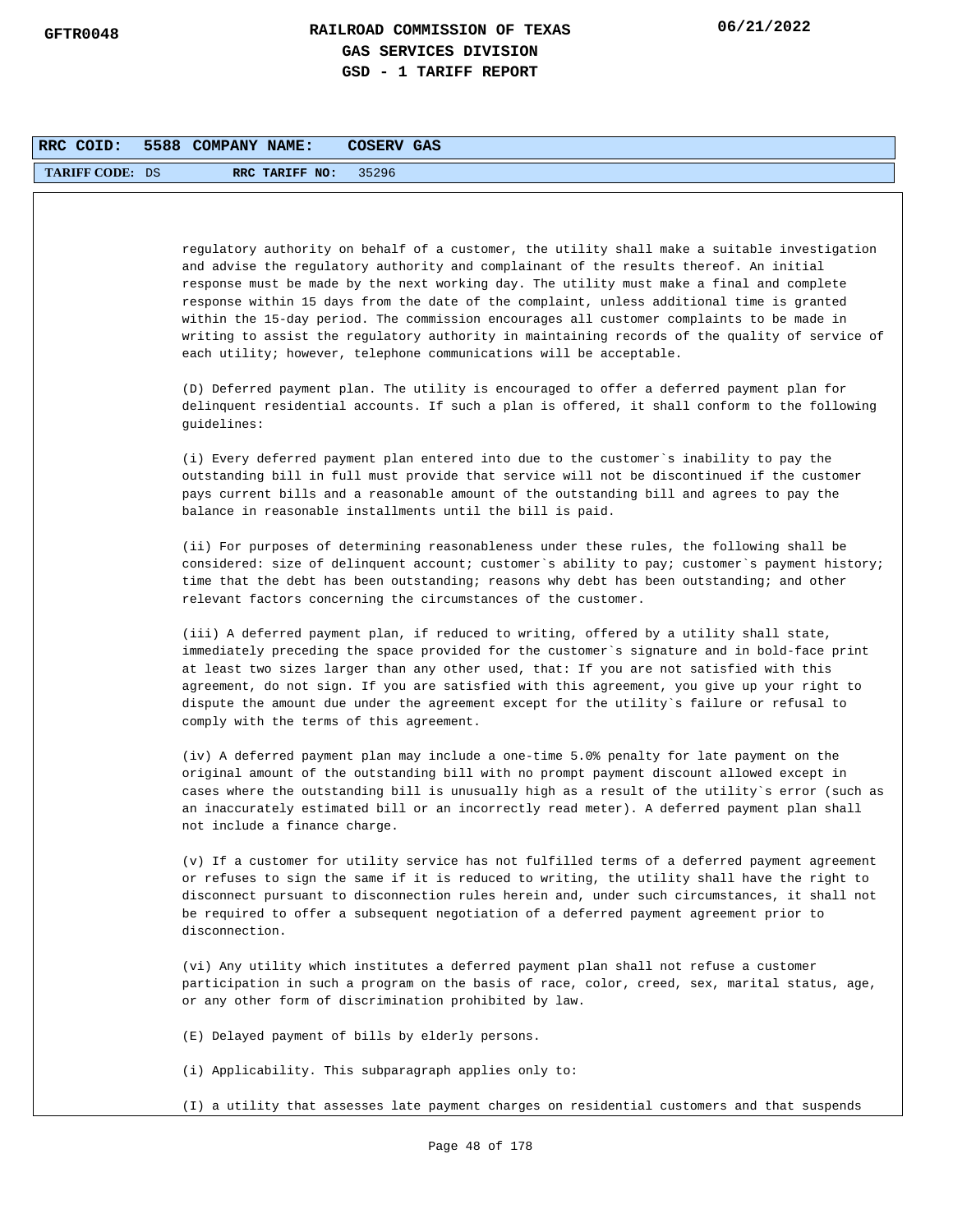| RRC COID:              | 5588 COMPANY NAME:<br>COSERV GAS                                                                                                                                                                                                                                                                                                                                                |
|------------------------|---------------------------------------------------------------------------------------------------------------------------------------------------------------------------------------------------------------------------------------------------------------------------------------------------------------------------------------------------------------------------------|
| <b>TARIFF CODE: DS</b> | 35296<br>RRC TARIFF NO:                                                                                                                                                                                                                                                                                                                                                         |
|                        |                                                                                                                                                                                                                                                                                                                                                                                 |
|                        | service before the 26th day after the date of the bill for which collection action is taken;<br>(II) utility bills issued on or after August 30, 1993; and<br>(III) an elderly person, as defined in clause (ii) of this subparagraph, who is a residential<br>customer and who occupies the entire premises for which a delay is requested.                                    |
|                        | (ii) Definitions.                                                                                                                                                                                                                                                                                                                                                               |
|                        | (I) Elderly person--A person who is 60 years of age or older.                                                                                                                                                                                                                                                                                                                   |
|                        | (II) Utility--A gas utility or municipally owned utility, as defined in Texas Utilities Code,<br>$101.003(7)$ , $101.003(8)$ , and $121.001 - 121.006$ .                                                                                                                                                                                                                        |
|                        | (iii) An elderly person may request that the utility implement the delay for either the most<br>recent utility bill or for the most recent utility bill and each subsequent utility bill.                                                                                                                                                                                       |
|                        | (iv) On request of an elderly person, a utility shall delay without penalty the payment date<br>of a bill for providing utility services to that person until the 25th day after the date on<br>which the bill is issued.                                                                                                                                                       |
|                        | (v) The utility may require the requesting person to present reasonable proof that the person<br>is 60 years of age or older.                                                                                                                                                                                                                                                   |
|                        | (vi) Every utility shall notify its customers of this delayed payment option no less often<br>than yearly. A utility may include this notice with other information provided pursuant to<br>subparagraph (A) of this paragraph.                                                                                                                                                 |
|                        | (3) Refusal of service.                                                                                                                                                                                                                                                                                                                                                         |
|                        | (A) Compliance by applicant. Any utility may decline to serve an applicant for whom service is<br>available from previously installed facilities until such applicant has complied with the<br>state and municipal regulations and approved rules and regulations of the utility on file with<br>the commission governing the service applied for or for the following reasons. |
|                        | (i) Applicant's facilities inadequate. If the applicant's installation or equipment is known<br>to be hazardous or of such character that satisfactory service cannot be given.                                                                                                                                                                                                 |
|                        | (ii) For indebtedness. If the applicant is indebted to any utility for the same kind of<br>service as that applied for; provided, however, that in the event the indebtedness of the<br>applicant for service is in dispute, the applicant shall be served upon complying with the<br>applicable deposit requirement.                                                           |
|                        | (iii) Refusal to make deposit. For refusal to make a deposit if applicant is required to make<br>a deposit under these rules.                                                                                                                                                                                                                                                   |
|                        | (B) Applicant's recourse. In the event that the utility shall refuse to serve an applicant<br>under the provisions of these rules, the utility must inform the applicant of the basis of its<br>refusal and that the applicant may file a complaint with the municipal regulatory authority or<br>commission, whichever is appropriate.                                         |
|                        | (C) Insufficient grounds for refusal to serve. The following shall not constitute sufficient                                                                                                                                                                                                                                                                                    |
|                        | Page 49 of 178                                                                                                                                                                                                                                                                                                                                                                  |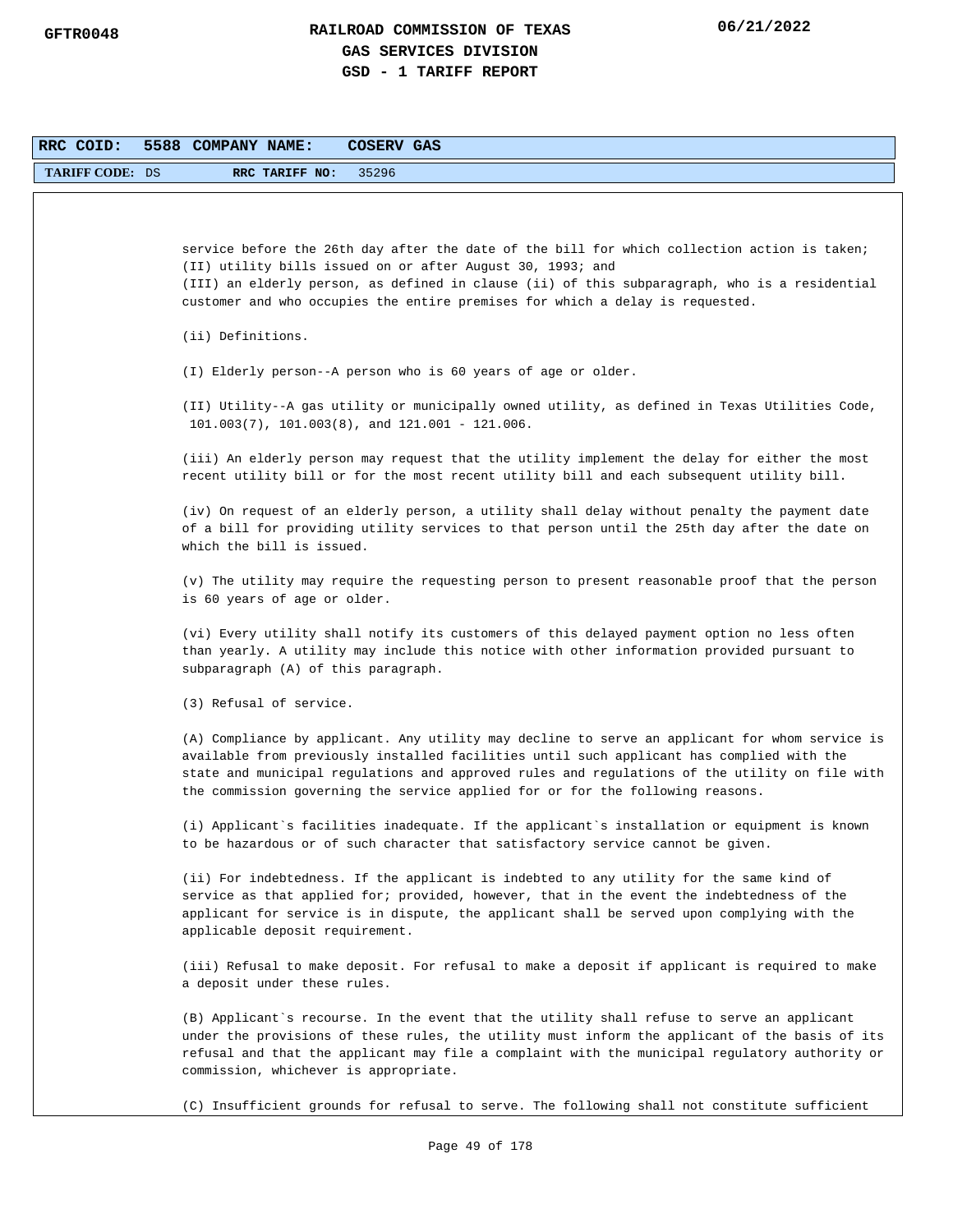| RRC COID:              | 5588 COMPANY NAME:<br>COSERV GAS                                                                                                                                                                                                                                                                                                                                                                                                                                                                                                                                                                                                                                                                                                                                                                                                                                                                                                                                                                                  |
|------------------------|-------------------------------------------------------------------------------------------------------------------------------------------------------------------------------------------------------------------------------------------------------------------------------------------------------------------------------------------------------------------------------------------------------------------------------------------------------------------------------------------------------------------------------------------------------------------------------------------------------------------------------------------------------------------------------------------------------------------------------------------------------------------------------------------------------------------------------------------------------------------------------------------------------------------------------------------------------------------------------------------------------------------|
| <b>TARIFF CODE: DS</b> | RRC TARIFF NO:<br>35296                                                                                                                                                                                                                                                                                                                                                                                                                                                                                                                                                                                                                                                                                                                                                                                                                                                                                                                                                                                           |
|                        |                                                                                                                                                                                                                                                                                                                                                                                                                                                                                                                                                                                                                                                                                                                                                                                                                                                                                                                                                                                                                   |
|                        |                                                                                                                                                                                                                                                                                                                                                                                                                                                                                                                                                                                                                                                                                                                                                                                                                                                                                                                                                                                                                   |
|                        | cause for refusal of service to a present customer or applicant:                                                                                                                                                                                                                                                                                                                                                                                                                                                                                                                                                                                                                                                                                                                                                                                                                                                                                                                                                  |
|                        | (i) delinquency in payment for service by a previous occupant of the premises to be served;<br>(ii) failure to pay for merchandise or charges for nonutility service purchased from the<br>utility;                                                                                                                                                                                                                                                                                                                                                                                                                                                                                                                                                                                                                                                                                                                                                                                                               |
|                        | (iii) failure to pay a bill to correct previous underbilling due to misapplication of rates<br>more than six months prior to the date of application;                                                                                                                                                                                                                                                                                                                                                                                                                                                                                                                                                                                                                                                                                                                                                                                                                                                             |
|                        | (iv) violation of the utility`s rules pertaining to operation of nonstandard equipment or<br>unauthorized attachments which interfere with the service of others unless the customer has<br>first been notified and been afforded reasonable opportunity to comply with these rules;<br>(v) failure to pay a bill of another customer as guarantor thereof unless the guarantee was<br>made in writing to the utility as a condition precedent to service; and<br>(vi) failure to pay the bill of another customer at the same address except where the change<br>of customer identity is made to avoid or evade payment of a utility bill.                                                                                                                                                                                                                                                                                                                                                                       |
|                        | (4) Discontinuance of service.                                                                                                                                                                                                                                                                                                                                                                                                                                                                                                                                                                                                                                                                                                                                                                                                                                                                                                                                                                                    |
|                        |                                                                                                                                                                                                                                                                                                                                                                                                                                                                                                                                                                                                                                                                                                                                                                                                                                                                                                                                                                                                                   |
|                        | (A) The due date of the bill for utility service shall not be less than 15 days after<br>issuance, or such other period of time as may be provided by order of the regulatory<br>authority. A bill for utility service is delinquent if unpaid by the due date.                                                                                                                                                                                                                                                                                                                                                                                                                                                                                                                                                                                                                                                                                                                                                   |
|                        | (B) A utility may offer an inducement for prompt payment of bills by allowing a discount in<br>the amount of 5.0% for payment of bills within 10 days after their issuance. This provision<br>shall not apply where it conflicts with existing orders or ordinances of the appropriate<br>regulatory authority.                                                                                                                                                                                                                                                                                                                                                                                                                                                                                                                                                                                                                                                                                                   |
|                        | (C) A customer's utility service may be disconnected if the bill has not been paid or a<br>deferred payment plan pursuant to paragraph (2)(D) of this section has not been entered into<br>within five working days after the bill has become delinquent and proper notice has been<br>given. Proper notice consists of a deposit in the United States mail, postage prepaid, or hand<br>delivery to the customer at least five working days prior to the stated date of disconnection,<br>with the words Termination Notice or similar language prominently displayed on the notice. The<br>notice shall be provided in English and Spanish as necessary to adequately inform the<br>customer, and shall include the date of termination, the hours, address, and telephone number<br>where payment may be made, and a statement that if a health or other emergency exists, the<br>utility may be contacted concerning the nature of the emergency and the relief available, if<br>any, to meet such emergency. |
|                        | (D) Utility service may be disconnected for any of the following reasons:                                                                                                                                                                                                                                                                                                                                                                                                                                                                                                                                                                                                                                                                                                                                                                                                                                                                                                                                         |
|                        | (i) failure to pay a delinquent account or failure to comply with the terms of a deferred<br>payment plan for installment payment of a delinquent account;<br>(ii) violation of the utility's rules pertaining to the use of service in a manner which<br>interferes with the service of others or the operation of nonstandard equipment, if a<br>reasonable attempt has been made to notify the customer and the customer is provided with a<br>reasonable opportunity to remedy the situation;<br>(iii) failure to comply with deposit or guarantee arrangements where required by paragraph (5)<br>of this section;<br>(iv) without notice where a known dangerous condition exists for as long as the condition                                                                                                                                                                                                                                                                                              |
|                        | exists;                                                                                                                                                                                                                                                                                                                                                                                                                                                                                                                                                                                                                                                                                                                                                                                                                                                                                                                                                                                                           |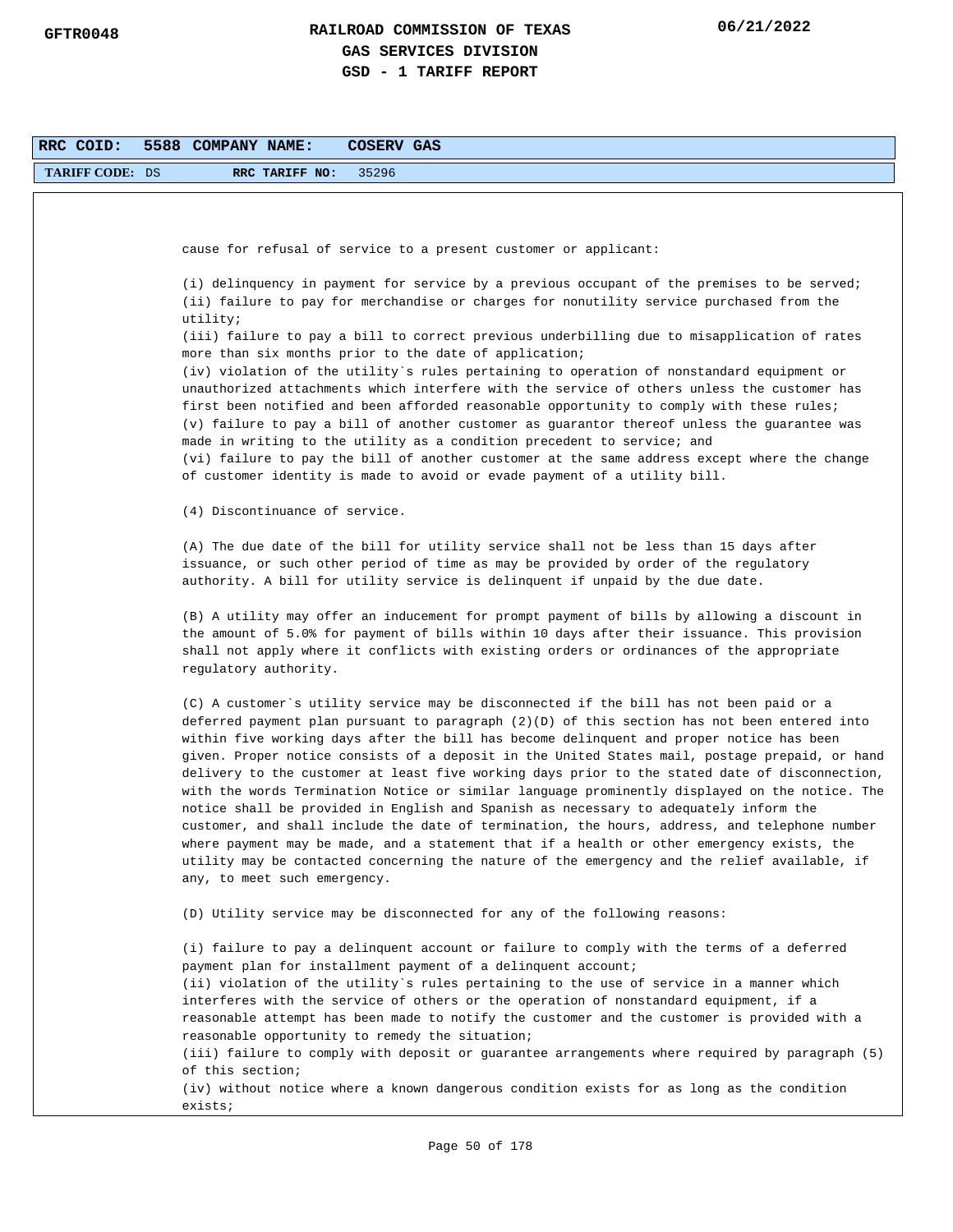| RRC COID:              | 5588 COMPANY NAME:<br>COSERV GAS                                                                                                                                                                                                                                                                                                                                                                                                                                                                                                                                                                                                                                                                                                                                                                                                                                                                                                                                                                                                                                                                                   |
|------------------------|--------------------------------------------------------------------------------------------------------------------------------------------------------------------------------------------------------------------------------------------------------------------------------------------------------------------------------------------------------------------------------------------------------------------------------------------------------------------------------------------------------------------------------------------------------------------------------------------------------------------------------------------------------------------------------------------------------------------------------------------------------------------------------------------------------------------------------------------------------------------------------------------------------------------------------------------------------------------------------------------------------------------------------------------------------------------------------------------------------------------|
| <b>TARIFF CODE: DS</b> | RRC TARIFF NO:<br>35296                                                                                                                                                                                                                                                                                                                                                                                                                                                                                                                                                                                                                                                                                                                                                                                                                                                                                                                                                                                                                                                                                            |
|                        |                                                                                                                                                                                                                                                                                                                                                                                                                                                                                                                                                                                                                                                                                                                                                                                                                                                                                                                                                                                                                                                                                                                    |
|                        | (v) tampering with the utility company's meter or equipment or bypassing the same.                                                                                                                                                                                                                                                                                                                                                                                                                                                                                                                                                                                                                                                                                                                                                                                                                                                                                                                                                                                                                                 |
|                        |                                                                                                                                                                                                                                                                                                                                                                                                                                                                                                                                                                                                                                                                                                                                                                                                                                                                                                                                                                                                                                                                                                                    |
|                        | (E) Utility service may not be disconnected for any of the following reasons:                                                                                                                                                                                                                                                                                                                                                                                                                                                                                                                                                                                                                                                                                                                                                                                                                                                                                                                                                                                                                                      |
|                        | (i) delinquency in payment for service by a previous occupant of the premises;<br>(ii) failure to pay for merchandise or charges for nonutility service by the utility;<br>(iii) failure to pay for a different type or class of utility service unless fee for such<br>service is included on the same bill;                                                                                                                                                                                                                                                                                                                                                                                                                                                                                                                                                                                                                                                                                                                                                                                                      |
|                        | (iv) failure to pay the account of another customer as guarantor thereof, unless the utility<br>has in writing the guarantee as a condition precedent to service;                                                                                                                                                                                                                                                                                                                                                                                                                                                                                                                                                                                                                                                                                                                                                                                                                                                                                                                                                  |
|                        | (v) failure to pay charges arising from an underbilling occurring due to any misapplication of<br>rates more than six months prior to the current billings;                                                                                                                                                                                                                                                                                                                                                                                                                                                                                                                                                                                                                                                                                                                                                                                                                                                                                                                                                        |
|                        | (vi) failure to pay charges arising from an underbilling due to any faulty metering, unless<br>the meter has been tampered with or unless such underbilling charges are due;<br>(vii) failure to pay an estimated bill other than a bill rendered pursuant to an approved                                                                                                                                                                                                                                                                                                                                                                                                                                                                                                                                                                                                                                                                                                                                                                                                                                          |
|                        | meter reading plan, unless the utility is unable to read the meter due to circumstances beyond<br>its control.                                                                                                                                                                                                                                                                                                                                                                                                                                                                                                                                                                                                                                                                                                                                                                                                                                                                                                                                                                                                     |
|                        | (F) Unless a dangerous condition exists, or unless the customer requests disconnection,<br>service shall not be disconnected on a day, or on a day immediately preceding a day, when<br>personnel of the utility are not available to the public for the purpose of making collections<br>and reconnecting service.                                                                                                                                                                                                                                                                                                                                                                                                                                                                                                                                                                                                                                                                                                                                                                                                |
|                        | (G) No utility may abandon a customer without written approval from the regulatory authority.                                                                                                                                                                                                                                                                                                                                                                                                                                                                                                                                                                                                                                                                                                                                                                                                                                                                                                                                                                                                                      |
|                        | (H) No utility may discontinue service to a delinquent residential customer permanently<br>residing in an individually metered dwelling unit when that customer establishes that<br>discontinuance of service will result in some person residing at that residence becoming<br>seriously ill or more seriously ill if the service is discontinued. Any customer seeking to<br>avoid termination of service under this section must make a written request supported by a<br>written statement from a licensed physician. Both the request and the statement must be<br>received by the utility not more than five working days after the date of delinquency of the<br>bill. The prohibition against service termination provided by this section shall last 20 days<br>from the date of receipt by the utility of the request and statement or such lesser period as<br>may be agreed upon by the utility and the customer. The customer who makes such request shall<br>sign an installment agreement which provides for payment of such service along with timely<br>payments for subsequent monthly billings. |
|                        | (5) Applicant deposit.                                                                                                                                                                                                                                                                                                                                                                                                                                                                                                                                                                                                                                                                                                                                                                                                                                                                                                                                                                                                                                                                                             |
|                        | (A) Establishment of credit for residential applicants. Each utility may require a residential<br>applicant for service to satisfactorily establish credit but such establishment of credit<br>shall not relieve the customer from complying with rules for prompt payment of bills. Subject<br>to these rules, a residential applicant shall not be required to pay a deposit:                                                                                                                                                                                                                                                                                                                                                                                                                                                                                                                                                                                                                                                                                                                                    |
|                        | (i) if the residential applicant has been a customer of any utility for the same kind of<br>service within the last two years and is not delinguent in payment of any such utility service<br>account and during the last 12 consecutive months of service did not have more than one<br>occasion in which a bill for such utility service was paid after becoming delinquent and never<br>had service disconnected for nonpayment;                                                                                                                                                                                                                                                                                                                                                                                                                                                                                                                                                                                                                                                                                |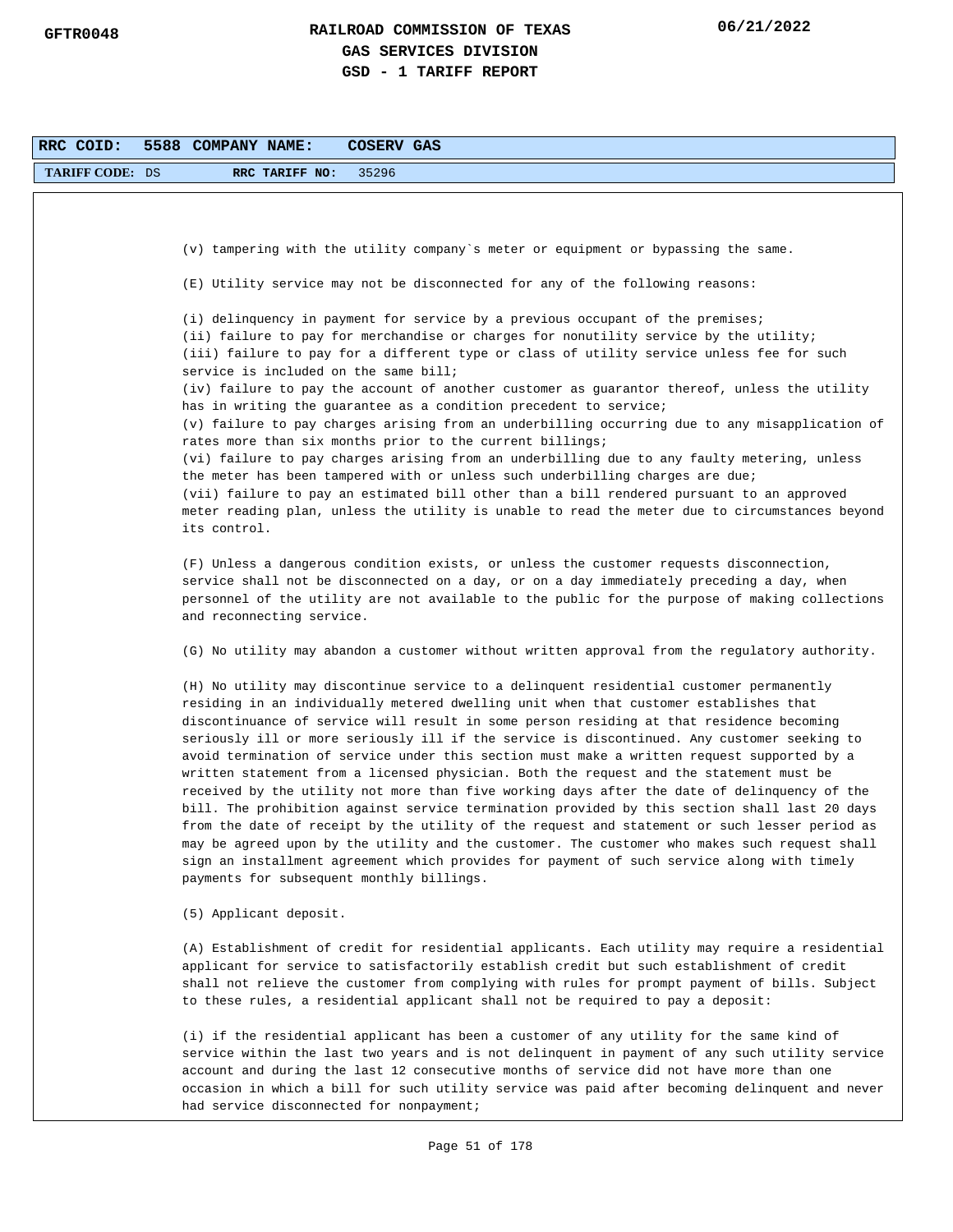| RRC COID:              | 5588 COMPANY NAME:<br><b>COSERV GAS</b>                                                                                                                                                                                                                                                                                                                                                                                                                                                                                                                                                                                           |
|------------------------|-----------------------------------------------------------------------------------------------------------------------------------------------------------------------------------------------------------------------------------------------------------------------------------------------------------------------------------------------------------------------------------------------------------------------------------------------------------------------------------------------------------------------------------------------------------------------------------------------------------------------------------|
| <b>TARIFF CODE: DS</b> | 35296<br>RRC TARIFF NO:                                                                                                                                                                                                                                                                                                                                                                                                                                                                                                                                                                                                           |
|                        |                                                                                                                                                                                                                                                                                                                                                                                                                                                                                                                                                                                                                                   |
|                        | (ii) if the residential applicant furnishes in writing a satisfactory guarantee to secure<br>payment of bills for the service required; or                                                                                                                                                                                                                                                                                                                                                                                                                                                                                        |
|                        | (iii) if the residential applicant furnishes in writing a satisfactory credit rating by<br>appropriate means, including, but not limited to, the production of generally acceptable<br>credit cards, letters of credit reference, the names of credit references which may be quickly<br>and inexpensively contacted by the utility, or ownership of substantial equity.                                                                                                                                                                                                                                                          |
|                        | (B) Reestablishment of credit. Every applicant who has previously been a customer of the<br>utility and whose service has been discontinued for nonpayment of bills shall be required<br>before service is rendered to pay all his amounts due the utility or execute a written<br>deferred payment agreement, if offered, and reestablish credit as provided in subparagraph (A)<br>of this paragraph.                                                                                                                                                                                                                           |
|                        | (C) Amount of deposit and interest for residential service, and exemption from deposit.                                                                                                                                                                                                                                                                                                                                                                                                                                                                                                                                           |
|                        | (i) Each gas utility shall waive any deposit requirement for residential service for an<br>applicant who has been determined to be a victim of family violence as defined in Texas Family<br>Code, 71.004, by a family violence center, by treating medical personnel, by law enforcement<br>agency personnel, or by a designee of the Attorney General in the Crime Victim Services<br>Division of the Office of the Attorney General. This determination shall be evidenced by the<br>applicant`s submission of a certification letter developed by the Texas Council on Family<br>Violence and made available on its web site. |
|                        | (ii) The required deposit shall not exceed an amount equivalent to one-sixth of the estimated<br>annual billings. If actual use is at least twice the amount of the estimated billings, a new<br>deposit requirement may be calculated and an additional deposit may be required within two<br>days. If such additional deposit is not made, the utility may disconnect service under the<br>standard disconnection procedure for failure to comply with deposit requirements.                                                                                                                                                    |
|                        | (iii) All applicants for residential service who are 65 years of age or older will be<br>considered as having established credit if such applicant does not have an outstanding account<br>balance with the utility or another utility for the same utility service which accrued within<br>the last two years. No cash deposit shall be required of such applicant under these<br>conditions.                                                                                                                                                                                                                                    |
|                        | (iv) Each utility which requires deposits to be made by its customers shall pay a minimum<br>interest on such deposits according to the rate as established by law. If refund of deposit is<br>made within 30 days of receipt of deposit, no interest payment is required. If the utility<br>retains the deposit more than 30 days, payment of interest shall be made retroactive to the<br>date of deposit.                                                                                                                                                                                                                      |
|                        | (I) Payment of interest to the customer shall be annually or at the time the deposit is<br>returned or credited to the customer's account.                                                                                                                                                                                                                                                                                                                                                                                                                                                                                        |
|                        | (II) The deposit shall cease to draw interest on the date it is returned or credited to the<br>customer's account.                                                                                                                                                                                                                                                                                                                                                                                                                                                                                                                |
|                        | (D) Deposits for temporary or seasonal service and for weekend or seasonal residences. The<br>utility may require a deposit sufficient to reasonably protect it against the assumed risk,                                                                                                                                                                                                                                                                                                                                                                                                                                         |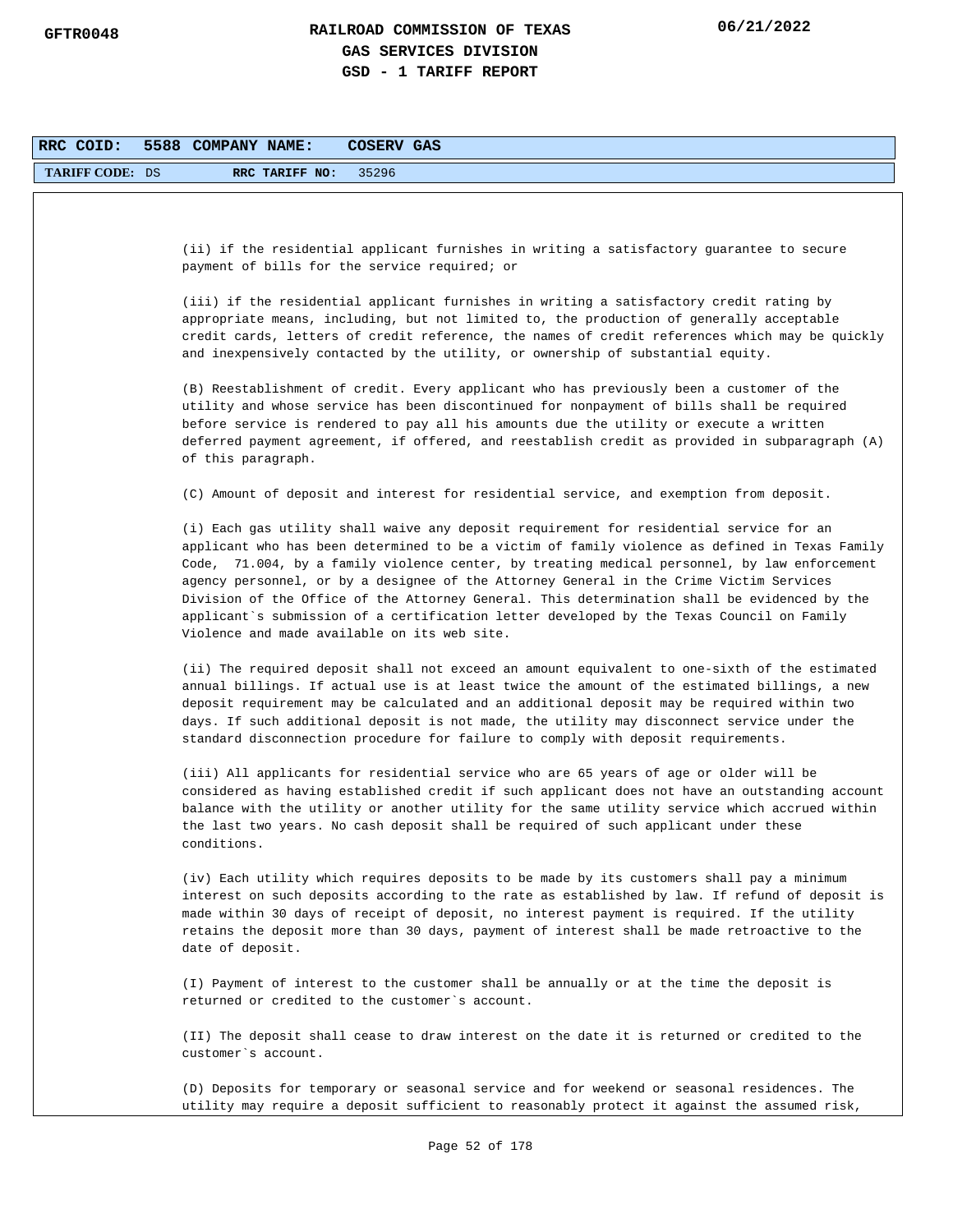| RRC COID:              | 5588 COMPANY NAME:<br>COSERV GAS                                                                                                                                                               |
|------------------------|------------------------------------------------------------------------------------------------------------------------------------------------------------------------------------------------|
| <b>TARIFF CODE: DS</b> | 35296<br>RRC TARIFF NO:                                                                                                                                                                        |
|                        |                                                                                                                                                                                                |
|                        |                                                                                                                                                                                                |
|                        | provided such a policy is applied in a uniform and nondiscriminatory manner.                                                                                                                   |
|                        | (E) Records of deposits.                                                                                                                                                                       |
|                        |                                                                                                                                                                                                |
|                        | (i) The utility shall keep records to show:                                                                                                                                                    |
|                        | (I) the name and address of each depositor;                                                                                                                                                    |
|                        | (II) the amount and date of the deposit; and                                                                                                                                                   |
|                        | (III) each transaction concerning the deposit.                                                                                                                                                 |
|                        | (ii) The utility shall issue a receipt of deposit to each applicant from whom a deposit is                                                                                                     |
|                        | received and shall provide means whereby a depositor may establish claim if the receipt is                                                                                                     |
|                        | lost.                                                                                                                                                                                          |
|                        | (iii) A record of each unclaimed deposit must be maintained for at least four years, during                                                                                                    |
|                        | which time the utility shall make a reasonable effort to return the deposit.                                                                                                                   |
|                        | (F) Refund of deposit.                                                                                                                                                                         |
|                        |                                                                                                                                                                                                |
|                        | (i) If service is not connected or after disconnection of service, the utility shall promptly                                                                                                  |
|                        | and automatically refund the customer's deposit plus accrued interest on the balance, if any,<br>in excess of the unpaid bills for service furnished. The transfer of service from one premise |
|                        | to another within the service area of the utility shall not be deemed a disconnection within                                                                                                   |
|                        | the meaning of these rules, and no additional deposit may be demanded unless permitted by                                                                                                      |
|                        | these rules.                                                                                                                                                                                   |
|                        | (ii) When the customer has paid bills for service for 12 consecutive residential bills without                                                                                                 |
|                        | having service disconnected for nonpayment of bill and without having more than two occasions                                                                                                  |
|                        | in which a bill was delinquent and when the customer is not delinquent in the payment of the                                                                                                   |
|                        | current bills, the utility shall promptly and automatically refund the deposit plus accrued                                                                                                    |
|                        | interest to the customer in the form of cash or credit to a customer's account.                                                                                                                |
|                        | (G) Upon sale or transfer of utility or company. Upon the sale or transfer of any public                                                                                                       |
|                        | utility or operating units thereof, the seller shall file with the commission under oath, in                                                                                                   |
|                        | addition to other information, a list showing the names and addresses of all customers served<br>by such utility or unit who have to their credit a deposit, the date such deposit was made,   |
|                        | the amount thereof, and the unpaid interest thereon.                                                                                                                                           |
|                        |                                                                                                                                                                                                |
|                        | (H) Complaint by applicant or customer. Each utility shall direct its personnel engaged in<br>initial contact with an applicant or customer for service seeking to establish or reestablish    |
|                        | credit under the provisions of these rules to inform the customer, if dissatisfaction is                                                                                                       |
|                        | expressed with the utility's decision, of the customer's right to file a complaint with the                                                                                                    |
|                        | regulatory authority thereon.                                                                                                                                                                  |
|                        |                                                                                                                                                                                                |
|                        | $(6)$ Billing.                                                                                                                                                                                 |
|                        | (A) Bills for gas service shall be rendered monthly, unless otherwise authorized or unless                                                                                                     |
|                        | service is rendered for a period less than a month. Bills shall be rendered as promptly as                                                                                                     |
|                        | possible following the reading of meters.                                                                                                                                                      |
|                        |                                                                                                                                                                                                |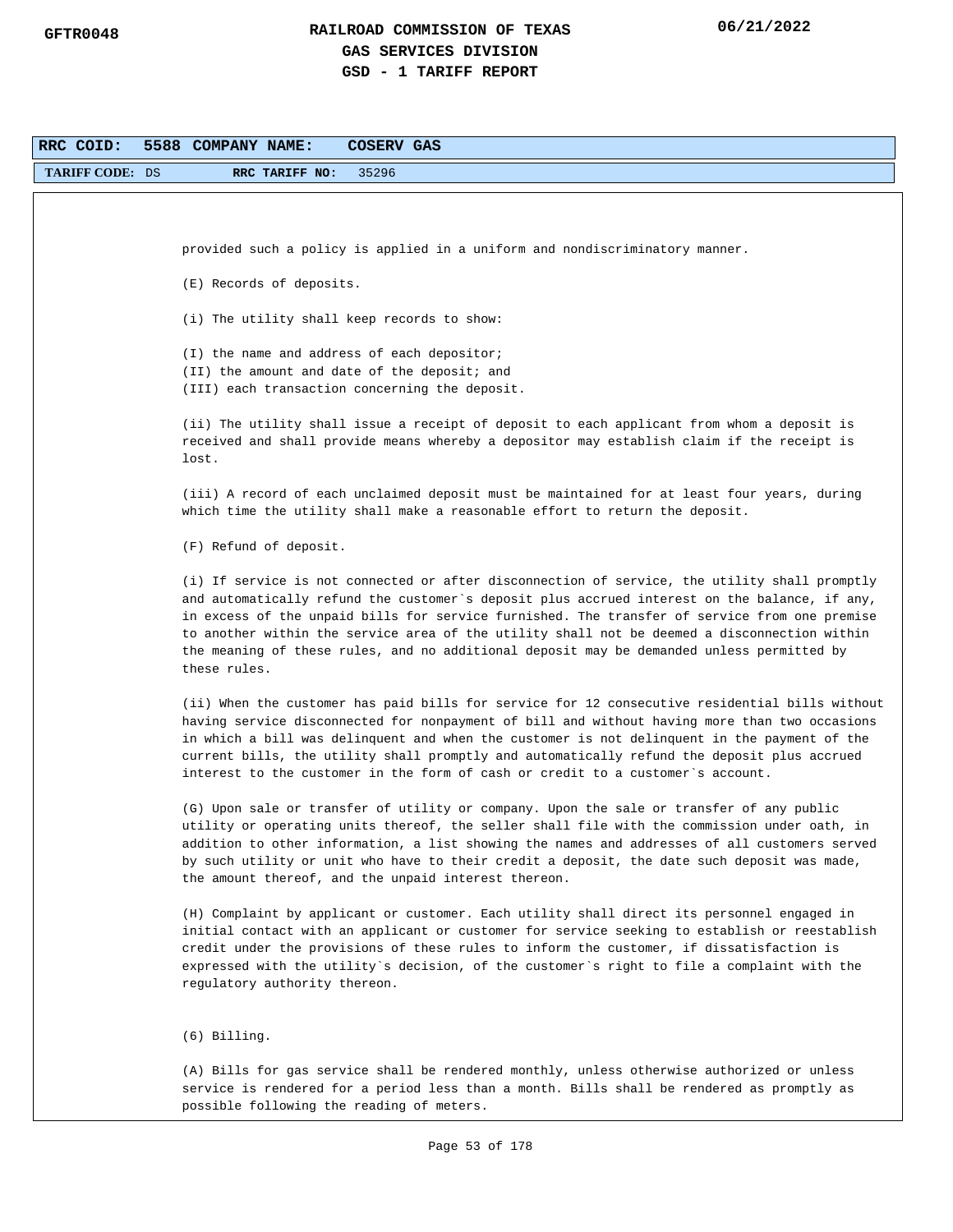| RRC COID:              | 5588 COMPANY NAME:<br><b>COSERV GAS</b>                                                                                                                                                                                                                                                                                                                                                                                                                                                                                                                                                                                                                                                                                                                                                                       |
|------------------------|---------------------------------------------------------------------------------------------------------------------------------------------------------------------------------------------------------------------------------------------------------------------------------------------------------------------------------------------------------------------------------------------------------------------------------------------------------------------------------------------------------------------------------------------------------------------------------------------------------------------------------------------------------------------------------------------------------------------------------------------------------------------------------------------------------------|
| <b>TARIFF CODE: DS</b> | 35296<br>RRC TARIFF NO:                                                                                                                                                                                                                                                                                                                                                                                                                                                                                                                                                                                                                                                                                                                                                                                       |
|                        |                                                                                                                                                                                                                                                                                                                                                                                                                                                                                                                                                                                                                                                                                                                                                                                                               |
|                        |                                                                                                                                                                                                                                                                                                                                                                                                                                                                                                                                                                                                                                                                                                                                                                                                               |
|                        | (B) The customer's bill must show all the following information. The information must be<br>arranged and displayed in such a manner as to allow the customer to compute his bill with the<br>applicable rate schedule. The applicable rate schedule must be mailed to the customer on<br>request of the customer. A utility may exhaust its present stock of nonconforming bill forms<br>before compliance is required by this section:                                                                                                                                                                                                                                                                                                                                                                       |
|                        | (i) if the meter is read by the utility, the date and reading of the meter at the beginning<br>and end of the period for which rendered;                                                                                                                                                                                                                                                                                                                                                                                                                                                                                                                                                                                                                                                                      |
|                        | (ii) the number and kind of units billed; (iii) the applicable rate schedule title or code;<br>$(iv)$ the total base bill;                                                                                                                                                                                                                                                                                                                                                                                                                                                                                                                                                                                                                                                                                    |
|                        | (v) the total of any adjustments to the base bill and the amount of adjustments per billing<br>unit:                                                                                                                                                                                                                                                                                                                                                                                                                                                                                                                                                                                                                                                                                                          |
|                        | $(vi)$ the date by which the customer must pay the bill to get prompt payment discount;<br>(vii) the total amount due before and after any discount for prompt payment within a<br>designated period;                                                                                                                                                                                                                                                                                                                                                                                                                                                                                                                                                                                                         |
|                        | (viii) a distinct marking to identify an estimated bill.                                                                                                                                                                                                                                                                                                                                                                                                                                                                                                                                                                                                                                                                                                                                                      |
|                        | (C) Where there is good reason for doing so, estimated bills may be submitted, provided that<br>an actual meter reading is taken at least every six months. For the second consecutive month<br>in which the meter reader is unable to gain access to the premises to read the meter on<br>regular meter reading trips, or in months where meters are not read otherwise, the utility<br>must provide the customer with a postcard and request that the customer read the meter and<br>return the card to the utility if the meter is of a type that can be read by the customer<br>without significant inconvenience or special tools or equipment. If such a postcard is not<br>received by the utility in time for billing, the utility may estimate the meter reading and<br>render the bill accordingly. |
|                        | (D) Disputed bills.                                                                                                                                                                                                                                                                                                                                                                                                                                                                                                                                                                                                                                                                                                                                                                                           |
|                        | (i) In the event of a dispute between the customer and the utility regarding the bill, the<br>utility must forthwith make such investigation as is required by the particular case and<br>report the results thereof to the customer. If the customer wishes to obtain the benefits of<br>clause (ii) of this subparagraph, notification of the dispute must be given to the utility<br>prior to the date the bill becomes delinquent. In the event the dispute is not resolved, the<br>utility shall inform the customer of the complaint procedures of the appropriate regulatory<br>authority.                                                                                                                                                                                                             |
|                        | (ii) Notwithstanding any other subsection of this section, the customer shall not be required<br>to pay the disputed portion of the bill which exceeds the amount of that customer's average<br>usage for the billing period at current rates until the earlier of the following: resolution<br>of the dispute or the expiration of the 60-day period beginning on the day the disputed bill<br>is issued. For purposes of this section only, the customer's average usage for the billing<br>period shall be the average of the customer's usage for the same billing period during the<br>preceding two years. Where no previous usage history exists, the average usage shall be                                                                                                                           |

- (7) Meters.
- (A) Meter requirements.

estimated on the basis of usage levels of similar customers and under similar conditions.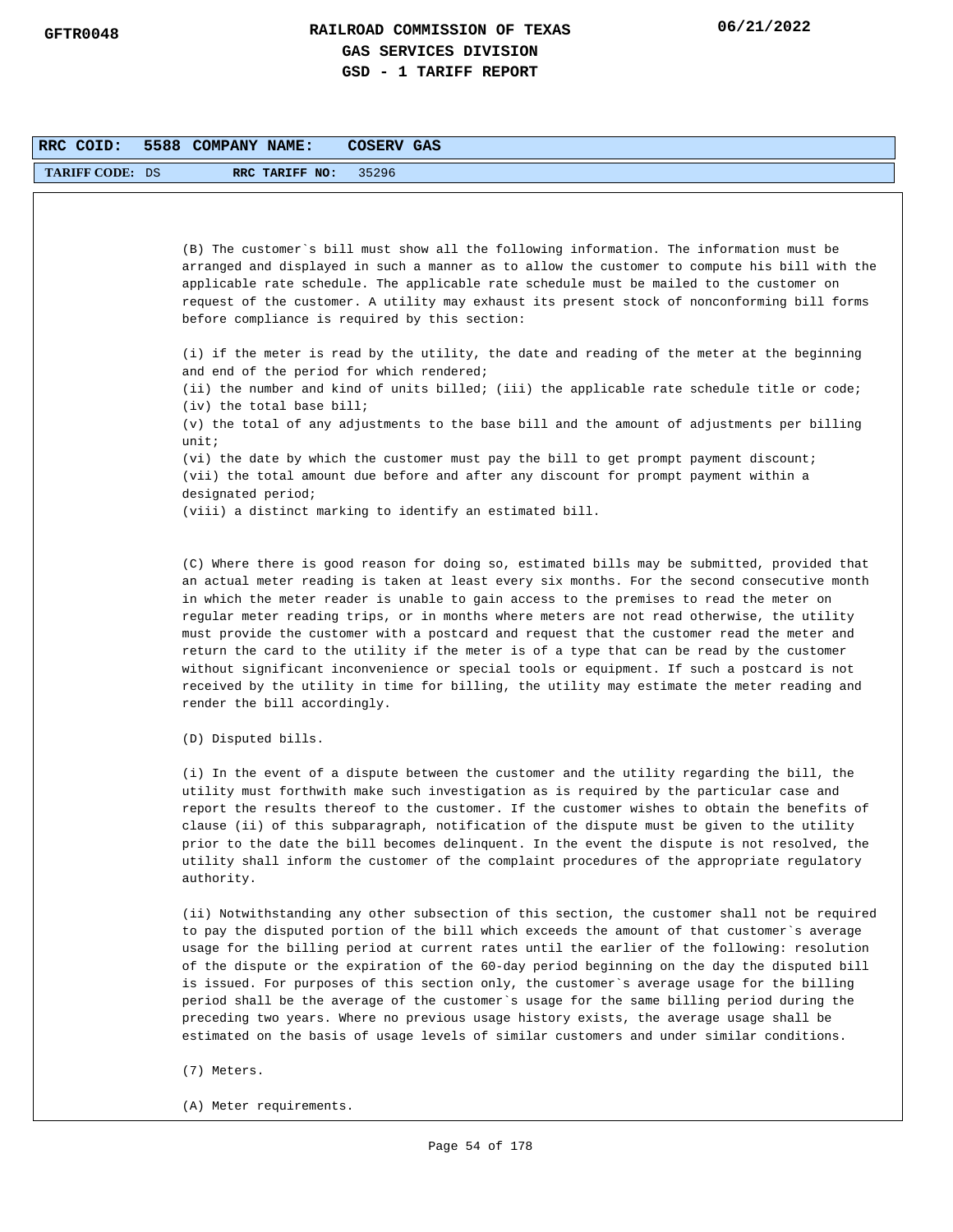| RRC COID:              | 5588 COMPANY NAME:<br>COSERV GAS                                                                                                                                                         |
|------------------------|------------------------------------------------------------------------------------------------------------------------------------------------------------------------------------------|
| <b>TARIFF CODE: DS</b> | RRC TARIFF NO:<br>35296                                                                                                                                                                  |
|                        |                                                                                                                                                                                          |
|                        |                                                                                                                                                                                          |
|                        | (i) Use of meter. All gas sold by a utility must be charged for by meter measurements, except                                                                                            |
|                        | where otherwise provided for by applicable law, regulation of the regulatory authority, or                                                                                               |
|                        | tariff.                                                                                                                                                                                  |
|                        | (ii) Installation by utility. Unless otherwise authorized by the regulatory authority, each                                                                                              |
|                        | utility must provide and install and will continue to own and maintain all meters necessary                                                                                              |
|                        | for measurement of gas delivered to its customers.                                                                                                                                       |
|                        | (iii) Standard type. No utility may furnish, set up, or put in use any meter which is not                                                                                                |
|                        | reliable and of a standard type which meets generally accepted industry standards; provided,                                                                                             |
|                        | however, special meters not necessarily conforming to such standard types may be used for                                                                                                |
|                        | investigation, testing, or experimental purposes.                                                                                                                                        |
|                        | (B) Meter records. Each utility must keep the following records:                                                                                                                         |
|                        |                                                                                                                                                                                          |
|                        | (i) Meter equipment records. Each utility must keep a record of all its meters, showing the<br>customer's address and date of the last test.                                             |
|                        | (ii) Records of meter tests. All meter tests must be properly referenced to the meter record                                                                                             |
|                        | provided for therein. The record of each test made on request of a customer must show the                                                                                                |
|                        | identifying number and constants of the meter, the standard meter and other measuring devices                                                                                            |
|                        | used, the date and kind of test made, by whom made, the error (or percentage of accuracy) at<br>each load tested, and sufficient data to permit verification of all calculations.        |
|                        | (iii) Meter readings--meter unit location. In general, each meter must indicate clearly the                                                                                              |
|                        | units of service for which charge is made to the customer.                                                                                                                               |
|                        | (iv) Meter tests on request of customer.                                                                                                                                                 |
|                        | (I) Each utility must, upon request of a customer, make a test of the accuracy of the meter                                                                                              |
|                        | serving that customer. The utility must inform the customer of the time and place of the test                                                                                            |
|                        | and permit the customer or his authorized representative to be present if the customer so                                                                                                |
|                        | desires. If no such test has been performed within the previous four years for the same<br>customer at the same location, the test is to be performed without charge. If such a test has |
|                        | been performed for the same customer at the same location within the previous four years, the                                                                                            |
|                        | utility is entitled to charge a fee for the test not to exceed \$15 or such other fee for the                                                                                            |
|                        | testing of meters as may be set forth in the utility's tariff properly on file with the<br>regulatory authority. The customer must be properly informed of the result of any test on a   |
|                        | meter that serves him.                                                                                                                                                                   |
|                        |                                                                                                                                                                                          |
|                        | (II) Notwithstanding subclause (I) of this clause, if the meter is found to be more than                                                                                                 |
|                        | nominally defective, to either the customer's or the utility's disadvantage, any fee charged<br>for a meter test must be refunded to the customer. More than nominally defective means a |
|                        | deviation of more than 2.0% from accurate registration.                                                                                                                                  |
|                        | (v) Bill adjustments due to meter error.                                                                                                                                                 |
|                        | (I) If any meter test reveals a meter to be more than nominally defective, the utility must                                                                                              |
|                        | correct previous readings consistent with the inaccuracy found in the meter for the period of<br>either:                                                                                 |
|                        | $(-a-)$ the last six months; or                                                                                                                                                          |
|                        |                                                                                                                                                                                          |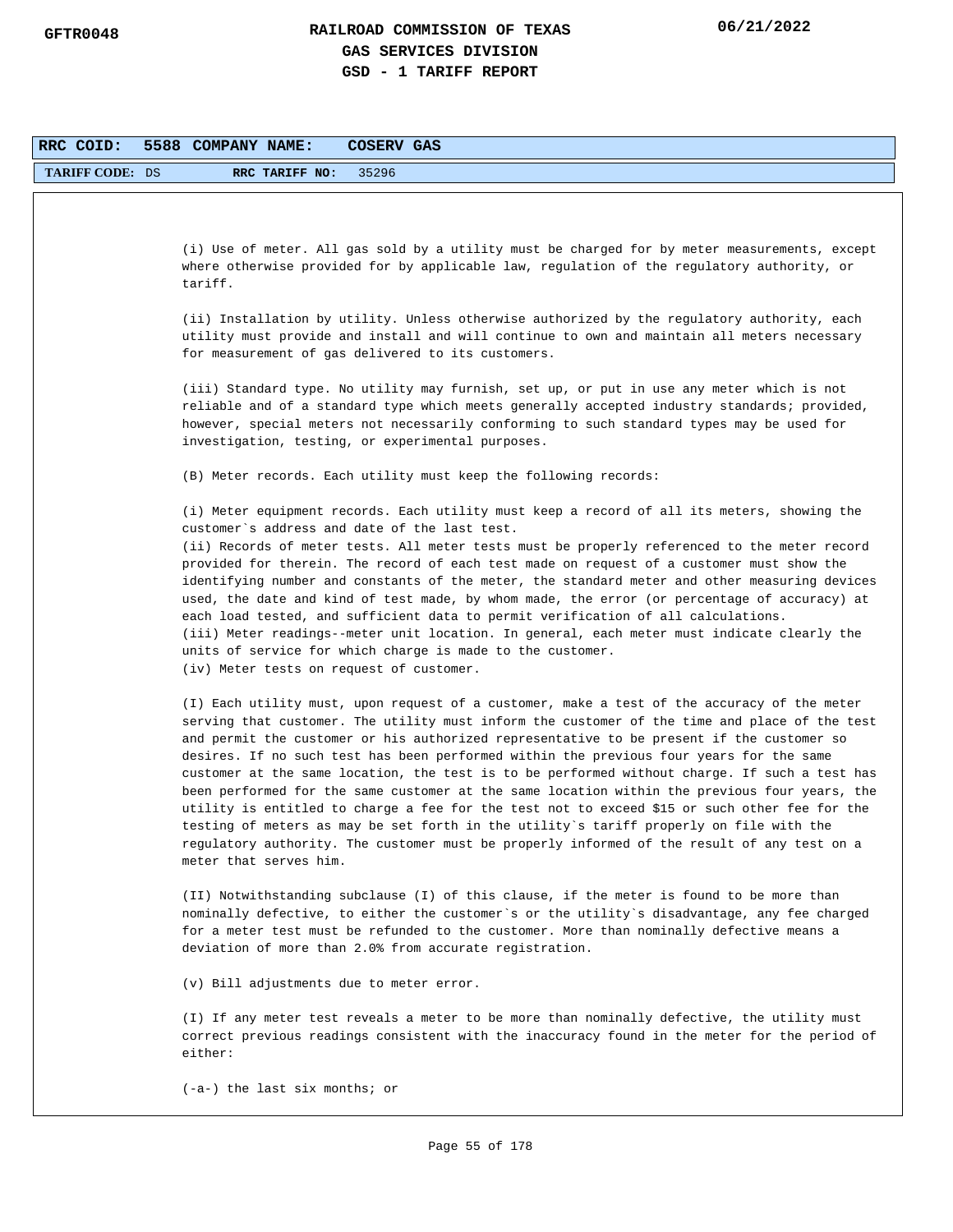| RRC COID:              | 5588 COMPANY NAME:<br>COSERV GAS                                                                                                                                                                                                                                                                                                                                                                                                                                                                                                                                                                                                                                                                                                                                                                                                                                                                                                                                                                                                                                    |
|------------------------|---------------------------------------------------------------------------------------------------------------------------------------------------------------------------------------------------------------------------------------------------------------------------------------------------------------------------------------------------------------------------------------------------------------------------------------------------------------------------------------------------------------------------------------------------------------------------------------------------------------------------------------------------------------------------------------------------------------------------------------------------------------------------------------------------------------------------------------------------------------------------------------------------------------------------------------------------------------------------------------------------------------------------------------------------------------------|
| <b>TARIFF CODE: DS</b> | RRC TARIFF NO:<br>35296                                                                                                                                                                                                                                                                                                                                                                                                                                                                                                                                                                                                                                                                                                                                                                                                                                                                                                                                                                                                                                             |
|                        | (-b-) the last test of the meter, whichever is shorter. Any resulting underbillings or<br>overbillings are to be corrected in subsequent bills, unless service is terminated, in which<br>event a monetary adjustment is to be made. This requirement for a correction may be foregone<br>by the utility if the error is to the utility's disadvantage.                                                                                                                                                                                                                                                                                                                                                                                                                                                                                                                                                                                                                                                                                                             |
|                        | (II) If a meter is found not to register for any period of time, the utility may make a charge<br>for units used but not metered for a period not to exceed three months previous to the time<br>the meter is found not to be registering. The determination of amounts used but not metered is<br>to be based on consumption during other like periods by the same customer at the same<br>location, when available, and on consumption under similar conditions at the same location or<br>of other similarly situated customers, when not available.                                                                                                                                                                                                                                                                                                                                                                                                                                                                                                             |
| Q1                     | (8) New construction.                                                                                                                                                                                                                                                                                                                                                                                                                                                                                                                                                                                                                                                                                                                                                                                                                                                                                                                                                                                                                                               |
|                        | (A) Standards of construction. Each utility is to construct, install, operate, and maintain<br>its plant, structures, equipment, and lines in accordance with the provisions of such codes<br>and standards as are generally accepted by the industry, as modified by rule or regulation of<br>the regulatory authority or otherwise by law, and in such manner to best accommodate the<br>public and to prevent interference with service furnished by other public utilities insofar as<br>practical.                                                                                                                                                                                                                                                                                                                                                                                                                                                                                                                                                             |
|                        | (B) Line extension and construction charges. Every utility must file its extension policy. The<br>policy must be consistent, nondiscriminatory, and is subject to the approval of the regulatory<br>authority. No contribution in aid of construction may be required of any customer except as<br>provided for in extension policy.                                                                                                                                                                                                                                                                                                                                                                                                                                                                                                                                                                                                                                                                                                                                |
|                        | (C) Response to request for service. Every gas utility must serve each qualified applicant for<br>service within its service area as rapidly as practical. As a general policy, those<br>applications not involving line extensions or new facilities should be filled within seven<br>working days. Those applications for individual residential service requiring line extensions<br>should be filled within 90 days unless unavailability of materials or other causes beyond the<br>control of the utility result in unavoidable delays. In the event that residential service is<br>delayed in excess of 90 days after an applicant has met credit requirements and made<br>satisfactory arrangements for payment of any required construction charges, a report must be<br>made to the regulatory authority listing the name of the applicant, location, and cause for<br>delay. Unless such delays are due to causes which are reasonably beyond the control of the<br>utility, a delay in excess of 90 days may be found to constitute a refusal to serve. |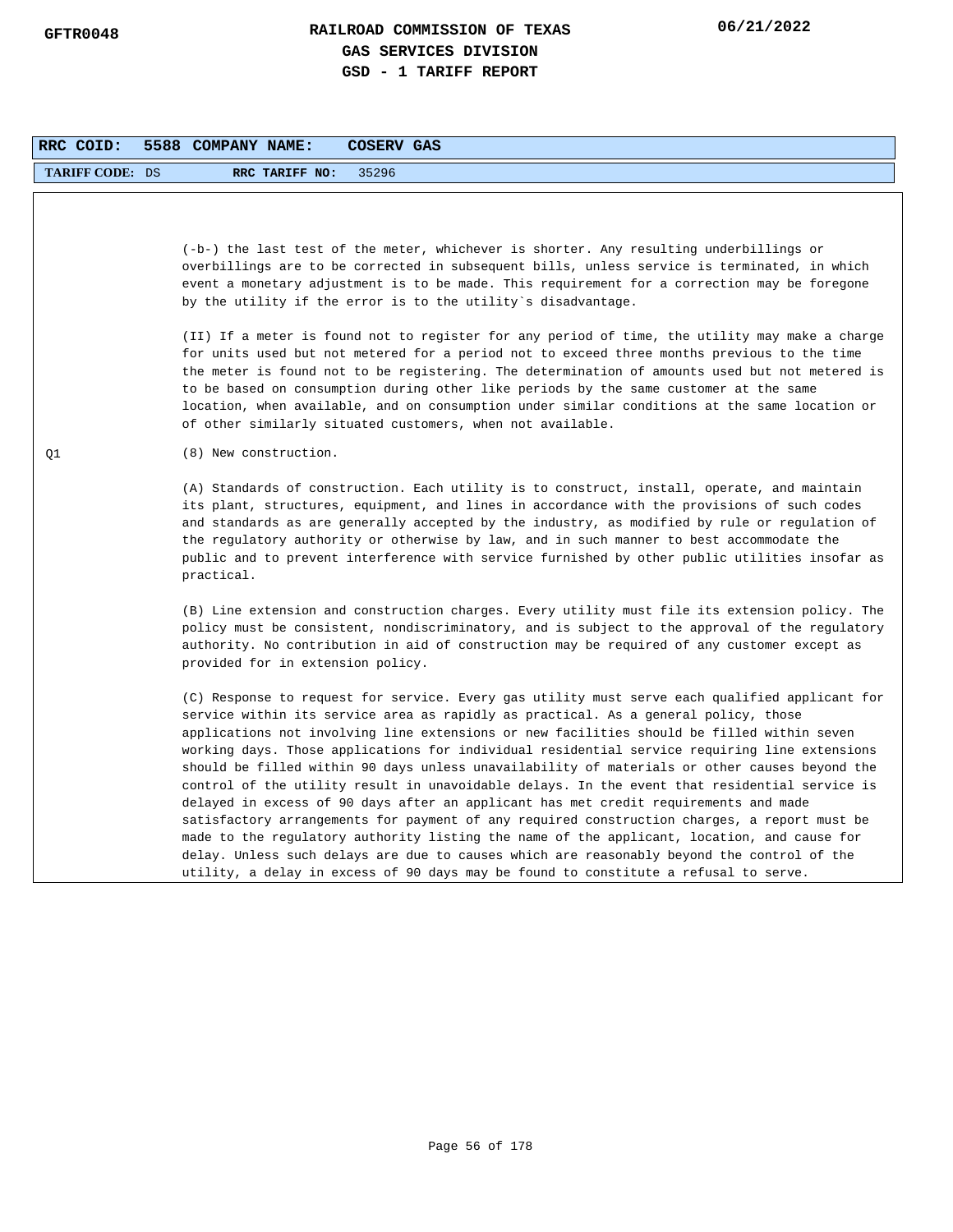| RRC COID:              | 5588 COMPANY NAME: | COSERV GAS           |                                                                                                                                                                                                                                                                                                                                                                                                                                                                                                                                                                                                                                                                                                                                                                                                                                                                                                                                                                                                                                                                          |  |  |  |
|------------------------|--------------------|----------------------|--------------------------------------------------------------------------------------------------------------------------------------------------------------------------------------------------------------------------------------------------------------------------------------------------------------------------------------------------------------------------------------------------------------------------------------------------------------------------------------------------------------------------------------------------------------------------------------------------------------------------------------------------------------------------------------------------------------------------------------------------------------------------------------------------------------------------------------------------------------------------------------------------------------------------------------------------------------------------------------------------------------------------------------------------------------------------|--|--|--|
| <b>TARIFF CODE: DS</b> | RRC TARIFF NO:     | 35296                |                                                                                                                                                                                                                                                                                                                                                                                                                                                                                                                                                                                                                                                                                                                                                                                                                                                                                                                                                                                                                                                                          |  |  |  |
| <b>SERVICE CHARGES</b> |                    |                      |                                                                                                                                                                                                                                                                                                                                                                                                                                                                                                                                                                                                                                                                                                                                                                                                                                                                                                                                                                                                                                                                          |  |  |  |
| RRC CHARGE NO.         | CHARGE ID          | <b>CHARGE AMOUNT</b> | SERVICE PROVIDED                                                                                                                                                                                                                                                                                                                                                                                                                                                                                                                                                                                                                                                                                                                                                                                                                                                                                                                                                                                                                                                         |  |  |  |
| 301717                 | SC1                |                      | Connection Charge During Business Hours: During<br>standard business hours, for each reconnection of gas<br>service where service has been discontinued at the<br>same premises for any reason, for the initial<br>inauguration of service, and for each inauguration of<br>service when the billable party has changed, with the<br>following exceptions: (a) For a builder who uses gas<br>temporarily during construction or for display<br>purposes. (b) Whenever gas service has been<br>temporarily interrupted because of System outage or<br>service work done by Company; or (c) For any reason<br>deemed necessary for Company operations. The charge<br>will also apply in the event that the connection or<br>reconnection cannot be made because there is an issue<br>on the builder's or customer's premises, including the<br>inability for CoServ to gain access to the premises,<br>failure of the appliances to meet required<br>specifications, a leak in the piping, or the like.<br>This will be identified as a Failed Connect Attempt.<br>\$65.00 |  |  |  |
| 301718                 | SC <sub>2</sub>    |                      | Connection Charge After Business Hours: After standard<br>business hours, for each reconnection of gas service<br>where service has been discontinued at the same<br>premises for any reason, for the initial inauguration<br>of service, and for each inauguration of service when<br>the billable party has changed, with the following<br>exceptions: (a) For a builder who uses gas temporarily<br>during construction or for display purposes. (b)<br>Whenever gas service has been temporarily interrupted<br>because of System outage or service work done by<br>Company; or $(c)$ For any reason deemed necessary for<br>Company operations. The charge will also apply in the<br>event that the connection or reconnection cannot be<br>made because there is an issue on the builder`s or<br>customer's premises, including the inability for<br>CoServ to gain access to the premises, failure of the<br>appliances to meet required specifications, a leak in<br>the piping, or the like. This will be identified as a<br>Failed Connect Attempt. \$97.00    |  |  |  |
| 301719                 | SC <sub>3</sub>    |                      | Field Read of Meter: A read for change charge when it<br>is necessary for the Company to read the meter at a<br>currently served location because of a change in the<br>billable party. \$19.00                                                                                                                                                                                                                                                                                                                                                                                                                                                                                                                                                                                                                                                                                                                                                                                                                                                                          |  |  |  |
| 301720                 | SC4                |                      | Returned Check Charges: Returned check handling charge<br>for each check returned to Company for any reason.<br>\$20.00                                                                                                                                                                                                                                                                                                                                                                                                                                                                                                                                                                                                                                                                                                                                                                                                                                                                                                                                                  |  |  |  |
| 301721                 | SC <sub>5</sub>    |                      | Charge for Temporary Discontinuance of Service -<br>Residential: Whenever service has been temporarily                                                                                                                                                                                                                                                                                                                                                                                                                                                                                                                                                                                                                                                                                                                                                                                                                                                                                                                                                                   |  |  |  |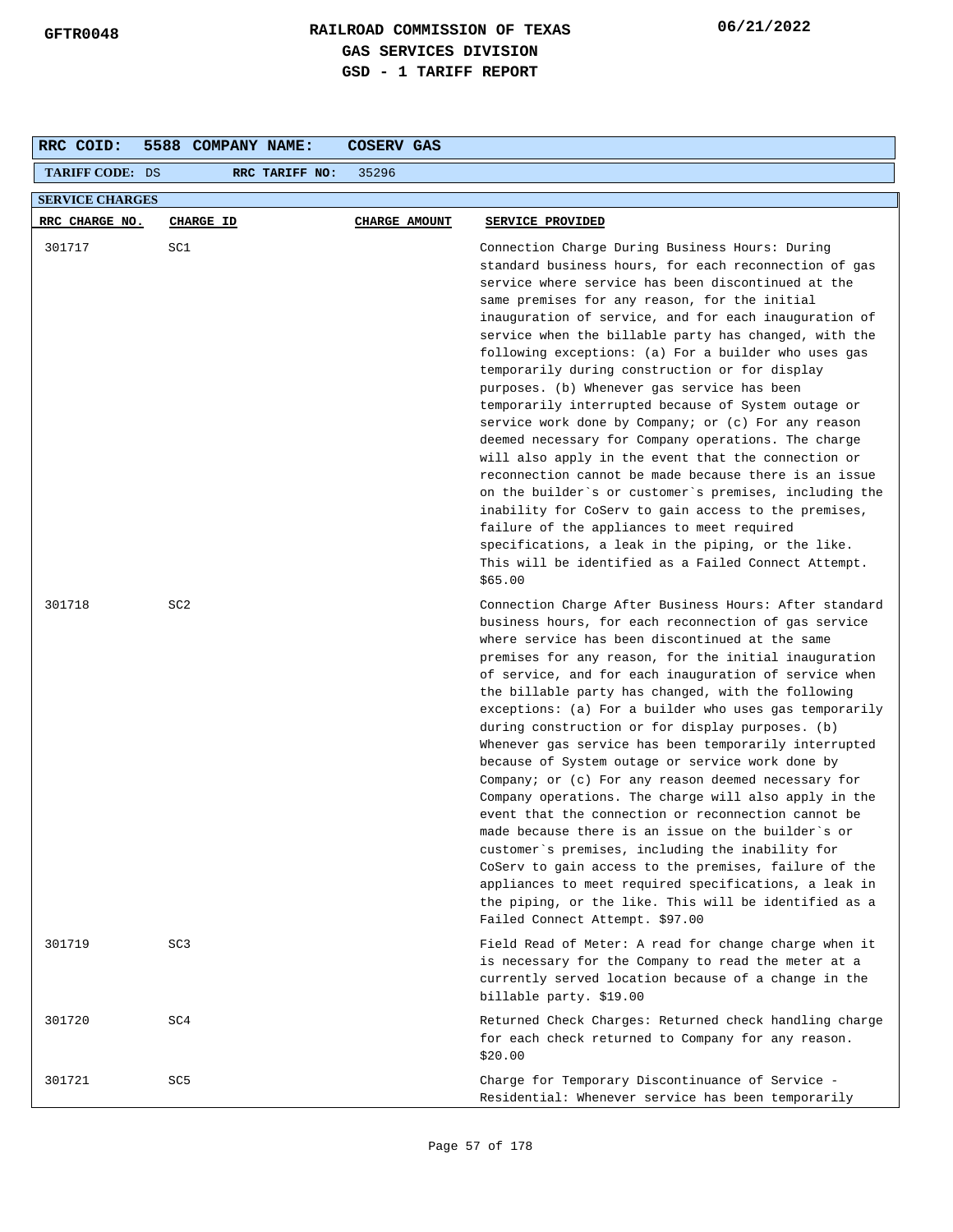| RRC COID:              | 5588 COMPANY NAME: |                | COSERV GAS |                                                                                                                                                                                                                                                                                                                                                                                                                                                                                                                                                                                                                                                                                                                                                                                                          |
|------------------------|--------------------|----------------|------------|----------------------------------------------------------------------------------------------------------------------------------------------------------------------------------------------------------------------------------------------------------------------------------------------------------------------------------------------------------------------------------------------------------------------------------------------------------------------------------------------------------------------------------------------------------------------------------------------------------------------------------------------------------------------------------------------------------------------------------------------------------------------------------------------------------|
| <b>TARIFF CODE: DS</b> |                    | RRC TARIFF NO: | 35296      |                                                                                                                                                                                                                                                                                                                                                                                                                                                                                                                                                                                                                                                                                                                                                                                                          |
|                        |                    |                |            |                                                                                                                                                                                                                                                                                                                                                                                                                                                                                                                                                                                                                                                                                                                                                                                                          |
|                        |                    |                |            | disconnected at the request of the customer, this<br>charge plus the appropriate Connection Charge will be<br>made to reestablish such service for that customer at<br>the same address. \$65.00                                                                                                                                                                                                                                                                                                                                                                                                                                                                                                                                                                                                         |
| 301722                 | SC6                |                |            | Charge for Temporary Discontinuance of Service.5 Non-<br>Residential: Whenever service has been temporarily<br>disconnected at the request of the customer, this<br>charge plus the appropriate Connection Charge will be<br>made to reestablish such service for that customer at<br>the same address. \$107.00                                                                                                                                                                                                                                                                                                                                                                                                                                                                                         |
| 301723                 | SC7                |                |            | Charge for Meter Testing: The Company shall, upon<br>request of a customer, make a test of the accuracy of<br>the meter serving that customer. The Company shall<br>inform the customer of the time and place of the test<br>and permit the customer or his authorized<br>representative to be present if the customer so<br>desires. If no such test has been performed within<br>the previous four $(4)$ years for the same customer at<br>the same location, the test shall be performed without<br>charge. If such test has been performed for the same<br>customer at the same location within the previous four<br>(4) years, the Company will charge the Meter Test Fee.<br>The customer must be properly informed of the result<br>of any test on a meter that services the customer.<br>\$15.00 |
| 301724                 | SC <sub>8</sub>    |                |            | Charge for Service Calls During Business Hours: A<br>Service Call Charge is made for responding to a<br>service call during standard business hours that is<br>determined to be a customer related problem rather<br>than a Company or Company facilities problem. \$26.00                                                                                                                                                                                                                                                                                                                                                                                                                                                                                                                               |
| 301725                 | SC <sub>9</sub>    |                |            | Charge for Service Calls After Business Hours: A<br>Service Call Charge is made for responding to a<br>service call after standard business hours that is<br>determined to be a customer related problem rather<br>than a Company or Company facilities problem. \$40.00                                                                                                                                                                                                                                                                                                                                                                                                                                                                                                                                 |
| 301716                 | SCAP               |                |            | Application of Schedule: The service charges listed<br>below are in addition to any other charges under the<br>Company's Tariff for Gas Service and will be applied<br>for the condition described. Other services not<br>covered by these standard conditions will be charged<br>on the basis of an estimate for the job or the<br>Company's actual cost plus appropriate surcharges.                                                                                                                                                                                                                                                                                                                                                                                                                   |
| 301726                 | SC10               |                |            | Tampering Charge: No Company meters, equipment, or<br>other property, whether on Customer's premises or<br>elsewhere, are to be tampered with or interfered with<br>for any reason. A Tampering Charge is made for<br>unauthorized reconnection or other tampering with                                                                                                                                                                                                                                                                                                                                                                                                                                                                                                                                  |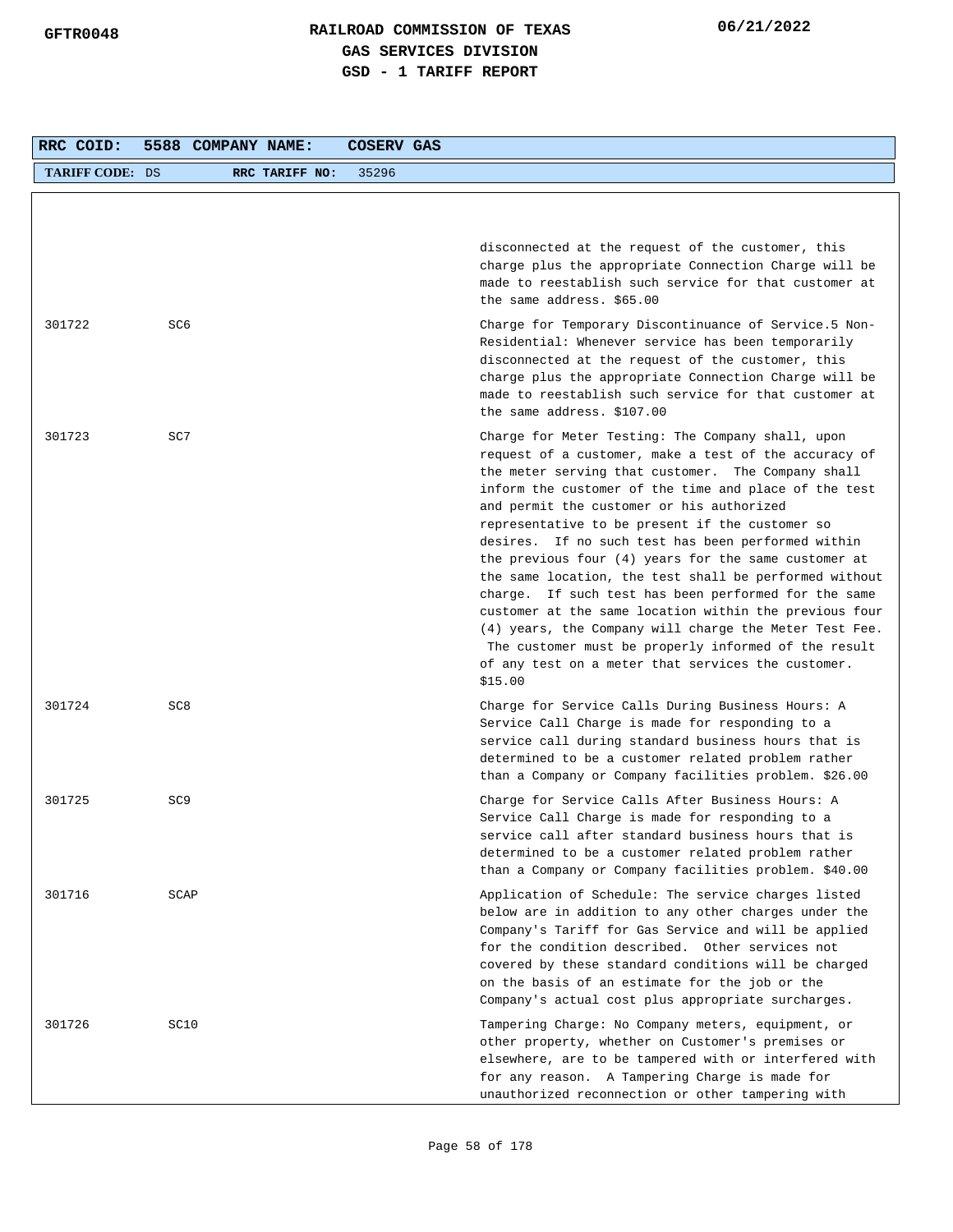| RRC COID:              |                  | 5588 COMPANY NAME: |                | <b>COSERV GAS</b> |                                                                                                                                                                                                                                                                                                                                                                                                                                                                                                                                                                                                                                                                                                                                                                                                                                                                                                                                                                                                   |  |
|------------------------|------------------|--------------------|----------------|-------------------|---------------------------------------------------------------------------------------------------------------------------------------------------------------------------------------------------------------------------------------------------------------------------------------------------------------------------------------------------------------------------------------------------------------------------------------------------------------------------------------------------------------------------------------------------------------------------------------------------------------------------------------------------------------------------------------------------------------------------------------------------------------------------------------------------------------------------------------------------------------------------------------------------------------------------------------------------------------------------------------------------|--|
| <b>TARIFF CODE: DS</b> |                  |                    | RRC TARIFF NO: | 35296             |                                                                                                                                                                                                                                                                                                                                                                                                                                                                                                                                                                                                                                                                                                                                                                                                                                                                                                                                                                                                   |  |
|                        |                  |                    |                |                   | Company metering facilities or a theft of gas service<br>by a person on the customer's premises or evidence by<br>whomsoever at customer's premises. An additional cost<br>for the cost of repairs and/or replacement of damaged<br>facilities and the installation of protective<br>facilities or relocation of meter are made at cost<br>plus appropriate charges as may be detailed in the<br>Company's Service Rules and Regulations \$125.00                                                                                                                                                                                                                                                                                                                                                                                                                                                                                                                                                 |  |
| 301727                 | SC11             |                    |                |                   | Line Extension and Installation Charges: Customers in<br>incorporated areas: Extension and installation of new<br>mains, service lines, risers, fittings and other<br>appurtenant equipment pursuant to main extension<br>policy in municipal franchise and in Rate Schedule LEI<br>- Line Extension Policy - Incorporated Areas. Credit<br>for main pursuant to municipal franchise. The<br>customer is responsible for the installation of yard<br>line and yard line risers. Customers in unincorporated<br>areas: Extension and installation of new mains,<br>service lines, risers, fittings and other appurtenant<br>equipment pursuant to line extension policy contained<br>in Rate Schedule LEU - Line Extension Policy -<br>Unincorporated Areas. The customer is responsible for<br>the installation of yard line and yard line risers.<br>*Actual cost of the portion of any extensions<br>exceeding the free extension allowance provided within<br>the line extension. Actual Cost* |  |
| 301728                 | SC <sub>12</sub> |                    |                |                   | Construction Crew Charges: All labor charges if a<br>construction crew is required. Actual Cost                                                                                                                                                                                                                                                                                                                                                                                                                                                                                                                                                                                                                                                                                                                                                                                                                                                                                                   |  |
| 301729                 | SC <sub>13</sub> |                    |                |                   | Construction Costs Charges: All other construction<br>charges. Actual Cost                                                                                                                                                                                                                                                                                                                                                                                                                                                                                                                                                                                                                                                                                                                                                                                                                                                                                                                        |  |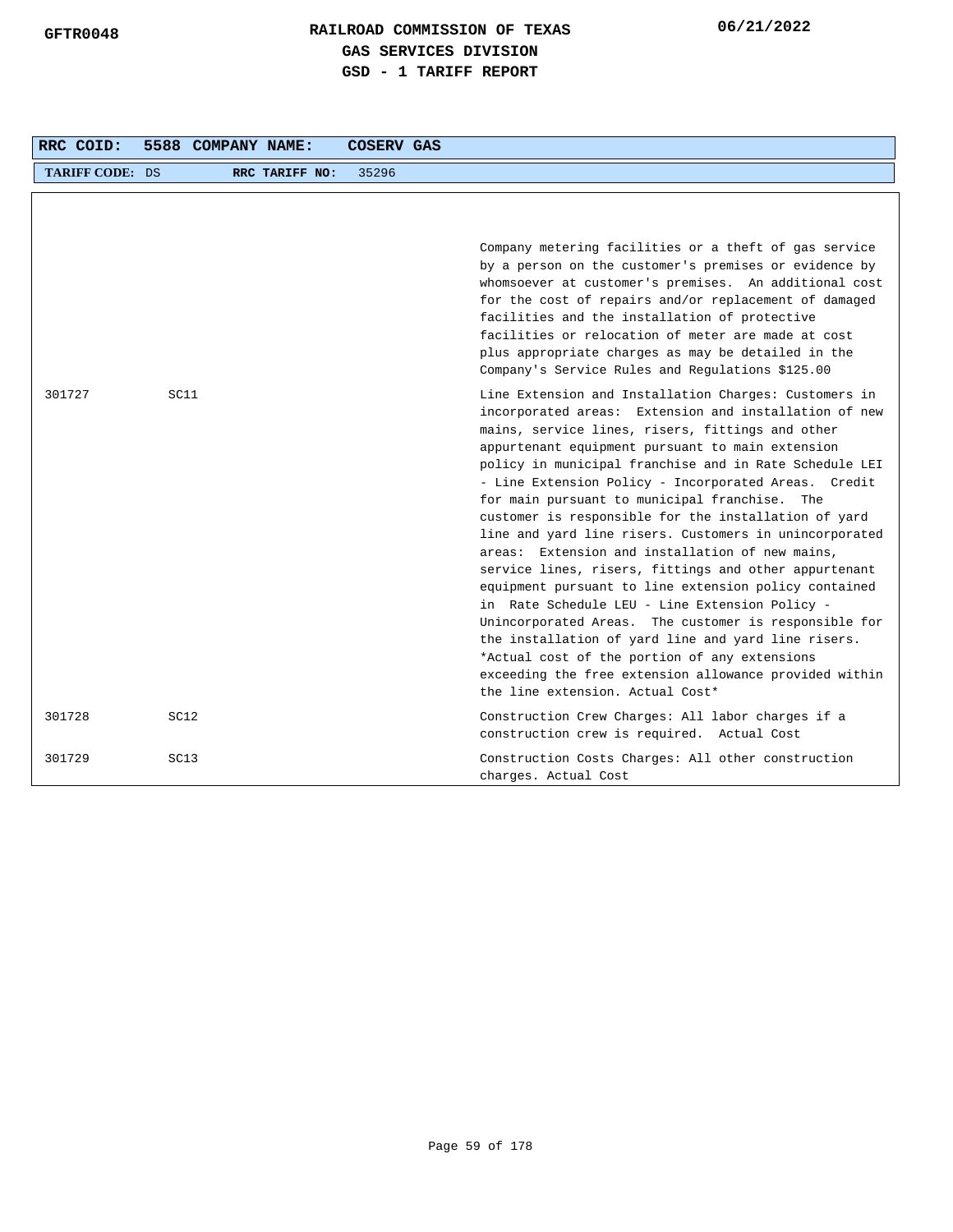| RRC COID:                    | 5588 COMPANY NAME:<br>COSERV GAS                                                                                                                                                                                                                                                                                                                            |                                     |  |  |  |  |  |  |
|------------------------------|-------------------------------------------------------------------------------------------------------------------------------------------------------------------------------------------------------------------------------------------------------------------------------------------------------------------------------------------------------------|-------------------------------------|--|--|--|--|--|--|
| TARIFF CODE: DS              | RRC TARIFF NO:<br>35297                                                                                                                                                                                                                                                                                                                                     |                                     |  |  |  |  |  |  |
| DESCRIPTION:                 | Distribution Sales                                                                                                                                                                                                                                                                                                                                          | STATUS: A                           |  |  |  |  |  |  |
| EFFECTIVE DATE: $08/03/2021$ | ORIGINAL CONTRACT DATE:                                                                                                                                                                                                                                                                                                                                     | 06/07/2022<br><b>RECEIVED DATE:</b> |  |  |  |  |  |  |
| GAS CONSUMED:                | AMENDMENT DATE:<br>N                                                                                                                                                                                                                                                                                                                                        | OPERATOR NO: 180533                 |  |  |  |  |  |  |
| <b>BILLS RENDERED:</b>       | INACTIVE DATE:<br>Y                                                                                                                                                                                                                                                                                                                                         |                                     |  |  |  |  |  |  |
| <b>RATE SCHEDULE</b>         |                                                                                                                                                                                                                                                                                                                                                             |                                     |  |  |  |  |  |  |
| <b>SCHEDULE ID</b>           | <b>DESCRIPTION</b>                                                                                                                                                                                                                                                                                                                                          |                                     |  |  |  |  |  |  |
| DEF                          |                                                                                                                                                                                                                                                                                                                                                             |                                     |  |  |  |  |  |  |
|                              | Definitions:                                                                                                                                                                                                                                                                                                                                                |                                     |  |  |  |  |  |  |
|                              | COMMERCIAL CUSTOMER `A customer, other than a residential customer, and not<br>otherwise covered by a contract under the contract rate provisions of Section<br>104.003 of the Texas Utilities Code.                                                                                                                                                        |                                     |  |  |  |  |  |  |
|                              | COMMISSION - The Railroad Commission of Texas.                                                                                                                                                                                                                                                                                                              |                                     |  |  |  |  |  |  |
|                              | COMPANY - CoServ Gas, Ltd., its successors, and its assigns.                                                                                                                                                                                                                                                                                                |                                     |  |  |  |  |  |  |
|                              | CUSTOMER - An individual, family, partnership, association, joint venture,<br>corporation, etc., or governmental agency who is receiving or who is receiving the<br>benefit of gas service at a specified point of delivery.                                                                                                                                |                                     |  |  |  |  |  |  |
|                              | ENVIRONS `The unincorporated areas outside the city limits in the Companys service<br>area.                                                                                                                                                                                                                                                                 |                                     |  |  |  |  |  |  |
|                              | RATE SCHEDULE - A statement of the method of determining charges for gas service,<br>including the conditions under which such method applies.                                                                                                                                                                                                              |                                     |  |  |  |  |  |  |
|                              | RESIDENTIAL CUSTOMER - Unless otherwise specified in the rate schedule, a customer<br>whose service is separately and individually metered in an individual private<br>dwelling unit or in an individually metered apartment, condominium, or similar<br>dwelling and who uses natural gas primarily for Residential End Uses and occupies<br>the building. |                                     |  |  |  |  |  |  |
|                              | RESIDENTIAL END USES - Heating, space heating, cooking, water heating, and other<br>similar type uses in a dwelling.                                                                                                                                                                                                                                        |                                     |  |  |  |  |  |  |
| PI                           | Public Authority Incorporated Areas Sales:<br>Application of Schedule Schedule applies to public authority customers in<br>unincorporated areas.                                                                                                                                                                                                            |                                     |  |  |  |  |  |  |
|                              | Monthly Base Rate Customers base monthly bill will be calculated using the<br>following customer and Ccf charges:<br>Customer Charge \$35.00 per month, plus<br>Volumetric Charge \$0.06479 per Ccf                                                                                                                                                         |                                     |  |  |  |  |  |  |
|                              | Other Fees and Credits Purchased Gas Factor:<br>The basic rates for cost of service set forth above shall be increased by the<br>amount of the Purchased Gas Factor for the billing month computed in accordance                                                                                                                                            |                                     |  |  |  |  |  |  |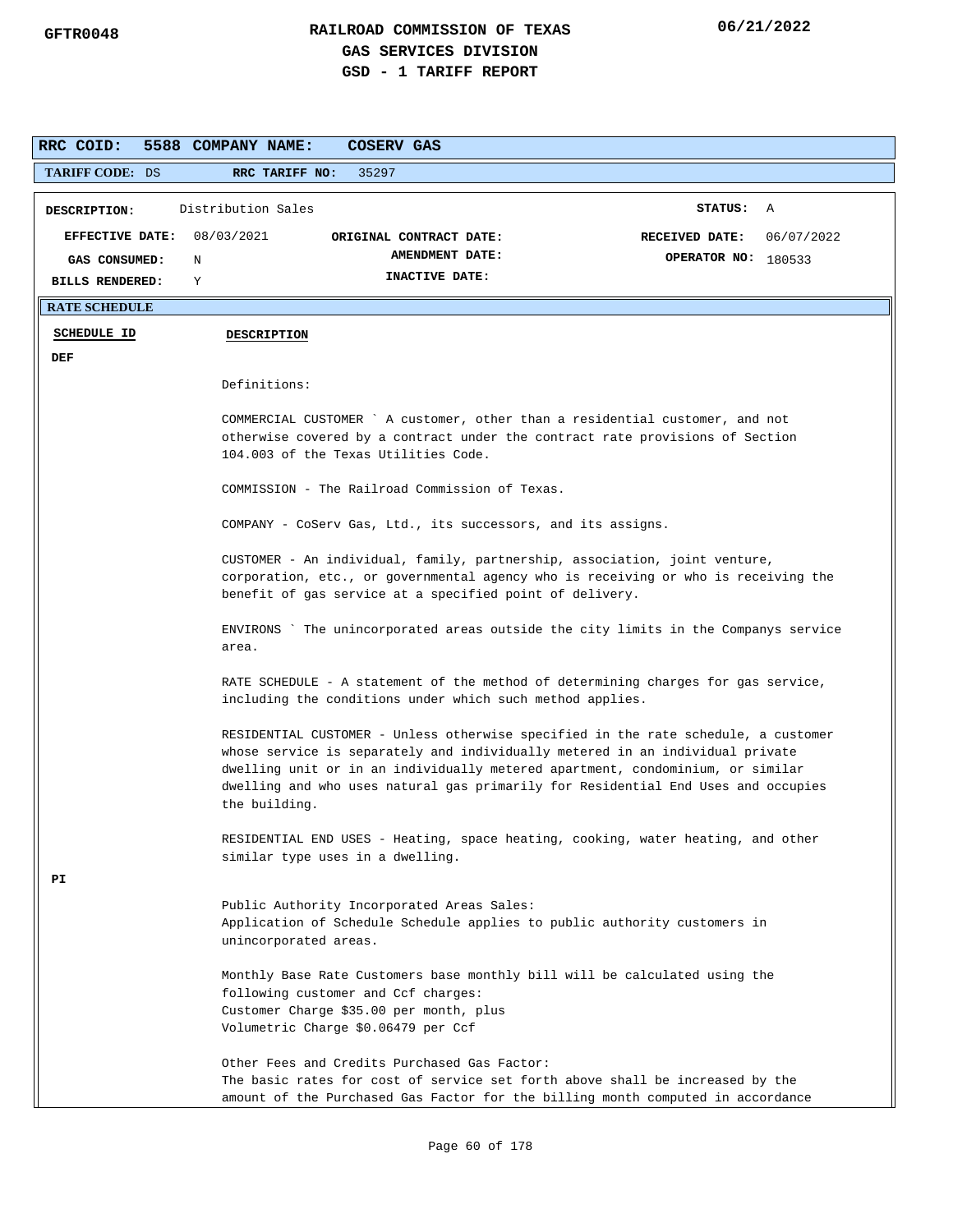| RRC COID:              | 5588 COMPANY NAME:<br>COSERV GAS                                                                                                                                          |
|------------------------|---------------------------------------------------------------------------------------------------------------------------------------------------------------------------|
| <b>TARIFF CODE: DS</b> | RRC TARIFF NO:<br>35297                                                                                                                                                   |
|                        |                                                                                                                                                                           |
| <b>RATE SCHEDULE</b>   |                                                                                                                                                                           |
| <b>SCHEDULE ID</b>     | <b>DESCRIPTION</b>                                                                                                                                                        |
|                        |                                                                                                                                                                           |
|                        | with the provisions of Rate Schedule PGF ` Purchased Gas Factor.                                                                                                          |
|                        | Rate Case Expenses:                                                                                                                                                       |
|                        | Plus applicable charge in accordance with provisions of Rate Schedule RCE ` Rate                                                                                          |
|                        | Case Expenses.                                                                                                                                                            |
|                        | Taxes:                                                                                                                                                                    |
|                        | Plus applicable taxes and fees related to above in accordance with the provisions                                                                                         |
|                        | of Rate Schedule ITF ` Incorporated Areas Tax Factors. Pipeline Safety Fee: Plus                                                                                          |
|                        | applicable charge in accordance with the provisions of Rate Schedule PSF ` Pipeline<br>Safety Fee.                                                                        |
|                        |                                                                                                                                                                           |
|                        | Excess Deferred Income Tax Credit:                                                                                                                                        |
|                        | Credit to Volumetric Charge has been applied in accordance with provisions of Rate<br>Schedule EDIT ` Excess Deferred Income Tax Credit. Application of Schedule Schedule |
|                        | applies to public authority customers in unincorporated areas.                                                                                                            |
|                        |                                                                                                                                                                           |
|                        | Monthly Base Rate Customers base monthly bill will be calculated using the<br>following customer and Ccf charges:                                                         |
|                        | Customer Charge \$35.00 per month, plus                                                                                                                                   |
|                        | Volumetric Charge \$0.06479 per Ccf                                                                                                                                       |
|                        | Other Fees and Credits Purchased Gas Factor: The basic rates for cost of service                                                                                          |
|                        | set forth above shall be increased by the amount of the Purchased Gas Factor for                                                                                          |
|                        | the billing month computed in accordance with the provisions of Rate Schedule PGF                                                                                         |
|                        | Purchased Gas Factor. Rate Case Expenses: Plus applicable charge in accordance<br>with provisions of Rate Schedule RCE ` Rate Case Expenses.                              |
|                        |                                                                                                                                                                           |
|                        | Taxes:                                                                                                                                                                    |
|                        | Plus applicable taxes and fees related to above in accordance with the provisions<br>of Rate Schedule ITF ` Incorporated Areas Tax Factors.                               |
|                        |                                                                                                                                                                           |
|                        | Pipeline Safety Fee:<br>Plus applicable charge in accordance with the provisions of Rate Schedule PSF                                                                     |
|                        | Pipeline Safety Fee.                                                                                                                                                      |
|                        |                                                                                                                                                                           |
|                        | Excess Deferred Income Tax Credit:                                                                                                                                        |
|                        | Credit to Volumetric Charge has been applied in accordance with provisions of Rate<br>Schedule EDIT ` Excess Deferred Income Tax Credit.                                  |
| ITF                    |                                                                                                                                                                           |
|                        | Incorporated Areas Tax Factors: Taxes In addition to the monthly charges, each                                                                                            |
|                        | customers bill will include a charge for an amount equivalent to the customers                                                                                            |
|                        | proportional part of the city franchise fees, state gross receipts taxes, or other                                                                                        |
|                        | governmental levies payable by the Company, exclusive of federal income taxes.<br>Municipal franchise fees are determined by each municipalitys franchise ordinance.      |
|                        | Each municipalitys franchise ordinance will specify the percentage and                                                                                                    |
|                        | applicability of franchise fees. From time to time, the tax factor may be                                                                                                 |
|                        | Page 61 of 178                                                                                                                                                            |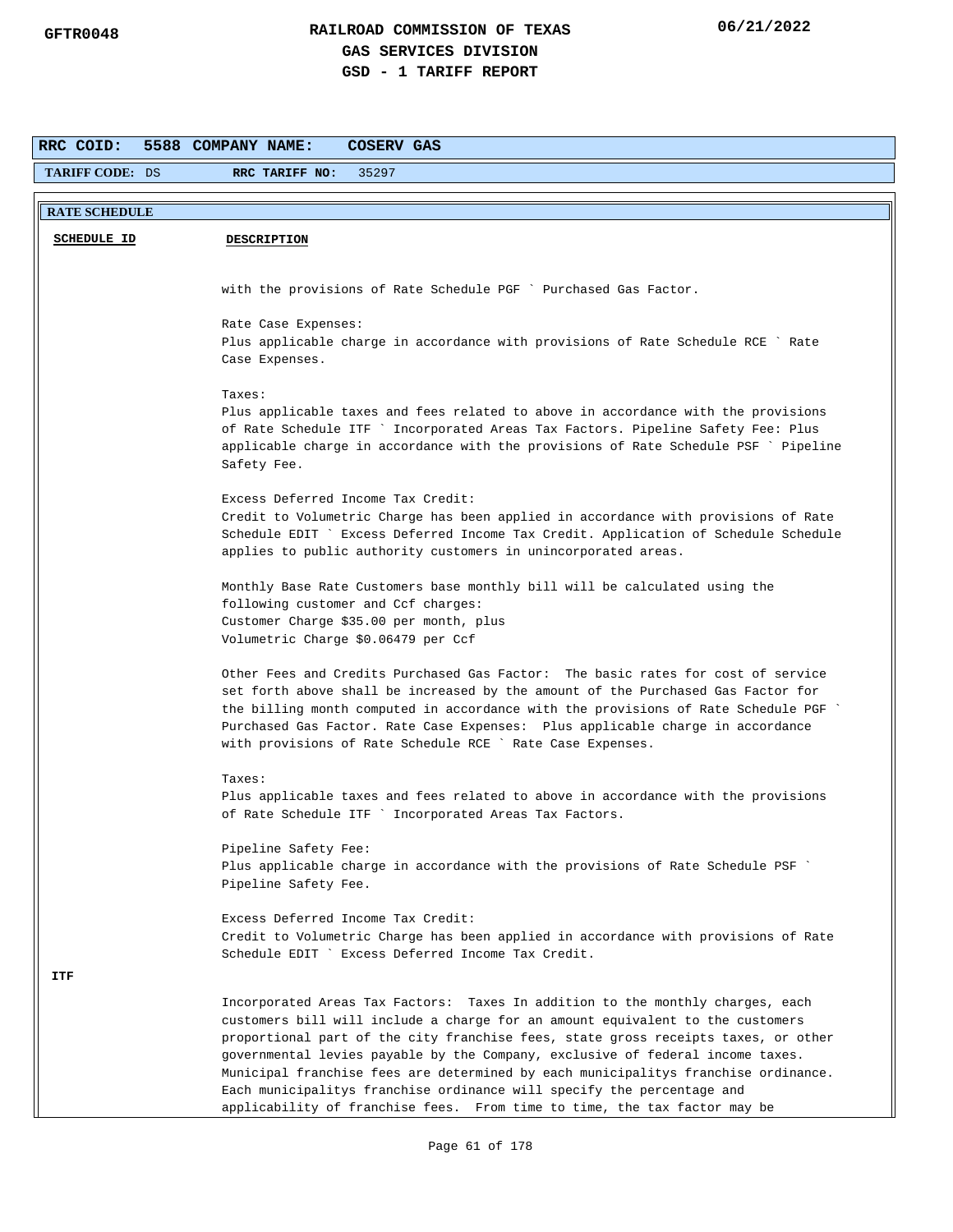| RRC COID:              | 5588 COMPANY NAME:<br><b>COSERV GAS</b>                                                                                                                                                                                                          |
|------------------------|--------------------------------------------------------------------------------------------------------------------------------------------------------------------------------------------------------------------------------------------------|
| <b>TARIFF CODE: DS</b> | RRC TARIFF NO:<br>35297                                                                                                                                                                                                                          |
|                        |                                                                                                                                                                                                                                                  |
| <b>RATE SCHEDULE</b>   |                                                                                                                                                                                                                                                  |
| <b>SCHEDULE ID</b>     | <b>DESCRIPTION</b>                                                                                                                                                                                                                               |
|                        |                                                                                                                                                                                                                                                  |
|                        | adjusted, if required, to account for any over- or under-recovery of municipal                                                                                                                                                                   |
|                        | franchise fees by the Company and to include an amount equivalent to the                                                                                                                                                                         |
|                        | proportionate part of any new tax or increased franchise fee or tax, or any other<br>governmental imposition, rental fee, or charge levied, assessed or imposed                                                                                  |
|                        | subsequent to the effective date of this tariff by any governmental authority,                                                                                                                                                                   |
|                        | including districts, created under the laws of the State of Texas. The Company                                                                                                                                                                   |
|                        | will also collect sales taxes where applicable. Gross receipts taxes and municipal                                                                                                                                                               |
|                        | franchise fees will only be charged to customers within the incorporated areas.                                                                                                                                                                  |
| PGF                    |                                                                                                                                                                                                                                                  |
|                        | Purchase Gas Factor:                                                                                                                                                                                                                             |
|                        | Purpose and Intent                                                                                                                                                                                                                               |
|                        |                                                                                                                                                                                                                                                  |
|                        | This provision is intended to allow collection of the gas purchase costs of CoServ                                                                                                                                                               |
|                        | Gas, Ltd. (hereinafter CoServ Gas or the Company) in a manner that will lessen                                                                                                                                                                   |
|                        | monthly fluctuations in the Purchased Gas Factor and ensure that actual costs<br>billed to customers are fully reconciled with actual costs incurred, subject to                                                                                 |
|                        | limitations for excessive lost and unaccounted for gas. The billing methods set                                                                                                                                                                  |
|                        | forth herein are intended to be followed to the extent the goals are realized.<br>To                                                                                                                                                             |
|                        | the extent the billing methods fail to achieve these goals, the methodology shall                                                                                                                                                                |
|                        | be revised, and a revised tariff filed to reflect such revisions. The Company will                                                                                                                                                               |
|                        | make appropriate regulatory filings and obtain regulatory approvals, as required,<br>before making changes to its rates. The Company will notify the Railroad                                                                                    |
|                        | Commission within 10 days of the date its policies and procedures for recovering                                                                                                                                                                 |
|                        | the uncollectable portion of its gas cost charges.                                                                                                                                                                                               |
|                        | Applicability:                                                                                                                                                                                                                                   |
|                        | This clause shall apply to all CoServ Gas tariffs that incorporate this Purchased                                                                                                                                                                |
|                        | Gas Factor provision and which have been properly filed and implemented with the                                                                                                                                                                 |
|                        | appropriate jurisdictional authority.                                                                                                                                                                                                            |
|                        | Definitions:                                                                                                                                                                                                                                     |
|                        | Standard Cubic Foot of Gas `the amount of gas contained in one (1) cubic foot of                                                                                                                                                                 |
|                        | space at a standard pressure of fourteen and sixty-five hundredths (14.65) pounds                                                                                                                                                                |
|                        | per square inch, absolute and a standard temperature of sixty (60) degrees<br>Fahrenheit.                                                                                                                                                        |
|                        |                                                                                                                                                                                                                                                  |
|                        | Ccf ` one hundred standard cubic feet of gas.                                                                                                                                                                                                    |
|                        | Mcf ` one thousand standard cubic feet of gas.                                                                                                                                                                                                   |
|                        | Purchased Gas Volumes ` The volumes of gas, expressed in Mcfs, purchased by the<br>Company and received into the Companys distribution systems from all sources,<br>including withdrawals from storage, and excluding gas injected into storage. |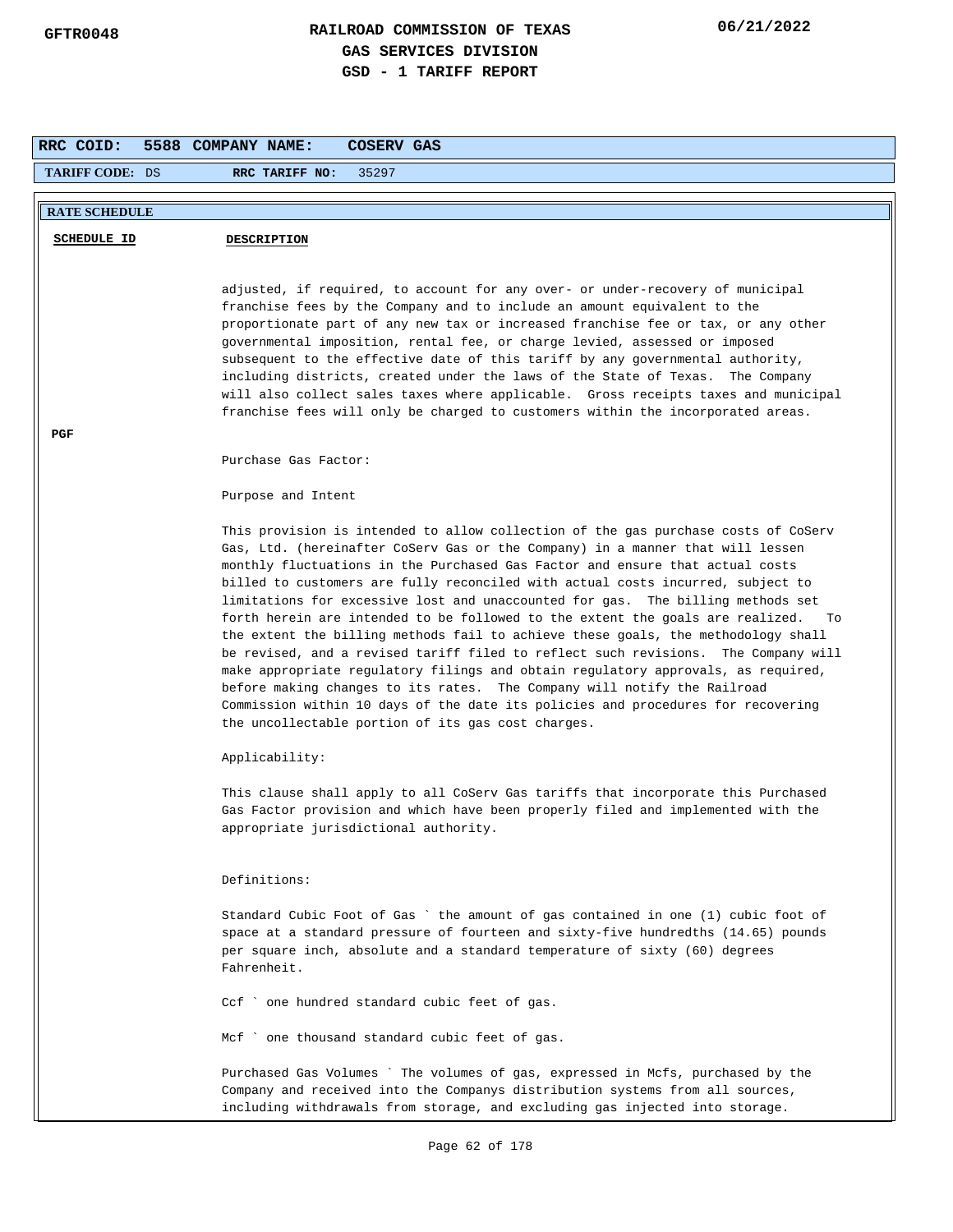| RRC COID:              | 5588 COMPANY NAME:<br>COSERV GAS                                                                                                                                      |
|------------------------|-----------------------------------------------------------------------------------------------------------------------------------------------------------------------|
| <b>TARIFF CODE: DS</b> | RRC TARIFF NO:<br>35297                                                                                                                                               |
|                        |                                                                                                                                                                       |
| <b>RATE SCHEDULE</b>   |                                                                                                                                                                       |
| <b>SCHEDULE ID</b>     | <b>DESCRIPTION</b>                                                                                                                                                    |
|                        |                                                                                                                                                                       |
|                        | Purchased Gas Cost(s) `The total cost of Purchased Gas Volumes, as received into                                                                                      |
|                        | the Companys distribution systems, all as more specifically described herein.                                                                                         |
|                        | Weighted Average Cost of Gas ` The Purchased Gas Costs divided by the Purchased Gas                                                                                   |
|                        | Volumes, calculated on a monthly basis, and expressed as dollars per Mcf. Weighting                                                                                   |
|                        | us by the volume of each gas component.                                                                                                                               |
|                        | Billed Gas Volumes `The volumes of gas billed to customers, plus volumes of gas                                                                                       |
|                        | billed to third parties following losses or damages, expressed in Mcfs                                                                                                |
|                        |                                                                                                                                                                       |
|                        | Billed Gas Revenues ` The total amount of revenues attributable to billings by<br>CoServ for Purchased Gas Costs during a given period, exclusive of any billings for |
|                        | any Reconciliation Factor during the same period.                                                                                                                     |
|                        |                                                                                                                                                                       |
|                        | Lost and Unaccounted for Gas (LUG) ` Purchased Gas Volumes minus the sum of Billed<br>Gas Volumes and metered Company used gas.                                       |
|                        |                                                                                                                                                                       |
|                        | Purchased Gas Factor (PGF) ` A factor on each customers monthly bill, expressed in                                                                                    |
|                        | dollars per Ccf, to reflect the Purchase Gas Costs and the Reconciliation Factor,<br>all as more specifically described herein.                                       |
|                        |                                                                                                                                                                       |
|                        | Fixed Transportation Costs (FTC) ` The fixed monthly or demand amount of                                                                                              |
|                        | transportation costs determined by a Maximum Daily Quantity (MDQ) or such other<br>similarly named fixed costs for transportation.                                    |
|                        |                                                                                                                                                                       |
|                        | Estimated Fixed Transportation Costs (EFTC) `The anticipated FTC to be incurred                                                                                       |
|                        | during the Annual Review period.                                                                                                                                      |
|                        | Annual Fixed Transportation Costs (AFTC) ` The actual FTC incurred during the                                                                                         |
|                        | Annual Review Period.                                                                                                                                                 |
|                        | Annual Review Period ` The 12-month period ending June 30 of each year.                                                                                               |
|                        |                                                                                                                                                                       |
|                        | Annual Review ` An annual review of the Companys records covering the 12-month                                                                                        |
|                        | period ending June 30 to determine LUG volumes and any imbalances between the                                                                                         |
|                        | Purchased Gas Costs and Billed Gas Revenues existing at the end of the Annual<br>Review Period.                                                                       |
|                        |                                                                                                                                                                       |
|                        | Annual Imbalance Total ` The total amount determined through the Annual Review to                                                                                     |
|                        | be credited or surcharged to customers bills, plus interest, in order to balance<br>Purchased Gas Costs with Billed Gas Revenues.                                     |
|                        |                                                                                                                                                                       |
|                        | Reconciliation Factor ` A credit or surcharge included in the Purchased Gas Factor                                                                                    |
|                        | to reflect the pro-rated adjustment in billings for any over or under collections<br>on an annual basis, inclusive of interest.                                       |
|                        |                                                                                                                                                                       |
|                        | Record Keeping                                                                                                                                                        |
|                        |                                                                                                                                                                       |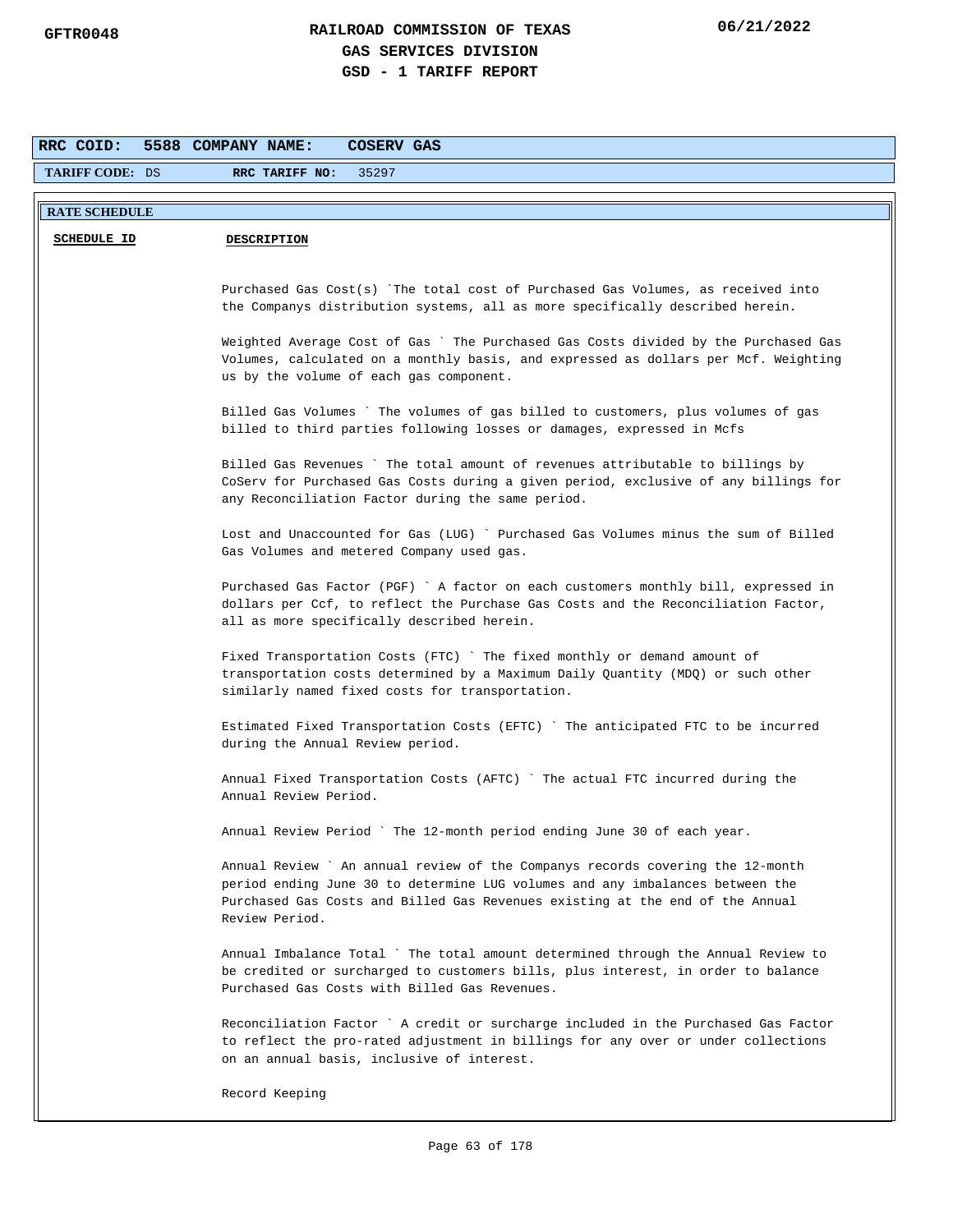| <b>TARIFF CODE: DS</b> | 35297<br>RRC TARIFF NO:                                                                                                                                                                                                                                                                                                                                                                                                                                                                                                                                                                                                                                                                                                                                                                                                                                                                                                                                                                                          |
|------------------------|------------------------------------------------------------------------------------------------------------------------------------------------------------------------------------------------------------------------------------------------------------------------------------------------------------------------------------------------------------------------------------------------------------------------------------------------------------------------------------------------------------------------------------------------------------------------------------------------------------------------------------------------------------------------------------------------------------------------------------------------------------------------------------------------------------------------------------------------------------------------------------------------------------------------------------------------------------------------------------------------------------------|
|                        |                                                                                                                                                                                                                                                                                                                                                                                                                                                                                                                                                                                                                                                                                                                                                                                                                                                                                                                                                                                                                  |
| <b>RATE SCHEDULE</b>   |                                                                                                                                                                                                                                                                                                                                                                                                                                                                                                                                                                                                                                                                                                                                                                                                                                                                                                                                                                                                                  |
| <b>SCHEDULE ID</b>     | <b>DESCRIPTION</b>                                                                                                                                                                                                                                                                                                                                                                                                                                                                                                                                                                                                                                                                                                                                                                                                                                                                                                                                                                                               |
|                        |                                                                                                                                                                                                                                                                                                                                                                                                                                                                                                                                                                                                                                                                                                                                                                                                                                                                                                                                                                                                                  |
|                        | The Company shall keep accurate records of all gas metered in and out of its<br>system, gas purchases, and Company-owned gas injected into and withdrawn from<br>storage, and any adjustments, including interest, relative to any imbalances.<br>The<br>records shall include date, quantity, and cost details for all gas handled.                                                                                                                                                                                                                                                                                                                                                                                                                                                                                                                                                                                                                                                                             |
|                        | Purchased Gas Cost Calculation                                                                                                                                                                                                                                                                                                                                                                                                                                                                                                                                                                                                                                                                                                                                                                                                                                                                                                                                                                                   |
|                        | The Purchased Gas Cost shall be determined for each month to fairly and accurately<br>reflect the cost to the Company at the points of delivery into the Companys<br>distribution systems. The determination shall include, but not be limited to,<br>volumetric and demand charges for Purchased Gas Volumes, fees paid to others where<br>such fees are integrally tied to the purchase or transportation of gas purchased by<br>CoServ, pipeline transportation volumetric charges, gas storage charges (both<br>volumetric and demand), and an adjustment for any gas imbalances due to or from the<br>shipper.                                                                                                                                                                                                                                                                                                                                                                                              |
|                        | Fixed Transportation Costs will be estimated for the year (EFTC). The EFTC will be<br>divided by the estimated annual volume of gas to be delivered to determine the FTC<br>rate per Mcf. This rate will be applied monthly to the anticipated gas volume for<br>a particular month and will be included in the PGF. The EFTC will be updated for<br>the remainder of the Annual Review Period and a new rate will be determined and<br>used for calculating the PGF during the remaining months of the Annual Review<br>Period. A running over or under collected balance will be maintained and an<br>interest will be added to or subtracted from the over/under balance as appropriate.<br>Any remaining balance in the over/under account will be added to or subtracted<br>from the EFTC for the subsequent Annual Review Period. The Company shall account<br>separately for gas injected into storage on a specific identification basis and<br>withdrawn from storage on a weighted average cost basis. |
|                        | Purchased Gas Factor Calculation                                                                                                                                                                                                                                                                                                                                                                                                                                                                                                                                                                                                                                                                                                                                                                                                                                                                                                                                                                                 |
|                        | Each customer bill shall include a Purchased Gas Factor reflecting the estimated<br>Weighted Average Cost of Gas for the period covered by the bill, which estimate<br>shall include, as applicable, a pro-rata amount to adjust for previous over- or<br>under-estimates of the Weighted Average Cost of Gas; plus the total amount of gas<br>cost determined to have been uncollectible, written off, and remaining unpaid; plus<br>a Reconciliation Factor to account for any Annual Imbalance Total.                                                                                                                                                                                                                                                                                                                                                                                                                                                                                                         |
|                        | Annual Review                                                                                                                                                                                                                                                                                                                                                                                                                                                                                                                                                                                                                                                                                                                                                                                                                                                                                                                                                                                                    |
|                        | For each Annual Review Period, the Company shall determine (i) the amount of any<br>imbalance between the Purchased Gas Costs and Billed Gas Revenues, and (ii) the LUG<br>volume for the Annual Review Period. As limited by the LUG volume limitation set<br>forth below, the Annual Imbalance Total shall then be credited or surcharged,<br>together with interest, to the customers bills over a twelve-month period<br>commencing each September 1 following the Annual Review Period.                                                                                                                                                                                                                                                                                                                                                                                                                                                                                                                     |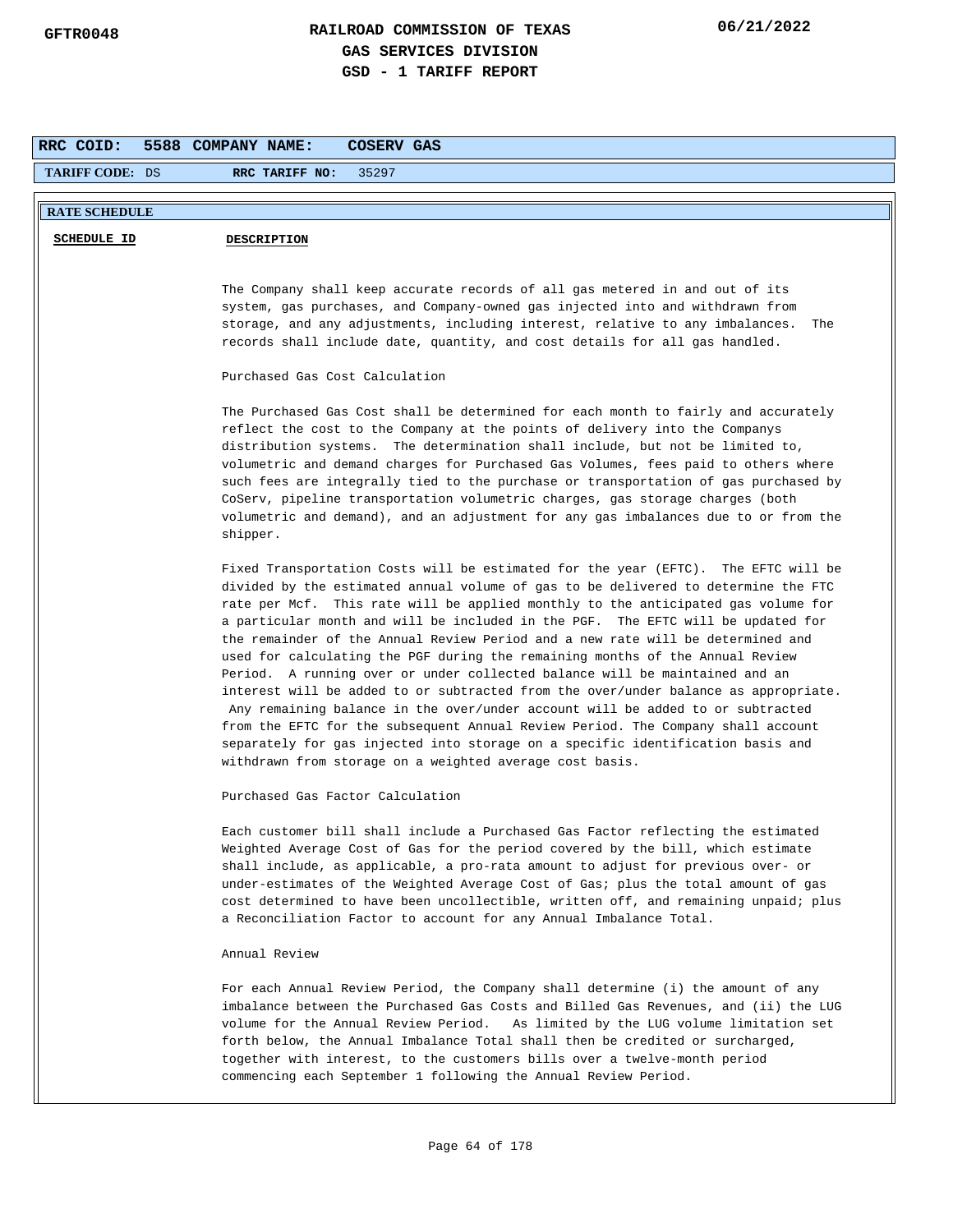|                        | 5588 COMPANY NAME:<br>COSERV GAS                                                                                                                                        |
|------------------------|-------------------------------------------------------------------------------------------------------------------------------------------------------------------------|
| <b>TARIFF CODE: DS</b> | RRC TARIFF NO:<br>35297                                                                                                                                                 |
|                        |                                                                                                                                                                         |
| <b>RATE SCHEDULE</b>   |                                                                                                                                                                         |
| <b>SCHEDULE ID</b>     | <b>DESCRIPTION</b>                                                                                                                                                      |
|                        |                                                                                                                                                                         |
|                        | Annual Imbalance Total -- LUG Volume less than five percent of Purchased Gas<br>Volumes or LUG Volume is negative                                                       |
|                        |                                                                                                                                                                         |
|                        | If the Annual Review shows the LUG volume for the Annual Review Period to be less<br>than five percent of the Purchased Gas Volumes, or if the LUG volume is negative   |
|                        | (indicating a line gain), the Annual Imbalance Total shall be the difference                                                                                            |
|                        | between the total Purchased Gas Cost and the total Billed Gas Revenues for the                                                                                          |
|                        | Annual Review Period.                                                                                                                                                   |
|                        | Annual Imbalance Total ` LUG Volume is positive and is greater than five percent of                                                                                     |
|                        | Purchased Gas Volumes                                                                                                                                                   |
|                        | If the Annual Review shows the LUG volume for the Annual Review Period to be                                                                                            |
|                        | positive and to be greater than five percent of the Purchased Gas Volumes, the                                                                                          |
|                        | Annual Imbalance Total shall be determined as follows:                                                                                                                  |
|                        | The difference between the total Purchased Gas Costs and the total Billed Gas                                                                                           |
|                        | Revenues for the Annual Review Period shall be determined;                                                                                                              |
|                        | Minus, the Purchased Gas Costs attributable to LUG volumes in excess of 5% of the                                                                                       |
|                        | Purchase Gas Volumes, using the Companys Weighted Average Cost of Purchased Gas for                                                                                     |
|                        | the Review Period.                                                                                                                                                      |
|                        | Reconciliation Factor Calculation                                                                                                                                       |
|                        | The Annual Imbalance Total (whether positive or negative) shall be credited or                                                                                          |
|                        | surcharged over twelve months in equal total amounts per month, together with                                                                                           |
|                        | interest on the declining unrecovered or uncredited balance. The recovery shall be<br>through a Reconciliation Factor included in the Purchased Gas Factor. The         |
|                        | Reconciliation Factor for each month shall be determined as follows:                                                                                                    |
|                        |                                                                                                                                                                         |
|                        | The total interest to be collected or paid shall be computed by using a monthly<br>interest factor equal to the annual interest rate divided by 12. The annual          |
|                        | interest rate shall be the interest rate established pursuant to Section 183.003 of                                                                                     |
|                        | the Texas Utilities Code, as applicable to customer deposits, if any, of customers                                                                                      |
|                        | covered by this tariff, as such rate is in effect during the last month of the<br>Annual Review Period.                                                                 |
|                        |                                                                                                                                                                         |
|                        | The total interest to be collected or paid over the 12-month period shall be added<br>to the Annual Imbalance Total.                                                    |
|                        |                                                                                                                                                                         |
|                        | The resulting total shall then be divided by 12 to determine the total amount to be<br>credited or surcharged each month.                                               |
|                        |                                                                                                                                                                         |
|                        | Each month of the twelve-month reconciliation period, the Reconciliation Factor,<br>expressed in Ccfs, shall be calculated by dividing the sum of amount to be credited |
|                        | or surcharged during that month (which amount shall include, as necessary, an                                                                                           |
|                        |                                                                                                                                                                         |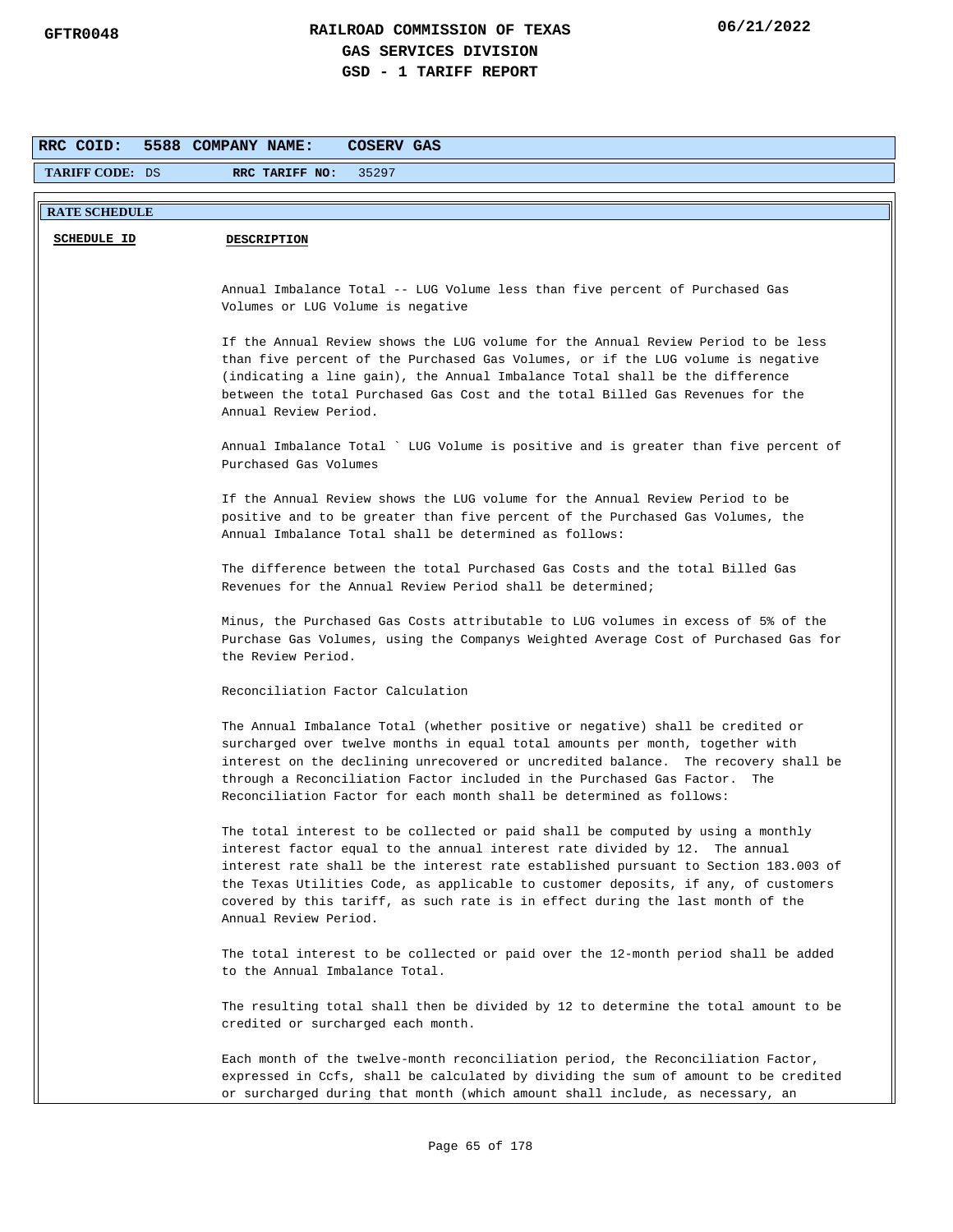| RRC COID:            | 5588 COMPANY NAME:<br><b>COSERV GAS</b>                                                                                                                                                                                                                                                                                                                                                                                                                                                                                                                                                                                                                                                                                                                              |
|----------------------|----------------------------------------------------------------------------------------------------------------------------------------------------------------------------------------------------------------------------------------------------------------------------------------------------------------------------------------------------------------------------------------------------------------------------------------------------------------------------------------------------------------------------------------------------------------------------------------------------------------------------------------------------------------------------------------------------------------------------------------------------------------------|
| TARIFF CODE: DS      | 35297<br>RRC TARIFF NO:                                                                                                                                                                                                                                                                                                                                                                                                                                                                                                                                                                                                                                                                                                                                              |
| <b>RATE SCHEDULE</b> |                                                                                                                                                                                                                                                                                                                                                                                                                                                                                                                                                                                                                                                                                                                                                                      |
| <b>SCHEDULE ID</b>   | <b>DESCRIPTION</b>                                                                                                                                                                                                                                                                                                                                                                                                                                                                                                                                                                                                                                                                                                                                                   |
|                      | amount to correct for any previous over- or under-estimates of Billed Gas Volumes<br>during the previous month or months in the same reconciliation period), by the<br>estimated Billed Gas Volumes for the month.                                                                                                                                                                                                                                                                                                                                                                                                                                                                                                                                                   |
|                      | At the end of each 12-month period, any remaining balance in the Annual Imbalance<br>Total shall be included in any Annual Imbalance Total to be credited or surcharged<br>during the successor 12-month period.                                                                                                                                                                                                                                                                                                                                                                                                                                                                                                                                                     |
|                      | Annual Reconciliation Report                                                                                                                                                                                                                                                                                                                                                                                                                                                                                                                                                                                                                                                                                                                                         |
|                      | The Company shall file an Annual Reconciliation Report with the Regulatory<br>Authority that shall include but not necessarily be limited to:                                                                                                                                                                                                                                                                                                                                                                                                                                                                                                                                                                                                                        |
|                      | 1. A tabulation of volumes of gas purchased and costs incurred listed by account or<br>type of gas, supplier and source by month for the twelve months ending June 30;<br>2. A tabulation of the uncollectible gas cost by month for the twelve months ending<br>June $30i$                                                                                                                                                                                                                                                                                                                                                                                                                                                                                          |
|                      | 3. A description of all other costs and refunds made during the year and their<br>effect on Rate Schedule PGF ` Purchased Gas Factor to date;<br>4. A tabulation of gas units sold to general service customers and related Rate<br>Schedule PGF - Purchased Gas Factor revenues; and,                                                                                                                                                                                                                                                                                                                                                                                                                                                                               |
|                      | 5. A description of the imbalance payments made to and received from the Companys<br>transportation customers within the service area, including monthly imbalances<br>incurred, the monthly imbalances resolved, and the amount of cumulative imbalances.<br>The description should reflect the system imbalance and imbalance amount for each<br>supplier using the Companys distribution system during the reconciliation period.<br>6. The Annual Reconciliation Report prepared for the Railroad Commission shall be<br>sent to the Audit Section of the Gas Services Division and shall also include<br>uncollected expenses, uncollected margin, uncollected gas costs, uncollected taxes,<br>subsequent collected gas costs and subsequent collected margin. |
|                      | The Company shall maintain detailed information that will allow the Regulatory<br>Authority to audit the operation of the uncollectible gas cost recovery process.                                                                                                                                                                                                                                                                                                                                                                                                                                                                                                                                                                                                   |
| PSF                  | Application of Schedule:<br>Applicable to all customer classes.                                                                                                                                                                                                                                                                                                                                                                                                                                                                                                                                                                                                                                                                                                      |
|                      | Monthly Calculation                                                                                                                                                                                                                                                                                                                                                                                                                                                                                                                                                                                                                                                                                                                                                  |
|                      | Company will charge a surcharge to recover pipeline safety fees assessed by the<br>Commission pursuant to Section 121.211 of the Texas Utilities Code and Commission<br>Rule 16 TAC<br>8.201.<br>The surcharge will be charged not more often than once a<br>year and will be billed following payment by the Company to the Commission, in<br>accordance with the Commissions rules. Compliance Report The Company shall file an<br>annual pipeline safety fee (PSF) report no later than 90 days after the last<br>billing cycle in which the pipeline safety fee surcharge is billed to customers.<br>The Company shall file the report with the Railroad Commission of Texas addressed                                                                           |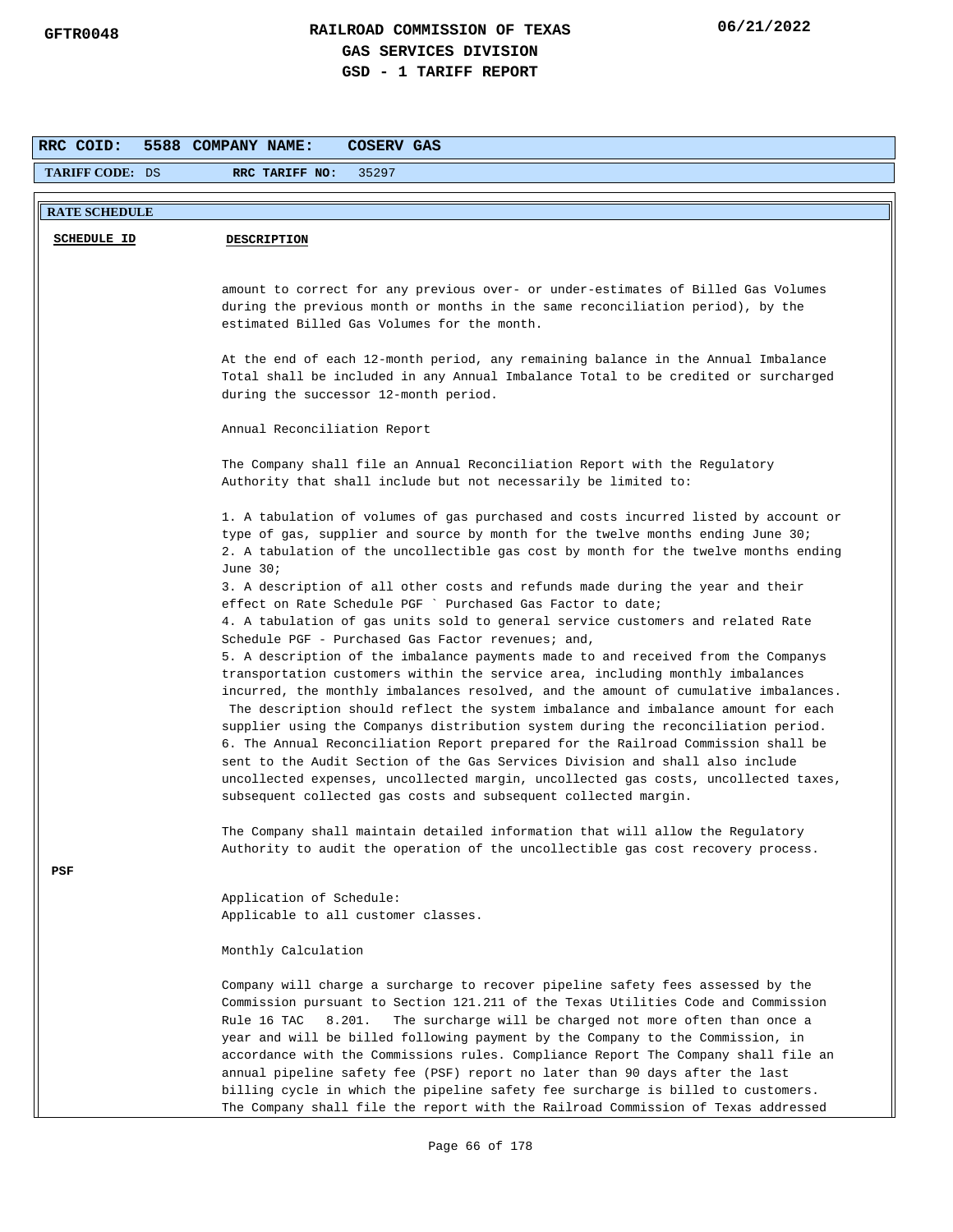| RRC COID:              | <b>COSERV GAS</b><br>5588 COMPANY NAME:                                                                                                                                                                                                                                                                                                                                                                                                                                                                                                                                                                                                                                                                                                                                                                                                                                                         |
|------------------------|-------------------------------------------------------------------------------------------------------------------------------------------------------------------------------------------------------------------------------------------------------------------------------------------------------------------------------------------------------------------------------------------------------------------------------------------------------------------------------------------------------------------------------------------------------------------------------------------------------------------------------------------------------------------------------------------------------------------------------------------------------------------------------------------------------------------------------------------------------------------------------------------------|
| <b>TARIFF CODE: DS</b> | RRC TARIFF NO:<br>35297                                                                                                                                                                                                                                                                                                                                                                                                                                                                                                                                                                                                                                                                                                                                                                                                                                                                         |
| <b>RATE SCHEDULE</b>   |                                                                                                                                                                                                                                                                                                                                                                                                                                                                                                                                                                                                                                                                                                                                                                                                                                                                                                 |
| <b>SCHEDULE ID</b>     | <b>DESCRIPTION</b>                                                                                                                                                                                                                                                                                                                                                                                                                                                                                                                                                                                                                                                                                                                                                                                                                                                                              |
|                        |                                                                                                                                                                                                                                                                                                                                                                                                                                                                                                                                                                                                                                                                                                                                                                                                                                                                                                 |
| RCE                    | to the Director of Oversight and Safety Division, Gas Services Department,<br>referencing OS-20-00005136, and titling the report Pipeline Safety Fee Recovery<br>Report. The report shall include the following: a) the pipeline safety fee-amount<br>paid to the Commission; b) the unit rate for each customer; c) the date or dates<br>the surcharge was billed to customers; and d) the total amount billed to customers<br>for the surcharge. Reports for the Commission should be filed electronically at<br>GUD_Compliance@rrc.texas.gov or at the following address: Compliance Filing<br>Director of Oversight and Safety Division Gas Services Dept. Railroad Commission of<br>Texas P.O. Box 12967 Austin, TX 78711-2967                                                                                                                                                             |
|                        | Application of Schedule:                                                                                                                                                                                                                                                                                                                                                                                                                                                                                                                                                                                                                                                                                                                                                                                                                                                                        |
|                        | Applicable to residential, commercial, and public authority customer classes.                                                                                                                                                                                                                                                                                                                                                                                                                                                                                                                                                                                                                                                                                                                                                                                                                   |
|                        | Monthly Surcharge Pursuant to the Final Order in OS-20-00005136, CoServ is<br>authorized to recover a total of \$774,683.93 in rate case expenses from OS-20-<br>00005136 customers identified above by a surcharge of \$0.00333 per Ccf for a period<br>of approximately 24 months commencing TBD 2021.                                                                                                                                                                                                                                                                                                                                                                                                                                                                                                                                                                                        |
|                        | Compliance Report: The Company shall file an annual rate case expense<br>reconciliation report within 90 days after each calendar year end until and<br>including the calendar year end in which the rate case expenses are fully<br>recovered. The Company shall file the report with the Railroad Commission of Texas<br>addressed to the Director of Oversight and Safety Division, Gas Services Department<br>and referencing OS-20-00005136 Rate Case Expense Recovery Report. The report shall<br>detail the monthly collections for RCE surcharge by customer class and show the<br>outstanding balance. Reports to the Commission should be filed electronically at<br>GUD_Compliance@rrc.texas.gov or at the following address: Compliance Filing<br>Director of Oversight and Safety Division Gas Services Dept. Railroad Commission of<br>Texas P.O. Box 12967 Austin, TX 78711-2967 |
| <b>WNA</b>             |                                                                                                                                                                                                                                                                                                                                                                                                                                                                                                                                                                                                                                                                                                                                                                                                                                                                                                 |
|                        | Application of Schedule:                                                                                                                                                                                                                                                                                                                                                                                                                                                                                                                                                                                                                                                                                                                                                                                                                                                                        |
|                        | Applicable to residential, commercial and public authority customers.                                                                                                                                                                                                                                                                                                                                                                                                                                                                                                                                                                                                                                                                                                                                                                                                                           |
|                        | Purpose and Intent                                                                                                                                                                                                                                                                                                                                                                                                                                                                                                                                                                                                                                                                                                                                                                                                                                                                              |
|                        | This provision is intended to account for the effects of abnormal temperatures on<br>both customers and the Company. Under this provision customers will receive a<br>credit when the temperature is colder than normal or will be surcharged when the<br>temperature is warmer than normal. The billing methods set forth herein are<br>intended to be followed to the extent the goals are realized. To the extent the<br>billing methods fail to achieve these goals, the methodology shall be revised so<br>that the goals are achieved, subject to review by the Gas Services Division of the<br>Railroad Commission of Texas.                                                                                                                                                                                                                                                             |
|                        | Applicability:                                                                                                                                                                                                                                                                                                                                                                                                                                                                                                                                                                                                                                                                                                                                                                                                                                                                                  |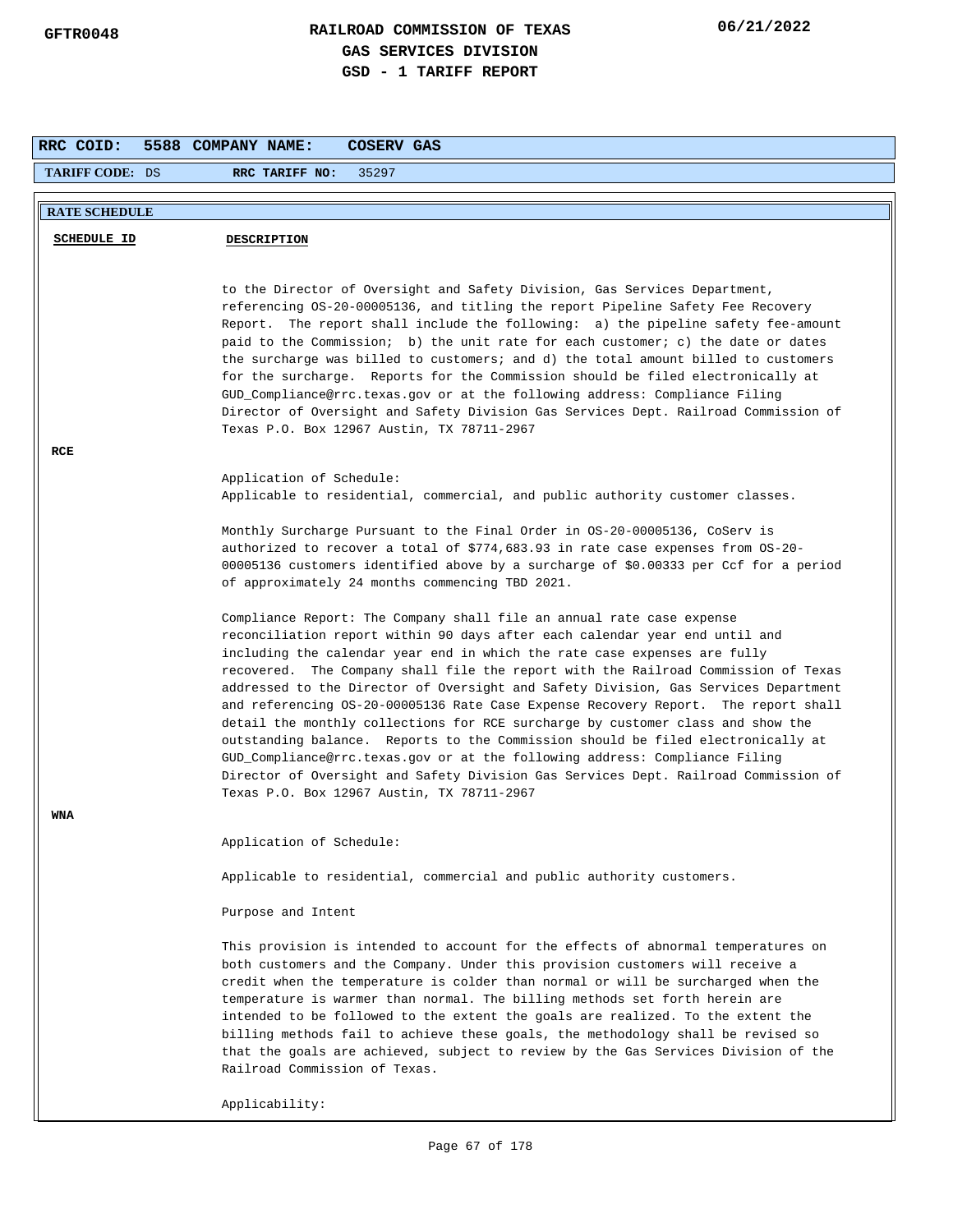| RRC COID:              | 5588 COMPANY NAME:<br>COSERV GAS                                                                                                                                                                                                                                                                                                                                                                                                                                                                                                                                                                   |
|------------------------|----------------------------------------------------------------------------------------------------------------------------------------------------------------------------------------------------------------------------------------------------------------------------------------------------------------------------------------------------------------------------------------------------------------------------------------------------------------------------------------------------------------------------------------------------------------------------------------------------|
| <b>TARIFF CODE: DS</b> | RRC TARIFF NO:<br>35297                                                                                                                                                                                                                                                                                                                                                                                                                                                                                                                                                                            |
| <b>RATE SCHEDULE</b>   |                                                                                                                                                                                                                                                                                                                                                                                                                                                                                                                                                                                                    |
| SCHEDULE ID            | <b>DESCRIPTION</b>                                                                                                                                                                                                                                                                                                                                                                                                                                                                                                                                                                                 |
|                        | This tariff shall be applicable for the months of November through April of each<br>year. The WNA charge shall be reflected on the monthly bills rendered to customers<br>in the months of December through May to account for the variation in gas<br>consumption due to the variation in temperatures from normal during the November<br>through April period. The WNA charge billed for a month will be based on Heating<br>Degree Day parameters for the previous month, actual number of customers for the<br>previous month, and estimated rate class Ccf consumption for the current month. |
|                        | Definitions:                                                                                                                                                                                                                                                                                                                                                                                                                                                                                                                                                                                       |
|                        | Ccf ` One hundred standard cubic feet of gas                                                                                                                                                                                                                                                                                                                                                                                                                                                                                                                                                       |
|                        | HDD ` Heating Degree Days                                                                                                                                                                                                                                                                                                                                                                                                                                                                                                                                                                          |
|                        | HDDn ` Normal heating degree days for the previous month based on normal determined<br>by NOAA for the Dallas Fort Worth International Airport (KDFW weather station)                                                                                                                                                                                                                                                                                                                                                                                                                              |
|                        | HDDa ` Actual heating degree days for the previous month                                                                                                                                                                                                                                                                                                                                                                                                                                                                                                                                           |
|                        | HL' Is a factor for heat load per HDD for the test year. The factor is 0.10012 for<br>residential customers, 0.457193 for commercial customers and 1.385462 for public<br>authority customers                                                                                                                                                                                                                                                                                                                                                                                                      |
|                        | C `Number of customers in the customer class at the end of the previous month.                                                                                                                                                                                                                                                                                                                                                                                                                                                                                                                     |
|                        | WNV `Weather Normalization Volume calculated by customer class using the following<br>formula: $WW = C * (HL * (HDDn ' HDDa))$                                                                                                                                                                                                                                                                                                                                                                                                                                                                     |
|                        | BMVe `The estimate of the volume of natural gas for the current month to be<br>consumed by each customer class.                                                                                                                                                                                                                                                                                                                                                                                                                                                                                    |
|                        | Weather Normalization Adjustment factor<br>WNAt                                                                                                                                                                                                                                                                                                                                                                                                                                                                                                                                                    |
|                        | VC ` The Volumetric Charge in effect for the appropriate customer class.                                                                                                                                                                                                                                                                                                                                                                                                                                                                                                                           |
|                        | RF `The Reconciliation Factor is an adjustment to be applied to the current<br>monthly billing to account for differences in WNA revenues calculated using actual,<br>final billing and HDD parameters for previous periods and the WNA revenues actually<br>recovered in previous periods. Any remaining RF balance after the May billing will<br>be included in the next December billing.                                                                                                                                                                                                       |
|                        | WNA Calculation                                                                                                                                                                                                                                                                                                                                                                                                                                                                                                                                                                                    |
|                        | The amount to be billed or credited to each customer in a customer class will be<br>determined as follows:                                                                                                                                                                                                                                                                                                                                                                                                                                                                                         |
|                        | $WNAf = ((WWV * VC) RF) / BMVe$                                                                                                                                                                                                                                                                                                                                                                                                                                                                                                                                                                    |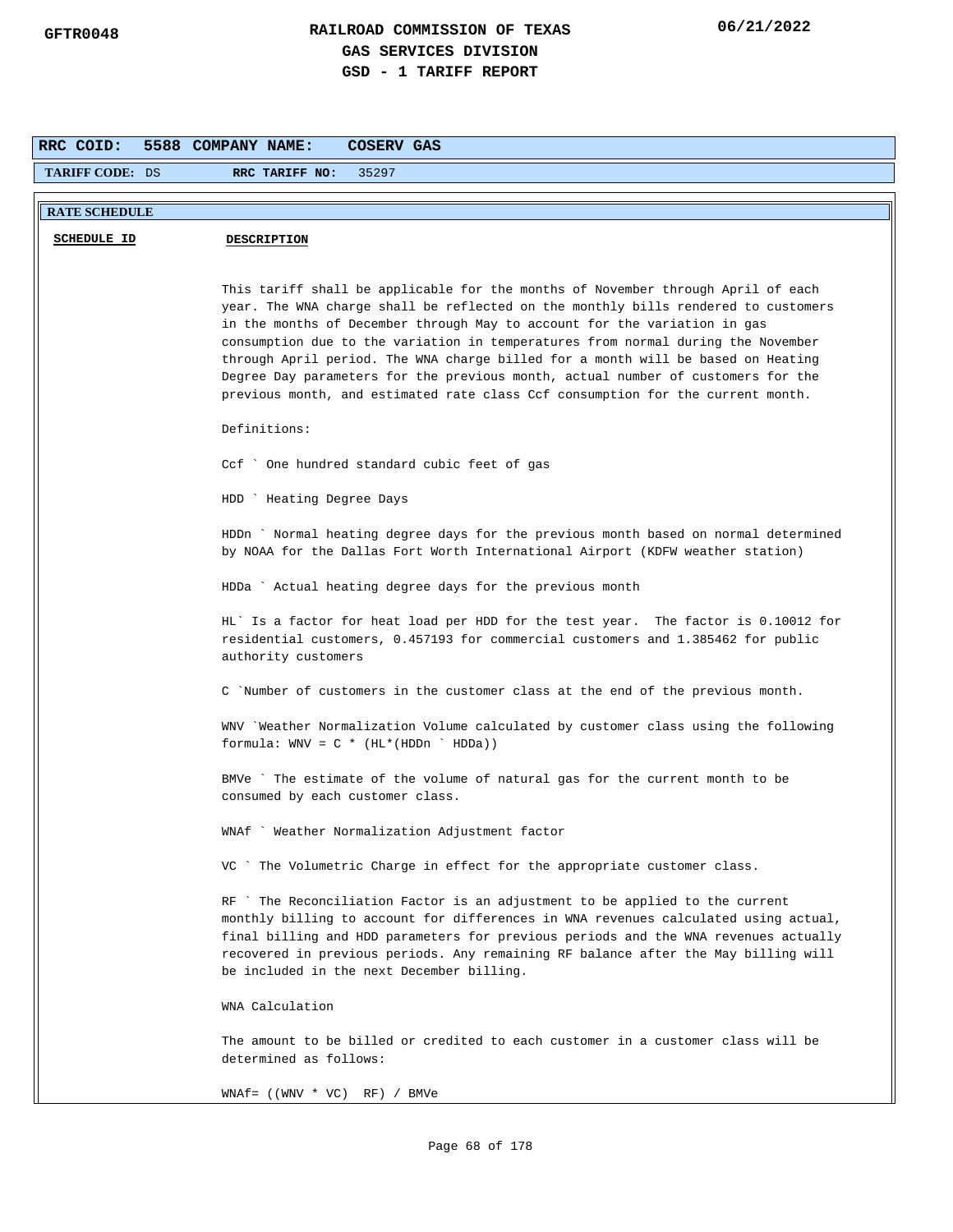| RRC COID:              | 5588 COMPANY NAME:<br>COSERV GAS                                                                                                                                                                                                                                                                                                                                                                                                                                                                                                                                                                                                                                                                                     |
|------------------------|----------------------------------------------------------------------------------------------------------------------------------------------------------------------------------------------------------------------------------------------------------------------------------------------------------------------------------------------------------------------------------------------------------------------------------------------------------------------------------------------------------------------------------------------------------------------------------------------------------------------------------------------------------------------------------------------------------------------|
| <b>TARIFF CODE: DS</b> | 35297<br>RRC TARIFF NO:                                                                                                                                                                                                                                                                                                                                                                                                                                                                                                                                                                                                                                                                                              |
| <b>RATE SCHEDULE</b>   |                                                                                                                                                                                                                                                                                                                                                                                                                                                                                                                                                                                                                                                                                                                      |
| <b>SCHEDULE ID</b>     | <b>DESCRIPTION</b>                                                                                                                                                                                                                                                                                                                                                                                                                                                                                                                                                                                                                                                                                                   |
|                        |                                                                                                                                                                                                                                                                                                                                                                                                                                                                                                                                                                                                                                                                                                                      |
|                        | The customer will be charged or credited as follows:                                                                                                                                                                                                                                                                                                                                                                                                                                                                                                                                                                                                                                                                 |
|                        | WNA = Customers Actual Ccf Consumption X WNAf                                                                                                                                                                                                                                                                                                                                                                                                                                                                                                                                                                                                                                                                        |
|                        | Monthly Report:                                                                                                                                                                                                                                                                                                                                                                                                                                                                                                                                                                                                                                                                                                      |
|                        | By the 25th day of the month following the month in which a given WNA is billed or<br>credited, the Company will file with the Regulatory Authority a report showing the<br>volume adjustments and WNA revenues for each applicable customer class. Supporting<br>documentation will be made available for review upon request.                                                                                                                                                                                                                                                                                                                                                                                      |
|                        | Annual Report:                                                                                                                                                                                                                                                                                                                                                                                                                                                                                                                                                                                                                                                                                                       |
|                        | An annual report shall be filed with the regulatory authority for each five-month<br>period beginning with November and ending the subsequent April by customer class.<br>The report shall provide: (a) the total amount of volumetric revenues collected<br>from customers including WNA revenues, (b) the Base Load revenues collected from<br>customers using the Base Load per customer during the period, (c) the difference<br>between the volumetric revenues collected from customers and the Base Load, which<br>represents the weather sensitive revenues billed, and (d) the calculated WNA<br>revenues determined by the operation of the provisions of this weather<br>normalization adjustment clause. |
|                        | Compliance Report:                                                                                                                                                                                                                                                                                                                                                                                                                                                                                                                                                                                                                                                                                                   |
|                        | The Company shall file with the Commission an annual report verifying the past<br>years WNA collections or refunds. The report shall show the amount collected or<br>refunded by WNA month, total monthly volume, average WNA rate, average bill impact,<br>percent bill impact and itemized by service area. The Company shall file the report<br>with the Commission electronically at GUD_Compliance@rrc.texas.gov or at the<br>following address:                                                                                                                                                                                                                                                                |
|                        | WNA Tariff Filing Director of Oversight and Safety Division<br>Gas Services Department                                                                                                                                                                                                                                                                                                                                                                                                                                                                                                                                                                                                                               |
|                        | Railroad Commission of Texas                                                                                                                                                                                                                                                                                                                                                                                                                                                                                                                                                                                                                                                                                         |
|                        | P.O. Box 12967<br>Austin, TX 78711-2967                                                                                                                                                                                                                                                                                                                                                                                                                                                                                                                                                                                                                                                                              |
| <b>EDIT</b>            |                                                                                                                                                                                                                                                                                                                                                                                                                                                                                                                                                                                                                                                                                                                      |
|                        | Application of Schedule:<br>This Excess Deferred Income Tax Credit applies to all general service rate<br>schedules of CoServ Gas, Ltd. (Company) currently in force within the incorporated<br>and unincorporated areas of Collin, Denton, and Kaufman Counties. Calculation of<br>Credit: The annual amortization of the regulatory liability for excess deferred<br>income taxes resulting from the Tax Cuts and Jobs Act of 2017 and in compliance<br>with GUD No. 10695, will be credited to customers monthly on avolumetric basis<br>until fully amortized. The initial credit will occur in September 01, 2021.                                                                                              |
|                        | EDIT CREDIT `<br>The total amount, if any, of the credit in a given year will be determined by: The                                                                                                                                                                                                                                                                                                                                                                                                                                                                                                                                                                                                                  |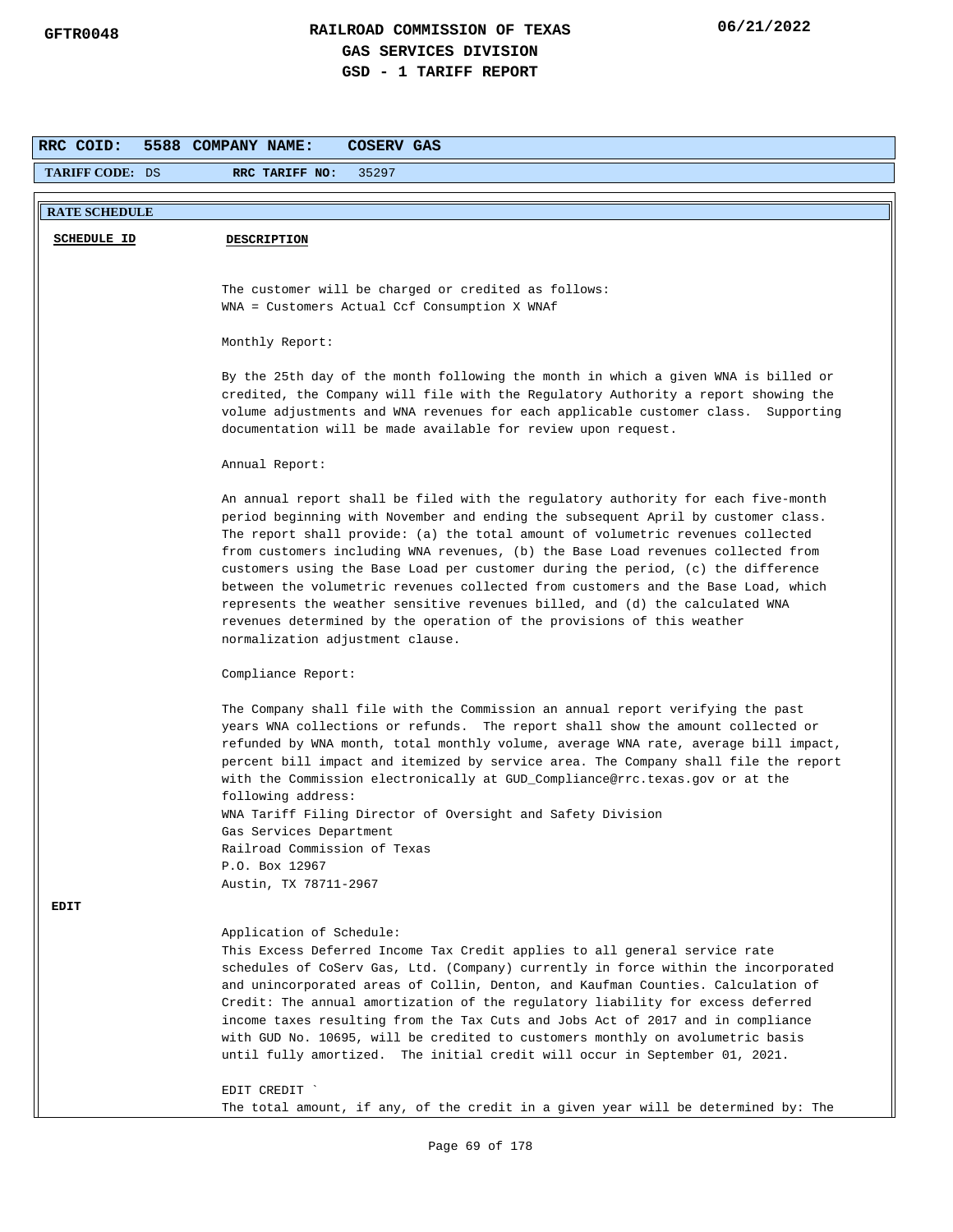| RRC COID:              | 5588 COMPANY NAME:<br>COSERV GAS                                                                                                                                                                                                                                                                                                                                                                                                                                                                                                                                                           |
|------------------------|--------------------------------------------------------------------------------------------------------------------------------------------------------------------------------------------------------------------------------------------------------------------------------------------------------------------------------------------------------------------------------------------------------------------------------------------------------------------------------------------------------------------------------------------------------------------------------------------|
| <b>TARIFF CODE: DS</b> | RRC TARIFF NO:<br>35297                                                                                                                                                                                                                                                                                                                                                                                                                                                                                                                                                                    |
|                        |                                                                                                                                                                                                                                                                                                                                                                                                                                                                                                                                                                                            |
| <b>RATE SCHEDULE</b>   |                                                                                                                                                                                                                                                                                                                                                                                                                                                                                                                                                                                            |
| SCHEDULE ID            | <b>DESCRIPTION</b>                                                                                                                                                                                                                                                                                                                                                                                                                                                                                                                                                                         |
|                        | average rate assumption method (ARAM) as required by the Tax Cuts and Jobs Act of<br>2017 Section 13001(d) for the protected portion of the regulatory liability for<br>excess deferred income taxes, which results in an amortization over approximately<br>38 years.                                                                                                                                                                                                                                                                                                                     |
|                        | TRUE-UP ADJUSTMENT                                                                                                                                                                                                                                                                                                                                                                                                                                                                                                                                                                         |
|                        | The Excess Deferred Income Tax credit shall be trued-up in CoServs next rate case.<br>The True-Up Adjustment will be the difference between the amount of the EDIT Credit<br>and the amount actually credited to customers. EDIT Credit per Ccf<br>Residential:<br>\$0.00247<br>Commercial:<br>\$0.00100<br>Public Authority: \$0.00100                                                                                                                                                                                                                                                    |
|                        |                                                                                                                                                                                                                                                                                                                                                                                                                                                                                                                                                                                            |
|                        | Other Adjustments:                                                                                                                                                                                                                                                                                                                                                                                                                                                                                                                                                                         |
|                        | Taxes:                                                                                                                                                                                                                                                                                                                                                                                                                                                                                                                                                                                     |
|                        | Plus applicable taxes and fees (including franchise fees) related to above.                                                                                                                                                                                                                                                                                                                                                                                                                                                                                                                |
|                        | Compliance Filing:<br>The Company shall make a filing with the Commission no later than March 31 of each<br>year, including the following information for the previous calendar year:                                                                                                                                                                                                                                                                                                                                                                                                      |
|                        | a. the total dollar amount of that years EDIT Credit;                                                                                                                                                                                                                                                                                                                                                                                                                                                                                                                                      |
|                        | b. the total dollar amount actually credited to customers;<br>c. the amount of the upcoming years EDIT Credit; and d. the amounts of the upcoming<br>years EDIT Credit per Customer.                                                                                                                                                                                                                                                                                                                                                                                                       |
|                        | Conditions:                                                                                                                                                                                                                                                                                                                                                                                                                                                                                                                                                                                |
|                        | Subject to all applicable laws and orders, and the Company's rules and regulations<br>on file with the regulatory authority.                                                                                                                                                                                                                                                                                                                                                                                                                                                               |
| DEP                    |                                                                                                                                                                                                                                                                                                                                                                                                                                                                                                                                                                                            |
|                        | Customer deposits are not required with acceptable credit bureau or other report of<br>good credit by a utility. Deposits may be required of CoServ Gas customers who<br>have been disconnected for nonpayment and later request to be reconnected.<br>Deposits will be determined by estimating one-sixth of the average annual bill, and<br>may include allowable additional charges, as specified by Texas Railroad Commission<br>regulation. See applicable Commission regulation at 16 TAC Section 7.45 (Quality<br>of Service Rule) for other provisions governing deposits.         |
| RIDER URI              |                                                                                                                                                                                                                                                                                                                                                                                                                                                                                                                                                                                            |
|                        | A. PURPOSE: The purpose of the Winter Storm Uri Surcharge is to authorize CoServ<br>Gas, Ltd. (CoServ Gas or the Company) to recover the reasonable, necessary, and<br>prudent extraordinary costs incurred by the Company as a result of Winter Storm<br>Uri. The rate schedule is authorized by the Railroad Commission of Texass<br>(Commission) (1) Regulatory Asset Determination Order in OS-21-00007061 (Regulatory<br>Asset Order), (2) original jurisdiction to prescribe the manner and form of the<br>books, records, and accounts for gas utilities under Texas Utilities Code |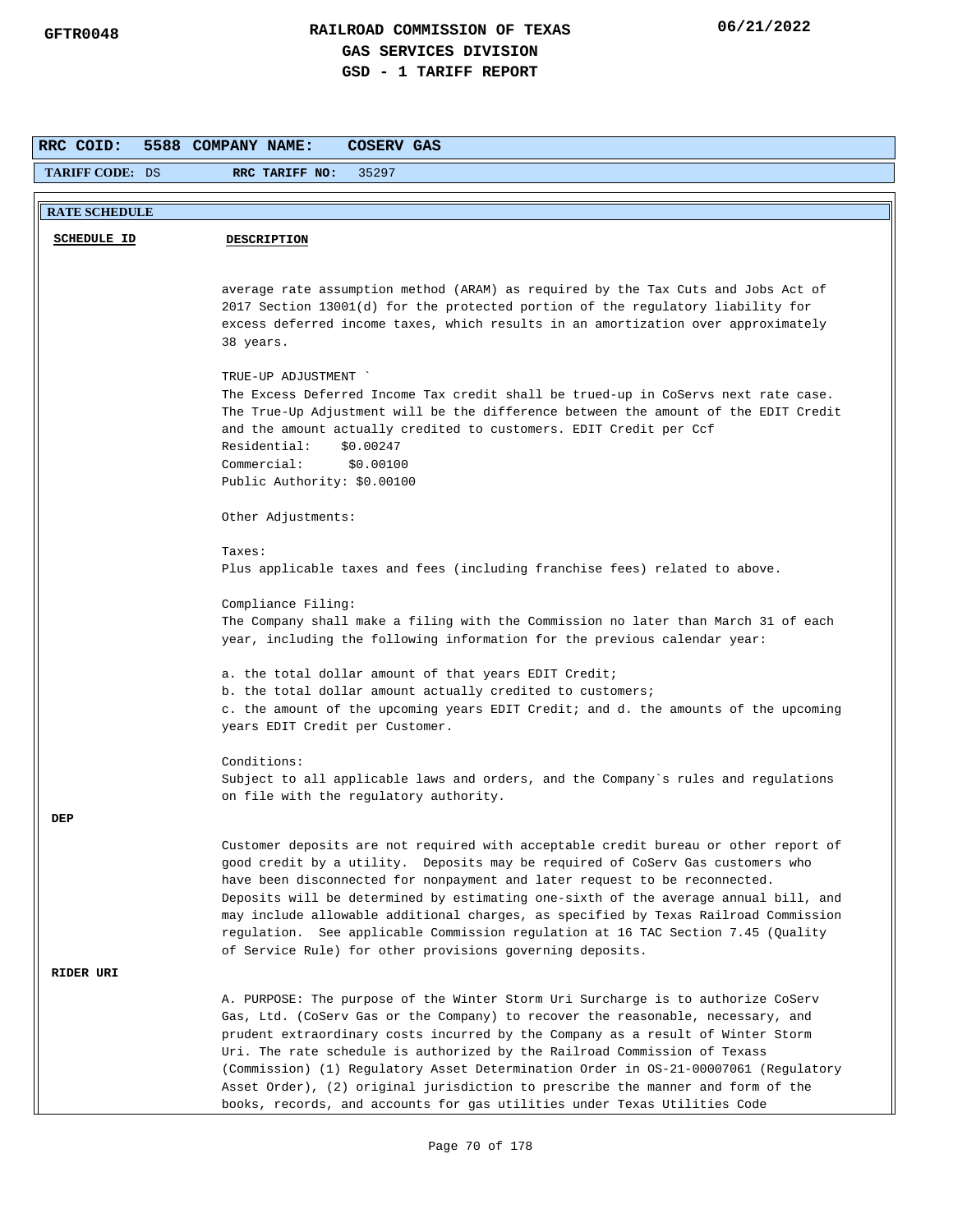| <b>TARIFF CODE: DS</b><br>RRC TARIFF NO:<br>35297<br><b>RATE SCHEDULE</b><br><b>SCHEDULE ID</b><br><b>DESCRIPTION</b><br>102.101(a), (b) and (d), (3) Regulatory Asset Notice issued on February 13, 2021,<br>and (4) Notice to Gas Utilities issued on June 17, 2021. The Commission authorizes<br>and directs the Company to assess the Winter Storm Uri Surcharge rate as set forth:<br>B. APPLICABILITY: This rate shall apply to all CoServ customers located in the<br>incorporated and unincorporated service areas. C. SURCHARGE RATE: All Ccf during<br>each billing period: \$0.07 per Ccf, to all customers through the Companys Purchase<br>Gas Factor. This rate will be in effect until all approved and expended Winter<br>Storm Uri costs, up to \$67,224,791 (Regulatory Asset Amount) plus carrying cost,<br>are recovered under the applicable rate schedules. Any excess recovery of the<br>Regulatory Asset Amount shall be calculated and refunded to customers through the<br>Companys Purchase Gas Factor. D. OTHER ADJUSTMENTS: Plus applicable taxes and fees<br>(including franchise fees) related to above.<br><b>CAPCR</b><br>CoServ Gas customers who were previously customers of Denton County Electric<br>Cooperative, d/b/a CoServ Electric, may receive Capital Credits from CoServ<br>Electric. Any such credits will be considered to be a payment on those customers<br>gas bills and will be treated as a credit on such bills.<br>TOC<br>TABLE OF CONTENTS<br>UO.<br>UTILITY OPERATIONS<br>SA<br>INCORPORATED AND UNINCORPORATED SERVICE AREAS AND COUNTIES<br>DEF<br><b>DEFINITIONS</b><br>Schedules specific to Incorporated Areas<br>RI<br>RESIDENTIAL INCORPORATED AREAS SALES<br>CI<br>COMMERCIAL INCORPORATED AREAS SALES<br>PUBLIC AUTHORITY INCORPORATED AREAS SALES<br>PI<br>ITF<br>INCORPORATED AREAS TAX FACTORS<br>LINE EXTENSION POLICY ` INCORPORATED AREAS<br>LEI<br>Schedules specific to Unincorporated Areas<br>RESIDENTIAL UNINCORPORATED AREAS SALES<br>RU<br>CU<br>COMMERCIAL UNINCORPORATED AREAS SALES<br>PU<br>PUBLIC AUTHORITY UNINCORPORATED AREAS SALES<br>UNINCORPORATED AREAS TAX FACTORS<br>UTF<br>LINE EXTENSION POLICY ` UNINCORPORATED AREAS<br>LEU<br>Schedules applicable to all areas<br>PGF<br>PURCHASED GAS FACTOR<br>PSF<br>PIPELINE SAFETY FEE RCE RATE CASE EXPENSES<br>WEATHER NORMALIZATION ADJUSTMENT<br>WNA<br><b>EDIT</b><br>EXCESS DEFERRED INCOME TAX CREDIT<br>MISCELLANEOUS SERVICE CHARGES<br>М | RRC COID: | 5588 COMPANY NAME:<br>COSERV GAS |
|--------------------------------------------------------------------------------------------------------------------------------------------------------------------------------------------------------------------------------------------------------------------------------------------------------------------------------------------------------------------------------------------------------------------------------------------------------------------------------------------------------------------------------------------------------------------------------------------------------------------------------------------------------------------------------------------------------------------------------------------------------------------------------------------------------------------------------------------------------------------------------------------------------------------------------------------------------------------------------------------------------------------------------------------------------------------------------------------------------------------------------------------------------------------------------------------------------------------------------------------------------------------------------------------------------------------------------------------------------------------------------------------------------------------------------------------------------------------------------------------------------------------------------------------------------------------------------------------------------------------------------------------------------------------------------------------------------------------------------------------------------------------------------------------------------------------------------------------------------------------------------------------------------------------------------------------------------------------------------------------------------------------------------------------------------------------------------------------------------------------------------------------------------------------------------------------------------------------------------------------------------------------------------------------------------------------------------------------------------------------------------------------------------------------------------------------------------------------------------------------|-----------|----------------------------------|
|                                                                                                                                                                                                                                                                                                                                                                                                                                                                                                                                                                                                                                                                                                                                                                                                                                                                                                                                                                                                                                                                                                                                                                                                                                                                                                                                                                                                                                                                                                                                                                                                                                                                                                                                                                                                                                                                                                                                                                                                                                                                                                                                                                                                                                                                                                                                                                                                                                                                                            |           |                                  |
|                                                                                                                                                                                                                                                                                                                                                                                                                                                                                                                                                                                                                                                                                                                                                                                                                                                                                                                                                                                                                                                                                                                                                                                                                                                                                                                                                                                                                                                                                                                                                                                                                                                                                                                                                                                                                                                                                                                                                                                                                                                                                                                                                                                                                                                                                                                                                                                                                                                                                            |           |                                  |
|                                                                                                                                                                                                                                                                                                                                                                                                                                                                                                                                                                                                                                                                                                                                                                                                                                                                                                                                                                                                                                                                                                                                                                                                                                                                                                                                                                                                                                                                                                                                                                                                                                                                                                                                                                                                                                                                                                                                                                                                                                                                                                                                                                                                                                                                                                                                                                                                                                                                                            |           |                                  |
|                                                                                                                                                                                                                                                                                                                                                                                                                                                                                                                                                                                                                                                                                                                                                                                                                                                                                                                                                                                                                                                                                                                                                                                                                                                                                                                                                                                                                                                                                                                                                                                                                                                                                                                                                                                                                                                                                                                                                                                                                                                                                                                                                                                                                                                                                                                                                                                                                                                                                            |           |                                  |
|                                                                                                                                                                                                                                                                                                                                                                                                                                                                                                                                                                                                                                                                                                                                                                                                                                                                                                                                                                                                                                                                                                                                                                                                                                                                                                                                                                                                                                                                                                                                                                                                                                                                                                                                                                                                                                                                                                                                                                                                                                                                                                                                                                                                                                                                                                                                                                                                                                                                                            |           |                                  |
|                                                                                                                                                                                                                                                                                                                                                                                                                                                                                                                                                                                                                                                                                                                                                                                                                                                                                                                                                                                                                                                                                                                                                                                                                                                                                                                                                                                                                                                                                                                                                                                                                                                                                                                                                                                                                                                                                                                                                                                                                                                                                                                                                                                                                                                                                                                                                                                                                                                                                            |           |                                  |
|                                                                                                                                                                                                                                                                                                                                                                                                                                                                                                                                                                                                                                                                                                                                                                                                                                                                                                                                                                                                                                                                                                                                                                                                                                                                                                                                                                                                                                                                                                                                                                                                                                                                                                                                                                                                                                                                                                                                                                                                                                                                                                                                                                                                                                                                                                                                                                                                                                                                                            |           |                                  |
|                                                                                                                                                                                                                                                                                                                                                                                                                                                                                                                                                                                                                                                                                                                                                                                                                                                                                                                                                                                                                                                                                                                                                                                                                                                                                                                                                                                                                                                                                                                                                                                                                                                                                                                                                                                                                                                                                                                                                                                                                                                                                                                                                                                                                                                                                                                                                                                                                                                                                            |           |                                  |
|                                                                                                                                                                                                                                                                                                                                                                                                                                                                                                                                                                                                                                                                                                                                                                                                                                                                                                                                                                                                                                                                                                                                                                                                                                                                                                                                                                                                                                                                                                                                                                                                                                                                                                                                                                                                                                                                                                                                                                                                                                                                                                                                                                                                                                                                                                                                                                                                                                                                                            |           |                                  |
|                                                                                                                                                                                                                                                                                                                                                                                                                                                                                                                                                                                                                                                                                                                                                                                                                                                                                                                                                                                                                                                                                                                                                                                                                                                                                                                                                                                                                                                                                                                                                                                                                                                                                                                                                                                                                                                                                                                                                                                                                                                                                                                                                                                                                                                                                                                                                                                                                                                                                            |           |                                  |
|                                                                                                                                                                                                                                                                                                                                                                                                                                                                                                                                                                                                                                                                                                                                                                                                                                                                                                                                                                                                                                                                                                                                                                                                                                                                                                                                                                                                                                                                                                                                                                                                                                                                                                                                                                                                                                                                                                                                                                                                                                                                                                                                                                                                                                                                                                                                                                                                                                                                                            |           |                                  |
|                                                                                                                                                                                                                                                                                                                                                                                                                                                                                                                                                                                                                                                                                                                                                                                                                                                                                                                                                                                                                                                                                                                                                                                                                                                                                                                                                                                                                                                                                                                                                                                                                                                                                                                                                                                                                                                                                                                                                                                                                                                                                                                                                                                                                                                                                                                                                                                                                                                                                            |           |                                  |
|                                                                                                                                                                                                                                                                                                                                                                                                                                                                                                                                                                                                                                                                                                                                                                                                                                                                                                                                                                                                                                                                                                                                                                                                                                                                                                                                                                                                                                                                                                                                                                                                                                                                                                                                                                                                                                                                                                                                                                                                                                                                                                                                                                                                                                                                                                                                                                                                                                                                                            |           |                                  |
|                                                                                                                                                                                                                                                                                                                                                                                                                                                                                                                                                                                                                                                                                                                                                                                                                                                                                                                                                                                                                                                                                                                                                                                                                                                                                                                                                                                                                                                                                                                                                                                                                                                                                                                                                                                                                                                                                                                                                                                                                                                                                                                                                                                                                                                                                                                                                                                                                                                                                            |           |                                  |
|                                                                                                                                                                                                                                                                                                                                                                                                                                                                                                                                                                                                                                                                                                                                                                                                                                                                                                                                                                                                                                                                                                                                                                                                                                                                                                                                                                                                                                                                                                                                                                                                                                                                                                                                                                                                                                                                                                                                                                                                                                                                                                                                                                                                                                                                                                                                                                                                                                                                                            |           |                                  |
|                                                                                                                                                                                                                                                                                                                                                                                                                                                                                                                                                                                                                                                                                                                                                                                                                                                                                                                                                                                                                                                                                                                                                                                                                                                                                                                                                                                                                                                                                                                                                                                                                                                                                                                                                                                                                                                                                                                                                                                                                                                                                                                                                                                                                                                                                                                                                                                                                                                                                            |           |                                  |
|                                                                                                                                                                                                                                                                                                                                                                                                                                                                                                                                                                                                                                                                                                                                                                                                                                                                                                                                                                                                                                                                                                                                                                                                                                                                                                                                                                                                                                                                                                                                                                                                                                                                                                                                                                                                                                                                                                                                                                                                                                                                                                                                                                                                                                                                                                                                                                                                                                                                                            |           |                                  |
|                                                                                                                                                                                                                                                                                                                                                                                                                                                                                                                                                                                                                                                                                                                                                                                                                                                                                                                                                                                                                                                                                                                                                                                                                                                                                                                                                                                                                                                                                                                                                                                                                                                                                                                                                                                                                                                                                                                                                                                                                                                                                                                                                                                                                                                                                                                                                                                                                                                                                            |           |                                  |
|                                                                                                                                                                                                                                                                                                                                                                                                                                                                                                                                                                                                                                                                                                                                                                                                                                                                                                                                                                                                                                                                                                                                                                                                                                                                                                                                                                                                                                                                                                                                                                                                                                                                                                                                                                                                                                                                                                                                                                                                                                                                                                                                                                                                                                                                                                                                                                                                                                                                                            |           |                                  |
|                                                                                                                                                                                                                                                                                                                                                                                                                                                                                                                                                                                                                                                                                                                                                                                                                                                                                                                                                                                                                                                                                                                                                                                                                                                                                                                                                                                                                                                                                                                                                                                                                                                                                                                                                                                                                                                                                                                                                                                                                                                                                                                                                                                                                                                                                                                                                                                                                                                                                            |           |                                  |
|                                                                                                                                                                                                                                                                                                                                                                                                                                                                                                                                                                                                                                                                                                                                                                                                                                                                                                                                                                                                                                                                                                                                                                                                                                                                                                                                                                                                                                                                                                                                                                                                                                                                                                                                                                                                                                                                                                                                                                                                                                                                                                                                                                                                                                                                                                                                                                                                                                                                                            |           |                                  |
|                                                                                                                                                                                                                                                                                                                                                                                                                                                                                                                                                                                                                                                                                                                                                                                                                                                                                                                                                                                                                                                                                                                                                                                                                                                                                                                                                                                                                                                                                                                                                                                                                                                                                                                                                                                                                                                                                                                                                                                                                                                                                                                                                                                                                                                                                                                                                                                                                                                                                            |           |                                  |
|                                                                                                                                                                                                                                                                                                                                                                                                                                                                                                                                                                                                                                                                                                                                                                                                                                                                                                                                                                                                                                                                                                                                                                                                                                                                                                                                                                                                                                                                                                                                                                                                                                                                                                                                                                                                                                                                                                                                                                                                                                                                                                                                                                                                                                                                                                                                                                                                                                                                                            |           |                                  |
|                                                                                                                                                                                                                                                                                                                                                                                                                                                                                                                                                                                                                                                                                                                                                                                                                                                                                                                                                                                                                                                                                                                                                                                                                                                                                                                                                                                                                                                                                                                                                                                                                                                                                                                                                                                                                                                                                                                                                                                                                                                                                                                                                                                                                                                                                                                                                                                                                                                                                            |           |                                  |
|                                                                                                                                                                                                                                                                                                                                                                                                                                                                                                                                                                                                                                                                                                                                                                                                                                                                                                                                                                                                                                                                                                                                                                                                                                                                                                                                                                                                                                                                                                                                                                                                                                                                                                                                                                                                                                                                                                                                                                                                                                                                                                                                                                                                                                                                                                                                                                                                                                                                                            |           |                                  |
|                                                                                                                                                                                                                                                                                                                                                                                                                                                                                                                                                                                                                                                                                                                                                                                                                                                                                                                                                                                                                                                                                                                                                                                                                                                                                                                                                                                                                                                                                                                                                                                                                                                                                                                                                                                                                                                                                                                                                                                                                                                                                                                                                                                                                                                                                                                                                                                                                                                                                            |           |                                  |
|                                                                                                                                                                                                                                                                                                                                                                                                                                                                                                                                                                                                                                                                                                                                                                                                                                                                                                                                                                                                                                                                                                                                                                                                                                                                                                                                                                                                                                                                                                                                                                                                                                                                                                                                                                                                                                                                                                                                                                                                                                                                                                                                                                                                                                                                                                                                                                                                                                                                                            |           |                                  |
|                                                                                                                                                                                                                                                                                                                                                                                                                                                                                                                                                                                                                                                                                                                                                                                                                                                                                                                                                                                                                                                                                                                                                                                                                                                                                                                                                                                                                                                                                                                                                                                                                                                                                                                                                                                                                                                                                                                                                                                                                                                                                                                                                                                                                                                                                                                                                                                                                                                                                            |           |                                  |
|                                                                                                                                                                                                                                                                                                                                                                                                                                                                                                                                                                                                                                                                                                                                                                                                                                                                                                                                                                                                                                                                                                                                                                                                                                                                                                                                                                                                                                                                                                                                                                                                                                                                                                                                                                                                                                                                                                                                                                                                                                                                                                                                                                                                                                                                                                                                                                                                                                                                                            |           |                                  |
|                                                                                                                                                                                                                                                                                                                                                                                                                                                                                                                                                                                                                                                                                                                                                                                                                                                                                                                                                                                                                                                                                                                                                                                                                                                                                                                                                                                                                                                                                                                                                                                                                                                                                                                                                                                                                                                                                                                                                                                                                                                                                                                                                                                                                                                                                                                                                                                                                                                                                            |           |                                  |
|                                                                                                                                                                                                                                                                                                                                                                                                                                                                                                                                                                                                                                                                                                                                                                                                                                                                                                                                                                                                                                                                                                                                                                                                                                                                                                                                                                                                                                                                                                                                                                                                                                                                                                                                                                                                                                                                                                                                                                                                                                                                                                                                                                                                                                                                                                                                                                                                                                                                                            |           |                                  |
|                                                                                                                                                                                                                                                                                                                                                                                                                                                                                                                                                                                                                                                                                                                                                                                                                                                                                                                                                                                                                                                                                                                                                                                                                                                                                                                                                                                                                                                                                                                                                                                                                                                                                                                                                                                                                                                                                                                                                                                                                                                                                                                                                                                                                                                                                                                                                                                                                                                                                            |           |                                  |
|                                                                                                                                                                                                                                                                                                                                                                                                                                                                                                                                                                                                                                                                                                                                                                                                                                                                                                                                                                                                                                                                                                                                                                                                                                                                                                                                                                                                                                                                                                                                                                                                                                                                                                                                                                                                                                                                                                                                                                                                                                                                                                                                                                                                                                                                                                                                                                                                                                                                                            |           |                                  |
| Q<br>QUALITY OF SERVICE                                                                                                                                                                                                                                                                                                                                                                                                                                                                                                                                                                                                                                                                                                                                                                                                                                                                                                                                                                                                                                                                                                                                                                                                                                                                                                                                                                                                                                                                                                                                                                                                                                                                                                                                                                                                                                                                                                                                                                                                                                                                                                                                                                                                                                                                                                                                                                                                                                                                    |           |                                  |
| СP<br>CURTAILMENT POLICY<br>DEP<br><b>CUSTOMER DEPOSITS</b>                                                                                                                                                                                                                                                                                                                                                                                                                                                                                                                                                                                                                                                                                                                                                                                                                                                                                                                                                                                                                                                                                                                                                                                                                                                                                                                                                                                                                                                                                                                                                                                                                                                                                                                                                                                                                                                                                                                                                                                                                                                                                                                                                                                                                                                                                                                                                                                                                                |           |                                  |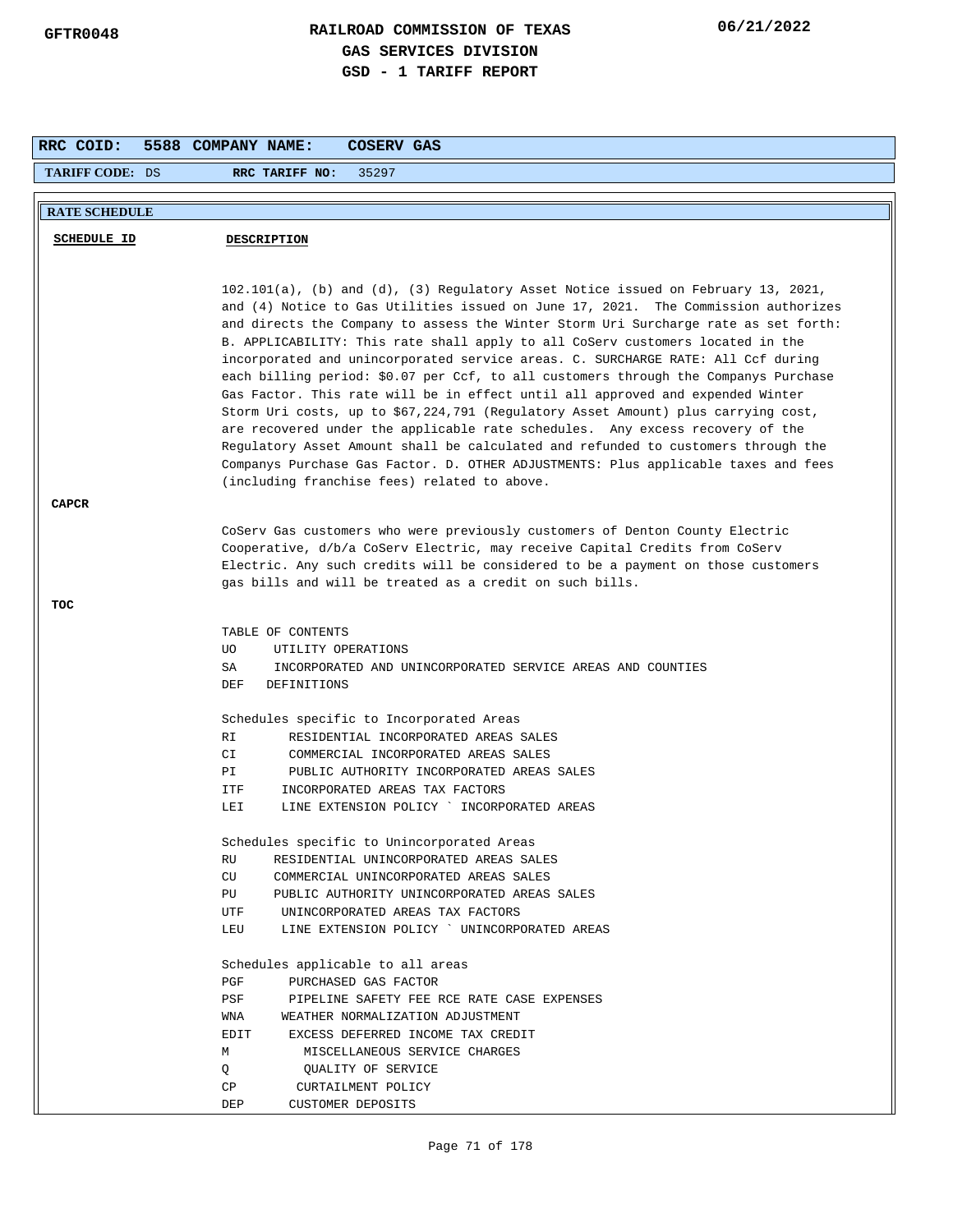| RRC COID:            | 5588 COMPANY NAME:<br><b>COSERV GAS</b>                                             |
|----------------------|-------------------------------------------------------------------------------------|
| TARIFF CODE: DS      | 35297<br>RRC TARIFF NO:                                                             |
|                      |                                                                                     |
| <b>RATE SCHEDULE</b> |                                                                                     |
| <b>SCHEDULE ID</b>   | <b>DESCRIPTION</b>                                                                  |
|                      |                                                                                     |
| UO                   |                                                                                     |
|                      | Utility Operations:                                                                 |
|                      | CoServ Gas, Ltd. owns and operates a natural gas distribution system that provides  |
|                      | natural gas service in Texas.                                                       |
|                      | The following will respond to inquiries regarding provisions of this Tariff for Gas |
|                      | Service:                                                                            |
|                      | Tariff Coordinator CoServ Gas, Ltd.                                                 |
|                      | 7701 South Stemmons                                                                 |
|                      | Corinth, Texas 76210                                                                |
|                      | Telephone: (940) 321-7800                                                           |
|                      | Email Address: tariff@coserv.com                                                    |
| SAI                  |                                                                                     |
|                      | INCORPORATED SERVICE AREAS                                                          |
|                      | Allen                                                                               |
|                      | Argyle                                                                              |
|                      | Aubrey                                                                              |
|                      | Bartonville                                                                         |
|                      | Carrollton                                                                          |
|                      | Celina                                                                              |
|                      | Copper                                                                              |
|                      | Canyon Corinth                                                                      |
|                      | Crossroads<br>Denton                                                                |
|                      | Double Oak                                                                          |
|                      | Fairview                                                                            |
|                      | Flower Mound                                                                        |
|                      | Forney                                                                              |
|                      | Fort Worth                                                                          |
|                      | Frisco                                                                              |
|                      | Highland Village                                                                    |
|                      | Little Elm                                                                          |
|                      | Lewisville                                                                          |
|                      | Lucas<br>McKinney                                                                   |
|                      | Murphy                                                                              |
|                      | Northlake                                                                           |
|                      | Parker                                                                              |
|                      | Plano                                                                               |
|                      | Ponder                                                                              |
|                      | Prosper                                                                             |
|                      | Providence                                                                          |
|                      | Village                                                                             |
|                      | St. Paul                                                                            |
|                      | Shady Shores                                                                        |
|                      | The Colony<br>Wylie                                                                 |
|                      |                                                                                     |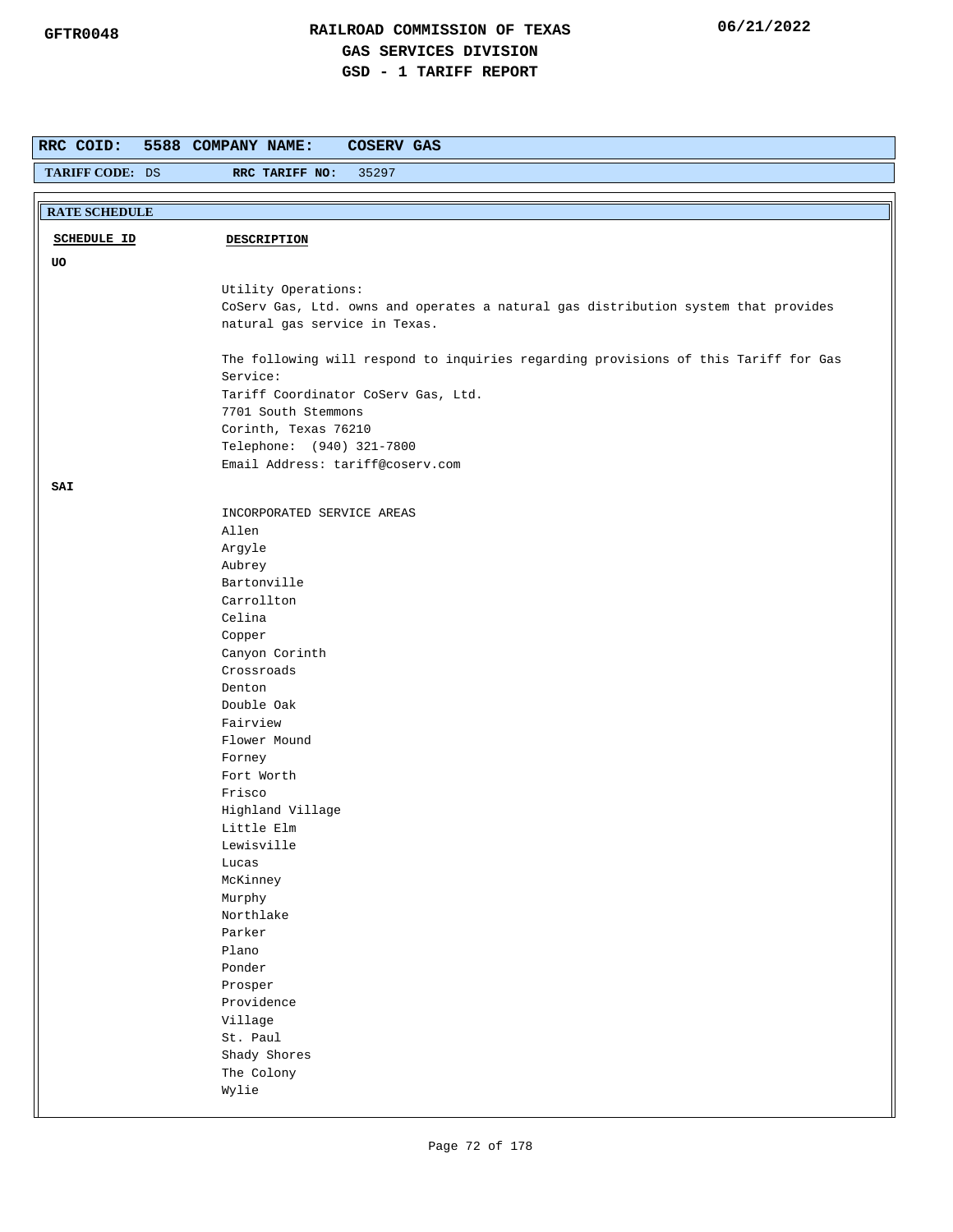|                                   | RRC COID: 5588 COMPANY NAME: | <b>COSERV GAS</b> |
|-----------------------------------|------------------------------|-------------------|
| TARIFF CODE: DS                   | RRC TARIFF NO:               | 35297             |
|                                   |                              |                   |
| <b>RATE SCHEDULE</b>              |                              |                   |
| <b>SCHEDULE ID</b>                | <b>DESCRIPTION</b>           |                   |
|                                   | COUNTIES                     |                   |
|                                   | Denton                       |                   |
|                                   | Denton                       |                   |
|                                   | Kaufman                      |                   |
| <b>RATE ADJUSTMENT PROVISIONS</b> |                              |                   |
| None                              |                              |                   |

Page 73 of 178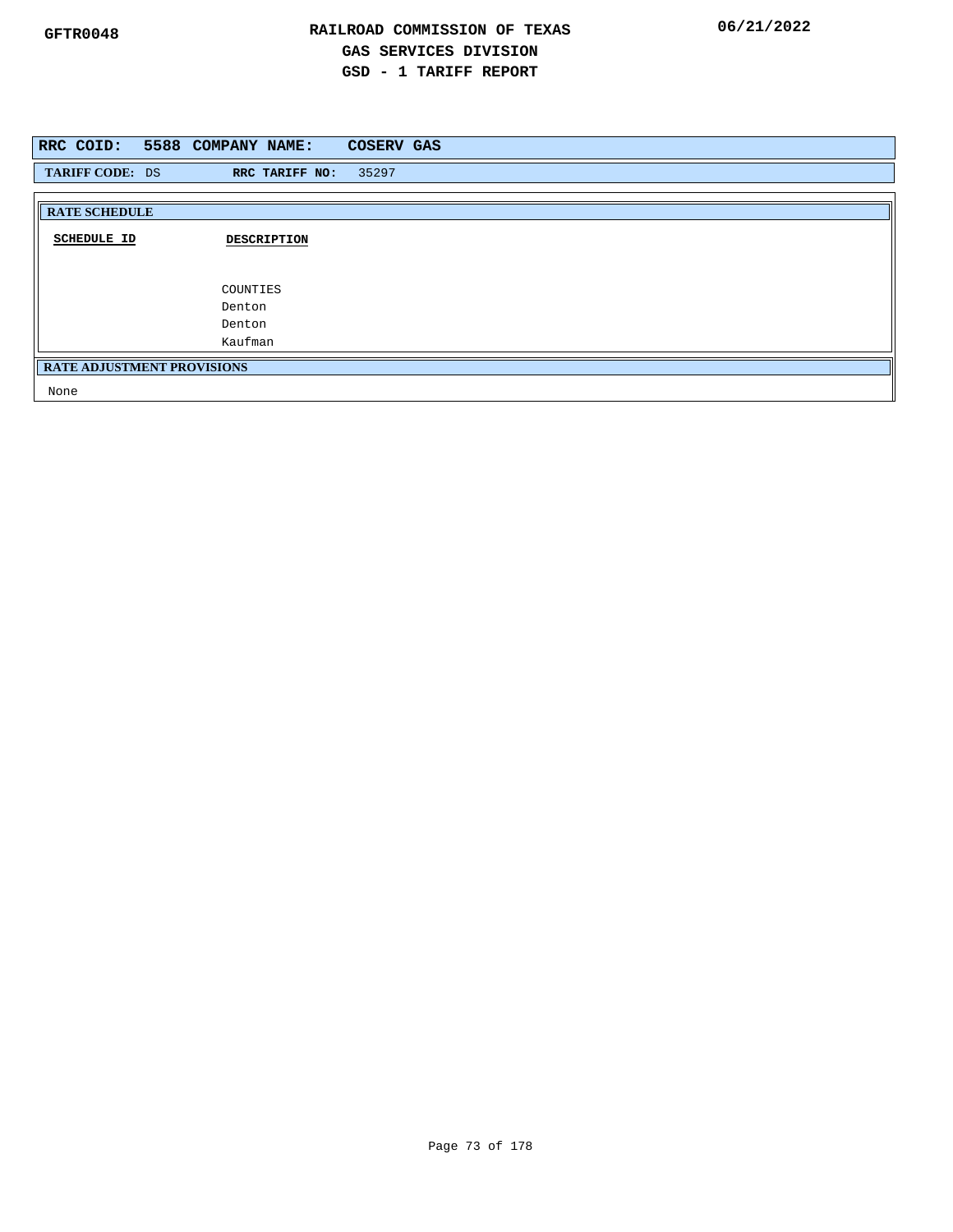| RRC COID:            | 5588 COMPANY NAME:                                                                                                                   | COSERV GAS |                           |                    |
|----------------------|--------------------------------------------------------------------------------------------------------------------------------------|------------|---------------------------|--------------------|
|                      | TARIFF CODE: DS RRC TARIFF NO: 35297                                                                                                 |            |                           |                    |
| <b>CUSTOMERS</b>     |                                                                                                                                      |            |                           |                    |
| RRC CUSTOMER NO      | CONFIDENTIAL? BILLING UNIT                                                                                                           |            | <b>PGA CURRENT CHARGE</b> | PGA EFFECTIVE DATE |
| $1 \quad$            | $\mathbb N$                                                                                                                          |            |                           |                    |
|                      | CUSTOMER NAME City of Flower Mound                                                                                                   |            |                           |                    |
|                      | $2 \left( \frac{1}{2} \right)$<br>N                                                                                                  |            |                           |                    |
|                      | CUSTOMER NAME City of Plano                                                                                                          |            |                           |                    |
| $\mathbf{3}$         | N                                                                                                                                    |            |                           |                    |
|                      | CUSTOMER NAME City of Frisco                                                                                                         |            |                           |                    |
| $4\overline{ }$      | $\overline{N}$                                                                                                                       |            |                           |                    |
|                      | CUSTOMER NAME City of Prosper                                                                                                        |            |                           |                    |
| $5^{\circ}$          | $_{\rm N}$                                                                                                                           |            |                           |                    |
|                      | CUSTOMER NAME City of Denton                                                                                                         |            |                           |                    |
|                      | $6\overline{6}$<br>$\, {\rm N}$                                                                                                      |            |                           |                    |
|                      | CUSTOMER NAME City of Allen                                                                                                          |            |                           |                    |
| 7                    | $\frac{1}{\sqrt{2\pi}}\int_{0}^{\pi}\frac{1}{\sqrt{2\pi}}\left( \frac{1}{\sqrt{2\pi}}\right) \frac{d\mu}{2}d\mu d\nu$<br>$\mathbb N$ |            |                           |                    |
|                      | CUSTOMER NAME City of Argyle                                                                                                         |            |                           |                    |
| 8                    | N                                                                                                                                    |            |                           |                    |
|                      | CUSTOMER NAME City of Bartonville                                                                                                    |            |                           |                    |
| 10                   | N                                                                                                                                    |            |                           |                    |
|                      | CUSTOMER NAME City of Double Oak                                                                                                     |            |                           |                    |
| 11                   | $_{\rm N}$                                                                                                                           |            |                           |                    |
|                      | CUSTOMER NAME City of Little Elm                                                                                                     |            |                           |                    |
|                      | 12<br>$\mathbf N$                                                                                                                    |            |                           |                    |
|                      | CUSTOMER NAME City of Ponder                                                                                                         |            |                           |                    |
| 15                   | N                                                                                                                                    |            |                           |                    |
|                      | CUSTOMER NAME City of Shady Shores                                                                                                   |            |                           |                    |
| 16                   | N                                                                                                                                    |            |                           |                    |
| <b>CUSTOMER NAME</b> | Lavon System Wylie                                                                                                                   |            |                           |                    |
| 17                   | $\, {\rm N}$                                                                                                                         |            |                           |                    |
| <b>CUSTOMER NAME</b> | Lavon System Murphy                                                                                                                  |            |                           |                    |
| 18                   | N                                                                                                                                    |            |                           |                    |
| <b>CUSTOMER NAME</b> | Lavon System Parker                                                                                                                  |            |                           |                    |
| 19                   | $\mathbf N$                                                                                                                          |            |                           |                    |
| <b>CUSTOMER NAME</b> | Lavon System Lucas                                                                                                                   |            |                           |                    |
| 4424                 | $\, {\rm N}$                                                                                                                         |            |                           |                    |
| <b>CUSTOMER NAME</b> | City of Fort Worth                                                                                                                   |            |                           |                    |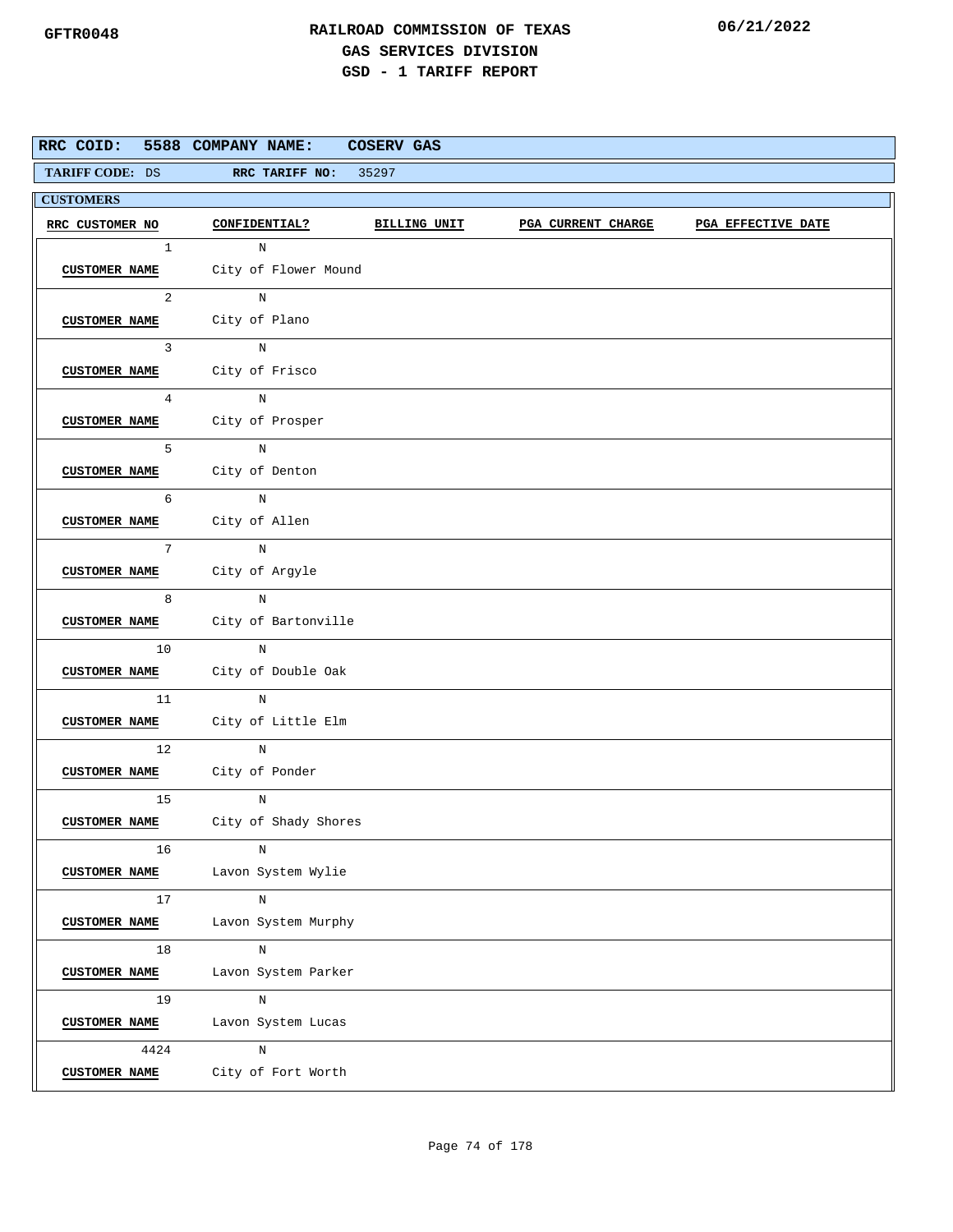| RRC COID: 5588 COMPANY NAME: | <b>COSERV GAS</b>                                                                       |
|------------------------------|-----------------------------------------------------------------------------------------|
| <b>TARIFF CODE: DS</b>       | 35297<br>RRC TARIFF NO:                                                                 |
| <b>CUSTOMERS</b>             |                                                                                         |
| RRC CUSTOMER NO              | <b>CONFIDENTIAL?</b><br>BILLING UNIT<br><b>PGA CURRENT CHARGE</b><br>PGA EFFECTIVE DATE |
| 4425                         | N                                                                                       |
| <b>CUSTOMER NAME</b>         | City of Highland Village                                                                |
| 4426                         | N                                                                                       |
| <b>CUSTOMER NAME</b>         | City of Fairview                                                                        |
| 4485                         | N                                                                                       |
| <b>CUSTOMER NAME</b>         | City of Corinth                                                                         |
| 4486                         | N                                                                                       |
| <b>CUSTOMER NAME</b>         | City of McKinney                                                                        |
| 9                            | N                                                                                       |
| <b>CUSTOMER NAME</b>         | City of The Colony                                                                      |
| 18267                        | N                                                                                       |
|                              | CUSTOMER NAME City of Celina                                                            |
| 18268                        | $\mathbf N$                                                                             |
|                              | CUSTOMER NAME City of St. Paul                                                          |
| 18269                        | N                                                                                       |
| <b>CUSTOMER NAME</b>         | City of Lewisville                                                                      |
| 27601                        | N                                                                                       |
| <b>CUSTOMER NAME</b>         | Cross Roads, Inc                                                                        |
| 41977                        | $\, {\rm N}$                                                                            |
| <b>CUSTOMER NAME</b>         | City of Aubrey                                                                          |
| 41979                        | N                                                                                       |
| <b>CUSTOMER NAME</b>         | City of Carrollton                                                                      |
| 41980                        | N                                                                                       |
| <b>CUSTOMER NAME</b>         | Town of Copper Canyon                                                                   |
| 41981                        | $\rm N$                                                                                 |
| <b>CUSTOMER NAME</b>         | City of Forney                                                                          |
| 41987                        | $\rm N$                                                                                 |
| <b>CUSTOMER NAME</b>         | Town of Northlake                                                                       |
| 41989                        | $\mathbf N$                                                                             |
| <b>CUSTOMER NAME</b>         | City of Providence Village                                                              |
| <b>REASONS FOR FILING</b>    |                                                                                         |

**NEW?:** N **CITY ORDINANCE NO:** See Ord REF **RRC DOCKET NO:**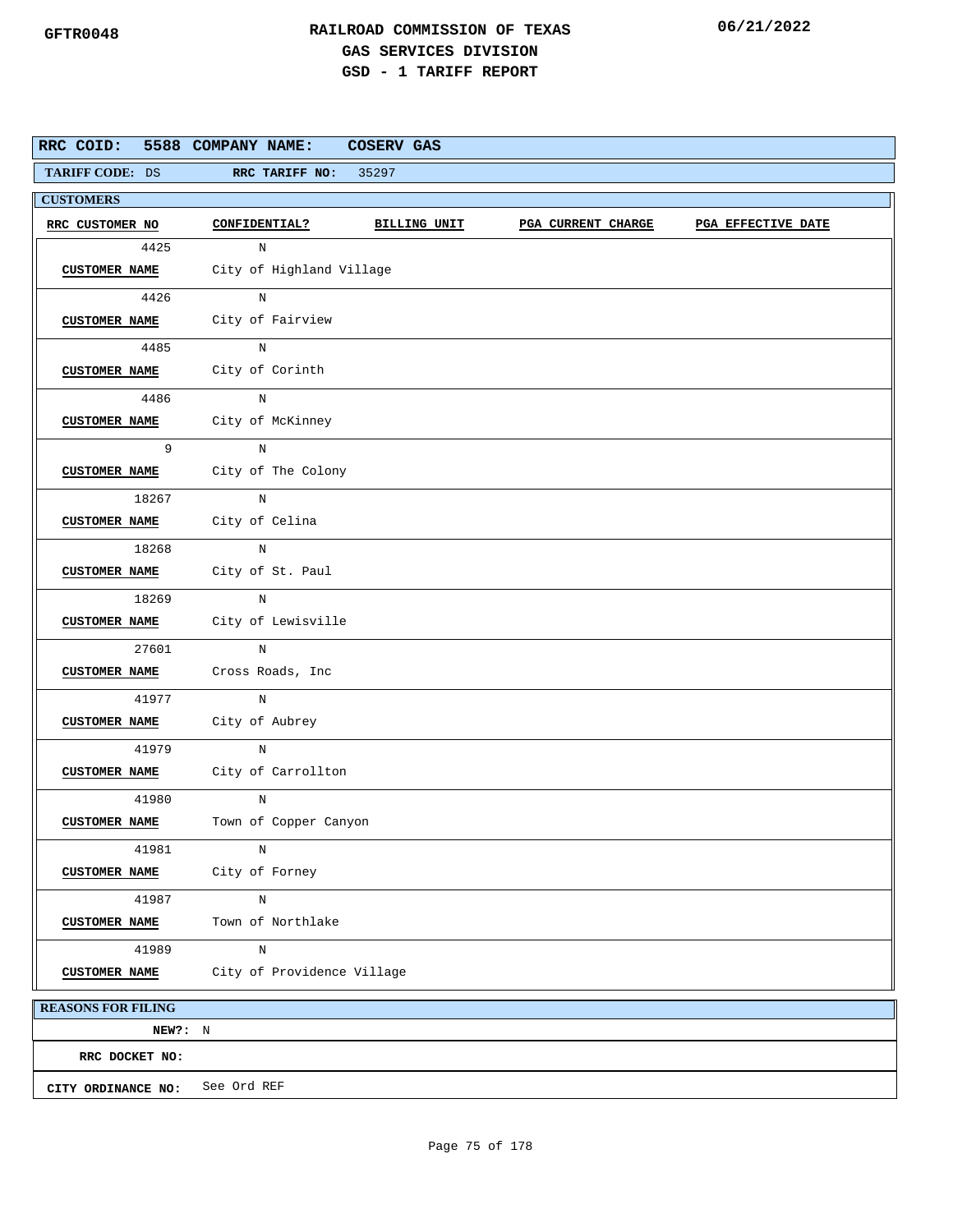| RRC COID:                       | 5588 COMPANY NAME:<br><b>COSERV GAS</b>                                                                                                                                                                                                                                                                                                                                                                                                                                                                                                                                                                                                                                                                                                                                                                                                                                                                                                                                                                                                                                                                                                  |
|---------------------------------|------------------------------------------------------------------------------------------------------------------------------------------------------------------------------------------------------------------------------------------------------------------------------------------------------------------------------------------------------------------------------------------------------------------------------------------------------------------------------------------------------------------------------------------------------------------------------------------------------------------------------------------------------------------------------------------------------------------------------------------------------------------------------------------------------------------------------------------------------------------------------------------------------------------------------------------------------------------------------------------------------------------------------------------------------------------------------------------------------------------------------------------|
| TARIFF CODE: DS                 | 35297<br>RRC TARIFF NO:                                                                                                                                                                                                                                                                                                                                                                                                                                                                                                                                                                                                                                                                                                                                                                                                                                                                                                                                                                                                                                                                                                                  |
| <b>AMENDMENT (EXPLAIN):</b>     |                                                                                                                                                                                                                                                                                                                                                                                                                                                                                                                                                                                                                                                                                                                                                                                                                                                                                                                                                                                                                                                                                                                                          |
|                                 |                                                                                                                                                                                                                                                                                                                                                                                                                                                                                                                                                                                                                                                                                                                                                                                                                                                                                                                                                                                                                                                                                                                                          |
|                                 | OTHER(EXPLAIN): To renumber service charges.                                                                                                                                                                                                                                                                                                                                                                                                                                                                                                                                                                                                                                                                                                                                                                                                                                                                                                                                                                                                                                                                                             |
| <b>SERVICES</b>                 |                                                                                                                                                                                                                                                                                                                                                                                                                                                                                                                                                                                                                                                                                                                                                                                                                                                                                                                                                                                                                                                                                                                                          |
| <b>TYPE OF SERVICE</b>          | SERVICE DESCRIPTION                                                                                                                                                                                                                                                                                                                                                                                                                                                                                                                                                                                                                                                                                                                                                                                                                                                                                                                                                                                                                                                                                                                      |
| D                               | Public Authority Sales                                                                                                                                                                                                                                                                                                                                                                                                                                                                                                                                                                                                                                                                                                                                                                                                                                                                                                                                                                                                                                                                                                                   |
| OTHER TYPE DESCRIPTION          |                                                                                                                                                                                                                                                                                                                                                                                                                                                                                                                                                                                                                                                                                                                                                                                                                                                                                                                                                                                                                                                                                                                                          |
| <b>PREPARER - PERSON FILING</b> |                                                                                                                                                                                                                                                                                                                                                                                                                                                                                                                                                                                                                                                                                                                                                                                                                                                                                                                                                                                                                                                                                                                                          |
| <b>RRC NO: 782</b>              | <b>ACTIVE FLAG: Y</b><br>INACTIVE DATE:                                                                                                                                                                                                                                                                                                                                                                                                                                                                                                                                                                                                                                                                                                                                                                                                                                                                                                                                                                                                                                                                                                  |
| FIRST NAME: Charley             | MIDDLE:<br>LAST NAME: Harrell                                                                                                                                                                                                                                                                                                                                                                                                                                                                                                                                                                                                                                                                                                                                                                                                                                                                                                                                                                                                                                                                                                            |
|                                 | TITLE: Director of Finance                                                                                                                                                                                                                                                                                                                                                                                                                                                                                                                                                                                                                                                                                                                                                                                                                                                                                                                                                                                                                                                                                                               |
|                                 | ADDRESS LINE 1: 7701 S. Stemmons                                                                                                                                                                                                                                                                                                                                                                                                                                                                                                                                                                                                                                                                                                                                                                                                                                                                                                                                                                                                                                                                                                         |
| ADDRESS LINE 2:                 |                                                                                                                                                                                                                                                                                                                                                                                                                                                                                                                                                                                                                                                                                                                                                                                                                                                                                                                                                                                                                                                                                                                                          |
|                                 | STATE: TX<br>CITY: Corinth<br>ZIP: 76210<br>ZIP4:                                                                                                                                                                                                                                                                                                                                                                                                                                                                                                                                                                                                                                                                                                                                                                                                                                                                                                                                                                                                                                                                                        |
| AREA CODE: 940                  | 321-7834<br><b>EXTENSION:</b><br>PHONE NO:                                                                                                                                                                                                                                                                                                                                                                                                                                                                                                                                                                                                                                                                                                                                                                                                                                                                                                                                                                                                                                                                                               |
| <b>CURTAILMENT PLAN</b>         |                                                                                                                                                                                                                                                                                                                                                                                                                                                                                                                                                                                                                                                                                                                                                                                                                                                                                                                                                                                                                                                                                                                                          |
| PLAN ID                         | <b>DESCRIPTION</b>                                                                                                                                                                                                                                                                                                                                                                                                                                                                                                                                                                                                                                                                                                                                                                                                                                                                                                                                                                                                                                                                                                                       |
| CP                              | CoServ Gas follows the requirements of the order in the Railroad Commission of Texas, Gas<br>Utilities Docket No. 489.                                                                                                                                                                                                                                                                                                                                                                                                                                                                                                                                                                                                                                                                                                                                                                                                                                                                                                                                                                                                                   |
| <b>LINE EXTENSION POLICY</b>    |                                                                                                                                                                                                                                                                                                                                                                                                                                                                                                                                                                                                                                                                                                                                                                                                                                                                                                                                                                                                                                                                                                                                          |
| POLICY ID                       | <b>DESCRIPTION</b>                                                                                                                                                                                                                                                                                                                                                                                                                                                                                                                                                                                                                                                                                                                                                                                                                                                                                                                                                                                                                                                                                                                       |
| 1246                            | Line Extension Policy: The Company has the right to contract with individual customers for the<br>installation of gas facilities as provided for by the city franchise. Upon the request of a<br>prospective new residential or commercial customer for service in an area served by CoServ Gas,<br>CoServ Gas will extend its main lines up to 100 feet from an existing CoServ Gas main in the<br>Public Rights of Way, without charge. The 100-foot allowance applies to a single customer or to<br>a group of customers requesting service from the same extension. Customers requesting mainline<br>extensions in excess of 100 feet shall bear the cost of any additional main, and shall bear the<br>cost of all yard lines, service lines, customer meters and regulators, and appurtenant<br>equipment, in accordance with the charges listed in item 11, Line Extension and Installation, of<br>Rate Schedule M, Miscellaneous Service Charges. CoServ Gas is not required to extend its mains<br>or facilities if the customer will not use gas for space heating and water heating, or the<br>equivalent load, at a minimum. |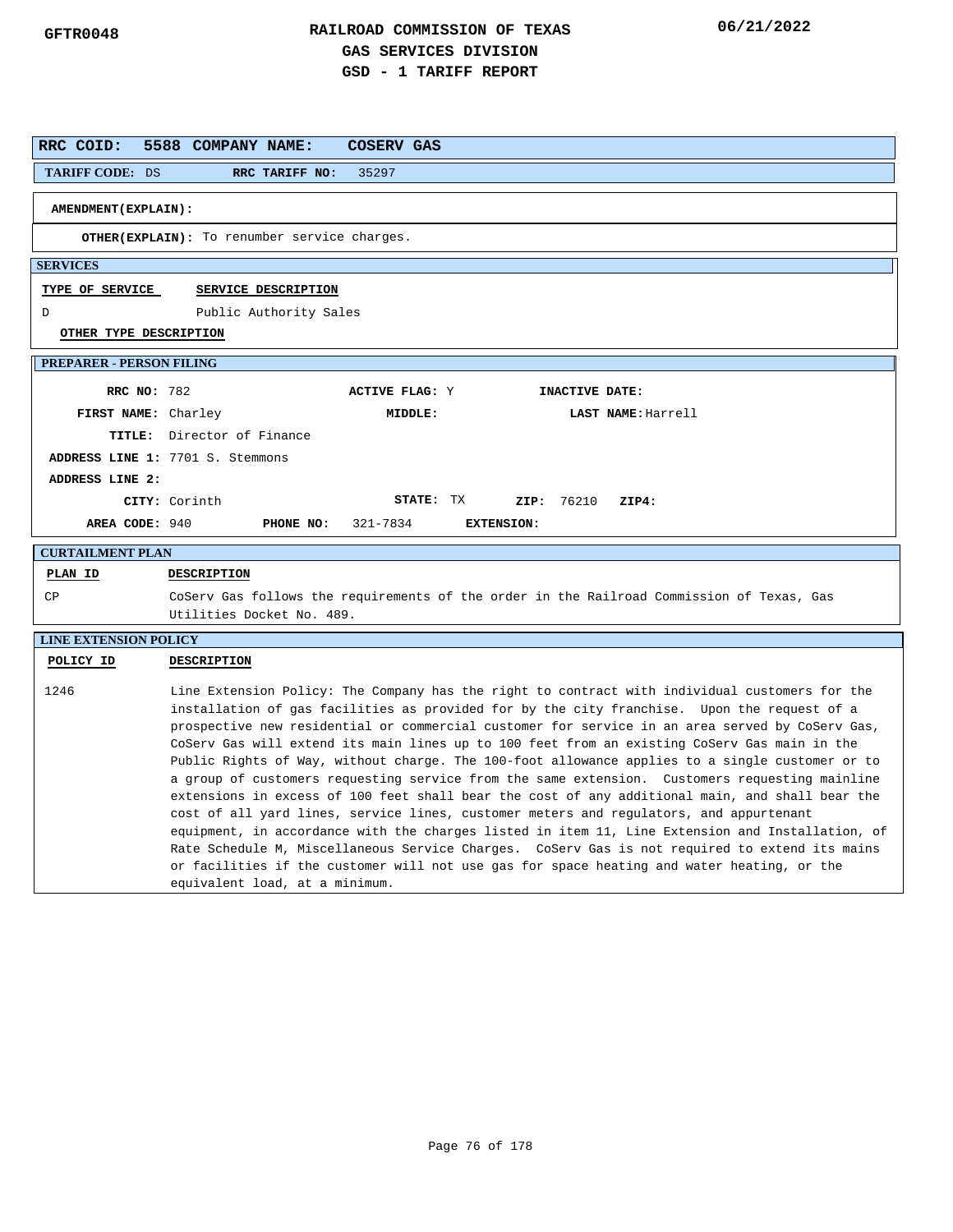| RRC COID:                 | <b>COSERV GAS</b><br>5588 COMPANY NAME:                                                                                                                                                                                                                                                                                                                                                                                                                                                                                                                                                                                                                                                                                                                                                                           |
|---------------------------|-------------------------------------------------------------------------------------------------------------------------------------------------------------------------------------------------------------------------------------------------------------------------------------------------------------------------------------------------------------------------------------------------------------------------------------------------------------------------------------------------------------------------------------------------------------------------------------------------------------------------------------------------------------------------------------------------------------------------------------------------------------------------------------------------------------------|
| <b>TARIFF CODE: DS</b>    | RRC TARIFF NO:<br>35297                                                                                                                                                                                                                                                                                                                                                                                                                                                                                                                                                                                                                                                                                                                                                                                           |
| <b>QUALITY OF SERVICE</b> |                                                                                                                                                                                                                                                                                                                                                                                                                                                                                                                                                                                                                                                                                                                                                                                                                   |
| QUAL_SERVICE ID           | <b>DESCRIPTION</b>                                                                                                                                                                                                                                                                                                                                                                                                                                                                                                                                                                                                                                                                                                                                                                                                |
| Q                         | Sections 7.45 (Quality of Service):                                                                                                                                                                                                                                                                                                                                                                                                                                                                                                                                                                                                                                                                                                                                                                               |
|                           | For gas utility service to residential and small commercial customers, the following minimum<br>service standards shall be applicable in unincorporated areas. In addition, each gas<br>distribution utility is ordered to amend its service rules to include said minimum service<br>standards within the utility service rules applicable to residential and small commercial<br>customers within incorporated areas, but only to the extent that said minimum service<br>standards do not conflict with standards lawfully established within a particular municipality<br>for a gas distribution utility. Said gas distribution utility shall file service rules<br>incorporating said minimum service standards with the Railroad Commission and with the<br>municipalities in the manner prescribed by law. |
|                           | (1) Continuity of service.                                                                                                                                                                                                                                                                                                                                                                                                                                                                                                                                                                                                                                                                                                                                                                                        |
|                           | (A) Service interruptions.                                                                                                                                                                                                                                                                                                                                                                                                                                                                                                                                                                                                                                                                                                                                                                                        |
|                           | (i) Every gas utility shall make all reasonable efforts to prevent interruptions of service.<br>When interruptions occur, the utility shall reestablish service within the shortest possible<br>time consistent with prudent operating principles so that the smallest number of customers are<br>affected.                                                                                                                                                                                                                                                                                                                                                                                                                                                                                                       |
|                           | (ii) Each utility shall make reasonable provisions to meet emergencies resulting from failure<br>of service, and each utility shall issue instructions to its employees covering procedures to<br>be followed in the event of an emergency in order to prevent or mitigate interruption or<br>impairment of service.                                                                                                                                                                                                                                                                                                                                                                                                                                                                                              |
|                           | (iii) In the event of national emergency or local disaster resulting in disruption of normal<br>service, the utility may, in the public interest, interrupt service to other customers to<br>provide necessary service to civil defense or other emergency service agencies on a temporary<br>basis until normal service to these agencies can be restored.                                                                                                                                                                                                                                                                                                                                                                                                                                                       |
|                           | (B) Record of interruption. Except for momentary interruptions which do not cause a major<br>disruption of service, each utility shall keep a complete record of all interruptions, both<br>emergency and scheduled. This record shall show the cause of interruptions, date, time<br>duration, location, approximate number of customers affected, and, in cases of emergency<br>interruptions, the remedy and steps taken to prevent recurrence.                                                                                                                                                                                                                                                                                                                                                                |
|                           | (C) Report to commission. The commission shall be notified in writing within 48 hours of<br>interruptions in service affecting the entire system or any major division thereof lasting<br>more than four hours. The notice shall also state the cause of such interruptions. If any<br>service interruption is reported to the commission otherwise (for example, as a curtailment<br>report or safety report), such other report is sufficient to comply with the terms of this<br>paragraph.                                                                                                                                                                                                                                                                                                                    |
|                           | (2) Customer relations.                                                                                                                                                                                                                                                                                                                                                                                                                                                                                                                                                                                                                                                                                                                                                                                           |
|                           | (A) Information to customers. Each utility shall:                                                                                                                                                                                                                                                                                                                                                                                                                                                                                                                                                                                                                                                                                                                                                                 |
|                           | (i) maintain a current set of maps showing the physical locations of its facilities. All<br>distribution facilities shall be labeled to indicate the size or any pertinent information                                                                                                                                                                                                                                                                                                                                                                                                                                                                                                                                                                                                                            |
|                           | Page 77 of 178                                                                                                                                                                                                                                                                                                                                                                                                                                                                                                                                                                                                                                                                                                                                                                                                    |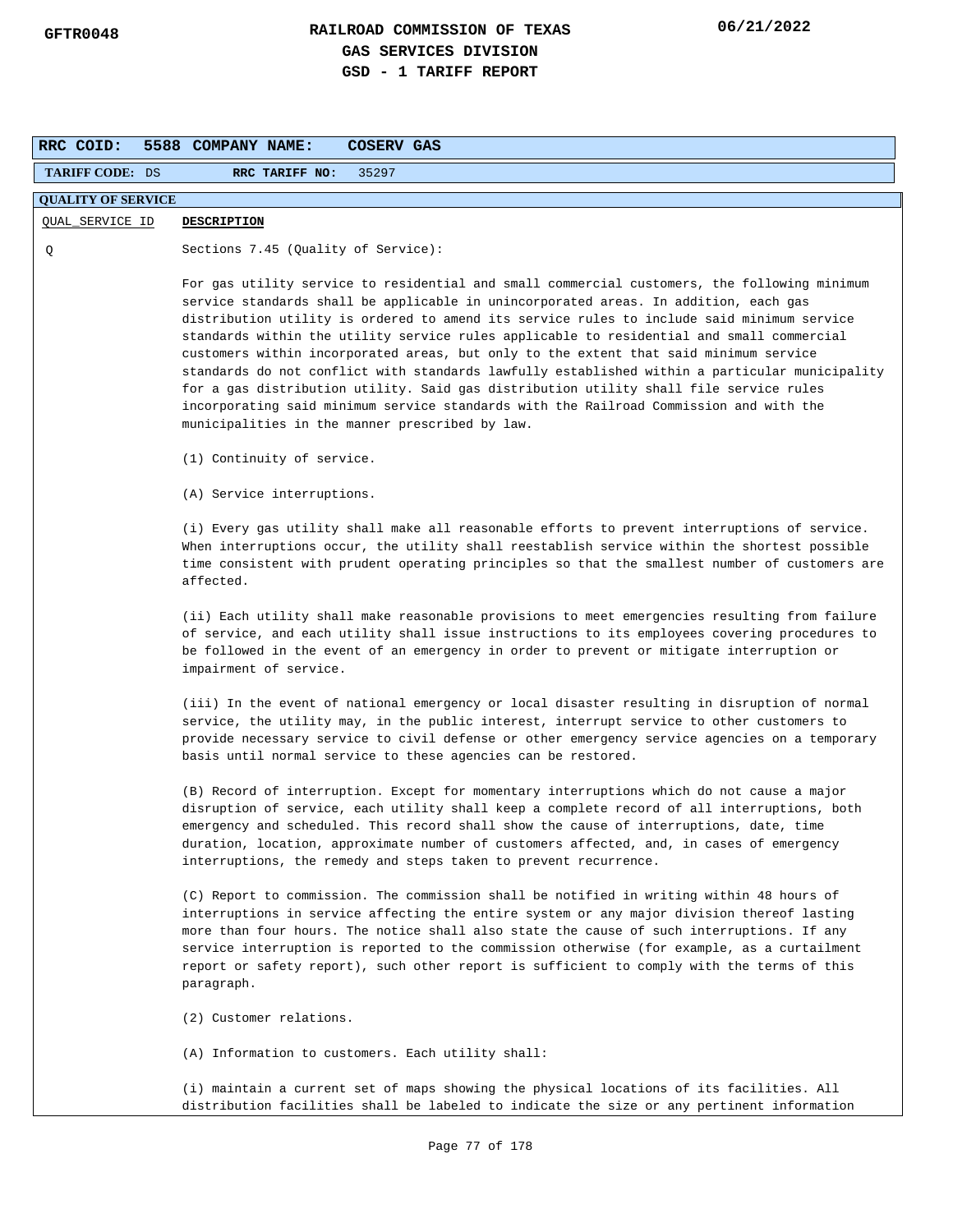| RRC COID:              | 5588 COMPANY NAME:<br>COSERV GAS                                                                                                                                                                                                                                                                                                                                                                                                                                                                                                                                                                                             |
|------------------------|------------------------------------------------------------------------------------------------------------------------------------------------------------------------------------------------------------------------------------------------------------------------------------------------------------------------------------------------------------------------------------------------------------------------------------------------------------------------------------------------------------------------------------------------------------------------------------------------------------------------------|
| <b>TARIFF CODE: DS</b> | RRC TARIFF NO:<br>35297                                                                                                                                                                                                                                                                                                                                                                                                                                                                                                                                                                                                      |
|                        |                                                                                                                                                                                                                                                                                                                                                                                                                                                                                                                                                                                                                              |
|                        |                                                                                                                                                                                                                                                                                                                                                                                                                                                                                                                                                                                                                              |
|                        | which will accurately describe the utility`s facilities. These maps, or such other maps as may<br>be required by the regulatory authority, shall be kept by the utility in a central location<br>and will be available for inspection by the regulatory authority during normal working hours.<br>Each business office or service center shall have available up-to-date maps, plans, or records<br>of its immediate area, with such other information as may be necessary to enable the utility<br>to advise applicants and others entitled to the information as to the facilities available for<br>serving that locality; |
|                        | $(i)$ assist the customer or applicant in selecting the most economical rate schedule;<br>(iii) in compliance with applicable law or regulations, notify customers affected by a change<br>in rates or schedule or classification;                                                                                                                                                                                                                                                                                                                                                                                           |
|                        | (iv) post a notice in a conspicuous place in each business office of the utility where<br>applications for service are received informing the public that copies of the rate schedules<br>and rules relating to the service of the utility as filed with the commission are available<br>for inspection;                                                                                                                                                                                                                                                                                                                     |
|                        | (v) upon request inform its customers as to the method of reading meters;                                                                                                                                                                                                                                                                                                                                                                                                                                                                                                                                                    |
|                        | (vi) provide to new customers, at the time service is initiated or as an insert in the first<br>billing, a pamphlet or information packet containing the following information. This<br>information shall be provided in English and Spanish as necessary to adequately inform the<br>customers; provided, however, the regulatory authority upon application and a showing of good<br>cause may exempt the utility from the requirement that the information be provided in Spanish:                                                                                                                                        |
|                        | (I) the customer's right to information concerning rates and services and the customer's right<br>to inspect or obtain at reproduction cost a copy of the applicable tariffs and service rules;<br>(II) the customer`s right to have his or her meter checked without charge under paragraph (7)<br>of this section, if applicable;                                                                                                                                                                                                                                                                                          |
|                        | (III) the time allowed to pay outstanding bills;                                                                                                                                                                                                                                                                                                                                                                                                                                                                                                                                                                             |
|                        | (IV) grounds for termination of service;                                                                                                                                                                                                                                                                                                                                                                                                                                                                                                                                                                                     |
|                        | $(V)$ the steps the utility must take before terminating service;<br>(VI) how the customer can resolve billing disputes with the utility and how disputes and<br>health emergencies may affect termination of service;                                                                                                                                                                                                                                                                                                                                                                                                       |
|                        | (VII) information on alternative payment plans offered by the utility;                                                                                                                                                                                                                                                                                                                                                                                                                                                                                                                                                       |
|                        | (VIII) the steps necessary to have service reconnected after involuntary termination;<br>(IX) the appropriate regulatory authority with whom to register a complaint and how to contact                                                                                                                                                                                                                                                                                                                                                                                                                                      |
|                        | such authority;<br>(X) the hours, addresses, and telephone numbers of utility offices where bills may be paid and<br>information may be obtained; and                                                                                                                                                                                                                                                                                                                                                                                                                                                                        |
|                        | (XI) the customer's right to be instructed by the utility how to read his or her meter; (vii)<br>at least once each calendar year, notify customers that information is available upon request,<br>at no charge to the customer, concerning the items listed in clause (vi)(I) - (XI) of this<br>subparagraph. This notice may be accomplished by use of a billing insert or a printed<br>statement upon the bill itself.                                                                                                                                                                                                    |
|                        | (B) Customer complaints. Upon complaint to the utility by residential or small commercial<br>customers either at its office, by letter, or by telephone, the utility shall promptly make a<br>suitable investigation and advise the complainant of the results thereof. If shall keep a<br>record of all complaints which shall show the name and address of the complainant, the date<br>and nature of the complaint, and the adjustment or disposition thereof for a period of one<br>year subsequent to the final disposition of the complaint.                                                                           |
|                        | (C) Utility response. Upon receipt of a complaint, either by letter or by telephone, from the                                                                                                                                                                                                                                                                                                                                                                                                                                                                                                                                |
|                        | Page 78 of 178                                                                                                                                                                                                                                                                                                                                                                                                                                                                                                                                                                                                               |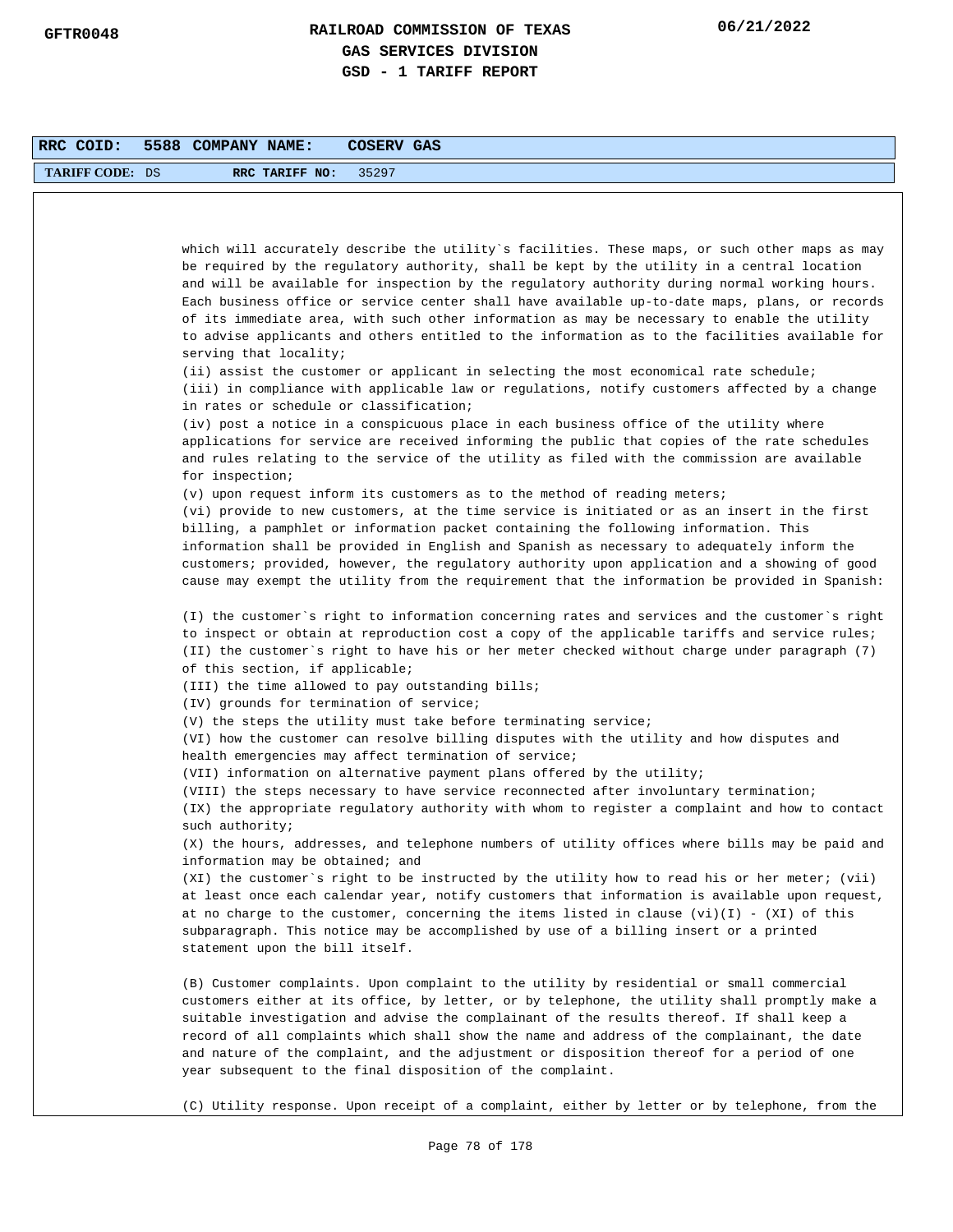| RRC COID:              | 5588 COMPANY NAME:<br>COSERV GAS                                                                                                                                                                                                                                                                                                                                                                                                                                                                                                                                                                                                                        |
|------------------------|---------------------------------------------------------------------------------------------------------------------------------------------------------------------------------------------------------------------------------------------------------------------------------------------------------------------------------------------------------------------------------------------------------------------------------------------------------------------------------------------------------------------------------------------------------------------------------------------------------------------------------------------------------|
| <b>TARIFF CODE: DS</b> | RRC TARIFF NO:<br>35297                                                                                                                                                                                                                                                                                                                                                                                                                                                                                                                                                                                                                                 |
|                        |                                                                                                                                                                                                                                                                                                                                                                                                                                                                                                                                                                                                                                                         |
|                        |                                                                                                                                                                                                                                                                                                                                                                                                                                                                                                                                                                                                                                                         |
|                        | regulatory authority on behalf of a customer, the utility shall make a suitable investigation<br>and advise the regulatory authority and complainant of the results thereof. An initial<br>response must be made by the next working day. The utility must make a final and complete<br>response within 15 days from the date of the complaint, unless additional time is granted<br>within the 15-day period. The commission encourages all customer complaints to be made in<br>writing to assist the regulatory authority in maintaining records of the quality of service of<br>each utility; however, telephone communications will be acceptable. |
|                        | (D) Deferred payment plan. The utility is encouraged to offer a deferred payment plan for<br>delinquent residential accounts. If such a plan is offered, it shall conform to the following<br>quidelines:                                                                                                                                                                                                                                                                                                                                                                                                                                               |
|                        | (i) Every deferred payment plan entered into due to the customer's inability to pay the<br>outstanding bill in full must provide that service will not be discontinued if the customer<br>pays current bills and a reasonable amount of the outstanding bill and agrees to pay the<br>balance in reasonable installments until the bill is paid.                                                                                                                                                                                                                                                                                                        |
|                        | (ii) For purposes of determining reasonableness under these rules, the following shall be<br>considered: size of delinquent account; customer's ability to pay; customer's payment history;<br>time that the debt has been outstanding; reasons why debt has been outstanding; and other<br>relevant factors concerning the circumstances of the customer.                                                                                                                                                                                                                                                                                              |
|                        | (iii) A deferred payment plan, if reduced to writing, offered by a utility shall state,<br>immediately preceding the space provided for the customer`s signature and in bold-face print<br>at least two sizes larger than any other used, that: If you are not satisfied with this<br>agreement, do not sign. If you are satisfied with this agreement, you give up your right to<br>dispute the amount due under the agreement except for the utility`s failure or refusal to<br>comply with the terms of this agreement.                                                                                                                              |
|                        | (iv) A deferred payment plan may include a one-time 5.0% penalty for late payment on the<br>original amount of the outstanding bill with no prompt payment discount allowed except in<br>cases where the outstanding bill is unusually high as a result of the utility`s error (such as<br>an inaccurately estimated bill or an incorrectly read meter). A deferred payment plan shall<br>not include a finance charge.                                                                                                                                                                                                                                 |
|                        | (v) If a customer for utility service has not fulfilled terms of a deferred payment agreement<br>or refuses to sign the same if it is reduced to writing, the utility shall have the right to<br>disconnect pursuant to disconnection rules herein and, under such circumstances, it shall not<br>be required to offer a subsequent negotiation of a deferred payment agreement prior to<br>disconnection.                                                                                                                                                                                                                                              |
|                        | (vi) Any utility which institutes a deferred payment plan shall not refuse a customer<br>participation in such a program on the basis of race, color, creed, sex, marital status, age,<br>or any other form of discrimination prohibited by law.                                                                                                                                                                                                                                                                                                                                                                                                        |
|                        | (E) Delayed payment of bills by elderly persons.                                                                                                                                                                                                                                                                                                                                                                                                                                                                                                                                                                                                        |
|                        | (i) Applicability. This subparagraph applies only to:                                                                                                                                                                                                                                                                                                                                                                                                                                                                                                                                                                                                   |
|                        | (I) a utility that assesses late payment charges on residential customers and that suspends                                                                                                                                                                                                                                                                                                                                                                                                                                                                                                                                                             |
|                        | Page 79 of 178                                                                                                                                                                                                                                                                                                                                                                                                                                                                                                                                                                                                                                          |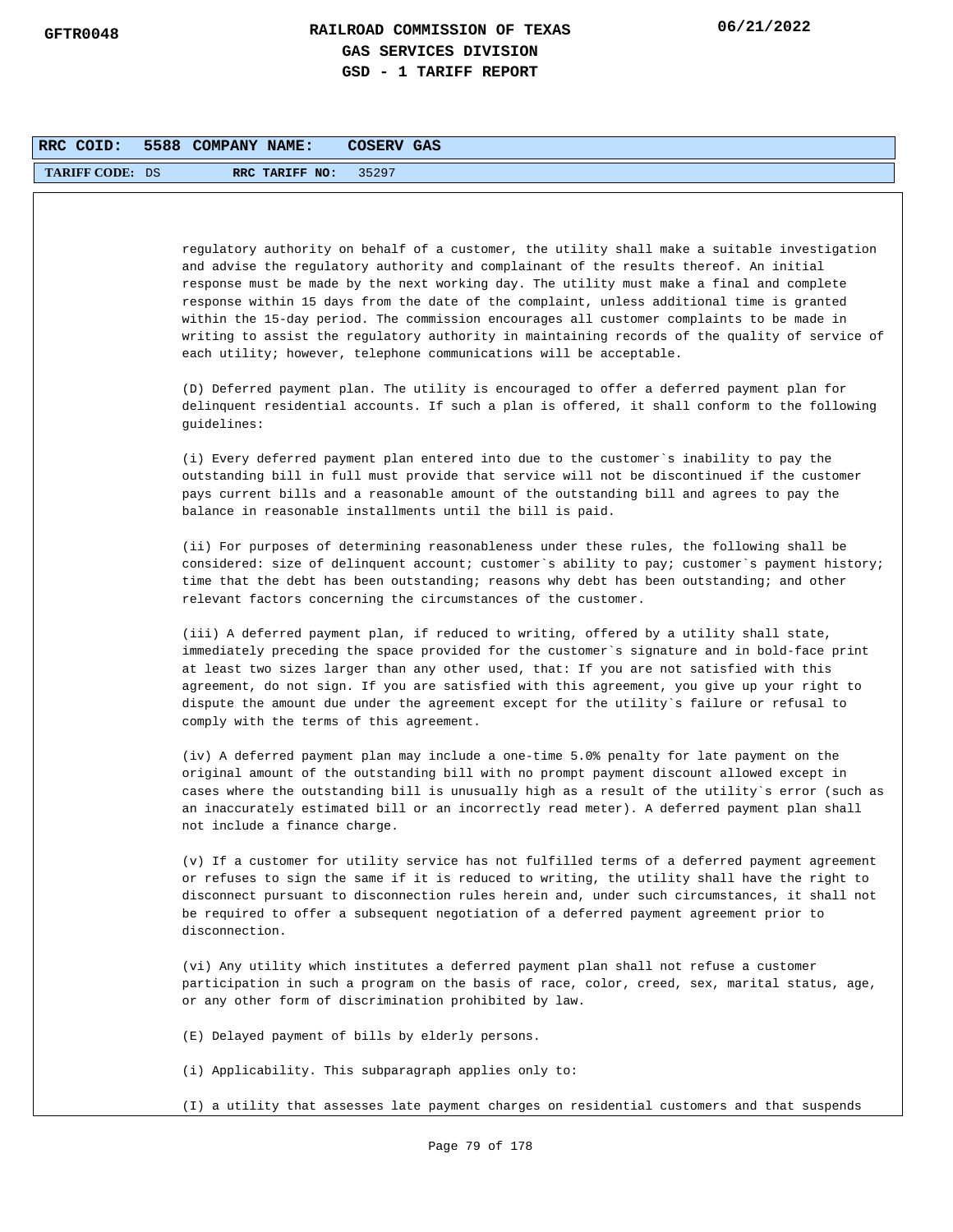| RRC COID:              | 5588 COMPANY NAME:<br>COSERV GAS                                                                                                                                                                                                                                                                                                                                                |
|------------------------|---------------------------------------------------------------------------------------------------------------------------------------------------------------------------------------------------------------------------------------------------------------------------------------------------------------------------------------------------------------------------------|
| <b>TARIFF CODE: DS</b> | RRC TARIFF NO:<br>35297                                                                                                                                                                                                                                                                                                                                                         |
|                        |                                                                                                                                                                                                                                                                                                                                                                                 |
|                        | service before the 26th day after the date of the bill for which collection action is taken;<br>(II) utility bills issued on or after August 30, 1993; and<br>(III) an elderly person, as defined in clause (ii) of this subparagraph, who is a residential<br>customer and who occupies the entire premises for which a delay is requested.                                    |
|                        | (ii) Definitions.                                                                                                                                                                                                                                                                                                                                                               |
|                        | (I) Elderly person--A person who is 60 years of age or older.                                                                                                                                                                                                                                                                                                                   |
|                        | (II) Utility--A gas utility or municipally owned utility, as defined in Texas Utilities Code,<br>$101.003(7)$ , $101.003(8)$ , and $121.001 - 121.006$ .                                                                                                                                                                                                                        |
|                        | (iii) An elderly person may request that the utility implement the delay for either the most<br>recent utility bill or for the most recent utility bill and each subsequent utility bill.                                                                                                                                                                                       |
|                        | (iv) On request of an elderly person, a utility shall delay without penalty the payment date<br>of a bill for providing utility services to that person until the 25th day after the date on<br>which the bill is issued.                                                                                                                                                       |
|                        | (v) The utility may require the requesting person to present reasonable proof that the person<br>is 60 years of age or older.                                                                                                                                                                                                                                                   |
|                        | (vi) Every utility shall notify its customers of this delayed payment option no less often<br>than yearly. A utility may include this notice with other information provided pursuant to<br>subparagraph (A) of this paragraph.                                                                                                                                                 |
|                        | (3) Refusal of service.                                                                                                                                                                                                                                                                                                                                                         |
|                        | (A) Compliance by applicant. Any utility may decline to serve an applicant for whom service is<br>available from previously installed facilities until such applicant has complied with the<br>state and municipal regulations and approved rules and regulations of the utility on file with<br>the commission governing the service applied for or for the following reasons. |
|                        | (i) Applicant's facilities inadequate. If the applicant's installation or equipment is known<br>to be hazardous or of such character that satisfactory service cannot be given.                                                                                                                                                                                                 |
|                        | (ii) For indebtedness. If the applicant is indebted to any utility for the same kind of<br>service as that applied for; provided, however, that in the event the indebtedness of the<br>applicant for service is in dispute, the applicant shall be served upon complying with the<br>applicable deposit requirement.                                                           |
|                        | (iii) Refusal to make deposit. For refusal to make a deposit if applicant is required to make<br>a deposit under these rules.                                                                                                                                                                                                                                                   |
|                        | (B) Applicant's recourse. In the event that the utility shall refuse to serve an applicant<br>under the provisions of these rules, the utility must inform the applicant of the basis of its<br>refusal and that the applicant may file a complaint with the municipal regulatory authority or<br>commission, whichever is appropriate.                                         |
|                        | (C) Insufficient grounds for refusal to serve. The following shall not constitute sufficient                                                                                                                                                                                                                                                                                    |
|                        | Page 80 of 178                                                                                                                                                                                                                                                                                                                                                                  |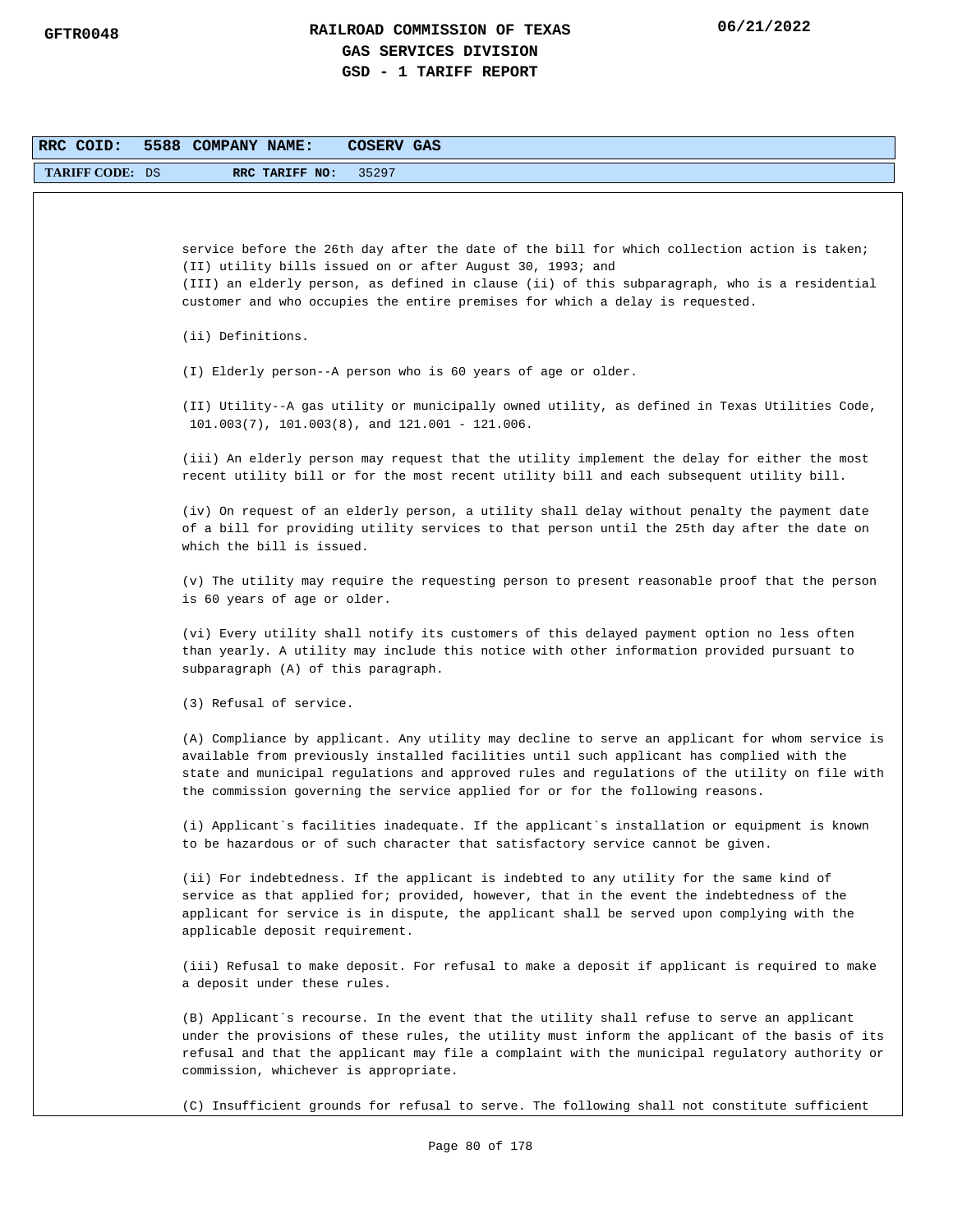| RRC COID:              | 5588 COMPANY NAME:<br>COSERV GAS                                                                                                                                                                                                                                                                                                                                                                                                                                                                                                                                                                                                                                                                                                                                                                                                                                                                                                                                                                                  |
|------------------------|-------------------------------------------------------------------------------------------------------------------------------------------------------------------------------------------------------------------------------------------------------------------------------------------------------------------------------------------------------------------------------------------------------------------------------------------------------------------------------------------------------------------------------------------------------------------------------------------------------------------------------------------------------------------------------------------------------------------------------------------------------------------------------------------------------------------------------------------------------------------------------------------------------------------------------------------------------------------------------------------------------------------|
| <b>TARIFF CODE: DS</b> | RRC TARIFF NO:<br>35297                                                                                                                                                                                                                                                                                                                                                                                                                                                                                                                                                                                                                                                                                                                                                                                                                                                                                                                                                                                           |
|                        |                                                                                                                                                                                                                                                                                                                                                                                                                                                                                                                                                                                                                                                                                                                                                                                                                                                                                                                                                                                                                   |
|                        |                                                                                                                                                                                                                                                                                                                                                                                                                                                                                                                                                                                                                                                                                                                                                                                                                                                                                                                                                                                                                   |
|                        | cause for refusal of service to a present customer or applicant:                                                                                                                                                                                                                                                                                                                                                                                                                                                                                                                                                                                                                                                                                                                                                                                                                                                                                                                                                  |
|                        | (i) delinquency in payment for service by a previous occupant of the premises to be served;<br>(ii) failure to pay for merchandise or charges for nonutility service purchased from the<br>utility;                                                                                                                                                                                                                                                                                                                                                                                                                                                                                                                                                                                                                                                                                                                                                                                                               |
|                        | (iii) failure to pay a bill to correct previous underbilling due to misapplication of rates<br>more than six months prior to the date of application;                                                                                                                                                                                                                                                                                                                                                                                                                                                                                                                                                                                                                                                                                                                                                                                                                                                             |
|                        | (iv) violation of the utility`s rules pertaining to operation of nonstandard equipment or                                                                                                                                                                                                                                                                                                                                                                                                                                                                                                                                                                                                                                                                                                                                                                                                                                                                                                                         |
|                        | unauthorized attachments which interfere with the service of others unless the customer has<br>first been notified and been afforded reasonable opportunity to comply with these rules;<br>(v) failure to pay a bill of another customer as guarantor thereof unless the guarantee was<br>made in writing to the utility as a condition precedent to service; and<br>(vi) failure to pay the bill of another customer at the same address except where the change<br>of customer identity is made to avoid or evade payment of a utility bill.                                                                                                                                                                                                                                                                                                                                                                                                                                                                    |
|                        | (4) Discontinuance of service.                                                                                                                                                                                                                                                                                                                                                                                                                                                                                                                                                                                                                                                                                                                                                                                                                                                                                                                                                                                    |
|                        | (A) The due date of the bill for utility service shall not be less than 15 days after<br>issuance, or such other period of time as may be provided by order of the regulatory<br>authority. A bill for utility service is delinquent if unpaid by the due date.                                                                                                                                                                                                                                                                                                                                                                                                                                                                                                                                                                                                                                                                                                                                                   |
|                        | (B) A utility may offer an inducement for prompt payment of bills by allowing a discount in<br>the amount of 5.0% for payment of bills within 10 days after their issuance. This provision<br>shall not apply where it conflicts with existing orders or ordinances of the appropriate<br>regulatory authority.                                                                                                                                                                                                                                                                                                                                                                                                                                                                                                                                                                                                                                                                                                   |
|                        | (C) A customer's utility service may be disconnected if the bill has not been paid or a<br>deferred payment plan pursuant to paragraph (2)(D) of this section has not been entered into<br>within five working days after the bill has become delinquent and proper notice has been<br>given. Proper notice consists of a deposit in the United States mail, postage prepaid, or hand<br>delivery to the customer at least five working days prior to the stated date of disconnection,<br>with the words Termination Notice or similar language prominently displayed on the notice. The<br>notice shall be provided in English and Spanish as necessary to adequately inform the<br>customer, and shall include the date of termination, the hours, address, and telephone number<br>where payment may be made, and a statement that if a health or other emergency exists, the<br>utility may be contacted concerning the nature of the emergency and the relief available, if<br>any, to meet such emergency. |
|                        | (D) Utility service may be disconnected for any of the following reasons:                                                                                                                                                                                                                                                                                                                                                                                                                                                                                                                                                                                                                                                                                                                                                                                                                                                                                                                                         |
|                        | (i) failure to pay a delinquent account or failure to comply with the terms of a deferred<br>payment plan for installment payment of a delinquent account;<br>(ii) violation of the utility's rules pertaining to the use of service in a manner which<br>interferes with the service of others or the operation of nonstandard equipment, if a<br>reasonable attempt has been made to notify the customer and the customer is provided with a<br>reasonable opportunity to remedy the situation;<br>(iii) failure to comply with deposit or guarantee arrangements where required by paragraph (5)<br>of this section;                                                                                                                                                                                                                                                                                                                                                                                           |
|                        | (iv) without notice where a known dangerous condition exists for as long as the condition<br>exists;                                                                                                                                                                                                                                                                                                                                                                                                                                                                                                                                                                                                                                                                                                                                                                                                                                                                                                              |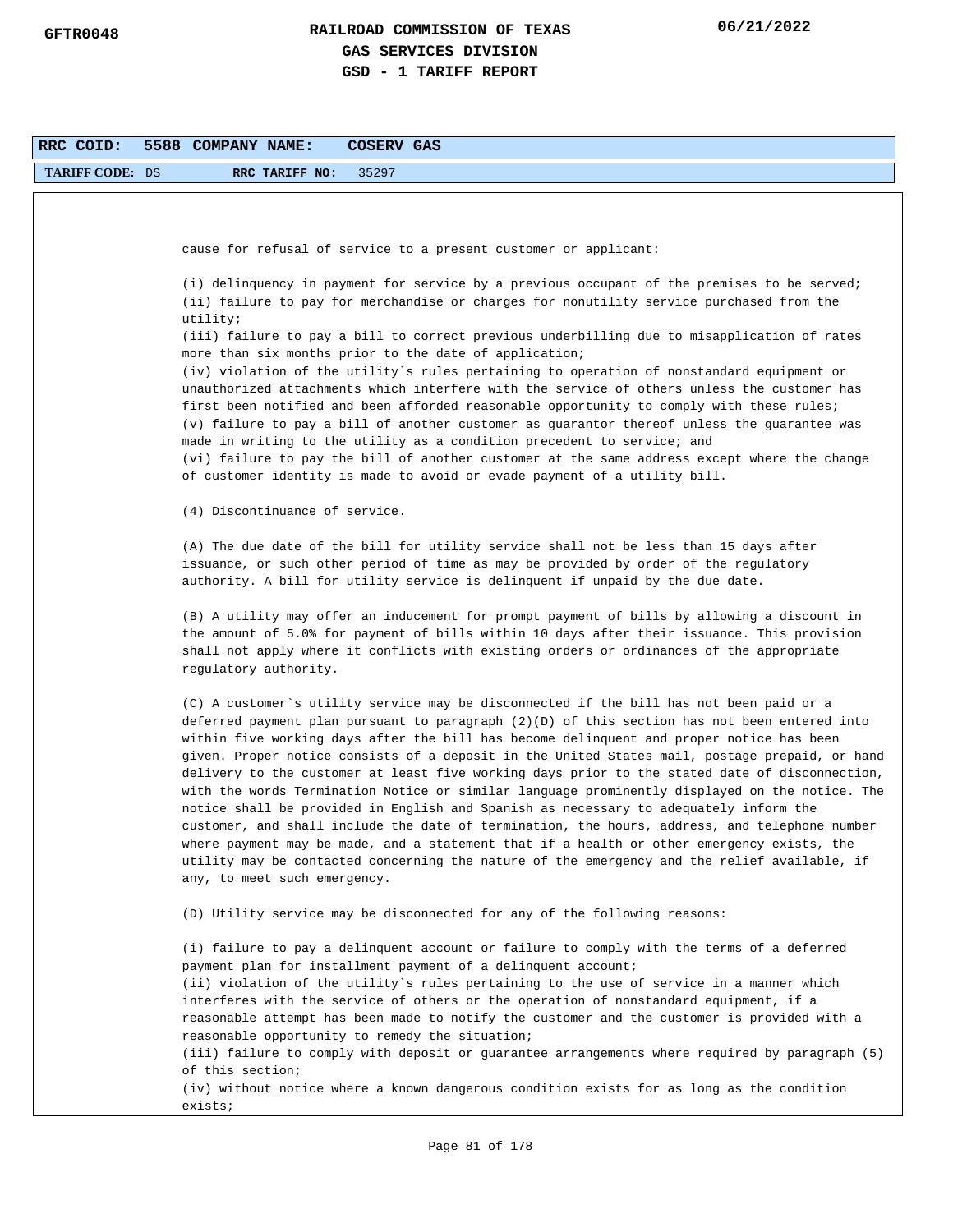| RRC COID:              | 5588 COMPANY NAME:<br>COSERV GAS                                                                                                                                                                                                                                                                                                                                                                                                                                                                                                                                                                                                                                                                                                                                                                                                                                                                                                                                                                                                                                                                                   |
|------------------------|--------------------------------------------------------------------------------------------------------------------------------------------------------------------------------------------------------------------------------------------------------------------------------------------------------------------------------------------------------------------------------------------------------------------------------------------------------------------------------------------------------------------------------------------------------------------------------------------------------------------------------------------------------------------------------------------------------------------------------------------------------------------------------------------------------------------------------------------------------------------------------------------------------------------------------------------------------------------------------------------------------------------------------------------------------------------------------------------------------------------|
| <b>TARIFF CODE: DS</b> | 35297<br>RRC TARIFF NO:                                                                                                                                                                                                                                                                                                                                                                                                                                                                                                                                                                                                                                                                                                                                                                                                                                                                                                                                                                                                                                                                                            |
|                        |                                                                                                                                                                                                                                                                                                                                                                                                                                                                                                                                                                                                                                                                                                                                                                                                                                                                                                                                                                                                                                                                                                                    |
|                        |                                                                                                                                                                                                                                                                                                                                                                                                                                                                                                                                                                                                                                                                                                                                                                                                                                                                                                                                                                                                                                                                                                                    |
|                        | (v) tampering with the utility company's meter or equipment or bypassing the same.                                                                                                                                                                                                                                                                                                                                                                                                                                                                                                                                                                                                                                                                                                                                                                                                                                                                                                                                                                                                                                 |
|                        | (E) Utility service may not be disconnected for any of the following reasons:                                                                                                                                                                                                                                                                                                                                                                                                                                                                                                                                                                                                                                                                                                                                                                                                                                                                                                                                                                                                                                      |
|                        | (i) delinquency in payment for service by a previous occupant of the premises;<br>(ii) failure to pay for merchandise or charges for nonutility service by the utility;<br>(iii) failure to pay for a different type or class of utility service unless fee for such<br>service is included on the same bill;<br>(iv) failure to pay the account of another customer as guarantor thereof, unless the utility                                                                                                                                                                                                                                                                                                                                                                                                                                                                                                                                                                                                                                                                                                      |
|                        | has in writing the guarantee as a condition precedent to service;<br>(v) failure to pay charges arising from an underbilling occurring due to any misapplication of                                                                                                                                                                                                                                                                                                                                                                                                                                                                                                                                                                                                                                                                                                                                                                                                                                                                                                                                                |
|                        | rates more than six months prior to the current billings;<br>(vi) failure to pay charges arising from an underbilling due to any faulty metering, unless<br>the meter has been tampered with or unless such underbilling charges are due;<br>(vii) failure to pay an estimated bill other than a bill rendered pursuant to an approved<br>meter reading plan, unless the utility is unable to read the meter due to circumstances beyond<br>its control.                                                                                                                                                                                                                                                                                                                                                                                                                                                                                                                                                                                                                                                           |
|                        | (F) Unless a dangerous condition exists, or unless the customer requests disconnection,<br>service shall not be disconnected on a day, or on a day immediately preceding a day, when<br>personnel of the utility are not available to the public for the purpose of making collections<br>and reconnecting service.                                                                                                                                                                                                                                                                                                                                                                                                                                                                                                                                                                                                                                                                                                                                                                                                |
|                        | (G) No utility may abandon a customer without written approval from the regulatory authority.                                                                                                                                                                                                                                                                                                                                                                                                                                                                                                                                                                                                                                                                                                                                                                                                                                                                                                                                                                                                                      |
|                        | (H) No utility may discontinue service to a delinquent residential customer permanently<br>residing in an individually metered dwelling unit when that customer establishes that<br>discontinuance of service will result in some person residing at that residence becoming<br>seriously ill or more seriously ill if the service is discontinued. Any customer seeking to<br>avoid termination of service under this section must make a written request supported by a<br>written statement from a licensed physician. Both the request and the statement must be<br>received by the utility not more than five working days after the date of delinquency of the<br>bill. The prohibition against service termination provided by this section shall last 20 days<br>from the date of receipt by the utility of the request and statement or such lesser period as<br>may be agreed upon by the utility and the customer. The customer who makes such request shall<br>sign an installment agreement which provides for payment of such service along with timely<br>payments for subsequent monthly billings. |
|                        | (5) Applicant deposit.                                                                                                                                                                                                                                                                                                                                                                                                                                                                                                                                                                                                                                                                                                                                                                                                                                                                                                                                                                                                                                                                                             |
|                        | (A) Establishment of credit for residential applicants. Each utility may require a residential<br>applicant for service to satisfactorily establish credit but such establishment of credit<br>shall not relieve the customer from complying with rules for prompt payment of bills. Subject<br>to these rules, a residential applicant shall not be required to pay a deposit:                                                                                                                                                                                                                                                                                                                                                                                                                                                                                                                                                                                                                                                                                                                                    |
|                        | (i) if the residential applicant has been a customer of any utility for the same kind of<br>service within the last two years and is not delinquent in payment of any such utility service<br>account and during the last 12 consecutive months of service did not have more than one<br>occasion in which a bill for such utility service was paid after becoming delinquent and never<br>had service disconnected for nonpayment;                                                                                                                                                                                                                                                                                                                                                                                                                                                                                                                                                                                                                                                                                |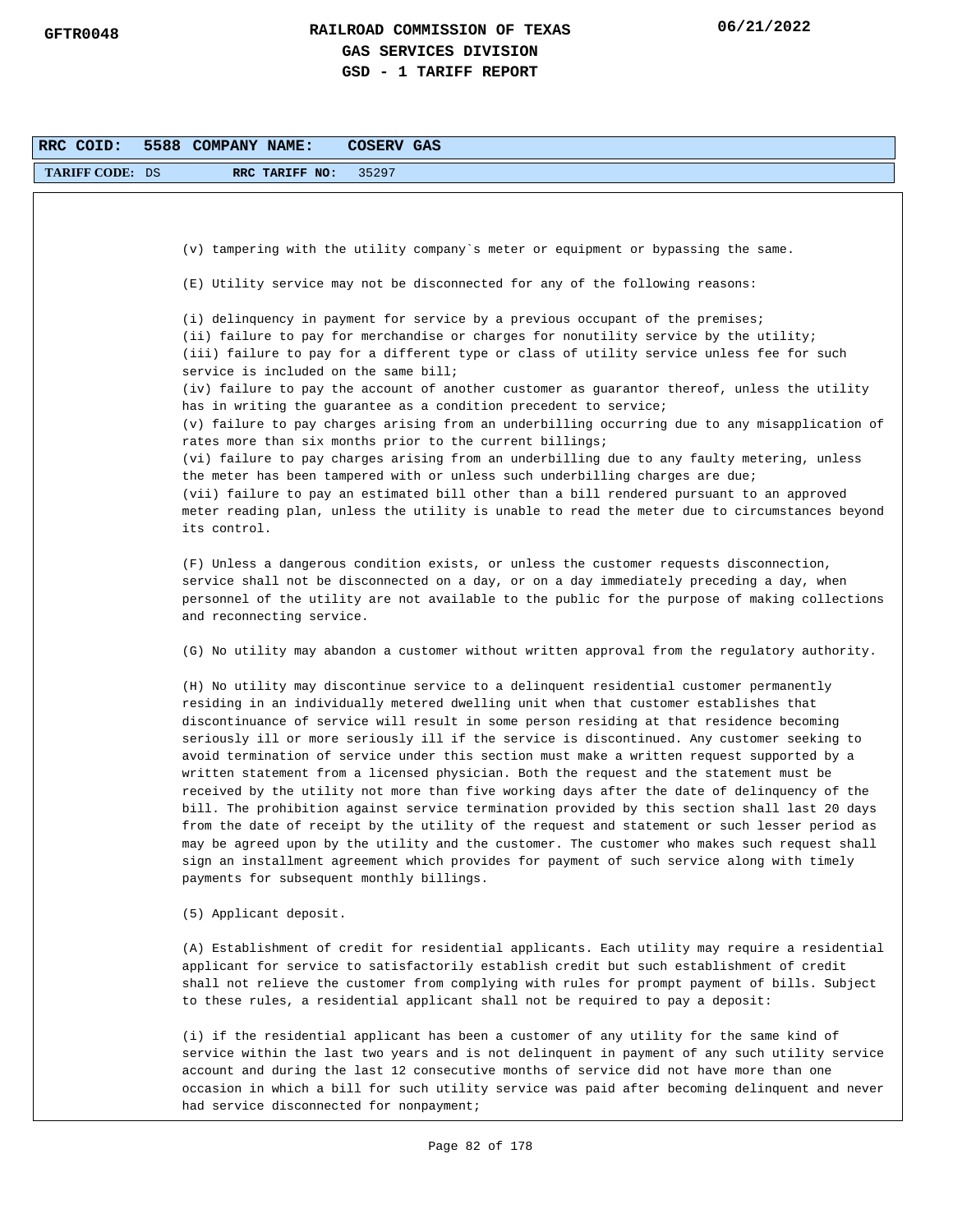| RRC COID:              | 5588 COMPANY NAME:<br><b>COSERV GAS</b>                                                                                                                                                                                                                                                                                                                                                                                                                                                                                                                                                                                           |
|------------------------|-----------------------------------------------------------------------------------------------------------------------------------------------------------------------------------------------------------------------------------------------------------------------------------------------------------------------------------------------------------------------------------------------------------------------------------------------------------------------------------------------------------------------------------------------------------------------------------------------------------------------------------|
| <b>TARIFF CODE: DS</b> | 35297<br>RRC TARIFF NO:                                                                                                                                                                                                                                                                                                                                                                                                                                                                                                                                                                                                           |
|                        |                                                                                                                                                                                                                                                                                                                                                                                                                                                                                                                                                                                                                                   |
|                        | (ii) if the residential applicant furnishes in writing a satisfactory guarantee to secure<br>payment of bills for the service required; or                                                                                                                                                                                                                                                                                                                                                                                                                                                                                        |
|                        | (iii) if the residential applicant furnishes in writing a satisfactory credit rating by<br>appropriate means, including, but not limited to, the production of generally acceptable<br>credit cards, letters of credit reference, the names of credit references which may be quickly<br>and inexpensively contacted by the utility, or ownership of substantial equity.                                                                                                                                                                                                                                                          |
|                        | (B) Reestablishment of credit. Every applicant who has previously been a customer of the<br>utility and whose service has been discontinued for nonpayment of bills shall be required<br>before service is rendered to pay all his amounts due the utility or execute a written<br>deferred payment agreement, if offered, and reestablish credit as provided in subparagraph (A)<br>of this paragraph.                                                                                                                                                                                                                           |
|                        | (C) Amount of deposit and interest for residential service, and exemption from deposit.                                                                                                                                                                                                                                                                                                                                                                                                                                                                                                                                           |
|                        | (i) Each gas utility shall waive any deposit requirement for residential service for an<br>applicant who has been determined to be a victim of family violence as defined in Texas Family<br>Code, 71.004, by a family violence center, by treating medical personnel, by law enforcement<br>agency personnel, or by a designee of the Attorney General in the Crime Victim Services<br>Division of the Office of the Attorney General. This determination shall be evidenced by the<br>applicant`s submission of a certification letter developed by the Texas Council on Family<br>Violence and made available on its web site. |
|                        | (ii) The required deposit shall not exceed an amount equivalent to one-sixth of the estimated<br>annual billings. If actual use is at least twice the amount of the estimated billings, a new<br>deposit requirement may be calculated and an additional deposit may be required within two<br>days. If such additional deposit is not made, the utility may disconnect service under the<br>standard disconnection procedure for failure to comply with deposit requirements.                                                                                                                                                    |
|                        | (iii) All applicants for residential service who are 65 years of age or older will be<br>considered as having established credit if such applicant does not have an outstanding account<br>balance with the utility or another utility for the same utility service which accrued within<br>the last two years. No cash deposit shall be required of such applicant under these<br>conditions.                                                                                                                                                                                                                                    |
|                        | (iv) Each utility which requires deposits to be made by its customers shall pay a minimum<br>interest on such deposits according to the rate as established by law. If refund of deposit is<br>made within 30 days of receipt of deposit, no interest payment is required. If the utility<br>retains the deposit more than 30 days, payment of interest shall be made retroactive to the<br>date of deposit.                                                                                                                                                                                                                      |
|                        | (I) Payment of interest to the customer shall be annually or at the time the deposit is<br>returned or credited to the customer's account.                                                                                                                                                                                                                                                                                                                                                                                                                                                                                        |
|                        | (II) The deposit shall cease to draw interest on the date it is returned or credited to the<br>customer's account.                                                                                                                                                                                                                                                                                                                                                                                                                                                                                                                |
|                        | (D) Deposits for temporary or seasonal service and for weekend or seasonal residences. The<br>utility may require a deposit sufficient to reasonably protect it against the assumed risk,                                                                                                                                                                                                                                                                                                                                                                                                                                         |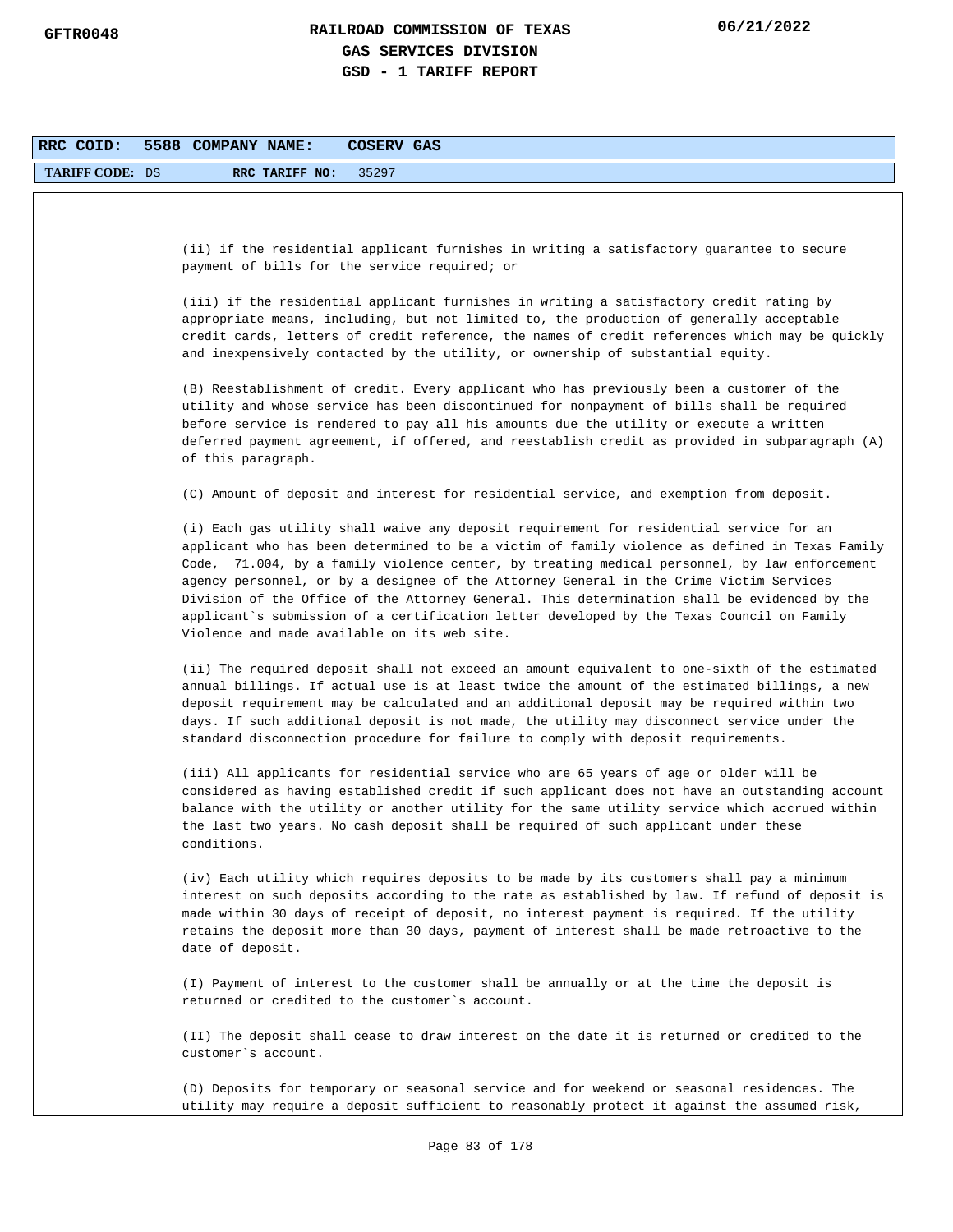| RRC COID:              | 5588 COMPANY NAME:<br>COSERV GAS                                                                                                                                                                                                                                                                                                                                                                                                                                                                             |
|------------------------|--------------------------------------------------------------------------------------------------------------------------------------------------------------------------------------------------------------------------------------------------------------------------------------------------------------------------------------------------------------------------------------------------------------------------------------------------------------------------------------------------------------|
| <b>TARIFF CODE: DS</b> | 35297<br>RRC TARIFF NO:                                                                                                                                                                                                                                                                                                                                                                                                                                                                                      |
|                        |                                                                                                                                                                                                                                                                                                                                                                                                                                                                                                              |
|                        |                                                                                                                                                                                                                                                                                                                                                                                                                                                                                                              |
|                        | provided such a policy is applied in a uniform and nondiscriminatory manner.                                                                                                                                                                                                                                                                                                                                                                                                                                 |
|                        | (E) Records of deposits.                                                                                                                                                                                                                                                                                                                                                                                                                                                                                     |
|                        | (i) The utility shall keep records to show:                                                                                                                                                                                                                                                                                                                                                                                                                                                                  |
|                        | (I) the name and address of each depositor;<br>(II) the amount and date of the deposit; and<br>(III) each transaction concerning the deposit.                                                                                                                                                                                                                                                                                                                                                                |
|                        | (ii) The utility shall issue a receipt of deposit to each applicant from whom a deposit is<br>received and shall provide means whereby a depositor may establish claim if the receipt is<br>lost.                                                                                                                                                                                                                                                                                                            |
|                        | (iii) A record of each unclaimed deposit must be maintained for at least four years, during<br>which time the utility shall make a reasonable effort to return the deposit.                                                                                                                                                                                                                                                                                                                                  |
|                        | (F) Refund of deposit.                                                                                                                                                                                                                                                                                                                                                                                                                                                                                       |
|                        | (i) If service is not connected or after disconnection of service, the utility shall promptly<br>and automatically refund the customer`s deposit plus accrued interest on the balance, if any,<br>in excess of the unpaid bills for service furnished. The transfer of service from one premise<br>to another within the service area of the utility shall not be deemed a disconnection within<br>the meaning of these rules, and no additional deposit may be demanded unless permitted by<br>these rules. |
|                        | (ii) When the customer has paid bills for service for 12 consecutive residential bills without<br>having service disconnected for nonpayment of bill and without having more than two occasions<br>in which a bill was delinquent and when the customer is not delinquent in the payment of the<br>current bills, the utility shall promptly and automatically refund the deposit plus accrued<br>interest to the customer in the form of cash or credit to a customer's account.                            |
|                        | (G) Upon sale or transfer of utility or company. Upon the sale or transfer of any public<br>utility or operating units thereof, the seller shall file with the commission under oath, in<br>addition to other information, a list showing the names and addresses of all customers served<br>by such utility or unit who have to their credit a deposit, the date such deposit was made,<br>the amount thereof, and the unpaid interest thereon.                                                             |
|                        | (H) Complaint by applicant or customer. Each utility shall direct its personnel engaged in<br>initial contact with an applicant or customer for service seeking to establish or reestablish<br>credit under the provisions of these rules to inform the customer, if dissatisfaction is<br>expressed with the utility`s decision, of the customer`s right to file a complaint with the<br>regulatory authority thereon.                                                                                      |
|                        | $(6)$ Billing.                                                                                                                                                                                                                                                                                                                                                                                                                                                                                               |
|                        | (A) Bills for gas service shall be rendered monthly, unless otherwise authorized or unless<br>service is rendered for a period less than a month. Bills shall be rendered as promptly as<br>possible following the reading of meters.                                                                                                                                                                                                                                                                        |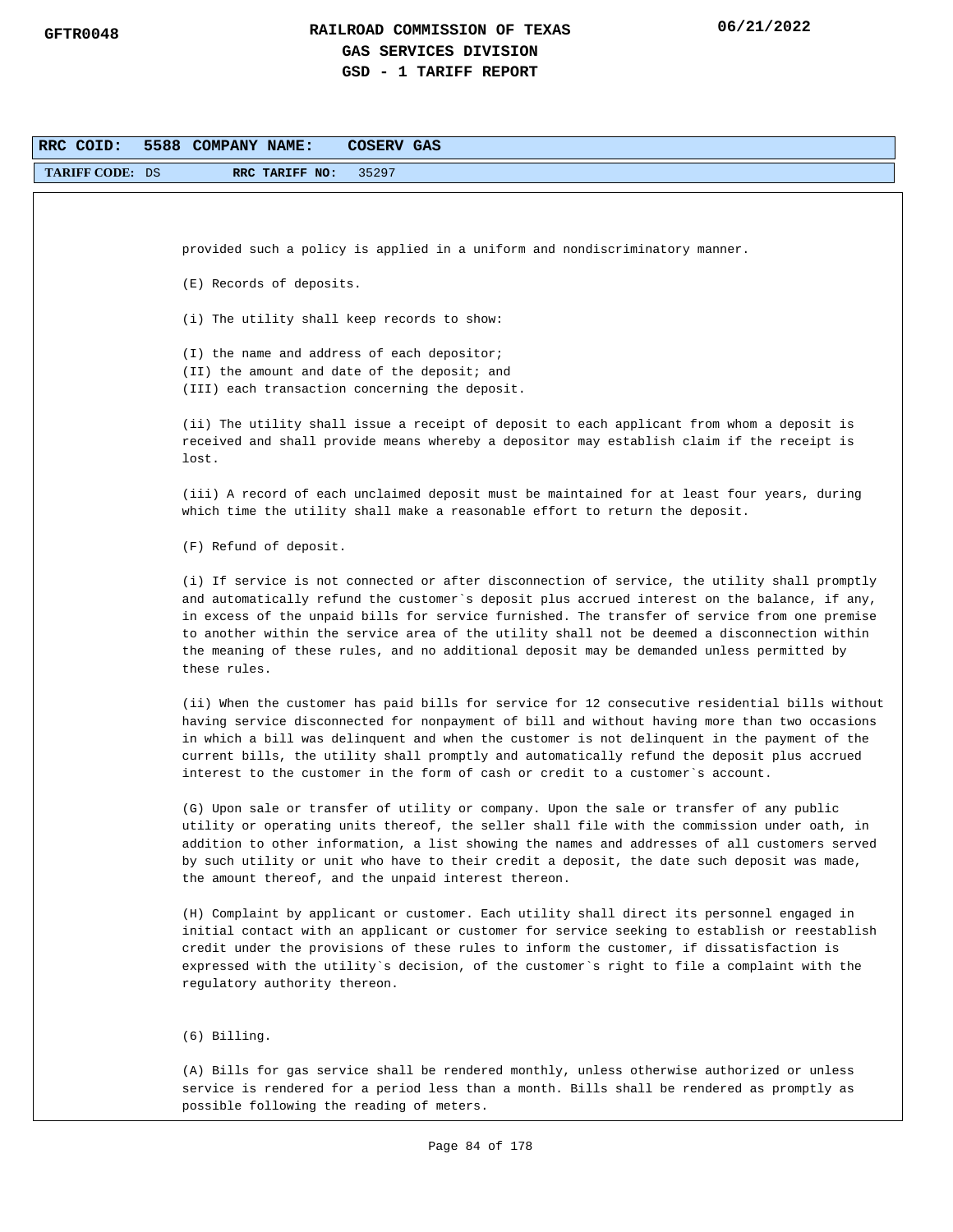| RRC COID:       | 5588 COMPANY NAME:  |                                           | <b>COSERV GAS</b> |                                                                                                                                                                                                                                                                                                                                                                                                                                                                                                                                                                                                                                                                                                                                                                               |
|-----------------|---------------------|-------------------------------------------|-------------------|-------------------------------------------------------------------------------------------------------------------------------------------------------------------------------------------------------------------------------------------------------------------------------------------------------------------------------------------------------------------------------------------------------------------------------------------------------------------------------------------------------------------------------------------------------------------------------------------------------------------------------------------------------------------------------------------------------------------------------------------------------------------------------|
| TARIFF CODE: DS |                     | RRC TARIFF NO:                            | 35297             |                                                                                                                                                                                                                                                                                                                                                                                                                                                                                                                                                                                                                                                                                                                                                                               |
|                 |                     |                                           |                   |                                                                                                                                                                                                                                                                                                                                                                                                                                                                                                                                                                                                                                                                                                                                                                               |
|                 |                     |                                           |                   | (B) The customer's bill must show all the following information. The information must be<br>arranged and displayed in such a manner as to allow the customer to compute his bill with the<br>applicable rate schedule. The applicable rate schedule must be mailed to the customer on<br>request of the customer. A utility may exhaust its present stock of nonconforming bill forms<br>before compliance is required by this section:                                                                                                                                                                                                                                                                                                                                       |
|                 |                     | and end of the period for which rendered; |                   | (i) if the meter is read by the utility, the date and reading of the meter at the beginning                                                                                                                                                                                                                                                                                                                                                                                                                                                                                                                                                                                                                                                                                   |
|                 |                     | $(iv)$ the total base bill;               |                   | (ii) the number and kind of units billed; (iii) the applicable rate schedule title or code;                                                                                                                                                                                                                                                                                                                                                                                                                                                                                                                                                                                                                                                                                   |
|                 | unit:               |                                           |                   | (v) the total of any adjustments to the base bill and the amount of adjustments per billing                                                                                                                                                                                                                                                                                                                                                                                                                                                                                                                                                                                                                                                                                   |
|                 | designated period;  |                                           |                   | (vi) the date by which the customer must pay the bill to get prompt payment discount;<br>(vii) the total amount due before and after any discount for prompt payment within a                                                                                                                                                                                                                                                                                                                                                                                                                                                                                                                                                                                                 |
|                 |                     |                                           |                   | (viii) a distinct marking to identify an estimated bill.                                                                                                                                                                                                                                                                                                                                                                                                                                                                                                                                                                                                                                                                                                                      |
|                 |                     | render the bill accordingly.              |                   | (C) Where there is good reason for doing so, estimated bills may be submitted, provided that<br>an actual meter reading is taken at least every six months. For the second consecutive month<br>in which the meter reader is unable to gain access to the premises to read the meter on<br>regular meter reading trips, or in months where meters are not read otherwise, the utility<br>must provide the customer with a postcard and request that the customer read the meter and<br>return the card to the utility if the meter is of a type that can be read by the customer<br>without significant inconvenience or special tools or equipment. If such a postcard is not<br>received by the utility in time for billing, the utility may estimate the meter reading and |
|                 | (D) Disputed bills. |                                           |                   |                                                                                                                                                                                                                                                                                                                                                                                                                                                                                                                                                                                                                                                                                                                                                                               |
|                 | authority.          |                                           |                   | (i) In the event of a dispute between the customer and the utility regarding the bill, the<br>utility must forthwith make such investigation as is required by the particular case and<br>report the results thereof to the customer. If the customer wishes to obtain the benefits of<br>clause (ii) of this subparagraph, notification of the dispute must be given to the utility<br>prior to the date the bill becomes delinquent. In the event the dispute is not resolved, the<br>utility shall inform the customer of the complaint procedures of the appropriate regulatory                                                                                                                                                                                           |
|                 |                     |                                           |                   | (ii) Notwithstanding any other subsection of this section, the customer shall not be required<br>to pay the disputed portion of the bill which exceeds the amount of that customer's average<br>usage for the billing period at current rates until the earlier of the following: resolution<br>of the dispute or the expiration of the 60-day period beginning on the day the disputed bill<br>is issued. For purposes of this section only, the customer's average usage for the billing<br>period shall be the average of the customer`s usage for the same billing period during the                                                                                                                                                                                      |

- (7) Meters.
- (A) Meter requirements.

preceding two years. Where no previous usage history exists, the average usage shall be estimated on the basis of usage levels of similar customers and under similar conditions.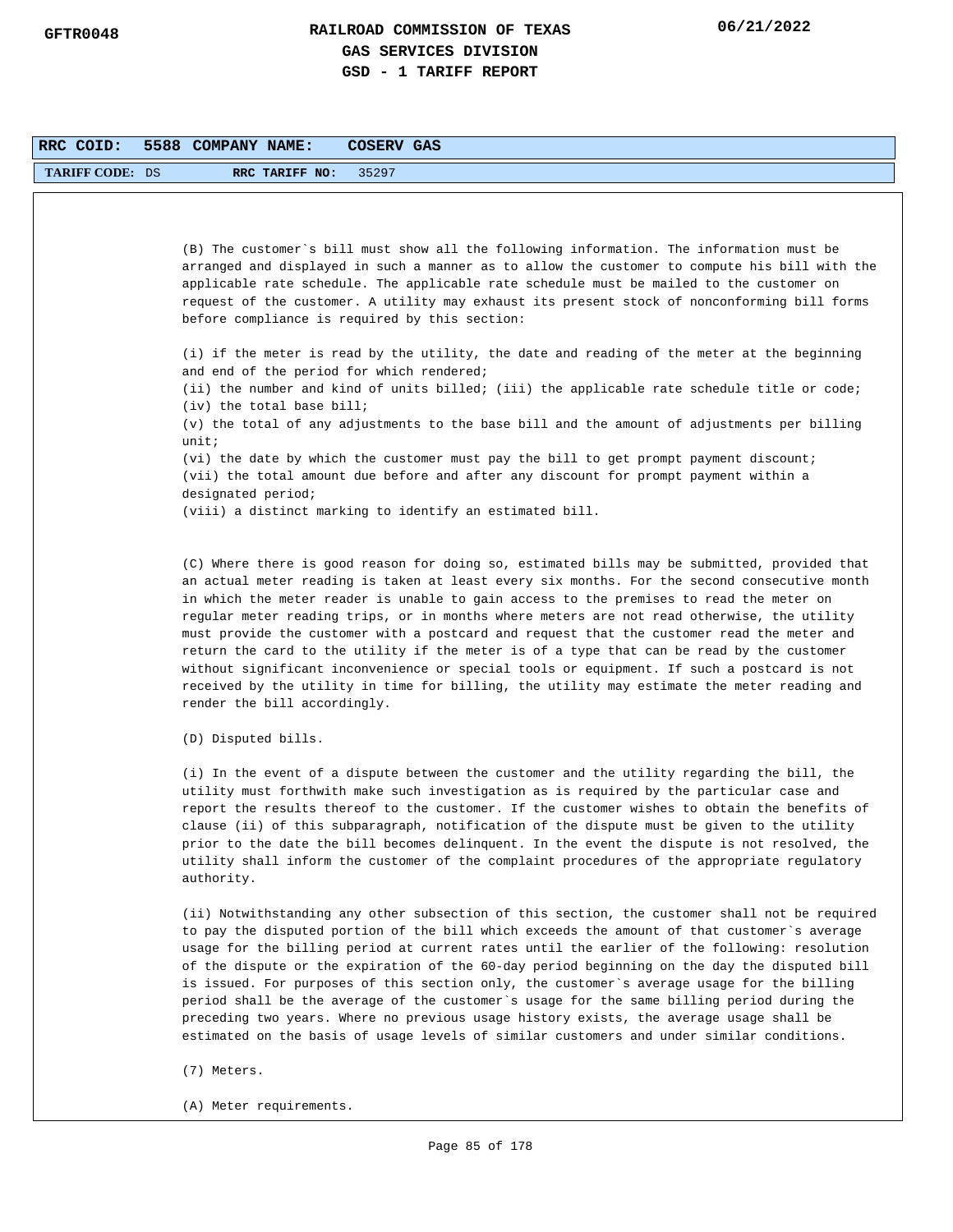| RRC COID:              | 5588 COMPANY NAME:<br>COSERV GAS                                                                                                                                                         |
|------------------------|------------------------------------------------------------------------------------------------------------------------------------------------------------------------------------------|
| <b>TARIFF CODE: DS</b> | RRC TARIFF NO:<br>35297                                                                                                                                                                  |
|                        |                                                                                                                                                                                          |
|                        |                                                                                                                                                                                          |
|                        | (i) Use of meter. All gas sold by a utility must be charged for by meter measurements, except                                                                                            |
|                        | where otherwise provided for by applicable law, regulation of the regulatory authority, or                                                                                               |
|                        | tariff.                                                                                                                                                                                  |
|                        | (ii) Installation by utility. Unless otherwise authorized by the regulatory authority, each                                                                                              |
|                        | utility must provide and install and will continue to own and maintain all meters necessary                                                                                              |
|                        | for measurement of gas delivered to its customers.                                                                                                                                       |
|                        | (iii) Standard type. No utility may furnish, set up, or put in use any meter which is not                                                                                                |
|                        | reliable and of a standard type which meets generally accepted industry standards; provided,                                                                                             |
|                        | however, special meters not necessarily conforming to such standard types may be used for                                                                                                |
|                        | investigation, testing, or experimental purposes.                                                                                                                                        |
|                        | (B) Meter records. Each utility must keep the following records:                                                                                                                         |
|                        |                                                                                                                                                                                          |
|                        | (i) Meter equipment records. Each utility must keep a record of all its meters, showing the<br>customer's address and date of the last test.                                             |
|                        | (ii) Records of meter tests. All meter tests must be properly referenced to the meter record                                                                                             |
|                        | provided for therein. The record of each test made on request of a customer must show the                                                                                                |
|                        | identifying number and constants of the meter, the standard meter and other measuring devices                                                                                            |
|                        | used, the date and kind of test made, by whom made, the error (or percentage of accuracy) at<br>each load tested, and sufficient data to permit verification of all calculations.        |
|                        | (iii) Meter readings--meter unit location. In general, each meter must indicate clearly the                                                                                              |
|                        | units of service for which charge is made to the customer.                                                                                                                               |
|                        | (iv) Meter tests on request of customer.                                                                                                                                                 |
|                        | (I) Each utility must, upon request of a customer, make a test of the accuracy of the meter                                                                                              |
|                        | serving that customer. The utility must inform the customer of the time and place of the test                                                                                            |
|                        | and permit the customer or his authorized representative to be present if the customer so                                                                                                |
|                        | desires. If no such test has been performed within the previous four years for the same<br>customer at the same location, the test is to be performed without charge. If such a test has |
|                        | been performed for the same customer at the same location within the previous four years, the                                                                                            |
|                        | utility is entitled to charge a fee for the test not to exceed \$15 or such other fee for the                                                                                            |
|                        | testing of meters as may be set forth in the utility's tariff properly on file with the<br>regulatory authority. The customer must be properly informed of the result of any test on a   |
|                        | meter that serves him.                                                                                                                                                                   |
|                        |                                                                                                                                                                                          |
|                        | (II) Notwithstanding subclause (I) of this clause, if the meter is found to be more than                                                                                                 |
|                        | nominally defective, to either the customer's or the utility's disadvantage, any fee charged<br>for a meter test must be refunded to the customer. More than nominally defective means a |
|                        | deviation of more than 2.0% from accurate registration.                                                                                                                                  |
|                        | (v) Bill adjustments due to meter error.                                                                                                                                                 |
|                        | (I) If any meter test reveals a meter to be more than nominally defective, the utility must                                                                                              |
|                        | correct previous readings consistent with the inaccuracy found in the meter for the period of<br>either:                                                                                 |
|                        | $(-a-)$ the last six months; or                                                                                                                                                          |
|                        |                                                                                                                                                                                          |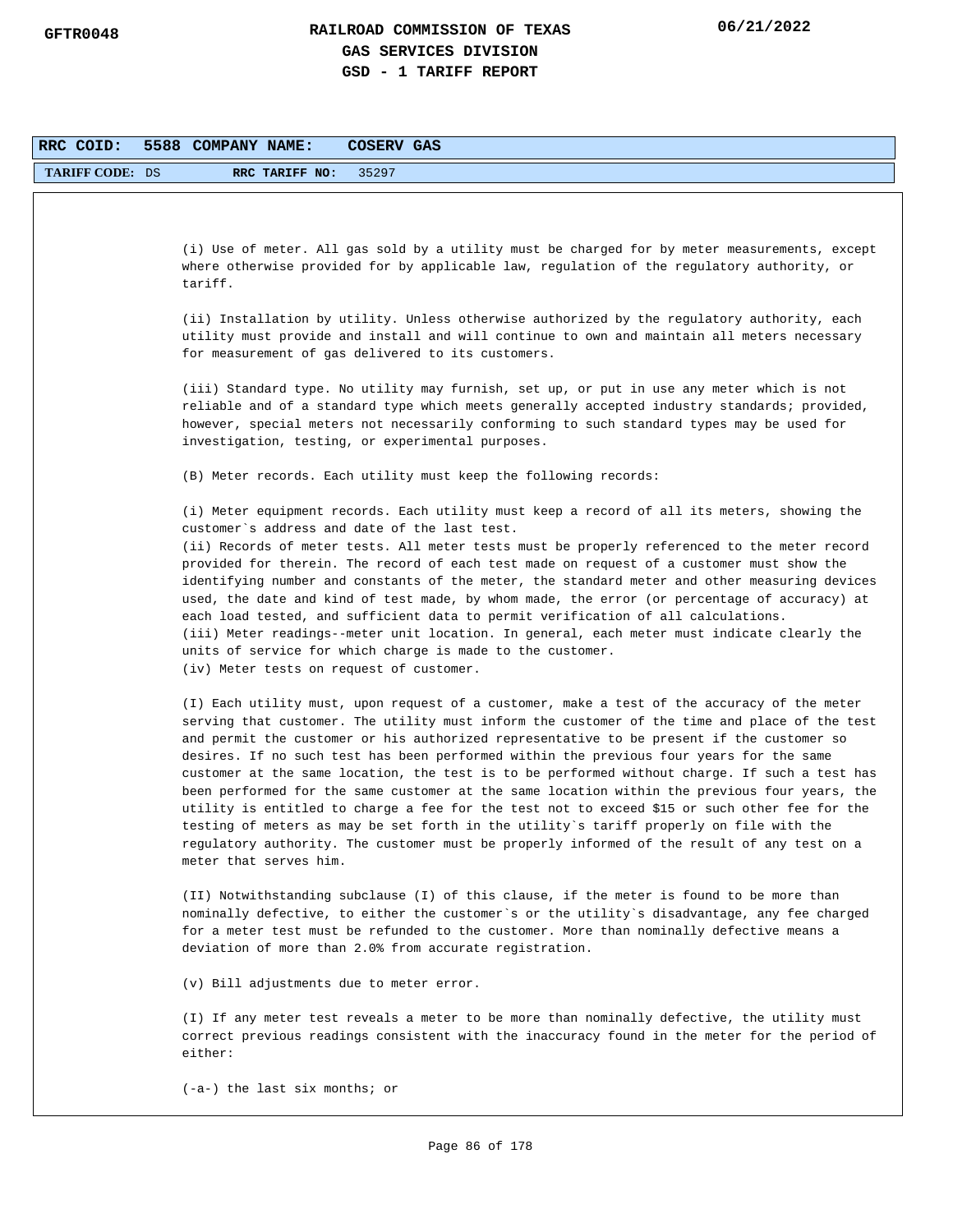| RRC COID:              | 5588 COMPANY NAME:<br><b>COSERV GAS</b>                                                                                                                                                                                                                                                                                                                                                                                                                                                                                                                                                                                                                                                                                                                                                                                                                                                                                                                                                                                                                             |
|------------------------|---------------------------------------------------------------------------------------------------------------------------------------------------------------------------------------------------------------------------------------------------------------------------------------------------------------------------------------------------------------------------------------------------------------------------------------------------------------------------------------------------------------------------------------------------------------------------------------------------------------------------------------------------------------------------------------------------------------------------------------------------------------------------------------------------------------------------------------------------------------------------------------------------------------------------------------------------------------------------------------------------------------------------------------------------------------------|
| <b>TARIFF CODE: DS</b> | RRC TARIFF NO:<br>35297                                                                                                                                                                                                                                                                                                                                                                                                                                                                                                                                                                                                                                                                                                                                                                                                                                                                                                                                                                                                                                             |
|                        | (-b-) the last test of the meter, whichever is shorter. Any resulting underbillings or<br>overbillings are to be corrected in subsequent bills, unless service is terminated, in which<br>event a monetary adjustment is to be made. This requirement for a correction may be foregone<br>by the utility if the error is to the utility's disadvantage.                                                                                                                                                                                                                                                                                                                                                                                                                                                                                                                                                                                                                                                                                                             |
|                        | (II) If a meter is found not to register for any period of time, the utility may make a charge<br>for units used but not metered for a period not to exceed three months previous to the time<br>the meter is found not to be registering. The determination of amounts used but not metered is<br>to be based on consumption during other like periods by the same customer at the same<br>location, when available, and on consumption under similar conditions at the same location or<br>of other similarly situated customers, when not available.                                                                                                                                                                                                                                                                                                                                                                                                                                                                                                             |
| Q1                     | (8) New construction.                                                                                                                                                                                                                                                                                                                                                                                                                                                                                                                                                                                                                                                                                                                                                                                                                                                                                                                                                                                                                                               |
|                        | (A) Standards of construction. Each utility is to construct, install, operate, and maintain<br>its plant, structures, equipment, and lines in accordance with the provisions of such codes<br>and standards as are generally accepted by the industry, as modified by rule or regulation of<br>the regulatory authority or otherwise by law, and in such manner to best accommodate the<br>public and to prevent interference with service furnished by other public utilities insofar as<br>practical.                                                                                                                                                                                                                                                                                                                                                                                                                                                                                                                                                             |
|                        | (B) Line extension and construction charges. Every utility must file its extension policy. The<br>policy must be consistent, nondiscriminatory, and is subject to the approval of the regulatory<br>authority. No contribution in aid of construction may be required of any customer except as<br>provided for in extension policy.                                                                                                                                                                                                                                                                                                                                                                                                                                                                                                                                                                                                                                                                                                                                |
|                        | (C) Response to request for service. Every gas utility must serve each qualified applicant for<br>service within its service area as rapidly as practical. As a general policy, those<br>applications not involving line extensions or new facilities should be filled within seven<br>working days. Those applications for individual residential service requiring line extensions<br>should be filled within 90 days unless unavailability of materials or other causes beyond the<br>control of the utility result in unavoidable delays. In the event that residential service is<br>delayed in excess of 90 days after an applicant has met credit requirements and made<br>satisfactory arrangements for payment of any required construction charges, a report must be<br>made to the regulatory authority listing the name of the applicant, location, and cause for<br>delay. Unless such delays are due to causes which are reasonably beyond the control of the<br>utility, a delay in excess of 90 days may be found to constitute a refusal to serve. |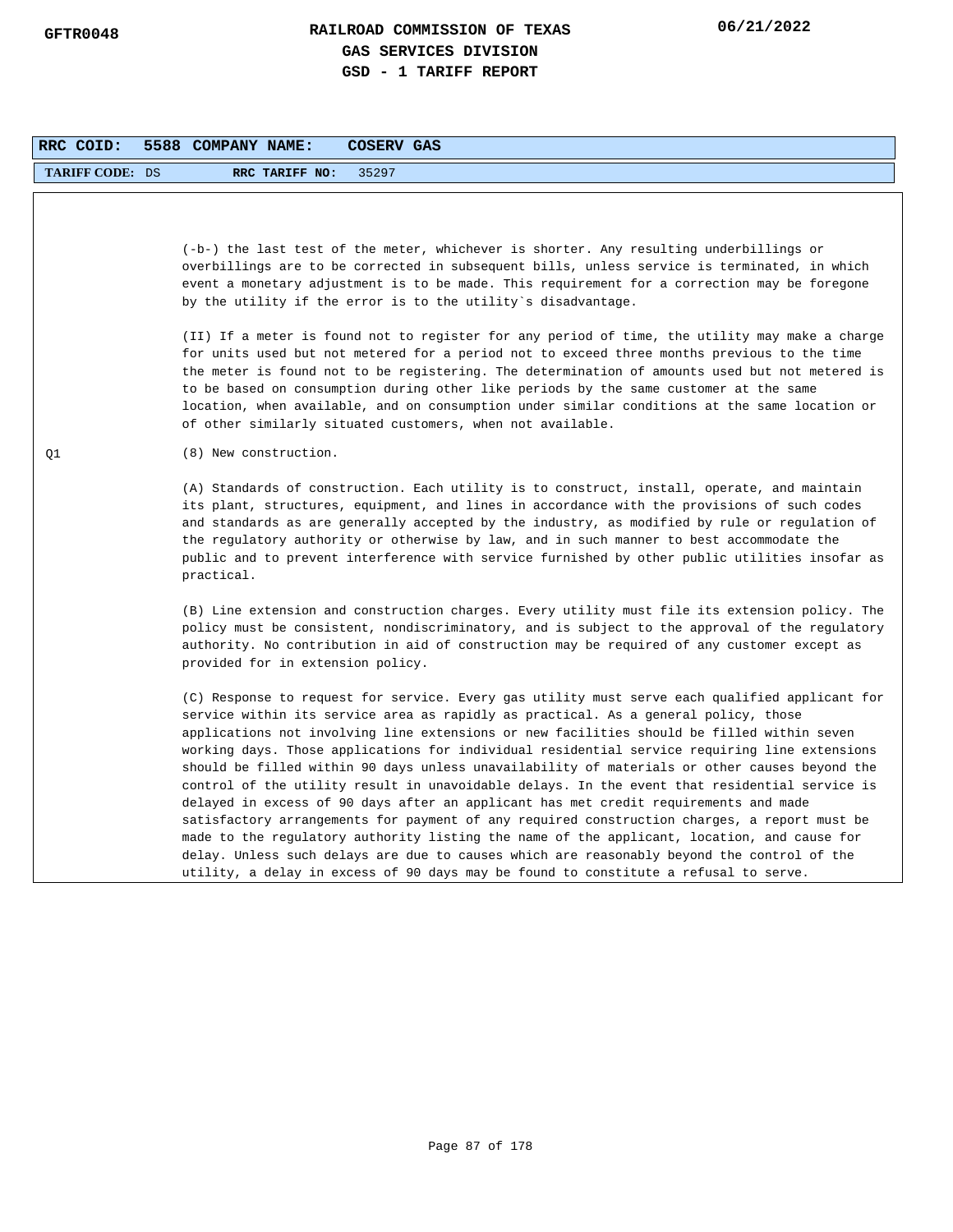| RRC COID:              | 5588 COMPANY NAME: | COSERV GAS    |                                                                                                                                                                                                                                                                                                                                                                                                                                                                                                                                                                                                                                                                                                                                                                                                                                                                                                                                                                                                                                                                          |  |  |
|------------------------|--------------------|---------------|--------------------------------------------------------------------------------------------------------------------------------------------------------------------------------------------------------------------------------------------------------------------------------------------------------------------------------------------------------------------------------------------------------------------------------------------------------------------------------------------------------------------------------------------------------------------------------------------------------------------------------------------------------------------------------------------------------------------------------------------------------------------------------------------------------------------------------------------------------------------------------------------------------------------------------------------------------------------------------------------------------------------------------------------------------------------------|--|--|
| <b>TARIFF CODE: DS</b> | RRC TARIFF NO:     | 35297         |                                                                                                                                                                                                                                                                                                                                                                                                                                                                                                                                                                                                                                                                                                                                                                                                                                                                                                                                                                                                                                                                          |  |  |
| <b>SERVICE CHARGES</b> |                    |               |                                                                                                                                                                                                                                                                                                                                                                                                                                                                                                                                                                                                                                                                                                                                                                                                                                                                                                                                                                                                                                                                          |  |  |
| RRC CHARGE NO.         | CHARGE ID          | CHARGE AMOUNT | SERVICE PROVIDED                                                                                                                                                                                                                                                                                                                                                                                                                                                                                                                                                                                                                                                                                                                                                                                                                                                                                                                                                                                                                                                         |  |  |
| 301732                 | SC1                |               | Connection Charge During Business Hours: During<br>standard business hours, for each reconnection of gas<br>service where service has been discontinued at the<br>same premises for any reason, for the initial<br>inauguration of service, and for each inauguration of<br>service when the billable party has changed, with the<br>following exceptions: (a) For a builder who uses gas<br>temporarily during construction or for display<br>purposes. (b) Whenever gas service has been<br>temporarily interrupted because of System outage or<br>service work done by Company; or (c) For any reason<br>deemed necessary for Company operations. The charge<br>will also apply in the event that the connection or<br>reconnection cannot be made because there is an issue<br>on the builder's or customer's premises, including the<br>inability for CoServ to gain access to the premises,<br>failure of the appliances to meet required<br>specifications, a leak in the piping, or the like.<br>This will be identified as a Failed Connect Attempt.<br>\$65.00 |  |  |
| 301733                 | SC <sub>2</sub>    |               | Connection Charge After Business Hours: After standard<br>business hours, for each reconnection of gas service<br>where service has been discontinued at the same<br>premises for any reason, for the initial inauguration<br>of service, and for each inauguration of service when<br>the billable party has changed, with the following<br>exceptions: (a) For a builder who uses gas temporarily<br>during construction or for display purposes. (b)<br>Whenever gas service has been temporarily interrupted<br>because of System outage or service work done by<br>Company; or $(c)$ For any reason deemed necessary for<br>Company operations. The charge will also apply in the<br>event that the connection or reconnection cannot be<br>made because there is an issue on the builder's or<br>customer's premises, including the inability for<br>CoServ to gain access to the premises, failure of the<br>appliances to meet required specifications, a leak in<br>the piping, or the like. This will be identified as a<br>Failed Connect Attempt. \$97.00    |  |  |
| 301734                 | SC <sub>3</sub>    |               | Field Read of Meter: A read for change charge when it<br>is necessary for the Company to read the meter at a<br>currently served location because of a change in the<br>billable party. \$19.00                                                                                                                                                                                                                                                                                                                                                                                                                                                                                                                                                                                                                                                                                                                                                                                                                                                                          |  |  |
| 301735                 | SC4                |               | Returned Check Charges: Returned check handling charge<br>for each check returned to Company for any reason.<br>\$20.00                                                                                                                                                                                                                                                                                                                                                                                                                                                                                                                                                                                                                                                                                                                                                                                                                                                                                                                                                  |  |  |
| 301736                 | SC <sub>5</sub>    |               | Charge for Temporary Discontinuance of Service -<br>Residential: Whenever service has been temporarily                                                                                                                                                                                                                                                                                                                                                                                                                                                                                                                                                                                                                                                                                                                                                                                                                                                                                                                                                                   |  |  |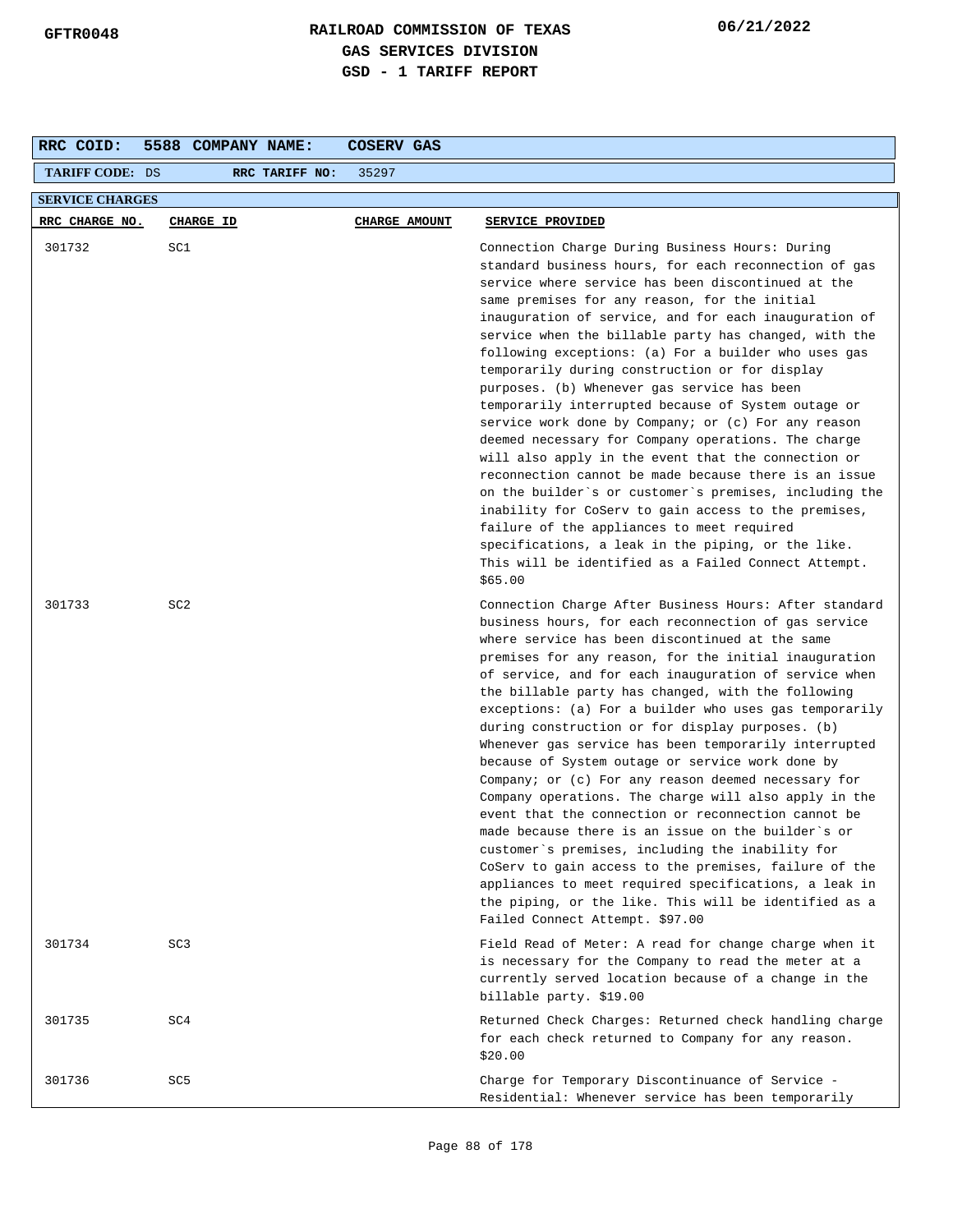| RRC COID:              | 5588 COMPANY NAME: |                | COSERV GAS |                                                                                                                                                                                                                                                                                                                                                                                                                                                                                                                                                                                                                                                                                                                                                                                                          |
|------------------------|--------------------|----------------|------------|----------------------------------------------------------------------------------------------------------------------------------------------------------------------------------------------------------------------------------------------------------------------------------------------------------------------------------------------------------------------------------------------------------------------------------------------------------------------------------------------------------------------------------------------------------------------------------------------------------------------------------------------------------------------------------------------------------------------------------------------------------------------------------------------------------|
| <b>TARIFF CODE: DS</b> |                    | RRC TARIFF NO: | 35297      |                                                                                                                                                                                                                                                                                                                                                                                                                                                                                                                                                                                                                                                                                                                                                                                                          |
|                        |                    |                |            |                                                                                                                                                                                                                                                                                                                                                                                                                                                                                                                                                                                                                                                                                                                                                                                                          |
|                        |                    |                |            | disconnected at the request of the customer, this<br>charge plus the appropriate Connection Charge will be<br>made to reestablish such service for that customer at<br>the same address. \$65.00                                                                                                                                                                                                                                                                                                                                                                                                                                                                                                                                                                                                         |
| 301737                 | SC6                |                |            | Charge for Temporary Discontinuance of Service.5 Non-<br>Residential: Whenever service has been temporarily<br>disconnected at the request of the customer, this<br>charge plus the appropriate Connection Charge will be<br>made to reestablish such service for that customer at<br>the same address. \$107.00                                                                                                                                                                                                                                                                                                                                                                                                                                                                                         |
| 301738                 | SC7                |                |            | Charge for Meter Testing: The Company shall, upon<br>request of a customer, make a test of the accuracy of<br>the meter serving that customer. The Company shall<br>inform the customer of the time and place of the test<br>and permit the customer or his authorized<br>representative to be present if the customer so<br>desires. If no such test has been performed within<br>the previous four $(4)$ years for the same customer at<br>the same location, the test shall be performed without<br>charge. If such test has been performed for the same<br>customer at the same location within the previous four<br>(4) years, the Company will charge the Meter Test Fee.<br>The customer must be properly informed of the result<br>of any test on a meter that services the customer.<br>\$15.00 |
| 301739                 | SC <sub>8</sub>    |                |            | Charge for Service Calls During Business Hours: A<br>Service Call Charge is made for responding to a<br>service call during standard business hours that is<br>determined to be a customer related problem rather<br>than a Company or Company facilities problem. \$26.00                                                                                                                                                                                                                                                                                                                                                                                                                                                                                                                               |
| 301740                 | SC <sub>9</sub>    |                |            | Charge for Service Calls After Business Hours: A<br>Service Call Charge is made for responding to a<br>service call after standard business hours that is<br>determined to be a customer related problem rather<br>than a Company or Company facilities problem. \$40.00                                                                                                                                                                                                                                                                                                                                                                                                                                                                                                                                 |
| 301731                 | SCAP               |                |            | Application of Schedule: The service charges listed<br>below are in addition to any other charges under the<br>Company's Tariff for Gas Service and will be applied<br>for the condition described. Other services not<br>covered by these standard conditions will be charged<br>on the basis of an estimate for the job or the<br>Company's actual cost plus appropriate surcharges.                                                                                                                                                                                                                                                                                                                                                                                                                   |
| 301741                 | SC10               |                |            | Tampering Charge: No Company meters, equipment, or<br>other property, whether on Customer's premises or<br>elsewhere, are to be tampered with or interfered with<br>for any reason. A Tampering Charge is made for<br>unauthorized reconnection or other tampering with                                                                                                                                                                                                                                                                                                                                                                                                                                                                                                                                  |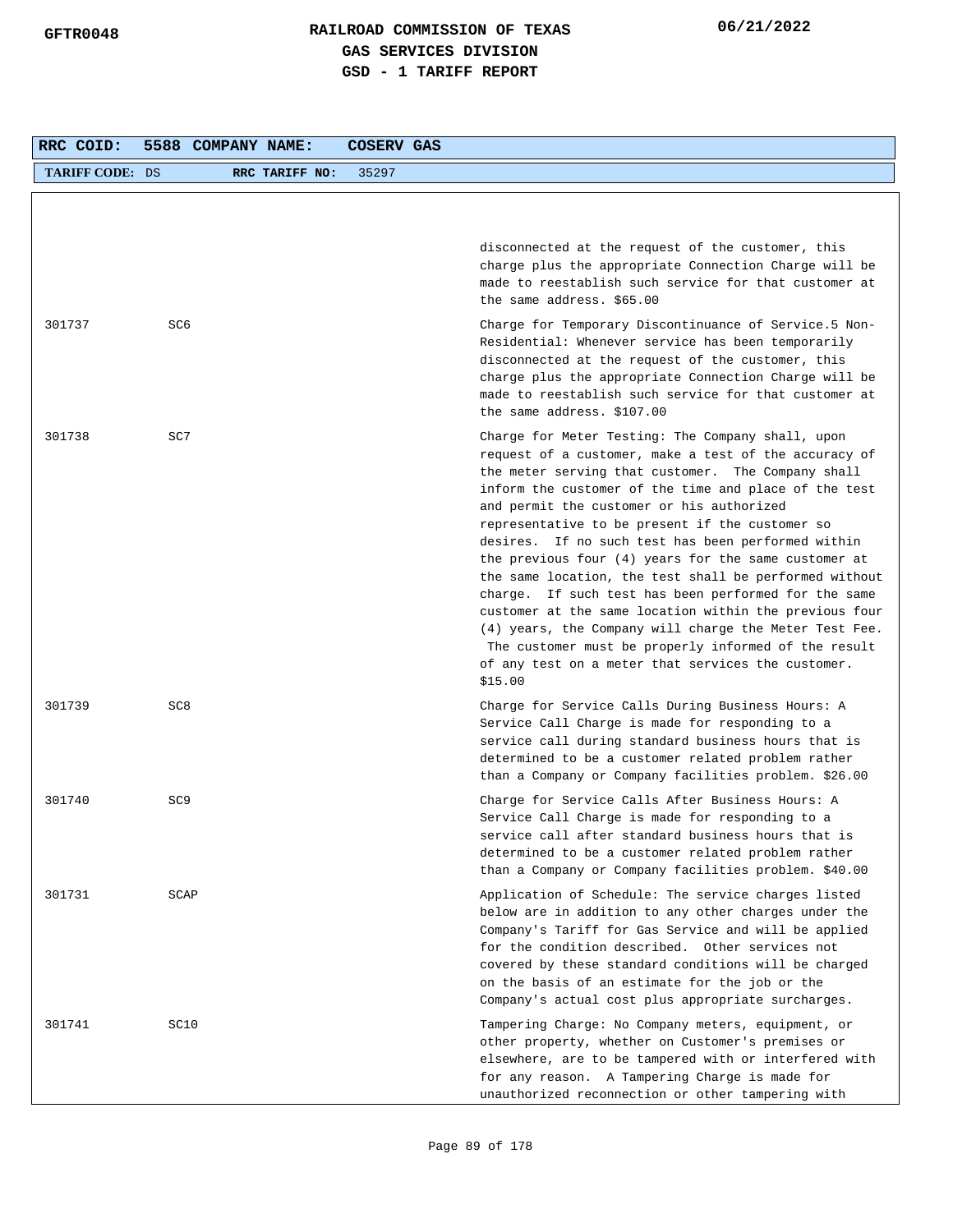| RRC COID:       |      | 5588 COMPANY NAME: |                | COSERV GAS |                                                                                                                                                                                                                                                                                                                                                                                                                                                                                                                                                                                                                                                                                                                                                                                                                                                                                                                                                                                                   |
|-----------------|------|--------------------|----------------|------------|---------------------------------------------------------------------------------------------------------------------------------------------------------------------------------------------------------------------------------------------------------------------------------------------------------------------------------------------------------------------------------------------------------------------------------------------------------------------------------------------------------------------------------------------------------------------------------------------------------------------------------------------------------------------------------------------------------------------------------------------------------------------------------------------------------------------------------------------------------------------------------------------------------------------------------------------------------------------------------------------------|
| TARIFF CODE: DS |      |                    | RRC TARIFF NO: | 35297      |                                                                                                                                                                                                                                                                                                                                                                                                                                                                                                                                                                                                                                                                                                                                                                                                                                                                                                                                                                                                   |
|                 |      |                    |                |            | Company metering facilities or a theft of gas service<br>by a person on the customer's premises or evidence by<br>whomsoever at customer's premises. An additional cost<br>for the cost of repairs and/or replacement of damaged<br>facilities and the installation of protective<br>facilities or relocation of meter are made at cost<br>plus appropriate charges as may be detailed in the<br>Company's Service Rules and Regulations \$125.00                                                                                                                                                                                                                                                                                                                                                                                                                                                                                                                                                 |
| 301742          | SC11 |                    |                |            | Line Extension and Installation Charges: Customers in<br>incorporated areas: Extension and installation of new<br>mains, service lines, risers, fittings and other<br>appurtenant equipment pursuant to main extension<br>policy in municipal franchise and in Rate Schedule LEI<br>- Line Extension Policy - Incorporated Areas. Credit<br>for main pursuant to municipal franchise. The<br>customer is responsible for the installation of yard<br>line and yard line risers. Customers in unincorporated<br>areas: Extension and installation of new mains,<br>service lines, risers, fittings and other appurtenant<br>equipment pursuant to line extension policy contained<br>in Rate Schedule LEU - Line Extension Policy -<br>Unincorporated Areas. The customer is responsible for<br>the installation of yard line and yard line risers.<br>*Actual cost of the portion of any extensions<br>exceeding the free extension allowance provided within<br>the line extension. Actual Cost* |
| 301743          | SC12 |                    |                |            | Construction Crew Charges: All labor charges if a<br>construction crew is required. Actual Cost                                                                                                                                                                                                                                                                                                                                                                                                                                                                                                                                                                                                                                                                                                                                                                                                                                                                                                   |
| 301744          | SC13 |                    |                |            | Construction Costs Charges: All other construction<br>charges. Actual Cost                                                                                                                                                                                                                                                                                                                                                                                                                                                                                                                                                                                                                                                                                                                                                                                                                                                                                                                        |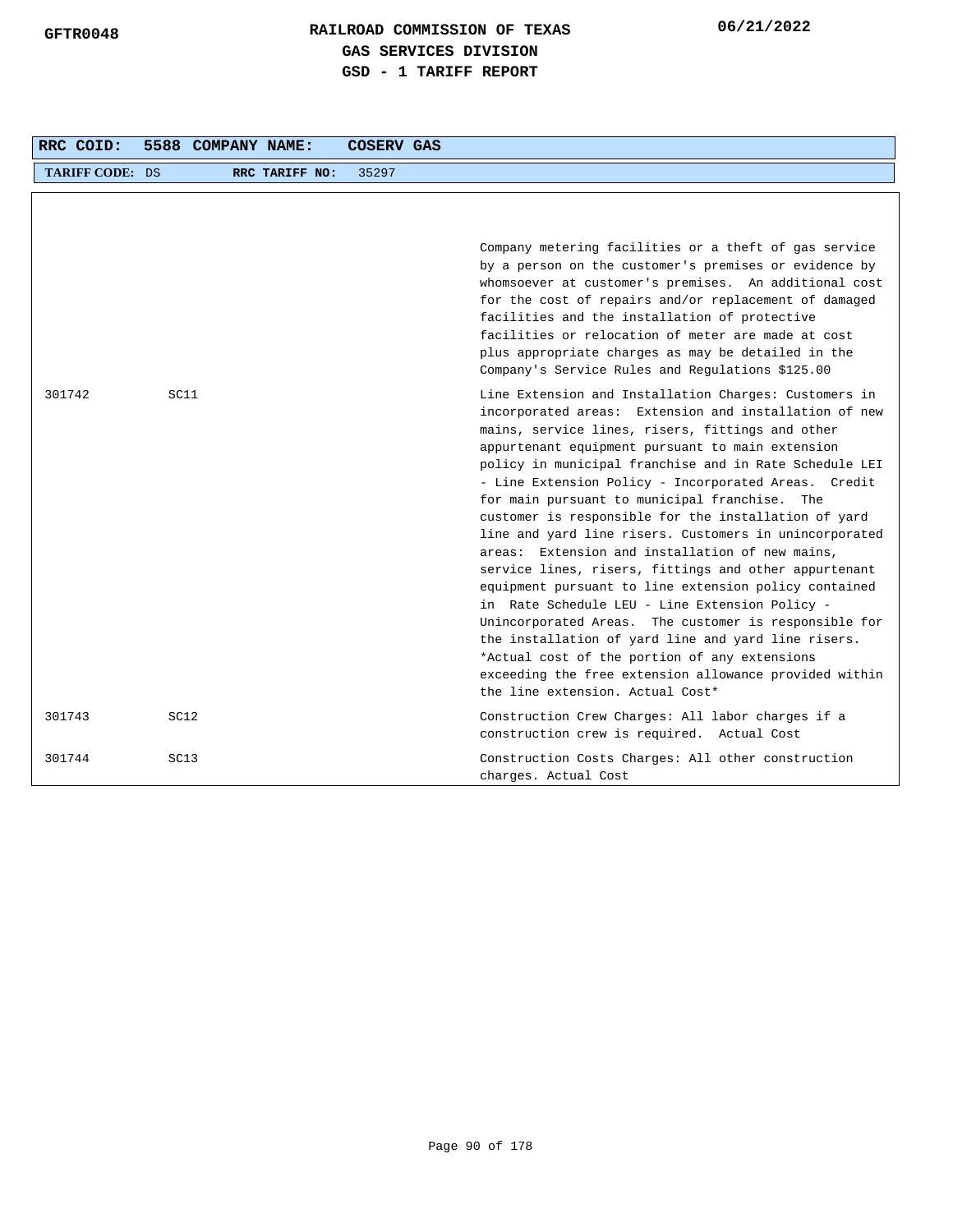| RRC COID:              | 5588 COMPANY NAME:<br><b>COSERV GAS</b>                                                                                                                                                                                                                                                                                                                                                                        |
|------------------------|----------------------------------------------------------------------------------------------------------------------------------------------------------------------------------------------------------------------------------------------------------------------------------------------------------------------------------------------------------------------------------------------------------------|
| <b>TARIFF CODE: DS</b> | 35298<br>RRC TARIFF NO:                                                                                                                                                                                                                                                                                                                                                                                        |
| DESCRIPTION:           | Distribution Sales<br><b>STATUS:</b><br>A                                                                                                                                                                                                                                                                                                                                                                      |
| <b>EFFECTIVE DATE:</b> | 08/03/2021<br>RECEIVED DATE:<br>06/07/2022<br>ORIGINAL CONTRACT DATE:                                                                                                                                                                                                                                                                                                                                          |
| GAS CONSUMED:          | AMENDMENT DATE:<br>OPERATOR NO: 180533<br>N                                                                                                                                                                                                                                                                                                                                                                    |
| <b>BILLS RENDERED:</b> | INACTIVE DATE:<br>Y                                                                                                                                                                                                                                                                                                                                                                                            |
| <b>RATE SCHEDULE</b>   |                                                                                                                                                                                                                                                                                                                                                                                                                |
| <b>SCHEDULE ID</b>     | <b>DESCRIPTION</b>                                                                                                                                                                                                                                                                                                                                                                                             |
| PU                     |                                                                                                                                                                                                                                                                                                                                                                                                                |
|                        | Public Authority Unincorporated Areas Sales:<br>Application of Schedule applies to public authority customers in unincorporated<br>areas.                                                                                                                                                                                                                                                                      |
|                        | Monthly Base Rate Customers base monthly bill will be calculated using the<br>following customer and Ccf charges:                                                                                                                                                                                                                                                                                              |
|                        | Customer Charge \$35.00 per month, plus<br>Volumetric Charge \$0.06479 per Ccf                                                                                                                                                                                                                                                                                                                                 |
|                        | Other Fees and Credits Purchased Gas Factor: The basic rates for cost of service<br>set forth above shall be increased by the amount of the Purchased Gas Factor for<br>the billing month computed in accordance with the provisions of Rate Schedule PGF<br>Purchased Gas Factor.                                                                                                                             |
|                        | Rate Case Expenses: Plus applicable charge in accordance with provisions of the<br>Rate Schedule RCE ` Rate Case Expenses. Taxes: Plus applicable taxes and fees<br>related to above in accordance with the provisions of Rate Schedule. UTF<br>Unincorporated Areas Tax Factors. Pipeline Safety Fee: Plus applicable charge in<br>accordance with the provisions of Rate Schedule PSF ` Pipeline Safety Fee. |
| DEF                    | Excess Deferred Income Tax Credit: Credit to Volumetric Charge has been applied in<br>accordance with provisions of Rate Schedule EDIT ` Excess Deferred Income Tax<br>Credit.                                                                                                                                                                                                                                 |
|                        | Definitions:                                                                                                                                                                                                                                                                                                                                                                                                   |
|                        | COMMERCIAL CUSTOMER `A customer, other than a residential customer, and not<br>otherwise covered by a contract under the contract rate provisions of Section<br>104.003 of the Texas Utilities Code.                                                                                                                                                                                                           |
|                        | COMMISSION - The Railroad Commission of Texas.                                                                                                                                                                                                                                                                                                                                                                 |
|                        | COMPANY - CoServ Gas, Ltd., its successors, and its assigns.                                                                                                                                                                                                                                                                                                                                                   |
|                        | CUSTOMER - An individual, family, partnership, association, joint venture,<br>corporation, etc., or governmental agency who is receiving or who is receiving the<br>benefit of gas service at a specified point of delivery.                                                                                                                                                                                   |
|                        | ENVIRONS `The unincorporated areas outside the city limits in the Companys service<br>area.                                                                                                                                                                                                                                                                                                                    |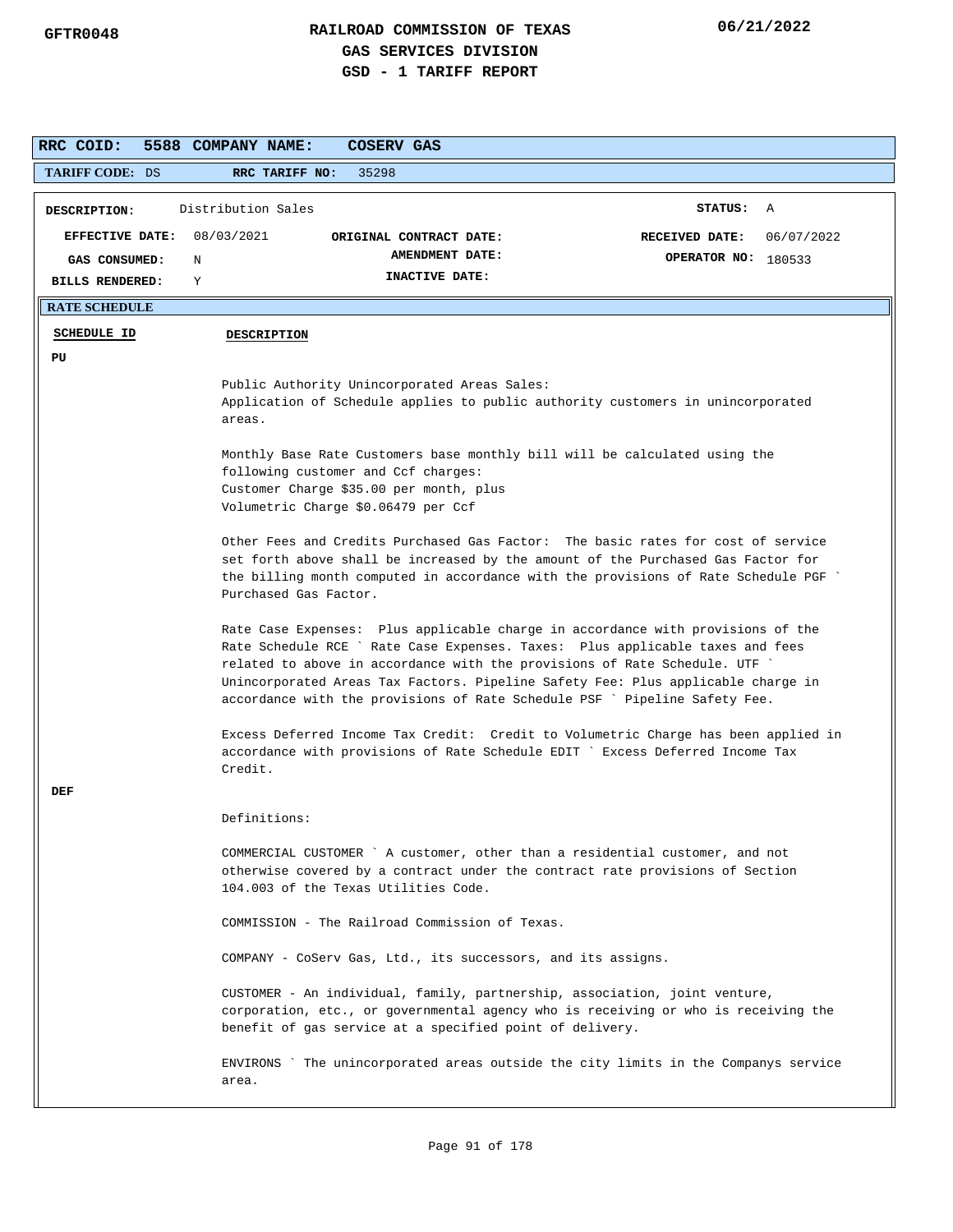| RRC COID:              | 5588 COMPANY NAME:<br>COSERV GAS                                                                                                                                     |
|------------------------|----------------------------------------------------------------------------------------------------------------------------------------------------------------------|
| <b>TARIFF CODE: DS</b> | 35298<br>RRC TARIFF NO:                                                                                                                                              |
|                        |                                                                                                                                                                      |
| <b>RATE SCHEDULE</b>   |                                                                                                                                                                      |
| <b>SCHEDULE ID</b>     | <b>DESCRIPTION</b>                                                                                                                                                   |
|                        |                                                                                                                                                                      |
|                        | RATE SCHEDULE - A statement of the method of determining charges for gas service,                                                                                    |
|                        | including the conditions under which such method applies.                                                                                                            |
|                        | RESIDENTIAL CUSTOMER - Unless otherwise specified in the rate schedule, a customer                                                                                   |
|                        | whose service is separately and individually metered in an individual private                                                                                        |
|                        | dwelling unit or in an individually metered apartment, condominium, or similar<br>dwelling and who uses natural gas primarily for Residential End Uses and occupies  |
|                        | the building.                                                                                                                                                        |
|                        |                                                                                                                                                                      |
|                        | RESIDENTIAL END USES - Heating, space heating, cooking, water heating, and other<br>similar type uses in a dwelling.                                                 |
| UTF                    |                                                                                                                                                                      |
|                        |                                                                                                                                                                      |
|                        | Unincorporated Areas Tax Factors:<br>Environs Area: Frisco, Denton Co.                                                                                               |
|                        |                                                                                                                                                                      |
|                        | $Fee$ :<br>4% of gross receipts.                                                                                                                                     |
|                        |                                                                                                                                                                      |
|                        | Entity Collecting Fee:                                                                                                                                               |
|                        | Denton Co. Fresh Water Supply Dist. No. 8A, 8B, 9, 10, 11A, and 11B.                                                                                                 |
|                        | Environs Area:                                                                                                                                                       |
|                        | Lantana Subdiv. Fee: 3% of gross receipts. Entity Collecting Fee: Denton Co.                                                                                         |
|                        | Fresh Water Supply Denton Co. Dists. No. 6 and 7. Windmill Farms Subdiv. Fee: 4%<br>of gross receipts.                                                               |
|                        |                                                                                                                                                                      |
|                        | Entity Collecting Fee:                                                                                                                                               |
|                        | Kaufman Co. Dev. Dist. No. 1 Kaufman Co. In addition to the monthly charges above,<br>each customers bill in the above referenced areas will include a charge for an |
|                        | amount equivalent to the customers proportional part of any taxes, fees, or similar                                                                                  |
|                        | levies payable by the Company to governmental or quasi-governmental entities with                                                                                    |
|                        | authority over the area in which the customer resides. Any such charge will be<br>computed by multiplying the Monthly Base Rate charges and Purchased Gas Factor     |
|                        | charges by a factor calculated to recover the actual amount of such taxes, fees, or                                                                                  |
|                        | similar levies. Currently applicable taxes, fees, or similar levies for each                                                                                         |
|                        | unincorporated area are detailed on the CoServ Rate Schedule UTF ` Unincorporated                                                                                    |
|                        | Areas Tax Factors. CoServ does not charge municipal franchise fees to<br>unincorporated area customers.                                                              |
| PGF                    |                                                                                                                                                                      |
|                        | Purchase Gas Factor:                                                                                                                                                 |
|                        |                                                                                                                                                                      |
|                        | Purpose and Intent                                                                                                                                                   |
|                        | This provision is intended to allow collection of the gas purchase costs of CoServ                                                                                   |
|                        | Gas, Ltd. (hereinafter CoServ Gas or the Company) in a manner that will lessen                                                                                       |
|                        | monthly fluctuations in the Purchased Gas Factor and ensure that actual costs                                                                                        |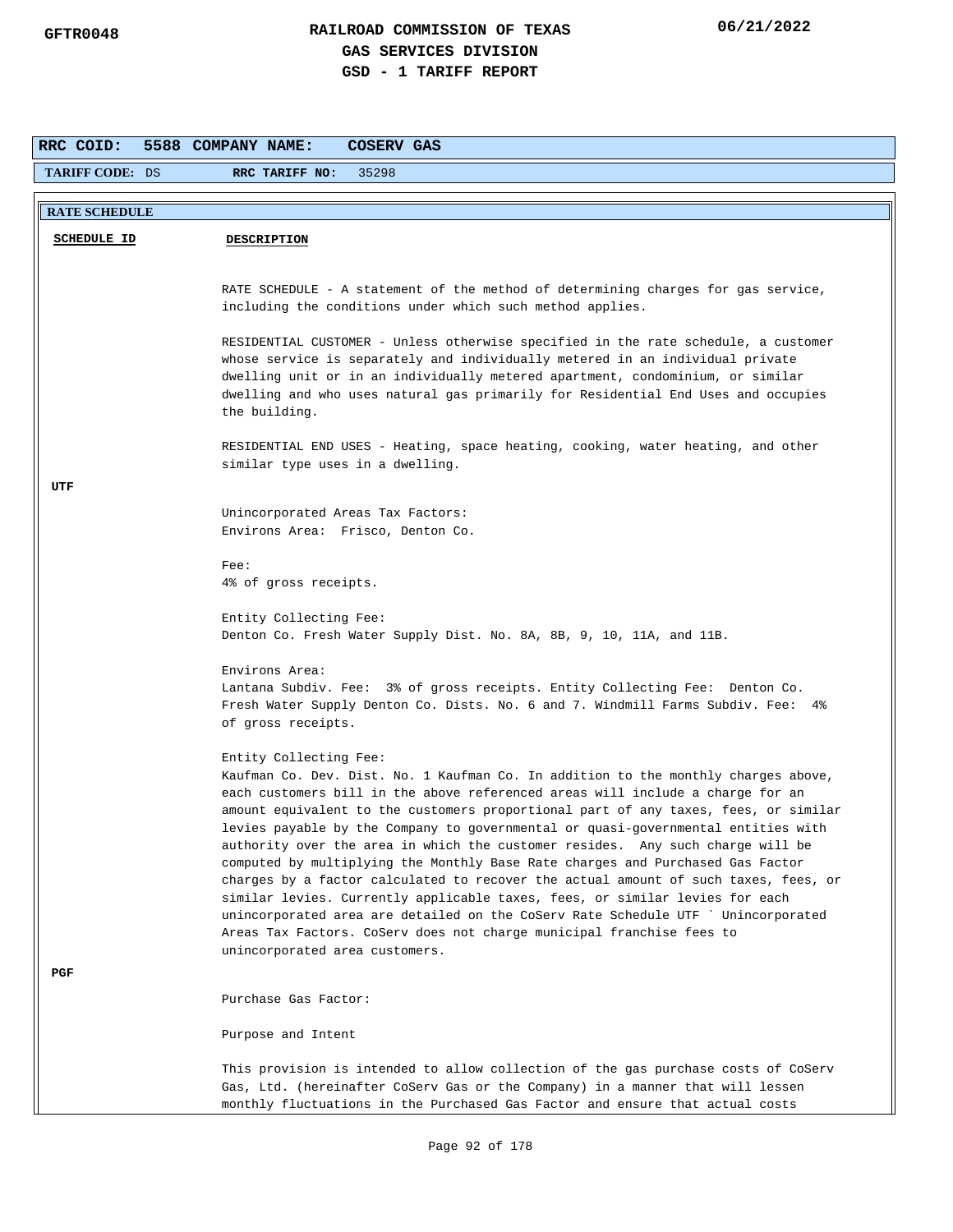| RRC COID:              | 5588 COMPANY NAME:<br>COSERV GAS                                                                                                                                                                                                                                                                                                                                                                                                                                                                                                                                                                                                                                                                                                                 |
|------------------------|--------------------------------------------------------------------------------------------------------------------------------------------------------------------------------------------------------------------------------------------------------------------------------------------------------------------------------------------------------------------------------------------------------------------------------------------------------------------------------------------------------------------------------------------------------------------------------------------------------------------------------------------------------------------------------------------------------------------------------------------------|
| <b>TARIFF CODE: DS</b> | 35298<br>RRC TARIFF NO:                                                                                                                                                                                                                                                                                                                                                                                                                                                                                                                                                                                                                                                                                                                          |
| <b>RATE SCHEDULE</b>   |                                                                                                                                                                                                                                                                                                                                                                                                                                                                                                                                                                                                                                                                                                                                                  |
| <b>SCHEDULE ID</b>     | DESCRIPTION                                                                                                                                                                                                                                                                                                                                                                                                                                                                                                                                                                                                                                                                                                                                      |
|                        |                                                                                                                                                                                                                                                                                                                                                                                                                                                                                                                                                                                                                                                                                                                                                  |
|                        | billed to customers are fully reconciled with actual costs incurred, subject to<br>limitations for excessive lost and unaccounted for gas. The billing methods set<br>forth herein are intended to be followed to the extent the goals are realized.<br>To<br>the extent the billing methods fail to achieve these goals, the methodology shall<br>be revised, and a revised tariff filed to reflect such revisions. The Company will<br>make appropriate regulatory filings and obtain regulatory approvals, as required,<br>before making changes to its rates. The Company will notify the Railroad<br>Commission within 10 days of the date its policies and procedures for recovering<br>the uncollectable portion of its gas cost charges. |
|                        | Applicability:                                                                                                                                                                                                                                                                                                                                                                                                                                                                                                                                                                                                                                                                                                                                   |
|                        | This clause shall apply to all CoServ Gas tariffs that incorporate this Purchased<br>Gas Factor provision and which have been properly filed and implemented with the<br>appropriate jurisdictional authority.                                                                                                                                                                                                                                                                                                                                                                                                                                                                                                                                   |
|                        | Definitions:                                                                                                                                                                                                                                                                                                                                                                                                                                                                                                                                                                                                                                                                                                                                     |
|                        | Standard Cubic Foot of Gas ` the amount of gas contained in one (1) cubic foot of<br>space at a standard pressure of fourteen and sixty-five hundredths (14.65) pounds<br>per square inch, absolute and a standard temperature of sixty (60) degrees<br>Fahrenheit.                                                                                                                                                                                                                                                                                                                                                                                                                                                                              |
|                        | Ccf ` one hundred standard cubic feet of gas.                                                                                                                                                                                                                                                                                                                                                                                                                                                                                                                                                                                                                                                                                                    |
|                        | Mcf ` one thousand standard cubic feet of gas.                                                                                                                                                                                                                                                                                                                                                                                                                                                                                                                                                                                                                                                                                                   |
|                        | Purchased Gas Volumes ` The volumes of gas, expressed in Mcfs, purchased by the<br>Company and received into the Companys distribution systems from all sources,<br>including withdrawals from storage, and excluding gas injected into storage.                                                                                                                                                                                                                                                                                                                                                                                                                                                                                                 |
|                        | Purchased Gas Cost(s) `The total cost of Purchased Gas Volumes, as received into<br>the Companys distribution systems, all as more specifically described herein.                                                                                                                                                                                                                                                                                                                                                                                                                                                                                                                                                                                |
|                        | Weighted Average Cost of Gas ` The Purchased Gas Costs divided by the Purchased Gas<br>Volumes, calculated on a monthly basis, and expressed as dollars per Mcf. Weighting<br>us by the volume of each gas component.                                                                                                                                                                                                                                                                                                                                                                                                                                                                                                                            |
|                        | Billed Gas Volumes `The volumes of gas billed to customers, plus volumes of gas<br>billed to third parties following losses or damages, expressed in Mcfs                                                                                                                                                                                                                                                                                                                                                                                                                                                                                                                                                                                        |
|                        | Billed Gas Revenues ` The total amount of revenues attributable to billings by<br>CoServ for Purchased Gas Costs during a given period, exclusive of any billings for<br>any Reconciliation Factor during the same period.                                                                                                                                                                                                                                                                                                                                                                                                                                                                                                                       |
|                        | Lost and Unaccounted for Gas (LUG) ` Purchased Gas Volumes minus the sum of Billed                                                                                                                                                                                                                                                                                                                                                                                                                                                                                                                                                                                                                                                               |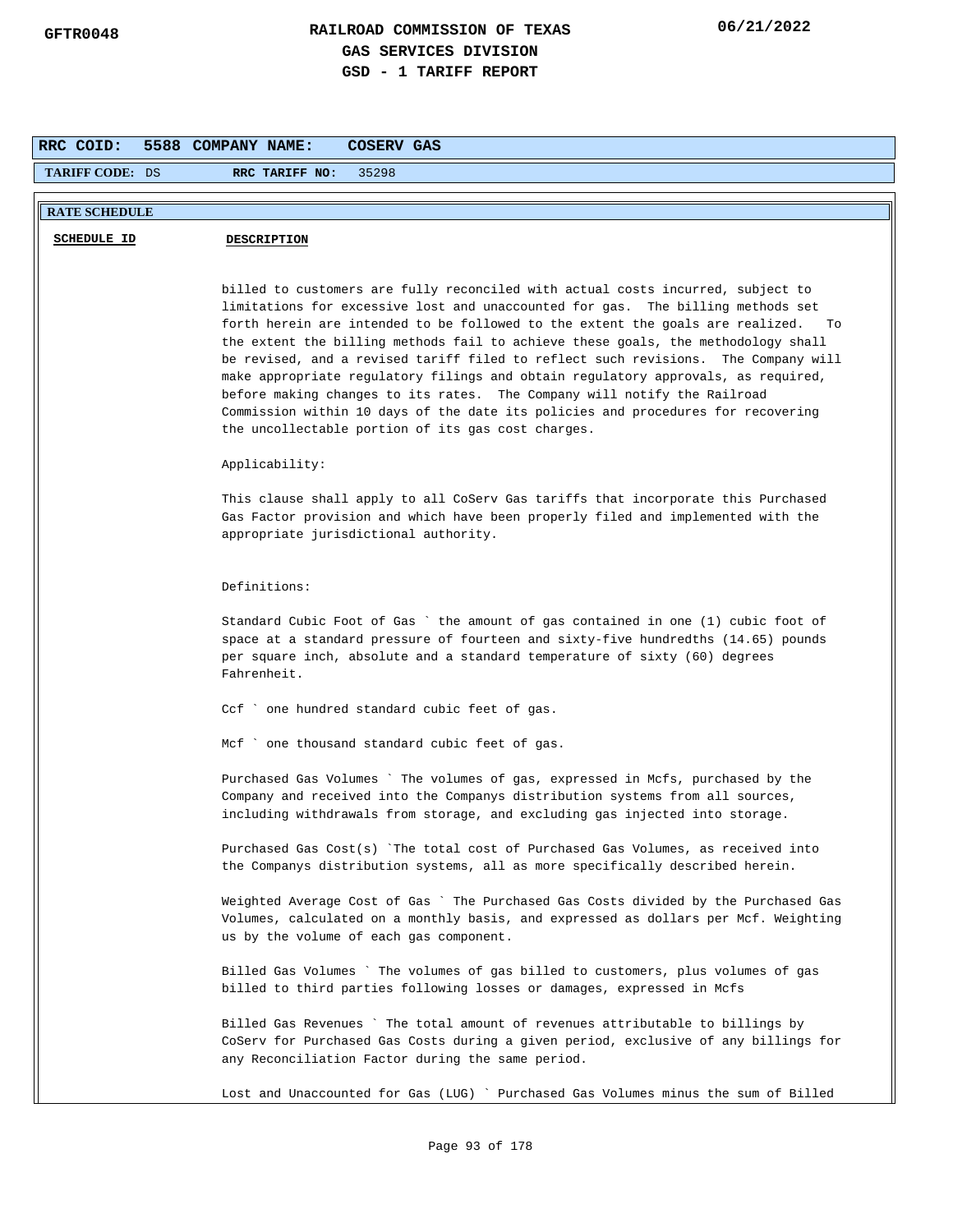| RRC COID:              | 5588 COMPANY NAME:<br>COSERV GAS                                                                                                                                                                                                                                                                                                                                                                                                                                                                                                                                                                        |
|------------------------|---------------------------------------------------------------------------------------------------------------------------------------------------------------------------------------------------------------------------------------------------------------------------------------------------------------------------------------------------------------------------------------------------------------------------------------------------------------------------------------------------------------------------------------------------------------------------------------------------------|
| <b>TARIFF CODE: DS</b> | RRC TARIFF NO:<br>35298                                                                                                                                                                                                                                                                                                                                                                                                                                                                                                                                                                                 |
| <b>RATE SCHEDULE</b>   |                                                                                                                                                                                                                                                                                                                                                                                                                                                                                                                                                                                                         |
|                        |                                                                                                                                                                                                                                                                                                                                                                                                                                                                                                                                                                                                         |
| <b>SCHEDULE ID</b>     | <b>DESCRIPTION</b>                                                                                                                                                                                                                                                                                                                                                                                                                                                                                                                                                                                      |
|                        |                                                                                                                                                                                                                                                                                                                                                                                                                                                                                                                                                                                                         |
|                        | Gas Volumes and metered Company used gas.                                                                                                                                                                                                                                                                                                                                                                                                                                                                                                                                                               |
|                        | Purchased Gas Factor (PGF) ` A factor on each customers monthly bill, expressed in<br>dollars per Ccf, to reflect the Purchase Gas Costs and the Reconciliation Factor,<br>all as more specifically described herein.                                                                                                                                                                                                                                                                                                                                                                                   |
|                        | Fixed Transportation Costs (FTC) `The fixed monthly or demand amount of<br>transportation costs determined by a Maximum Daily Quantity (MDQ) or such other<br>similarly named fixed costs for transportation.                                                                                                                                                                                                                                                                                                                                                                                           |
|                        | Estimated Fixed Transportation Costs (EFTC) `The anticipated FTC to be incurred<br>during the Annual Review period.                                                                                                                                                                                                                                                                                                                                                                                                                                                                                     |
|                        | Annual Fixed Transportation Costs (AFTC) `The actual FTC incurred during the<br>Annual Review Period.                                                                                                                                                                                                                                                                                                                                                                                                                                                                                                   |
|                        | Annual Review Period ` The 12-month period ending June 30 of each year.                                                                                                                                                                                                                                                                                                                                                                                                                                                                                                                                 |
|                        | Annual Review ` An annual review of the Companys records covering the 12-month<br>period ending June 30 to determine LUG volumes and any imbalances between the<br>Purchased Gas Costs and Billed Gas Revenues existing at the end of the Annual<br>Review Period.                                                                                                                                                                                                                                                                                                                                      |
|                        | Annual Imbalance Total `The total amount determined through the Annual Review to<br>be credited or surcharged to customers bills, plus interest, in order to balance<br>Purchased Gas Costs with Billed Gas Revenues.                                                                                                                                                                                                                                                                                                                                                                                   |
|                        | Reconciliation Factor ` A credit or surcharge included in the Purchased Gas Factor<br>to reflect the pro-rated adjustment in billings for any over or under collections<br>on an annual basis, inclusive of interest.                                                                                                                                                                                                                                                                                                                                                                                   |
|                        | Record Keeping                                                                                                                                                                                                                                                                                                                                                                                                                                                                                                                                                                                          |
|                        | The Company shall keep accurate records of all gas metered in and out of its<br>system, gas purchases, and Company-owned gas injected into and withdrawn from<br>storage, and any adjustments, including interest, relative to any imbalances.<br>The<br>records shall include date, quantity, and cost details for all gas handled.                                                                                                                                                                                                                                                                    |
|                        | Purchased Gas Cost Calculation                                                                                                                                                                                                                                                                                                                                                                                                                                                                                                                                                                          |
|                        | The Purchased Gas Cost shall be determined for each month to fairly and accurately<br>reflect the cost to the Company at the points of delivery into the Companys<br>distribution systems. The determination shall include, but not be limited to,<br>volumetric and demand charges for Purchased Gas Volumes, fees paid to others where<br>such fees are integrally tied to the purchase or transportation of gas purchased by<br>CoServ, pipeline transportation volumetric charges, gas storage charges (both<br>volumetric and demand), and an adjustment for any gas imbalances due to or from the |
|                        |                                                                                                                                                                                                                                                                                                                                                                                                                                                                                                                                                                                                         |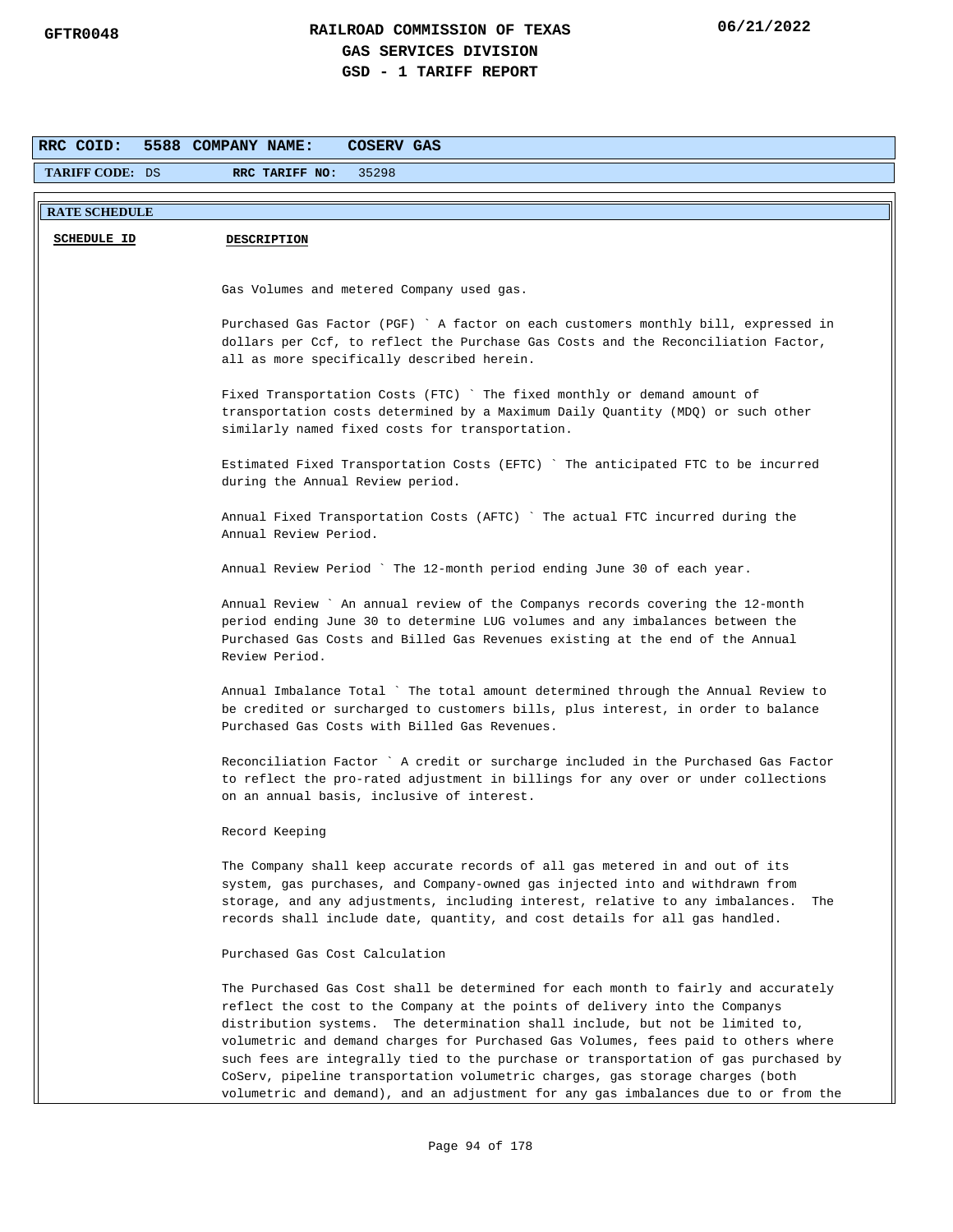| RRC COID:              | 5588 COMPANY NAME:<br>COSERV GAS                                                                                                                                                                                                                                                                                                                                                                                                                                                                                                                                                                                                                                                                                                                                                                                                                                                                                                                                                                                 |
|------------------------|------------------------------------------------------------------------------------------------------------------------------------------------------------------------------------------------------------------------------------------------------------------------------------------------------------------------------------------------------------------------------------------------------------------------------------------------------------------------------------------------------------------------------------------------------------------------------------------------------------------------------------------------------------------------------------------------------------------------------------------------------------------------------------------------------------------------------------------------------------------------------------------------------------------------------------------------------------------------------------------------------------------|
| <b>TARIFF CODE: DS</b> | 35298<br>RRC TARIFF NO:                                                                                                                                                                                                                                                                                                                                                                                                                                                                                                                                                                                                                                                                                                                                                                                                                                                                                                                                                                                          |
| <b>RATE SCHEDULE</b>   |                                                                                                                                                                                                                                                                                                                                                                                                                                                                                                                                                                                                                                                                                                                                                                                                                                                                                                                                                                                                                  |
| <b>SCHEDULE ID</b>     | <b>DESCRIPTION</b>                                                                                                                                                                                                                                                                                                                                                                                                                                                                                                                                                                                                                                                                                                                                                                                                                                                                                                                                                                                               |
|                        |                                                                                                                                                                                                                                                                                                                                                                                                                                                                                                                                                                                                                                                                                                                                                                                                                                                                                                                                                                                                                  |
|                        | shipper.                                                                                                                                                                                                                                                                                                                                                                                                                                                                                                                                                                                                                                                                                                                                                                                                                                                                                                                                                                                                         |
|                        | Fixed Transportation Costs will be estimated for the year (EFTC). The EFTC will be<br>divided by the estimated annual volume of gas to be delivered to determine the FTC<br>rate per Mcf. This rate will be applied monthly to the anticipated gas volume for<br>a particular month and will be included in the PGF. The EFTC will be updated for<br>the remainder of the Annual Review Period and a new rate will be determined and<br>used for calculating the PGF during the remaining months of the Annual Review<br>Period. A running over or under collected balance will be maintained and an<br>interest will be added to or subtracted from the over/under balance as appropriate.<br>Any remaining balance in the over/under account will be added to or subtracted<br>from the EFTC for the subsequent Annual Review Period. The Company shall account<br>separately for gas injected into storage on a specific identification basis and<br>withdrawn from storage on a weighted average cost basis. |
|                        | Purchased Gas Factor Calculation                                                                                                                                                                                                                                                                                                                                                                                                                                                                                                                                                                                                                                                                                                                                                                                                                                                                                                                                                                                 |
|                        | Each customer bill shall include a Purchased Gas Factor reflecting the estimated<br>Weighted Average Cost of Gas for the period covered by the bill, which estimate<br>shall include, as applicable, a pro-rata amount to adjust for previous over- or<br>under-estimates of the Weighted Average Cost of Gas; plus the total amount of gas<br>cost determined to have been uncollectible, written off, and remaining unpaid; plus<br>a Reconciliation Factor to account for any Annual Imbalance Total.                                                                                                                                                                                                                                                                                                                                                                                                                                                                                                         |
|                        | Annual Review                                                                                                                                                                                                                                                                                                                                                                                                                                                                                                                                                                                                                                                                                                                                                                                                                                                                                                                                                                                                    |
|                        | For each Annual Review Period, the Company shall determine (i) the amount of any<br>imbalance between the Purchased Gas Costs and Billed Gas Revenues, and (ii) the LUG<br>volume for the Annual Review Period. As limited by the LUG volume limitation set<br>forth below, the Annual Imbalance Total shall then be credited or surcharged,<br>together with interest, to the customers bills over a twelve-month period<br>commencing each September 1 following the Annual Review Period.                                                                                                                                                                                                                                                                                                                                                                                                                                                                                                                     |
|                        | Annual Imbalance Total -- LUG Volume less than five percent of Purchased Gas<br>Volumes or LUG Volume is negative                                                                                                                                                                                                                                                                                                                                                                                                                                                                                                                                                                                                                                                                                                                                                                                                                                                                                                |
|                        | If the Annual Review shows the LUG volume for the Annual Review Period to be less<br>than five percent of the Purchased Gas Volumes, or if the LUG volume is negative<br>(indicating a line gain), the Annual Imbalance Total shall be the difference<br>between the total Purchased Gas Cost and the total Billed Gas Revenues for the<br>Annual Review Period.                                                                                                                                                                                                                                                                                                                                                                                                                                                                                                                                                                                                                                                 |
|                        | Annual Imbalance Total ` LUG Volume is positive and is greater than five percent of<br>Purchased Gas Volumes                                                                                                                                                                                                                                                                                                                                                                                                                                                                                                                                                                                                                                                                                                                                                                                                                                                                                                     |
|                        | If the Annual Review shows the LUG volume for the Annual Review Period to be<br>positive and to be greater than five percent of the Purchased Gas Volumes, the                                                                                                                                                                                                                                                                                                                                                                                                                                                                                                                                                                                                                                                                                                                                                                                                                                                   |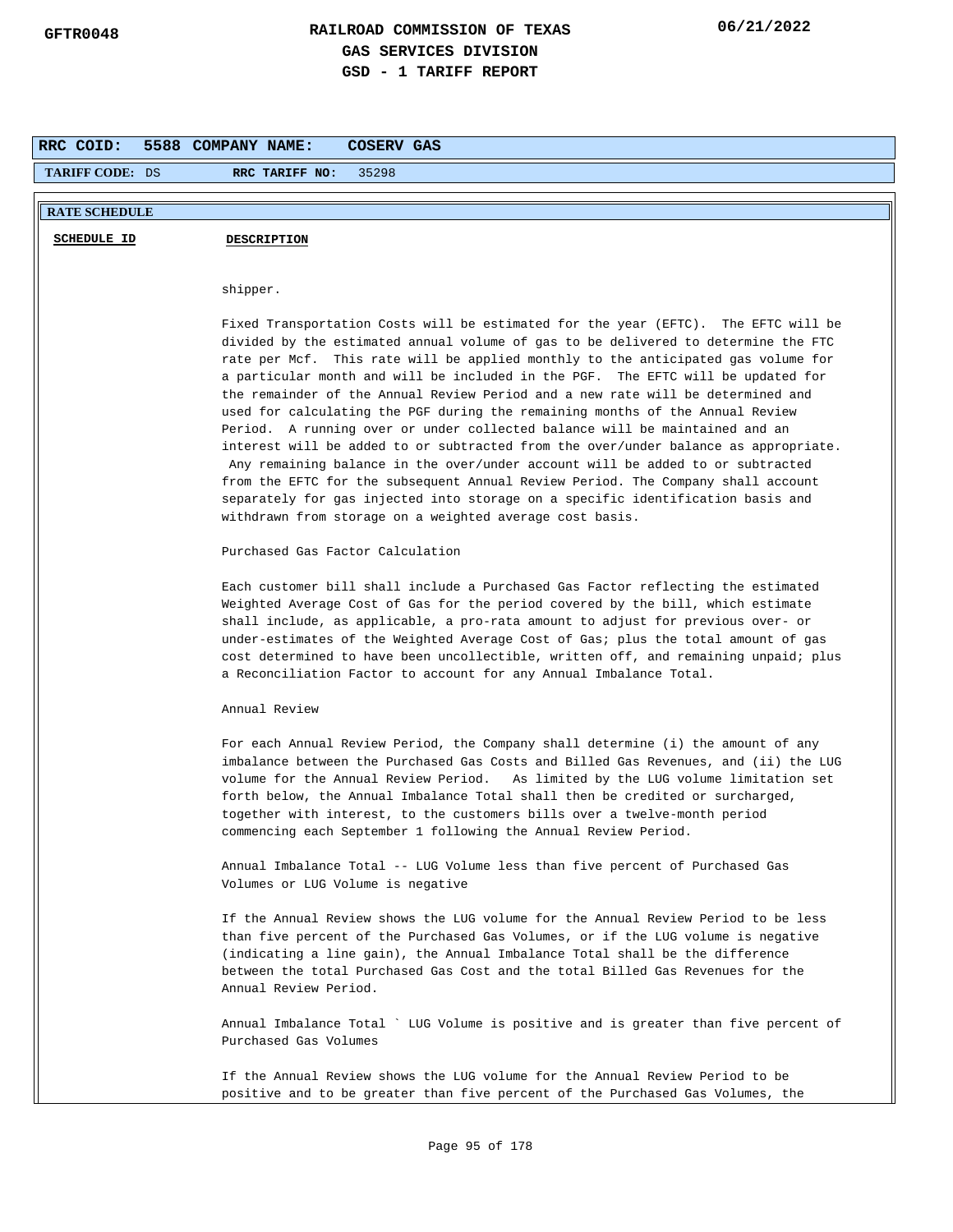| RRC COID:              | 5588 COMPANY NAME:<br>COSERV GAS                                                                                                                                                                                                                                                                                                                                                                                                                                               |
|------------------------|--------------------------------------------------------------------------------------------------------------------------------------------------------------------------------------------------------------------------------------------------------------------------------------------------------------------------------------------------------------------------------------------------------------------------------------------------------------------------------|
| <b>TARIFF CODE: DS</b> | 35298<br>RRC TARIFF NO:                                                                                                                                                                                                                                                                                                                                                                                                                                                        |
| <b>RATE SCHEDULE</b>   |                                                                                                                                                                                                                                                                                                                                                                                                                                                                                |
| <b>SCHEDULE ID</b>     | <b>DESCRIPTION</b>                                                                                                                                                                                                                                                                                                                                                                                                                                                             |
|                        |                                                                                                                                                                                                                                                                                                                                                                                                                                                                                |
|                        | Annual Imbalance Total shall be determined as follows:                                                                                                                                                                                                                                                                                                                                                                                                                         |
|                        | The difference between the total Purchased Gas Costs and the total Billed Gas<br>Revenues for the Annual Review Period shall be determined;                                                                                                                                                                                                                                                                                                                                    |
|                        | Minus, the Purchased Gas Costs attributable to LUG volumes in excess of 5% of the<br>Purchase Gas Volumes, using the Companys Weighted Average Cost of Purchased Gas for<br>the Review Period.                                                                                                                                                                                                                                                                                 |
|                        | Reconciliation Factor Calculation                                                                                                                                                                                                                                                                                                                                                                                                                                              |
|                        | The Annual Imbalance Total (whether positive or negative) shall be credited or<br>surcharged over twelve months in equal total amounts per month, together with<br>interest on the declining unrecovered or uncredited balance. The recovery shall be<br>through a Reconciliation Factor included in the Purchased Gas Factor. The<br>Reconciliation Factor for each month shall be determined as follows:                                                                     |
|                        | The total interest to be collected or paid shall be computed by using a monthly<br>interest factor equal to the annual interest rate divided by 12. The annual<br>interest rate shall be the interest rate established pursuant to Section 183.003 of<br>the Texas Utilities Code, as applicable to customer deposits, if any, of customers<br>covered by this tariff, as such rate is in effect during the last month of the<br>Annual Review Period.                         |
|                        | The total interest to be collected or paid over the 12-month period shall be added<br>to the Annual Imbalance Total.                                                                                                                                                                                                                                                                                                                                                           |
|                        | The resulting total shall then be divided by 12 to determine the total amount to be<br>credited or surcharged each month.                                                                                                                                                                                                                                                                                                                                                      |
|                        | Each month of the twelve-month reconciliation period, the Reconciliation Factor,<br>expressed in Ccfs, shall be calculated by dividing the sum of amount to be credited<br>or surcharged during that month (which amount shall include, as necessary, an<br>amount to correct for any previous over- or under-estimates of Billed Gas Volumes<br>during the previous month or months in the same reconciliation period), by the<br>estimated Billed Gas Volumes for the month. |
|                        | At the end of each 12-month period, any remaining balance in the Annual Imbalance<br>Total shall be included in any Annual Imbalance Total to be credited or surcharged<br>during the successor 12-month period.                                                                                                                                                                                                                                                               |
|                        | Annual Reconciliation Report                                                                                                                                                                                                                                                                                                                                                                                                                                                   |
|                        | The Company shall file an Annual Reconciliation Report with the Regulatory<br>Authority that shall include but not necessarily be limited to:                                                                                                                                                                                                                                                                                                                                  |
|                        | 1. A tabulation of volumes of gas purchased and costs incurred listed by account or                                                                                                                                                                                                                                                                                                                                                                                            |
|                        |                                                                                                                                                                                                                                                                                                                                                                                                                                                                                |
|                        | Page 96 of 178                                                                                                                                                                                                                                                                                                                                                                                                                                                                 |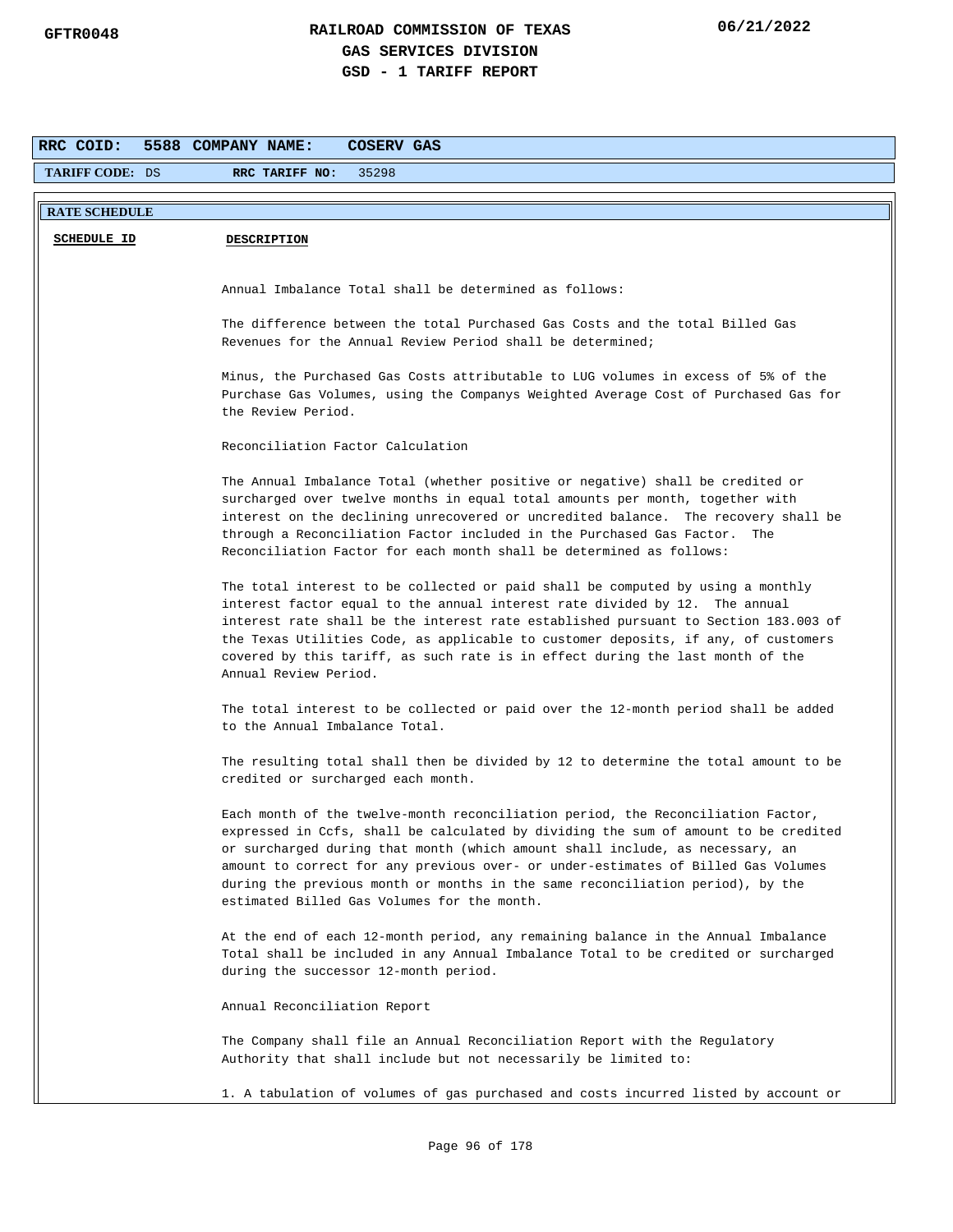| RRC COID:              | 5588 COMPANY NAME:<br>COSERV GAS                                                                                                                                                                                                                                                                                                                                                                                                                                                                                                                                                                                                                                                                                                                                                                                                                                                                                                                                                                                                                                                                                                                                                                                                                                                                                                                                                                                                  |
|------------------------|-----------------------------------------------------------------------------------------------------------------------------------------------------------------------------------------------------------------------------------------------------------------------------------------------------------------------------------------------------------------------------------------------------------------------------------------------------------------------------------------------------------------------------------------------------------------------------------------------------------------------------------------------------------------------------------------------------------------------------------------------------------------------------------------------------------------------------------------------------------------------------------------------------------------------------------------------------------------------------------------------------------------------------------------------------------------------------------------------------------------------------------------------------------------------------------------------------------------------------------------------------------------------------------------------------------------------------------------------------------------------------------------------------------------------------------|
| <b>TARIFF CODE: DS</b> | 35298<br>RRC TARIFF NO:                                                                                                                                                                                                                                                                                                                                                                                                                                                                                                                                                                                                                                                                                                                                                                                                                                                                                                                                                                                                                                                                                                                                                                                                                                                                                                                                                                                                           |
| <b>RATE SCHEDULE</b>   |                                                                                                                                                                                                                                                                                                                                                                                                                                                                                                                                                                                                                                                                                                                                                                                                                                                                                                                                                                                                                                                                                                                                                                                                                                                                                                                                                                                                                                   |
| <b>SCHEDULE ID</b>     | <b>DESCRIPTION</b>                                                                                                                                                                                                                                                                                                                                                                                                                                                                                                                                                                                                                                                                                                                                                                                                                                                                                                                                                                                                                                                                                                                                                                                                                                                                                                                                                                                                                |
|                        |                                                                                                                                                                                                                                                                                                                                                                                                                                                                                                                                                                                                                                                                                                                                                                                                                                                                                                                                                                                                                                                                                                                                                                                                                                                                                                                                                                                                                                   |
|                        | type of gas, supplier and source by month for the twelve months ending June 30;<br>2. A tabulation of the uncollectible gas cost by month for the twelve months ending<br>June $30i$<br>3. A description of all other costs and refunds made during the year and their<br>effect on Rate Schedule PGF ` Purchased Gas Factor to date;<br>4. A tabulation of gas units sold to general service customers and related Rate<br>Schedule PGF - Purchased Gas Factor revenues; and,<br>5. A description of the imbalance payments made to and received from the Companys<br>transportation customers within the service area, including monthly imbalances<br>incurred, the monthly imbalances resolved, and the amount of cumulative imbalances.<br>The description should reflect the system imbalance and imbalance amount for each<br>supplier using the Companys distribution system during the reconciliation period.<br>6. The Annual Reconciliation Report prepared for the Railroad Commission shall be<br>sent to the Audit Section of the Gas Services Division and shall also include<br>uncollected expenses, uncollected margin, uncollected gas costs, uncollected taxes,<br>subsequent collected gas costs and subsequent collected margin.<br>The Company shall maintain detailed information that will allow the Regulatory<br>Authority to audit the operation of the uncollectible gas cost recovery process.      |
| PSF                    |                                                                                                                                                                                                                                                                                                                                                                                                                                                                                                                                                                                                                                                                                                                                                                                                                                                                                                                                                                                                                                                                                                                                                                                                                                                                                                                                                                                                                                   |
|                        | Application of Schedule:<br>Applicable to all customer classes.                                                                                                                                                                                                                                                                                                                                                                                                                                                                                                                                                                                                                                                                                                                                                                                                                                                                                                                                                                                                                                                                                                                                                                                                                                                                                                                                                                   |
|                        | Monthly Calculation                                                                                                                                                                                                                                                                                                                                                                                                                                                                                                                                                                                                                                                                                                                                                                                                                                                                                                                                                                                                                                                                                                                                                                                                                                                                                                                                                                                                               |
| RCE                    | Company will charge a surcharge to recover pipeline safety fees assessed by the<br>Commission pursuant to Section 121.211 of the Texas Utilities Code and Commission<br>The surcharge will be charged not more often than once a<br>Rule 16 TAC<br>8.201.<br>year and will be billed following payment by the Company to the Commission, in<br>accordance with the Commissions rules. Compliance Report The Company shall file an<br>annual pipeline safety fee (PSF) report no later than 90 days after the last<br>billing cycle in which the pipeline safety fee surcharge is billed to customers.<br>The Company shall file the report with the Railroad Commission of Texas addressed<br>to the Director of Oversight and Safety Division, Gas Services Department,<br>referencing OS-20-00005136, and titling the report Pipeline Safety Fee Recovery<br>Report. The report shall include the following: a) the pipeline safety fee-amount<br>paid to the Commission; b) the unit rate for each customer; c) the date or dates<br>the surcharge was billed to customers; and d) the total amount billed to customers<br>for the surcharge. Reports for the Commission should be filed electronically at<br>GUD_Compliance@rrc.texas.gov or at the following address: Compliance Filing<br>Director of Oversight and Safety Division Gas Services Dept. Railroad Commission of<br>Texas P.O. Box 12967 Austin, TX 78711-2967 |
|                        | Application of Schedule:<br>Applicable to residential, commercial, and public authority customer classes.                                                                                                                                                                                                                                                                                                                                                                                                                                                                                                                                                                                                                                                                                                                                                                                                                                                                                                                                                                                                                                                                                                                                                                                                                                                                                                                         |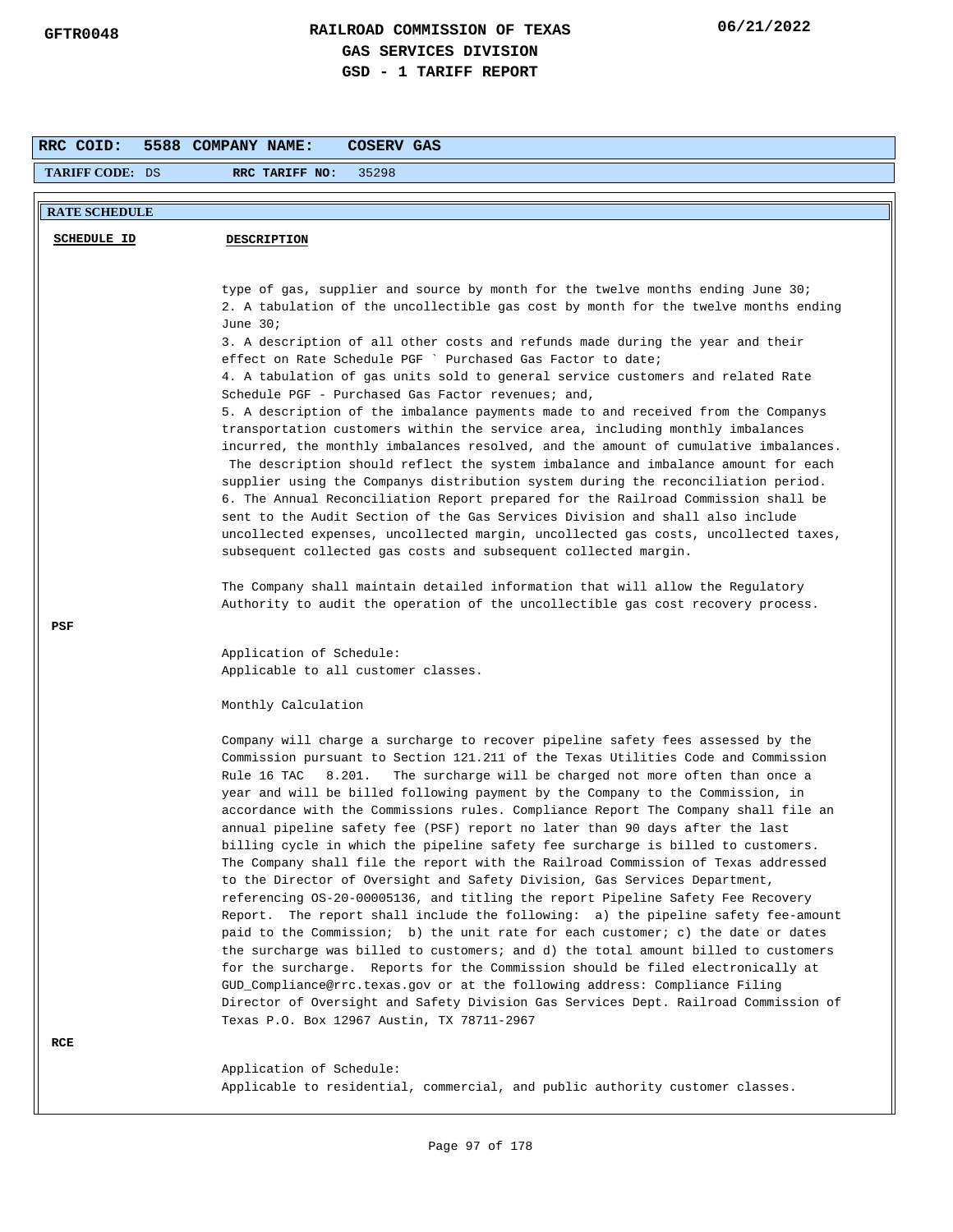| RRC COID:<br>5588 COMPANY NAME:<br>COSERV GAS |                                                                                                                                                                                                                                                                                                                                                                                                                                                                                                                                                                                                                                                                                                                                         |  |  |  |  |
|-----------------------------------------------|-----------------------------------------------------------------------------------------------------------------------------------------------------------------------------------------------------------------------------------------------------------------------------------------------------------------------------------------------------------------------------------------------------------------------------------------------------------------------------------------------------------------------------------------------------------------------------------------------------------------------------------------------------------------------------------------------------------------------------------------|--|--|--|--|
| <b>TARIFF CODE: DS</b>                        | 35298<br>RRC TARIFF NO:                                                                                                                                                                                                                                                                                                                                                                                                                                                                                                                                                                                                                                                                                                                 |  |  |  |  |
| <b>RATE SCHEDULE</b>                          |                                                                                                                                                                                                                                                                                                                                                                                                                                                                                                                                                                                                                                                                                                                                         |  |  |  |  |
|                                               |                                                                                                                                                                                                                                                                                                                                                                                                                                                                                                                                                                                                                                                                                                                                         |  |  |  |  |
| <b>SCHEDULE ID</b>                            | <b>DESCRIPTION</b>                                                                                                                                                                                                                                                                                                                                                                                                                                                                                                                                                                                                                                                                                                                      |  |  |  |  |
|                                               | Monthly Surcharge Pursuant to the Final Order in OS-20-00005136, CoServ is<br>authorized to recover a total of \$774,683.93 in rate case expenses from OS-20-<br>00005136 customers identified above by a surcharge of \$0.00333 per Ccf for a period<br>of approximately 24 months commencing TBD 2021.<br>Compliance Report: The Company shall file an annual rate case expense<br>reconciliation report within 90 days after each calendar year end until and                                                                                                                                                                                                                                                                        |  |  |  |  |
|                                               | including the calendar year end in which the rate case expenses are fully<br>recovered. The Company shall file the report with the Railroad Commission of Texas<br>addressed to the Director of Oversight and Safety Division, Gas Services Department<br>and referencing OS-20-00005136 Rate Case Expense Recovery Report. The report shall<br>detail the monthly collections for RCE surcharge by customer class and show the<br>outstanding balance. Reports to the Commission should be filed electronically at<br>GUD_Compliance@rrc.texas.gov or at the following address: Compliance Filing<br>Director of Oversight and Safety Division Gas Services Dept. Railroad Commission of<br>Texas P.O. Box 12967 Austin, TX 78711-2967 |  |  |  |  |
| WNA                                           | Application of Schedule:                                                                                                                                                                                                                                                                                                                                                                                                                                                                                                                                                                                                                                                                                                                |  |  |  |  |
|                                               | Applicable to residential, commercial and public authority customers.                                                                                                                                                                                                                                                                                                                                                                                                                                                                                                                                                                                                                                                                   |  |  |  |  |
|                                               | Purpose and Intent                                                                                                                                                                                                                                                                                                                                                                                                                                                                                                                                                                                                                                                                                                                      |  |  |  |  |
|                                               | This provision is intended to account for the effects of abnormal temperatures on<br>both customers and the Company. Under this provision customers will receive a<br>credit when the temperature is colder than normal or will be surcharged when the<br>temperature is warmer than normal. The billing methods set forth herein are<br>intended to be followed to the extent the goals are realized. To the extent the<br>billing methods fail to achieve these goals, the methodology shall be revised so<br>that the goals are achieved, subject to review by the Gas Services Division of the<br>Railroad Commission of Texas.                                                                                                     |  |  |  |  |
|                                               | Applicability:                                                                                                                                                                                                                                                                                                                                                                                                                                                                                                                                                                                                                                                                                                                          |  |  |  |  |
|                                               | This tariff shall be applicable for the months of November through April of each<br>year. The WNA charge shall be reflected on the monthly bills rendered to customers<br>in the months of December through May to account for the variation in gas<br>consumption due to the variation in temperatures from normal during the November<br>through April period. The WNA charge billed for a month will be based on Heating<br>Degree Day parameters for the previous month, actual number of customers for the<br>previous month, and estimated rate class Ccf consumption for the current month.                                                                                                                                      |  |  |  |  |
|                                               | Definitions:                                                                                                                                                                                                                                                                                                                                                                                                                                                                                                                                                                                                                                                                                                                            |  |  |  |  |
|                                               | Ccf ` One hundred standard cubic feet of gas                                                                                                                                                                                                                                                                                                                                                                                                                                                                                                                                                                                                                                                                                            |  |  |  |  |
|                                               | HDD ` Heating Degree Days                                                                                                                                                                                                                                                                                                                                                                                                                                                                                                                                                                                                                                                                                                               |  |  |  |  |

HDD ` Heating Degree Days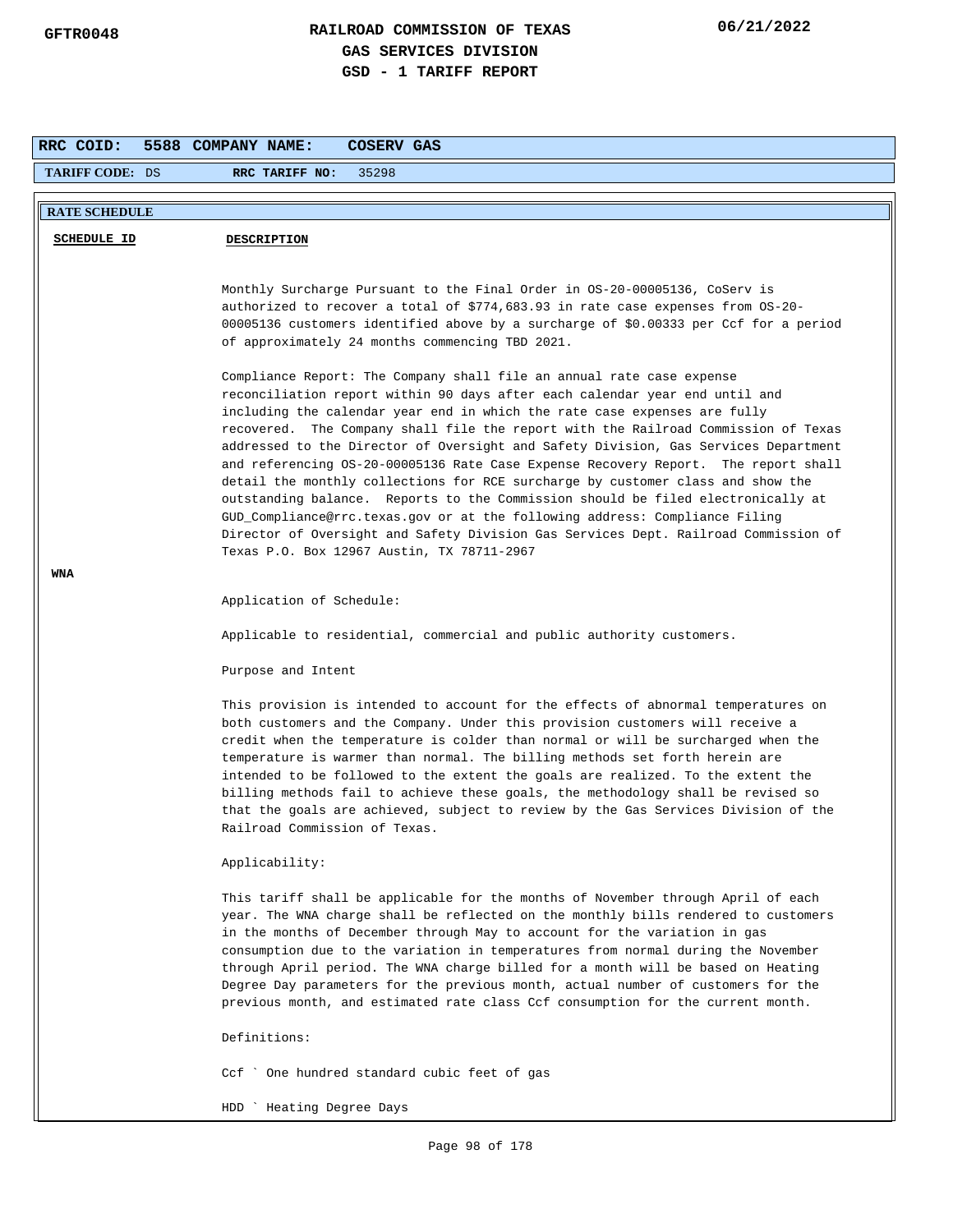| RRC COID:            | 5588 COMPANY NAME:<br>COSERV GAS                                                                                                                                                                                                                                                                                                                                                             |  |  |  |
|----------------------|----------------------------------------------------------------------------------------------------------------------------------------------------------------------------------------------------------------------------------------------------------------------------------------------------------------------------------------------------------------------------------------------|--|--|--|
| TARIFF CODE: DS      | 35298<br>RRC TARIFF NO:                                                                                                                                                                                                                                                                                                                                                                      |  |  |  |
| <b>RATE SCHEDULE</b> |                                                                                                                                                                                                                                                                                                                                                                                              |  |  |  |
|                      |                                                                                                                                                                                                                                                                                                                                                                                              |  |  |  |
| <b>SCHEDULE ID</b>   | <b>DESCRIPTION</b>                                                                                                                                                                                                                                                                                                                                                                           |  |  |  |
|                      |                                                                                                                                                                                                                                                                                                                                                                                              |  |  |  |
|                      | HDDn ` Normal heating degree days for the previous month based on normal determined<br>by NOAA for the Dallas Fort Worth International Airport (KDFW weather station)                                                                                                                                                                                                                        |  |  |  |
|                      |                                                                                                                                                                                                                                                                                                                                                                                              |  |  |  |
|                      | HDDa ` Actual heating degree days for the previous month                                                                                                                                                                                                                                                                                                                                     |  |  |  |
|                      | HL' Is a factor for heat load per HDD for the test year. The factor is 0.10012 for<br>residential customers, 0.457193 for commercial customers and 1.385462 for public<br>authority customers                                                                                                                                                                                                |  |  |  |
|                      | C `Number of customers in the customer class at the end of the previous month.                                                                                                                                                                                                                                                                                                               |  |  |  |
|                      | WNV `Weather Normalization Volume calculated by customer class using the following<br>formula: $WW = C * (HL * (HDDn ' HDDa))$                                                                                                                                                                                                                                                               |  |  |  |
|                      | BMVe ` The estimate of the volume of natural gas for the current month to be<br>consumed by each customer class.                                                                                                                                                                                                                                                                             |  |  |  |
|                      | WNAf ` Weather Normalization Adjustment factor                                                                                                                                                                                                                                                                                                                                               |  |  |  |
|                      | VC ` The Volumetric Charge in effect for the appropriate customer class.                                                                                                                                                                                                                                                                                                                     |  |  |  |
|                      | RF `The Reconciliation Factor is an adjustment to be applied to the current<br>monthly billing to account for differences in WNA revenues calculated using actual,<br>final billing and HDD parameters for previous periods and the WNA revenues actually<br>recovered in previous periods. Any remaining RF balance after the May billing will<br>be included in the next December billing. |  |  |  |
|                      | WNA Calculation                                                                                                                                                                                                                                                                                                                                                                              |  |  |  |
|                      | The amount to be billed or credited to each customer in a customer class will be<br>determined as follows:                                                                                                                                                                                                                                                                                   |  |  |  |
|                      | $WNAf = ((WWV * VC) RF) / BMVe$                                                                                                                                                                                                                                                                                                                                                              |  |  |  |
|                      | The customer will be charged or credited as follows:                                                                                                                                                                                                                                                                                                                                         |  |  |  |
|                      | WNA = Customers Actual Ccf Consumption X WNAf                                                                                                                                                                                                                                                                                                                                                |  |  |  |
|                      | Monthly Report:                                                                                                                                                                                                                                                                                                                                                                              |  |  |  |
|                      | By the 25th day of the month following the month in which a given WNA is billed or<br>credited, the Company will file with the Regulatory Authority a report showing the<br>volume adjustments and WNA revenues for each applicable customer class. Supporting<br>documentation will be made available for review upon request.                                                              |  |  |  |
|                      | Annual Report:                                                                                                                                                                                                                                                                                                                                                                               |  |  |  |
|                      | An annual report shall be filed with the regulatory authority for each five-month<br>period beginning with November and ending the subsequent April by customer class.                                                                                                                                                                                                                       |  |  |  |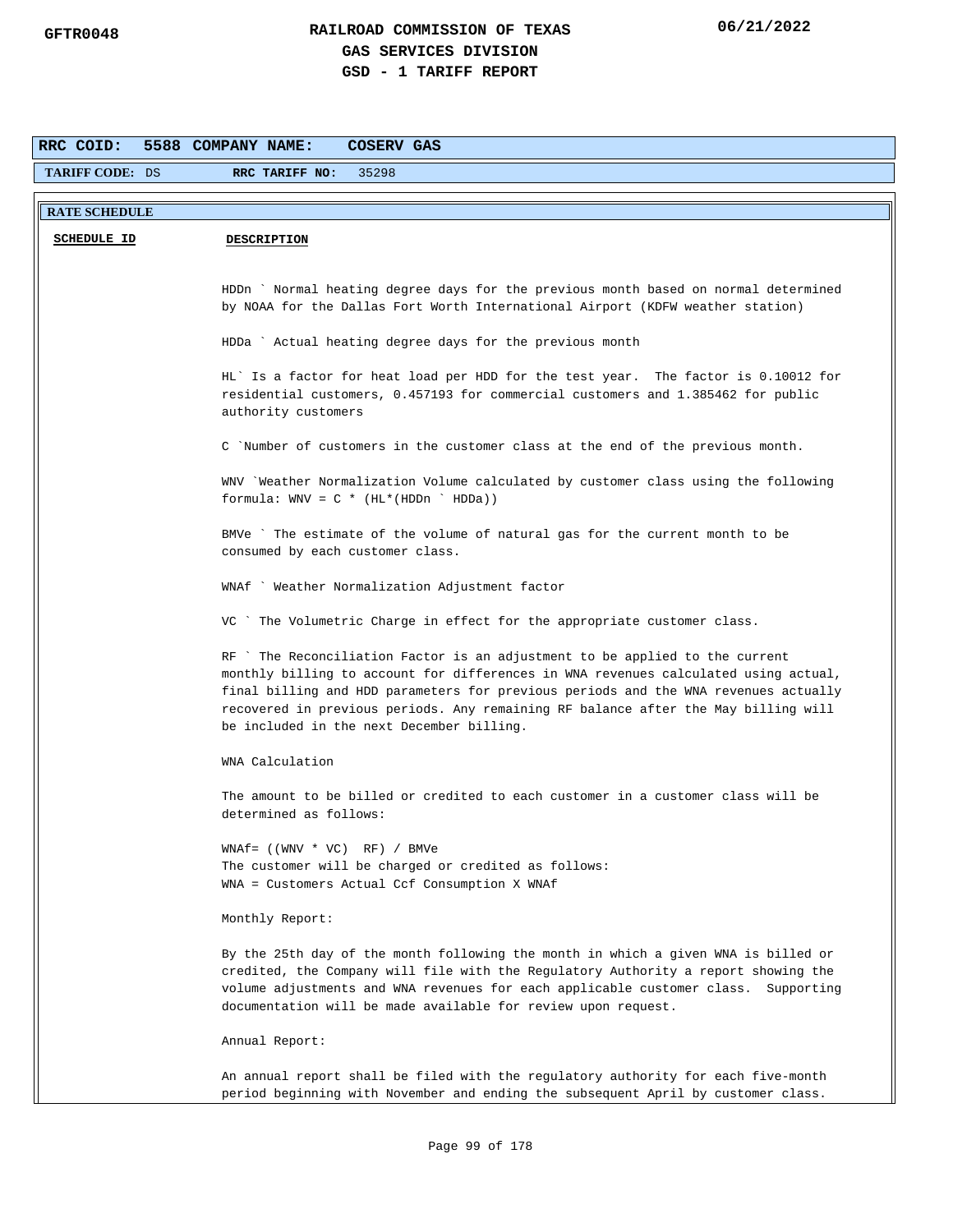| RRC COID:            | 5588 COMPANY NAME:<br>COSERV GAS                                                                                                                                           |  |  |  |  |
|----------------------|----------------------------------------------------------------------------------------------------------------------------------------------------------------------------|--|--|--|--|
| TARIFF CODE: DS      | 35298<br>RRC TARIFF NO:                                                                                                                                                    |  |  |  |  |
| <b>RATE SCHEDULE</b> |                                                                                                                                                                            |  |  |  |  |
|                      |                                                                                                                                                                            |  |  |  |  |
| <b>SCHEDULE ID</b>   | <b>DESCRIPTION</b>                                                                                                                                                         |  |  |  |  |
|                      |                                                                                                                                                                            |  |  |  |  |
|                      | The report shall provide: (a) the total amount of volumetric revenues collected                                                                                            |  |  |  |  |
|                      | from customers including WNA revenues, (b) the Base Load revenues collected from<br>customers using the Base Load per customer during the period, (c) the difference       |  |  |  |  |
|                      | between the volumetric revenues collected from customers and the Base Load, which                                                                                          |  |  |  |  |
|                      | represents the weather sensitive revenues billed, and (d) the calculated WNA                                                                                               |  |  |  |  |
|                      | revenues determined by the operation of the provisions of this weather                                                                                                     |  |  |  |  |
|                      | normalization adjustment clause.                                                                                                                                           |  |  |  |  |
|                      | Compliance Report:                                                                                                                                                         |  |  |  |  |
|                      | The Company shall file with the Commission an annual report verifying the past                                                                                             |  |  |  |  |
|                      | years WNA collections or refunds. The report shall show the amount collected or                                                                                            |  |  |  |  |
|                      | refunded by WNA month, total monthly volume, average WNA rate, average bill impact,<br>percent bill impact and itemized by service area. The Company shall file the report |  |  |  |  |
|                      | with the Commission electronically at GUD_Compliance@rrc.texas.gov or at the                                                                                               |  |  |  |  |
|                      | following address:                                                                                                                                                         |  |  |  |  |
|                      | WNA Tariff Filing Director of Oversight and Safety Division                                                                                                                |  |  |  |  |
|                      | Gas Services Department<br>Railroad Commission of Texas                                                                                                                    |  |  |  |  |
|                      | P.O. Box 12967                                                                                                                                                             |  |  |  |  |
|                      | Austin, TX 78711-2967                                                                                                                                                      |  |  |  |  |
| EDIT                 |                                                                                                                                                                            |  |  |  |  |
|                      | Application of Schedule:                                                                                                                                                   |  |  |  |  |
|                      | This Excess Deferred Income Tax Credit applies to all general service rate                                                                                                 |  |  |  |  |
|                      | schedules of CoServ Gas, Ltd. (Company) currently in force within the incorporated<br>and unincorporated areas of Collin, Denton, and Kaufman Counties. Calculation of     |  |  |  |  |
|                      | Credit: The annual amortization of the regulatory liability for excess deferred                                                                                            |  |  |  |  |
|                      | income taxes resulting from the Tax Cuts and Jobs Act of 2017 and in compliance                                                                                            |  |  |  |  |
|                      | with GUD No. 10695, will be credited to customers monthly on avolumetric basis                                                                                             |  |  |  |  |
|                      | until fully amortized. The initial credit will occur in September 01, 2021.                                                                                                |  |  |  |  |
|                      | EDIT CREDIT                                                                                                                                                                |  |  |  |  |
|                      | The total amount, if any, of the credit in a given year will be determined by: The                                                                                         |  |  |  |  |
|                      | average rate assumption method (ARAM) as required by the Tax Cuts and Jobs Act of<br>2017 Section 13001(d) for the protected portion of the regulatory liability for       |  |  |  |  |
|                      | excess deferred income taxes, which results in an amortization over approximately                                                                                          |  |  |  |  |
|                      | 38 years.                                                                                                                                                                  |  |  |  |  |
|                      | TRUE-UP ADJUSTMENT                                                                                                                                                         |  |  |  |  |
|                      | The Excess Deferred Income Tax credit shall be trued-up in CoServs next rate case.                                                                                         |  |  |  |  |
|                      | The True-Up Adjustment will be the difference between the amount of the EDIT Credit<br>and the amount actually credited to customers. EDIT Credit per Ccf                  |  |  |  |  |
|                      | Residential:<br>\$0.00247                                                                                                                                                  |  |  |  |  |
|                      | Commercial:<br>\$0.00100                                                                                                                                                   |  |  |  |  |
|                      | Public Authority: \$0.00100                                                                                                                                                |  |  |  |  |
|                      | Other Adjustments:                                                                                                                                                         |  |  |  |  |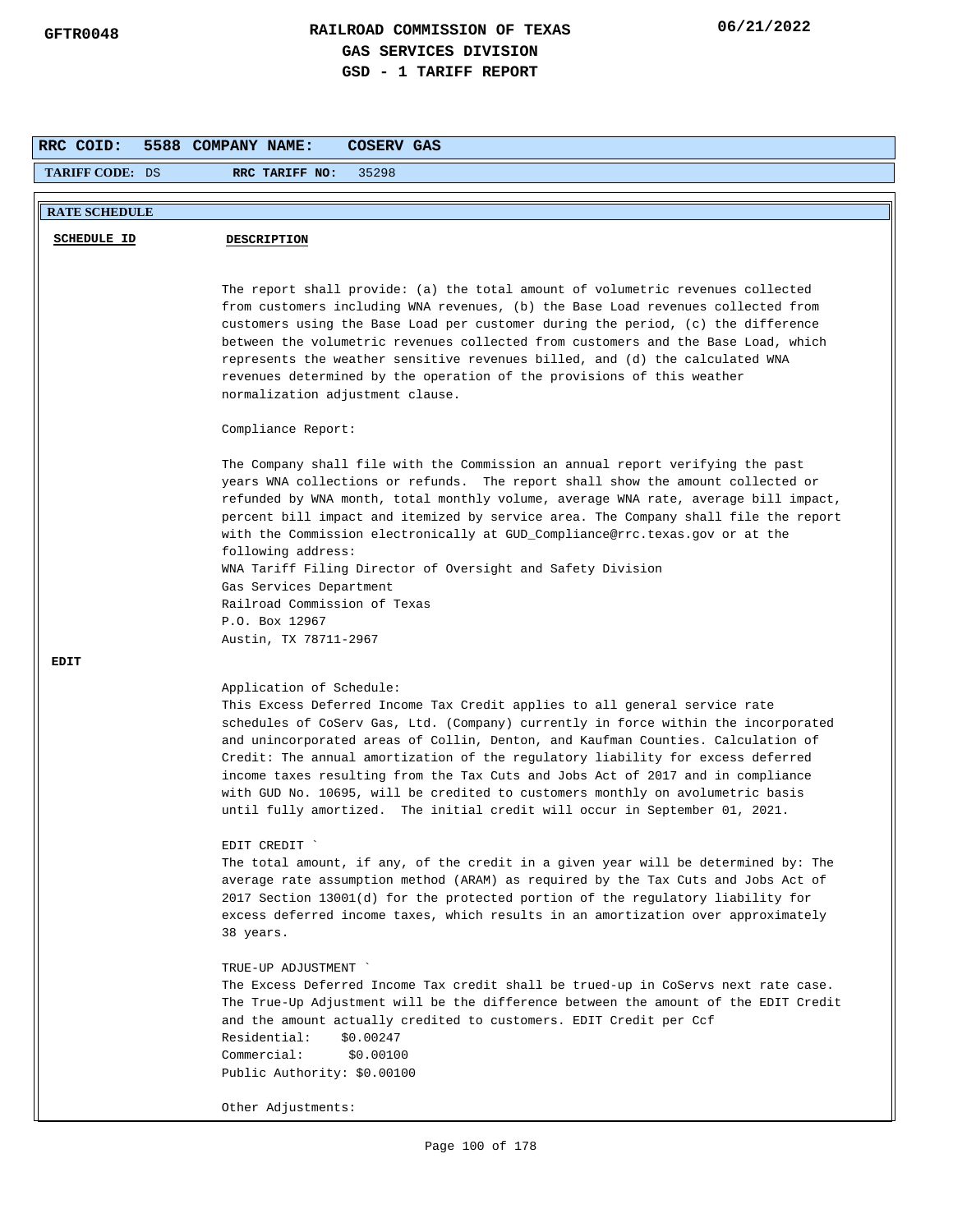| RRC COID:              | 5588 COMPANY NAME:<br>COSERV GAS                                                                                                                                                                                                                                                                                                       |
|------------------------|----------------------------------------------------------------------------------------------------------------------------------------------------------------------------------------------------------------------------------------------------------------------------------------------------------------------------------------|
| <b>TARIFF CODE: DS</b> | 35298<br>RRC TARIFF NO:                                                                                                                                                                                                                                                                                                                |
|                        |                                                                                                                                                                                                                                                                                                                                        |
| <b>RATE SCHEDULE</b>   |                                                                                                                                                                                                                                                                                                                                        |
| <b>SCHEDULE ID</b>     | <b>DESCRIPTION</b>                                                                                                                                                                                                                                                                                                                     |
|                        |                                                                                                                                                                                                                                                                                                                                        |
|                        | Taxes:                                                                                                                                                                                                                                                                                                                                 |
|                        | Plus applicable taxes and fees (including franchise fees) related to above.                                                                                                                                                                                                                                                            |
|                        |                                                                                                                                                                                                                                                                                                                                        |
|                        | Compliance Filing:<br>The Company shall make a filing with the Commission no later than March 31 of each                                                                                                                                                                                                                               |
|                        | year, including the following information for the previous calendar year:                                                                                                                                                                                                                                                              |
|                        | a. the total dollar amount of that years EDIT Credit;                                                                                                                                                                                                                                                                                  |
|                        | b. the total dollar amount actually credited to customers;                                                                                                                                                                                                                                                                             |
|                        | c. the amount of the upcoming years EDIT Credit; and d. the amounts of the upcoming<br>years EDIT Credit per Customer.                                                                                                                                                                                                                 |
|                        | Conditions:                                                                                                                                                                                                                                                                                                                            |
|                        | Subject to all applicable laws and orders, and the Company's rules and regulations                                                                                                                                                                                                                                                     |
|                        | on file with the regulatory authority.                                                                                                                                                                                                                                                                                                 |
| DEP                    |                                                                                                                                                                                                                                                                                                                                        |
|                        | Customer deposits are not required with acceptable credit bureau or other report of                                                                                                                                                                                                                                                    |
|                        | good credit by a utility. Deposits may be required of CoServ Gas customers who                                                                                                                                                                                                                                                         |
|                        | have been disconnected for nonpayment and later request to be reconnected.                                                                                                                                                                                                                                                             |
|                        | Deposits will be determined by estimating one-sixth of the average annual bill, and<br>may include allowable additional charges, as specified by Texas Railroad Commission<br>regulation. See applicable Commission regulation at 16 TAC Section 7.45 (Quality                                                                         |
|                        | of Service Rule) for other provisions governing deposits.                                                                                                                                                                                                                                                                              |
| RIDER URI              |                                                                                                                                                                                                                                                                                                                                        |
|                        | A. PURPOSE: The purpose of the Winter Storm Uri Surcharge is to authorize CoServ                                                                                                                                                                                                                                                       |
|                        | Gas, Ltd. (CoServ Gas or the Company) to recover the reasonable, necessary, and<br>prudent extraordinary costs incurred by the Company as a result of Winter Storm<br>Uri. The rate schedule is authorized by the Railroad Commission of Texass<br>(Commission) (1) Regulatory Asset Determination Order in OS-21-00007061 (Regulatory |
|                        | Asset Order), (2) original jurisdiction to prescribe the manner and form of the                                                                                                                                                                                                                                                        |
|                        | books, records, and accounts for gas utilities under Texas Utilities Code                                                                                                                                                                                                                                                              |
|                        | $102.101(a)$ , (b) and (d), (3) Regulatory Asset Notice issued on February 13, 2021,                                                                                                                                                                                                                                                   |
|                        | and (4) Notice to Gas Utilities issued on June 17, 2021. The Commission authorizes<br>and directs the Company to assess the Winter Storm Uri Surcharge rate as set forth:                                                                                                                                                              |
|                        | B. APPLICABILITY: This rate shall apply to all CoServ customers located in the                                                                                                                                                                                                                                                         |
|                        | incorporated and unincorporated service areas. C. SURCHARGE RATE: All Ccf during<br>each billing period: \$0.07 per Ccf, to all customers through the Companys Purchase                                                                                                                                                                |
|                        | Gas Factor. This rate will be in effect until all approved and expended Winter                                                                                                                                                                                                                                                         |
|                        | Storm Uri costs, up to \$67,224,791 (Regulatory Asset Amount) plus carrying cost,                                                                                                                                                                                                                                                      |
|                        | are recovered under the applicable rate schedules. Any excess recovery of the                                                                                                                                                                                                                                                          |
|                        | Regulatory Asset Amount shall be calculated and refunded to customers through the<br>Companys Purchase Gas Factor. D. OTHER ADJUSTMENTS: Plus applicable taxes and fees                                                                                                                                                                |
|                        | (including franchise fees) related to above.                                                                                                                                                                                                                                                                                           |
| CAPCR                  |                                                                                                                                                                                                                                                                                                                                        |
|                        |                                                                                                                                                                                                                                                                                                                                        |
|                        | CoServ Gas customers who were previously customers of Denton County Electric                                                                                                                                                                                                                                                           |

Page 101 of 178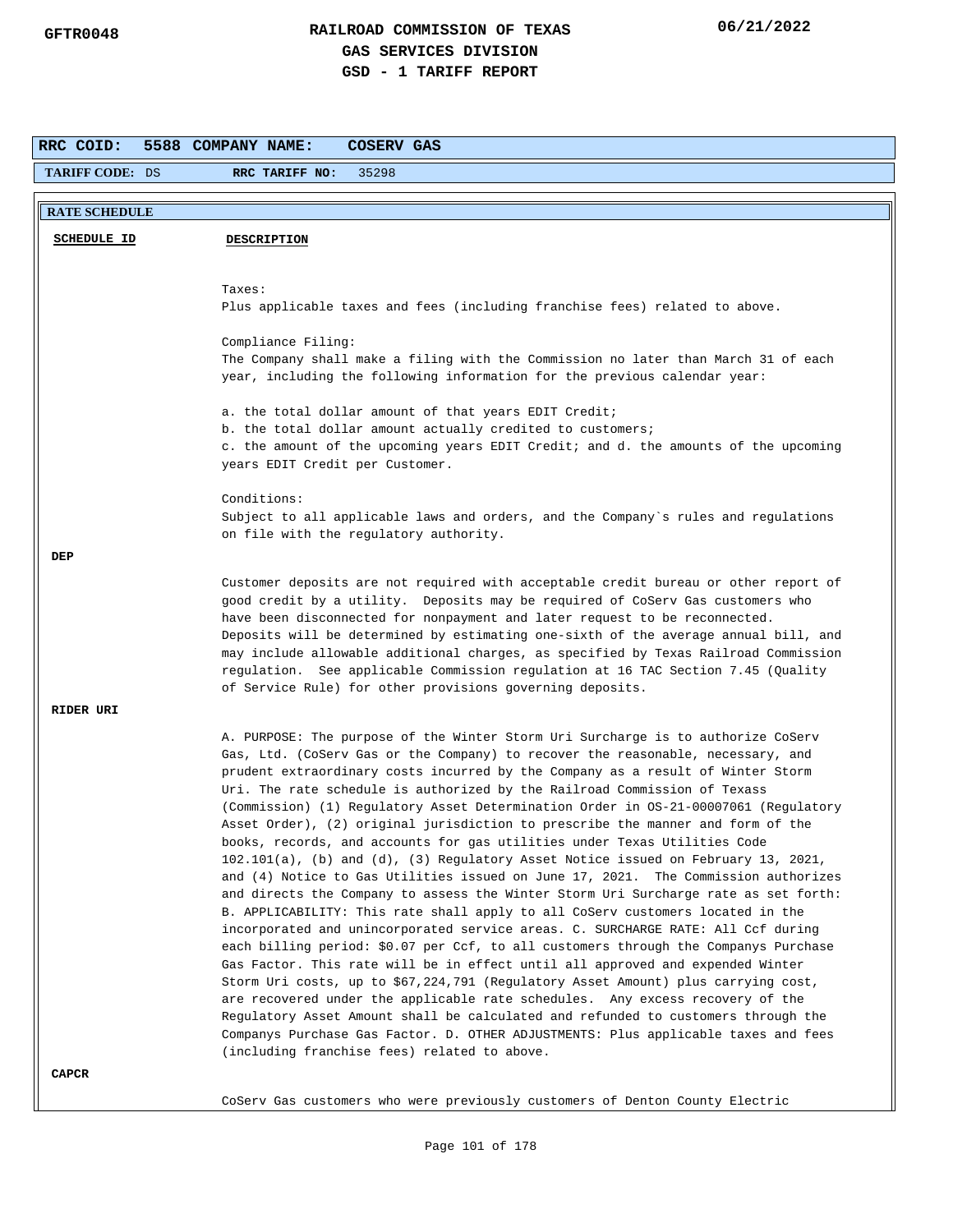| RRC COID:                                                                   | 5588 COMPANY NAME:<br>COSERV GAS                                                               |  |  |  |  |
|-----------------------------------------------------------------------------|------------------------------------------------------------------------------------------------|--|--|--|--|
| <b>TARIFF CODE: DS</b>                                                      | 35298<br>RRC TARIFF NO:                                                                        |  |  |  |  |
|                                                                             |                                                                                                |  |  |  |  |
| <b>RATE SCHEDULE</b>                                                        |                                                                                                |  |  |  |  |
| <b>SCHEDULE ID</b><br><b>DESCRIPTION</b>                                    |                                                                                                |  |  |  |  |
|                                                                             |                                                                                                |  |  |  |  |
|                                                                             |                                                                                                |  |  |  |  |
| Cooperative, d/b/a CoServ Electric, may receive Capital Credits from CoServ |                                                                                                |  |  |  |  |
|                                                                             | Electric. Any such credits will be considered to be a payment on those customers               |  |  |  |  |
|                                                                             | gas bills and will be treated as a credit on such bills.                                       |  |  |  |  |
| TOC                                                                         |                                                                                                |  |  |  |  |
|                                                                             | TABLE OF CONTENTS                                                                              |  |  |  |  |
|                                                                             | UO.<br>UTILITY OPERATIONS                                                                      |  |  |  |  |
|                                                                             | SA<br>INCORPORATED AND UNINCORPORATED SERVICE AREAS AND COUNTIES                               |  |  |  |  |
|                                                                             | DEF<br>DEFINITIONS                                                                             |  |  |  |  |
|                                                                             |                                                                                                |  |  |  |  |
|                                                                             | Schedules specific to Incorporated Areas<br>RESIDENTIAL INCORPORATED AREAS SALES<br>RI         |  |  |  |  |
|                                                                             | CI<br>COMMERCIAL INCORPORATED AREAS SALES                                                      |  |  |  |  |
|                                                                             | PI<br>PUBLIC AUTHORITY INCORPORATED AREAS SALES                                                |  |  |  |  |
|                                                                             | ITF<br>INCORPORATED AREAS TAX FACTORS                                                          |  |  |  |  |
|                                                                             | LINE EXTENSION POLICY ` INCORPORATED AREAS<br>LEI                                              |  |  |  |  |
|                                                                             |                                                                                                |  |  |  |  |
|                                                                             | Schedules specific to Unincorporated Areas                                                     |  |  |  |  |
|                                                                             | RU<br>RESIDENTIAL UNINCORPORATED AREAS SALES                                                   |  |  |  |  |
|                                                                             | COMMERCIAL UNINCORPORATED AREAS SALES<br>CU                                                    |  |  |  |  |
|                                                                             | PUBLIC AUTHORITY UNINCORPORATED AREAS SALES<br>PU                                              |  |  |  |  |
|                                                                             | UNINCORPORATED AREAS TAX FACTORS<br>UTF<br>LINE EXTENSION POLICY ` UNINCORPORATED AREAS<br>LEU |  |  |  |  |
|                                                                             |                                                                                                |  |  |  |  |
|                                                                             | Schedules applicable to all areas                                                              |  |  |  |  |
|                                                                             | PGF<br>PURCHASED GAS FACTOR                                                                    |  |  |  |  |
|                                                                             | PSF<br>PIPELINE SAFETY FEE RCE RATE CASE EXPENSES                                              |  |  |  |  |
|                                                                             | WNA<br>WEATHER NORMALIZATION ADJUSTMENT                                                        |  |  |  |  |
|                                                                             | EXCESS DEFERRED INCOME TAX CREDIT<br>EDIT                                                      |  |  |  |  |
|                                                                             | М<br>MISCELLANEOUS SERVICE CHARGES                                                             |  |  |  |  |
|                                                                             | Q<br>QUALITY OF SERVICE                                                                        |  |  |  |  |
|                                                                             | CP<br>CURTAILMENT POLICY                                                                       |  |  |  |  |
|                                                                             | DEP<br>CUSTOMER DEPOSITS                                                                       |  |  |  |  |
| UΟ                                                                          |                                                                                                |  |  |  |  |
|                                                                             | Utility Operations:                                                                            |  |  |  |  |
|                                                                             | CoServ Gas, Ltd. owns and operates a natural gas distribution system that provides             |  |  |  |  |
|                                                                             | natural gas service in Texas.                                                                  |  |  |  |  |
|                                                                             | The following will respond to inquiries regarding provisions of this Tariff for Gas            |  |  |  |  |
|                                                                             | Service:                                                                                       |  |  |  |  |
|                                                                             | Tariff Coordinator CoServ Gas, Ltd.                                                            |  |  |  |  |
|                                                                             | 7701 South Stemmons                                                                            |  |  |  |  |
|                                                                             | Corinth, Texas 76210                                                                           |  |  |  |  |
|                                                                             | Telephone: (940) 321-7800                                                                      |  |  |  |  |
|                                                                             | Email Address: tariff@coserv.com                                                               |  |  |  |  |
| SAU                                                                         |                                                                                                |  |  |  |  |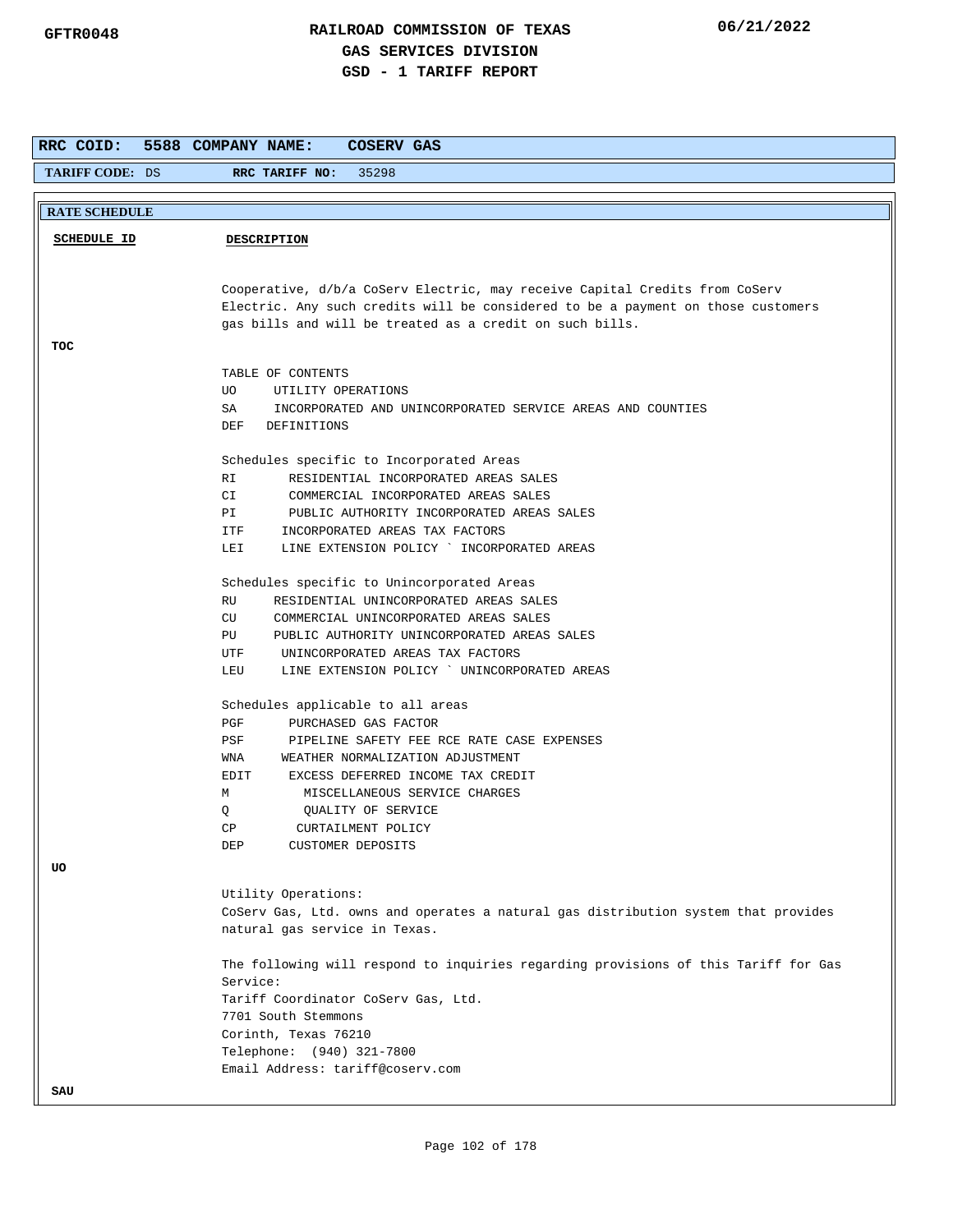| RRC COID:                         | 5588 COMPANY NAME:<br><b>COSERV GAS</b>              |
|-----------------------------------|------------------------------------------------------|
| TARIFF CODE: DS                   | 35298<br>RRC TARIFF NO:                              |
|                                   |                                                      |
| <b>RATE SCHEDULE</b>              |                                                      |
| <b>SCHEDULE ID</b>                | DESCRIPTION                                          |
|                                   |                                                      |
|                                   |                                                      |
|                                   | UNINCORPORATED SERVICE AREAS                         |
|                                   | Allen environs                                       |
|                                   | Argyle environs                                      |
|                                   | Aubrey environs                                      |
|                                   | Bartonville environs                                 |
|                                   | Celina environs                                      |
|                                   | Crossroads environs                                  |
|                                   | Denton environs                                      |
|                                   | Forney environs                                      |
|                                   | Fort Worth environs                                  |
|                                   | Frisco environs                                      |
|                                   | Little Elm environs                                  |
|                                   | Lewisville environs                                  |
|                                   | Lucas environs                                       |
|                                   | McKinney environs                                    |
|                                   | Parker environs                                      |
|                                   | Prosper environs<br>St. Paul environs                |
|                                   | Wylie environs                                       |
|                                   |                                                      |
|                                   | UNINCORPORATED MASTER PLAN COMMUNITIES               |
|                                   | Denton County Fresh Water District 1A (Castle Hills) |
|                                   | Denton County Fresh Water District 7 (Lantana)       |
|                                   | Kaufman County Development District (Windmill Farms) |
| <b>RATE ADJUSTMENT PROVISIONS</b> |                                                      |
| None                              |                                                      |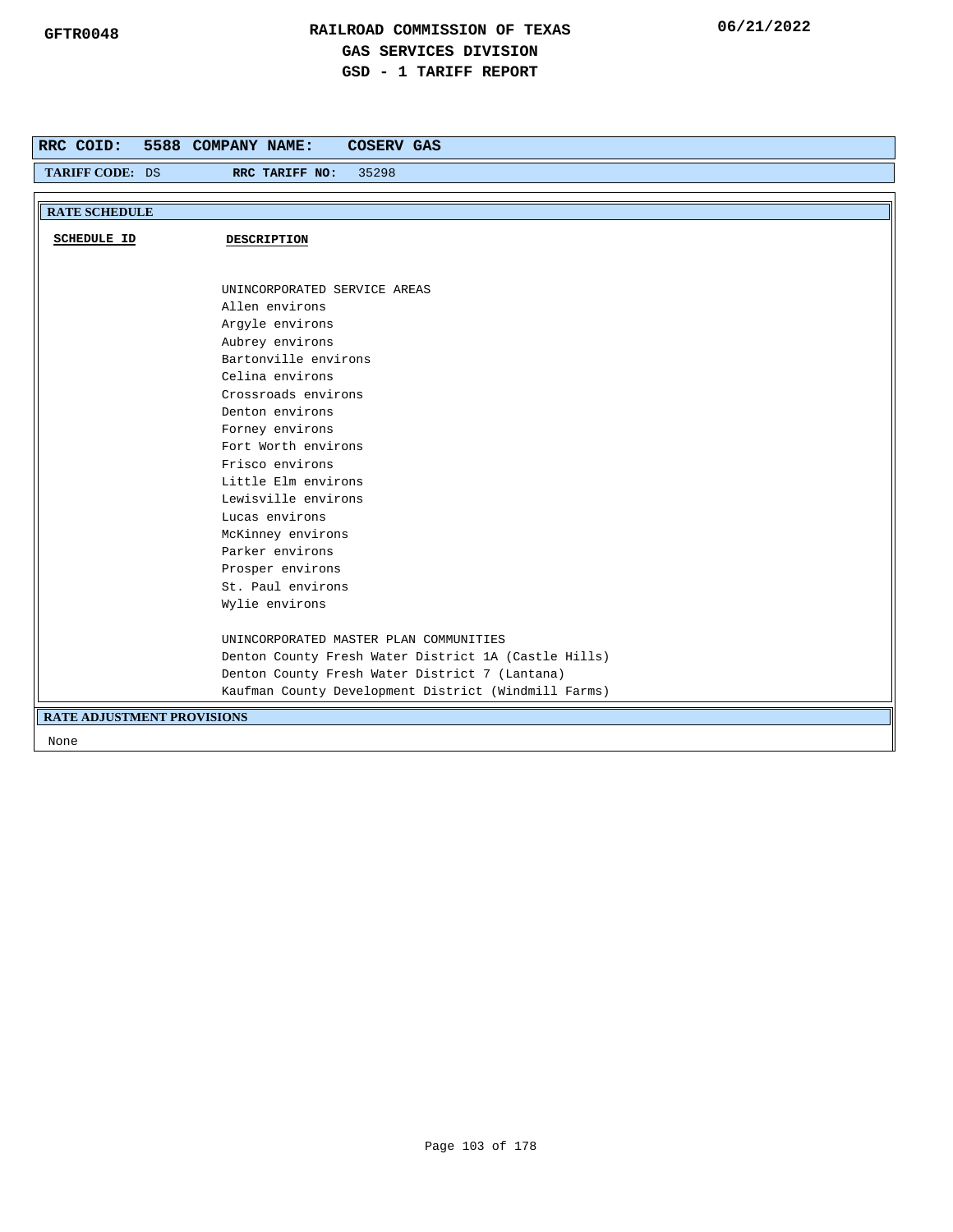| RRC COID:                 | 5588 COMPANY NAME:                   | <b>COSERV GAS</b>               |                           |                    |  |  |  |  |
|---------------------------|--------------------------------------|---------------------------------|---------------------------|--------------------|--|--|--|--|
| TARIFF CODE: DS           | RRC TARIFF NO: 35298                 |                                 |                           |                    |  |  |  |  |
| <b>CUSTOMERS</b>          |                                      |                                 |                           |                    |  |  |  |  |
| RRC CUSTOMER NO           | CONFIDENTIAL?                        | BILLING UNIT                    | <b>PGA CURRENT CHARGE</b> | PGA EFFECTIVE DATE |  |  |  |  |
| 14                        | $_{\rm N}$                           |                                 |                           |                    |  |  |  |  |
| <b>CUSTOMER NAME</b>      |                                      | Environs of the Town of Prosper |                           |                    |  |  |  |  |
| 20                        | N                                    |                                 |                           |                    |  |  |  |  |
| <b>CUSTOMER NAME</b>      |                                      | Castle Hills Subdivision        |                           |                    |  |  |  |  |
| 21                        | N                                    |                                 |                           |                    |  |  |  |  |
|                           | CUSTOMER NAME Lantana Subdivision    |                                 |                           |                    |  |  |  |  |
| 4427                      | N                                    |                                 |                           |                    |  |  |  |  |
| <b>CUSTOMER NAME</b>      | Windmill Farms                       |                                 |                           |                    |  |  |  |  |
| 18264                     | N                                    |                                 |                           |                    |  |  |  |  |
|                           | CUSTOMER NAME Argyle Environs        |                                 |                           |                    |  |  |  |  |
| 18265                     | N                                    |                                 |                           |                    |  |  |  |  |
| <b>CUSTOMER NAME</b>      | McKinney Environs                    |                                 |                           |                    |  |  |  |  |
| 18266                     | N                                    |                                 |                           |                    |  |  |  |  |
|                           | <b>CUSTOMER NAME</b> Frisco Environs |                                 |                           |                    |  |  |  |  |
| 29398                     | N                                    |                                 |                           |                    |  |  |  |  |
| <b>CUSTOMER NAME</b>      | Lucas Environs                       |                                 |                           |                    |  |  |  |  |
| 41978                     | N                                    |                                 |                           |                    |  |  |  |  |
| <b>CUSTOMER NAME</b>      | Aubrey Environs                      |                                 |                           |                    |  |  |  |  |
| 41982                     | $_{\rm N}$                           |                                 |                           |                    |  |  |  |  |
| <b>CUSTOMER NAME</b>      | Forney Environs                      |                                 |                           |                    |  |  |  |  |
| 41983                     | N                                    |                                 |                           |                    |  |  |  |  |
| <b>CUSTOMER NAME</b>      | Fort Worth Environs                  |                                 |                           |                    |  |  |  |  |
| 41984                     | N                                    |                                 |                           |                    |  |  |  |  |
| <b>CUSTOMER NAME</b>      | Little Elm Environs                  |                                 |                           |                    |  |  |  |  |
| 41985                     | N                                    |                                 |                           |                    |  |  |  |  |
| <b>CUSTOMER NAME</b>      | Lewisville Environs                  |                                 |                           |                    |  |  |  |  |
| 41988                     | $\, {\rm N}$                         |                                 |                           |                    |  |  |  |  |
| <b>CUSTOMER NAME</b>      | Parker Environs                      |                                 |                           |                    |  |  |  |  |
| 41990                     | N                                    |                                 |                           |                    |  |  |  |  |
| <b>CUSTOMER NAME</b>      | St. Paul Environs                    |                                 |                           |                    |  |  |  |  |
| 41991                     | N                                    |                                 |                           |                    |  |  |  |  |
| <b>CUSTOMER NAME</b>      | City of Wylie Environs               |                                 |                           |                    |  |  |  |  |
| <b>REASONS FOR FILING</b> |                                      |                                 |                           |                    |  |  |  |  |
| NEW?: Y                   |                                      |                                 |                           |                    |  |  |  |  |
|                           | RRC DOCKET NO: 0S-20-00005136        |                                 |                           |                    |  |  |  |  |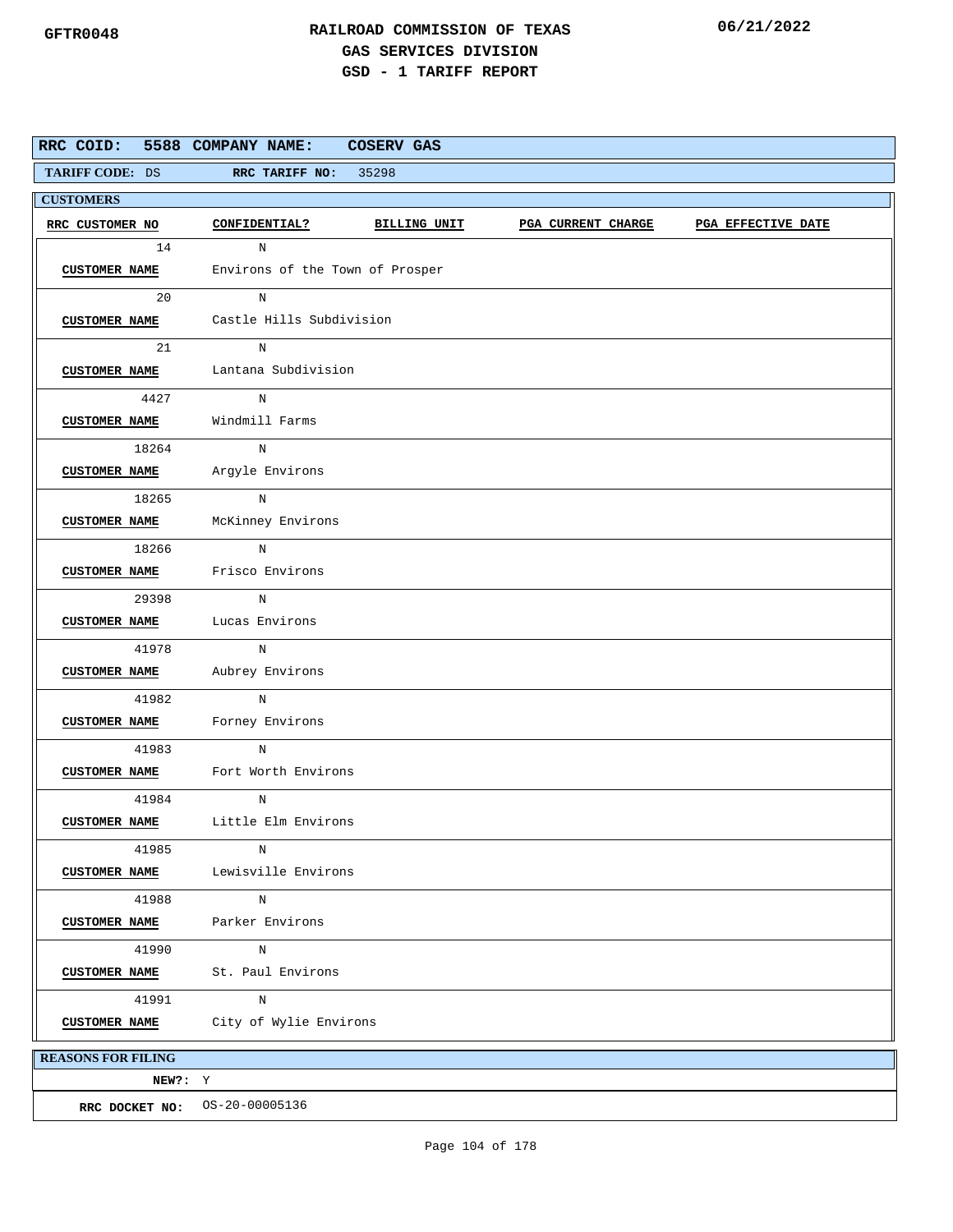| RRC COID:                       | 5588 COMPANY NAME:<br>COSERV GAS                                                                                                                                                                                                                                                                                                                                                                                                                                                                                                                                                                                                                                                                                                                                                                                                                                                                                                                                                                                                                                                                                                         |  |
|---------------------------------|------------------------------------------------------------------------------------------------------------------------------------------------------------------------------------------------------------------------------------------------------------------------------------------------------------------------------------------------------------------------------------------------------------------------------------------------------------------------------------------------------------------------------------------------------------------------------------------------------------------------------------------------------------------------------------------------------------------------------------------------------------------------------------------------------------------------------------------------------------------------------------------------------------------------------------------------------------------------------------------------------------------------------------------------------------------------------------------------------------------------------------------|--|
| <b>TARIFF CODE: DS</b>          | RRC TARIFF NO:<br>35298                                                                                                                                                                                                                                                                                                                                                                                                                                                                                                                                                                                                                                                                                                                                                                                                                                                                                                                                                                                                                                                                                                                  |  |
| CITY ORDINANCE NO:              |                                                                                                                                                                                                                                                                                                                                                                                                                                                                                                                                                                                                                                                                                                                                                                                                                                                                                                                                                                                                                                                                                                                                          |  |
| AMENDMENT (EXPLAIN) :           |                                                                                                                                                                                                                                                                                                                                                                                                                                                                                                                                                                                                                                                                                                                                                                                                                                                                                                                                                                                                                                                                                                                                          |  |
|                                 | OTHER(EXPLAIN): To renumber service charges.                                                                                                                                                                                                                                                                                                                                                                                                                                                                                                                                                                                                                                                                                                                                                                                                                                                                                                                                                                                                                                                                                             |  |
| <b>SERVICES</b>                 |                                                                                                                                                                                                                                                                                                                                                                                                                                                                                                                                                                                                                                                                                                                                                                                                                                                                                                                                                                                                                                                                                                                                          |  |
| TYPE OF SERVICE                 | SERVICE DESCRIPTION                                                                                                                                                                                                                                                                                                                                                                                                                                                                                                                                                                                                                                                                                                                                                                                                                                                                                                                                                                                                                                                                                                                      |  |
| D                               | Public Authority Sales                                                                                                                                                                                                                                                                                                                                                                                                                                                                                                                                                                                                                                                                                                                                                                                                                                                                                                                                                                                                                                                                                                                   |  |
| OTHER TYPE DESCRIPTION          |                                                                                                                                                                                                                                                                                                                                                                                                                                                                                                                                                                                                                                                                                                                                                                                                                                                                                                                                                                                                                                                                                                                                          |  |
| <b>PREPARER - PERSON FILING</b> |                                                                                                                                                                                                                                                                                                                                                                                                                                                                                                                                                                                                                                                                                                                                                                                                                                                                                                                                                                                                                                                                                                                                          |  |
| <b>RRC NO: 782</b>              | <b>ACTIVE FLAG: Y</b><br>INACTIVE DATE:                                                                                                                                                                                                                                                                                                                                                                                                                                                                                                                                                                                                                                                                                                                                                                                                                                                                                                                                                                                                                                                                                                  |  |
| FIRST NAME: Charley             | MIDDLE:<br>LAST NAME: Harrell                                                                                                                                                                                                                                                                                                                                                                                                                                                                                                                                                                                                                                                                                                                                                                                                                                                                                                                                                                                                                                                                                                            |  |
|                                 | TITLE: Director of Finance                                                                                                                                                                                                                                                                                                                                                                                                                                                                                                                                                                                                                                                                                                                                                                                                                                                                                                                                                                                                                                                                                                               |  |
|                                 | ADDRESS LINE 1: 7701 S. Stemmons                                                                                                                                                                                                                                                                                                                                                                                                                                                                                                                                                                                                                                                                                                                                                                                                                                                                                                                                                                                                                                                                                                         |  |
| ADDRESS LINE 2:                 |                                                                                                                                                                                                                                                                                                                                                                                                                                                                                                                                                                                                                                                                                                                                                                                                                                                                                                                                                                                                                                                                                                                                          |  |
|                                 | STATE: TX<br>CITY: Corinth<br>ZIP: 76210<br>ZIP4:                                                                                                                                                                                                                                                                                                                                                                                                                                                                                                                                                                                                                                                                                                                                                                                                                                                                                                                                                                                                                                                                                        |  |
| AREA CODE: 940                  | PHONE NO:<br>321-7834<br><b>EXTENSION:</b>                                                                                                                                                                                                                                                                                                                                                                                                                                                                                                                                                                                                                                                                                                                                                                                                                                                                                                                                                                                                                                                                                               |  |
| <b>CURTAILMENT PLAN</b>         |                                                                                                                                                                                                                                                                                                                                                                                                                                                                                                                                                                                                                                                                                                                                                                                                                                                                                                                                                                                                                                                                                                                                          |  |
| PLAN ID                         | DESCRIPTION                                                                                                                                                                                                                                                                                                                                                                                                                                                                                                                                                                                                                                                                                                                                                                                                                                                                                                                                                                                                                                                                                                                              |  |
| CP                              | CoServ Gas follows the requirements of the order in the Railroad Commission of Texas, Gas<br>Utilities Docket No. 489.                                                                                                                                                                                                                                                                                                                                                                                                                                                                                                                                                                                                                                                                                                                                                                                                                                                                                                                                                                                                                   |  |
| <b>LINE EXTENSION POLICY</b>    |                                                                                                                                                                                                                                                                                                                                                                                                                                                                                                                                                                                                                                                                                                                                                                                                                                                                                                                                                                                                                                                                                                                                          |  |
| POLICY ID                       | <b>DESCRIPTION</b>                                                                                                                                                                                                                                                                                                                                                                                                                                                                                                                                                                                                                                                                                                                                                                                                                                                                                                                                                                                                                                                                                                                       |  |
| 1246                            | Line Extension Policy: The Company has the right to contract with individual customers for the<br>installation of gas facilities as provided for by the city franchise. Upon the request of a<br>prospective new residential or commercial customer for service in an area served by CoServ Gas,<br>CoServ Gas will extend its main lines up to 100 feet from an existing CoServ Gas main in the<br>Public Rights of Way, without charge. The 100-foot allowance applies to a single customer or to<br>a group of customers requesting service from the same extension. Customers requesting mainline<br>extensions in excess of 100 feet shall bear the cost of any additional main, and shall bear the<br>cost of all yard lines, service lines, customer meters and regulators, and appurtenant<br>equipment, in accordance with the charges listed in item 11, Line Extension and Installation, of<br>Rate Schedule M, Miscellaneous Service Charges. CoServ Gas is not required to extend its mains<br>or facilities if the customer will not use gas for space heating and water heating, or the<br>equivalent load, at a minimum. |  |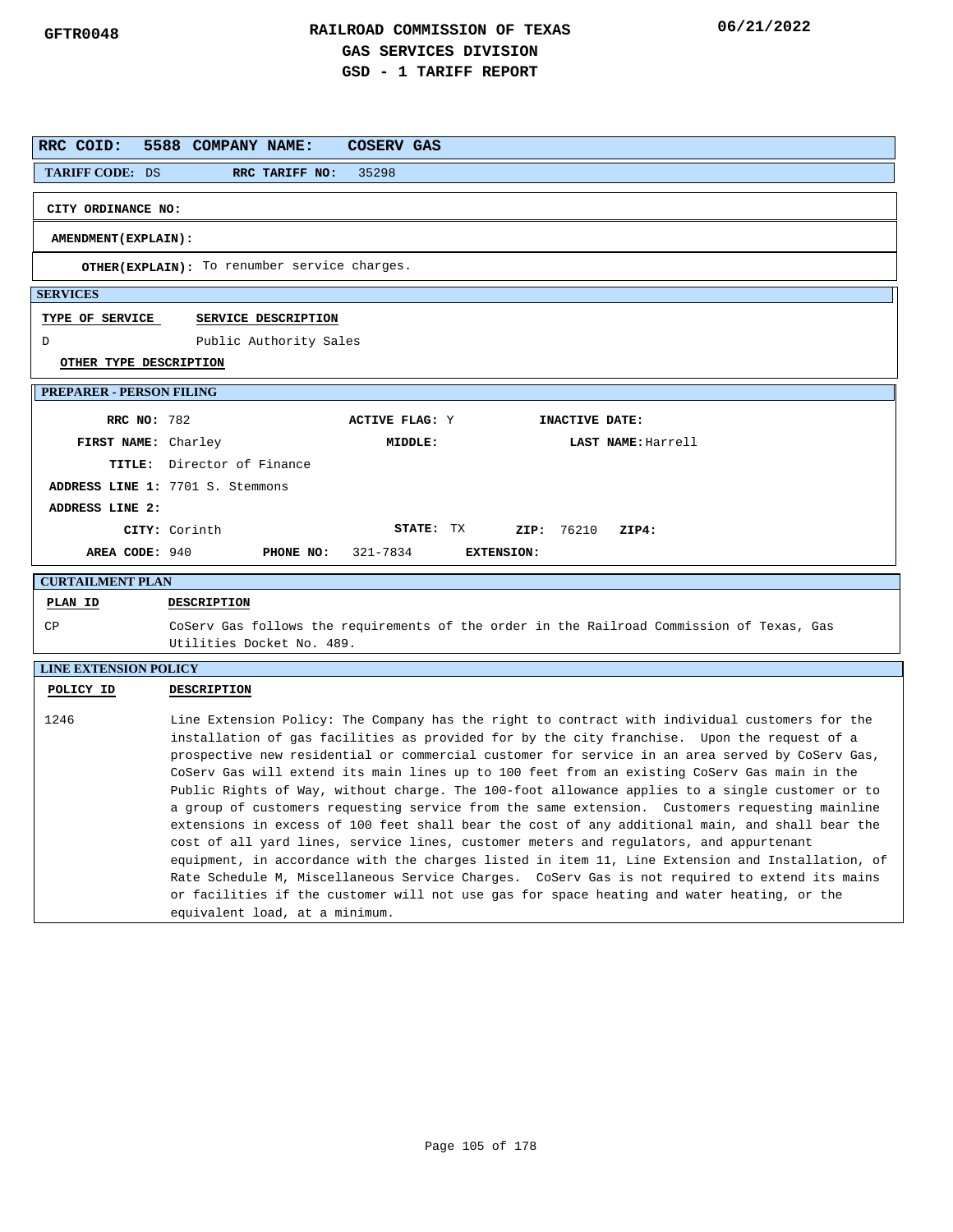| RRC COID:                 | <b>COSERV GAS</b><br>5588 COMPANY NAME:                                                                                                                                                                                                                                                                                                                                                                                                                                                                                                                                                                                                                                                                                                                                                                           |  |  |  |  |
|---------------------------|-------------------------------------------------------------------------------------------------------------------------------------------------------------------------------------------------------------------------------------------------------------------------------------------------------------------------------------------------------------------------------------------------------------------------------------------------------------------------------------------------------------------------------------------------------------------------------------------------------------------------------------------------------------------------------------------------------------------------------------------------------------------------------------------------------------------|--|--|--|--|
| <b>TARIFF CODE: DS</b>    | RRC TARIFF NO:<br>35298                                                                                                                                                                                                                                                                                                                                                                                                                                                                                                                                                                                                                                                                                                                                                                                           |  |  |  |  |
| <b>QUALITY OF SERVICE</b> |                                                                                                                                                                                                                                                                                                                                                                                                                                                                                                                                                                                                                                                                                                                                                                                                                   |  |  |  |  |
| QUAL_SERVICE ID           | <b>DESCRIPTION</b>                                                                                                                                                                                                                                                                                                                                                                                                                                                                                                                                                                                                                                                                                                                                                                                                |  |  |  |  |
| Q                         | Sections 7.45 (Quality of Service):                                                                                                                                                                                                                                                                                                                                                                                                                                                                                                                                                                                                                                                                                                                                                                               |  |  |  |  |
|                           | For gas utility service to residential and small commercial customers, the following minimum<br>service standards shall be applicable in unincorporated areas. In addition, each gas<br>distribution utility is ordered to amend its service rules to include said minimum service<br>standards within the utility service rules applicable to residential and small commercial<br>customers within incorporated areas, but only to the extent that said minimum service<br>standards do not conflict with standards lawfully established within a particular municipality<br>for a gas distribution utility. Said gas distribution utility shall file service rules<br>incorporating said minimum service standards with the Railroad Commission and with the<br>municipalities in the manner prescribed by law. |  |  |  |  |
|                           | (1) Continuity of service.                                                                                                                                                                                                                                                                                                                                                                                                                                                                                                                                                                                                                                                                                                                                                                                        |  |  |  |  |
|                           | (A) Service interruptions.                                                                                                                                                                                                                                                                                                                                                                                                                                                                                                                                                                                                                                                                                                                                                                                        |  |  |  |  |
|                           | (i) Every gas utility shall make all reasonable efforts to prevent interruptions of service.<br>When interruptions occur, the utility shall reestablish service within the shortest possible<br>time consistent with prudent operating principles so that the smallest number of customers are<br>affected.                                                                                                                                                                                                                                                                                                                                                                                                                                                                                                       |  |  |  |  |
|                           | (ii) Each utility shall make reasonable provisions to meet emergencies resulting from failure<br>of service, and each utility shall issue instructions to its employees covering procedures to<br>be followed in the event of an emergency in order to prevent or mitigate interruption or<br>impairment of service.                                                                                                                                                                                                                                                                                                                                                                                                                                                                                              |  |  |  |  |
|                           | (iii) In the event of national emergency or local disaster resulting in disruption of normal<br>service, the utility may, in the public interest, interrupt service to other customers to<br>provide necessary service to civil defense or other emergency service agencies on a temporary<br>basis until normal service to these agencies can be restored.                                                                                                                                                                                                                                                                                                                                                                                                                                                       |  |  |  |  |
|                           | (B) Record of interruption. Except for momentary interruptions which do not cause a major<br>disruption of service, each utility shall keep a complete record of all interruptions, both<br>emergency and scheduled. This record shall show the cause of interruptions, date, time<br>duration, location, approximate number of customers affected, and, in cases of emergency<br>interruptions, the remedy and steps taken to prevent recurrence.                                                                                                                                                                                                                                                                                                                                                                |  |  |  |  |
|                           | (C) Report to commission. The commission shall be notified in writing within 48 hours of<br>interruptions in service affecting the entire system or any major division thereof lasting<br>more than four hours. The notice shall also state the cause of such interruptions. If any<br>service interruption is reported to the commission otherwise (for example, as a curtailment<br>report or safety report), such other report is sufficient to comply with the terms of this<br>paragraph.                                                                                                                                                                                                                                                                                                                    |  |  |  |  |
|                           | (2) Customer relations.                                                                                                                                                                                                                                                                                                                                                                                                                                                                                                                                                                                                                                                                                                                                                                                           |  |  |  |  |
|                           | (A) Information to customers. Each utility shall:                                                                                                                                                                                                                                                                                                                                                                                                                                                                                                                                                                                                                                                                                                                                                                 |  |  |  |  |
|                           | (i) maintain a current set of maps showing the physical locations of its facilities. All<br>distribution facilities shall be labeled to indicate the size or any pertinent information                                                                                                                                                                                                                                                                                                                                                                                                                                                                                                                                                                                                                            |  |  |  |  |
|                           | Page 106 of 178                                                                                                                                                                                                                                                                                                                                                                                                                                                                                                                                                                                                                                                                                                                                                                                                   |  |  |  |  |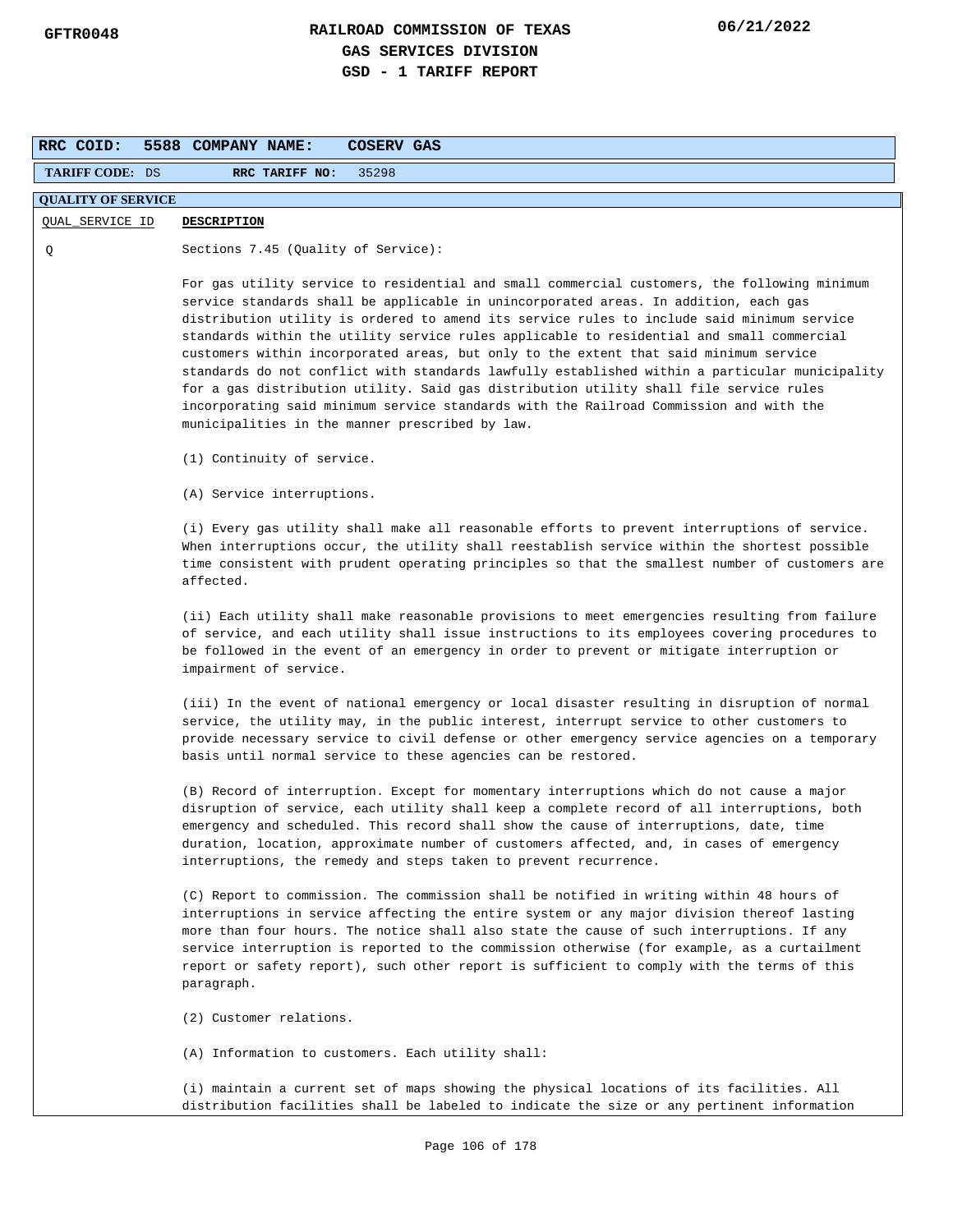| RRC COID:              | 5588 COMPANY NAME:<br>COSERV GAS                                                                                                                                                                                                                                                                                                                                                                                                                                                                                                                   |
|------------------------|----------------------------------------------------------------------------------------------------------------------------------------------------------------------------------------------------------------------------------------------------------------------------------------------------------------------------------------------------------------------------------------------------------------------------------------------------------------------------------------------------------------------------------------------------|
| <b>TARIFF CODE: DS</b> | RRC TARIFF NO:<br>35298                                                                                                                                                                                                                                                                                                                                                                                                                                                                                                                            |
|                        |                                                                                                                                                                                                                                                                                                                                                                                                                                                                                                                                                    |
|                        |                                                                                                                                                                                                                                                                                                                                                                                                                                                                                                                                                    |
|                        | which will accurately describe the utility`s facilities. These maps, or such other maps as may<br>be required by the regulatory authority, shall be kept by the utility in a central location<br>and will be available for inspection by the regulatory authority during normal working hours.<br>Each business office or service center shall have available up-to-date maps, plans, or records<br>of its immediate area, with such other information as may be necessary to enable the utility                                                   |
|                        | to advise applicants and others entitled to the information as to the facilities available for<br>serving that locality;                                                                                                                                                                                                                                                                                                                                                                                                                           |
|                        | $(i)$ assist the customer or applicant in selecting the most economical rate schedule;<br>(iii) in compliance with applicable law or regulations, notify customers affected by a change<br>in rates or schedule or classification;                                                                                                                                                                                                                                                                                                                 |
|                        | (iv) post a notice in a conspicuous place in each business office of the utility where<br>applications for service are received informing the public that copies of the rate schedules<br>and rules relating to the service of the utility as filed with the commission are available<br>for inspection;                                                                                                                                                                                                                                           |
|                        | $(v)$ upon request inform its customers as to the method of reading meters;                                                                                                                                                                                                                                                                                                                                                                                                                                                                        |
|                        | (vi) provide to new customers, at the time service is initiated or as an insert in the first<br>billing, a pamphlet or information packet containing the following information. This<br>information shall be provided in English and Spanish as necessary to adequately inform the<br>customers; provided, however, the regulatory authority upon application and a showing of good<br>cause may exempt the utility from the requirement that the information be provided in Spanish:                                                              |
|                        | (I) the customer's right to information concerning rates and services and the customer's right<br>to inspect or obtain at reproduction cost a copy of the applicable tariffs and service rules;<br>(II) the customer's right to have his or her meter checked without charge under paragraph (7)<br>of this section, if applicable;                                                                                                                                                                                                                |
|                        | (III) the time allowed to pay outstanding bills;<br>(IV) grounds for termination of service;                                                                                                                                                                                                                                                                                                                                                                                                                                                       |
|                        | $(V)$ the steps the utility must take before terminating service;<br>(VI) how the customer can resolve billing disputes with the utility and how disputes and<br>health emergencies may affect termination of service;                                                                                                                                                                                                                                                                                                                             |
|                        | (VII) information on alternative payment plans offered by the utility;                                                                                                                                                                                                                                                                                                                                                                                                                                                                             |
|                        | (VIII) the steps necessary to have service reconnected after involuntary termination;<br>(IX) the appropriate regulatory authority with whom to register a complaint and how to contact                                                                                                                                                                                                                                                                                                                                                            |
|                        | such authority;<br>(X) the hours, addresses, and telephone numbers of utility offices where bills may be paid and<br>information may be obtained; and                                                                                                                                                                                                                                                                                                                                                                                              |
|                        | (XI) the customer's right to be instructed by the utility how to read his or her meter; (vii)<br>at least once each calendar year, notify customers that information is available upon request,<br>at no charge to the customer, concerning the items listed in clause $(vi)(I) - (XI)$ of this<br>subparagraph. This notice may be accomplished by use of a billing insert or a printed<br>statement upon the bill itself.                                                                                                                        |
|                        | (B) Customer complaints. Upon complaint to the utility by residential or small commercial<br>customers either at its office, by letter, or by telephone, the utility shall promptly make a<br>suitable investigation and advise the complainant of the results thereof. If shall keep a<br>record of all complaints which shall show the name and address of the complainant, the date<br>and nature of the complaint, and the adjustment or disposition thereof for a period of one<br>year subsequent to the final disposition of the complaint. |
|                        | (C) Utility response. Upon receipt of a complaint, either by letter or by telephone, from the                                                                                                                                                                                                                                                                                                                                                                                                                                                      |
|                        | Page 107 of 178                                                                                                                                                                                                                                                                                                                                                                                                                                                                                                                                    |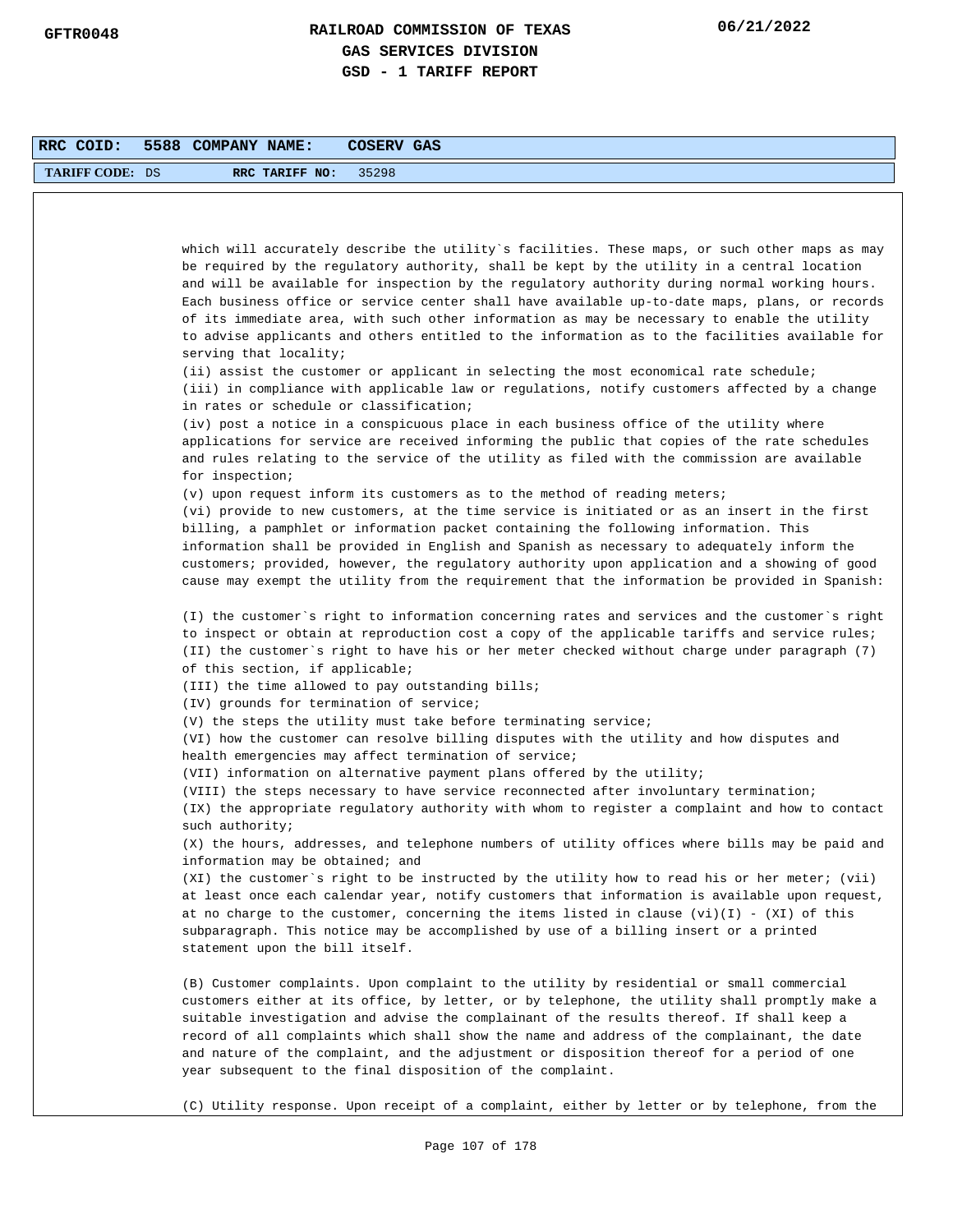| RRC COID:              | 5588 COMPANY NAME: |                               | COSERV GAS                                                                                                                                                                                                                                                                                                                                                                                                                                                                                                                                                                                                                                              |
|------------------------|--------------------|-------------------------------|---------------------------------------------------------------------------------------------------------------------------------------------------------------------------------------------------------------------------------------------------------------------------------------------------------------------------------------------------------------------------------------------------------------------------------------------------------------------------------------------------------------------------------------------------------------------------------------------------------------------------------------------------------|
| <b>TARIFF CODE: DS</b> |                    | RRC TARIFF NO:                | 35298                                                                                                                                                                                                                                                                                                                                                                                                                                                                                                                                                                                                                                                   |
|                        |                    |                               |                                                                                                                                                                                                                                                                                                                                                                                                                                                                                                                                                                                                                                                         |
|                        |                    |                               | regulatory authority on behalf of a customer, the utility shall make a suitable investigation<br>and advise the regulatory authority and complainant of the results thereof. An initial<br>response must be made by the next working day. The utility must make a final and complete<br>response within 15 days from the date of the complaint, unless additional time is granted<br>within the 15-day period. The commission encourages all customer complaints to be made in<br>writing to assist the regulatory authority in maintaining records of the quality of service of<br>each utility; however, telephone communications will be acceptable. |
|                        | guidelines:        |                               | (D) Deferred payment plan. The utility is encouraged to offer a deferred payment plan for<br>delinquent residential accounts. If such a plan is offered, it shall conform to the following                                                                                                                                                                                                                                                                                                                                                                                                                                                              |
|                        |                    |                               | (i) Every deferred payment plan entered into due to the customer`s inability to pay the<br>outstanding bill in full must provide that service will not be discontinued if the customer<br>pays current bills and a reasonable amount of the outstanding bill and agrees to pay the<br>balance in reasonable installments until the bill is paid.                                                                                                                                                                                                                                                                                                        |
|                        |                    |                               | (ii) For purposes of determining reasonableness under these rules, the following shall be<br>considered: size of delinquent account; customer's ability to pay; customer's payment history;<br>time that the debt has been outstanding; reasons why debt has been outstanding; and other<br>relevant factors concerning the circumstances of the customer.                                                                                                                                                                                                                                                                                              |
|                        |                    |                               | (iii) A deferred payment plan, if reduced to writing, offered by a utility shall state,<br>immediately preceding the space provided for the customer`s signature and in bold-face print<br>at least two sizes larger than any other used, that: If you are not satisfied with this<br>agreement, do not sign. If you are satisfied with this agreement, you give up your right to<br>dispute the amount due under the agreement except for the utility`s failure or refusal to<br>comply with the terms of this agreement.                                                                                                                              |
|                        |                    | not include a finance charge. | (iv) A deferred payment plan may include a one-time 5.0% penalty for late payment on the<br>original amount of the outstanding bill with no prompt payment discount allowed except in<br>cases where the outstanding bill is unusually high as a result of the utility's error (such as<br>an inaccurately estimated bill or an incorrectly read meter). A deferred payment plan shall                                                                                                                                                                                                                                                                  |
|                        | disconnection.     |                               | (v) If a customer for utility service has not fulfilled terms of a deferred payment agreement<br>or refuses to sign the same if it is reduced to writing, the utility shall have the right to<br>disconnect pursuant to disconnection rules herein and, under such circumstances, it shall not<br>be required to offer a subsequent negotiation of a deferred payment agreement prior to                                                                                                                                                                                                                                                                |
|                        |                    |                               | (vi) Any utility which institutes a deferred payment plan shall not refuse a customer<br>participation in such a program on the basis of race, color, creed, sex, marital status, age,<br>or any other form of discrimination prohibited by law.                                                                                                                                                                                                                                                                                                                                                                                                        |
|                        |                    |                               | (E) Delayed payment of bills by elderly persons.                                                                                                                                                                                                                                                                                                                                                                                                                                                                                                                                                                                                        |
|                        |                    |                               | (i) Applicability. This subparagraph applies only to:                                                                                                                                                                                                                                                                                                                                                                                                                                                                                                                                                                                                   |
|                        |                    |                               | (I) a utility that assesses late payment charges on residential customers and that suspends                                                                                                                                                                                                                                                                                                                                                                                                                                                                                                                                                             |
|                        |                    |                               | Page 108 of 178                                                                                                                                                                                                                                                                                                                                                                                                                                                                                                                                                                                                                                         |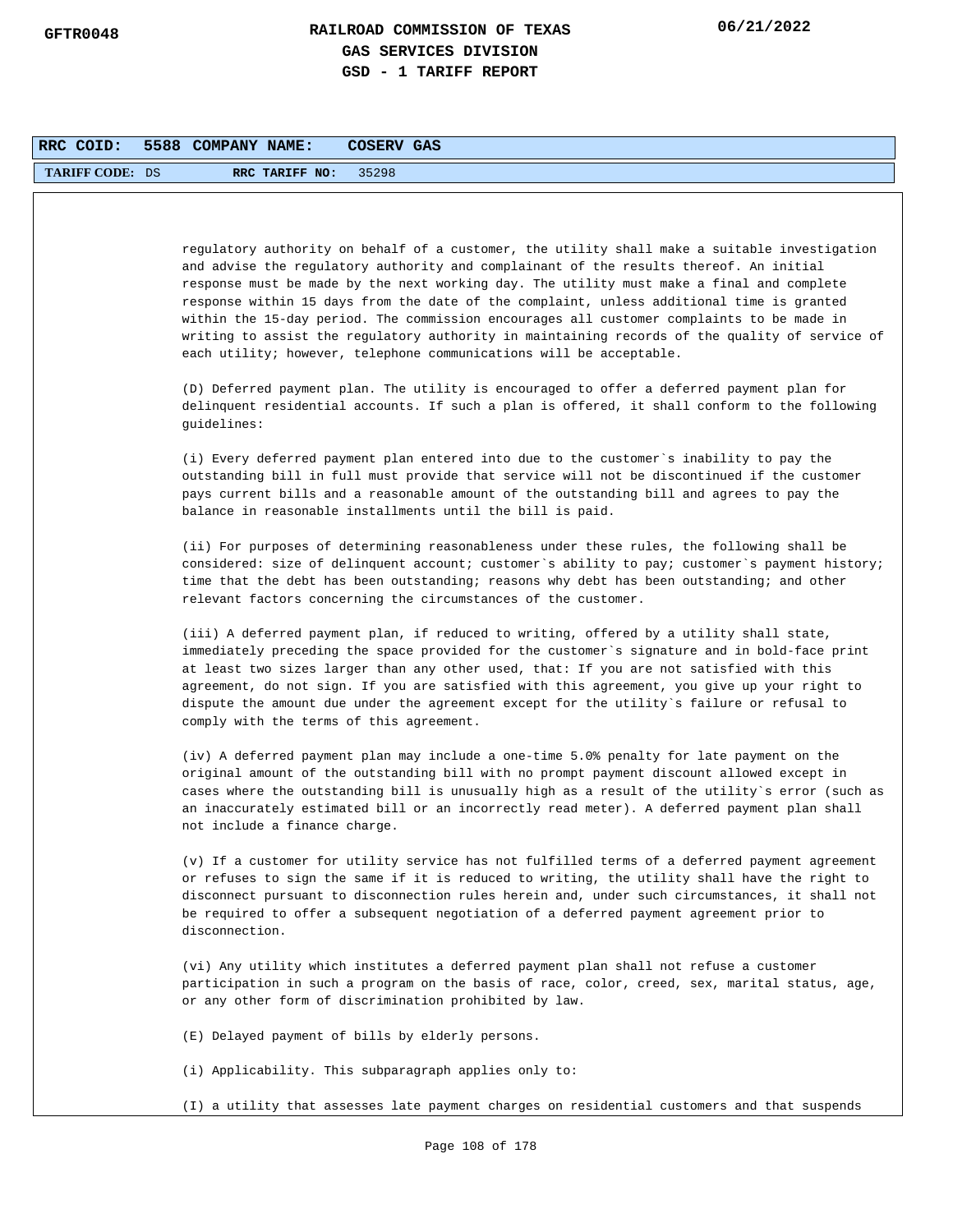| RRC COID:              | 5588 COMPANY NAME:<br>COSERV GAS                                                                                                                                                                                                                                                                                                                                                |
|------------------------|---------------------------------------------------------------------------------------------------------------------------------------------------------------------------------------------------------------------------------------------------------------------------------------------------------------------------------------------------------------------------------|
| <b>TARIFF CODE: DS</b> | RRC TARIFF NO:<br>35298                                                                                                                                                                                                                                                                                                                                                         |
|                        |                                                                                                                                                                                                                                                                                                                                                                                 |
|                        | service before the 26th day after the date of the bill for which collection action is taken;<br>(II) utility bills issued on or after August 30, 1993; and<br>(III) an elderly person, as defined in clause (ii) of this subparagraph, who is a residential<br>customer and who occupies the entire premises for which a delay is requested.                                    |
|                        | (ii) Definitions.                                                                                                                                                                                                                                                                                                                                                               |
|                        | (I) Elderly person--A person who is 60 years of age or older.                                                                                                                                                                                                                                                                                                                   |
|                        | (II) Utility--A gas utility or municipally owned utility, as defined in Texas Utilities Code,<br>$101.003(7)$ , $101.003(8)$ , and $121.001 - 121.006$ .                                                                                                                                                                                                                        |
|                        | (iii) An elderly person may request that the utility implement the delay for either the most<br>recent utility bill or for the most recent utility bill and each subsequent utility bill.                                                                                                                                                                                       |
|                        | (iv) On request of an elderly person, a utility shall delay without penalty the payment date<br>of a bill for providing utility services to that person until the 25th day after the date on<br>which the bill is issued.                                                                                                                                                       |
|                        | (v) The utility may require the requesting person to present reasonable proof that the person<br>is 60 years of age or older.                                                                                                                                                                                                                                                   |
|                        | (vi) Every utility shall notify its customers of this delayed payment option no less often<br>than yearly. A utility may include this notice with other information provided pursuant to<br>subparagraph (A) of this paragraph.                                                                                                                                                 |
|                        | (3) Refusal of service.                                                                                                                                                                                                                                                                                                                                                         |
|                        | (A) Compliance by applicant. Any utility may decline to serve an applicant for whom service is<br>available from previously installed facilities until such applicant has complied with the<br>state and municipal regulations and approved rules and regulations of the utility on file with<br>the commission governing the service applied for or for the following reasons. |
|                        | (i) Applicant's facilities inadequate. If the applicant's installation or equipment is known<br>to be hazardous or of such character that satisfactory service cannot be given.                                                                                                                                                                                                 |
|                        | (ii) For indebtedness. If the applicant is indebted to any utility for the same kind of<br>service as that applied for; provided, however, that in the event the indebtedness of the<br>applicant for service is in dispute, the applicant shall be served upon complying with the<br>applicable deposit requirement.                                                           |
|                        | (iii) Refusal to make deposit. For refusal to make a deposit if applicant is required to make<br>a deposit under these rules.                                                                                                                                                                                                                                                   |
|                        | (B) Applicant's recourse. In the event that the utility shall refuse to serve an applicant<br>under the provisions of these rules, the utility must inform the applicant of the basis of its<br>refusal and that the applicant may file a complaint with the municipal regulatory authority or<br>commission, whichever is appropriate.                                         |
|                        | (C) Insufficient grounds for refusal to serve. The following shall not constitute sufficient                                                                                                                                                                                                                                                                                    |
|                        | Page 109 of 178                                                                                                                                                                                                                                                                                                                                                                 |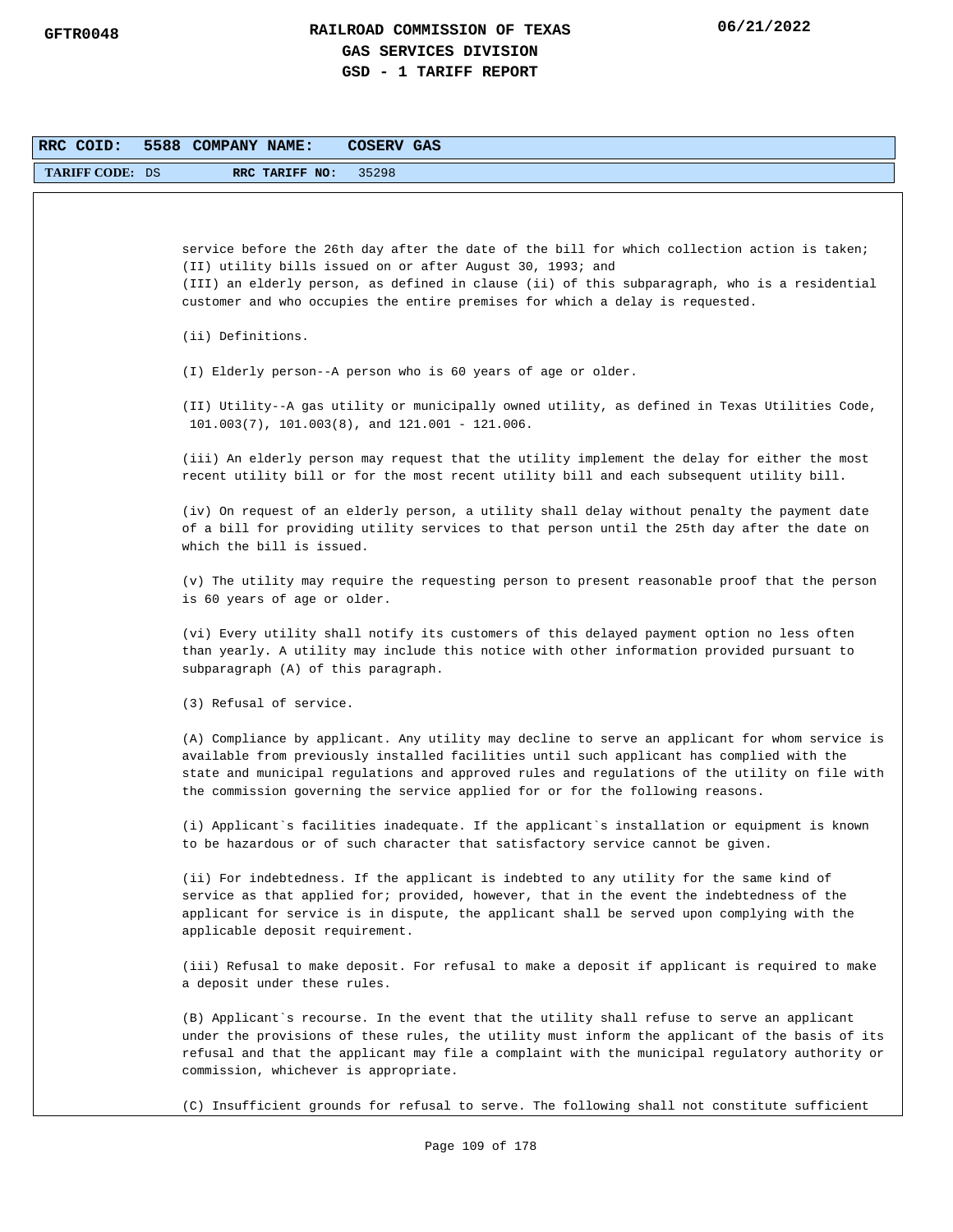| RRC COID:              | 5588 COMPANY NAME:<br>COSERV GAS                                                                                                                                                                                                                                                                                                                                                                                                                                                                                                                                                                                                                                                                                                                                                                                                                                                                                                                                                                                  |  |
|------------------------|-------------------------------------------------------------------------------------------------------------------------------------------------------------------------------------------------------------------------------------------------------------------------------------------------------------------------------------------------------------------------------------------------------------------------------------------------------------------------------------------------------------------------------------------------------------------------------------------------------------------------------------------------------------------------------------------------------------------------------------------------------------------------------------------------------------------------------------------------------------------------------------------------------------------------------------------------------------------------------------------------------------------|--|
| <b>TARIFF CODE: DS</b> | RRC TARIFF NO:<br>35298                                                                                                                                                                                                                                                                                                                                                                                                                                                                                                                                                                                                                                                                                                                                                                                                                                                                                                                                                                                           |  |
|                        |                                                                                                                                                                                                                                                                                                                                                                                                                                                                                                                                                                                                                                                                                                                                                                                                                                                                                                                                                                                                                   |  |
|                        |                                                                                                                                                                                                                                                                                                                                                                                                                                                                                                                                                                                                                                                                                                                                                                                                                                                                                                                                                                                                                   |  |
|                        | cause for refusal of service to a present customer or applicant:                                                                                                                                                                                                                                                                                                                                                                                                                                                                                                                                                                                                                                                                                                                                                                                                                                                                                                                                                  |  |
|                        | (i) delinquency in payment for service by a previous occupant of the premises to be served;<br>(ii) failure to pay for merchandise or charges for nonutility service purchased from the<br>utility;                                                                                                                                                                                                                                                                                                                                                                                                                                                                                                                                                                                                                                                                                                                                                                                                               |  |
|                        | (iii) failure to pay a bill to correct previous underbilling due to misapplication of rates<br>more than six months prior to the date of application;                                                                                                                                                                                                                                                                                                                                                                                                                                                                                                                                                                                                                                                                                                                                                                                                                                                             |  |
|                        | (iv) violation of the utility`s rules pertaining to operation of nonstandard equipment or<br>unauthorized attachments which interfere with the service of others unless the customer has<br>first been notified and been afforded reasonable opportunity to comply with these rules;<br>(v) failure to pay a bill of another customer as guarantor thereof unless the guarantee was                                                                                                                                                                                                                                                                                                                                                                                                                                                                                                                                                                                                                               |  |
|                        | made in writing to the utility as a condition precedent to service; and<br>(vi) failure to pay the bill of another customer at the same address except where the change<br>of customer identity is made to avoid or evade payment of a utility bill.                                                                                                                                                                                                                                                                                                                                                                                                                                                                                                                                                                                                                                                                                                                                                              |  |
|                        | (4) Discontinuance of service.                                                                                                                                                                                                                                                                                                                                                                                                                                                                                                                                                                                                                                                                                                                                                                                                                                                                                                                                                                                    |  |
|                        | (A) The due date of the bill for utility service shall not be less than 15 days after<br>issuance, or such other period of time as may be provided by order of the regulatory<br>authority. A bill for utility service is delinquent if unpaid by the due date.                                                                                                                                                                                                                                                                                                                                                                                                                                                                                                                                                                                                                                                                                                                                                   |  |
|                        | (B) A utility may offer an inducement for prompt payment of bills by allowing a discount in<br>the amount of 5.0% for payment of bills within 10 days after their issuance. This provision<br>shall not apply where it conflicts with existing orders or ordinances of the appropriate<br>regulatory authority.                                                                                                                                                                                                                                                                                                                                                                                                                                                                                                                                                                                                                                                                                                   |  |
|                        | (C) A customer's utility service may be disconnected if the bill has not been paid or a<br>deferred payment plan pursuant to paragraph (2)(D) of this section has not been entered into<br>within five working days after the bill has become delinquent and proper notice has been<br>given. Proper notice consists of a deposit in the United States mail, postage prepaid, or hand<br>delivery to the customer at least five working days prior to the stated date of disconnection,<br>with the words Termination Notice or similar language prominently displayed on the notice. The<br>notice shall be provided in English and Spanish as necessary to adequately inform the<br>customer, and shall include the date of termination, the hours, address, and telephone number<br>where payment may be made, and a statement that if a health or other emergency exists, the<br>utility may be contacted concerning the nature of the emergency and the relief available, if<br>any, to meet such emergency. |  |
|                        | (D) Utility service may be disconnected for any of the following reasons:                                                                                                                                                                                                                                                                                                                                                                                                                                                                                                                                                                                                                                                                                                                                                                                                                                                                                                                                         |  |
|                        | (i) failure to pay a delinquent account or failure to comply with the terms of a deferred<br>payment plan for installment payment of a delinquent account;<br>(ii) violation of the utility's rules pertaining to the use of service in a manner which<br>interferes with the service of others or the operation of nonstandard equipment, if a<br>reasonable attempt has been made to notify the customer and the customer is provided with a<br>reasonable opportunity to remedy the situation;<br>(iii) failure to comply with deposit or guarantee arrangements where required by paragraph (5)                                                                                                                                                                                                                                                                                                                                                                                                               |  |
|                        | of this section;<br>(iv) without notice where a known dangerous condition exists for as long as the condition<br>exists;                                                                                                                                                                                                                                                                                                                                                                                                                                                                                                                                                                                                                                                                                                                                                                                                                                                                                          |  |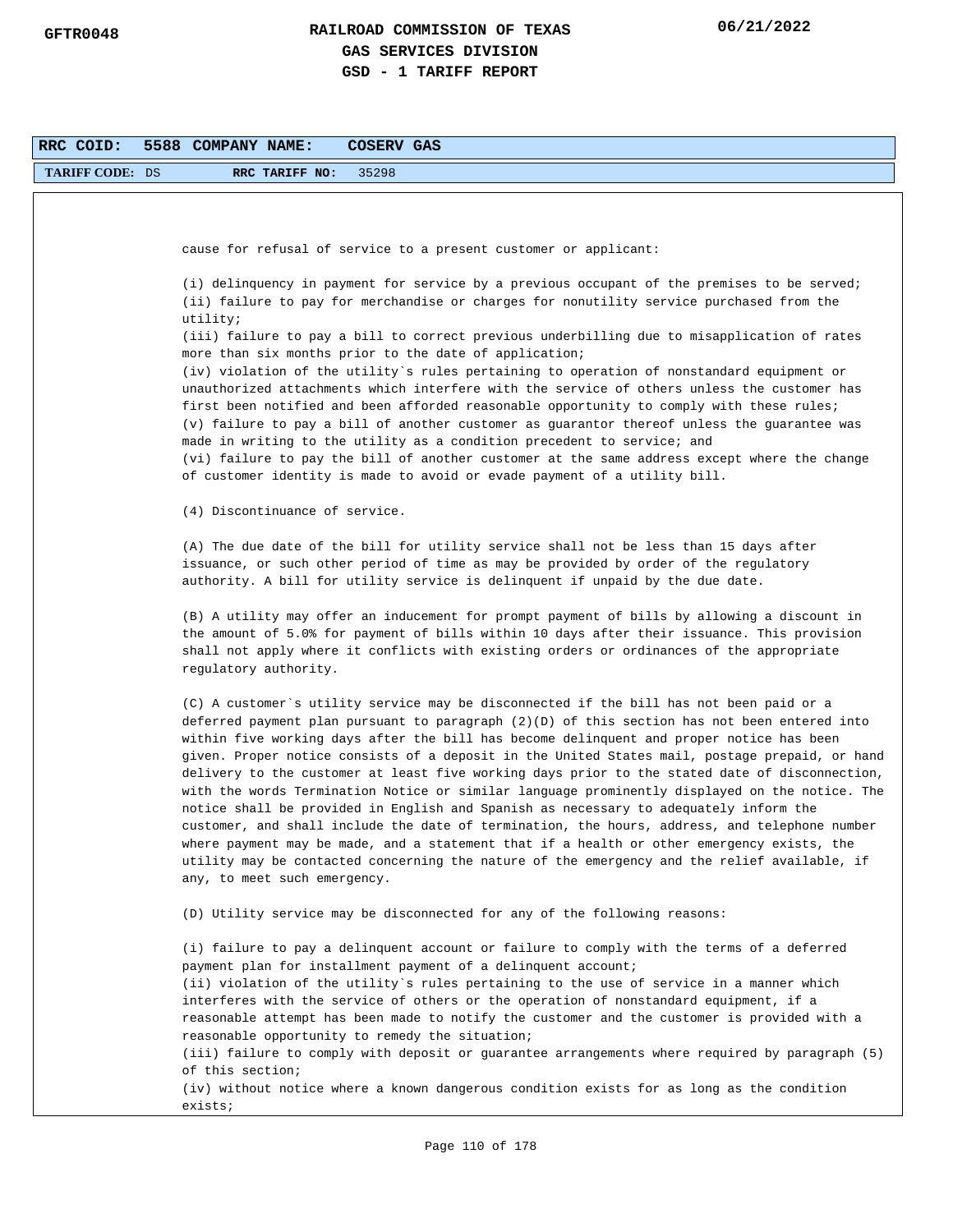| RRC COID:              | 5588 COMPANY NAME:<br>COSERV GAS                                                                                                                                                                                                                                                                                                                                                                                                                                                                                                                                                                                                                                                                                                                                                                                                                                                                                                                                                                                                                                                                                   |
|------------------------|--------------------------------------------------------------------------------------------------------------------------------------------------------------------------------------------------------------------------------------------------------------------------------------------------------------------------------------------------------------------------------------------------------------------------------------------------------------------------------------------------------------------------------------------------------------------------------------------------------------------------------------------------------------------------------------------------------------------------------------------------------------------------------------------------------------------------------------------------------------------------------------------------------------------------------------------------------------------------------------------------------------------------------------------------------------------------------------------------------------------|
| <b>TARIFF CODE: DS</b> | 35298<br>RRC TARIFF NO:                                                                                                                                                                                                                                                                                                                                                                                                                                                                                                                                                                                                                                                                                                                                                                                                                                                                                                                                                                                                                                                                                            |
|                        |                                                                                                                                                                                                                                                                                                                                                                                                                                                                                                                                                                                                                                                                                                                                                                                                                                                                                                                                                                                                                                                                                                                    |
|                        |                                                                                                                                                                                                                                                                                                                                                                                                                                                                                                                                                                                                                                                                                                                                                                                                                                                                                                                                                                                                                                                                                                                    |
|                        | (v) tampering with the utility company's meter or equipment or bypassing the same.                                                                                                                                                                                                                                                                                                                                                                                                                                                                                                                                                                                                                                                                                                                                                                                                                                                                                                                                                                                                                                 |
|                        | (E) Utility service may not be disconnected for any of the following reasons:                                                                                                                                                                                                                                                                                                                                                                                                                                                                                                                                                                                                                                                                                                                                                                                                                                                                                                                                                                                                                                      |
|                        | (i) delinquency in payment for service by a previous occupant of the premises;<br>(ii) failure to pay for merchandise or charges for nonutility service by the utility;<br>(iii) failure to pay for a different type or class of utility service unless fee for such<br>service is included on the same bill;<br>(iv) failure to pay the account of another customer as guarantor thereof, unless the utility                                                                                                                                                                                                                                                                                                                                                                                                                                                                                                                                                                                                                                                                                                      |
|                        | has in writing the guarantee as a condition precedent to service;<br>(v) failure to pay charges arising from an underbilling occurring due to any misapplication of                                                                                                                                                                                                                                                                                                                                                                                                                                                                                                                                                                                                                                                                                                                                                                                                                                                                                                                                                |
|                        | rates more than six months prior to the current billings;<br>(vi) failure to pay charges arising from an underbilling due to any faulty metering, unless<br>the meter has been tampered with or unless such underbilling charges are due;<br>(vii) failure to pay an estimated bill other than a bill rendered pursuant to an approved<br>meter reading plan, unless the utility is unable to read the meter due to circumstances beyond<br>its control.                                                                                                                                                                                                                                                                                                                                                                                                                                                                                                                                                                                                                                                           |
|                        | (F) Unless a dangerous condition exists, or unless the customer requests disconnection,<br>service shall not be disconnected on a day, or on a day immediately preceding a day, when<br>personnel of the utility are not available to the public for the purpose of making collections<br>and reconnecting service.                                                                                                                                                                                                                                                                                                                                                                                                                                                                                                                                                                                                                                                                                                                                                                                                |
|                        | (G) No utility may abandon a customer without written approval from the regulatory authority.                                                                                                                                                                                                                                                                                                                                                                                                                                                                                                                                                                                                                                                                                                                                                                                                                                                                                                                                                                                                                      |
|                        | (H) No utility may discontinue service to a delinquent residential customer permanently<br>residing in an individually metered dwelling unit when that customer establishes that<br>discontinuance of service will result in some person residing at that residence becoming<br>seriously ill or more seriously ill if the service is discontinued. Any customer seeking to<br>avoid termination of service under this section must make a written request supported by a<br>written statement from a licensed physician. Both the request and the statement must be<br>received by the utility not more than five working days after the date of delinquency of the<br>bill. The prohibition against service termination provided by this section shall last 20 days<br>from the date of receipt by the utility of the request and statement or such lesser period as<br>may be agreed upon by the utility and the customer. The customer who makes such request shall<br>sign an installment agreement which provides for payment of such service along with timely<br>payments for subsequent monthly billings. |
|                        | (5) Applicant deposit.                                                                                                                                                                                                                                                                                                                                                                                                                                                                                                                                                                                                                                                                                                                                                                                                                                                                                                                                                                                                                                                                                             |
|                        | (A) Establishment of credit for residential applicants. Each utility may require a residential<br>applicant for service to satisfactorily establish credit but such establishment of credit<br>shall not relieve the customer from complying with rules for prompt payment of bills. Subject<br>to these rules, a residential applicant shall not be required to pay a deposit:                                                                                                                                                                                                                                                                                                                                                                                                                                                                                                                                                                                                                                                                                                                                    |
|                        | (i) if the residential applicant has been a customer of any utility for the same kind of<br>service within the last two years and is not delinquent in payment of any such utility service<br>account and during the last 12 consecutive months of service did not have more than one<br>occasion in which a bill for such utility service was paid after becoming delinquent and never<br>had service disconnected for nonpayment;                                                                                                                                                                                                                                                                                                                                                                                                                                                                                                                                                                                                                                                                                |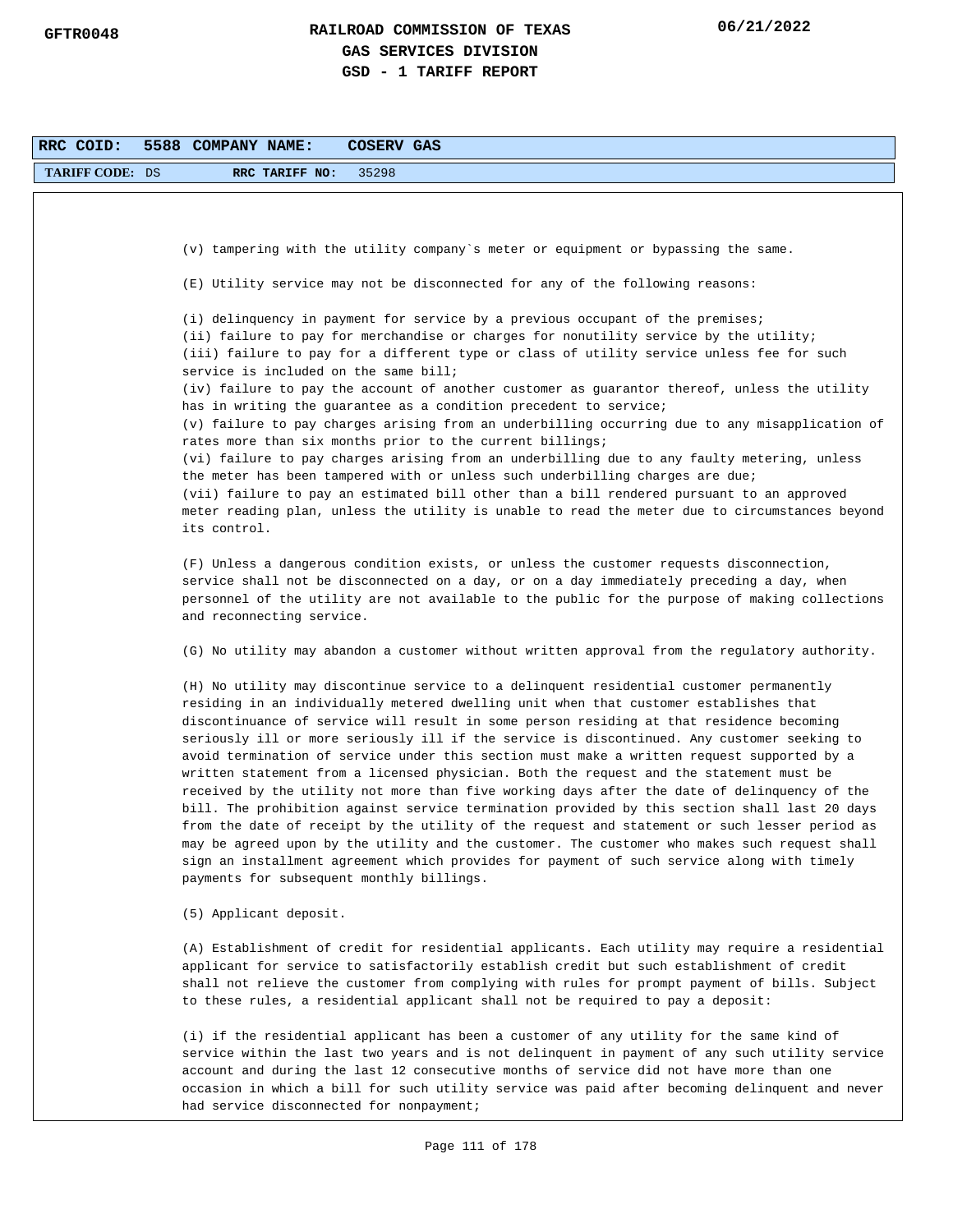| RRC COID:              | 5588 COMPANY NAME:<br>COSERV GAS                                                                                                                                                                                                                                                                                                                                                                                                                                                                                                                                                                                                  |
|------------------------|-----------------------------------------------------------------------------------------------------------------------------------------------------------------------------------------------------------------------------------------------------------------------------------------------------------------------------------------------------------------------------------------------------------------------------------------------------------------------------------------------------------------------------------------------------------------------------------------------------------------------------------|
| <b>TARIFF CODE: DS</b> | 35298<br>RRC TARIFF NO:                                                                                                                                                                                                                                                                                                                                                                                                                                                                                                                                                                                                           |
|                        |                                                                                                                                                                                                                                                                                                                                                                                                                                                                                                                                                                                                                                   |
|                        | (ii) if the residential applicant furnishes in writing a satisfactory guarantee to secure<br>payment of bills for the service required; or                                                                                                                                                                                                                                                                                                                                                                                                                                                                                        |
|                        | (iii) if the residential applicant furnishes in writing a satisfactory credit rating by<br>appropriate means, including, but not limited to, the production of generally acceptable<br>credit cards, letters of credit reference, the names of credit references which may be quickly<br>and inexpensively contacted by the utility, or ownership of substantial equity.                                                                                                                                                                                                                                                          |
|                        | (B) Reestablishment of credit. Every applicant who has previously been a customer of the<br>utility and whose service has been discontinued for nonpayment of bills shall be required<br>before service is rendered to pay all his amounts due the utility or execute a written<br>deferred payment agreement, if offered, and reestablish credit as provided in subparagraph (A)<br>of this paragraph.                                                                                                                                                                                                                           |
|                        | (C) Amount of deposit and interest for residential service, and exemption from deposit.                                                                                                                                                                                                                                                                                                                                                                                                                                                                                                                                           |
|                        | (i) Each gas utility shall waive any deposit requirement for residential service for an<br>applicant who has been determined to be a victim of family violence as defined in Texas Family<br>Code, 71.004, by a family violence center, by treating medical personnel, by law enforcement<br>agency personnel, or by a designee of the Attorney General in the Crime Victim Services<br>Division of the Office of the Attorney General. This determination shall be evidenced by the<br>applicant`s submission of a certification letter developed by the Texas Council on Family<br>Violence and made available on its web site. |
|                        | (ii) The required deposit shall not exceed an amount equivalent to one-sixth of the estimated<br>annual billings. If actual use is at least twice the amount of the estimated billings, a new<br>deposit requirement may be calculated and an additional deposit may be required within two<br>days. If such additional deposit is not made, the utility may disconnect service under the<br>standard disconnection procedure for failure to comply with deposit requirements.                                                                                                                                                    |
|                        | (iii) All applicants for residential service who are 65 years of age or older will be<br>considered as having established credit if such applicant does not have an outstanding account<br>balance with the utility or another utility for the same utility service which accrued within<br>the last two years. No cash deposit shall be required of such applicant under these<br>conditions.                                                                                                                                                                                                                                    |
|                        | (iv) Each utility which requires deposits to be made by its customers shall pay a minimum<br>interest on such deposits according to the rate as established by law. If refund of deposit is<br>made within 30 days of receipt of deposit, no interest payment is required. If the utility<br>retains the deposit more than 30 days, payment of interest shall be made retroactive to the<br>date of deposit.                                                                                                                                                                                                                      |
|                        | (I) Payment of interest to the customer shall be annually or at the time the deposit is<br>returned or credited to the customer's account.                                                                                                                                                                                                                                                                                                                                                                                                                                                                                        |
|                        | (II) The deposit shall cease to draw interest on the date it is returned or credited to the<br>customer's account.                                                                                                                                                                                                                                                                                                                                                                                                                                                                                                                |
|                        | (D) Deposits for temporary or seasonal service and for weekend or seasonal residences. The<br>utility may require a deposit sufficient to reasonably protect it against the assumed risk,                                                                                                                                                                                                                                                                                                                                                                                                                                         |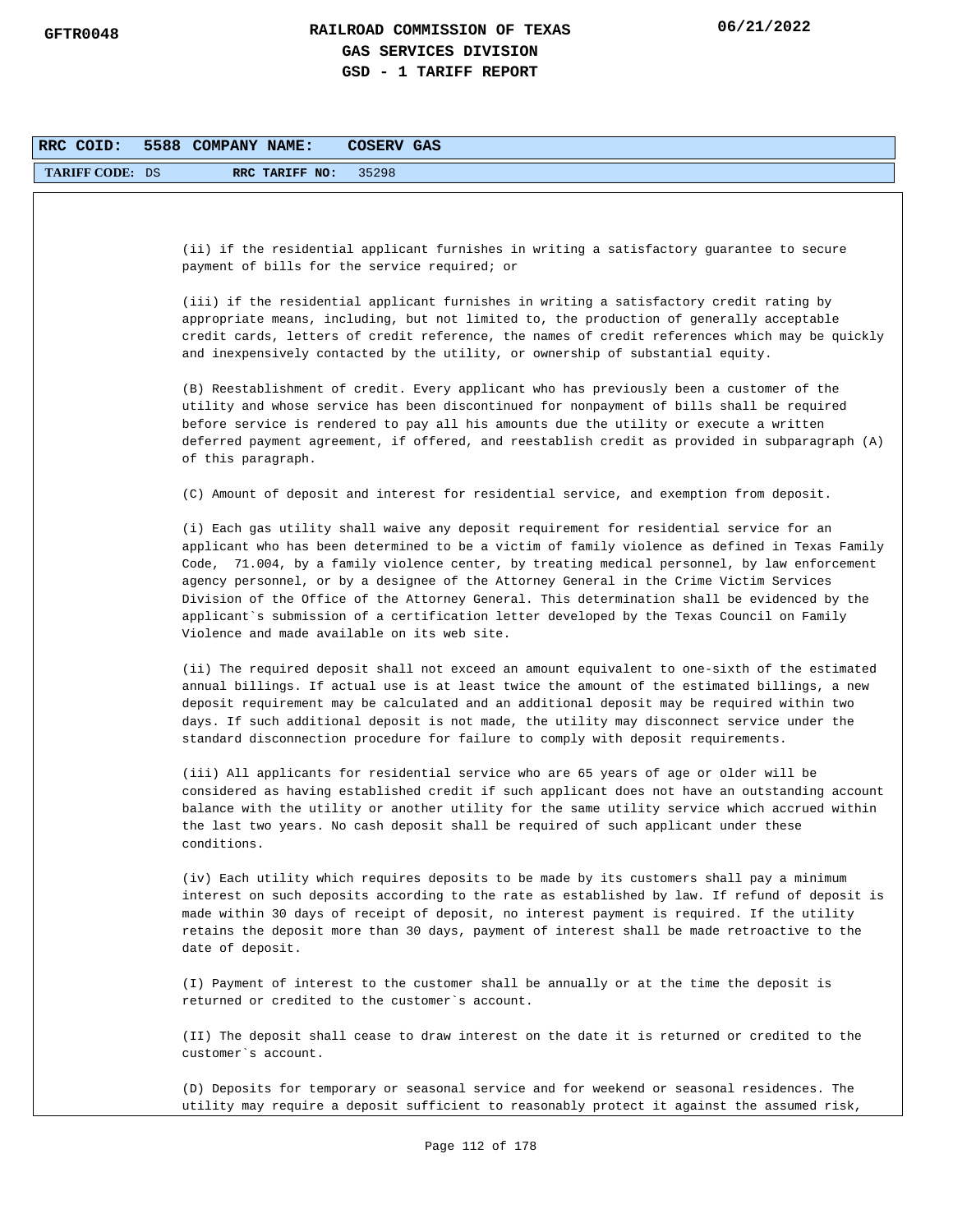| RRC COID:              | 5588 COMPANY NAME:<br>COSERV GAS                                                                                                                                                              |
|------------------------|-----------------------------------------------------------------------------------------------------------------------------------------------------------------------------------------------|
| <b>TARIFF CODE: DS</b> | 35298<br>RRC TARIFF NO:                                                                                                                                                                       |
|                        |                                                                                                                                                                                               |
|                        |                                                                                                                                                                                               |
|                        | provided such a policy is applied in a uniform and nondiscriminatory manner.                                                                                                                  |
|                        | (E) Records of deposits.                                                                                                                                                                      |
|                        |                                                                                                                                                                                               |
|                        | (i) The utility shall keep records to show:                                                                                                                                                   |
|                        | (I) the name and address of each depositor;                                                                                                                                                   |
|                        | (II) the amount and date of the deposit; and                                                                                                                                                  |
|                        | (III) each transaction concerning the deposit.                                                                                                                                                |
|                        | (ii) The utility shall issue a receipt of deposit to each applicant from whom a deposit is                                                                                                    |
|                        | received and shall provide means whereby a depositor may establish claim if the receipt is                                                                                                    |
|                        | lost.                                                                                                                                                                                         |
|                        | (iii) A record of each unclaimed deposit must be maintained for at least four years, during                                                                                                   |
|                        | which time the utility shall make a reasonable effort to return the deposit.                                                                                                                  |
|                        |                                                                                                                                                                                               |
|                        | (F) Refund of deposit.                                                                                                                                                                        |
|                        | (i) If service is not connected or after disconnection of service, the utility shall promptly                                                                                                 |
|                        | and automatically refund the customer's deposit plus accrued interest on the balance, if any,                                                                                                 |
|                        | in excess of the unpaid bills for service furnished. The transfer of service from one premise<br>to another within the service area of the utility shall not be deemed a disconnection within |
|                        | the meaning of these rules, and no additional deposit may be demanded unless permitted by                                                                                                     |
|                        | these rules.                                                                                                                                                                                  |
|                        | (ii) When the customer has paid bills for service for 12 consecutive residential bills without                                                                                                |
|                        | having service disconnected for nonpayment of bill and without having more than two occasions                                                                                                 |
|                        | in which a bill was delinquent and when the customer is not delinquent in the payment of the                                                                                                  |
|                        | current bills, the utility shall promptly and automatically refund the deposit plus accrued                                                                                                   |
|                        | interest to the customer in the form of cash or credit to a customer's account.                                                                                                               |
|                        | (G) Upon sale or transfer of utility or company. Upon the sale or transfer of any public                                                                                                      |
|                        | utility or operating units thereof, the seller shall file with the commission under oath, in                                                                                                  |
|                        | addition to other information, a list showing the names and addresses of all customers served                                                                                                 |
|                        | by such utility or unit who have to their credit a deposit, the date such deposit was made,<br>the amount thereof, and the unpaid interest thereon.                                           |
|                        |                                                                                                                                                                                               |
|                        | (H) Complaint by applicant or customer. Each utility shall direct its personnel engaged in                                                                                                    |
|                        | initial contact with an applicant or customer for service seeking to establish or reestablish                                                                                                 |
|                        | credit under the provisions of these rules to inform the customer, if dissatisfaction is<br>expressed with the utility's decision, of the customer's right to file a complaint with the       |
|                        | regulatory authority thereon.                                                                                                                                                                 |
|                        |                                                                                                                                                                                               |
|                        | $(6)$ Billing.                                                                                                                                                                                |
|                        | (A) Bills for gas service shall be rendered monthly, unless otherwise authorized or unless                                                                                                    |
|                        | service is rendered for a period less than a month. Bills shall be rendered as promptly as                                                                                                    |
|                        | possible following the reading of meters.                                                                                                                                                     |
|                        |                                                                                                                                                                                               |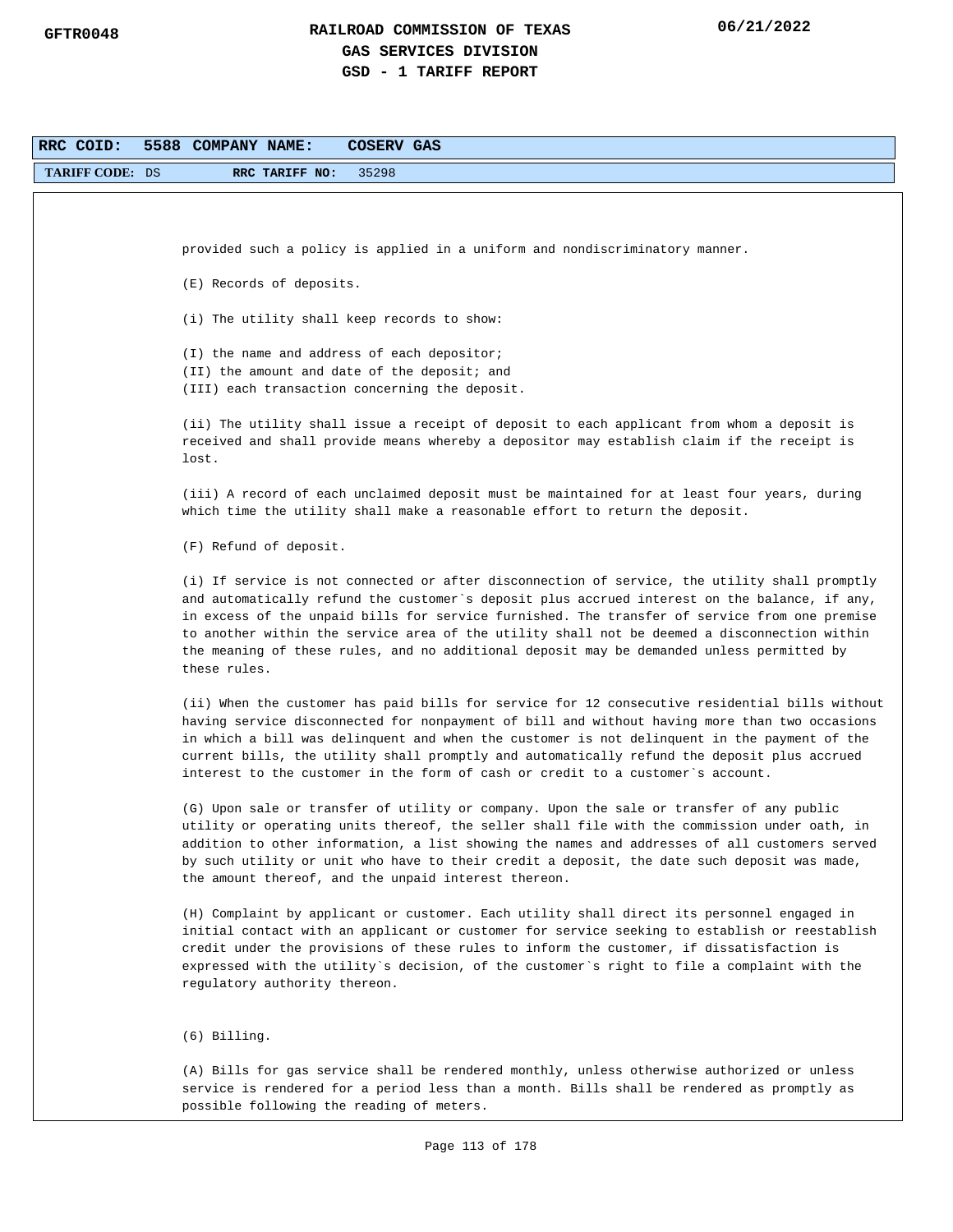| RRC COID:              | 5588 COMPANY NAME:<br>COSERV GAS                                                                                                                                                                                                                                                                                                                                                                                                                                                                                                                                                                                                                                                                                                                                                                              |
|------------------------|---------------------------------------------------------------------------------------------------------------------------------------------------------------------------------------------------------------------------------------------------------------------------------------------------------------------------------------------------------------------------------------------------------------------------------------------------------------------------------------------------------------------------------------------------------------------------------------------------------------------------------------------------------------------------------------------------------------------------------------------------------------------------------------------------------------|
| <b>TARIFF CODE: DS</b> | 35298<br>RRC TARIFF NO:                                                                                                                                                                                                                                                                                                                                                                                                                                                                                                                                                                                                                                                                                                                                                                                       |
|                        |                                                                                                                                                                                                                                                                                                                                                                                                                                                                                                                                                                                                                                                                                                                                                                                                               |
|                        | (B) The customer's bill must show all the following information. The information must be<br>arranged and displayed in such a manner as to allow the customer to compute his bill with the<br>applicable rate schedule. The applicable rate schedule must be mailed to the customer on<br>request of the customer. A utility may exhaust its present stock of nonconforming bill forms<br>before compliance is required by this section:                                                                                                                                                                                                                                                                                                                                                                       |
|                        | (i) if the meter is read by the utility, the date and reading of the meter at the beginning<br>and end of the period for which rendered;<br>(ii) the number and kind of units billed; (iii) the applicable rate schedule title or code;                                                                                                                                                                                                                                                                                                                                                                                                                                                                                                                                                                       |
|                        | $(iv)$ the total base bill;<br>(v) the total of any adjustments to the base bill and the amount of adjustments per billing<br>unit:                                                                                                                                                                                                                                                                                                                                                                                                                                                                                                                                                                                                                                                                           |
|                        | (vi) the date by which the customer must pay the bill to get prompt payment discount;<br>(vii) the total amount due before and after any discount for prompt payment within a<br>designated period;                                                                                                                                                                                                                                                                                                                                                                                                                                                                                                                                                                                                           |
|                        | (viii) a distinct marking to identify an estimated bill.                                                                                                                                                                                                                                                                                                                                                                                                                                                                                                                                                                                                                                                                                                                                                      |
|                        | (C) Where there is good reason for doing so, estimated bills may be submitted, provided that<br>an actual meter reading is taken at least every six months. For the second consecutive month<br>in which the meter reader is unable to gain access to the premises to read the meter on<br>regular meter reading trips, or in months where meters are not read otherwise, the utility<br>must provide the customer with a postcard and request that the customer read the meter and<br>return the card to the utility if the meter is of a type that can be read by the customer<br>without significant inconvenience or special tools or equipment. If such a postcard is not<br>received by the utility in time for billing, the utility may estimate the meter reading and<br>render the bill accordingly. |
|                        | (D) Disputed bills.                                                                                                                                                                                                                                                                                                                                                                                                                                                                                                                                                                                                                                                                                                                                                                                           |
|                        | (i) In the event of a dispute between the customer and the utility regarding the bill, the<br>utility must forthwith make such investigation as is required by the particular case and<br>report the results thereof to the customer. If the customer wishes to obtain the benefits of<br>clause (ii) of this subparagraph, notification of the dispute must be given to the utility<br>prior to the date the bill becomes delinquent. In the event the dispute is not resolved, the<br>utility shall inform the customer of the complaint procedures of the appropriate regulatory<br>authority.                                                                                                                                                                                                             |
|                        | (ii) Notwithstanding any other subsection of this section, the customer shall not be required<br>to pay the disputed portion of the bill which exceeds the amount of that customer's average<br>usage for the billing period at current rates until the earlier of the following: resolution<br>of the dispute or the expiration of the 60-day period beginning on the day the disputed bill<br>is issued. For purposes of this section only, the customer`s average usage for the billing<br>period shall be the average of the customer's usage for the same billing period during the<br>preceding two years. Where no previous usage history exists, the average usage shall be                                                                                                                           |

(7) Meters.

(A) Meter requirements.

estimated on the basis of usage levels of similar customers and under similar conditions.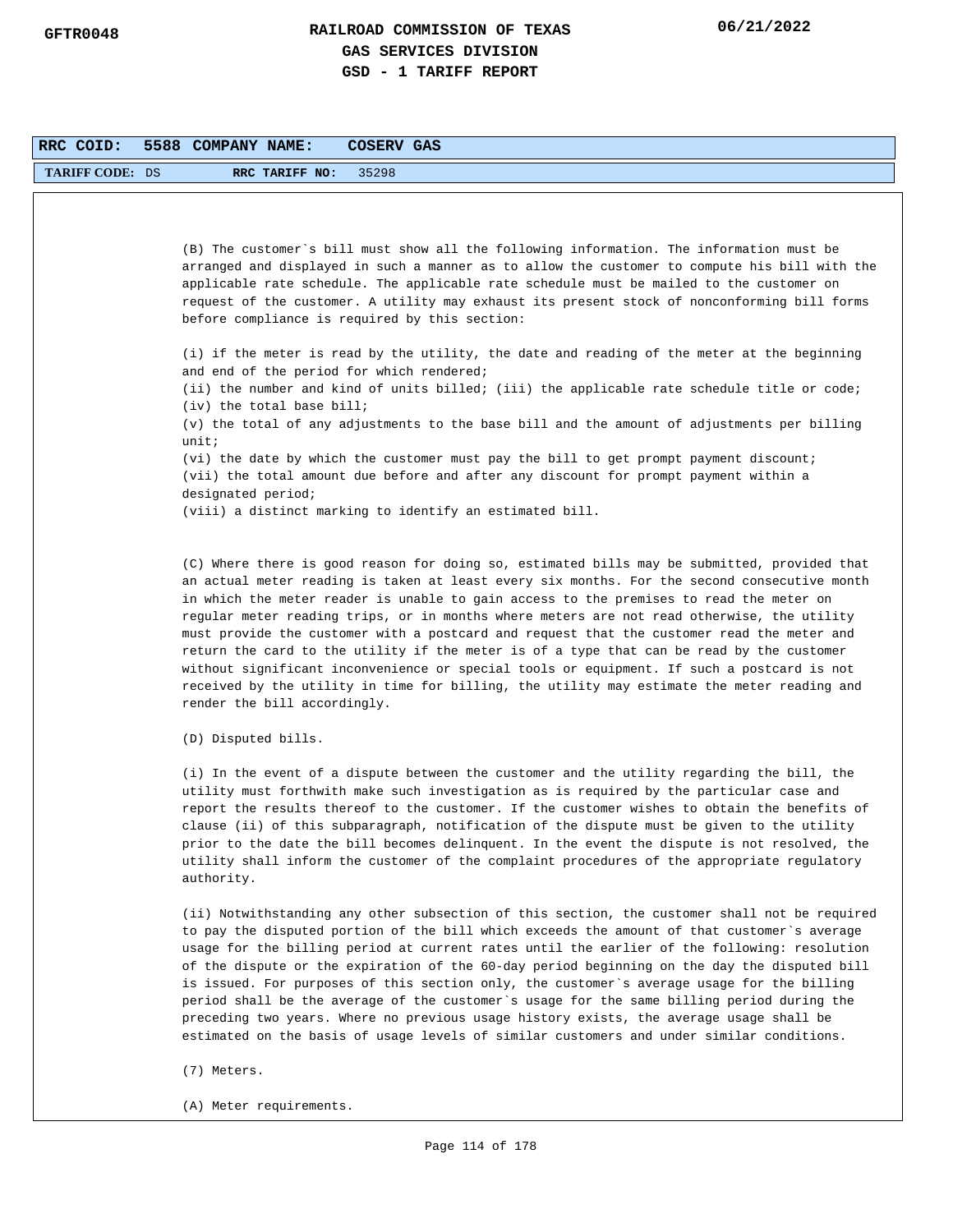| RRC COID:              | 5588 COMPANY NAME:<br>COSERV GAS                                                                                                                                                                                                                                                                                                                                                                                                                                                                                                                                                                                                                                                                                                                                                                                                                                                                            |
|------------------------|-------------------------------------------------------------------------------------------------------------------------------------------------------------------------------------------------------------------------------------------------------------------------------------------------------------------------------------------------------------------------------------------------------------------------------------------------------------------------------------------------------------------------------------------------------------------------------------------------------------------------------------------------------------------------------------------------------------------------------------------------------------------------------------------------------------------------------------------------------------------------------------------------------------|
| <b>TARIFF CODE: DS</b> | RRC TARIFF NO:<br>35298                                                                                                                                                                                                                                                                                                                                                                                                                                                                                                                                                                                                                                                                                                                                                                                                                                                                                     |
|                        |                                                                                                                                                                                                                                                                                                                                                                                                                                                                                                                                                                                                                                                                                                                                                                                                                                                                                                             |
|                        |                                                                                                                                                                                                                                                                                                                                                                                                                                                                                                                                                                                                                                                                                                                                                                                                                                                                                                             |
|                        | (i) Use of meter. All gas sold by a utility must be charged for by meter measurements, except<br>where otherwise provided for by applicable law, regulation of the regulatory authority, or<br>tariff.                                                                                                                                                                                                                                                                                                                                                                                                                                                                                                                                                                                                                                                                                                      |
|                        | (ii) Installation by utility. Unless otherwise authorized by the regulatory authority, each<br>utility must provide and install and will continue to own and maintain all meters necessary<br>for measurement of gas delivered to its customers.                                                                                                                                                                                                                                                                                                                                                                                                                                                                                                                                                                                                                                                            |
|                        | (iii) Standard type. No utility may furnish, set up, or put in use any meter which is not<br>reliable and of a standard type which meets generally accepted industry standards; provided,<br>however, special meters not necessarily conforming to such standard types may be used for<br>investigation, testing, or experimental purposes.                                                                                                                                                                                                                                                                                                                                                                                                                                                                                                                                                                 |
|                        | (B) Meter records. Each utility must keep the following records:                                                                                                                                                                                                                                                                                                                                                                                                                                                                                                                                                                                                                                                                                                                                                                                                                                            |
|                        | (i) Meter equipment records. Each utility must keep a record of all its meters, showing the<br>customer's address and date of the last test.<br>(ii) Records of meter tests. All meter tests must be properly referenced to the meter record<br>provided for therein. The record of each test made on request of a customer must show the<br>identifying number and constants of the meter, the standard meter and other measuring devices<br>used, the date and kind of test made, by whom made, the error (or percentage of accuracy) at<br>each load tested, and sufficient data to permit verification of all calculations.<br>(iii) Meter readings--meter unit location. In general, each meter must indicate clearly the<br>units of service for which charge is made to the customer.<br>(iv) Meter tests on request of customer.                                                                    |
|                        | (I) Each utility must, upon request of a customer, make a test of the accuracy of the meter<br>serving that customer. The utility must inform the customer of the time and place of the test<br>and permit the customer or his authorized representative to be present if the customer so<br>desires. If no such test has been performed within the previous four years for the same<br>customer at the same location, the test is to be performed without charge. If such a test has<br>been performed for the same customer at the same location within the previous four years, the<br>utility is entitled to charge a fee for the test not to exceed \$15 or such other fee for the<br>testing of meters as may be set forth in the utility's tariff properly on file with the<br>regulatory authority. The customer must be properly informed of the result of any test on a<br>meter that serves him. |
|                        | (II) Notwithstanding subclause (I) of this clause, if the meter is found to be more than<br>nominally defective, to either the customer's or the utility's disadvantage, any fee charged<br>for a meter test must be refunded to the customer. More than nominally defective means a<br>deviation of more than 2.0% from accurate registration.                                                                                                                                                                                                                                                                                                                                                                                                                                                                                                                                                             |
|                        | (v) Bill adjustments due to meter error.                                                                                                                                                                                                                                                                                                                                                                                                                                                                                                                                                                                                                                                                                                                                                                                                                                                                    |
|                        | (I) If any meter test reveals a meter to be more than nominally defective, the utility must<br>correct previous readings consistent with the inaccuracy found in the meter for the period of<br>either:                                                                                                                                                                                                                                                                                                                                                                                                                                                                                                                                                                                                                                                                                                     |
|                        | $(-a-)$ the last six months; or                                                                                                                                                                                                                                                                                                                                                                                                                                                                                                                                                                                                                                                                                                                                                                                                                                                                             |
|                        |                                                                                                                                                                                                                                                                                                                                                                                                                                                                                                                                                                                                                                                                                                                                                                                                                                                                                                             |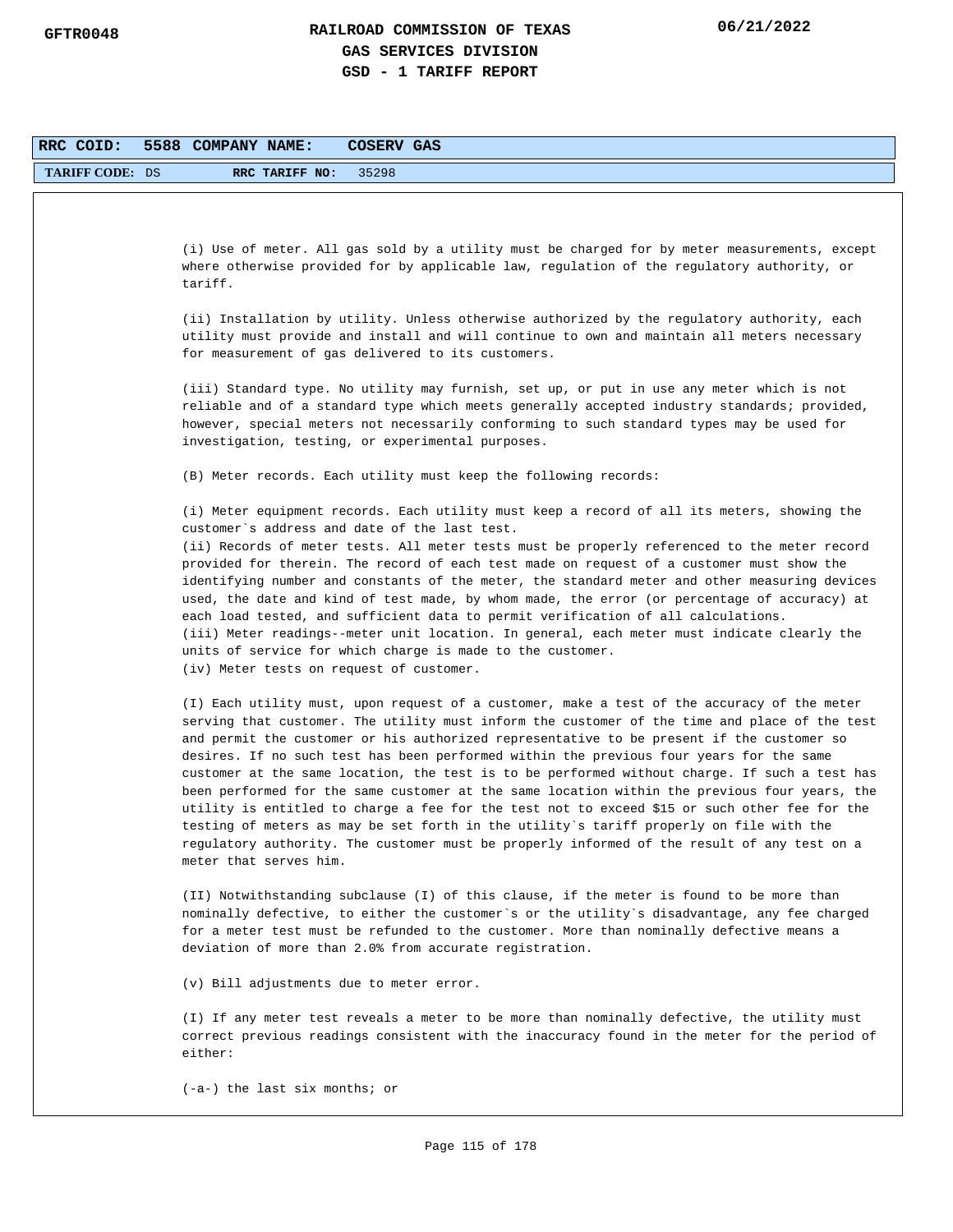| RRC COID:              | 5588 COMPANY NAME:<br><b>COSERV GAS</b>                                                                                                                                                                                                                                                                                                                                                                                                                                                                                                                                                                                                                                                                                                                                                                                                                                                                                                                                                                                                                             |
|------------------------|---------------------------------------------------------------------------------------------------------------------------------------------------------------------------------------------------------------------------------------------------------------------------------------------------------------------------------------------------------------------------------------------------------------------------------------------------------------------------------------------------------------------------------------------------------------------------------------------------------------------------------------------------------------------------------------------------------------------------------------------------------------------------------------------------------------------------------------------------------------------------------------------------------------------------------------------------------------------------------------------------------------------------------------------------------------------|
| <b>TARIFF CODE: DS</b> | RRC TARIFF NO:<br>35298                                                                                                                                                                                                                                                                                                                                                                                                                                                                                                                                                                                                                                                                                                                                                                                                                                                                                                                                                                                                                                             |
|                        | (-b-) the last test of the meter, whichever is shorter. Any resulting underbillings or<br>overbillings are to be corrected in subsequent bills, unless service is terminated, in which<br>event a monetary adjustment is to be made. This requirement for a correction may be foregone<br>by the utility if the error is to the utility's disadvantage.                                                                                                                                                                                                                                                                                                                                                                                                                                                                                                                                                                                                                                                                                                             |
|                        | (II) If a meter is found not to register for any period of time, the utility may make a charge<br>for units used but not metered for a period not to exceed three months previous to the time<br>the meter is found not to be registering. The determination of amounts used but not metered is<br>to be based on consumption during other like periods by the same customer at the same<br>location, when available, and on consumption under similar conditions at the same location or<br>of other similarly situated customers, when not available.                                                                                                                                                                                                                                                                                                                                                                                                                                                                                                             |
| Q1                     | (8) New construction.                                                                                                                                                                                                                                                                                                                                                                                                                                                                                                                                                                                                                                                                                                                                                                                                                                                                                                                                                                                                                                               |
|                        | (A) Standards of construction. Each utility is to construct, install, operate, and maintain<br>its plant, structures, equipment, and lines in accordance with the provisions of such codes<br>and standards as are generally accepted by the industry, as modified by rule or regulation of<br>the regulatory authority or otherwise by law, and in such manner to best accommodate the<br>public and to prevent interference with service furnished by other public utilities insofar as<br>practical.                                                                                                                                                                                                                                                                                                                                                                                                                                                                                                                                                             |
|                        | (B) Line extension and construction charges. Every utility must file its extension policy. The<br>policy must be consistent, nondiscriminatory, and is subject to the approval of the regulatory<br>authority. No contribution in aid of construction may be required of any customer except as<br>provided for in extension policy.                                                                                                                                                                                                                                                                                                                                                                                                                                                                                                                                                                                                                                                                                                                                |
|                        | (C) Response to request for service. Every gas utility must serve each qualified applicant for<br>service within its service area as rapidly as practical. As a general policy, those<br>applications not involving line extensions or new facilities should be filled within seven<br>working days. Those applications for individual residential service requiring line extensions<br>should be filled within 90 days unless unavailability of materials or other causes beyond the<br>control of the utility result in unavoidable delays. In the event that residential service is<br>delayed in excess of 90 days after an applicant has met credit requirements and made<br>satisfactory arrangements for payment of any required construction charges, a report must be<br>made to the regulatory authority listing the name of the applicant, location, and cause for<br>delay. Unless such delays are due to causes which are reasonably beyond the control of the<br>utility, a delay in excess of 90 days may be found to constitute a refusal to serve. |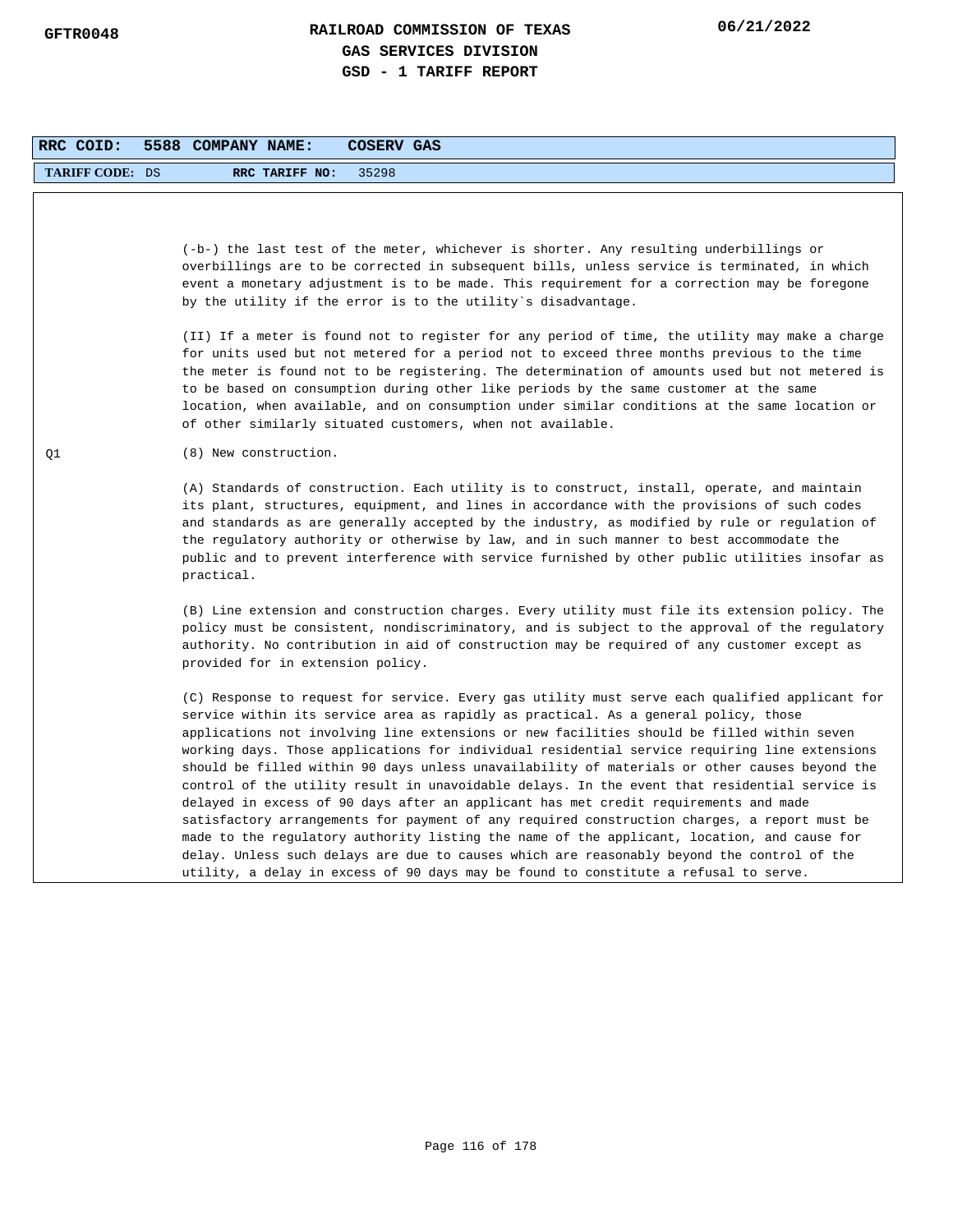| RRC COID:              | 5588 COMPANY NAME: | COSERV GAS    |                                                                                                                                                                                                                                                                                                                                                                                                                                                                                                                                                                                                                                                                                                                                                                                                                                                                                                                                                                                                                                                                          |  |  |  |  |
|------------------------|--------------------|---------------|--------------------------------------------------------------------------------------------------------------------------------------------------------------------------------------------------------------------------------------------------------------------------------------------------------------------------------------------------------------------------------------------------------------------------------------------------------------------------------------------------------------------------------------------------------------------------------------------------------------------------------------------------------------------------------------------------------------------------------------------------------------------------------------------------------------------------------------------------------------------------------------------------------------------------------------------------------------------------------------------------------------------------------------------------------------------------|--|--|--|--|
| <b>TARIFF CODE: DS</b> | RRC TARIFF NO:     | 35298         |                                                                                                                                                                                                                                                                                                                                                                                                                                                                                                                                                                                                                                                                                                                                                                                                                                                                                                                                                                                                                                                                          |  |  |  |  |
| <b>SERVICE CHARGES</b> |                    |               |                                                                                                                                                                                                                                                                                                                                                                                                                                                                                                                                                                                                                                                                                                                                                                                                                                                                                                                                                                                                                                                                          |  |  |  |  |
| RRC CHARGE NO.         | <b>CHARGE ID</b>   | CHARGE AMOUNT | SERVICE PROVIDED                                                                                                                                                                                                                                                                                                                                                                                                                                                                                                                                                                                                                                                                                                                                                                                                                                                                                                                                                                                                                                                         |  |  |  |  |
| 301747                 | SC1                |               | Connection Charge During Business Hours: During<br>standard business hours, for each reconnection of gas<br>service where service has been discontinued at the<br>same premises for any reason, for the initial<br>inauguration of service, and for each inauguration of<br>service when the billable party has changed, with the<br>following exceptions: (a) For a builder who uses gas<br>temporarily during construction or for display<br>purposes. (b) Whenever gas service has been<br>temporarily interrupted because of System outage or<br>service work done by Company; or (c) For any reason<br>deemed necessary for Company operations. The charge<br>will also apply in the event that the connection or<br>reconnection cannot be made because there is an issue<br>on the builder's or customer's premises, including the<br>inability for CoServ to gain access to the premises,<br>failure of the appliances to meet required<br>specifications, a leak in the piping, or the like.<br>This will be identified as a Failed Connect Attempt.<br>\$65.00 |  |  |  |  |
| 301748                 | SC <sub>2</sub>    |               | Connection Charge After Business Hours: After standard<br>business hours, for each reconnection of gas service<br>where service has been discontinued at the same<br>premises for any reason, for the initial inauguration<br>of service, and for each inauguration of service when<br>the billable party has changed, with the following<br>exceptions: (a) For a builder who uses gas temporarily<br>during construction or for display purposes. (b)<br>Whenever gas service has been temporarily interrupted<br>because of System outage or service work done by<br>Company; or $(c)$ For any reason deemed necessary for<br>Company operations. The charge will also apply in the<br>event that the connection or reconnection cannot be<br>made because there is an issue on the builder`s or<br>customer's premises, including the inability for<br>CoServ to gain access to the premises, failure of the<br>appliances to meet required specifications, a leak in<br>the piping, or the like. This will be identified as a<br>Failed Connect Attempt. \$97.00    |  |  |  |  |
| 301749                 | SC <sub>3</sub>    |               | Field Read of Meter: A read for change charge when it<br>is necessary for the Company to read the meter at a<br>currently served location because of a change in the<br>billable party. \$19.00                                                                                                                                                                                                                                                                                                                                                                                                                                                                                                                                                                                                                                                                                                                                                                                                                                                                          |  |  |  |  |
| 301750                 | SC4                |               | Returned Check Charges: Returned check handling charge<br>for each check returned to Company for any reason.<br>\$20.00                                                                                                                                                                                                                                                                                                                                                                                                                                                                                                                                                                                                                                                                                                                                                                                                                                                                                                                                                  |  |  |  |  |
| 301751                 | SC <sub>5</sub>    |               | Charge for Temporary Discontinuance of Service -<br>Residential: Whenever service has been temporarily                                                                                                                                                                                                                                                                                                                                                                                                                                                                                                                                                                                                                                                                                                                                                                                                                                                                                                                                                                   |  |  |  |  |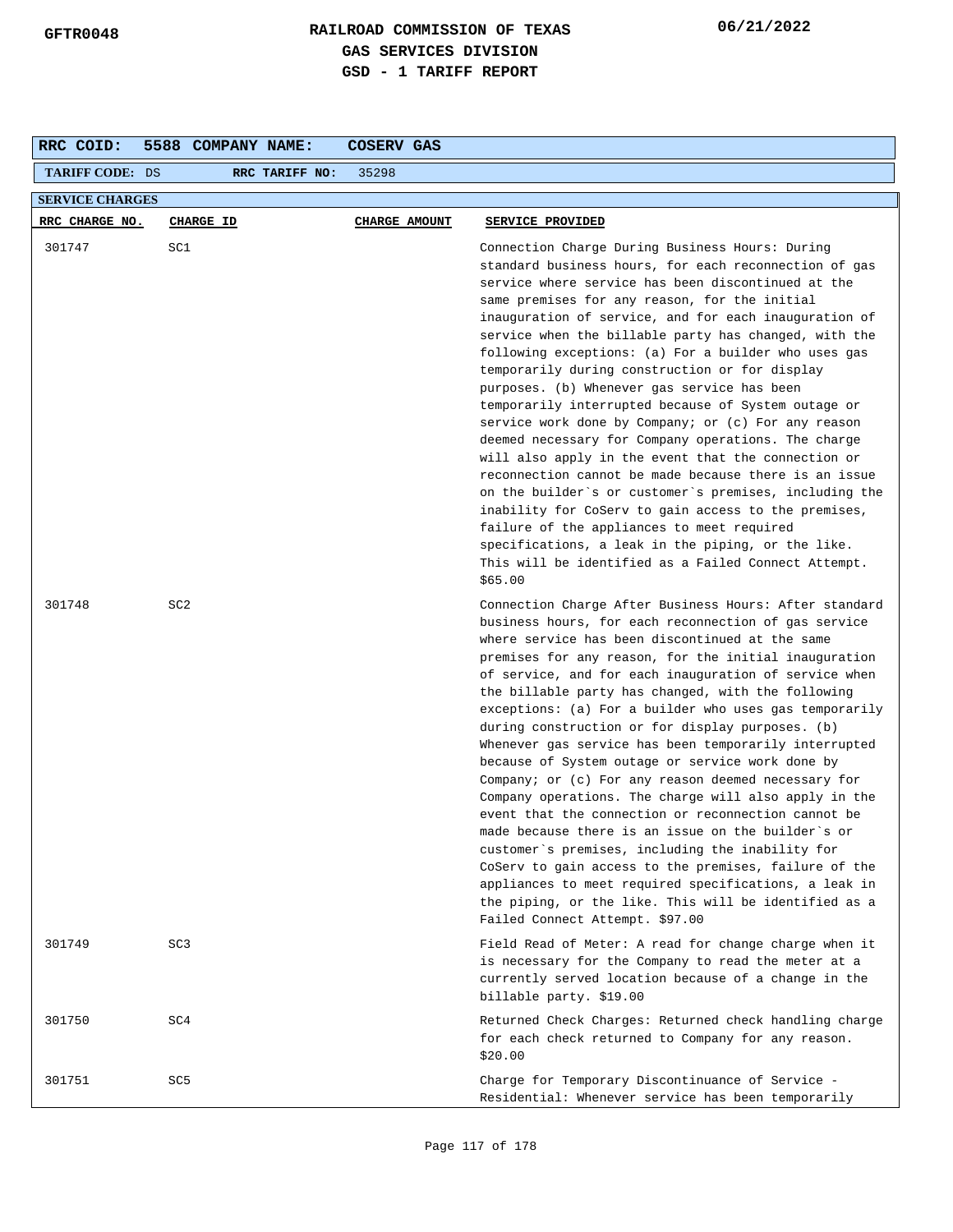| RRC COID:              | 5588 COMPANY NAME: |                | COSERV GAS |                                                                                                                                                                                                                                                                                                                                                                                                                                                                                                                                                                                                                                                                                                                                                                                                          |
|------------------------|--------------------|----------------|------------|----------------------------------------------------------------------------------------------------------------------------------------------------------------------------------------------------------------------------------------------------------------------------------------------------------------------------------------------------------------------------------------------------------------------------------------------------------------------------------------------------------------------------------------------------------------------------------------------------------------------------------------------------------------------------------------------------------------------------------------------------------------------------------------------------------|
| <b>TARIFF CODE: DS</b> |                    | RRC TARIFF NO: | 35298      |                                                                                                                                                                                                                                                                                                                                                                                                                                                                                                                                                                                                                                                                                                                                                                                                          |
|                        |                    |                |            |                                                                                                                                                                                                                                                                                                                                                                                                                                                                                                                                                                                                                                                                                                                                                                                                          |
|                        |                    |                |            | disconnected at the request of the customer, this<br>charge plus the appropriate Connection Charge will be<br>made to reestablish such service for that customer at<br>the same address. \$65.00                                                                                                                                                                                                                                                                                                                                                                                                                                                                                                                                                                                                         |
| 301752                 | SC6                |                |            | Charge for Temporary Discontinuance of Service.5 Non-<br>Residential: Whenever service has been temporarily<br>disconnected at the request of the customer, this<br>charge plus the appropriate Connection Charge will be<br>made to reestablish such service for that customer at<br>the same address. \$107.00                                                                                                                                                                                                                                                                                                                                                                                                                                                                                         |
| 301753                 | SC7                |                |            | Charge for Meter Testing: The Company shall, upon<br>request of a customer, make a test of the accuracy of<br>the meter serving that customer. The Company shall<br>inform the customer of the time and place of the test<br>and permit the customer or his authorized<br>representative to be present if the customer so<br>desires. If no such test has been performed within<br>the previous four $(4)$ years for the same customer at<br>the same location, the test shall be performed without<br>charge. If such test has been performed for the same<br>customer at the same location within the previous four<br>(4) years, the Company will charge the Meter Test Fee.<br>The customer must be properly informed of the result<br>of any test on a meter that services the customer.<br>\$15.00 |
| 301754                 | SC <sub>8</sub>    |                |            | Charge for Service Calls During Business Hours: A<br>Service Call Charge is made for responding to a<br>service call during standard business hours that is<br>determined to be a customer related problem rather<br>than a Company or Company facilities problem. \$26.00                                                                                                                                                                                                                                                                                                                                                                                                                                                                                                                               |
| 301755                 | SC <sub>9</sub>    |                |            | Charge for Service Calls After Business Hours: A<br>Service Call Charge is made for responding to a<br>service call after standard business hours that is<br>determined to be a customer related problem rather<br>than a Company or Company facilities problem. \$40.00                                                                                                                                                                                                                                                                                                                                                                                                                                                                                                                                 |
| 301746                 | SCAP               |                |            | Application of Schedule: The service charges listed<br>below are in addition to any other charges under the<br>Company's Tariff for Gas Service and will be applied<br>for the condition described. Other services not<br>covered by these standard conditions will be charged<br>on the basis of an estimate for the job or the<br>Company's actual cost plus appropriate surcharges.                                                                                                                                                                                                                                                                                                                                                                                                                   |
| 301756                 | SC10               |                |            | Tampering Charge: No Company meters, equipment, or<br>other property, whether on Customer's premises or<br>elsewhere, are to be tampered with or interfered with<br>for any reason. A Tampering Charge is made for<br>unauthorized reconnection or other tampering with                                                                                                                                                                                                                                                                                                                                                                                                                                                                                                                                  |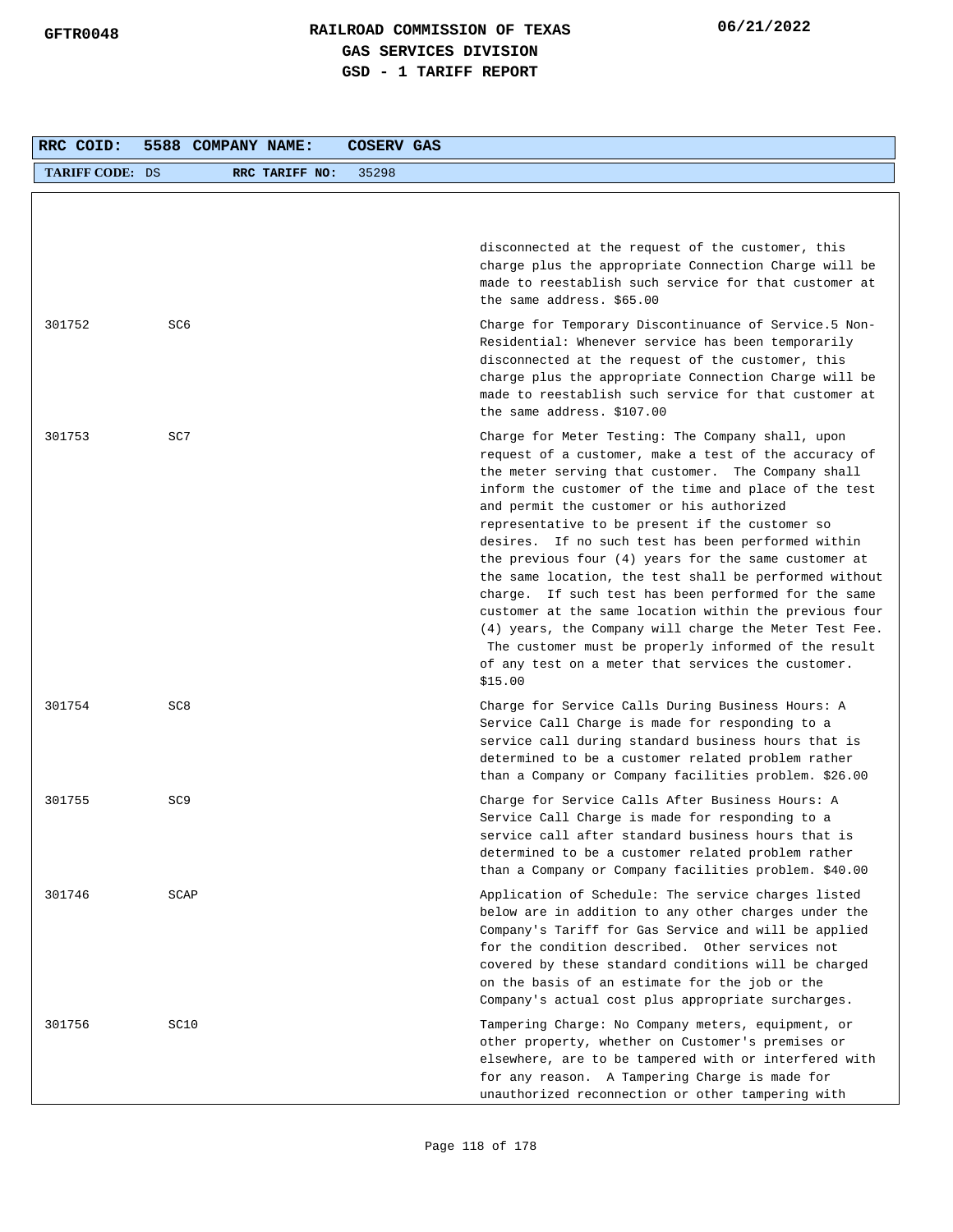| RRC COID:              | 5588 COMPANY NAME: |                | <b>COSERV GAS</b> |                                                                                                                                                                                                                                                                                                                                                                                                                                                                                                                                                                                                                                                                                                                                                                                                                                                                                                                                                                                                   |
|------------------------|--------------------|----------------|-------------------|---------------------------------------------------------------------------------------------------------------------------------------------------------------------------------------------------------------------------------------------------------------------------------------------------------------------------------------------------------------------------------------------------------------------------------------------------------------------------------------------------------------------------------------------------------------------------------------------------------------------------------------------------------------------------------------------------------------------------------------------------------------------------------------------------------------------------------------------------------------------------------------------------------------------------------------------------------------------------------------------------|
| <b>TARIFF CODE: DS</b> |                    | RRC TARIFF NO: | 35298             |                                                                                                                                                                                                                                                                                                                                                                                                                                                                                                                                                                                                                                                                                                                                                                                                                                                                                                                                                                                                   |
|                        |                    |                |                   | Company metering facilities or a theft of gas service<br>by a person on the customer's premises or evidence by<br>whomsoever at customer's premises. An additional cost<br>for the cost of repairs and/or replacement of damaged<br>facilities and the installation of protective<br>facilities or relocation of meter are made at cost<br>plus appropriate charges as may be detailed in the<br>Company's Service Rules and Regulations \$125.00                                                                                                                                                                                                                                                                                                                                                                                                                                                                                                                                                 |
| 301757                 | SC11               |                |                   | Line Extension and Installation Charges: Customers in<br>incorporated areas: Extension and installation of new<br>mains, service lines, risers, fittings and other<br>appurtenant equipment pursuant to main extension<br>policy in municipal franchise and in Rate Schedule LEI<br>- Line Extension Policy - Incorporated Areas. Credit<br>for main pursuant to municipal franchise. The<br>customer is responsible for the installation of yard<br>line and yard line risers. Customers in unincorporated<br>areas: Extension and installation of new mains,<br>service lines, risers, fittings and other appurtenant<br>equipment pursuant to line extension policy contained<br>in Rate Schedule LEU - Line Extension Policy -<br>Unincorporated Areas. The customer is responsible for<br>the installation of yard line and yard line risers.<br>*Actual cost of the portion of any extensions<br>exceeding the free extension allowance provided within<br>the line extension. Actual Cost* |
| 301758                 | SC <sub>12</sub>   |                |                   | Construction Crew Charges: All labor charges if a<br>construction crew is required. Actual Cost                                                                                                                                                                                                                                                                                                                                                                                                                                                                                                                                                                                                                                                                                                                                                                                                                                                                                                   |
| 301759                 | SC13               |                |                   | Construction Costs Charges: All other construction<br>charges. Actual Cost                                                                                                                                                                                                                                                                                                                                                                                                                                                                                                                                                                                                                                                                                                                                                                                                                                                                                                                        |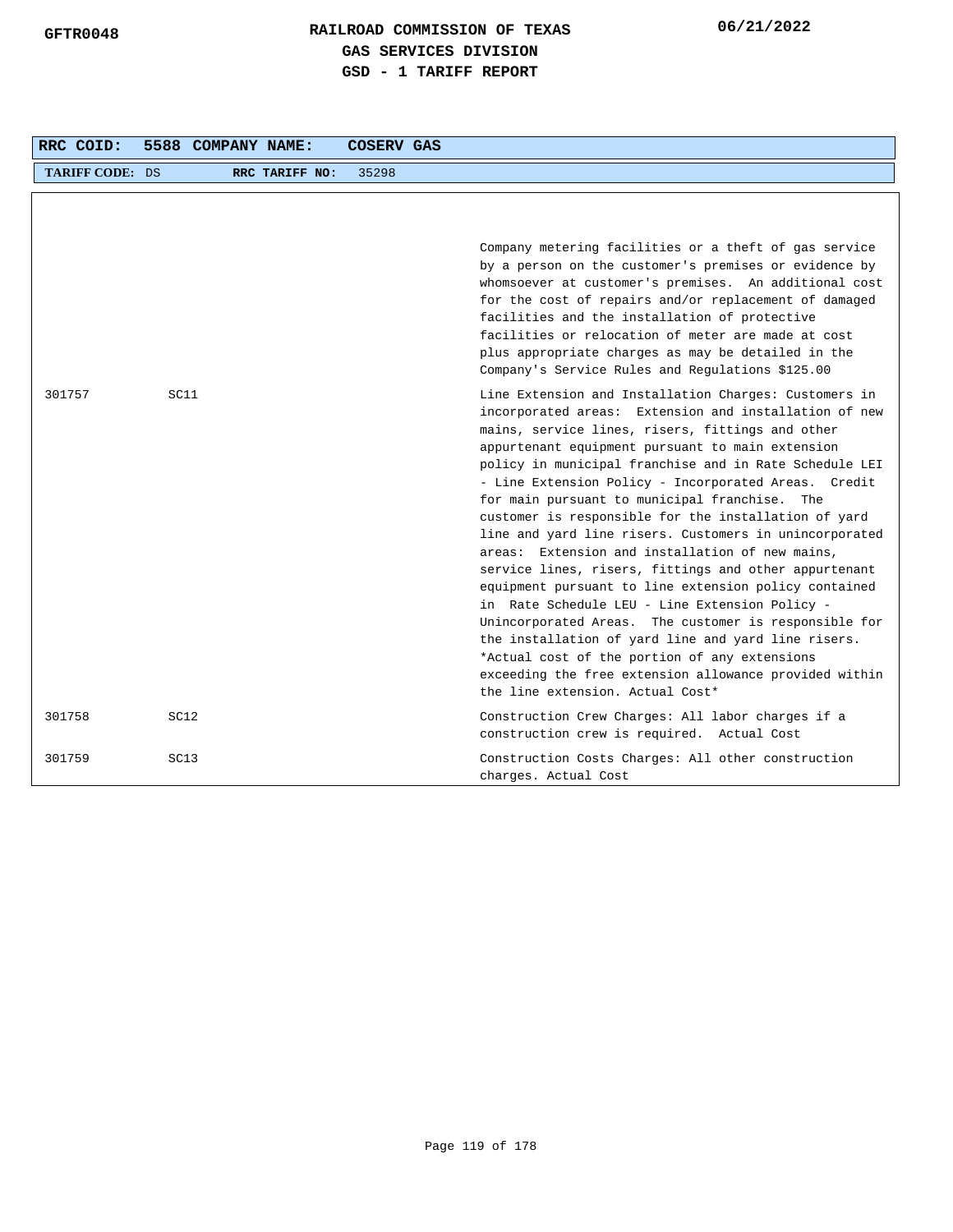| RRC COID:              | 5588 COMPANY NAME:                                                                                                                                                                                                                                                                                                                                          | COSERV GAS                                                                                                            |                                                                                                                                                                  |  |  |  |  |  |  |
|------------------------|-------------------------------------------------------------------------------------------------------------------------------------------------------------------------------------------------------------------------------------------------------------------------------------------------------------------------------------------------------------|-----------------------------------------------------------------------------------------------------------------------|------------------------------------------------------------------------------------------------------------------------------------------------------------------|--|--|--|--|--|--|
| <b>TARIFF CODE: DS</b> | RRC TARIFF NO:                                                                                                                                                                                                                                                                                                                                              | 35299                                                                                                                 |                                                                                                                                                                  |  |  |  |  |  |  |
| DESCRIPTION:           | Distribution Sales                                                                                                                                                                                                                                                                                                                                          |                                                                                                                       | STATUS: A                                                                                                                                                        |  |  |  |  |  |  |
| <b>EFFECTIVE DATE:</b> | 08/03/2021                                                                                                                                                                                                                                                                                                                                                  | ORIGINAL CONTRACT DATE:                                                                                               | 06/07/2022<br>RECEIVED DATE:                                                                                                                                     |  |  |  |  |  |  |
| GAS CONSUMED:          | N                                                                                                                                                                                                                                                                                                                                                           | AMENDMENT DATE:                                                                                                       | OPERATOR NO: 180533                                                                                                                                              |  |  |  |  |  |  |
| <b>BILLS RENDERED:</b> | Υ                                                                                                                                                                                                                                                                                                                                                           | INACTIVE DATE:                                                                                                        |                                                                                                                                                                  |  |  |  |  |  |  |
| <b>RATE SCHEDULE</b>   |                                                                                                                                                                                                                                                                                                                                                             |                                                                                                                       |                                                                                                                                                                  |  |  |  |  |  |  |
| <b>SCHEDULE ID</b>     | <b>DESCRIPTION</b>                                                                                                                                                                                                                                                                                                                                          |                                                                                                                       |                                                                                                                                                                  |  |  |  |  |  |  |
| DEF                    |                                                                                                                                                                                                                                                                                                                                                             |                                                                                                                       |                                                                                                                                                                  |  |  |  |  |  |  |
|                        | Definitions:                                                                                                                                                                                                                                                                                                                                                |                                                                                                                       |                                                                                                                                                                  |  |  |  |  |  |  |
|                        |                                                                                                                                                                                                                                                                                                                                                             |                                                                                                                       | COMMERCIAL CUSTOMER ` A customer, other than a residential customer, and not                                                                                     |  |  |  |  |  |  |
|                        |                                                                                                                                                                                                                                                                                                                                                             |                                                                                                                       | otherwise covered by a contract under the contract rate provisions of Section                                                                                    |  |  |  |  |  |  |
|                        |                                                                                                                                                                                                                                                                                                                                                             | 104.003 of the Texas Utilities Code.                                                                                  |                                                                                                                                                                  |  |  |  |  |  |  |
|                        |                                                                                                                                                                                                                                                                                                                                                             | COMMISSION - The Railroad Commission of Texas.                                                                        |                                                                                                                                                                  |  |  |  |  |  |  |
|                        |                                                                                                                                                                                                                                                                                                                                                             | COMPANY - CoServ Gas, Ltd., its successors, and its assigns.                                                          |                                                                                                                                                                  |  |  |  |  |  |  |
|                        |                                                                                                                                                                                                                                                                                                                                                             |                                                                                                                       | CUSTOMER - An individual, family, partnership, association, joint venture,                                                                                       |  |  |  |  |  |  |
|                        |                                                                                                                                                                                                                                                                                                                                                             |                                                                                                                       | corporation, etc., or governmental agency who is receiving or who is receiving the                                                                               |  |  |  |  |  |  |
|                        | benefit of gas service at a specified point of delivery.                                                                                                                                                                                                                                                                                                    |                                                                                                                       |                                                                                                                                                                  |  |  |  |  |  |  |
|                        | ENVIRONS `The unincorporated areas outside the city limits in the Companys service<br>area.                                                                                                                                                                                                                                                                 |                                                                                                                       |                                                                                                                                                                  |  |  |  |  |  |  |
|                        | RATE SCHEDULE - A statement of the method of determining charges for gas service,<br>including the conditions under which such method applies.                                                                                                                                                                                                              |                                                                                                                       |                                                                                                                                                                  |  |  |  |  |  |  |
|                        | RESIDENTIAL CUSTOMER - Unless otherwise specified in the rate schedule, a customer<br>whose service is separately and individually metered in an individual private<br>dwelling unit or in an individually metered apartment, condominium, or similar<br>dwelling and who uses natural gas primarily for Residential End Uses and occupies<br>the building. |                                                                                                                       |                                                                                                                                                                  |  |  |  |  |  |  |
|                        |                                                                                                                                                                                                                                                                                                                                                             | similar type uses in a dwelling.                                                                                      | RESIDENTIAL END USES - Heating, space heating, cooking, water heating, and other                                                                                 |  |  |  |  |  |  |
| RT                     |                                                                                                                                                                                                                                                                                                                                                             |                                                                                                                       |                                                                                                                                                                  |  |  |  |  |  |  |
|                        |                                                                                                                                                                                                                                                                                                                                                             | Residential Incorporated Areas Sales:                                                                                 |                                                                                                                                                                  |  |  |  |  |  |  |
|                        | incorporated areas.                                                                                                                                                                                                                                                                                                                                         |                                                                                                                       | Application of Schedule Schedule applies to all Residential Customers in                                                                                         |  |  |  |  |  |  |
|                        |                                                                                                                                                                                                                                                                                                                                                             | following Customer and Ccf charges:<br>Customer Charge \$15.00 per month, plus<br>Volumetric Charge \$0.12097 per Ccf | Monthly Base Rate Customers base monthly bill will be calculated using the                                                                                       |  |  |  |  |  |  |
|                        |                                                                                                                                                                                                                                                                                                                                                             | Other Fees and Credits Purchased Gas Factor:                                                                          | The basic rates for cost of service set forth above shall be increased by the<br>amount of the Purchased Gas Factor for the billing month computed in accordance |  |  |  |  |  |  |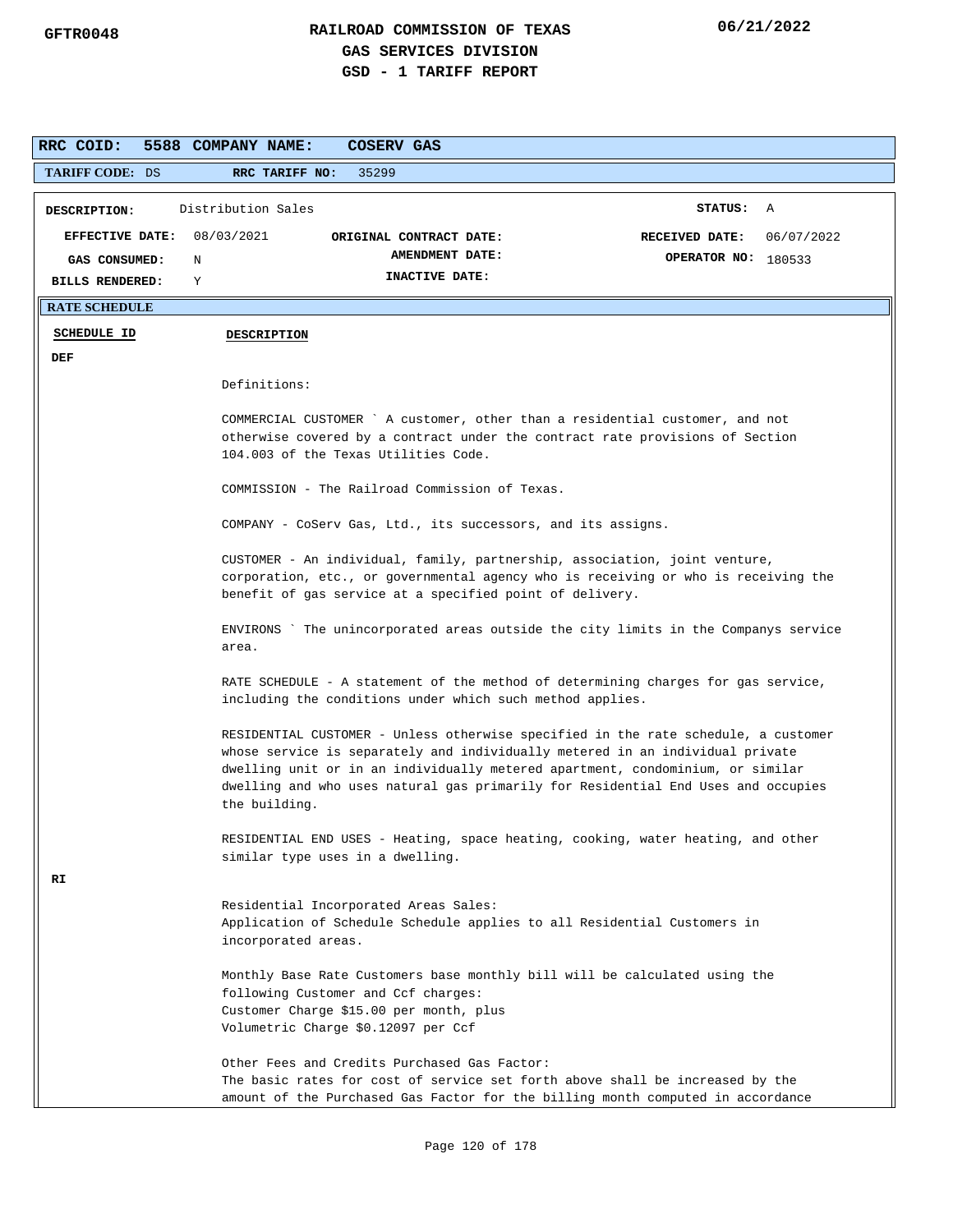| RRC COID:              | 5588 COMPANY NAME:<br>COSERV GAS                                                                                                                                        |
|------------------------|-------------------------------------------------------------------------------------------------------------------------------------------------------------------------|
| <b>TARIFF CODE: DS</b> | 35299<br>RRC TARIFF NO:                                                                                                                                                 |
| <b>RATE SCHEDULE</b>   |                                                                                                                                                                         |
|                        |                                                                                                                                                                         |
| <b>SCHEDULE ID</b>     | <b>DESCRIPTION</b>                                                                                                                                                      |
|                        |                                                                                                                                                                         |
|                        | with the provisions of Rate Schedule PGF ` Purchased Gas Factor.                                                                                                        |
|                        | Rate Case Expenses: Plus applicable charge in accordance with provisions of Rate                                                                                        |
|                        | Schedule RCE ` Rate Case Expenses.                                                                                                                                      |
|                        |                                                                                                                                                                         |
|                        | Taxes: Plus applicable taxes and fees related to above in accordance with the                                                                                           |
|                        | provisions of Rate Schedule ITF ` Incorporated Areas Tax Factors.                                                                                                       |
|                        | Pipeline Safety Fee: Plus applicable charge in accordance with the provisions of                                                                                        |
|                        | Rate Schedule PSF ` Pipeline Safety Fee.                                                                                                                                |
|                        |                                                                                                                                                                         |
|                        | Excess Deferred Income Tax Credit: Credit to Volumetric Charge has been applied in<br>accordance with provisions of Rate Schedule EDIT ` Excess Deferred Income Tax     |
|                        | Credit.                                                                                                                                                                 |
| ITF                    |                                                                                                                                                                         |
|                        | Incorporated Areas Tax Factors: Taxes In addition to the monthly charges, each                                                                                          |
|                        | customers bill will include a charge for an amount equivalent to the customers                                                                                          |
|                        | proportional part of the city franchise fees, state gross receipts taxes, or other                                                                                      |
|                        | governmental levies payable by the Company, exclusive of federal income taxes.                                                                                          |
|                        | Municipal franchise fees are determined by each municipalitys franchise ordinance.<br>Each municipalitys franchise ordinance will specify the percentage and            |
|                        | applicability of franchise fees. From time to time, the tax factor may be                                                                                               |
|                        | adjusted, if required, to account for any over- or under-recovery of municipal                                                                                          |
|                        | franchise fees by the Company and to include an amount equivalent to the                                                                                                |
|                        | proportionate part of any new tax or increased franchise fee or tax, or any other<br>governmental imposition, rental fee, or charge levied, assessed or imposed         |
|                        | subsequent to the effective date of this tariff by any governmental authority,                                                                                          |
|                        | including districts, created under the laws of the State of Texas. The Company                                                                                          |
|                        | will also collect sales taxes where applicable. Gross receipts taxes and municipal                                                                                      |
|                        | franchise fees will only be charged to customers within the incorporated areas.                                                                                         |
| PGF                    |                                                                                                                                                                         |
|                        | Purchase Gas Factor:                                                                                                                                                    |
|                        | Purpose and Intent                                                                                                                                                      |
|                        |                                                                                                                                                                         |
|                        | This provision is intended to allow collection of the gas purchase costs of CoServ                                                                                      |
|                        | Gas, Ltd. (hereinafter CoServ Gas or the Company) in a manner that will lessen                                                                                          |
|                        | monthly fluctuations in the Purchased Gas Factor and ensure that actual costs<br>billed to customers are fully reconciled with actual costs incurred, subject to        |
|                        | limitations for excessive lost and unaccounted for gas. The billing methods set                                                                                         |
|                        | forth herein are intended to be followed to the extent the goals are realized.<br>To                                                                                    |
|                        | the extent the billing methods fail to achieve these goals, the methodology shall                                                                                       |
|                        | be revised, and a revised tariff filed to reflect such revisions. The Company will<br>make appropriate regulatory filings and obtain regulatory approvals, as required, |
|                        | before making changes to its rates. The Company will notify the Railroad                                                                                                |
|                        | Commission within 10 days of the date its policies and procedures for recovering                                                                                        |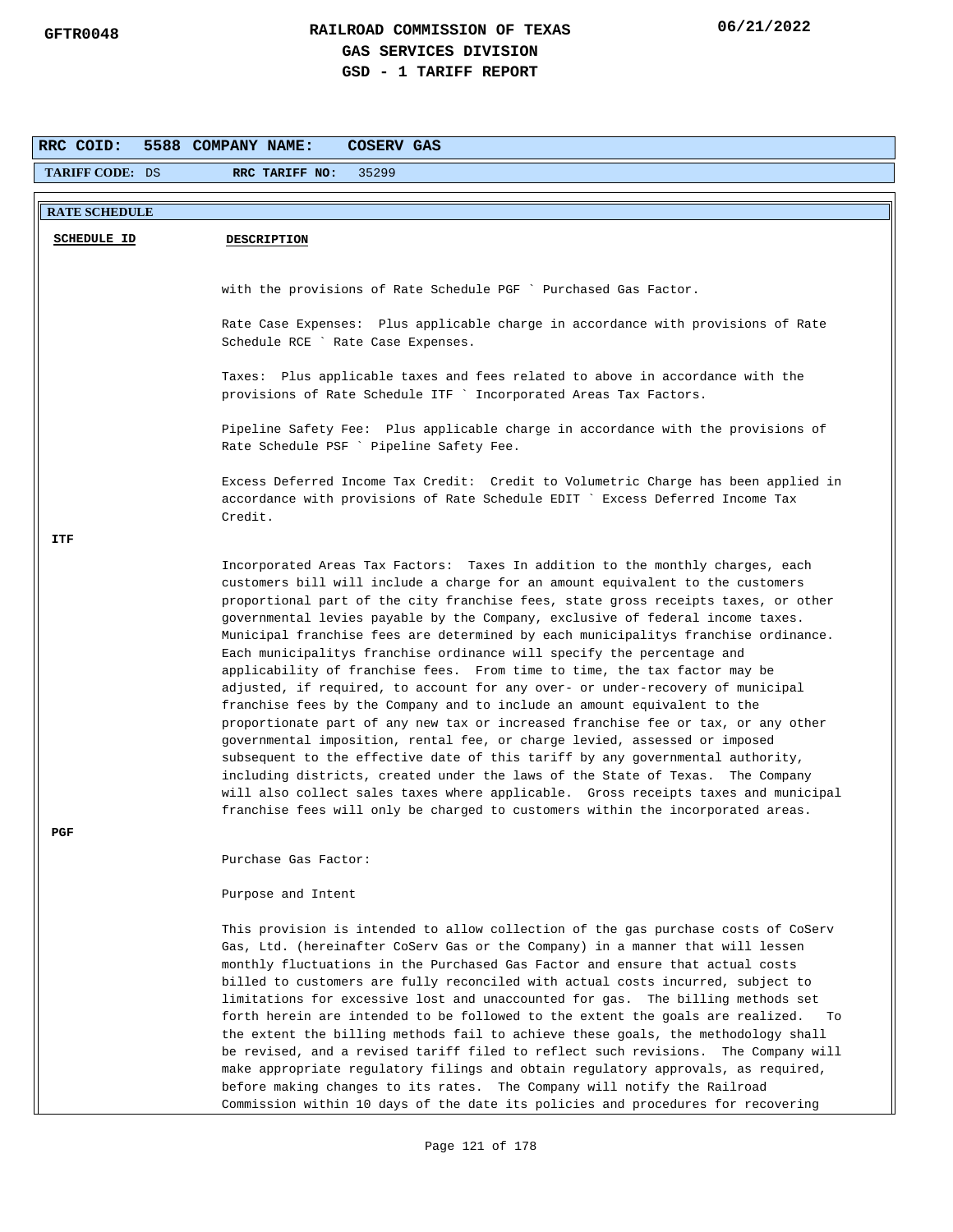| RRC COID:              | <b>COSERV GAS</b><br>5588 COMPANY NAME:                                                                                                                                                                                                                             |
|------------------------|---------------------------------------------------------------------------------------------------------------------------------------------------------------------------------------------------------------------------------------------------------------------|
| <b>TARIFF CODE: DS</b> | 35299<br>RRC TARIFF NO:                                                                                                                                                                                                                                             |
| <b>RATE SCHEDULE</b>   |                                                                                                                                                                                                                                                                     |
| <b>SCHEDULE ID</b>     | <b>DESCRIPTION</b>                                                                                                                                                                                                                                                  |
|                        |                                                                                                                                                                                                                                                                     |
|                        | the uncollectable portion of its gas cost charges.                                                                                                                                                                                                                  |
|                        | Applicability:                                                                                                                                                                                                                                                      |
|                        | This clause shall apply to all CoServ Gas tariffs that incorporate this Purchased<br>Gas Factor provision and which have been properly filed and implemented with the<br>appropriate jurisdictional authority.                                                      |
|                        | Definitions:                                                                                                                                                                                                                                                        |
|                        | Standard Cubic Foot of Gas ` the amount of gas contained in one (1) cubic foot of<br>space at a standard pressure of fourteen and sixty-five hundredths (14.65) pounds<br>per square inch, absolute and a standard temperature of sixty (60) degrees<br>Fahrenheit. |
|                        | Ccf ` one hundred standard cubic feet of gas.                                                                                                                                                                                                                       |
|                        | Mcf ` one thousand standard cubic feet of gas.                                                                                                                                                                                                                      |
|                        | Purchased Gas Volumes ` The volumes of gas, expressed in Mcfs, purchased by the<br>Company and received into the Companys distribution systems from all sources,<br>including withdrawals from storage, and excluding gas injected into storage.                    |
|                        | Purchased Gas Cost(s) The total cost of Purchased Gas Volumes, as received into<br>the Companys distribution systems, all as more specifically described herein.                                                                                                    |
|                        | Weighted Average Cost of Gas ` The Purchased Gas Costs divided by the Purchased Gas<br>Volumes, calculated on a monthly basis, and expressed as dollars per Mcf. Weighting<br>us by the volume of each gas component.                                               |
|                        | Billed Gas Volumes ` The volumes of gas billed to customers, plus volumes ot gas<br>billed to third parties following losses or damages, expressed in Mcfs                                                                                                          |
|                        | Billed Gas Revenues ` The total amount of revenues attributable to billings by<br>CoServ for Purchased Gas Costs during a given period, exclusive of any billings for<br>any Reconciliation Factor during the same period.                                          |
|                        | Lost and Unaccounted for Gas (LUG) ` Purchased Gas Volumes minus the sum of Billed<br>Gas Volumes and metered Company used gas.                                                                                                                                     |
|                        | Purchased Gas Factor (PGF) ` A factor on each customers monthly bill, expressed in<br>dollars per Ccf, to reflect the Purchase Gas Costs and the Reconciliation Factor,<br>all as more specifically described herein.                                               |
|                        | Fixed Transportation Costs (FTC) ` The fixed monthly or demand amount of<br>transportation costs determined by a Maximum Daily Quantity (MDQ) or such other                                                                                                         |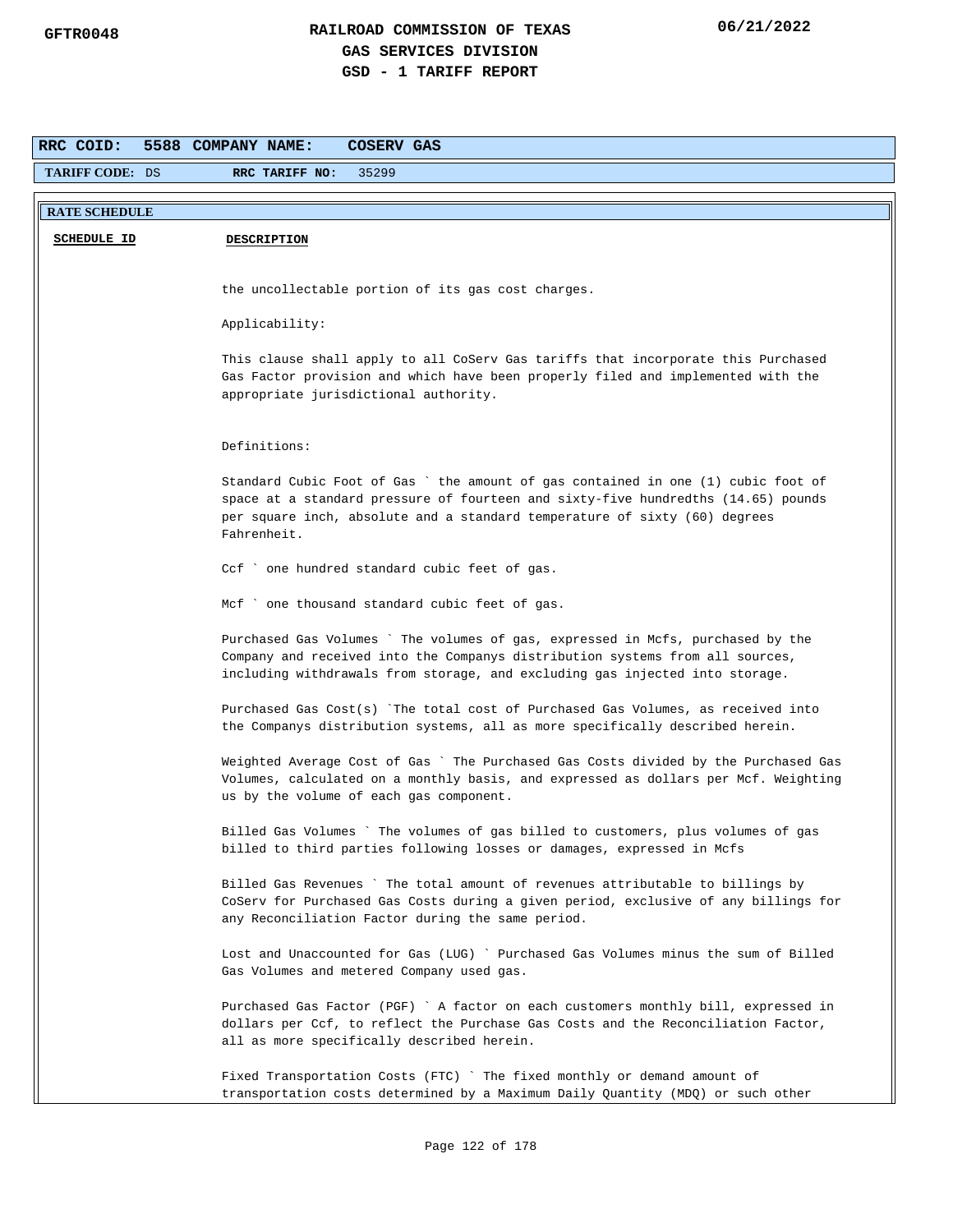| RRC COID:              | 5588 COMPANY NAME:<br>COSERV GAS                                                                                                                                                                                                                                                                                                                                                                                                                                                                                                                                                                                    |
|------------------------|---------------------------------------------------------------------------------------------------------------------------------------------------------------------------------------------------------------------------------------------------------------------------------------------------------------------------------------------------------------------------------------------------------------------------------------------------------------------------------------------------------------------------------------------------------------------------------------------------------------------|
| <b>TARIFF CODE: DS</b> | RRC TARIFF NO:<br>35299                                                                                                                                                                                                                                                                                                                                                                                                                                                                                                                                                                                             |
| <b>RATE SCHEDULE</b>   |                                                                                                                                                                                                                                                                                                                                                                                                                                                                                                                                                                                                                     |
| <b>SCHEDULE ID</b>     | <b>DESCRIPTION</b>                                                                                                                                                                                                                                                                                                                                                                                                                                                                                                                                                                                                  |
|                        |                                                                                                                                                                                                                                                                                                                                                                                                                                                                                                                                                                                                                     |
|                        | similarly named fixed costs for transportation.                                                                                                                                                                                                                                                                                                                                                                                                                                                                                                                                                                     |
|                        | Estimated Fixed Transportation Costs (EFTC) `The anticipated FTC to be incurred<br>during the Annual Review period.                                                                                                                                                                                                                                                                                                                                                                                                                                                                                                 |
|                        | Annual Fixed Transportation Costs (AFTC) `The actual FTC incurred during the<br>Annual Review Period.                                                                                                                                                                                                                                                                                                                                                                                                                                                                                                               |
|                        | Annual Review Period ` The 12-month period ending June 30 of each year.                                                                                                                                                                                                                                                                                                                                                                                                                                                                                                                                             |
|                        | Annual Review ` An annual review of the Companys records covering the 12-month<br>period ending June 30 to determine LUG volumes and any imbalances between the<br>Purchased Gas Costs and Billed Gas Revenues existing at the end of the Annual<br>Review Period.                                                                                                                                                                                                                                                                                                                                                  |
|                        | Annual Imbalance Total ` The total amount determined through the Annual Review to<br>be credited or surcharged to customers bills, plus interest, in order to balance<br>Purchased Gas Costs with Billed Gas Revenues.                                                                                                                                                                                                                                                                                                                                                                                              |
|                        | Reconciliation Factor ` A credit or surcharge included in the Purchased Gas Factor<br>to reflect the pro-rated adjustment in billings for any over or under collections<br>on an annual basis, inclusive of interest.                                                                                                                                                                                                                                                                                                                                                                                               |
|                        | Record Keeping                                                                                                                                                                                                                                                                                                                                                                                                                                                                                                                                                                                                      |
|                        | The Company shall keep accurate records of all gas metered in and out of its<br>system, gas purchases, and Company-owned gas injected into and withdrawn from<br>storage, and any adjustments, including interest, relative to any imbalances.<br>The<br>records shall include date, quantity, and cost details for all gas handled.                                                                                                                                                                                                                                                                                |
|                        | Purchased Gas Cost Calculation                                                                                                                                                                                                                                                                                                                                                                                                                                                                                                                                                                                      |
|                        | The Purchased Gas Cost shall be determined for each month to fairly and accurately<br>reflect the cost to the Company at the points of delivery into the Companys<br>distribution systems. The determination shall include, but not be limited to,<br>volumetric and demand charges for Purchased Gas Volumes, fees paid to others where<br>such fees are integrally tied to the purchase or transportation of gas purchased by<br>CoServ, pipeline transportation volumetric charges, gas storage charges (both<br>volumetric and demand), and an adjustment for any gas imbalances due to or from the<br>shipper. |
|                        | Fixed Transportation Costs will be estimated for the year (EFTC). The EFTC will be<br>divided by the estimated annual volume of gas to be delivered to determine the FTC<br>rate per Mcf. This rate will be applied monthly to the anticipated gas volume for<br>a particular month and will be included in the PGF. The EFTC will be updated for<br>the remainder of the Annual Review Period and a new rate will be determined and<br>used for calculating the PGF during the remaining months of the Annual Review                                                                                               |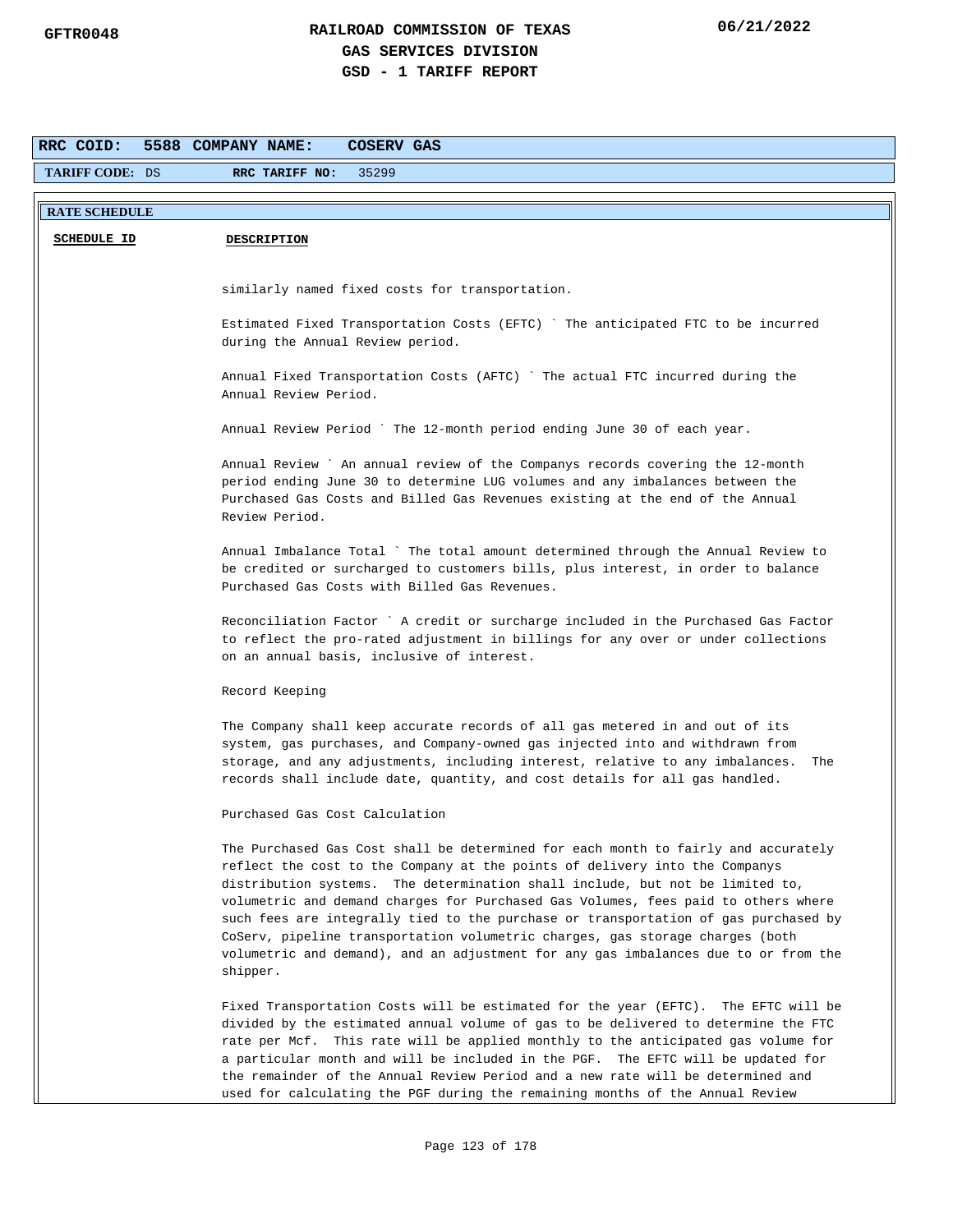| RRC COID:              | 5588 COMPANY NAME:<br>COSERV GAS                                                                                                                                                                                                                                                                                                                                                                                                                                                                         |
|------------------------|----------------------------------------------------------------------------------------------------------------------------------------------------------------------------------------------------------------------------------------------------------------------------------------------------------------------------------------------------------------------------------------------------------------------------------------------------------------------------------------------------------|
| <b>TARIFF CODE: DS</b> | RRC TARIFF NO:<br>35299                                                                                                                                                                                                                                                                                                                                                                                                                                                                                  |
|                        |                                                                                                                                                                                                                                                                                                                                                                                                                                                                                                          |
| <b>RATE SCHEDULE</b>   |                                                                                                                                                                                                                                                                                                                                                                                                                                                                                                          |
| <b>SCHEDULE ID</b>     | <b>DESCRIPTION</b>                                                                                                                                                                                                                                                                                                                                                                                                                                                                                       |
|                        |                                                                                                                                                                                                                                                                                                                                                                                                                                                                                                          |
|                        | Period. A running over or under collected balance will be maintained and an<br>interest will be added to or subtracted from the over/under balance as appropriate.                                                                                                                                                                                                                                                                                                                                       |
|                        | Any remaining balance in the over/under account will be added to or subtracted<br>from the EFTC for the subsequent Annual Review Period. The Company shall account                                                                                                                                                                                                                                                                                                                                       |
|                        | separately for gas injected into storage on a specific identification basis and<br>withdrawn from storage on a weighted average cost basis.                                                                                                                                                                                                                                                                                                                                                              |
|                        | Purchased Gas Factor Calculation                                                                                                                                                                                                                                                                                                                                                                                                                                                                         |
|                        | Each customer bill shall include a Purchased Gas Factor reflecting the estimated<br>Weighted Average Cost of Gas for the period covered by the bill, which estimate<br>shall include, as applicable, a pro-rata amount to adjust for previous over- or<br>under-estimates of the Weighted Average Cost of Gas; plus the total amount of gas<br>cost determined to have been uncollectible, written off, and remaining unpaid; plus<br>a Reconciliation Factor to account for any Annual Imbalance Total. |
|                        | Annual Review                                                                                                                                                                                                                                                                                                                                                                                                                                                                                            |
|                        | For each Annual Review Period, the Company shall determine (i) the amount of any<br>imbalance between the Purchased Gas Costs and Billed Gas Revenues, and (ii) the LUG<br>volume for the Annual Review Period. As limited by the LUG volume limitation set<br>forth below, the Annual Imbalance Total shall then be credited or surcharged,<br>together with interest, to the customers bills over a twelve-month period<br>commencing each September 1 following the Annual Review Period.             |
|                        | Annual Imbalance Total -- LUG Volume less than five percent of Purchased Gas<br>Volumes or LUG Volume is negative                                                                                                                                                                                                                                                                                                                                                                                        |
|                        | If the Annual Review shows the LUG volume for the Annual Review Period to be less<br>than five percent of the Purchased Gas Volumes, or if the LUG volume is negative<br>(indicating a line gain), the Annual Imbalance Total shall be the difference<br>between the total Purchased Gas Cost and the total Billed Gas Revenues for the<br>Annual Review Period.                                                                                                                                         |
|                        | Annual Imbalance Total ` LUG Volume is positive and is greater than five percent of<br>Purchased Gas Volumes                                                                                                                                                                                                                                                                                                                                                                                             |
|                        | If the Annual Review shows the LUG volume for the Annual Review Period to be<br>positive and to be greater than five percent of the Purchased Gas Volumes, the<br>Annual Imbalance Total shall be determined as follows:                                                                                                                                                                                                                                                                                 |
|                        | The difference between the total Purchased Gas Costs and the total Billed Gas<br>Revenues for the Annual Review Period shall be determined;                                                                                                                                                                                                                                                                                                                                                              |
|                        | Minus, the Purchased Gas Costs attributable to LUG volumes in excess of 5% of the<br>Purchase Gas Volumes, using the Companys Weighted Average Cost of Purchased Gas for<br>the Review Period.                                                                                                                                                                                                                                                                                                           |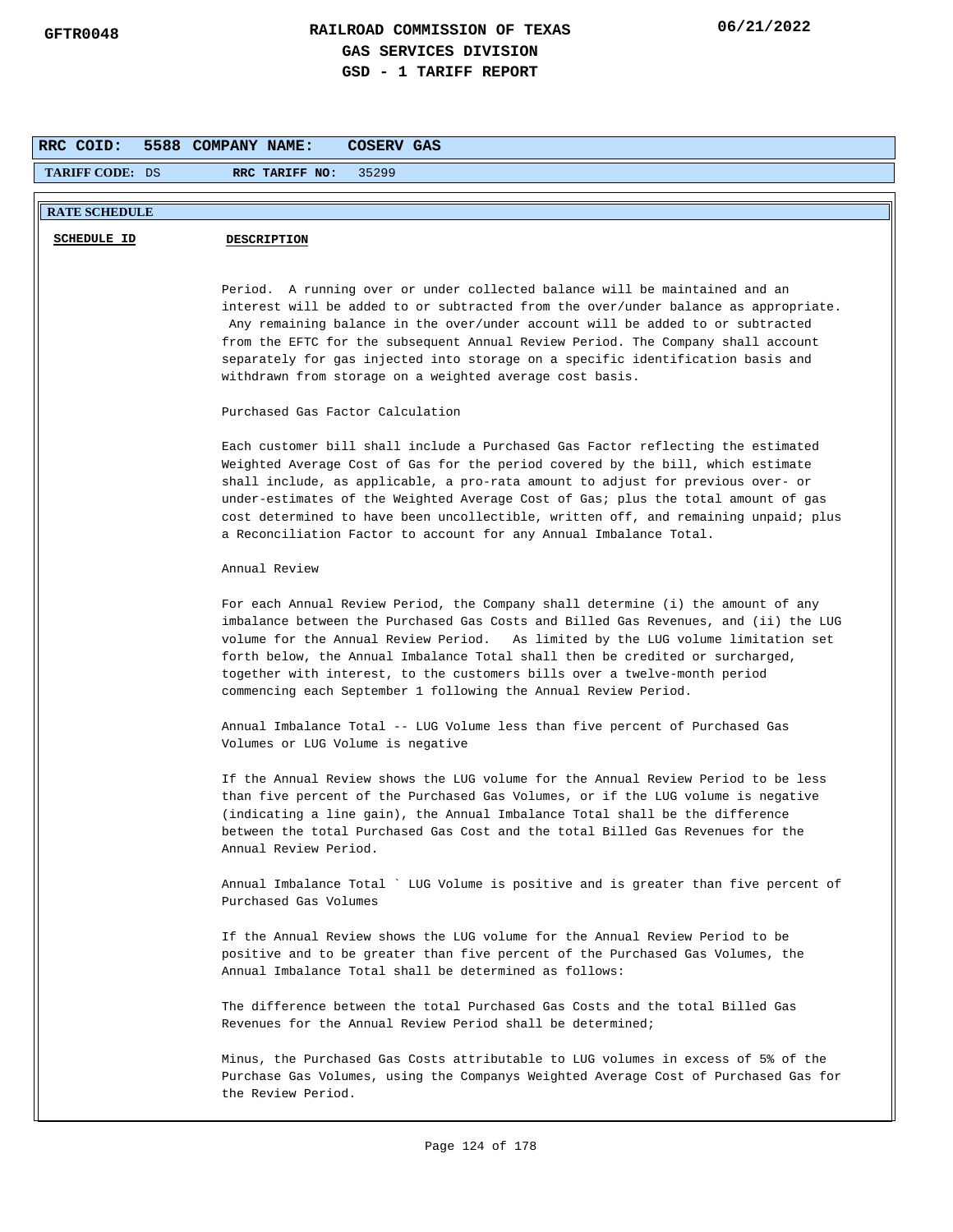| RRC COID:              | 5588 COMPANY NAME:<br>COSERV GAS                                                                                                                                                                                                                                                                                                                                                                                                                                               |
|------------------------|--------------------------------------------------------------------------------------------------------------------------------------------------------------------------------------------------------------------------------------------------------------------------------------------------------------------------------------------------------------------------------------------------------------------------------------------------------------------------------|
| <b>TARIFF CODE: DS</b> | RRC TARIFF NO:<br>35299                                                                                                                                                                                                                                                                                                                                                                                                                                                        |
|                        |                                                                                                                                                                                                                                                                                                                                                                                                                                                                                |
| <b>RATE SCHEDULE</b>   |                                                                                                                                                                                                                                                                                                                                                                                                                                                                                |
| <b>SCHEDULE ID</b>     | <b>DESCRIPTION</b>                                                                                                                                                                                                                                                                                                                                                                                                                                                             |
|                        |                                                                                                                                                                                                                                                                                                                                                                                                                                                                                |
|                        | Reconciliation Factor Calculation                                                                                                                                                                                                                                                                                                                                                                                                                                              |
|                        | The Annual Imbalance Total (whether positive or negative) shall be credited or<br>surcharged over twelve months in equal total amounts per month, together with<br>interest on the declining unrecovered or uncredited balance. The recovery shall be<br>through a Reconciliation Factor included in the Purchased Gas Factor. The<br>Reconciliation Factor for each month shall be determined as follows:                                                                     |
|                        | The total interest to be collected or paid shall be computed by using a monthly<br>interest factor equal to the annual interest rate divided by 12. The annual<br>interest rate shall be the interest rate established pursuant to Section 183.003 of<br>the Texas Utilities Code, as applicable to customer deposits, if any, of customers<br>covered by this tariff, as such rate is in effect during the last month of the<br>Annual Review Period.                         |
|                        | The total interest to be collected or paid over the 12-month period shall be added<br>to the Annual Imbalance Total.                                                                                                                                                                                                                                                                                                                                                           |
|                        | The resulting total shall then be divided by 12 to determine the total amount to be<br>credited or surcharged each month.                                                                                                                                                                                                                                                                                                                                                      |
|                        | Each month of the twelve-month reconciliation period, the Reconciliation Factor,<br>expressed in Ccfs, shall be calculated by dividing the sum of amount to be credited<br>or surcharged during that month (which amount shall include, as necessary, an<br>amount to correct for any previous over- or under-estimates of Billed Gas Volumes<br>during the previous month or months in the same reconciliation period), by the<br>estimated Billed Gas Volumes for the month. |
|                        | At the end of each 12-month period, any remaining balance in the Annual Imbalance<br>Total shall be included in any Annual Imbalance Total to be credited or surcharged<br>during the successor 12-month period.                                                                                                                                                                                                                                                               |
|                        | Annual Reconciliation Report                                                                                                                                                                                                                                                                                                                                                                                                                                                   |
|                        | The Company shall file an Annual Reconciliation Report with the Regulatory<br>Authority that shall include but not necessarily be limited to:                                                                                                                                                                                                                                                                                                                                  |
|                        | 1. A tabulation of volumes of gas purchased and costs incurred listed by account or<br>type of gas, supplier and source by month for the twelve months ending June 30;<br>2. A tabulation of the uncollectible gas cost by month for the twelve months ending<br>June 30;<br>3. A description of all other costs and refunds made during the year and their                                                                                                                    |
|                        | effect on Rate Schedule PGF ` Purchased Gas Factor to date;<br>4. A tabulation of gas units sold to general service customers and related Rate                                                                                                                                                                                                                                                                                                                                 |
|                        | Schedule PGF - Purchased Gas Factor revenues; and,<br>5. A description of the imbalance payments made to and received from the Companys<br>transportation customers within the service area, including monthly imbalances                                                                                                                                                                                                                                                      |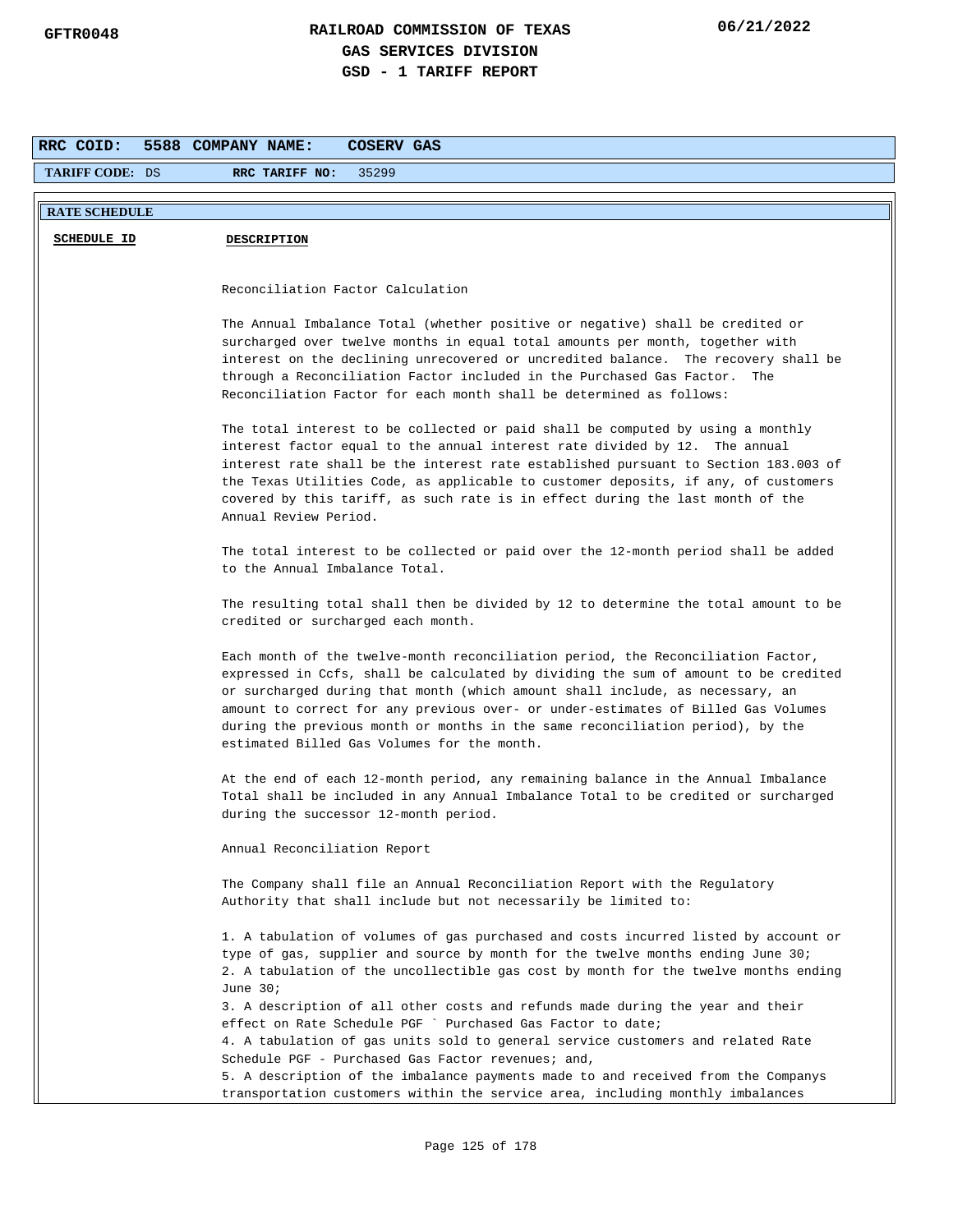| RRC COID:              | 5588 COMPANY NAME:<br>COSERV GAS                                                                                                                                       |
|------------------------|------------------------------------------------------------------------------------------------------------------------------------------------------------------------|
| <b>TARIFF CODE: DS</b> | RRC TARIFF NO:<br>35299                                                                                                                                                |
|                        |                                                                                                                                                                        |
| <b>RATE SCHEDULE</b>   |                                                                                                                                                                        |
| <b>SCHEDULE ID</b>     | <b>DESCRIPTION</b>                                                                                                                                                     |
|                        |                                                                                                                                                                        |
|                        | incurred, the monthly imbalances resolved, and the amount of cumulative imbalances.                                                                                    |
|                        | The description should reflect the system imbalance and imbalance amount for each<br>supplier using the Companys distribution system during the reconciliation period. |
|                        | 6. The Annual Reconciliation Report prepared for the Railroad Commission shall be                                                                                      |
|                        | sent to the Audit Section of the Gas Services Division and shall also include                                                                                          |
|                        | uncollected expenses, uncollected margin, uncollected gas costs, uncollected taxes,                                                                                    |
|                        | subsequent collected gas costs and subsequent collected margin.                                                                                                        |
|                        | The Company shall maintain detailed information that will allow the Regulatory                                                                                         |
|                        | Authority to audit the operation of the uncollectible gas cost recovery process.                                                                                       |
| PSF                    |                                                                                                                                                                        |
|                        | Application of Schedule:                                                                                                                                               |
|                        | Applicable to all customer classes.                                                                                                                                    |
|                        | Monthly Calculation                                                                                                                                                    |
|                        | Company will charge a surcharge to recover pipeline safety fees assessed by the                                                                                        |
|                        | Commission pursuant to Section 121.211 of the Texas Utilities Code and Commission                                                                                      |
|                        | Rule 16 TAC<br>8.201.<br>The surcharge will be charged not more often than once a<br>year and will be billed following payment by the Company to the Commission, in    |
|                        | accordance with the Commissions rules. Compliance Report The Company shall file an                                                                                     |
|                        | annual pipeline safety fee (PSF) report no later than 90 days after the last                                                                                           |
|                        | billing cycle in which the pipeline safety fee surcharge is billed to customers.<br>The Company shall file the report with the Railroad Commission of Texas addressed  |
|                        | to the Director of Oversight and Safety Division, Gas Services Department,                                                                                             |
|                        | referencing OS-20-00005136, and titling the report Pipeline Safety Fee Recovery                                                                                        |
|                        | Report. The report shall include the following: a) the pipeline safety fee-amount<br>paid to the Commission; b) the unit rate for each customer; c) the date or dates  |
|                        | the surcharge was billed to customers; and d) the total amount billed to customers                                                                                     |
|                        | for the surcharge. Reports for the Commission should be filed electronically at                                                                                        |
|                        | GUD_Compliance@rrc.texas.gov or at the following address: Compliance Filing<br>Director of Oversight and Safety Division Gas Services Dept. Railroad Commission of     |
|                        | Texas P.O. Box 12967 Austin, TX 78711-2967                                                                                                                             |
| RCE                    |                                                                                                                                                                        |
|                        | Application of Schedule:                                                                                                                                               |
|                        | Applicable to residential, commercial, and public authority customer classes.                                                                                          |
|                        | Monthly Surcharge Pursuant to the Final Order in 0S-20-00005136, CoServ is                                                                                             |
|                        | authorized to recover a total of \$774,683.93 in rate case expenses from OS-20-                                                                                        |
|                        | 00005136 customers identified above by a surcharge of \$0.00333 per Ccf for a period<br>of approximately 24 months commencing TBD 2021.                                |
|                        | Compliance Report: The Company shall file an annual rate case expense                                                                                                  |
|                        | reconciliation report within 90 days after each calendar year end until and                                                                                            |
|                        | including the calendar year end in which the rate case expenses are fully<br>recovered. The Company shall file the report with the Railroad Commission of Texas        |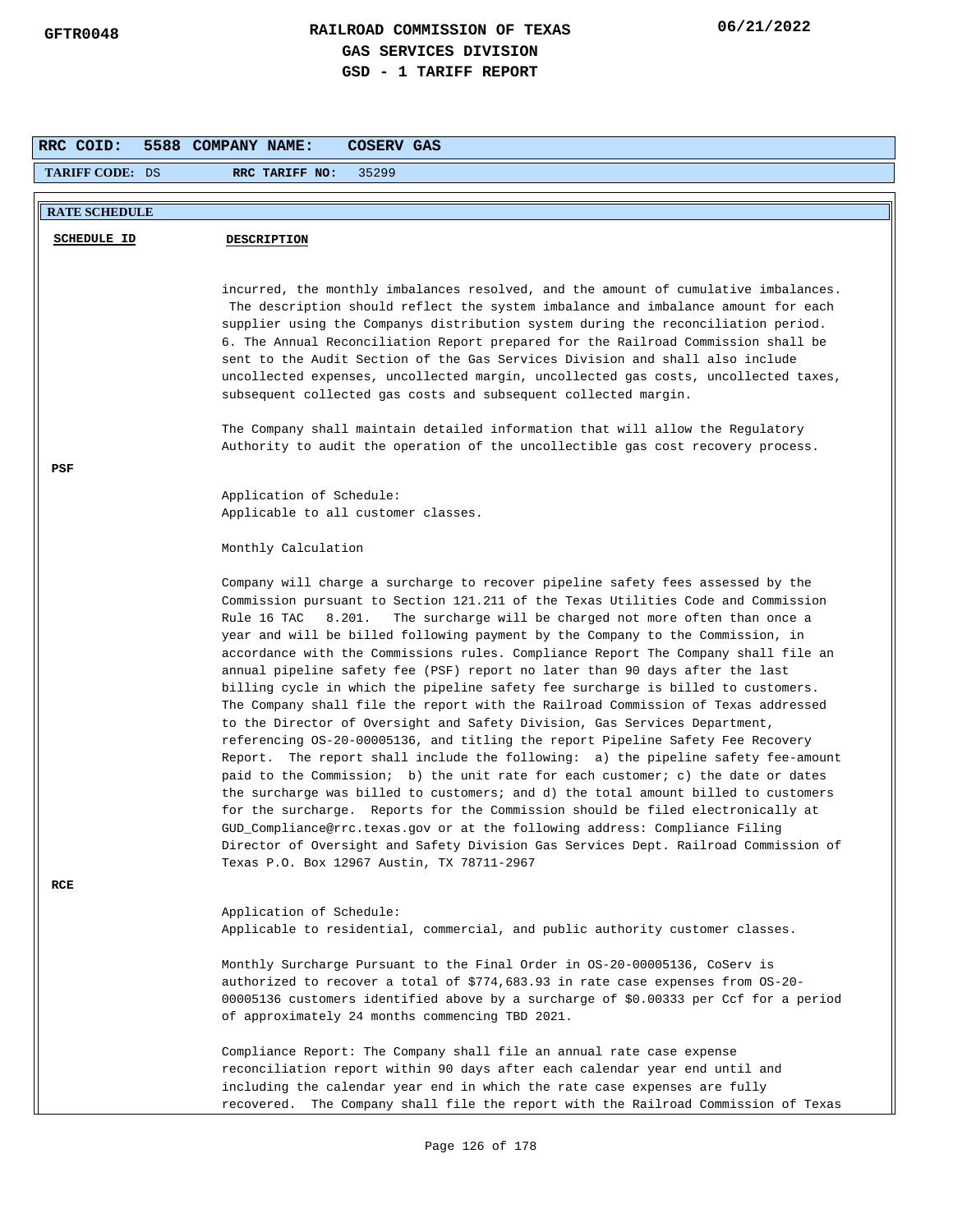| RRC COID:              | 5588 COMPANY NAME:<br>COSERV GAS                                                                                                                                                                                                                                                                                                                                                                                                                                                                                                                                                                                                    |
|------------------------|-------------------------------------------------------------------------------------------------------------------------------------------------------------------------------------------------------------------------------------------------------------------------------------------------------------------------------------------------------------------------------------------------------------------------------------------------------------------------------------------------------------------------------------------------------------------------------------------------------------------------------------|
| <b>TARIFF CODE: DS</b> | RRC TARIFF NO:<br>35299                                                                                                                                                                                                                                                                                                                                                                                                                                                                                                                                                                                                             |
|                        |                                                                                                                                                                                                                                                                                                                                                                                                                                                                                                                                                                                                                                     |
| <b>RATE SCHEDULE</b>   |                                                                                                                                                                                                                                                                                                                                                                                                                                                                                                                                                                                                                                     |
| <b>SCHEDULE ID</b>     | <b>DESCRIPTION</b>                                                                                                                                                                                                                                                                                                                                                                                                                                                                                                                                                                                                                  |
|                        | addressed to the Director of Oversight and Safety Division, Gas Services Department<br>and referencing OS-20-00005136 Rate Case Expense Recovery Report. The report shall<br>detail the monthly collections for RCE surcharge by customer class and show the<br>outstanding balance. Reports to the Commission should be filed electronically at<br>GUD_Compliance@rrc.texas.gov or at the following address: Compliance Filing<br>Director of Oversight and Safety Division Gas Services Dept. Railroad Commission of<br>Texas P.O. Box 12967 Austin, TX 78711-2967                                                                |
| WNA                    |                                                                                                                                                                                                                                                                                                                                                                                                                                                                                                                                                                                                                                     |
|                        | Application of Schedule:                                                                                                                                                                                                                                                                                                                                                                                                                                                                                                                                                                                                            |
|                        | Applicable to residential, commercial and public authority customers.                                                                                                                                                                                                                                                                                                                                                                                                                                                                                                                                                               |
|                        | Purpose and Intent                                                                                                                                                                                                                                                                                                                                                                                                                                                                                                                                                                                                                  |
|                        | This provision is intended to account for the effects of abnormal temperatures on<br>both customers and the Company. Under this provision customers will receive a<br>credit when the temperature is colder than normal or will be surcharged when the<br>temperature is warmer than normal. The billing methods set forth herein are<br>intended to be followed to the extent the goals are realized. To the extent the<br>billing methods fail to achieve these goals, the methodology shall be revised so<br>that the goals are achieved, subject to review by the Gas Services Division of the<br>Railroad Commission of Texas. |
|                        | Applicability:                                                                                                                                                                                                                                                                                                                                                                                                                                                                                                                                                                                                                      |
|                        | This tariff shall be applicable for the months of November through April of each<br>year. The WNA charge shall be reflected on the monthly bills rendered to customers<br>in the months of December through May to account for the variation in gas<br>consumption due to the variation in temperatures from normal during the November<br>through April period. The WNA charge billed for a month will be based on Heating<br>Degree Day parameters for the previous month, actual number of customers for the<br>previous month, and estimated rate class Ccf consumption for the current month.                                  |
|                        | Definitions:                                                                                                                                                                                                                                                                                                                                                                                                                                                                                                                                                                                                                        |
|                        | Ccf ` One hundred standard cubic feet of gas                                                                                                                                                                                                                                                                                                                                                                                                                                                                                                                                                                                        |
|                        | HDD ` Heating Degree Days                                                                                                                                                                                                                                                                                                                                                                                                                                                                                                                                                                                                           |
|                        | HDDn ` Normal heating degree days for the previous month based on normal determined<br>by NOAA for the Dallas Fort Worth International Airport (KDFW weather station)                                                                                                                                                                                                                                                                                                                                                                                                                                                               |
|                        | HDDa ` Actual heating degree days for the previous month                                                                                                                                                                                                                                                                                                                                                                                                                                                                                                                                                                            |
|                        | HL' Is a factor for heat load per HDD for the test year. The factor is 0.10012 for<br>residential customers, 0.457193 for commercial customers and 1.385462 for public<br>authority customers                                                                                                                                                                                                                                                                                                                                                                                                                                       |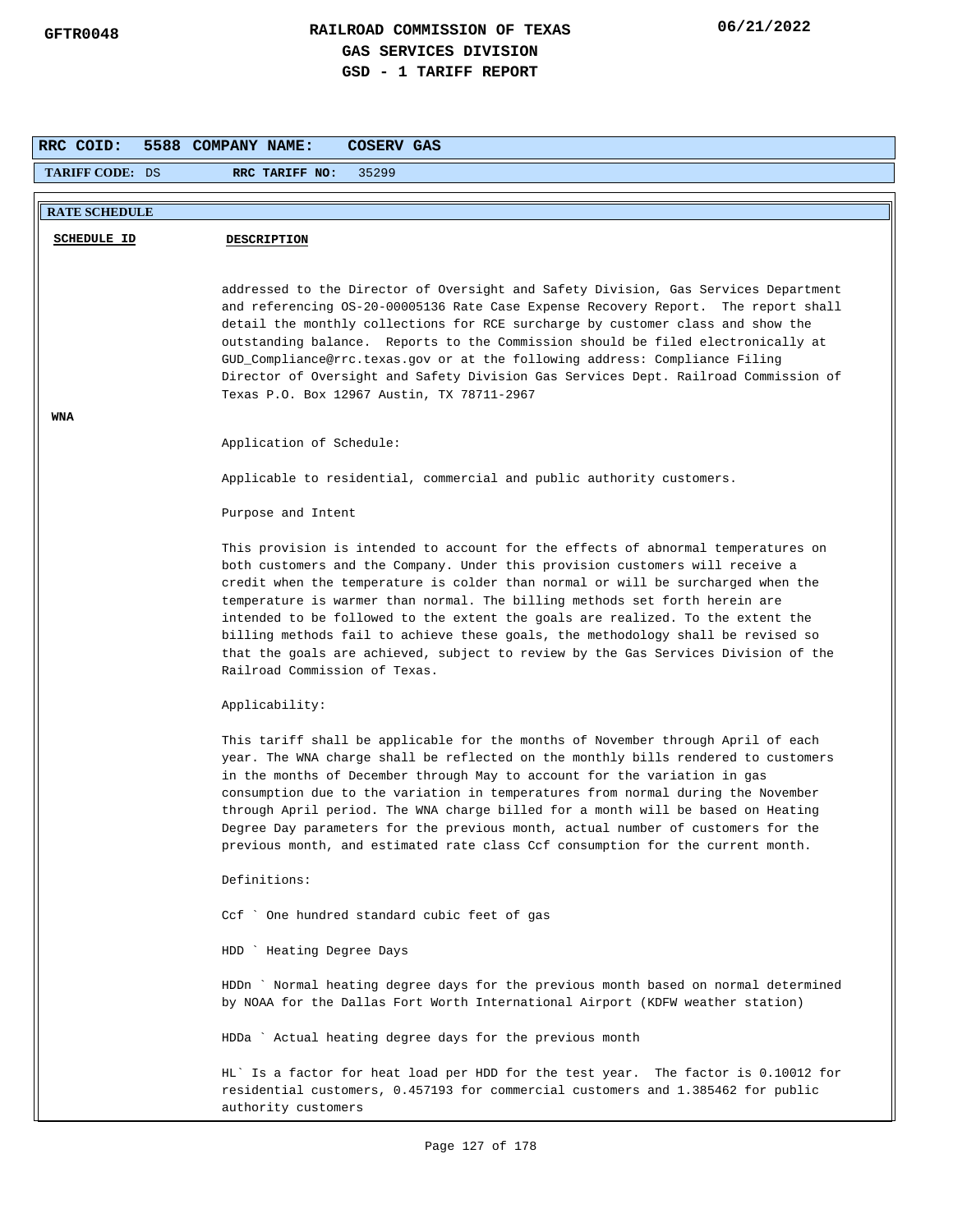| RRC COID:              | 5588 COMPANY NAME:<br><b>COSERV GAS</b>                                                                                                                                                                                                                                                                                                                                                                                                                                                                                                                                                                                                                                                                              |
|------------------------|----------------------------------------------------------------------------------------------------------------------------------------------------------------------------------------------------------------------------------------------------------------------------------------------------------------------------------------------------------------------------------------------------------------------------------------------------------------------------------------------------------------------------------------------------------------------------------------------------------------------------------------------------------------------------------------------------------------------|
| <b>TARIFF CODE: DS</b> | RRC TARIFF NO:<br>35299                                                                                                                                                                                                                                                                                                                                                                                                                                                                                                                                                                                                                                                                                              |
|                        |                                                                                                                                                                                                                                                                                                                                                                                                                                                                                                                                                                                                                                                                                                                      |
| <b>RATE SCHEDULE</b>   |                                                                                                                                                                                                                                                                                                                                                                                                                                                                                                                                                                                                                                                                                                                      |
| <b>SCHEDULE ID</b>     | <b>DESCRIPTION</b>                                                                                                                                                                                                                                                                                                                                                                                                                                                                                                                                                                                                                                                                                                   |
|                        |                                                                                                                                                                                                                                                                                                                                                                                                                                                                                                                                                                                                                                                                                                                      |
|                        | C Number of customers in the customer class at the end of the previous month.                                                                                                                                                                                                                                                                                                                                                                                                                                                                                                                                                                                                                                        |
|                        | WNV `Weather Normalization Volume calculated by customer class using the following<br>formula: $WW = C * (HL * (HDDn ' HDDa))$                                                                                                                                                                                                                                                                                                                                                                                                                                                                                                                                                                                       |
|                        | BMVe ` The estimate of the volume of natural gas for the current month to be<br>consumed by each customer class.                                                                                                                                                                                                                                                                                                                                                                                                                                                                                                                                                                                                     |
|                        | WNAf ` Weather Normalization Adjustment factor                                                                                                                                                                                                                                                                                                                                                                                                                                                                                                                                                                                                                                                                       |
|                        | VC ` The Volumetric Charge in effect for the appropriate customer class.                                                                                                                                                                                                                                                                                                                                                                                                                                                                                                                                                                                                                                             |
|                        | RF `The Reconciliation Factor is an adjustment to be applied to the current<br>monthly billing to account for differences in WNA revenues calculated using actual,<br>final billing and HDD parameters for previous periods and the WNA revenues actually<br>recovered in previous periods. Any remaining RF balance after the May billing will<br>be included in the next December billing.                                                                                                                                                                                                                                                                                                                         |
|                        | WNA Calculation                                                                                                                                                                                                                                                                                                                                                                                                                                                                                                                                                                                                                                                                                                      |
|                        | The amount to be billed or credited to each customer in a customer class will be<br>determined as follows:                                                                                                                                                                                                                                                                                                                                                                                                                                                                                                                                                                                                           |
|                        | $WNAf = ((WWV * VC) RF) / BMVe$<br>The customer will be charged or credited as follows:<br>WNA = Customers Actual Ccf Consumption X WNAf                                                                                                                                                                                                                                                                                                                                                                                                                                                                                                                                                                             |
|                        | Monthly Report:                                                                                                                                                                                                                                                                                                                                                                                                                                                                                                                                                                                                                                                                                                      |
|                        | By the 25th day of the month following the month in which a given WNA is billed or<br>credited, the Company will file with the Regulatory Authority a report showing the<br>volume adjustments and WNA revenues for each applicable customer class. Supporting<br>documentation will be made available for review upon request.                                                                                                                                                                                                                                                                                                                                                                                      |
|                        | Annual Report:                                                                                                                                                                                                                                                                                                                                                                                                                                                                                                                                                                                                                                                                                                       |
|                        | An annual report shall be filed with the regulatory authority for each five-month<br>period beginning with November and ending the subsequent April by customer class.<br>The report shall provide: (a) the total amount of volumetric revenues collected<br>from customers including WNA revenues, (b) the Base Load revenues collected from<br>customers using the Base Load per customer during the period, (c) the difference<br>between the volumetric revenues collected from customers and the Base Load, which<br>represents the weather sensitive revenues billed, and (d) the calculated WNA<br>revenues determined by the operation of the provisions of this weather<br>normalization adjustment clause. |
|                        | Compliance Report:                                                                                                                                                                                                                                                                                                                                                                                                                                                                                                                                                                                                                                                                                                   |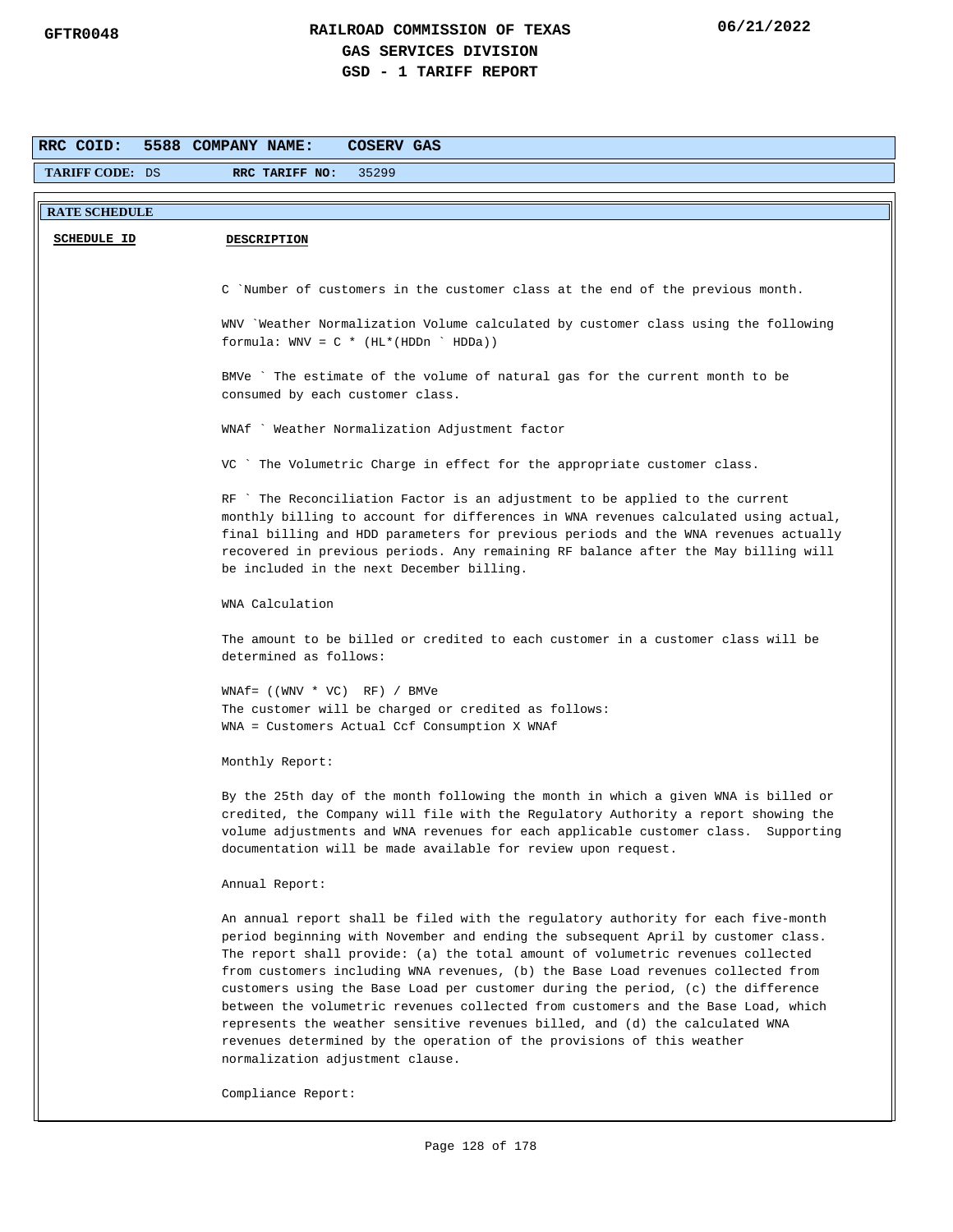| RRC COID:              | 5588 COMPANY NAME:<br>COSERV GAS                                                                                                                                                                                                                                                                                                                                                                                                                                                                                                                                                                                                                                                                                                                                                                                                                                                                                                                                                          |
|------------------------|-------------------------------------------------------------------------------------------------------------------------------------------------------------------------------------------------------------------------------------------------------------------------------------------------------------------------------------------------------------------------------------------------------------------------------------------------------------------------------------------------------------------------------------------------------------------------------------------------------------------------------------------------------------------------------------------------------------------------------------------------------------------------------------------------------------------------------------------------------------------------------------------------------------------------------------------------------------------------------------------|
| <b>TARIFF CODE: DS</b> | RRC TARIFF NO:<br>35299                                                                                                                                                                                                                                                                                                                                                                                                                                                                                                                                                                                                                                                                                                                                                                                                                                                                                                                                                                   |
|                        |                                                                                                                                                                                                                                                                                                                                                                                                                                                                                                                                                                                                                                                                                                                                                                                                                                                                                                                                                                                           |
| <b>RATE SCHEDULE</b>   |                                                                                                                                                                                                                                                                                                                                                                                                                                                                                                                                                                                                                                                                                                                                                                                                                                                                                                                                                                                           |
| <b>SCHEDULE ID</b>     | <b>DESCRIPTION</b>                                                                                                                                                                                                                                                                                                                                                                                                                                                                                                                                                                                                                                                                                                                                                                                                                                                                                                                                                                        |
|                        |                                                                                                                                                                                                                                                                                                                                                                                                                                                                                                                                                                                                                                                                                                                                                                                                                                                                                                                                                                                           |
|                        | The Company shall file with the Commission an annual report verifying the past<br>years WNA collections or refunds. The report shall show the amount collected or<br>refunded by WNA month, total monthly volume, average WNA rate, average bill impact,<br>percent bill impact and itemized by service area. The Company shall file the report<br>with the Commission electronically at GUD_Compliance@rrc.texas.gov or at the<br>following address:<br>WNA Tariff Filing Director of Oversight and Safety Division<br>Gas Services Department<br>Railroad Commission of Texas<br>P.O. Box 12967<br>Austin, TX 78711-2967                                                                                                                                                                                                                                                                                                                                                                |
| EDIT                   |                                                                                                                                                                                                                                                                                                                                                                                                                                                                                                                                                                                                                                                                                                                                                                                                                                                                                                                                                                                           |
|                        | Application of Schedule:<br>This Excess Deferred Income Tax Credit applies to all general service rate<br>schedules of CoServ Gas, Ltd. (Company) currently in force within the incorporated<br>and unincorporated areas of Collin, Denton, and Kaufman Counties. Calculation of<br>Credit: The annual amortization of the regulatory liability for excess deferred<br>income taxes resulting from the Tax Cuts and Jobs Act of 2017 and in compliance<br>with GUD No. 10695, will be credited to customers monthly on avolumetric basis<br>until fully amortized. The initial credit will occur in September 01, 2021.<br>EDIT CREDIT<br>The total amount, if any, of the credit in a given year will be determined by: The<br>average rate assumption method (ARAM) as required by the Tax Cuts and Jobs Act of<br>2017 Section 13001(d) for the protected portion of the regulatory liability for<br>excess deferred income taxes, which results in an amortization over approximately |
|                        | 38 years.<br>TRUE-UP ADJUSTMENT<br>The Excess Deferred Income Tax credit shall be trued-up in CoServs next rate case.<br>The True-Up Adjustment will be the difference between the amount of the EDIT Credit<br>and the amount actually credited to customers. EDIT Credit per Ccf<br>Residential:<br>\$0.00247<br>Commercial:<br>\$0.00100<br>Public Authority: \$0.00100<br>Other Adjustments:<br>Taxes:<br>Plus applicable taxes and fees (including franchise fees) related to above.<br>Compliance Filing:<br>The Company shall make a filing with the Commission no later than March 31 of each<br>year, including the following information for the previous calendar year:                                                                                                                                                                                                                                                                                                        |
|                        | a. the total dollar amount of that years EDIT Credit;<br>b. the total dollar amount actually credited to customers;                                                                                                                                                                                                                                                                                                                                                                                                                                                                                                                                                                                                                                                                                                                                                                                                                                                                       |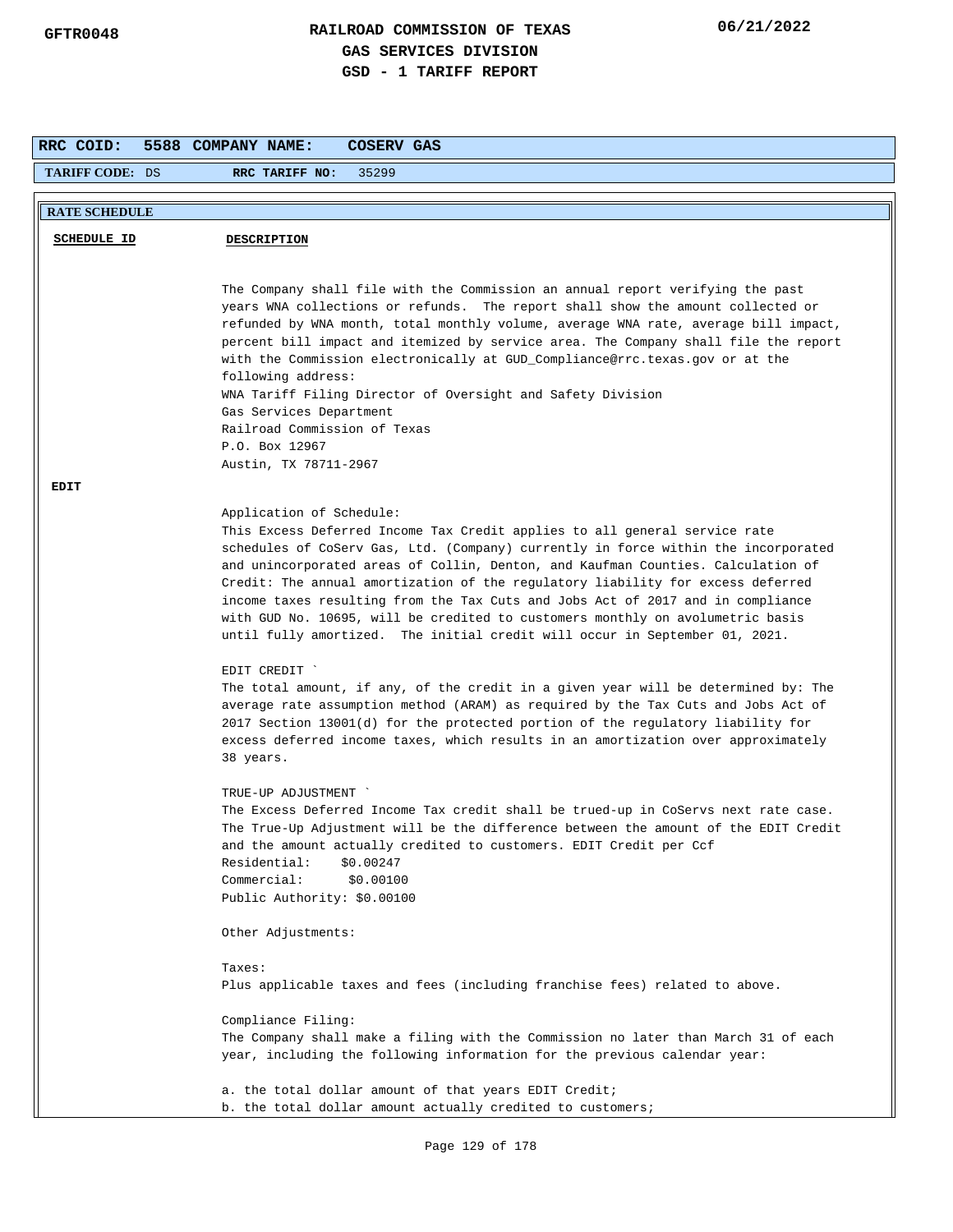| RRC COID:              | 5588 COMPANY NAME:<br>COSERV GAS                                                                                                                                        |
|------------------------|-------------------------------------------------------------------------------------------------------------------------------------------------------------------------|
| <b>TARIFF CODE: DS</b> | 35299<br>RRC TARIFF NO:                                                                                                                                                 |
|                        |                                                                                                                                                                         |
| <b>RATE SCHEDULE</b>   |                                                                                                                                                                         |
| <b>SCHEDULE ID</b>     | <b>DESCRIPTION</b>                                                                                                                                                      |
|                        |                                                                                                                                                                         |
|                        | c. the amount of the upcoming years EDIT Credit; and d. the amounts of the upcoming                                                                                     |
|                        | years EDIT Credit per Customer.                                                                                                                                         |
|                        | Conditions:                                                                                                                                                             |
|                        | Subject to all applicable laws and orders, and the Company's rules and regulations                                                                                      |
|                        | on file with the regulatory authority.                                                                                                                                  |
| DEP                    |                                                                                                                                                                         |
|                        | Customer deposits are not required with acceptable credit bureau or other report of                                                                                     |
|                        | good credit by a utility. Deposits may be required of CoServ Gas customers who<br>have been disconnected for nonpayment and later request to be reconnected.            |
|                        | Deposits will be determined by estimating one-sixth of the average annual bill, and                                                                                     |
|                        | may include allowable additional charges, as specified by Texas Railroad Commission                                                                                     |
|                        | regulation. See applicable Commission regulation at 16 TAC Section 7.45 (Quality<br>of Service Rule) for other provisions governing deposits.                           |
| RIDER URI              |                                                                                                                                                                         |
|                        | A. PURPOSE: The purpose of the Winter Storm Uri Surcharge is to authorize CoServ                                                                                        |
|                        | Gas, Ltd. (CoServ Gas or the Company) to recover the reasonable, necessary, and                                                                                         |
|                        | prudent extraordinary costs incurred by the Company as a result of Winter Storm                                                                                         |
|                        | Uri. The rate schedule is authorized by the Railroad Commission of Texass<br>(Commission) (1) Regulatory Asset Determination Order in OS-21-00007061 (Regulatory        |
|                        | Asset Order), (2) original jurisdiction to prescribe the manner and form of the                                                                                         |
|                        | books, records, and accounts for gas utilities under Texas Utilities Code                                                                                               |
|                        | 102.101(a), (b) and (d), (3) Regulatory Asset Notice issued on February 13, 2021,<br>and (4) Notice to Gas Utilities issued on June 17, 2021. The Commission authorizes |
|                        | and directs the Company to assess the Winter Storm Uri Surcharge rate as set forth:                                                                                     |
|                        | B. APPLICABILITY: This rate shall apply to all CoServ customers located in the                                                                                          |
|                        | incorporated and unincorporated service areas. C. SURCHARGE RATE: All Ccf during<br>each billing period: \$0.07 per Ccf, to all customers through the Companys Purchase |
|                        | Gas Factor. This rate will be in effect until all approved and expended Winter                                                                                          |
|                        | Storm Uri costs, up to \$67,224,791 (Regulatory Asset Amount) plus carrying cost,                                                                                       |
|                        | are recovered under the applicable rate schedules.  Any excess recovery of the                                                                                          |
|                        | Regulatory Asset Amount shall be calculated and refunded to customers through the<br>Companys Purchase Gas Factor. D. OTHER ADJUSTMENTS: Plus applicable taxes and fees |
|                        | (including franchise fees) related to above.                                                                                                                            |
| <b>CAPCR</b>           |                                                                                                                                                                         |
|                        | CoServ Gas customers who were previously customers of Denton County Electric                                                                                            |
|                        | Cooperative, d/b/a CoServ Electric, may receive Capital Credits from CoServ                                                                                             |
|                        | Electric. Any such credits will be considered to be a payment on those customers<br>gas bills and will be treated as a credit on such bills.                            |
| TOC                    |                                                                                                                                                                         |
|                        | TABLE OF CONTENTS                                                                                                                                                       |
|                        | UO.<br>UTILITY OPERATIONS                                                                                                                                               |
|                        | SA<br>INCORPORATED AND UNINCORPORATED SERVICE AREAS AND COUNTIES                                                                                                        |
|                        | DEF<br>DEFINITIONS                                                                                                                                                      |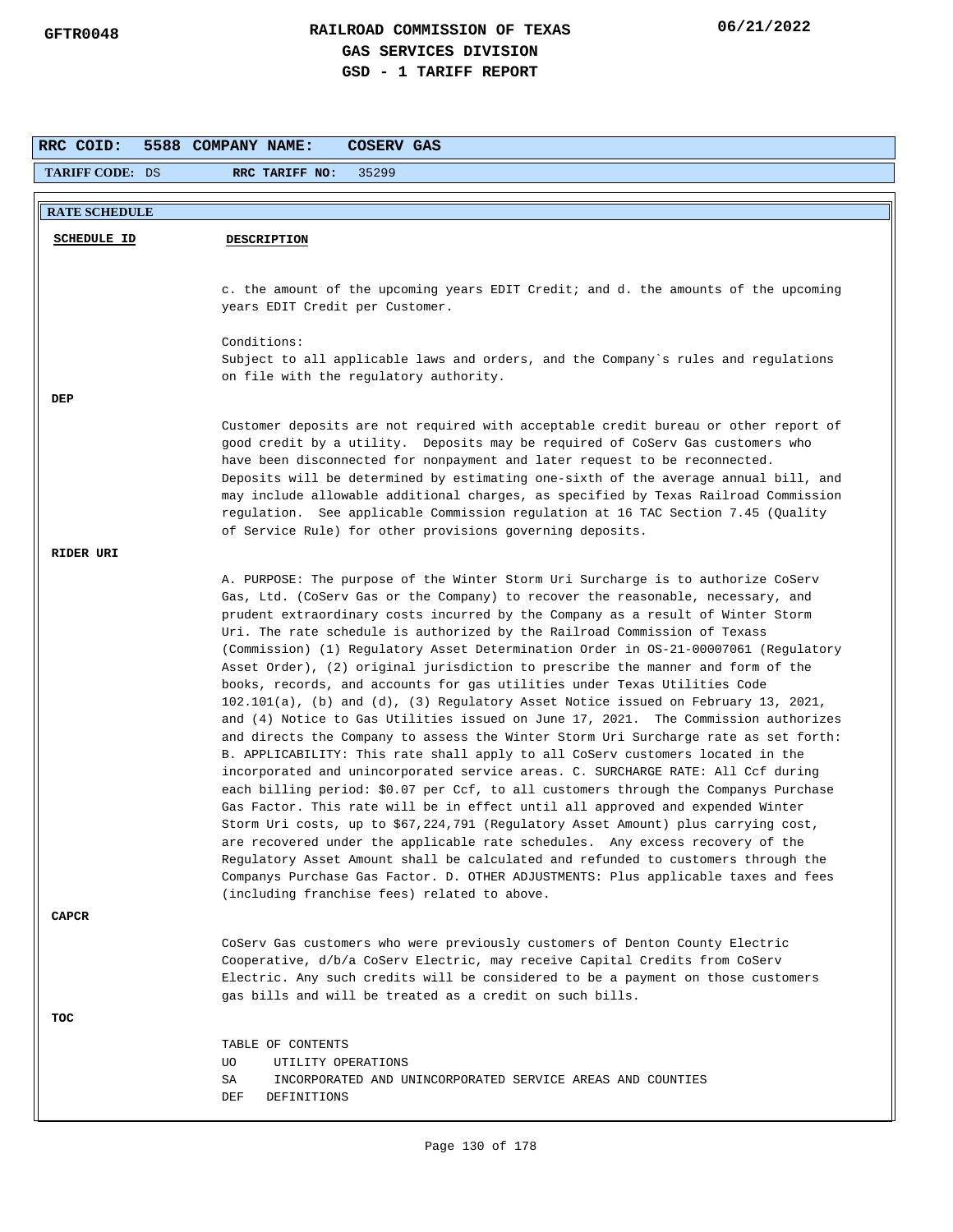| RRC COID:              | 5588 COMPANY NAME:<br>COSERV GAS                                                                          |
|------------------------|-----------------------------------------------------------------------------------------------------------|
| <b>TARIFF CODE: DS</b> | 35299<br>RRC TARIFF NO:                                                                                   |
| <b>RATE SCHEDULE</b>   |                                                                                                           |
| <b>SCHEDULE ID</b>     | <b>DESCRIPTION</b>                                                                                        |
|                        |                                                                                                           |
|                        |                                                                                                           |
|                        | Schedules specific to Incorporated Areas                                                                  |
|                        | RI<br>RESIDENTIAL INCORPORATED AREAS SALES<br>CI<br>COMMERCIAL INCORPORATED AREAS SALES                   |
|                        | PUBLIC AUTHORITY INCORPORATED AREAS SALES<br>PI                                                           |
|                        | ITF<br>INCORPORATED AREAS TAX FACTORS                                                                     |
|                        | LINE EXTENSION POLICY ` INCORPORATED AREAS<br>LEI                                                         |
|                        | Schedules specific to Unincorporated Areas                                                                |
|                        | RU<br>RESIDENTIAL UNINCORPORATED AREAS SALES                                                              |
|                        | CU<br>COMMERCIAL UNINCORPORATED AREAS SALES                                                               |
|                        | PUBLIC AUTHORITY UNINCORPORATED AREAS SALES<br>PU                                                         |
|                        | UNINCORPORATED AREAS TAX FACTORS<br>UTF<br>LINE EXTENSION POLICY ` UNINCORPORATED AREAS<br>LEU            |
|                        |                                                                                                           |
|                        | Schedules applicable to all areas                                                                         |
|                        | PGF<br>PURCHASED GAS FACTOR                                                                               |
|                        | PSF<br>PIPELINE SAFETY FEE RCE RATE CASE EXPENSES                                                         |
|                        | WNA<br>WEATHER NORMALIZATION ADJUSTMENT                                                                   |
|                        | EXCESS DEFERRED INCOME TAX CREDIT<br>EDIT                                                                 |
|                        | М<br>MISCELLANEOUS SERVICE CHARGES                                                                        |
|                        | Q<br>QUALITY OF SERVICE<br>CP<br>CURTAILMENT POLICY                                                       |
|                        | <b>CUSTOMER DEPOSITS</b><br>DEP                                                                           |
| UO                     |                                                                                                           |
|                        |                                                                                                           |
|                        | Utility Operations:<br>CoServ Gas, Ltd. owns and operates a natural gas distribution system that provides |
|                        | natural gas service in Texas.                                                                             |
|                        | The following will respond to inquiries regarding provisions of this Tariff for Gas                       |
|                        | Service:                                                                                                  |
|                        | Tariff Coordinator CoServ Gas, Ltd.                                                                       |
|                        | 7701 South Stemmons                                                                                       |
|                        | Corinth, Texas 76210<br>Telephone: (940) 321-7800                                                         |
|                        | Email Address: tariff@coserv.com                                                                          |
| SAI                    |                                                                                                           |
|                        |                                                                                                           |
|                        | INCORPORATED SERVICE AREAS                                                                                |
|                        | Allen<br>Argyle                                                                                           |
|                        | Aubrey                                                                                                    |
|                        | Bartonville                                                                                               |
|                        | Carrollton                                                                                                |
|                        | Celina                                                                                                    |
|                        | Copper                                                                                                    |
|                        | Canyon Corinth                                                                                            |
|                        | Crossroads                                                                                                |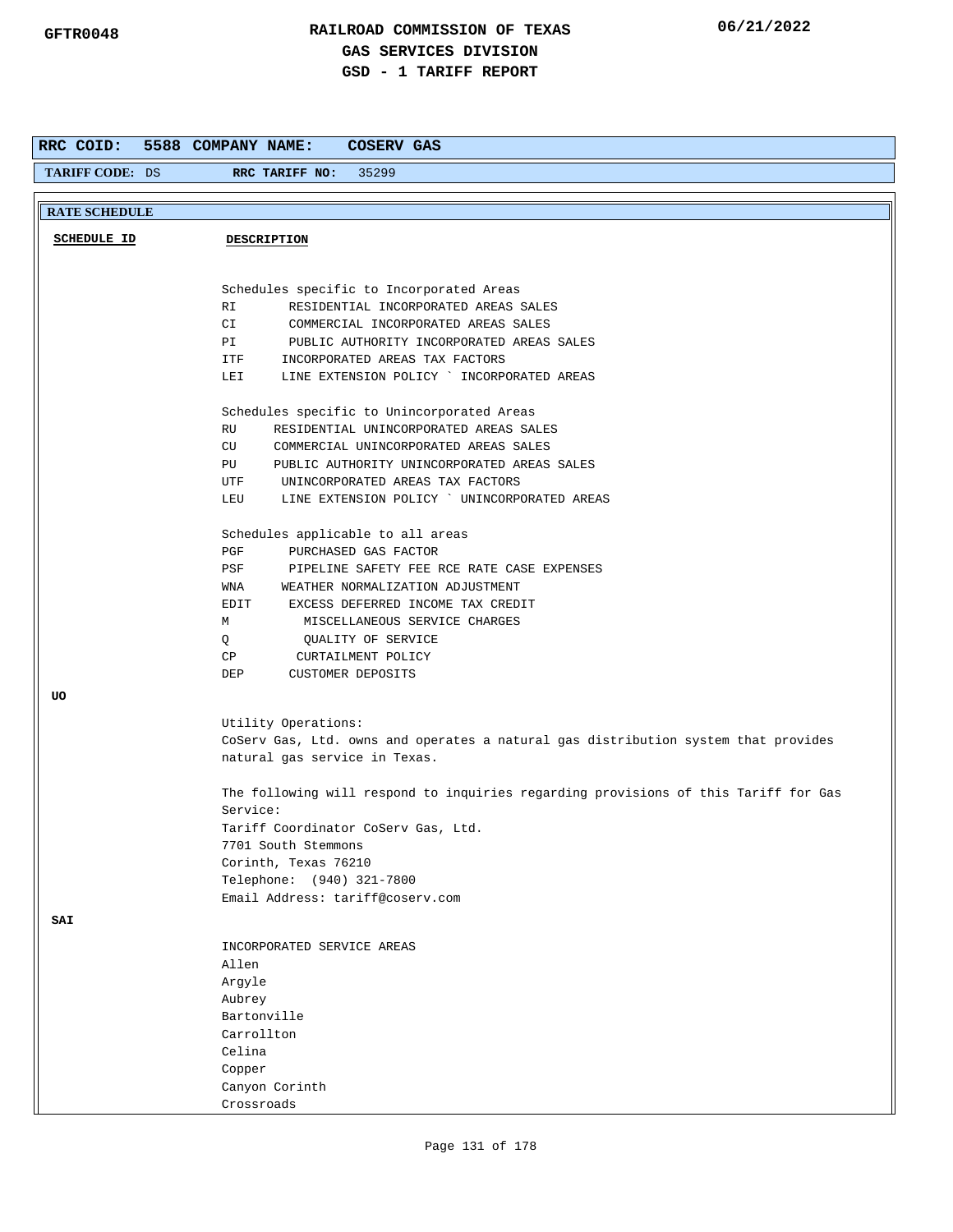| RRC COID:<br>TARIFF CODE: DS      | 5588 COMPANY NAME:<br><b>COSERV GAS</b><br>35299<br>RRC TARIFF NO: |
|-----------------------------------|--------------------------------------------------------------------|
|                                   |                                                                    |
| <b>RATE SCHEDULE</b>              |                                                                    |
| <b>SCHEDULE ID</b>                | <b>DESCRIPTION</b>                                                 |
|                                   | Denton                                                             |
|                                   | Double Oak                                                         |
|                                   | Fairview                                                           |
|                                   | Flower Mound                                                       |
|                                   | Forney                                                             |
|                                   | Fort Worth                                                         |
|                                   | Frisco                                                             |
|                                   | Highland Village                                                   |
|                                   | Little Elm                                                         |
|                                   | Lewisville                                                         |
|                                   | Lucas                                                              |
|                                   | McKinney                                                           |
|                                   | Murphy                                                             |
|                                   | Northlake                                                          |
|                                   | Parker                                                             |
|                                   | Plano                                                              |
|                                   | Ponder                                                             |
|                                   | Prosper                                                            |
|                                   | Providence                                                         |
|                                   | Village                                                            |
|                                   | St. Paul                                                           |
|                                   | Shady Shores                                                       |
|                                   | The Colony                                                         |
|                                   | Wylie                                                              |
|                                   | COUNTIES                                                           |
|                                   | Denton                                                             |
|                                   | Denton                                                             |
|                                   | Kaufman                                                            |
| <b>RATE ADJUSTMENT PROVISIONS</b> |                                                                    |
| None                              |                                                                    |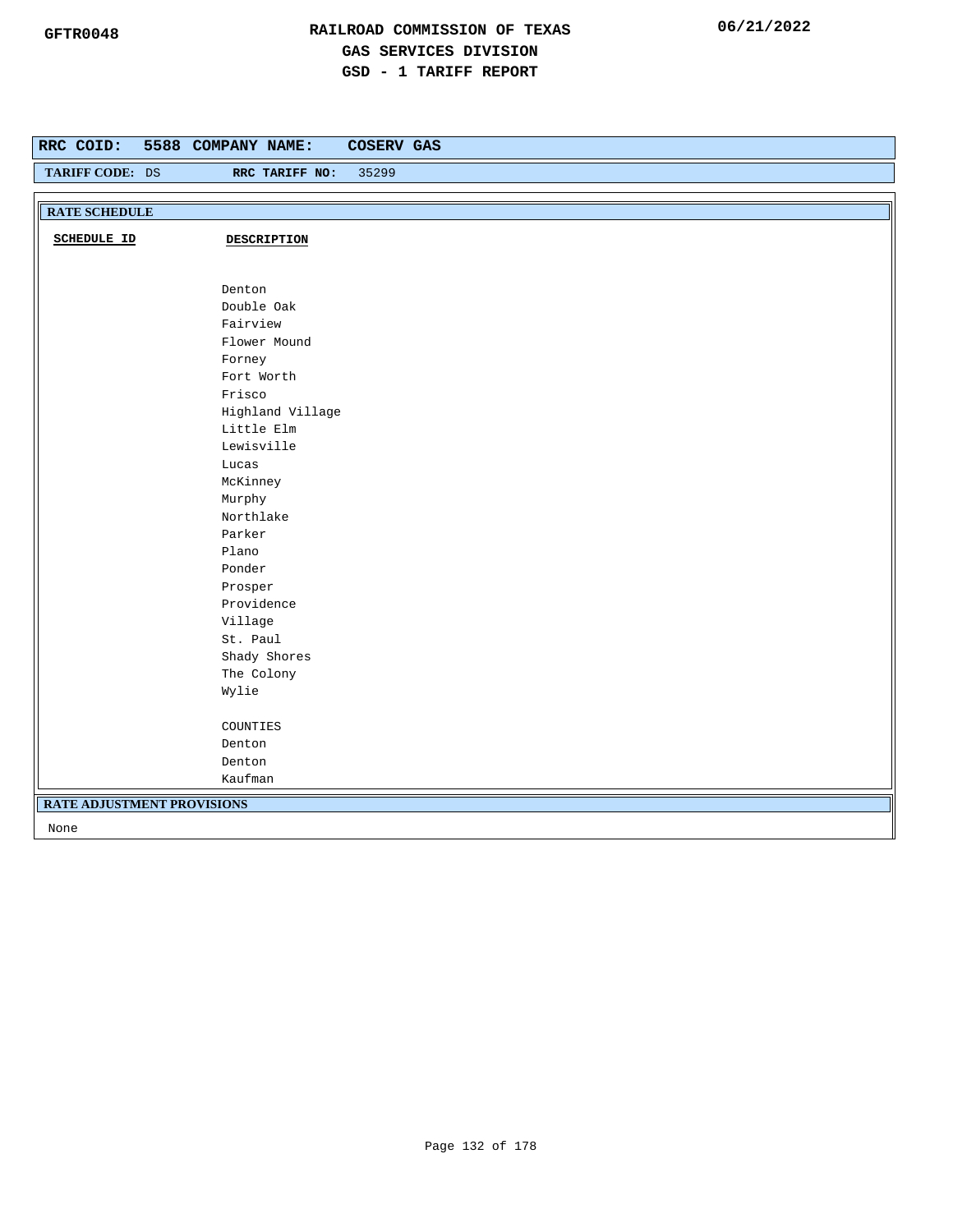| RRC COID:            | 5588 COMPANY NAME:                                                                                                                                                                                                                          | COSERV GAS |                           |                    |
|----------------------|---------------------------------------------------------------------------------------------------------------------------------------------------------------------------------------------------------------------------------------------|------------|---------------------------|--------------------|
|                      | TARIFF CODE: DS RRC TARIFF NO: 35299                                                                                                                                                                                                        |            |                           |                    |
| <b>CUSTOMERS</b>     |                                                                                                                                                                                                                                             |            |                           |                    |
| RRC CUSTOMER NO      | CONFIDENTIAL? BILLING UNIT                                                                                                                                                                                                                  |            | <b>PGA CURRENT CHARGE</b> | PGA EFFECTIVE DATE |
| $\mathbf{1}$         | $\mathbf N$                                                                                                                                                                                                                                 |            |                           |                    |
|                      | CUSTOMER NAME City of Flower Mound                                                                                                                                                                                                          |            |                           |                    |
|                      | $2 \left( \frac{1}{2} \right)$<br>N                                                                                                                                                                                                         |            |                           |                    |
|                      | CUSTOMER NAME City of Plano                                                                                                                                                                                                                 |            |                           |                    |
| 3 <sup>1</sup>       | N                                                                                                                                                                                                                                           |            |                           |                    |
|                      | CUSTOMER NAME City of Frisco                                                                                                                                                                                                                |            |                           |                    |
| $4\phantom{0}$       | $\overline{N}$                                                                                                                                                                                                                              |            |                           |                    |
|                      | CUSTOMER NAME City of Prosper                                                                                                                                                                                                               |            |                           |                    |
| $5^{\circ}$          | $_{\rm N}$                                                                                                                                                                                                                                  |            |                           |                    |
|                      | CUSTOMER NAME City of Denton                                                                                                                                                                                                                |            |                           |                    |
| 6                    | $_{\rm N}$                                                                                                                                                                                                                                  |            |                           |                    |
|                      | CUSTOMER NAME City of Allen                                                                                                                                                                                                                 |            |                           |                    |
| 7                    | $\overline{N}$                                                                                                                                                                                                                              |            |                           |                    |
|                      | CUSTOMER NAME City of Argyle                                                                                                                                                                                                                |            |                           |                    |
| 8                    | $\mathbb N$                                                                                                                                                                                                                                 |            |                           |                    |
|                      | CUSTOMER NAME City of Bartonville                                                                                                                                                                                                           |            |                           |                    |
| 10                   | N                                                                                                                                                                                                                                           |            |                           |                    |
|                      | CUSTOMER NAME City of Double Oak                                                                                                                                                                                                            |            |                           |                    |
|                      | $11$ and $11$ and $11$ and $11$ and $11$ and $11$ and $11$ and $11$ and $11$ and $11$ and $11$ and $11$ and $11$ and $11$ and $11$ and $11$ and $11$ and $11$ and $11$ and $11$ and $11$ and $11$ and $11$ and $11$ and $11$<br>$\mathbb N$ |            |                           |                    |
|                      | CUSTOMER NAME City of Little Elm                                                                                                                                                                                                            |            |                           |                    |
|                      | 12<br>$_{\rm N}$                                                                                                                                                                                                                            |            |                           |                    |
|                      | CUSTOMER NAME City of Ponder                                                                                                                                                                                                                |            |                           |                    |
| 15                   | N                                                                                                                                                                                                                                           |            |                           |                    |
|                      | CUSTOMER NAME City of Shady Shores                                                                                                                                                                                                          |            |                           |                    |
| 16                   | N                                                                                                                                                                                                                                           |            |                           |                    |
| <b>CUSTOMER NAME</b> | Lavon System Wylie                                                                                                                                                                                                                          |            |                           |                    |
| 17                   | $\, {\rm N}$                                                                                                                                                                                                                                |            |                           |                    |
| <b>CUSTOMER NAME</b> | Lavon System Murphy                                                                                                                                                                                                                         |            |                           |                    |
| 18                   | $_{\rm N}$                                                                                                                                                                                                                                  |            |                           |                    |
| <b>CUSTOMER NAME</b> | Lavon System Parker                                                                                                                                                                                                                         |            |                           |                    |
| 19                   | N                                                                                                                                                                                                                                           |            |                           |                    |
| <b>CUSTOMER NAME</b> | Lavon System Lucas                                                                                                                                                                                                                          |            |                           |                    |
| 4424                 | $\, {\rm N}$                                                                                                                                                                                                                                |            |                           |                    |
| <b>CUSTOMER NAME</b> | City of Fort Worth                                                                                                                                                                                                                          |            |                           |                    |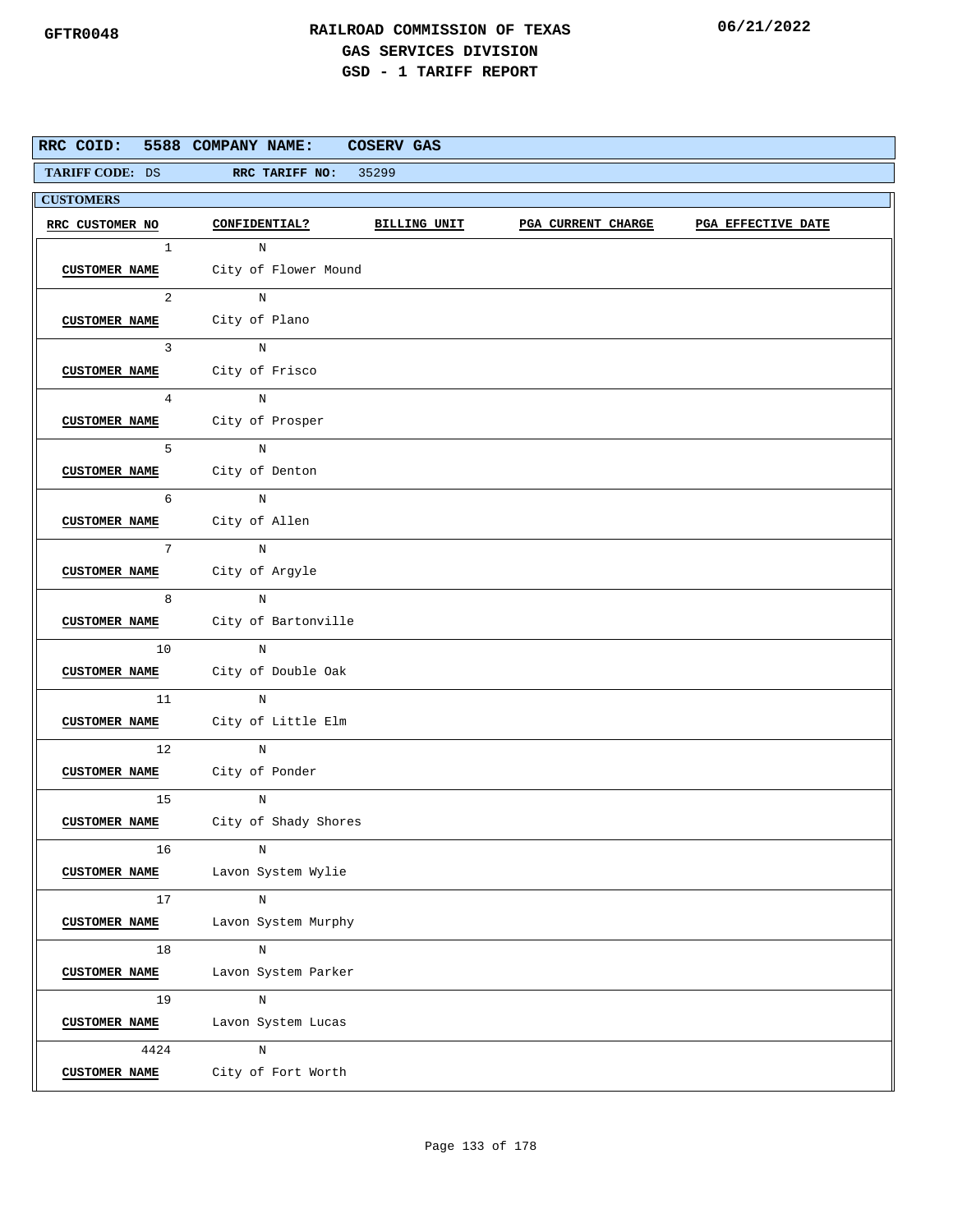|                           | RRC COID: 5588 COMPANY NAME:     | COSERV GAS   |                           |                    |
|---------------------------|----------------------------------|--------------|---------------------------|--------------------|
| TARIFF CODE: DS           | RRC TARIFF NO:                   | 35299        |                           |                    |
| <b>CUSTOMERS</b>          |                                  |              |                           |                    |
| RRC CUSTOMER NO           | CONFIDENTIAL?                    | BILLING UNIT | <b>PGA CURRENT CHARGE</b> | PGA EFFECTIVE DATE |
| 4425                      | N                                |              |                           |                    |
| <b>CUSTOMER NAME</b>      | City of Highland Village         |              |                           |                    |
| 4426                      | N                                |              |                           |                    |
|                           | CUSTOMER NAME City of Fairview   |              |                           |                    |
| 4485                      | N                                |              |                           |                    |
|                           | CUSTOMER NAME City of Corinth    |              |                           |                    |
| 4486                      | $\rm N$                          |              |                           |                    |
| <b>CUSTOMER NAME</b>      | City of McKinney                 |              |                           |                    |
| 9                         | N                                |              |                           |                    |
| <b>CUSTOMER NAME</b>      | City of The Colony               |              |                           |                    |
| 18267                     | N                                |              |                           |                    |
| <b>CUSTOMER NAME</b>      | City of Celina                   |              |                           |                    |
| 18268                     | N                                |              |                           |                    |
| <b>CUSTOMER NAME</b>      | City of St. Paul                 |              |                           |                    |
| 18269                     | N                                |              |                           |                    |
|                           | CUSTOMER NAME City of Lewisville |              |                           |                    |
| 27601                     | N                                |              |                           |                    |
| <b>CUSTOMER NAME</b>      | Cross Roads, Inc                 |              |                           |                    |
| 41977                     | N                                |              |                           |                    |
| <b>CUSTOMER NAME</b>      | City of Aubrey                   |              |                           |                    |
| 41979                     | N                                |              |                           |                    |
| CUSTOMER NAME             | City of Carrollton               |              |                           |                    |
| 41980                     | N                                |              |                           |                    |
| <b>CUSTOMER NAME</b>      | Town of Copper Canyon            |              |                           |                    |
| 41981                     | N                                |              |                           |                    |
| <b>CUSTOMER NAME</b>      | City of Forney                   |              |                           |                    |
| 41987                     | N                                |              |                           |                    |
| <b>CUSTOMER NAME</b>      | Town of Northlake                |              |                           |                    |
| 41989                     | $\rm N$                          |              |                           |                    |
| <b>CUSTOMER NAME</b>      | City of Providence Village       |              |                           |                    |
| <b>REASONS FOR FILING</b> |                                  |              |                           |                    |
| NEW?: N                   |                                  |              |                           |                    |

**RRC DOCKET NO:**

**CITY ORDINANCE NO:** See Ord REF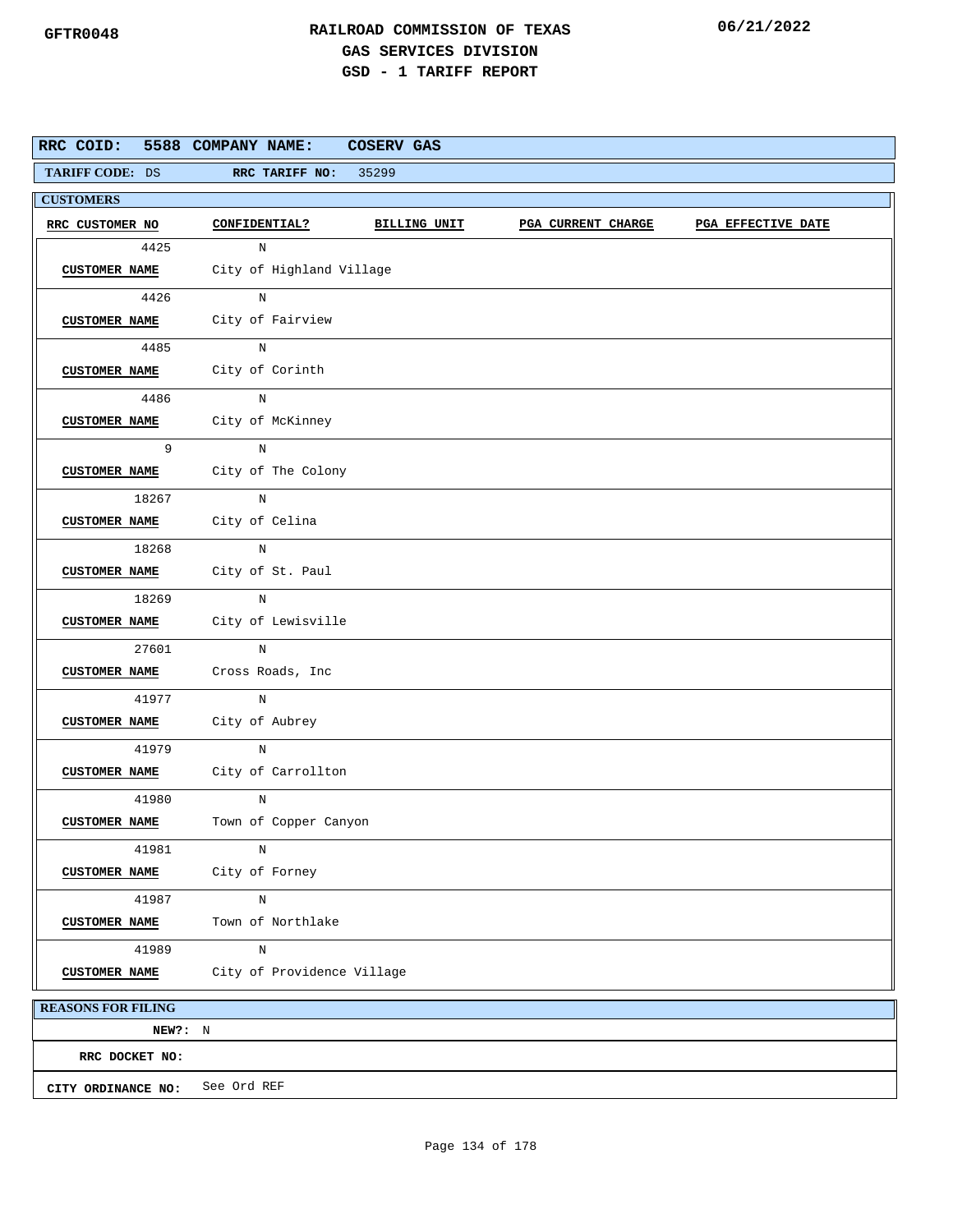| RRC COID:                       | 5588 COMPANY NAME:<br>COSERV GAS                                                                                                                                                                                                                                                                                                                                                                                                                                                                                                                                                                                                                                                                                                                                                                                                                                                                                                                                                                                                                                                                                                         |
|---------------------------------|------------------------------------------------------------------------------------------------------------------------------------------------------------------------------------------------------------------------------------------------------------------------------------------------------------------------------------------------------------------------------------------------------------------------------------------------------------------------------------------------------------------------------------------------------------------------------------------------------------------------------------------------------------------------------------------------------------------------------------------------------------------------------------------------------------------------------------------------------------------------------------------------------------------------------------------------------------------------------------------------------------------------------------------------------------------------------------------------------------------------------------------|
| <b>TARIFF CODE: DS</b>          | RRC TARIFF NO:<br>35299                                                                                                                                                                                                                                                                                                                                                                                                                                                                                                                                                                                                                                                                                                                                                                                                                                                                                                                                                                                                                                                                                                                  |
| AMENDMENT (EXPLAIN):            |                                                                                                                                                                                                                                                                                                                                                                                                                                                                                                                                                                                                                                                                                                                                                                                                                                                                                                                                                                                                                                                                                                                                          |
|                                 | <b>OTHER(EXPLAIN):</b> To renumber service charges.                                                                                                                                                                                                                                                                                                                                                                                                                                                                                                                                                                                                                                                                                                                                                                                                                                                                                                                                                                                                                                                                                      |
| <b>SERVICES</b>                 |                                                                                                                                                                                                                                                                                                                                                                                                                                                                                                                                                                                                                                                                                                                                                                                                                                                                                                                                                                                                                                                                                                                                          |
| TYPE OF SERVICE                 | SERVICE DESCRIPTION                                                                                                                                                                                                                                                                                                                                                                                                                                                                                                                                                                                                                                                                                                                                                                                                                                                                                                                                                                                                                                                                                                                      |
| Α                               | Residential Sales                                                                                                                                                                                                                                                                                                                                                                                                                                                                                                                                                                                                                                                                                                                                                                                                                                                                                                                                                                                                                                                                                                                        |
| OTHER TYPE DESCRIPTION          |                                                                                                                                                                                                                                                                                                                                                                                                                                                                                                                                                                                                                                                                                                                                                                                                                                                                                                                                                                                                                                                                                                                                          |
| <b>PREPARER - PERSON FILING</b> |                                                                                                                                                                                                                                                                                                                                                                                                                                                                                                                                                                                                                                                                                                                                                                                                                                                                                                                                                                                                                                                                                                                                          |
|                                 |                                                                                                                                                                                                                                                                                                                                                                                                                                                                                                                                                                                                                                                                                                                                                                                                                                                                                                                                                                                                                                                                                                                                          |
| <b>RRC NO: 782</b>              | INACTIVE DATE:<br><b>ACTIVE FLAG: Y</b>                                                                                                                                                                                                                                                                                                                                                                                                                                                                                                                                                                                                                                                                                                                                                                                                                                                                                                                                                                                                                                                                                                  |
| FIRST NAME: Charley             | MIDDLE:<br>LAST NAME: Harrell                                                                                                                                                                                                                                                                                                                                                                                                                                                                                                                                                                                                                                                                                                                                                                                                                                                                                                                                                                                                                                                                                                            |
|                                 | TITLE: Director of Finance                                                                                                                                                                                                                                                                                                                                                                                                                                                                                                                                                                                                                                                                                                                                                                                                                                                                                                                                                                                                                                                                                                               |
|                                 | ADDRESS LINE 1: 7701 S. Stemmons                                                                                                                                                                                                                                                                                                                                                                                                                                                                                                                                                                                                                                                                                                                                                                                                                                                                                                                                                                                                                                                                                                         |
| ADDRESS LINE 2:                 |                                                                                                                                                                                                                                                                                                                                                                                                                                                                                                                                                                                                                                                                                                                                                                                                                                                                                                                                                                                                                                                                                                                                          |
| AREA CODE: 940                  | STATE: TX<br>CITY: Corinth<br>ZIP: 76210<br>ZIP4:<br>321-7834                                                                                                                                                                                                                                                                                                                                                                                                                                                                                                                                                                                                                                                                                                                                                                                                                                                                                                                                                                                                                                                                            |
|                                 | <b>EXTENSION:</b><br>PHONE NO:                                                                                                                                                                                                                                                                                                                                                                                                                                                                                                                                                                                                                                                                                                                                                                                                                                                                                                                                                                                                                                                                                                           |
| <b>CURTAILMENT PLAN</b>         |                                                                                                                                                                                                                                                                                                                                                                                                                                                                                                                                                                                                                                                                                                                                                                                                                                                                                                                                                                                                                                                                                                                                          |
| PLAN ID                         | <b>DESCRIPTION</b>                                                                                                                                                                                                                                                                                                                                                                                                                                                                                                                                                                                                                                                                                                                                                                                                                                                                                                                                                                                                                                                                                                                       |
| CP                              | CoServ Gas follows the requirements of the order in the Railroad Commission of Texas, Gas<br>Utilities Docket No. 489.                                                                                                                                                                                                                                                                                                                                                                                                                                                                                                                                                                                                                                                                                                                                                                                                                                                                                                                                                                                                                   |
| <b>LINE EXTENSION POLICY</b>    |                                                                                                                                                                                                                                                                                                                                                                                                                                                                                                                                                                                                                                                                                                                                                                                                                                                                                                                                                                                                                                                                                                                                          |
| POLICY ID                       | DESCRIPTION                                                                                                                                                                                                                                                                                                                                                                                                                                                                                                                                                                                                                                                                                                                                                                                                                                                                                                                                                                                                                                                                                                                              |
| 1246                            | Line Extension Policy: The Company has the right to contract with individual customers for the<br>installation of gas facilities as provided for by the city franchise. Upon the request of a<br>prospective new residential or commercial customer for service in an area served by CoServ Gas,<br>CoServ Gas will extend its main lines up to 100 feet from an existing CoServ Gas main in the<br>Public Rights of Way, without charge. The 100-foot allowance applies to a single customer or to<br>a group of customers requesting service from the same extension. Customers requesting mainline<br>extensions in excess of 100 feet shall bear the cost of any additional main, and shall bear the<br>cost of all yard lines, service lines, customer meters and regulators, and appurtenant<br>equipment, in accordance with the charges listed in item 11, Line Extension and Installation, of<br>Rate Schedule M, Miscellaneous Service Charges. CoServ Gas is not required to extend its mains<br>or facilities if the customer will not use gas for space heating and water heating, or the<br>equivalent load, at a minimum. |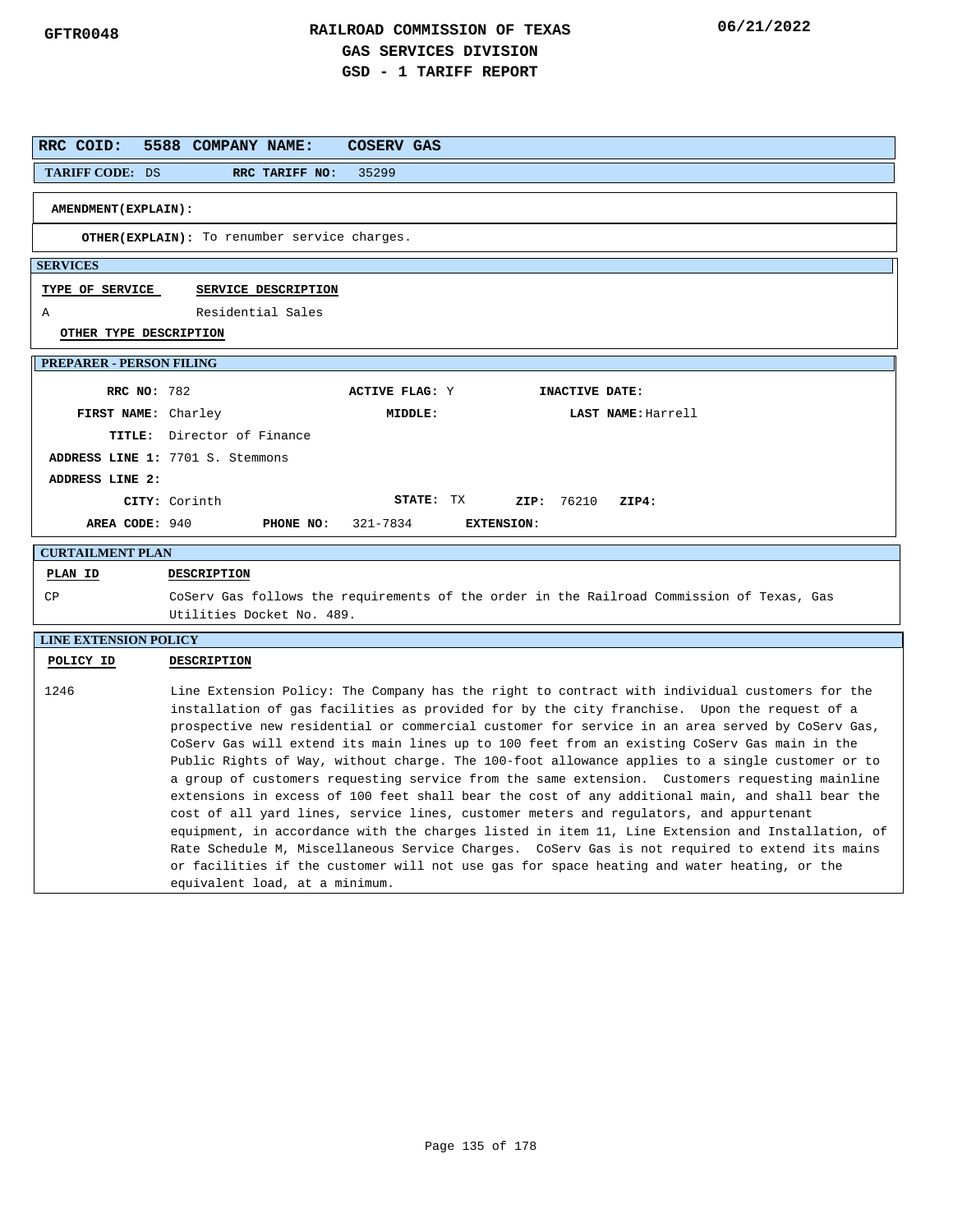| RRC COID:                 | <b>COSERV GAS</b><br>5588 COMPANY NAME:                                                                                                                                                                                                                                                                                                                                                                                                                                                                                                                                                                                                                                                                                                                                                                           |
|---------------------------|-------------------------------------------------------------------------------------------------------------------------------------------------------------------------------------------------------------------------------------------------------------------------------------------------------------------------------------------------------------------------------------------------------------------------------------------------------------------------------------------------------------------------------------------------------------------------------------------------------------------------------------------------------------------------------------------------------------------------------------------------------------------------------------------------------------------|
| <b>TARIFF CODE: DS</b>    | RRC TARIFF NO:<br>35299                                                                                                                                                                                                                                                                                                                                                                                                                                                                                                                                                                                                                                                                                                                                                                                           |
| <b>QUALITY OF SERVICE</b> |                                                                                                                                                                                                                                                                                                                                                                                                                                                                                                                                                                                                                                                                                                                                                                                                                   |
| QUAL_SERVICE ID           | <b>DESCRIPTION</b>                                                                                                                                                                                                                                                                                                                                                                                                                                                                                                                                                                                                                                                                                                                                                                                                |
| Q                         | Sections 7.45 (Quality of Service):                                                                                                                                                                                                                                                                                                                                                                                                                                                                                                                                                                                                                                                                                                                                                                               |
|                           | For gas utility service to residential and small commercial customers, the following minimum<br>service standards shall be applicable in unincorporated areas. In addition, each gas<br>distribution utility is ordered to amend its service rules to include said minimum service<br>standards within the utility service rules applicable to residential and small commercial<br>customers within incorporated areas, but only to the extent that said minimum service<br>standards do not conflict with standards lawfully established within a particular municipality<br>for a gas distribution utility. Said gas distribution utility shall file service rules<br>incorporating said minimum service standards with the Railroad Commission and with the<br>municipalities in the manner prescribed by law. |
|                           | (1) Continuity of service.                                                                                                                                                                                                                                                                                                                                                                                                                                                                                                                                                                                                                                                                                                                                                                                        |
|                           | (A) Service interruptions.                                                                                                                                                                                                                                                                                                                                                                                                                                                                                                                                                                                                                                                                                                                                                                                        |
|                           | (i) Every gas utility shall make all reasonable efforts to prevent interruptions of service.<br>When interruptions occur, the utility shall reestablish service within the shortest possible<br>time consistent with prudent operating principles so that the smallest number of customers are<br>affected.                                                                                                                                                                                                                                                                                                                                                                                                                                                                                                       |
|                           | (ii) Each utility shall make reasonable provisions to meet emergencies resulting from failure<br>of service, and each utility shall issue instructions to its employees covering procedures to<br>be followed in the event of an emergency in order to prevent or mitigate interruption or<br>impairment of service.                                                                                                                                                                                                                                                                                                                                                                                                                                                                                              |
|                           | (iii) In the event of national emergency or local disaster resulting in disruption of normal<br>service, the utility may, in the public interest, interrupt service to other customers to<br>provide necessary service to civil defense or other emergency service agencies on a temporary<br>basis until normal service to these agencies can be restored.                                                                                                                                                                                                                                                                                                                                                                                                                                                       |
|                           | (B) Record of interruption. Except for momentary interruptions which do not cause a major<br>disruption of service, each utility shall keep a complete record of all interruptions, both<br>emergency and scheduled. This record shall show the cause of interruptions, date, time<br>duration, location, approximate number of customers affected, and, in cases of emergency<br>interruptions, the remedy and steps taken to prevent recurrence.                                                                                                                                                                                                                                                                                                                                                                |
|                           | (C) Report to commission. The commission shall be notified in writing within 48 hours of<br>interruptions in service affecting the entire system or any major division thereof lasting<br>more than four hours. The notice shall also state the cause of such interruptions. If any<br>service interruption is reported to the commission otherwise (for example, as a curtailment<br>report or safety report), such other report is sufficient to comply with the terms of this<br>paragraph.                                                                                                                                                                                                                                                                                                                    |
|                           | (2) Customer relations.                                                                                                                                                                                                                                                                                                                                                                                                                                                                                                                                                                                                                                                                                                                                                                                           |
|                           | (A) Information to customers. Each utility shall:                                                                                                                                                                                                                                                                                                                                                                                                                                                                                                                                                                                                                                                                                                                                                                 |
|                           | (i) maintain a current set of maps showing the physical locations of its facilities. All<br>distribution facilities shall be labeled to indicate the size or any pertinent information                                                                                                                                                                                                                                                                                                                                                                                                                                                                                                                                                                                                                            |
|                           | Page 136 of 178                                                                                                                                                                                                                                                                                                                                                                                                                                                                                                                                                                                                                                                                                                                                                                                                   |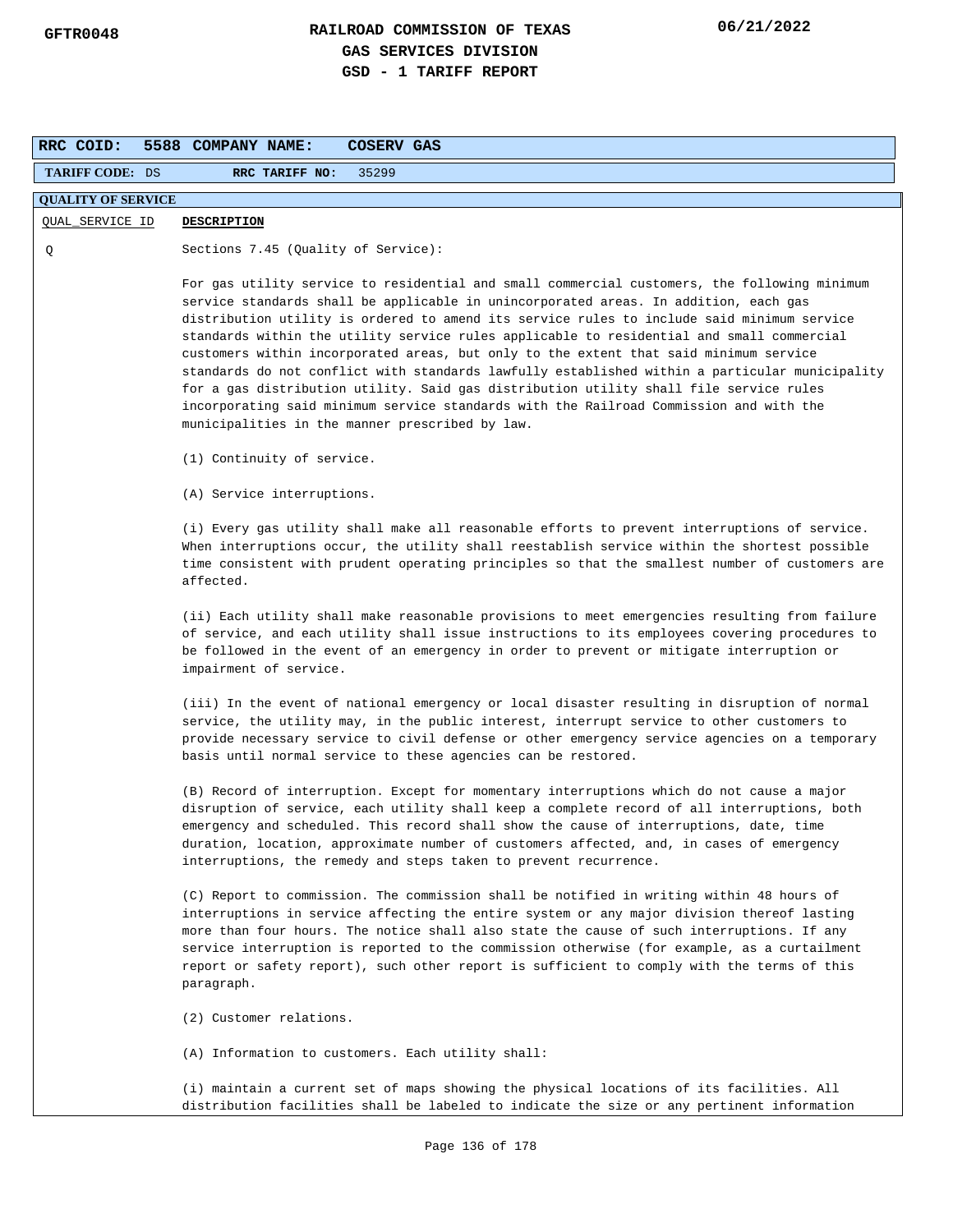| RRC COID:              | 5588 COMPANY NAME:<br>COSERV GAS                                                                                                                                                                                                                                                                                                                                                                                                                                                                                                                                                                   |
|------------------------|----------------------------------------------------------------------------------------------------------------------------------------------------------------------------------------------------------------------------------------------------------------------------------------------------------------------------------------------------------------------------------------------------------------------------------------------------------------------------------------------------------------------------------------------------------------------------------------------------|
| <b>TARIFF CODE: DS</b> | RRC TARIFF NO:<br>35299                                                                                                                                                                                                                                                                                                                                                                                                                                                                                                                                                                            |
|                        |                                                                                                                                                                                                                                                                                                                                                                                                                                                                                                                                                                                                    |
|                        |                                                                                                                                                                                                                                                                                                                                                                                                                                                                                                                                                                                                    |
|                        | which will accurately describe the utility`s facilities. These maps, or such other maps as may<br>be required by the regulatory authority, shall be kept by the utility in a central location<br>and will be available for inspection by the regulatory authority during normal working hours.<br>Each business office or service center shall have available up-to-date maps, plans, or records<br>of its immediate area, with such other information as may be necessary to enable the utility<br>to advise applicants and others entitled to the information as to the facilities available for |
|                        | serving that locality;<br>(ii) assist the customer or applicant in selecting the most economical rate schedule;<br>(iii) in compliance with applicable law or regulations, notify customers affected by a change<br>in rates or schedule or classification;                                                                                                                                                                                                                                                                                                                                        |
|                        | (iv) post a notice in a conspicuous place in each business office of the utility where<br>applications for service are received informing the public that copies of the rate schedules<br>and rules relating to the service of the utility as filed with the commission are available<br>for inspection;                                                                                                                                                                                                                                                                                           |
|                        | $(v)$ upon request inform its customers as to the method of reading meters;                                                                                                                                                                                                                                                                                                                                                                                                                                                                                                                        |
|                        | (vi) provide to new customers, at the time service is initiated or as an insert in the first<br>billing, a pamphlet or information packet containing the following information. This<br>information shall be provided in English and Spanish as necessary to adequately inform the<br>customers; provided, however, the regulatory authority upon application and a showing of good<br>cause may exempt the utility from the requirement that the information be provided in Spanish:                                                                                                              |
|                        | (I) the customer's right to information concerning rates and services and the customer's right<br>to inspect or obtain at reproduction cost a copy of the applicable tariffs and service rules;<br>(II) the customer`s right to have his or her meter checked without charge under paragraph (7)<br>of this section, if applicable;                                                                                                                                                                                                                                                                |
|                        | (III) the time allowed to pay outstanding bills;                                                                                                                                                                                                                                                                                                                                                                                                                                                                                                                                                   |
|                        | (IV) grounds for termination of service;                                                                                                                                                                                                                                                                                                                                                                                                                                                                                                                                                           |
|                        | (V) the steps the utility must take before terminating service;<br>(VI) how the customer can resolve billing disputes with the utility and how disputes and<br>health emergencies may affect termination of service;                                                                                                                                                                                                                                                                                                                                                                               |
|                        | (VII) information on alternative payment plans offered by the utility;                                                                                                                                                                                                                                                                                                                                                                                                                                                                                                                             |
|                        | (VIII) the steps necessary to have service reconnected after involuntary termination;<br>(IX) the appropriate regulatory authority with whom to register a complaint and how to contact                                                                                                                                                                                                                                                                                                                                                                                                            |
|                        | such authority;<br>(X) the hours, addresses, and telephone numbers of utility offices where bills may be paid and<br>information may be obtained; and                                                                                                                                                                                                                                                                                                                                                                                                                                              |
|                        | (XI) the customer's right to be instructed by the utility how to read his or her meter; (vii)<br>at least once each calendar year, notify customers that information is available upon request,<br>at no charge to the customer, concerning the items listed in clause $(vi)(I)$ - $(XI)$ of this<br>subparagraph. This notice may be accomplished by use of a billing insert or a printed<br>statement upon the bill itself.                                                                                                                                                                      |
|                        | (B) Customer complaints. Upon complaint to the utility by residential or small commercial<br>customers either at its office, by letter, or by telephone, the utility shall promptly make a<br>suitable investigation and advise the complainant of the results thereof. If shall keep a<br>record of all complaints which shall show the name and address of the complainant, the date<br>and nature of the complaint, and the adjustment or disposition thereof for a period of one<br>year subsequent to the final disposition of the complaint.                                                 |
|                        | (C) Utility response. Upon receipt of a complaint, either by letter or by telephone, from the                                                                                                                                                                                                                                                                                                                                                                                                                                                                                                      |
|                        | Page 137 of 178                                                                                                                                                                                                                                                                                                                                                                                                                                                                                                                                                                                    |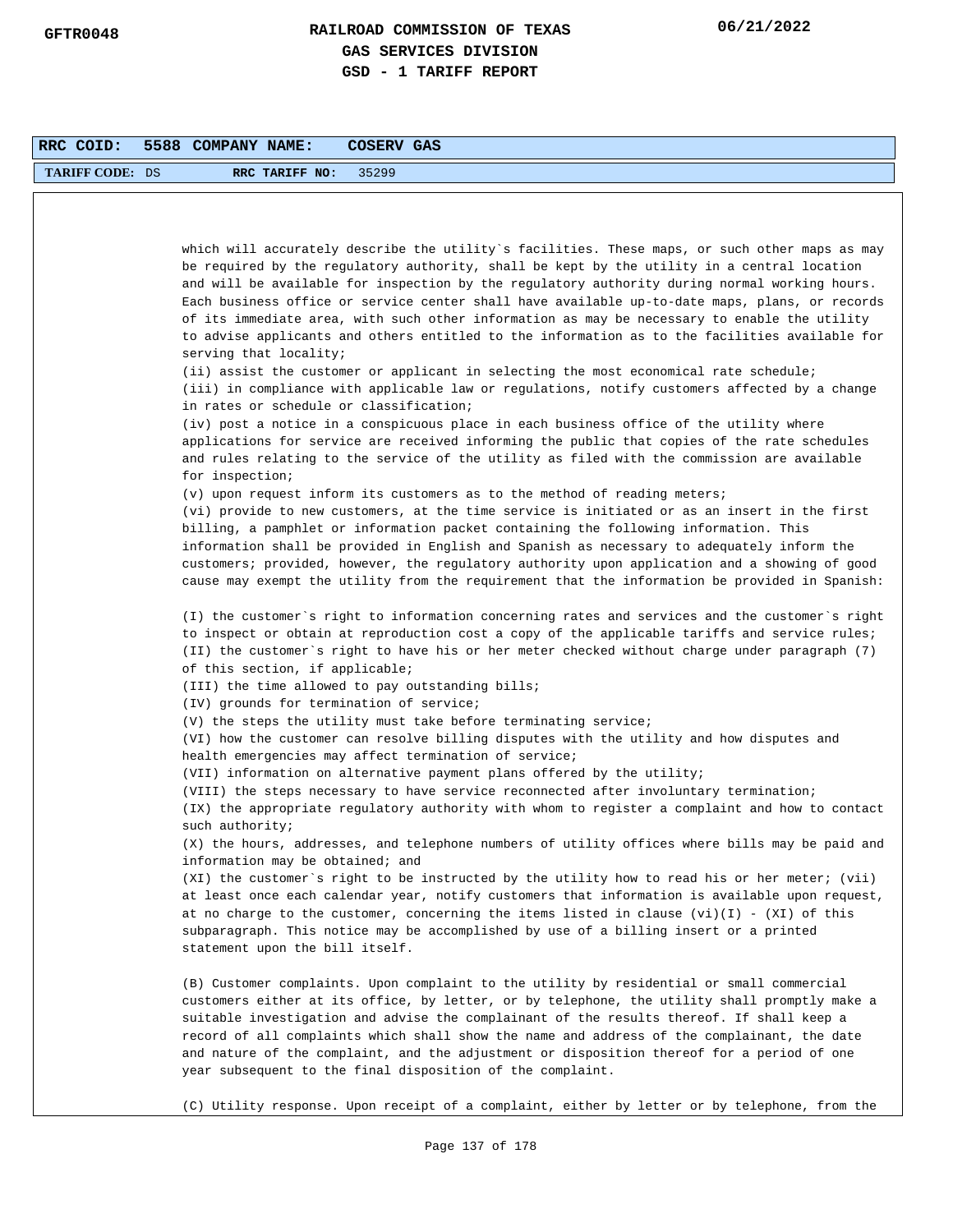| RRC COID:              | 5588 COMPANY NAME:<br>COSERV GAS                                                                                                                                                                                                                                                                                                                                                                                                                                                                                                                                                                                                                        |
|------------------------|---------------------------------------------------------------------------------------------------------------------------------------------------------------------------------------------------------------------------------------------------------------------------------------------------------------------------------------------------------------------------------------------------------------------------------------------------------------------------------------------------------------------------------------------------------------------------------------------------------------------------------------------------------|
| <b>TARIFF CODE: DS</b> | RRC TARIFF NO:<br>35299                                                                                                                                                                                                                                                                                                                                                                                                                                                                                                                                                                                                                                 |
|                        |                                                                                                                                                                                                                                                                                                                                                                                                                                                                                                                                                                                                                                                         |
|                        | regulatory authority on behalf of a customer, the utility shall make a suitable investigation<br>and advise the regulatory authority and complainant of the results thereof. An initial<br>response must be made by the next working day. The utility must make a final and complete<br>response within 15 days from the date of the complaint, unless additional time is granted<br>within the 15-day period. The commission encourages all customer complaints to be made in<br>writing to assist the regulatory authority in maintaining records of the quality of service of<br>each utility; however, telephone communications will be acceptable. |
|                        | (D) Deferred payment plan. The utility is encouraged to offer a deferred payment plan for<br>delinquent residential accounts. If such a plan is offered, it shall conform to the following<br>quidelines:                                                                                                                                                                                                                                                                                                                                                                                                                                               |
|                        | (i) Every deferred payment plan entered into due to the customer's inability to pay the<br>outstanding bill in full must provide that service will not be discontinued if the customer<br>pays current bills and a reasonable amount of the outstanding bill and agrees to pay the<br>balance in reasonable installments until the bill is paid.                                                                                                                                                                                                                                                                                                        |
|                        | (ii) For purposes of determining reasonableness under these rules, the following shall be<br>considered: size of delinquent account; customer's ability to pay; customer's payment history;<br>time that the debt has been outstanding; reasons why debt has been outstanding; and other<br>relevant factors concerning the circumstances of the customer.                                                                                                                                                                                                                                                                                              |
|                        | (iii) A deferred payment plan, if reduced to writing, offered by a utility shall state,<br>immediately preceding the space provided for the customer`s signature and in bold-face print<br>at least two sizes larger than any other used, that: If you are not satisfied with this<br>agreement, do not sign. If you are satisfied with this agreement, you give up your right to<br>dispute the amount due under the agreement except for the utility`s failure or refusal to<br>comply with the terms of this agreement.                                                                                                                              |
|                        | (iv) A deferred payment plan may include a one-time 5.0% penalty for late payment on the<br>original amount of the outstanding bill with no prompt payment discount allowed except in<br>cases where the outstanding bill is unusually high as a result of the utility's error (such as<br>an inaccurately estimated bill or an incorrectly read meter). A deferred payment plan shall<br>not include a finance charge.                                                                                                                                                                                                                                 |
|                        | (v) If a customer for utility service has not fulfilled terms of a deferred payment agreement<br>or refuses to sign the same if it is reduced to writing, the utility shall have the right to<br>disconnect pursuant to disconnection rules herein and, under such circumstances, it shall not<br>be required to offer a subsequent negotiation of a deferred payment agreement prior to<br>disconnection.                                                                                                                                                                                                                                              |
|                        | (vi) Any utility which institutes a deferred payment plan shall not refuse a customer<br>participation in such a program on the basis of race, color, creed, sex, marital status, age,<br>or any other form of discrimination prohibited by law.                                                                                                                                                                                                                                                                                                                                                                                                        |
|                        | (E) Delayed payment of bills by elderly persons.                                                                                                                                                                                                                                                                                                                                                                                                                                                                                                                                                                                                        |
|                        | (i) Applicability. This subparagraph applies only to:                                                                                                                                                                                                                                                                                                                                                                                                                                                                                                                                                                                                   |
|                        | (I) a utility that assesses late payment charges on residential customers and that suspends                                                                                                                                                                                                                                                                                                                                                                                                                                                                                                                                                             |
|                        | Page 138 of 178                                                                                                                                                                                                                                                                                                                                                                                                                                                                                                                                                                                                                                         |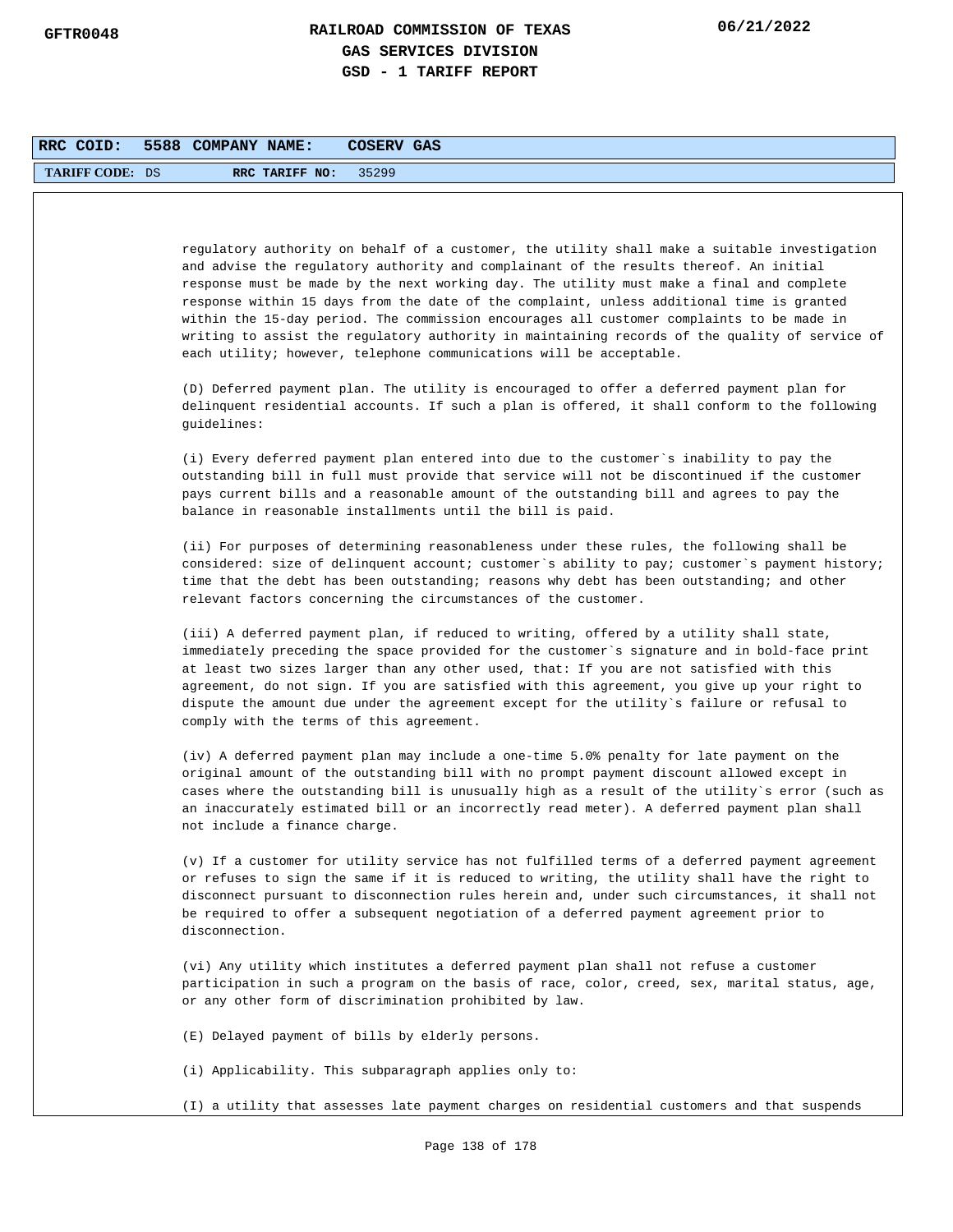| RRC COID:              | COSERV GAS<br>5588 COMPANY NAME:                                                                                                                                                                                                                                                                                                                                                |
|------------------------|---------------------------------------------------------------------------------------------------------------------------------------------------------------------------------------------------------------------------------------------------------------------------------------------------------------------------------------------------------------------------------|
| <b>TARIFF CODE: DS</b> | 35299<br>RRC TARIFF NO:                                                                                                                                                                                                                                                                                                                                                         |
|                        |                                                                                                                                                                                                                                                                                                                                                                                 |
|                        | service before the 26th day after the date of the bill for which collection action is taken;<br>(II) utility bills issued on or after August 30, 1993; and<br>(III) an elderly person, as defined in clause (ii) of this subparagraph, who is a residential<br>customer and who occupies the entire premises for which a delay is requested.                                    |
|                        | (ii) Definitions.                                                                                                                                                                                                                                                                                                                                                               |
|                        | (I) Elderly person--A person who is 60 years of age or older.                                                                                                                                                                                                                                                                                                                   |
|                        | (II) Utility--A gas utility or municipally owned utility, as defined in Texas Utilities Code,<br>$101.003(7)$ , $101.003(8)$ , and $121.001 - 121.006$ .                                                                                                                                                                                                                        |
|                        | (iii) An elderly person may request that the utility implement the delay for either the most<br>recent utility bill or for the most recent utility bill and each subsequent utility bill.                                                                                                                                                                                       |
|                        | (iv) On request of an elderly person, a utility shall delay without penalty the payment date<br>of a bill for providing utility services to that person until the 25th day after the date on<br>which the bill is issued.                                                                                                                                                       |
|                        | (v) The utility may require the requesting person to present reasonable proof that the person<br>is 60 years of age or older.                                                                                                                                                                                                                                                   |
|                        | (vi) Every utility shall notify its customers of this delayed payment option no less often<br>than yearly. A utility may include this notice with other information provided pursuant to<br>subparagraph (A) of this paragraph.                                                                                                                                                 |
|                        | (3) Refusal of service.                                                                                                                                                                                                                                                                                                                                                         |
|                        | (A) Compliance by applicant. Any utility may decline to serve an applicant for whom service is<br>available from previously installed facilities until such applicant has complied with the<br>state and municipal regulations and approved rules and regulations of the utility on file with<br>the commission governing the service applied for or for the following reasons. |
|                        | (i) Applicant`s facilities inadequate. If the applicant`s installation or equipment is known<br>to be hazardous or of such character that satisfactory service cannot be given.                                                                                                                                                                                                 |
|                        | (ii) For indebtedness. If the applicant is indebted to any utility for the same kind of<br>service as that applied for; provided, however, that in the event the indebtedness of the<br>applicant for service is in dispute, the applicant shall be served upon complying with the<br>applicable deposit requirement.                                                           |
|                        | (iii) Refusal to make deposit. For refusal to make a deposit if applicant is required to make<br>a deposit under these rules.                                                                                                                                                                                                                                                   |
|                        | (B) Applicant's recourse. In the event that the utility shall refuse to serve an applicant<br>under the provisions of these rules, the utility must inform the applicant of the basis of its<br>refusal and that the applicant may file a complaint with the municipal regulatory authority or<br>commission, whichever is appropriate.                                         |
|                        | (C) Insufficient grounds for refusal to serve. The following shall not constitute sufficient                                                                                                                                                                                                                                                                                    |
|                        | Page 139 of 178                                                                                                                                                                                                                                                                                                                                                                 |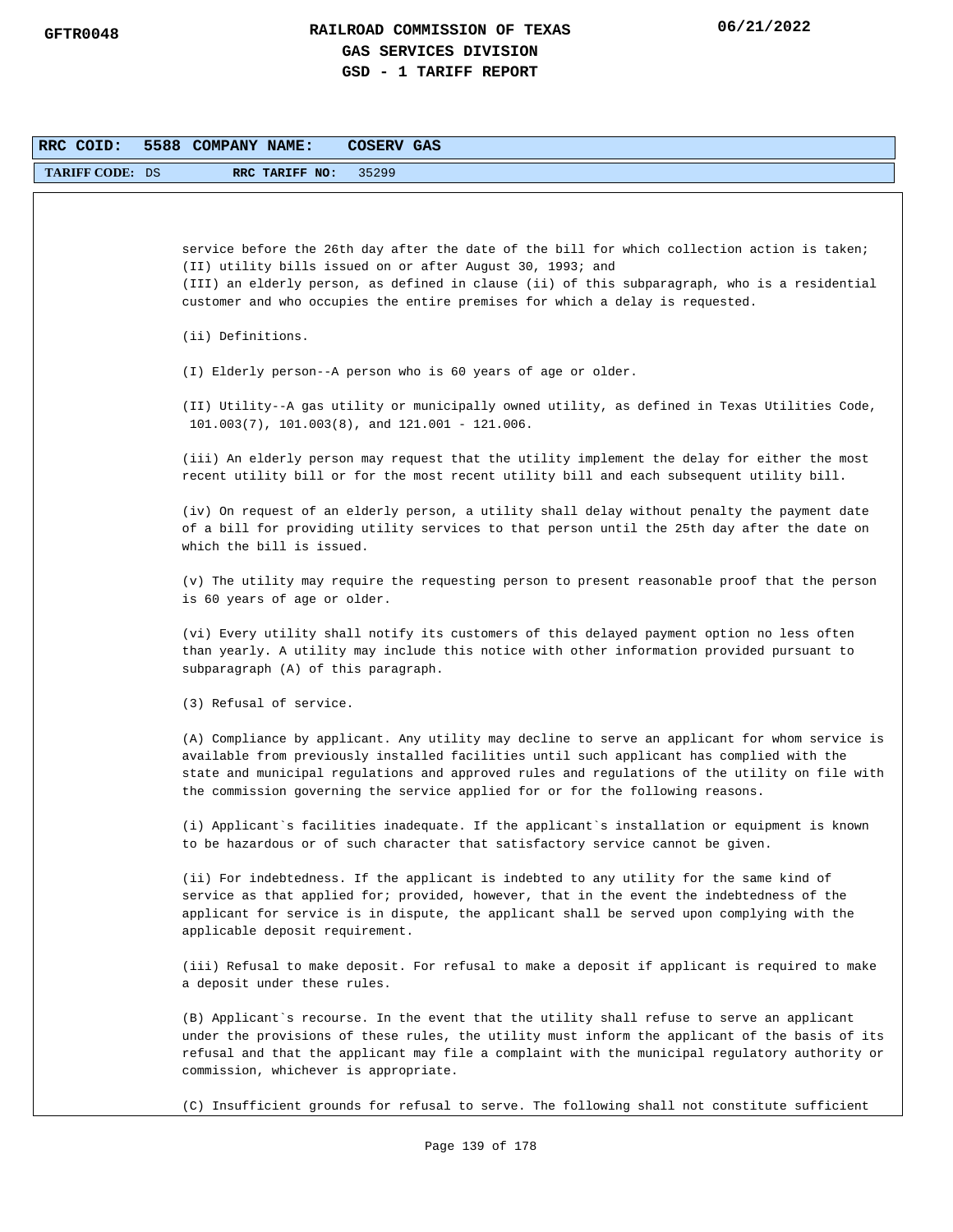| <b>TARIFF CODE: DS</b> | 35299<br>RRC TARIFF NO:                                                                                                                                                                                                                                                                                                                                                                                                                                                                                                                                                                                                                                                                                                                                                                                                                                                                                                                                                                                           |
|------------------------|-------------------------------------------------------------------------------------------------------------------------------------------------------------------------------------------------------------------------------------------------------------------------------------------------------------------------------------------------------------------------------------------------------------------------------------------------------------------------------------------------------------------------------------------------------------------------------------------------------------------------------------------------------------------------------------------------------------------------------------------------------------------------------------------------------------------------------------------------------------------------------------------------------------------------------------------------------------------------------------------------------------------|
|                        |                                                                                                                                                                                                                                                                                                                                                                                                                                                                                                                                                                                                                                                                                                                                                                                                                                                                                                                                                                                                                   |
|                        |                                                                                                                                                                                                                                                                                                                                                                                                                                                                                                                                                                                                                                                                                                                                                                                                                                                                                                                                                                                                                   |
|                        | cause for refusal of service to a present customer or applicant:                                                                                                                                                                                                                                                                                                                                                                                                                                                                                                                                                                                                                                                                                                                                                                                                                                                                                                                                                  |
|                        |                                                                                                                                                                                                                                                                                                                                                                                                                                                                                                                                                                                                                                                                                                                                                                                                                                                                                                                                                                                                                   |
|                        | (i) delinquency in payment for service by a previous occupant of the premises to be served;<br>(ii) failure to pay for merchandise or charges for nonutility service purchased from the<br>utility;                                                                                                                                                                                                                                                                                                                                                                                                                                                                                                                                                                                                                                                                                                                                                                                                               |
|                        | (iii) failure to pay a bill to correct previous underbilling due to misapplication of rates<br>more than six months prior to the date of application;                                                                                                                                                                                                                                                                                                                                                                                                                                                                                                                                                                                                                                                                                                                                                                                                                                                             |
|                        | (iv) violation of the utility`s rules pertaining to operation of nonstandard equipment or                                                                                                                                                                                                                                                                                                                                                                                                                                                                                                                                                                                                                                                                                                                                                                                                                                                                                                                         |
|                        | unauthorized attachments which interfere with the service of others unless the customer has<br>first been notified and been afforded reasonable opportunity to comply with these rules;<br>(v) failure to pay a bill of another customer as guarantor thereof unless the guarantee was<br>made in writing to the utility as a condition precedent to service; and<br>(vi) failure to pay the bill of another customer at the same address except where the change<br>of customer identity is made to avoid or evade payment of a utility bill.                                                                                                                                                                                                                                                                                                                                                                                                                                                                    |
|                        | (4) Discontinuance of service.                                                                                                                                                                                                                                                                                                                                                                                                                                                                                                                                                                                                                                                                                                                                                                                                                                                                                                                                                                                    |
|                        | (A) The due date of the bill for utility service shall not be less than 15 days after<br>issuance, or such other period of time as may be provided by order of the regulatory<br>authority. A bill for utility service is delinquent if unpaid by the due date.                                                                                                                                                                                                                                                                                                                                                                                                                                                                                                                                                                                                                                                                                                                                                   |
|                        | (B) A utility may offer an inducement for prompt payment of bills by allowing a discount in<br>the amount of 5.0% for payment of bills within 10 days after their issuance. This provision<br>shall not apply where it conflicts with existing orders or ordinances of the appropriate<br>regulatory authority.                                                                                                                                                                                                                                                                                                                                                                                                                                                                                                                                                                                                                                                                                                   |
|                        | (C) A customer`s utility service may be disconnected if the bill has not been paid or a<br>deferred payment plan pursuant to paragraph (2)(D) of this section has not been entered into<br>within five working days after the bill has become delinquent and proper notice has been<br>given. Proper notice consists of a deposit in the United States mail, postage prepaid, or hand<br>delivery to the customer at least five working days prior to the stated date of disconnection,<br>with the words Termination Notice or similar language prominently displayed on the notice. The<br>notice shall be provided in English and Spanish as necessary to adequately inform the<br>customer, and shall include the date of termination, the hours, address, and telephone number<br>where payment may be made, and a statement that if a health or other emergency exists, the<br>utility may be contacted concerning the nature of the emergency and the relief available, if<br>any, to meet such emergency. |
|                        | (D) Utility service may be disconnected for any of the following reasons:                                                                                                                                                                                                                                                                                                                                                                                                                                                                                                                                                                                                                                                                                                                                                                                                                                                                                                                                         |
|                        | (i) failure to pay a delinquent account or failure to comply with the terms of a deferred<br>payment plan for installment payment of a delinquent account;<br>(ii) violation of the utility's rules pertaining to the use of service in a manner which<br>interferes with the service of others or the operation of nonstandard equipment, if a<br>reasonable attempt has been made to notify the customer and the customer is provided with a<br>reasonable opportunity to remedy the situation;<br>(iii) failure to comply with deposit or guarantee arrangements where required by paragraph (5)<br>of this section;<br>(iv) without notice where a known dangerous condition exists for as long as the condition<br>exists;                                                                                                                                                                                                                                                                                   |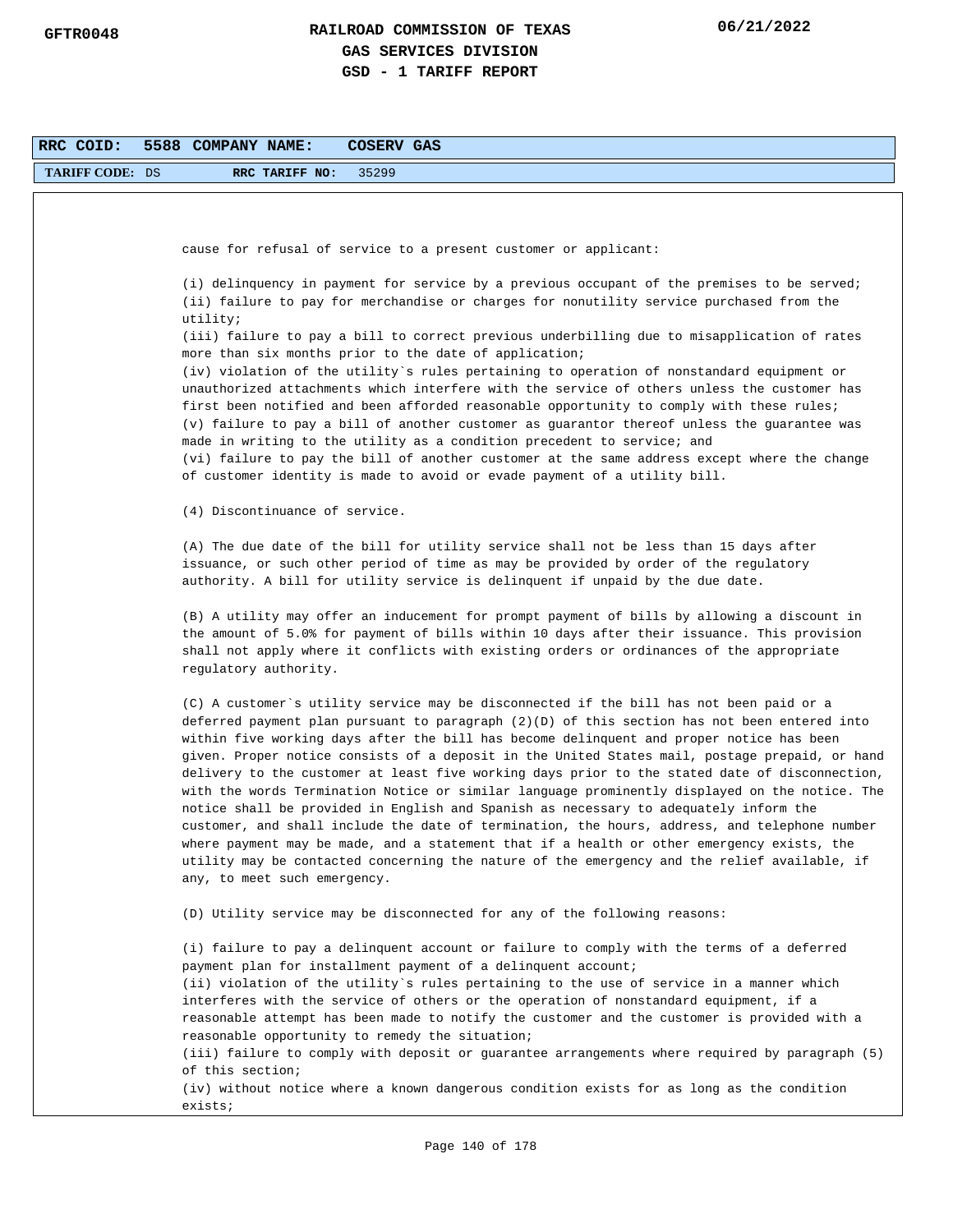| RRC COID:              | 5588 COMPANY NAME:<br>COSERV GAS                                                                                                                                                                                                                                                                                                                                                                                                                                                                                                                                                                                                                                                                                                                                                                                                                                                                                                                                                                                                                                                                                   |
|------------------------|--------------------------------------------------------------------------------------------------------------------------------------------------------------------------------------------------------------------------------------------------------------------------------------------------------------------------------------------------------------------------------------------------------------------------------------------------------------------------------------------------------------------------------------------------------------------------------------------------------------------------------------------------------------------------------------------------------------------------------------------------------------------------------------------------------------------------------------------------------------------------------------------------------------------------------------------------------------------------------------------------------------------------------------------------------------------------------------------------------------------|
| <b>TARIFF CODE: DS</b> | 35299<br>RRC TARIFF NO:                                                                                                                                                                                                                                                                                                                                                                                                                                                                                                                                                                                                                                                                                                                                                                                                                                                                                                                                                                                                                                                                                            |
|                        |                                                                                                                                                                                                                                                                                                                                                                                                                                                                                                                                                                                                                                                                                                                                                                                                                                                                                                                                                                                                                                                                                                                    |
|                        |                                                                                                                                                                                                                                                                                                                                                                                                                                                                                                                                                                                                                                                                                                                                                                                                                                                                                                                                                                                                                                                                                                                    |
|                        | (v) tampering with the utility company's meter or equipment or bypassing the same.                                                                                                                                                                                                                                                                                                                                                                                                                                                                                                                                                                                                                                                                                                                                                                                                                                                                                                                                                                                                                                 |
|                        | (E) Utility service may not be disconnected for any of the following reasons:                                                                                                                                                                                                                                                                                                                                                                                                                                                                                                                                                                                                                                                                                                                                                                                                                                                                                                                                                                                                                                      |
|                        | (i) delinquency in payment for service by a previous occupant of the premises;<br>(ii) failure to pay for merchandise or charges for nonutility service by the utility;<br>(iii) failure to pay for a different type or class of utility service unless fee for such<br>service is included on the same bill;<br>(iv) failure to pay the account of another customer as guarantor thereof, unless the utility                                                                                                                                                                                                                                                                                                                                                                                                                                                                                                                                                                                                                                                                                                      |
|                        | has in writing the guarantee as a condition precedent to service;<br>(v) failure to pay charges arising from an underbilling occurring due to any misapplication of                                                                                                                                                                                                                                                                                                                                                                                                                                                                                                                                                                                                                                                                                                                                                                                                                                                                                                                                                |
|                        | rates more than six months prior to the current billings;<br>(vi) failure to pay charges arising from an underbilling due to any faulty metering, unless<br>the meter has been tampered with or unless such underbilling charges are due;<br>(vii) failure to pay an estimated bill other than a bill rendered pursuant to an approved<br>meter reading plan, unless the utility is unable to read the meter due to circumstances beyond<br>its control.                                                                                                                                                                                                                                                                                                                                                                                                                                                                                                                                                                                                                                                           |
|                        | (F) Unless a dangerous condition exists, or unless the customer requests disconnection,<br>service shall not be disconnected on a day, or on a day immediately preceding a day, when<br>personnel of the utility are not available to the public for the purpose of making collections<br>and reconnecting service.                                                                                                                                                                                                                                                                                                                                                                                                                                                                                                                                                                                                                                                                                                                                                                                                |
|                        | (G) No utility may abandon a customer without written approval from the regulatory authority.                                                                                                                                                                                                                                                                                                                                                                                                                                                                                                                                                                                                                                                                                                                                                                                                                                                                                                                                                                                                                      |
|                        | (H) No utility may discontinue service to a delinquent residential customer permanently<br>residing in an individually metered dwelling unit when that customer establishes that<br>discontinuance of service will result in some person residing at that residence becoming<br>seriously ill or more seriously ill if the service is discontinued. Any customer seeking to<br>avoid termination of service under this section must make a written request supported by a<br>written statement from a licensed physician. Both the request and the statement must be<br>received by the utility not more than five working days after the date of delinquency of the<br>bill. The prohibition against service termination provided by this section shall last 20 days<br>from the date of receipt by the utility of the request and statement or such lesser period as<br>may be agreed upon by the utility and the customer. The customer who makes such request shall<br>sign an installment agreement which provides for payment of such service along with timely<br>payments for subsequent monthly billings. |
|                        | (5) Applicant deposit.                                                                                                                                                                                                                                                                                                                                                                                                                                                                                                                                                                                                                                                                                                                                                                                                                                                                                                                                                                                                                                                                                             |
|                        | (A) Establishment of credit for residential applicants. Each utility may require a residential<br>applicant for service to satisfactorily establish credit but such establishment of credit<br>shall not relieve the customer from complying with rules for prompt payment of bills. Subject<br>to these rules, a residential applicant shall not be required to pay a deposit:                                                                                                                                                                                                                                                                                                                                                                                                                                                                                                                                                                                                                                                                                                                                    |
|                        | (i) if the residential applicant has been a customer of any utility for the same kind of<br>service within the last two years and is not delinquent in payment of any such utility service<br>account and during the last 12 consecutive months of service did not have more than one<br>occasion in which a bill for such utility service was paid after becoming delinquent and never<br>had service disconnected for nonpayment;                                                                                                                                                                                                                                                                                                                                                                                                                                                                                                                                                                                                                                                                                |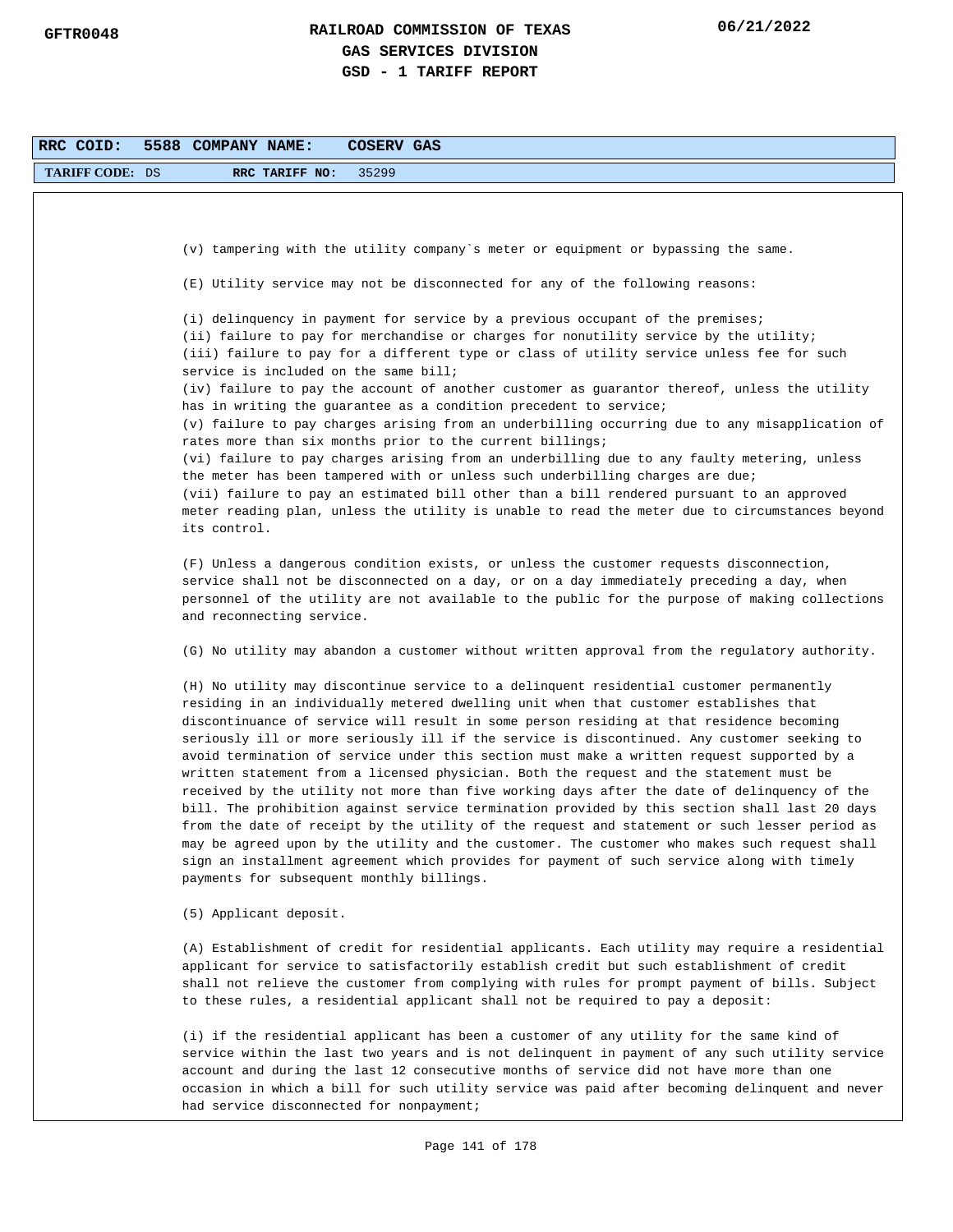| RRC COID:              | 5588 COMPANY NAME:<br>COSERV GAS                                                                                                                                                                                                                                                                                                                                                                                                                                                                                                                                                                                                  |
|------------------------|-----------------------------------------------------------------------------------------------------------------------------------------------------------------------------------------------------------------------------------------------------------------------------------------------------------------------------------------------------------------------------------------------------------------------------------------------------------------------------------------------------------------------------------------------------------------------------------------------------------------------------------|
| <b>TARIFF CODE: DS</b> | 35299<br>RRC TARIFF NO:                                                                                                                                                                                                                                                                                                                                                                                                                                                                                                                                                                                                           |
|                        |                                                                                                                                                                                                                                                                                                                                                                                                                                                                                                                                                                                                                                   |
|                        | (ii) if the residential applicant furnishes in writing a satisfactory guarantee to secure<br>payment of bills for the service required; or                                                                                                                                                                                                                                                                                                                                                                                                                                                                                        |
|                        | (iii) if the residential applicant furnishes in writing a satisfactory credit rating by<br>appropriate means, including, but not limited to, the production of generally acceptable<br>credit cards, letters of credit reference, the names of credit references which may be quickly<br>and inexpensively contacted by the utility, or ownership of substantial equity.                                                                                                                                                                                                                                                          |
|                        | (B) Reestablishment of credit. Every applicant who has previously been a customer of the<br>utility and whose service has been discontinued for nonpayment of bills shall be required<br>before service is rendered to pay all his amounts due the utility or execute a written<br>deferred payment agreement, if offered, and reestablish credit as provided in subparagraph (A)<br>of this paragraph.                                                                                                                                                                                                                           |
|                        | (C) Amount of deposit and interest for residential service, and exemption from deposit.                                                                                                                                                                                                                                                                                                                                                                                                                                                                                                                                           |
|                        | (i) Each gas utility shall waive any deposit requirement for residential service for an<br>applicant who has been determined to be a victim of family violence as defined in Texas Family<br>Code, 71.004, by a family violence center, by treating medical personnel, by law enforcement<br>agency personnel, or by a designee of the Attorney General in the Crime Victim Services<br>Division of the Office of the Attorney General. This determination shall be evidenced by the<br>applicant`s submission of a certification letter developed by the Texas Council on Family<br>Violence and made available on its web site. |
|                        | (ii) The required deposit shall not exceed an amount equivalent to one-sixth of the estimated<br>annual billings. If actual use is at least twice the amount of the estimated billings, a new<br>deposit requirement may be calculated and an additional deposit may be required within two<br>days. If such additional deposit is not made, the utility may disconnect service under the<br>standard disconnection procedure for failure to comply with deposit requirements.                                                                                                                                                    |
|                        | (iii) All applicants for residential service who are 65 years of age or older will be<br>considered as having established credit if such applicant does not have an outstanding account<br>balance with the utility or another utility for the same utility service which accrued within<br>the last two years. No cash deposit shall be required of such applicant under these<br>conditions.                                                                                                                                                                                                                                    |
|                        | (iv) Each utility which requires deposits to be made by its customers shall pay a minimum<br>interest on such deposits according to the rate as established by law. If refund of deposit is<br>made within 30 days of receipt of deposit, no interest payment is required. If the utility<br>retains the deposit more than 30 days, payment of interest shall be made retroactive to the<br>date of deposit.                                                                                                                                                                                                                      |
|                        | (I) Payment of interest to the customer shall be annually or at the time the deposit is<br>returned or credited to the customer's account.                                                                                                                                                                                                                                                                                                                                                                                                                                                                                        |
|                        | (II) The deposit shall cease to draw interest on the date it is returned or credited to the<br>customer's account.                                                                                                                                                                                                                                                                                                                                                                                                                                                                                                                |
|                        | (D) Deposits for temporary or seasonal service and for weekend or seasonal residences. The<br>utility may require a deposit sufficient to reasonably protect it against the assumed risk,                                                                                                                                                                                                                                                                                                                                                                                                                                         |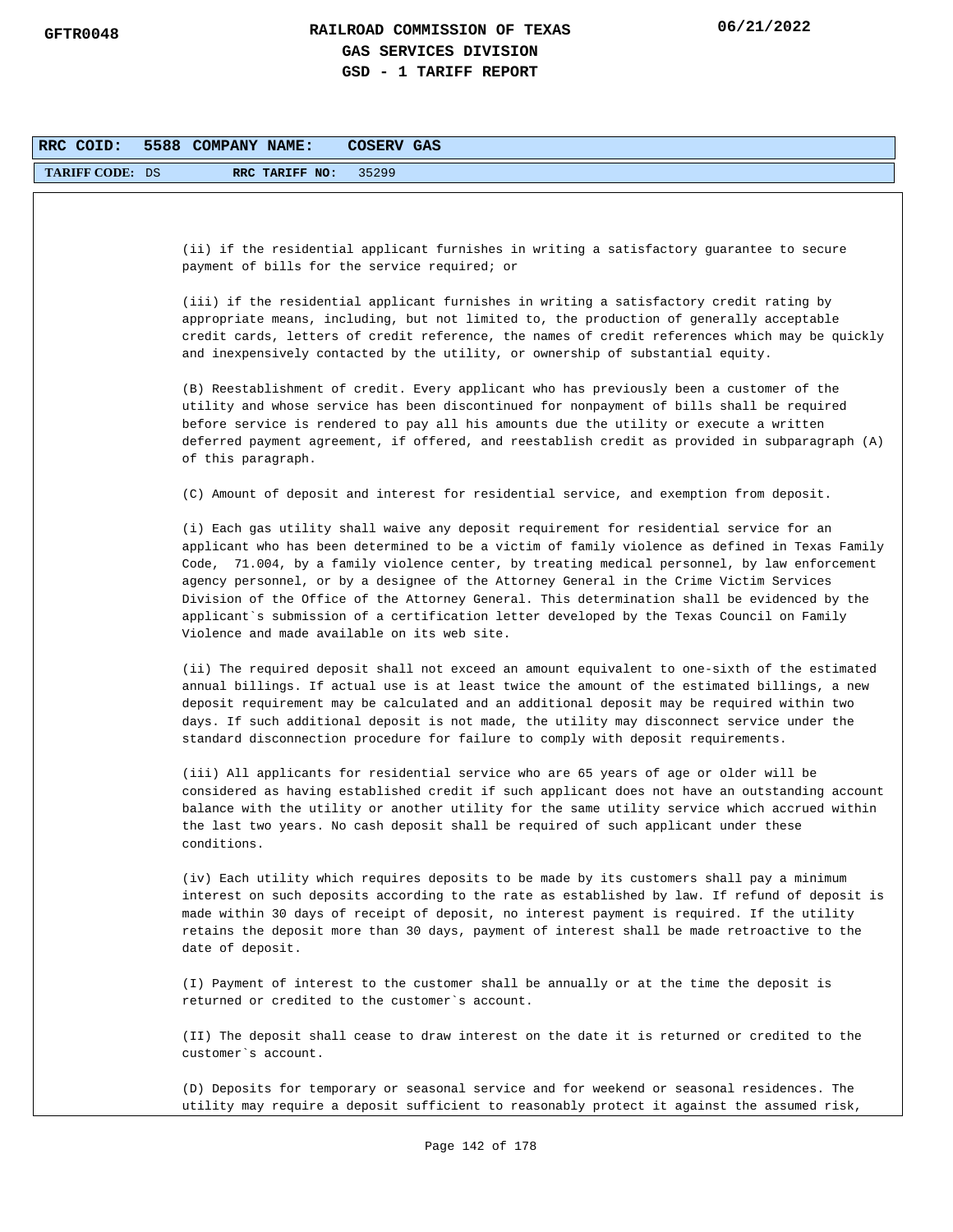| RRC COID:              | 5588 COMPANY NAME:<br>COSERV GAS                                                                                                                                                               |
|------------------------|------------------------------------------------------------------------------------------------------------------------------------------------------------------------------------------------|
| <b>TARIFF CODE: DS</b> | 35299<br>RRC TARIFF NO:                                                                                                                                                                        |
|                        |                                                                                                                                                                                                |
|                        |                                                                                                                                                                                                |
|                        | provided such a policy is applied in a uniform and nondiscriminatory manner.                                                                                                                   |
|                        | (E) Records of deposits.                                                                                                                                                                       |
|                        |                                                                                                                                                                                                |
|                        | (i) The utility shall keep records to show:                                                                                                                                                    |
|                        | (I) the name and address of each depositor;                                                                                                                                                    |
|                        | (II) the amount and date of the deposit; and<br>(III) each transaction concerning the deposit.                                                                                                 |
|                        |                                                                                                                                                                                                |
|                        | (ii) The utility shall issue a receipt of deposit to each applicant from whom a deposit is<br>received and shall provide means whereby a depositor may establish claim if the receipt is       |
|                        | lost.                                                                                                                                                                                          |
|                        |                                                                                                                                                                                                |
|                        | (iii) A record of each unclaimed deposit must be maintained for at least four years, during<br>which time the utility shall make a reasonable effort to return the deposit.                    |
|                        |                                                                                                                                                                                                |
|                        | (F) Refund of deposit.                                                                                                                                                                         |
|                        | (i) If service is not connected or after disconnection of service, the utility shall promptly                                                                                                  |
|                        | and automatically refund the customer`s deposit plus accrued interest on the balance, if any,<br>in excess of the unpaid bills for service furnished. The transfer of service from one premise |
|                        | to another within the service area of the utility shall not be deemed a disconnection within                                                                                                   |
|                        | the meaning of these rules, and no additional deposit may be demanded unless permitted by<br>these rules.                                                                                      |
|                        |                                                                                                                                                                                                |
|                        | (ii) When the customer has paid bills for service for 12 consecutive residential bills without                                                                                                 |
|                        | having service disconnected for nonpayment of bill and without having more than two occasions<br>in which a bill was delinquent and when the customer is not delinquent in the payment of the  |
|                        | current bills, the utility shall promptly and automatically refund the deposit plus accrued                                                                                                    |
|                        | interest to the customer in the form of cash or credit to a customer's account.                                                                                                                |
|                        | (G) Upon sale or transfer of utility or company. Upon the sale or transfer of any public                                                                                                       |
|                        | utility or operating units thereof, the seller shall file with the commission under oath, in<br>addition to other information, a list showing the names and addresses of all customers served  |
|                        | by such utility or unit who have to their credit a deposit, the date such deposit was made,                                                                                                    |
|                        | the amount thereof, and the unpaid interest thereon.                                                                                                                                           |
|                        | (H) Complaint by applicant or customer. Each utility shall direct its personnel engaged in                                                                                                     |
|                        | initial contact with an applicant or customer for service seeking to establish or reestablish                                                                                                  |
|                        | credit under the provisions of these rules to inform the customer, if dissatisfaction is<br>expressed with the utility`s decision, of the customer`s right to file a complaint with the        |
|                        | regulatory authority thereon.                                                                                                                                                                  |
|                        |                                                                                                                                                                                                |
|                        | $(6)$ Billing.                                                                                                                                                                                 |
|                        | (A) Bills for gas service shall be rendered monthly, unless otherwise authorized or unless                                                                                                     |
|                        | service is rendered for a period less than a month. Bills shall be rendered as promptly as                                                                                                     |
|                        | possible following the reading of meters.                                                                                                                                                      |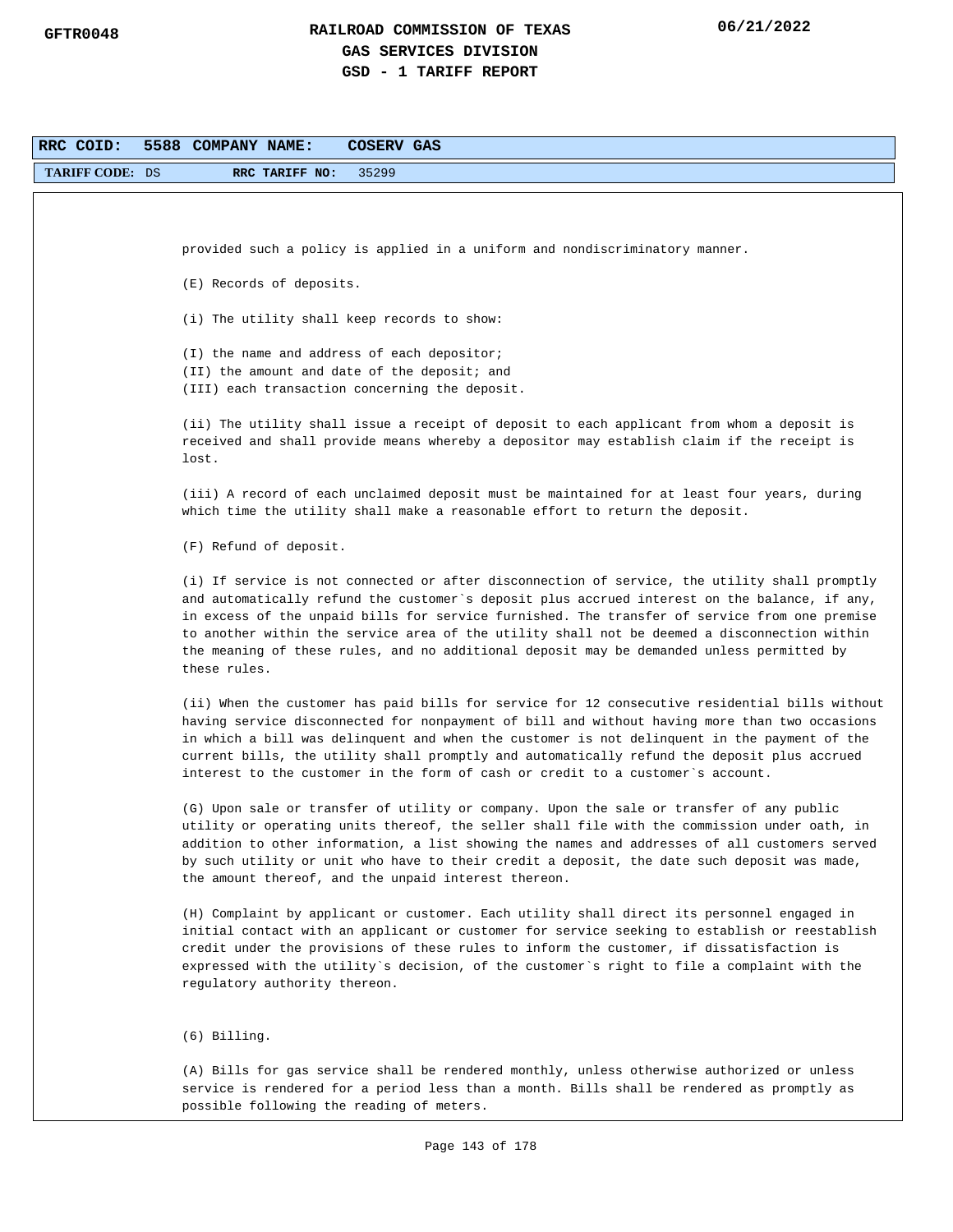| RRC COID:       | 5588 COMPANY NAME:<br><b>COSERV GAS</b>                                                                                                                                                                                                                                                                                                                                                                                                                                                                                                                                                                                                                                                                                                                                                                       |
|-----------------|---------------------------------------------------------------------------------------------------------------------------------------------------------------------------------------------------------------------------------------------------------------------------------------------------------------------------------------------------------------------------------------------------------------------------------------------------------------------------------------------------------------------------------------------------------------------------------------------------------------------------------------------------------------------------------------------------------------------------------------------------------------------------------------------------------------|
| TARIFF CODE: DS | 35299<br>RRC TARIFF NO:                                                                                                                                                                                                                                                                                                                                                                                                                                                                                                                                                                                                                                                                                                                                                                                       |
|                 |                                                                                                                                                                                                                                                                                                                                                                                                                                                                                                                                                                                                                                                                                                                                                                                                               |
|                 | (B) The customer's bill must show all the following information. The information must be<br>arranged and displayed in such a manner as to allow the customer to compute his bill with the<br>applicable rate schedule. The applicable rate schedule must be mailed to the customer on<br>request of the customer. A utility may exhaust its present stock of nonconforming bill forms<br>before compliance is required by this section:                                                                                                                                                                                                                                                                                                                                                                       |
|                 | (i) if the meter is read by the utility, the date and reading of the meter at the beginning<br>and end of the period for which rendered;                                                                                                                                                                                                                                                                                                                                                                                                                                                                                                                                                                                                                                                                      |
|                 | (ii) the number and kind of units billed; (iii) the applicable rate schedule title or code;<br>(iv) the total base bill;                                                                                                                                                                                                                                                                                                                                                                                                                                                                                                                                                                                                                                                                                      |
|                 | (v) the total of any adjustments to the base bill and the amount of adjustments per billing<br>unit:                                                                                                                                                                                                                                                                                                                                                                                                                                                                                                                                                                                                                                                                                                          |
|                 | (vi) the date by which the customer must pay the bill to get prompt payment discount;<br>(vii) the total amount due before and after any discount for prompt payment within a<br>designated period;                                                                                                                                                                                                                                                                                                                                                                                                                                                                                                                                                                                                           |
|                 | (viii) a distinct marking to identify an estimated bill.                                                                                                                                                                                                                                                                                                                                                                                                                                                                                                                                                                                                                                                                                                                                                      |
|                 | (C) Where there is good reason for doing so, estimated bills may be submitted, provided that<br>an actual meter reading is taken at least every six months. For the second consecutive month<br>in which the meter reader is unable to gain access to the premises to read the meter on<br>regular meter reading trips, or in months where meters are not read otherwise, the utility<br>must provide the customer with a postcard and request that the customer read the meter and<br>return the card to the utility if the meter is of a type that can be read by the customer<br>without significant inconvenience or special tools or equipment. If such a postcard is not<br>received by the utility in time for billing, the utility may estimate the meter reading and<br>render the bill accordingly. |
|                 | (D) Disputed bills.                                                                                                                                                                                                                                                                                                                                                                                                                                                                                                                                                                                                                                                                                                                                                                                           |
|                 | (i) In the event of a dispute between the customer and the utility regarding the bill, the<br>utility must forthwith make such investigation as is required by the particular case and<br>report the results thereof to the customer. If the customer wishes to obtain the benefits of<br>clause (ii) of this subparagraph, notification of the dispute must be given to the utility<br>prior to the date the bill becomes delinquent. In the event the dispute is not resolved, the<br>utility shall inform the customer of the complaint procedures of the appropriate regulatory                                                                                                                                                                                                                           |

(ii) Notwithstanding any other subsection of this section, the customer shall not be required to pay the disputed portion of the bill which exceeds the amount of that customer`s average usage for the billing period at current rates until the earlier of the following: resolution of the dispute or the expiration of the 60-day period beginning on the day the disputed bill is issued. For purposes of this section only, the customer`s average usage for the billing period shall be the average of the customer`s usage for the same billing period during the preceding two years. Where no previous usage history exists, the average usage shall be estimated on the basis of usage levels of similar customers and under similar conditions.

(7) Meters.

authority.

(A) Meter requirements.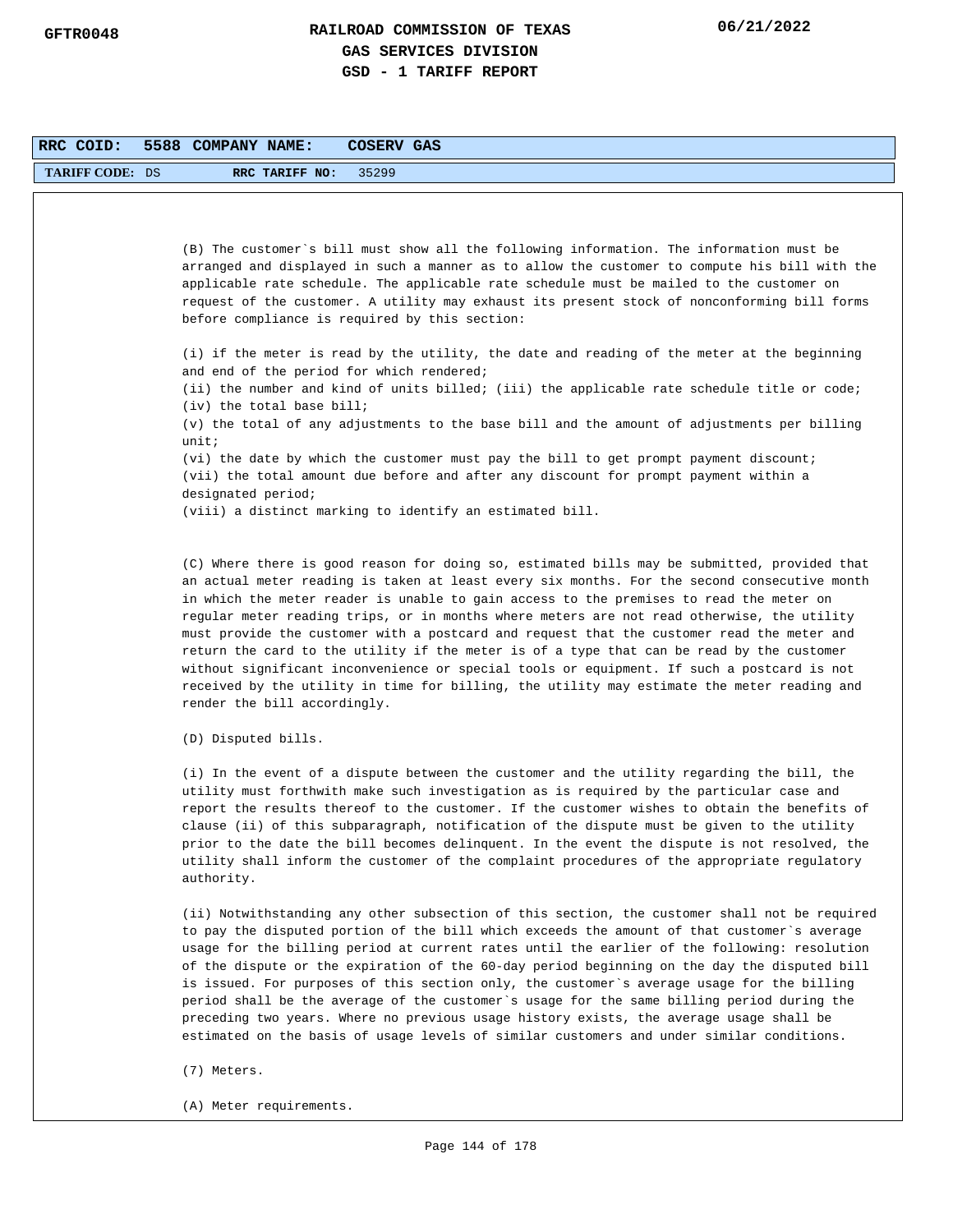| RRC COID:              | 5588 COMPANY NAME:<br>COSERV GAS                                                                                                                                                                                                                                                                                                                                                                                                                                                                                                                                                                                                                                                                                                                                                                                                                                                                            |
|------------------------|-------------------------------------------------------------------------------------------------------------------------------------------------------------------------------------------------------------------------------------------------------------------------------------------------------------------------------------------------------------------------------------------------------------------------------------------------------------------------------------------------------------------------------------------------------------------------------------------------------------------------------------------------------------------------------------------------------------------------------------------------------------------------------------------------------------------------------------------------------------------------------------------------------------|
| <b>TARIFF CODE: DS</b> | RRC TARIFF NO:<br>35299                                                                                                                                                                                                                                                                                                                                                                                                                                                                                                                                                                                                                                                                                                                                                                                                                                                                                     |
|                        |                                                                                                                                                                                                                                                                                                                                                                                                                                                                                                                                                                                                                                                                                                                                                                                                                                                                                                             |
|                        |                                                                                                                                                                                                                                                                                                                                                                                                                                                                                                                                                                                                                                                                                                                                                                                                                                                                                                             |
|                        | (i) Use of meter. All gas sold by a utility must be charged for by meter measurements, except<br>where otherwise provided for by applicable law, regulation of the regulatory authority, or<br>tariff.                                                                                                                                                                                                                                                                                                                                                                                                                                                                                                                                                                                                                                                                                                      |
|                        | (ii) Installation by utility. Unless otherwise authorized by the regulatory authority, each<br>utility must provide and install and will continue to own and maintain all meters necessary<br>for measurement of gas delivered to its customers.                                                                                                                                                                                                                                                                                                                                                                                                                                                                                                                                                                                                                                                            |
|                        | (iii) Standard type. No utility may furnish, set up, or put in use any meter which is not<br>reliable and of a standard type which meets generally accepted industry standards; provided,<br>however, special meters not necessarily conforming to such standard types may be used for<br>investigation, testing, or experimental purposes.                                                                                                                                                                                                                                                                                                                                                                                                                                                                                                                                                                 |
|                        | (B) Meter records. Each utility must keep the following records:                                                                                                                                                                                                                                                                                                                                                                                                                                                                                                                                                                                                                                                                                                                                                                                                                                            |
|                        | (i) Meter equipment records. Each utility must keep a record of all its meters, showing the<br>customer's address and date of the last test.<br>(ii) Records of meter tests. All meter tests must be properly referenced to the meter record                                                                                                                                                                                                                                                                                                                                                                                                                                                                                                                                                                                                                                                                |
|                        | provided for therein. The record of each test made on request of a customer must show the<br>identifying number and constants of the meter, the standard meter and other measuring devices<br>used, the date and kind of test made, by whom made, the error (or percentage of accuracy) at<br>each load tested, and sufficient data to permit verification of all calculations.<br>(iii) Meter readings--meter unit location. In general, each meter must indicate clearly the<br>units of service for which charge is made to the customer.<br>(iv) Meter tests on request of customer.                                                                                                                                                                                                                                                                                                                    |
|                        | (I) Each utility must, upon request of a customer, make a test of the accuracy of the meter<br>serving that customer. The utility must inform the customer of the time and place of the test<br>and permit the customer or his authorized representative to be present if the customer so<br>desires. If no such test has been performed within the previous four years for the same<br>customer at the same location, the test is to be performed without charge. If such a test has<br>been performed for the same customer at the same location within the previous four years, the<br>utility is entitled to charge a fee for the test not to exceed \$15 or such other fee for the<br>testing of meters as may be set forth in the utility's tariff properly on file with the<br>regulatory authority. The customer must be properly informed of the result of any test on a<br>meter that serves him. |
|                        | (II) Notwithstanding subclause (I) of this clause, if the meter is found to be more than<br>nominally defective, to either the customer's or the utility's disadvantage, any fee charged<br>for a meter test must be refunded to the customer. More than nominally defective means a<br>deviation of more than 2.0% from accurate registration.                                                                                                                                                                                                                                                                                                                                                                                                                                                                                                                                                             |
|                        | (v) Bill adjustments due to meter error.                                                                                                                                                                                                                                                                                                                                                                                                                                                                                                                                                                                                                                                                                                                                                                                                                                                                    |
|                        | (I) If any meter test reveals a meter to be more than nominally defective, the utility must<br>correct previous readings consistent with the inaccuracy found in the meter for the period of<br>either:                                                                                                                                                                                                                                                                                                                                                                                                                                                                                                                                                                                                                                                                                                     |
|                        | $(-a-)$ the last six months; or                                                                                                                                                                                                                                                                                                                                                                                                                                                                                                                                                                                                                                                                                                                                                                                                                                                                             |
|                        |                                                                                                                                                                                                                                                                                                                                                                                                                                                                                                                                                                                                                                                                                                                                                                                                                                                                                                             |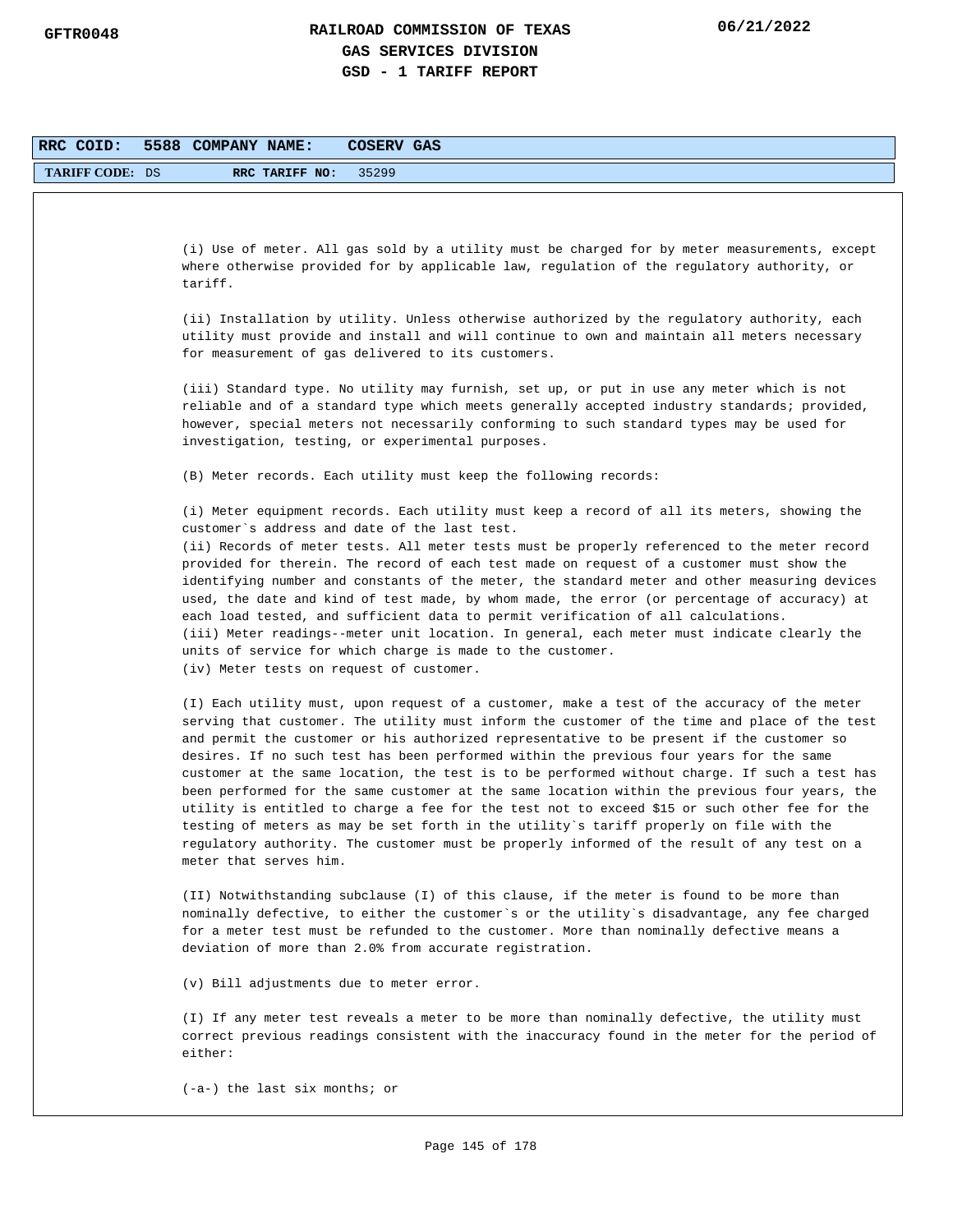| RRC COID:              | 5588 COMPANY NAME:<br>COSERV GAS                                                                                                                                                                                                                                                                                                                                                                                                                                                                                                                                                                                                                                                                                                                                                                                                                                                                                                                                                                                                                                    |
|------------------------|---------------------------------------------------------------------------------------------------------------------------------------------------------------------------------------------------------------------------------------------------------------------------------------------------------------------------------------------------------------------------------------------------------------------------------------------------------------------------------------------------------------------------------------------------------------------------------------------------------------------------------------------------------------------------------------------------------------------------------------------------------------------------------------------------------------------------------------------------------------------------------------------------------------------------------------------------------------------------------------------------------------------------------------------------------------------|
| <b>TARIFF CODE: DS</b> | RRC TARIFF NO:<br>35299                                                                                                                                                                                                                                                                                                                                                                                                                                                                                                                                                                                                                                                                                                                                                                                                                                                                                                                                                                                                                                             |
|                        | (-b-) the last test of the meter, whichever is shorter. Any resulting underbillings or<br>overbillings are to be corrected in subsequent bills, unless service is terminated, in which<br>event a monetary adjustment is to be made. This requirement for a correction may be foregone<br>by the utility if the error is to the utility's disadvantage.                                                                                                                                                                                                                                                                                                                                                                                                                                                                                                                                                                                                                                                                                                             |
|                        | (II) If a meter is found not to register for any period of time, the utility may make a charge<br>for units used but not metered for a period not to exceed three months previous to the time<br>the meter is found not to be registering. The determination of amounts used but not metered is<br>to be based on consumption during other like periods by the same customer at the same<br>location, when available, and on consumption under similar conditions at the same location or<br>of other similarly situated customers, when not available.                                                                                                                                                                                                                                                                                                                                                                                                                                                                                                             |
| Q1                     | (8) New construction.                                                                                                                                                                                                                                                                                                                                                                                                                                                                                                                                                                                                                                                                                                                                                                                                                                                                                                                                                                                                                                               |
|                        | (A) Standards of construction. Each utility is to construct, install, operate, and maintain<br>its plant, structures, equipment, and lines in accordance with the provisions of such codes<br>and standards as are generally accepted by the industry, as modified by rule or regulation of<br>the regulatory authority or otherwise by law, and in such manner to best accommodate the<br>public and to prevent interference with service furnished by other public utilities insofar as<br>practical.                                                                                                                                                                                                                                                                                                                                                                                                                                                                                                                                                             |
|                        | (B) Line extension and construction charges. Every utility must file its extension policy. The<br>policy must be consistent, nondiscriminatory, and is subject to the approval of the regulatory<br>authority. No contribution in aid of construction may be required of any customer except as<br>provided for in extension policy.                                                                                                                                                                                                                                                                                                                                                                                                                                                                                                                                                                                                                                                                                                                                |
|                        | (C) Response to request for service. Every gas utility must serve each qualified applicant for<br>service within its service area as rapidly as practical. As a general policy, those<br>applications not involving line extensions or new facilities should be filled within seven<br>working days. Those applications for individual residential service requiring line extensions<br>should be filled within 90 days unless unavailability of materials or other causes beyond the<br>control of the utility result in unavoidable delays. In the event that residential service is<br>delayed in excess of 90 days after an applicant has met credit requirements and made<br>satisfactory arrangements for payment of any required construction charges, a report must be<br>made to the regulatory authority listing the name of the applicant, location, and cause for<br>delay. Unless such delays are due to causes which are reasonably beyond the control of the<br>utility, a delay in excess of 90 days may be found to constitute a refusal to serve. |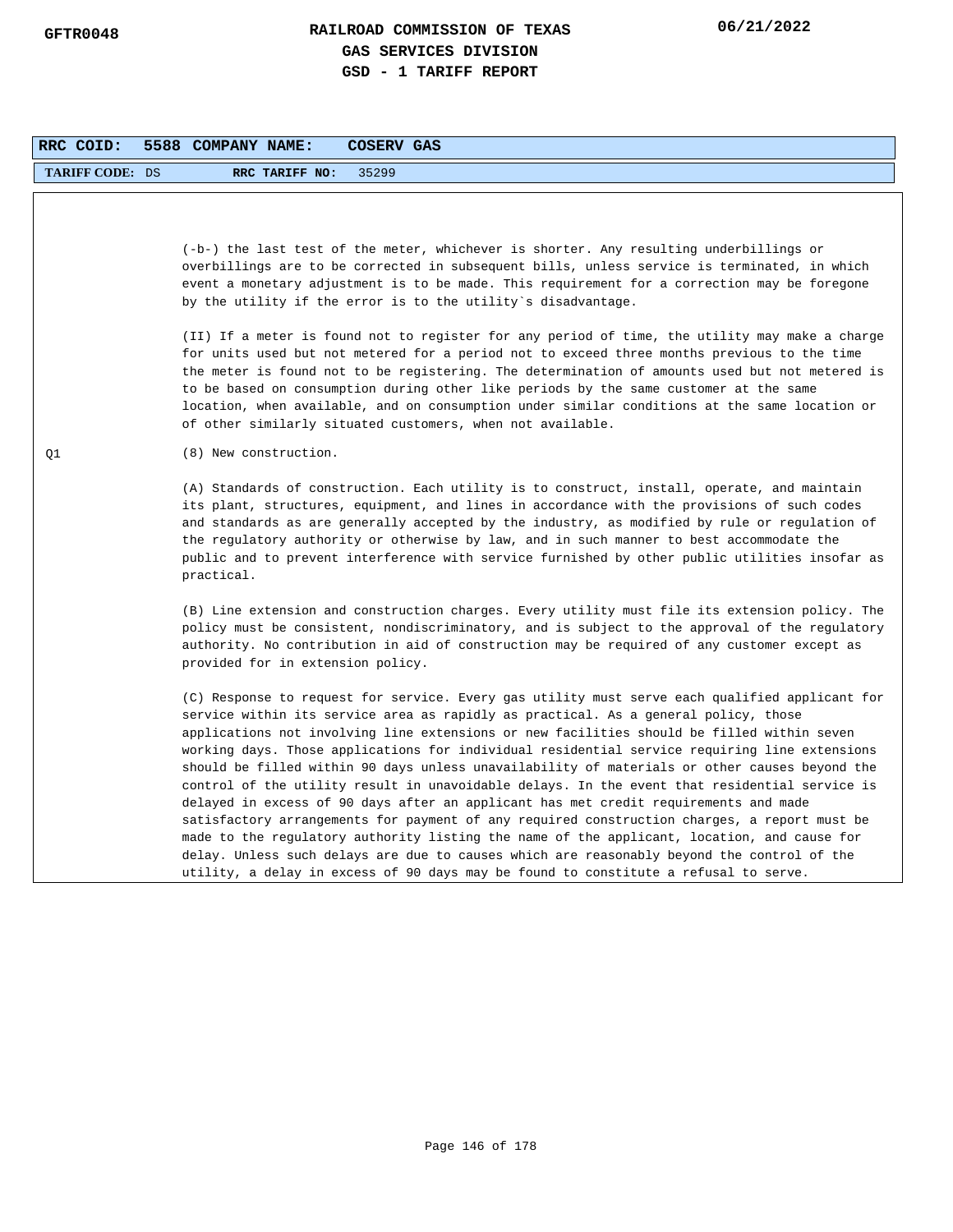| RRC COID:              | 5588 COMPANY NAME: | COSERV GAS    |                                                                                                                                                                                                                                                                                                                                                                                                                                                                                                                                                                                                                                                                                                                                                                                                                                                                                                                                                                                                                                                                          |
|------------------------|--------------------|---------------|--------------------------------------------------------------------------------------------------------------------------------------------------------------------------------------------------------------------------------------------------------------------------------------------------------------------------------------------------------------------------------------------------------------------------------------------------------------------------------------------------------------------------------------------------------------------------------------------------------------------------------------------------------------------------------------------------------------------------------------------------------------------------------------------------------------------------------------------------------------------------------------------------------------------------------------------------------------------------------------------------------------------------------------------------------------------------|
| <b>TARIFF CODE: DS</b> | RRC TARIFF NO:     | 35299         |                                                                                                                                                                                                                                                                                                                                                                                                                                                                                                                                                                                                                                                                                                                                                                                                                                                                                                                                                                                                                                                                          |
| <b>SERVICE CHARGES</b> |                    |               |                                                                                                                                                                                                                                                                                                                                                                                                                                                                                                                                                                                                                                                                                                                                                                                                                                                                                                                                                                                                                                                                          |
| RRC CHARGE NO.         | <b>CHARGE ID</b>   | CHARGE AMOUNT | SERVICE PROVIDED                                                                                                                                                                                                                                                                                                                                                                                                                                                                                                                                                                                                                                                                                                                                                                                                                                                                                                                                                                                                                                                         |
| 301762                 | SC1                |               | Connection Charge During Business Hours: During<br>standard business hours, for each reconnection of gas<br>service where service has been discontinued at the<br>same premises for any reason, for the initial<br>inauguration of service, and for each inauguration of<br>service when the billable party has changed, with the<br>following exceptions: (a) For a builder who uses gas<br>temporarily during construction or for display<br>purposes. (b) Whenever gas service has been<br>temporarily interrupted because of System outage or<br>service work done by Company; or (c) For any reason<br>deemed necessary for Company operations. The charge<br>will also apply in the event that the connection or<br>reconnection cannot be made because there is an issue<br>on the builder's or customer's premises, including the<br>inability for CoServ to gain access to the premises,<br>failure of the appliances to meet required<br>specifications, a leak in the piping, or the like.<br>This will be identified as a Failed Connect Attempt.<br>\$65.00 |
| 301763                 | SC <sub>2</sub>    |               | Connection Charge After Business Hours: After standard<br>business hours, for each reconnection of gas service<br>where service has been discontinued at the same<br>premises for any reason, for the initial inauguration<br>of service, and for each inauguration of service when<br>the billable party has changed, with the following<br>exceptions: (a) For a builder who uses gas temporarily<br>during construction or for display purposes. (b)<br>Whenever gas service has been temporarily interrupted<br>because of System outage or service work done by<br>Company; or $(c)$ For any reason deemed necessary for<br>Company operations. The charge will also apply in the<br>event that the connection or reconnection cannot be<br>made because there is an issue on the builder`s or<br>customer's premises, including the inability for<br>CoServ to gain access to the premises, failure of the<br>appliances to meet required specifications, a leak in<br>the piping, or the like. This will be identified as a<br>Failed Connect Attempt. \$97.00    |
| 301764                 | SC <sub>3</sub>    |               | Field Read of Meter: A read for change charge when it<br>is necessary for the Company to read the meter at a<br>currently served location because of a change in the<br>billable party. \$19.00                                                                                                                                                                                                                                                                                                                                                                                                                                                                                                                                                                                                                                                                                                                                                                                                                                                                          |
| 301765                 | SC4                |               | Returned Check Charges: Returned check handling charge<br>for each check returned to Company for any reason.<br>\$20.00                                                                                                                                                                                                                                                                                                                                                                                                                                                                                                                                                                                                                                                                                                                                                                                                                                                                                                                                                  |
| 301766                 | SC <sub>5</sub>    |               | Charge for Temporary Discontinuance of Service -<br>Residential: Whenever service has been temporarily                                                                                                                                                                                                                                                                                                                                                                                                                                                                                                                                                                                                                                                                                                                                                                                                                                                                                                                                                                   |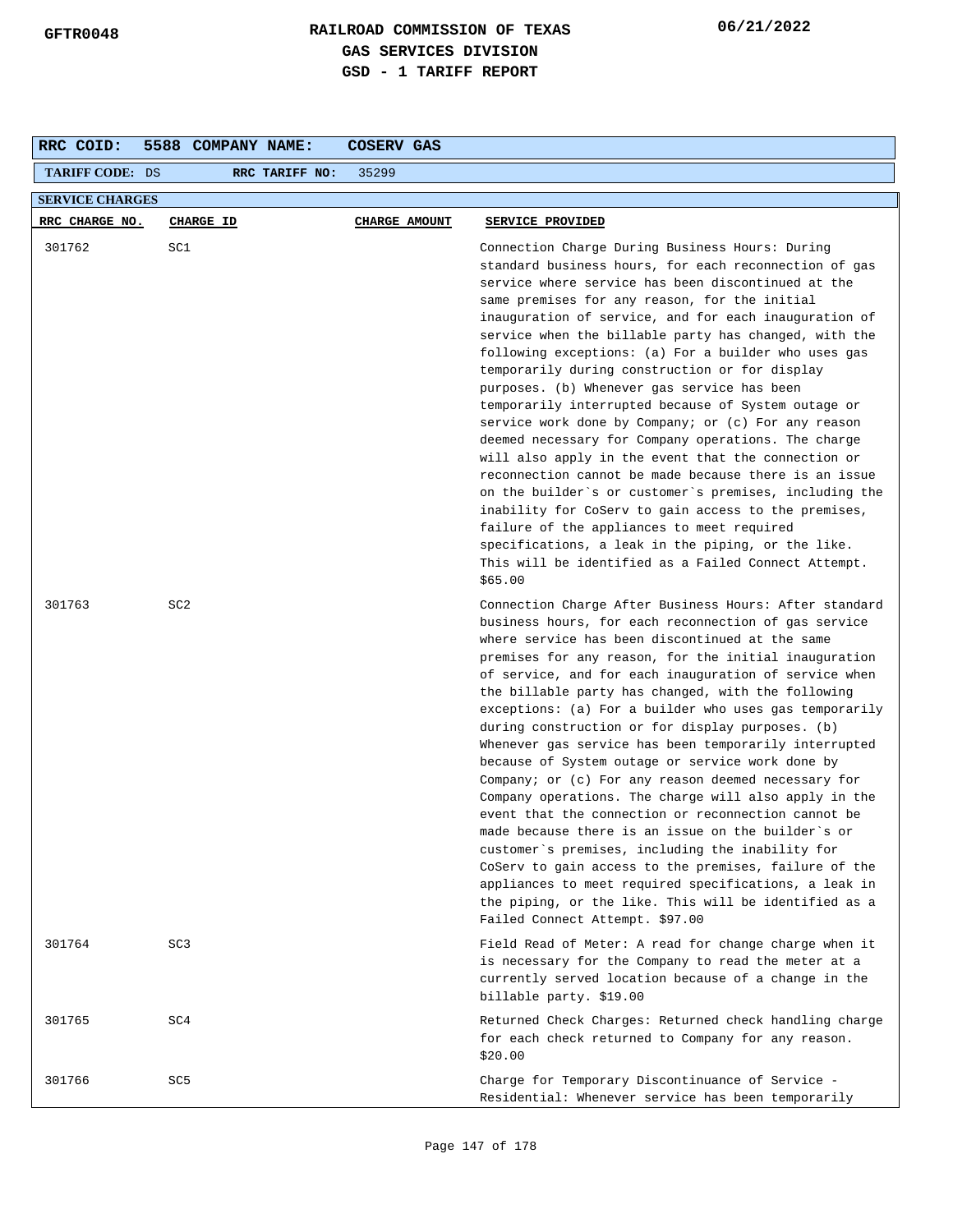| RRC COID:              | 5588 COMPANY NAME: |                         | COSERV GAS                                                                                                                                                                                                                                                                                                                                                                                                                                                                                                                                                                                                                                                                                                                                                                                               |
|------------------------|--------------------|-------------------------|----------------------------------------------------------------------------------------------------------------------------------------------------------------------------------------------------------------------------------------------------------------------------------------------------------------------------------------------------------------------------------------------------------------------------------------------------------------------------------------------------------------------------------------------------------------------------------------------------------------------------------------------------------------------------------------------------------------------------------------------------------------------------------------------------------|
| <b>TARIFF CODE: DS</b> |                    | RRC TARIFF NO:<br>35299 |                                                                                                                                                                                                                                                                                                                                                                                                                                                                                                                                                                                                                                                                                                                                                                                                          |
|                        |                    |                         |                                                                                                                                                                                                                                                                                                                                                                                                                                                                                                                                                                                                                                                                                                                                                                                                          |
|                        |                    |                         | disconnected at the request of the customer, this<br>charge plus the appropriate Connection Charge will be<br>made to reestablish such service for that customer at<br>the same address. \$65.00                                                                                                                                                                                                                                                                                                                                                                                                                                                                                                                                                                                                         |
| 301767                 | SC6                |                         | Charge for Temporary Discontinuance of Service.5 Non-<br>Residential: Whenever service has been temporarily<br>disconnected at the request of the customer, this<br>charge plus the appropriate Connection Charge will be<br>made to reestablish such service for that customer at<br>the same address. \$107.00                                                                                                                                                                                                                                                                                                                                                                                                                                                                                         |
| 301768                 | SC7                |                         | Charge for Meter Testing: The Company shall, upon<br>request of a customer, make a test of the accuracy of<br>the meter serving that customer. The Company shall<br>inform the customer of the time and place of the test<br>and permit the customer or his authorized<br>representative to be present if the customer so<br>desires. If no such test has been performed within<br>the previous four $(4)$ years for the same customer at<br>the same location, the test shall be performed without<br>charge. If such test has been performed for the same<br>customer at the same location within the previous four<br>(4) years, the Company will charge the Meter Test Fee.<br>The customer must be properly informed of the result<br>of any test on a meter that services the customer.<br>\$15.00 |
| 301769                 | SC <sub>8</sub>    |                         | Charge for Service Calls During Business Hours: A<br>Service Call Charge is made for responding to a<br>service call during standard business hours that is<br>determined to be a customer related problem rather<br>than a Company or Company facilities problem. \$26.00                                                                                                                                                                                                                                                                                                                                                                                                                                                                                                                               |
| 301770                 | SC <sub>9</sub>    |                         | Charge for Service Calls After Business Hours: A<br>Service Call Charge is made for responding to a<br>service call after standard business hours that is<br>determined to be a customer related problem rather<br>than a Company or Company facilities problem. \$40.00                                                                                                                                                                                                                                                                                                                                                                                                                                                                                                                                 |
| 301761                 | SCAP               |                         | Application of Schedule: The service charges listed<br>below are in addition to any other charges under the<br>Company's Tariff for Gas Service and will be applied<br>for the condition described. Other services not<br>covered by these standard conditions will be charged<br>on the basis of an estimate for the job or the<br>Company's actual cost plus appropriate surcharges.                                                                                                                                                                                                                                                                                                                                                                                                                   |
| 301771                 | SC10               |                         | Tampering Charge: No Company meters, equipment, or<br>other property, whether on Customer's premises or<br>elsewhere, are to be tampered with or interfered with<br>for any reason. A Tampering Charge is made for<br>unauthorized reconnection or other tampering with                                                                                                                                                                                                                                                                                                                                                                                                                                                                                                                                  |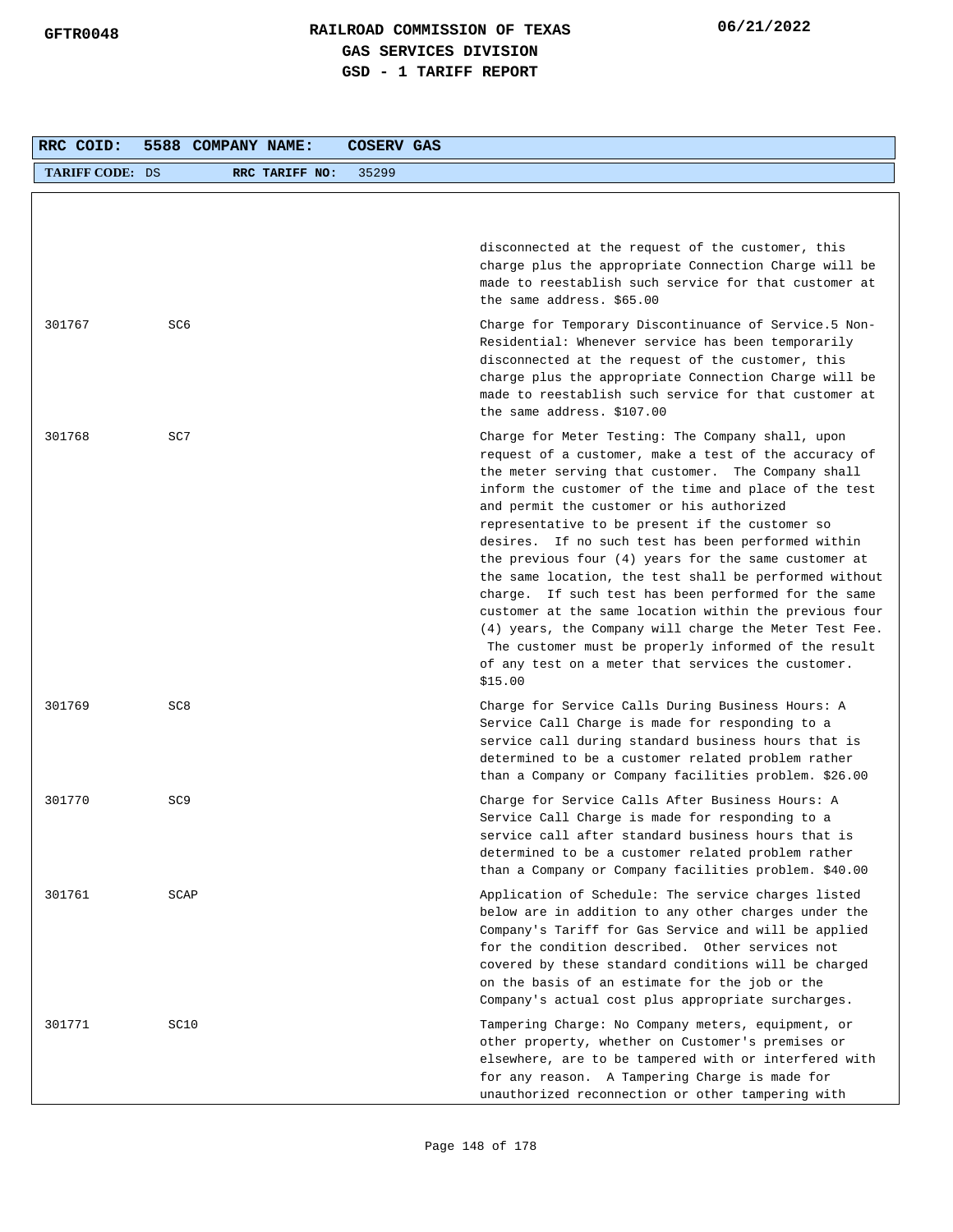| RRC COID:              | 5588 COMPANY NAME: |                | <b>COSERV GAS</b> |                                                                                                                                                                                                                                                                                                                                                                                                                                                                                                                                                                                                                                                                                                                                                                                                                                                                                                                                                                                                   |
|------------------------|--------------------|----------------|-------------------|---------------------------------------------------------------------------------------------------------------------------------------------------------------------------------------------------------------------------------------------------------------------------------------------------------------------------------------------------------------------------------------------------------------------------------------------------------------------------------------------------------------------------------------------------------------------------------------------------------------------------------------------------------------------------------------------------------------------------------------------------------------------------------------------------------------------------------------------------------------------------------------------------------------------------------------------------------------------------------------------------|
| <b>TARIFF CODE: DS</b> |                    | RRC TARIFF NO: | 35299             |                                                                                                                                                                                                                                                                                                                                                                                                                                                                                                                                                                                                                                                                                                                                                                                                                                                                                                                                                                                                   |
|                        |                    |                |                   | Company metering facilities or a theft of gas service<br>by a person on the customer's premises or evidence by<br>whomsoever at customer's premises. An additional cost<br>for the cost of repairs and/or replacement of damaged<br>facilities and the installation of protective<br>facilities or relocation of meter are made at cost<br>plus appropriate charges as may be detailed in the<br>Company's Service Rules and Regulations \$125.00                                                                                                                                                                                                                                                                                                                                                                                                                                                                                                                                                 |
| 301772                 | SC11               |                |                   | Line Extension and Installation Charges: Customers in<br>incorporated areas: Extension and installation of new<br>mains, service lines, risers, fittings and other<br>appurtenant equipment pursuant to main extension<br>policy in municipal franchise and in Rate Schedule LEI<br>- Line Extension Policy - Incorporated Areas. Credit<br>for main pursuant to municipal franchise. The<br>customer is responsible for the installation of yard<br>line and yard line risers. Customers in unincorporated<br>areas: Extension and installation of new mains,<br>service lines, risers, fittings and other appurtenant<br>equipment pursuant to line extension policy contained<br>in Rate Schedule LEU - Line Extension Policy -<br>Unincorporated Areas. The customer is responsible for<br>the installation of yard line and yard line risers.<br>*Actual cost of the portion of any extensions<br>exceeding the free extension allowance provided within<br>the line extension. Actual Cost* |
| 301773                 | SC <sub>12</sub>   |                |                   | Construction Crew Charges: All labor charges if a<br>construction crew is required. Actual Cost                                                                                                                                                                                                                                                                                                                                                                                                                                                                                                                                                                                                                                                                                                                                                                                                                                                                                                   |
| 301774                 | SC13               |                |                   | Construction Costs Charges: All other construction<br>charges. Actual Cost                                                                                                                                                                                                                                                                                                                                                                                                                                                                                                                                                                                                                                                                                                                                                                                                                                                                                                                        |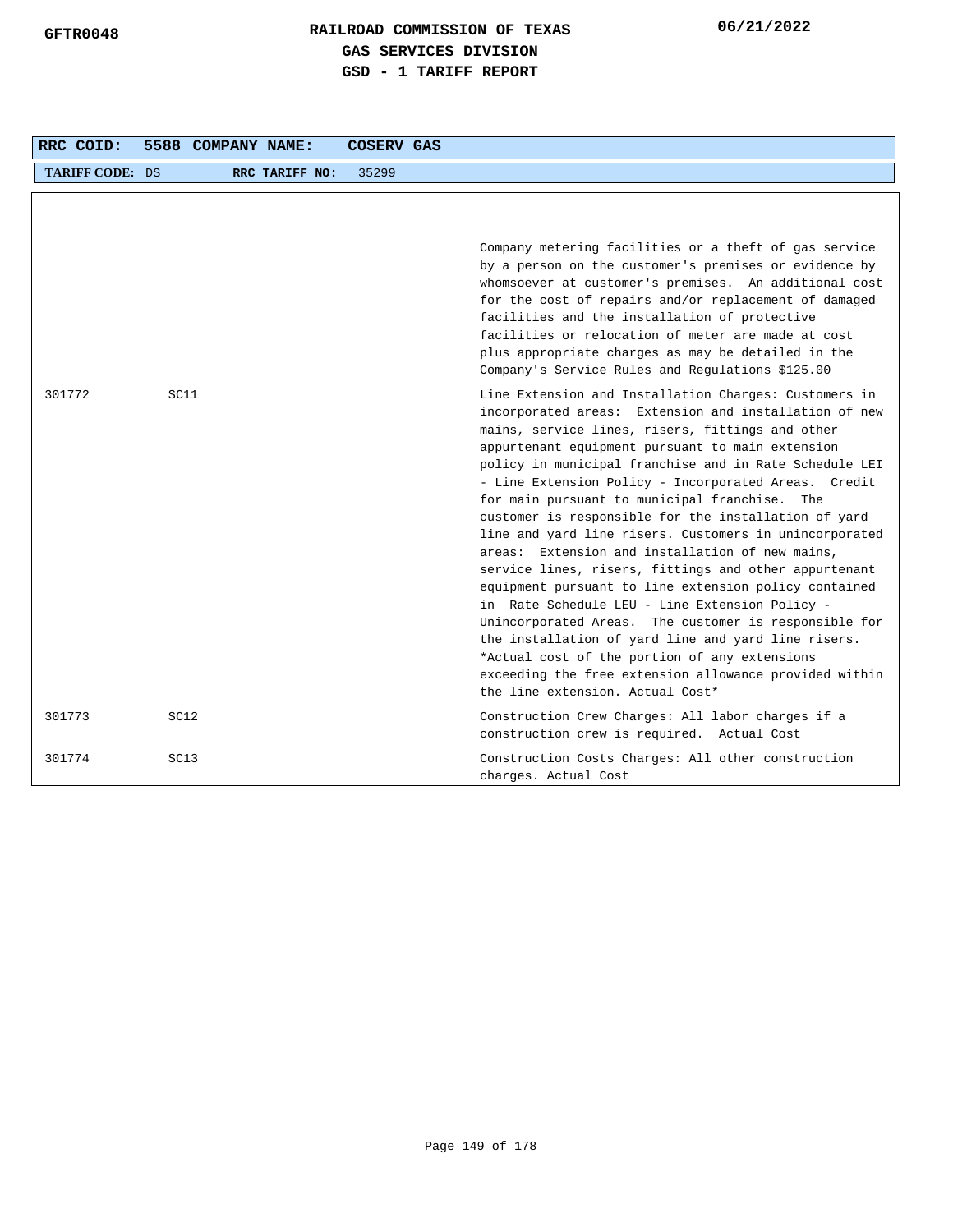| RRC COID:              | 5588 COMPANY NAME:     | COSERV GAS                                                                                                            |                                                                                                                                                                                                                                                                                                                                            |
|------------------------|------------------------|-----------------------------------------------------------------------------------------------------------------------|--------------------------------------------------------------------------------------------------------------------------------------------------------------------------------------------------------------------------------------------------------------------------------------------------------------------------------------------|
| <b>TARIFF CODE: DS</b> | RRC TARIFF NO:         | 35328                                                                                                                 |                                                                                                                                                                                                                                                                                                                                            |
| DESCRIPTION:           | Distribution Sales     |                                                                                                                       | STATUS: A                                                                                                                                                                                                                                                                                                                                  |
| <b>EFFECTIVE DATE:</b> | 08/03/2021             | ORIGINAL CONTRACT DATE:                                                                                               | 06/07/2022<br>RECEIVED DATE:                                                                                                                                                                                                                                                                                                               |
| GAS CONSUMED:          | N                      | AMENDMENT DATE:                                                                                                       | OPERATOR NO: 180533                                                                                                                                                                                                                                                                                                                        |
| <b>BILLS RENDERED:</b> | Υ                      | INACTIVE DATE:                                                                                                        |                                                                                                                                                                                                                                                                                                                                            |
| <b>RATE SCHEDULE</b>   |                        |                                                                                                                       |                                                                                                                                                                                                                                                                                                                                            |
| <b>SCHEDULE ID</b>     | <b>DESCRIPTION</b>     |                                                                                                                       |                                                                                                                                                                                                                                                                                                                                            |
| DEF                    |                        |                                                                                                                       |                                                                                                                                                                                                                                                                                                                                            |
|                        | Definitions:           |                                                                                                                       |                                                                                                                                                                                                                                                                                                                                            |
|                        |                        |                                                                                                                       | COMMERCIAL CUSTOMER `A customer, other than a residential customer, and not                                                                                                                                                                                                                                                                |
|                        |                        |                                                                                                                       | otherwise covered by a contract under the contract rate provisions of Section                                                                                                                                                                                                                                                              |
|                        |                        | 104.003 of the Texas Utilities Code.                                                                                  |                                                                                                                                                                                                                                                                                                                                            |
|                        |                        | COMMISSION - The Railroad Commission of Texas.                                                                        |                                                                                                                                                                                                                                                                                                                                            |
|                        |                        | COMPANY - CoServ Gas, Ltd., its successors, and its assigns.                                                          |                                                                                                                                                                                                                                                                                                                                            |
|                        |                        |                                                                                                                       | CUSTOMER - An individual, family, partnership, association, joint venture,                                                                                                                                                                                                                                                                 |
|                        |                        |                                                                                                                       | corporation, etc., or governmental agency who is receiving or who is receiving the                                                                                                                                                                                                                                                         |
|                        |                        | benefit of gas service at a specified point of delivery.                                                              |                                                                                                                                                                                                                                                                                                                                            |
|                        | area.                  |                                                                                                                       | ENVIRONS `The unincorporated areas outside the city limits in the Companys service                                                                                                                                                                                                                                                         |
|                        |                        | including the conditions under which such method applies.                                                             | RATE SCHEDULE - A statement of the method of determining charges for gas service,                                                                                                                                                                                                                                                          |
|                        | the building.          |                                                                                                                       | RESIDENTIAL CUSTOMER - Unless otherwise specified in the rate schedule, a customer<br>whose service is separately and individually metered in an individual private<br>dwelling unit or in an individually metered apartment, condominium, or similar<br>dwelling and who uses natural gas primarily for Residential End Uses and occupies |
|                        |                        | similar type uses in a dwelling.                                                                                      | RESIDENTIAL END USES - Heating, space heating, cooking, water heating, and other                                                                                                                                                                                                                                                           |
| RU                     |                        | Residential Unincorporated Areas Sales:                                                                               |                                                                                                                                                                                                                                                                                                                                            |
|                        |                        | following Customer and Ccf charges:<br>Customer Charge \$15.00 per month, plus<br>Volumetric Charge \$0.12097 per Ccf | Application of Schedule applies to all Residential Customers in unincorporated<br>areas. Monthly Base Rate Customers base monthly bill will be calculated using the                                                                                                                                                                        |
|                        | Other Fees and Credits |                                                                                                                       |                                                                                                                                                                                                                                                                                                                                            |
|                        | Purchased Gas Factor:  |                                                                                                                       | The basic rates for cost of service set forth above shall be increased by the                                                                                                                                                                                                                                                              |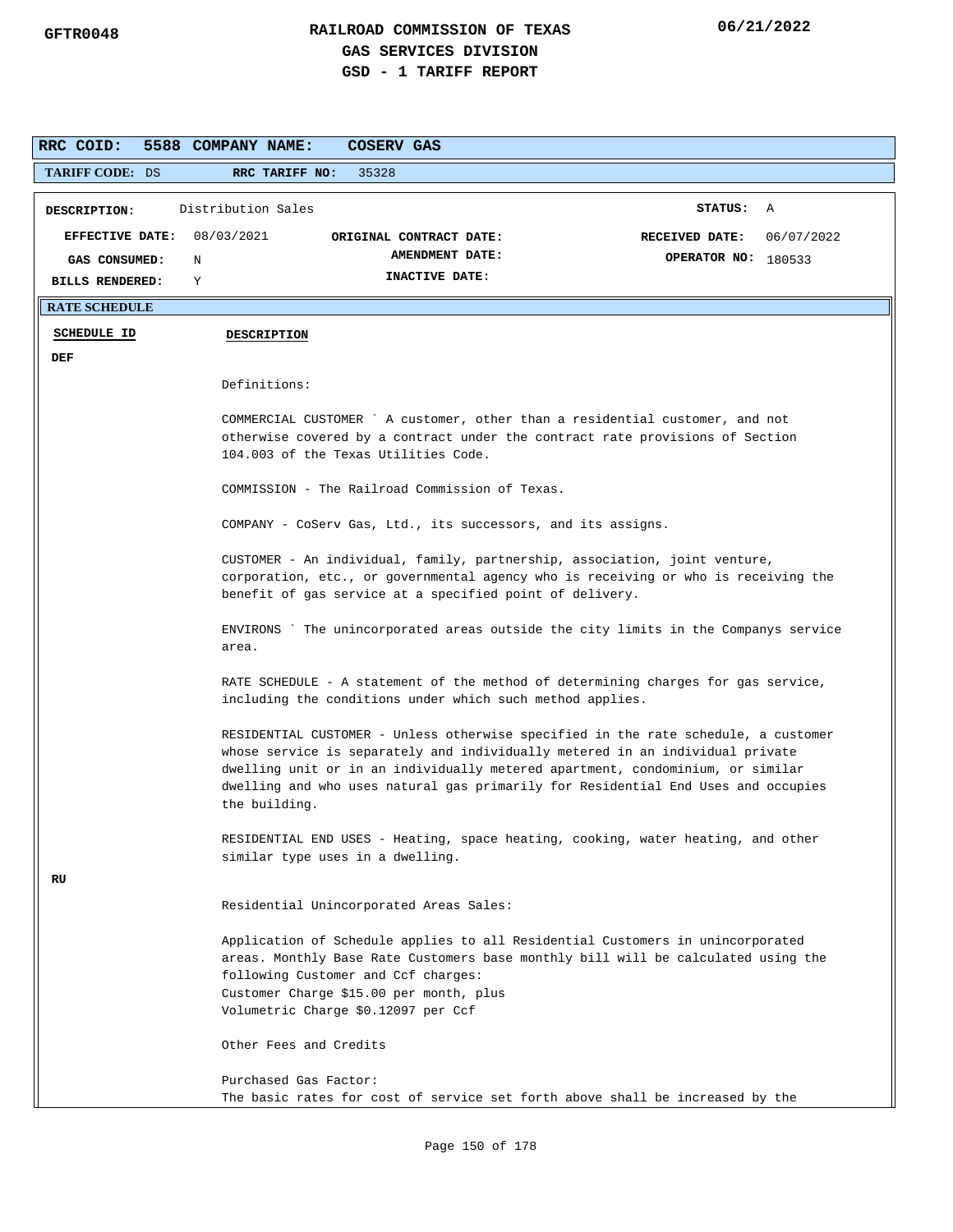| RRC COID:              | 5588 COMPANY NAME:<br>COSERV GAS                                                                                                                                    |
|------------------------|---------------------------------------------------------------------------------------------------------------------------------------------------------------------|
| <b>TARIFF CODE: DS</b> | RRC TARIFF NO:<br>35328                                                                                                                                             |
|                        |                                                                                                                                                                     |
| <b>RATE SCHEDULE</b>   |                                                                                                                                                                     |
| <b>SCHEDULE ID</b>     | <b>DESCRIPTION</b>                                                                                                                                                  |
|                        |                                                                                                                                                                     |
|                        | amount of the Purchased Gas Factor for the billing month computed in accordance                                                                                     |
|                        | with the provisions of Rate Schedule PGF ` Purchased Gas Factor.                                                                                                    |
|                        | Rate Case Expenses:                                                                                                                                                 |
|                        | Plus applicable charge in accordance with provisions of Rate Schedule RCE ` Rate                                                                                    |
|                        | Case Expenses.                                                                                                                                                      |
|                        | Taxes:                                                                                                                                                              |
|                        | Plus applicable taxes and fees related to above in accordance with the provisions                                                                                   |
|                        | of Rate Schedule UTF ` Unincorporated Areas Tax Factors.                                                                                                            |
|                        | Pipeline Safety Fee:                                                                                                                                                |
|                        | Plus applicable charge in accordance with the provisions of Rate Schedule PSF                                                                                       |
|                        | Pipeline Safety Fee.                                                                                                                                                |
|                        | Excess Deferred Income Tax Credit:                                                                                                                                  |
|                        | Credit to Volumetric Charge has been applied in accordance with provisions of Rate                                                                                  |
|                        | Schedule EDIT ` Excess Deferred Income Tax Credit.                                                                                                                  |
| UTF                    |                                                                                                                                                                     |
|                        | Unincorporated Areas Tax Factors:                                                                                                                                   |
|                        | Environs Area: Frisco, Denton Co.                                                                                                                                   |
|                        | $Fee$ :                                                                                                                                                             |
|                        | 4% of gross receipts.                                                                                                                                               |
|                        | Entity Collecting Fee:                                                                                                                                              |
|                        | Denton Co. Fresh Water Supply Dist. No. 8A, 8B, 9, 10, 11A, and 11B.                                                                                                |
|                        | Environs Area:                                                                                                                                                      |
|                        | Lantana Subdiv. Fee: 3% of gross receipts. Entity Collecting Fee: Denton Co.                                                                                        |
|                        | Fresh Water Supply Denton Co. Dists. No. 6 and 7. Windmill Farms Subdiv. Fee: 4%                                                                                    |
|                        | of gross receipts.                                                                                                                                                  |
|                        | Entity Collecting Fee:                                                                                                                                              |
|                        | Kaufman Co. Dev. Dist. No. 1 Kaufman Co. In addition to the monthly charges above,                                                                                  |
|                        | each customers bill in the above referenced areas will include a charge for an                                                                                      |
|                        | amount equivalent to the customers proportional part of any taxes, fees, or similar                                                                                 |
|                        | levies payable by the Company to governmental or quasi-governmental entities with<br>authority over the area in which the customer resides. Any such charge will be |
|                        | computed by multiplying the Monthly Base Rate charges and Purchased Gas Factor                                                                                      |
|                        | charges by a factor calculated to recover the actual amount of such taxes, fees, or                                                                                 |
|                        | similar levies. Currently applicable taxes, fees, or similar levies for each                                                                                        |
|                        | unincorporated area are detailed on the CoServ Rate Schedule UTF ` Unincorporated<br>Areas Tax Factors. CoServ does not charge municipal franchise fees to          |
|                        | unincorporated area customers.                                                                                                                                      |
| PGF                    |                                                                                                                                                                     |
|                        |                                                                                                                                                                     |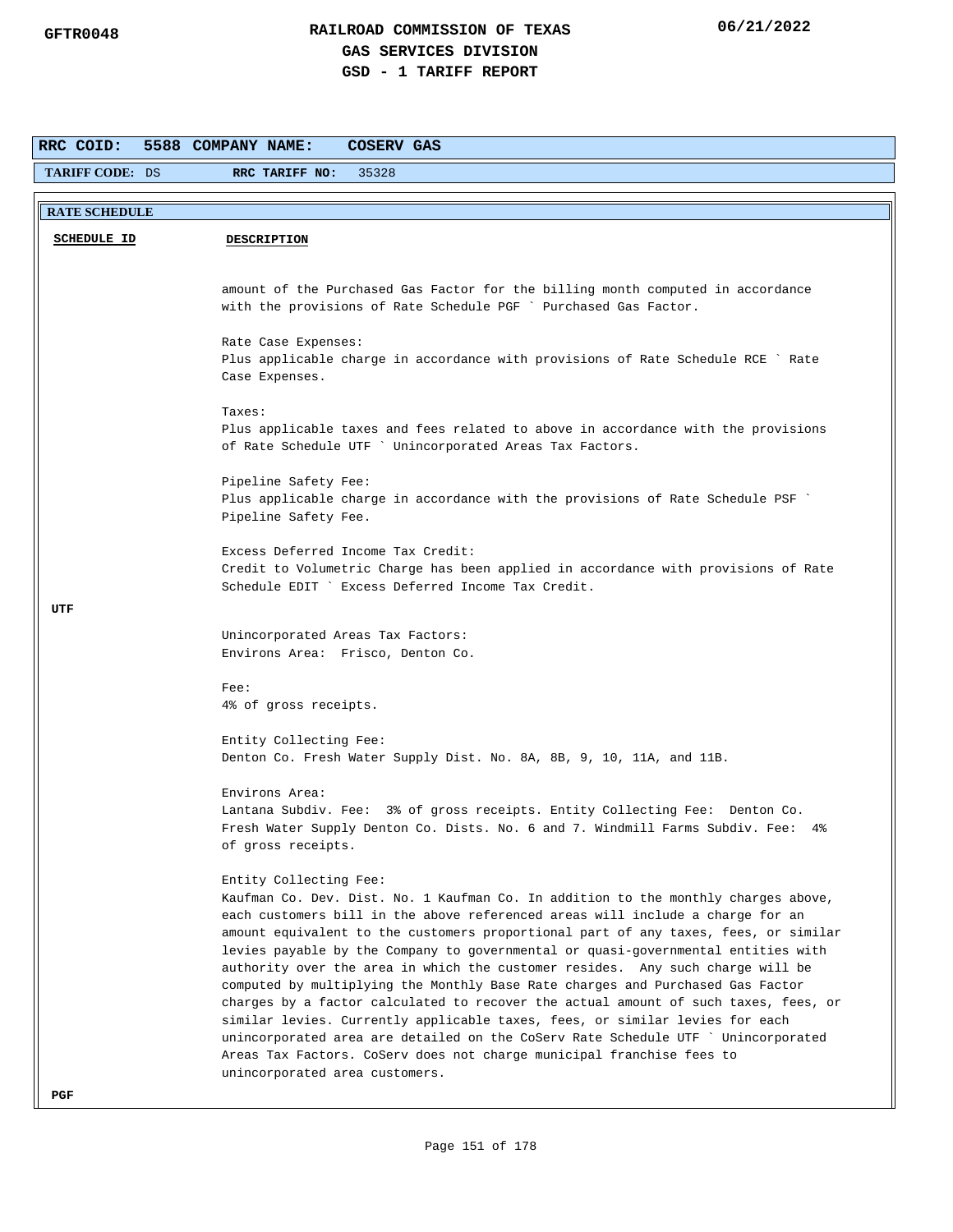| RRC COID:              | 5588 COMPANY NAME:<br>COSERV GAS                                                                                                                                        |
|------------------------|-------------------------------------------------------------------------------------------------------------------------------------------------------------------------|
| <b>TARIFF CODE: DS</b> | RRC TARIFF NO:<br>35328                                                                                                                                                 |
| <b>RATE SCHEDULE</b>   |                                                                                                                                                                         |
|                        |                                                                                                                                                                         |
| SCHEDULE ID            | <b>DESCRIPTION</b>                                                                                                                                                      |
|                        |                                                                                                                                                                         |
|                        | Purchase Gas Factor:                                                                                                                                                    |
|                        | Purpose and Intent                                                                                                                                                      |
|                        |                                                                                                                                                                         |
|                        | This provision is intended to allow collection of the gas purchase costs of CoServ<br>Gas, Ltd. (hereinafter CoServ Gas or the Company) in a manner that will lessen    |
|                        | monthly fluctuations in the Purchased Gas Factor and ensure that actual costs<br>billed to customers are fully reconciled with actual costs incurred, subject to        |
|                        | limitations for excessive lost and unaccounted for gas. The billing methods set                                                                                         |
|                        | forth herein are intended to be followed to the extent the goals are realized.<br>To                                                                                    |
|                        | the extent the billing methods fail to achieve these goals, the methodology shall                                                                                       |
|                        | be revised, and a revised tariff filed to reflect such revisions. The Company will<br>make appropriate regulatory filings and obtain regulatory approvals, as required, |
|                        | before making changes to its rates. The Company will notify the Railroad                                                                                                |
|                        | Commission within 10 days of the date its policies and procedures for recovering                                                                                        |
|                        | the uncollectable portion of its gas cost charges.                                                                                                                      |
|                        | Applicability:                                                                                                                                                          |
|                        | This clause shall apply to all CoServ Gas tariffs that incorporate this Purchased                                                                                       |
|                        | Gas Factor provision and which have been properly filed and implemented with the                                                                                        |
|                        | appropriate jurisdictional authority.                                                                                                                                   |
|                        |                                                                                                                                                                         |
|                        | Definitions:                                                                                                                                                            |
|                        | Standard Cubic Foot of Gas `the amount of gas contained in one (1) cubic foot of                                                                                        |
|                        | space at a standard pressure of fourteen and sixty-five hundredths (14.65) pounds                                                                                       |
|                        | per square inch, absolute and a standard temperature of sixty (60) degrees<br>Fahrenheit.                                                                               |
|                        |                                                                                                                                                                         |
|                        | CCI<br>one hundred standard cubic feet of gas.                                                                                                                          |
|                        | Mcf ` one thousand standard cubic feet of gas.                                                                                                                          |
|                        | Purchased Gas Volumes ` The volumes of gas, expressed in Mcfs, purchased by the                                                                                         |
|                        | Company and received into the Companys distribution systems from all sources,                                                                                           |
|                        | including withdrawals from storage, and excluding gas injected into storage.                                                                                            |
|                        | Purchased Gas Cost(s) `The total cost of Purchased Gas Volumes, as received into<br>the Companys distribution systems, all as more specifically described herein.       |
|                        |                                                                                                                                                                         |
|                        | Weighted Average Cost of Gas ` The Purchased Gas Costs divided by the Purchased Gas                                                                                     |
|                        | Volumes, calculated on a monthly basis, and expressed as dollars per Mcf. Weighting                                                                                     |
|                        | us by the volume of each gas component.                                                                                                                                 |
|                        | Billed Gas Volumes ` The volumes of gas billed to customers, plus volumes of gas                                                                                        |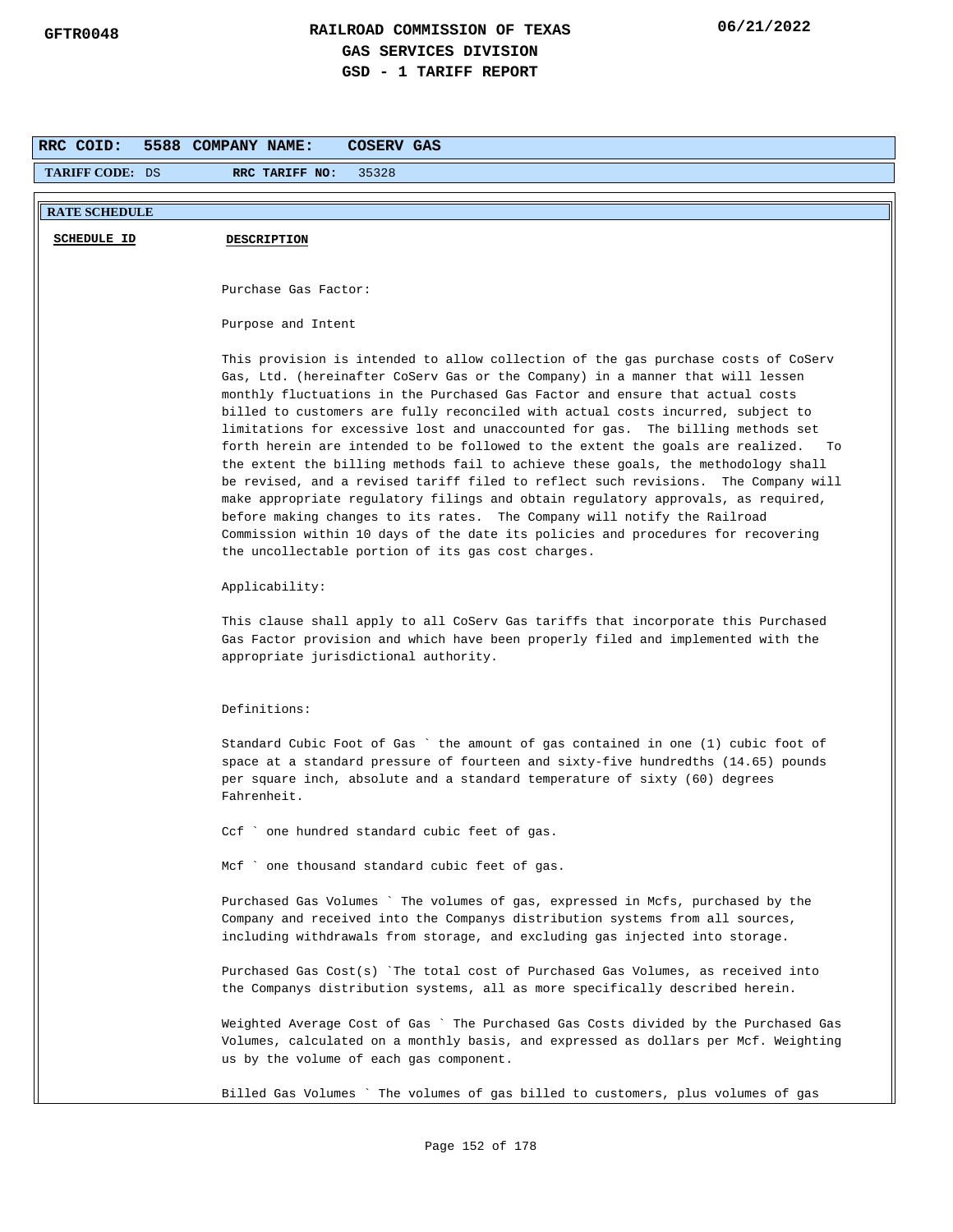| RRC COID:              | 5588 COMPANY NAME:<br>COSERV GAS                                                                                                                                                                                                                                                                                                     |
|------------------------|--------------------------------------------------------------------------------------------------------------------------------------------------------------------------------------------------------------------------------------------------------------------------------------------------------------------------------------|
| <b>TARIFF CODE: DS</b> | 35328<br>RRC TARIFF NO:                                                                                                                                                                                                                                                                                                              |
| <b>RATE SCHEDULE</b>   |                                                                                                                                                                                                                                                                                                                                      |
| <b>SCHEDULE ID</b>     | <b>DESCRIPTION</b>                                                                                                                                                                                                                                                                                                                   |
|                        | billed to third parties following losses or damages, expressed in Mcfs                                                                                                                                                                                                                                                               |
|                        | Billed Gas Revenues ` The total amount of revenues attributable to billings by<br>CoServ for Purchased Gas Costs during a given period, exclusive of any billings for<br>any Reconciliation Factor during the same period.                                                                                                           |
|                        | Lost and Unaccounted for Gas (LUG) ` Purchased Gas Volumes minus the sum of Billed<br>Gas Volumes and metered Company used gas.                                                                                                                                                                                                      |
|                        | Purchased Gas Factor (PGF) ` A factor on each customers monthly bill, expressed in<br>dollars per Ccf, to reflect the Purchase Gas Costs and the Reconciliation Factor,<br>all as more specifically described herein.                                                                                                                |
|                        | Fixed Transportation Costs (FTC) `The fixed monthly or demand amount of<br>transportation costs determined by a Maximum Daily Quantity (MDQ) or such other<br>similarly named fixed costs for transportation.                                                                                                                        |
|                        | Estimated Fixed Transportation Costs (EFTC) `The anticipated FTC to be incurred<br>during the Annual Review period.                                                                                                                                                                                                                  |
|                        | Annual Fixed Transportation Costs (AFTC) `The actual FTC incurred during the<br>Annual Review Period.                                                                                                                                                                                                                                |
|                        | Annual Review Period ` The 12-month period ending June 30 of each year.                                                                                                                                                                                                                                                              |
|                        | Annual Review ` An annual review of the Companys records covering the 12-month<br>period ending June 30 to determine LUG volumes and any imbalances between the<br>Purchased Gas Costs and Billed Gas Revenues existing at the end of the Annual<br>Review Period.                                                                   |
|                        | Annual Imbalance Total ` The total amount determined through the Annual Review to<br>be credited or surcharged to customers bills, plus interest, in order to balance<br>Purchased Gas Costs with Billed Gas Revenues.                                                                                                               |
|                        | Reconciliation Factor ` A credit or surcharge included in the Purchased Gas Factor<br>to reflect the pro-rated adjustment in billings for any over or under collections<br>on an annual basis, inclusive of interest.                                                                                                                |
|                        | Record Keeping                                                                                                                                                                                                                                                                                                                       |
|                        | The Company shall keep accurate records of all gas metered in and out of its<br>system, gas purchases, and Company-owned gas injected into and withdrawn from<br>storage, and any adjustments, including interest, relative to any imbalances.<br>The<br>records shall include date, quantity, and cost details for all gas handled. |
|                        | Purchased Gas Cost Calculation                                                                                                                                                                                                                                                                                                       |
|                        |                                                                                                                                                                                                                                                                                                                                      |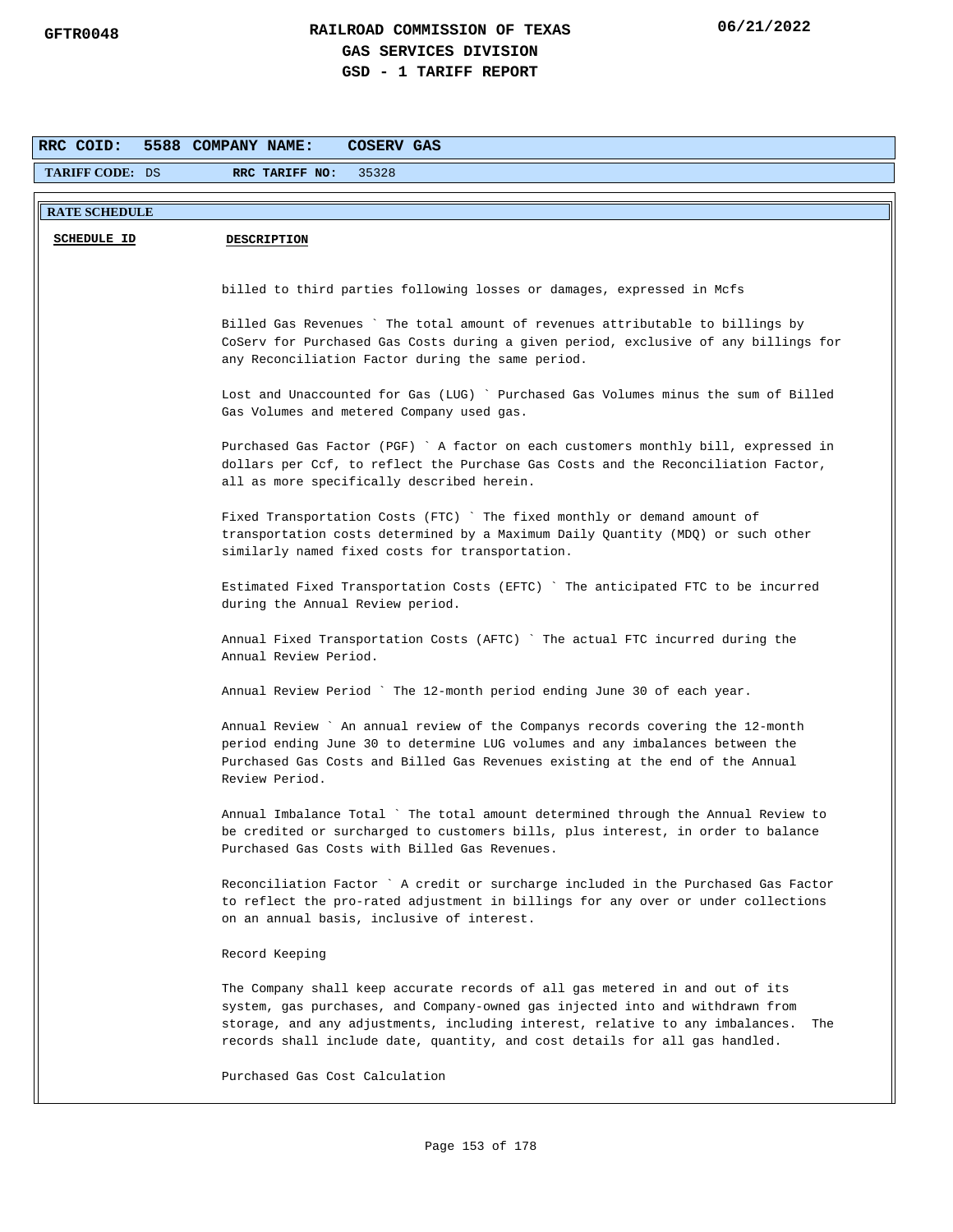| RRC COID:            | 5588 COMPANY NAME:<br><b>COSERV GAS</b>                                                                                                                                                                                                                                                                                                                                                                                                                                                                                                                                                                                                                                                                                                                                                                                                                                                                                                                                                                          |
|----------------------|------------------------------------------------------------------------------------------------------------------------------------------------------------------------------------------------------------------------------------------------------------------------------------------------------------------------------------------------------------------------------------------------------------------------------------------------------------------------------------------------------------------------------------------------------------------------------------------------------------------------------------------------------------------------------------------------------------------------------------------------------------------------------------------------------------------------------------------------------------------------------------------------------------------------------------------------------------------------------------------------------------------|
| TARIFF CODE: DS      | RRC TARIFF NO:<br>35328                                                                                                                                                                                                                                                                                                                                                                                                                                                                                                                                                                                                                                                                                                                                                                                                                                                                                                                                                                                          |
|                      |                                                                                                                                                                                                                                                                                                                                                                                                                                                                                                                                                                                                                                                                                                                                                                                                                                                                                                                                                                                                                  |
| <b>RATE SCHEDULE</b> |                                                                                                                                                                                                                                                                                                                                                                                                                                                                                                                                                                                                                                                                                                                                                                                                                                                                                                                                                                                                                  |
| <b>SCHEDULE ID</b>   | <b>DESCRIPTION</b>                                                                                                                                                                                                                                                                                                                                                                                                                                                                                                                                                                                                                                                                                                                                                                                                                                                                                                                                                                                               |
|                      | The Purchased Gas Cost shall be determined for each month to fairly and accurately<br>reflect the cost to the Company at the points of delivery into the Companys<br>distribution systems. The determination shall include, but not be limited to,<br>volumetric and demand charges for Purchased Gas Volumes, fees paid to others where<br>such fees are integrally tied to the purchase or transportation of gas purchased by<br>CoServ, pipeline transportation volumetric charges, gas storage charges (both<br>volumetric and demand), and an adjustment for any gas imbalances due to or from the<br>shipper.                                                                                                                                                                                                                                                                                                                                                                                              |
|                      | Fixed Transportation Costs will be estimated for the year (EFTC). The EFTC will be<br>divided by the estimated annual volume of gas to be delivered to determine the FTC<br>rate per Mcf. This rate will be applied monthly to the anticipated gas volume for<br>a particular month and will be included in the PGF. The EFTC will be updated for<br>the remainder of the Annual Review Period and a new rate will be determined and<br>used for calculating the PGF during the remaining months of the Annual Review<br>Period. A running over or under collected balance will be maintained and an<br>interest will be added to or subtracted from the over/under balance as appropriate.<br>Any remaining balance in the over/under account will be added to or subtracted<br>from the EFTC for the subsequent Annual Review Period. The Company shall account<br>separately for gas injected into storage on a specific identification basis and<br>withdrawn from storage on a weighted average cost basis. |
|                      | Purchased Gas Factor Calculation                                                                                                                                                                                                                                                                                                                                                                                                                                                                                                                                                                                                                                                                                                                                                                                                                                                                                                                                                                                 |
|                      | Each customer bill shall include a Purchased Gas Factor reflecting the estimated<br>Weighted Average Cost of Gas for the period covered by the bill, which estimate<br>shall include, as applicable, a pro-rata amount to adjust for previous over- or<br>under-estimates of the Weighted Average Cost of Gas; plus the total amount of gas<br>cost determined to have been uncollectible, written off, and remaining unpaid; plus<br>a Reconciliation Factor to account for any Annual Imbalance Total.                                                                                                                                                                                                                                                                                                                                                                                                                                                                                                         |
|                      | Annual Review                                                                                                                                                                                                                                                                                                                                                                                                                                                                                                                                                                                                                                                                                                                                                                                                                                                                                                                                                                                                    |
|                      | For each Annual Review Period, the Company shall determine (i) the amount of any<br>imbalance between the Purchased Gas Costs and Billed Gas Revenues, and (ii) the LUG<br>volume for the Annual Review Period. As limited by the LUG volume limitation set<br>forth below, the Annual Imbalance Total shall then be credited or surcharged,<br>together with interest, to the customers bills over a twelve-month period<br>commencing each September 1 following the Annual Review Period.                                                                                                                                                                                                                                                                                                                                                                                                                                                                                                                     |
|                      | Annual Imbalance Total -- LUG Volume less than five percent of Purchased Gas<br>Volumes or LUG Volume is negative                                                                                                                                                                                                                                                                                                                                                                                                                                                                                                                                                                                                                                                                                                                                                                                                                                                                                                |
|                      | If the Annual Review shows the LUG volume for the Annual Review Period to be less<br>than five percent of the Purchased Gas Volumes, or if the LUG volume is negative<br>(indicating a line gain), the Annual Imbalance Total shall be the difference<br>between the total Purchased Gas Cost and the total Billed Gas Revenues for the                                                                                                                                                                                                                                                                                                                                                                                                                                                                                                                                                                                                                                                                          |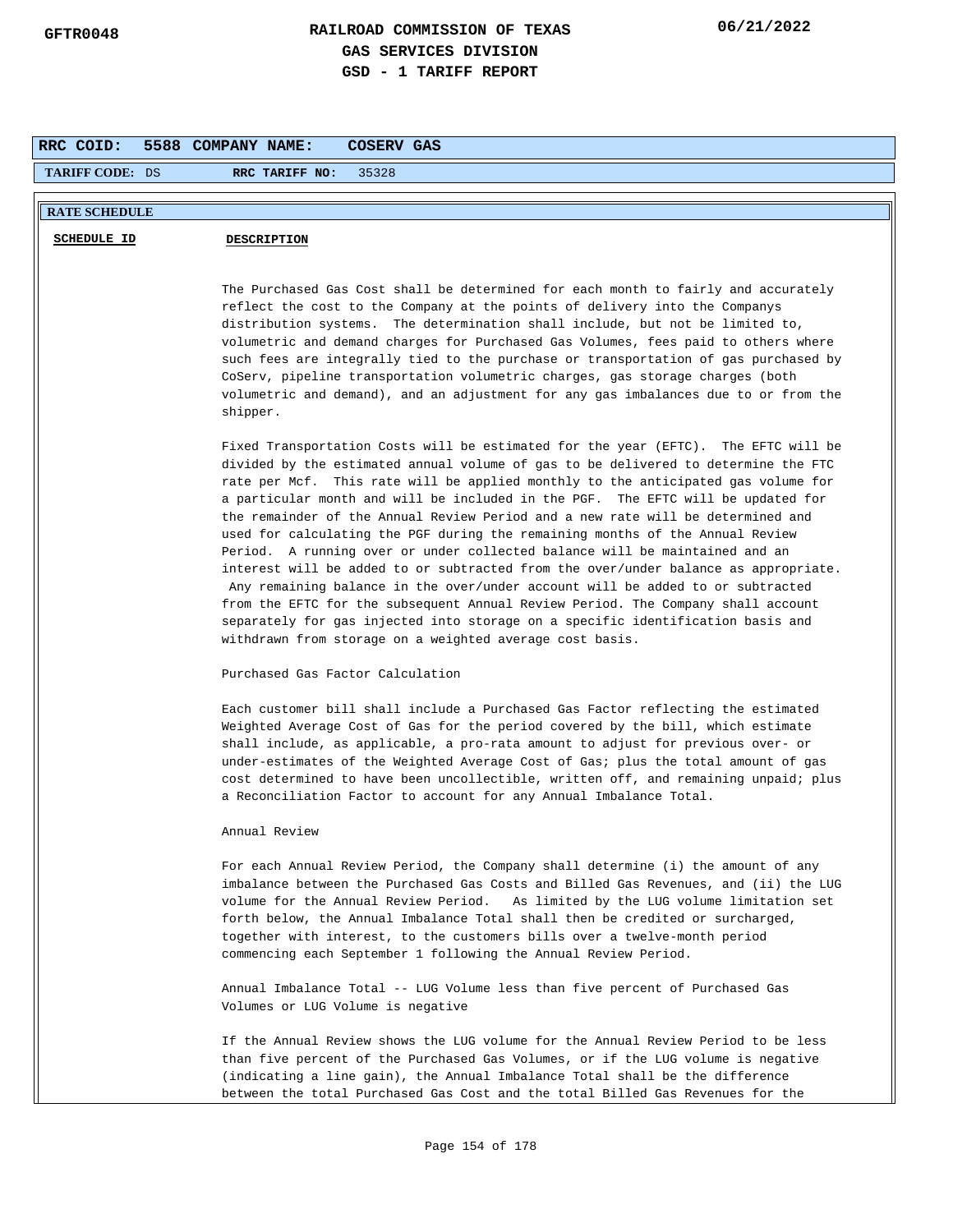| RRC COID:              | 5588 COMPANY NAME:<br>COSERV GAS                                                                                                                                                                                                                                                                                                                                                                                                                                               |
|------------------------|--------------------------------------------------------------------------------------------------------------------------------------------------------------------------------------------------------------------------------------------------------------------------------------------------------------------------------------------------------------------------------------------------------------------------------------------------------------------------------|
| <b>TARIFF CODE: DS</b> | RRC TARIFF NO:<br>35328                                                                                                                                                                                                                                                                                                                                                                                                                                                        |
|                        |                                                                                                                                                                                                                                                                                                                                                                                                                                                                                |
| <b>RATE SCHEDULE</b>   |                                                                                                                                                                                                                                                                                                                                                                                                                                                                                |
| <b>SCHEDULE ID</b>     | <b>DESCRIPTION</b>                                                                                                                                                                                                                                                                                                                                                                                                                                                             |
|                        |                                                                                                                                                                                                                                                                                                                                                                                                                                                                                |
|                        | Annual Review Period.                                                                                                                                                                                                                                                                                                                                                                                                                                                          |
|                        | Annual Imbalance Total ` LUG Volume is positive and is greater than five percent of<br>Purchased Gas Volumes                                                                                                                                                                                                                                                                                                                                                                   |
|                        | If the Annual Review shows the LUG volume for the Annual Review Period to be<br>positive and to be greater than five percent of the Purchased Gas Volumes, the<br>Annual Imbalance Total shall be determined as follows:                                                                                                                                                                                                                                                       |
|                        | The difference between the total Purchased Gas Costs and the total Billed Gas<br>Revenues for the Annual Review Period shall be determined;                                                                                                                                                                                                                                                                                                                                    |
|                        | Minus, the Purchased Gas Costs attributable to LUG volumes in excess of 5% of the<br>Purchase Gas Volumes, using the Companys Weighted Average Cost of Purchased Gas for<br>the Review Period.                                                                                                                                                                                                                                                                                 |
|                        | Reconciliation Factor Calculation                                                                                                                                                                                                                                                                                                                                                                                                                                              |
|                        | The Annual Imbalance Total (whether positive or negative) shall be credited or<br>surcharged over twelve months in equal total amounts per month, together with<br>interest on the declining unrecovered or uncredited balance. The recovery shall be<br>through a Reconciliation Factor included in the Purchased Gas Factor.<br>The<br>Reconciliation Factor for each month shall be determined as follows:                                                                  |
|                        | The total interest to be collected or paid shall be computed by using a monthly<br>interest factor equal to the annual interest rate divided by 12. The annual<br>interest rate shall be the interest rate established pursuant to Section 183.003 of<br>the Texas Utilities Code, as applicable to customer deposits, if any, of customers<br>covered by this tariff, as such rate is in effect during the last month of the<br>Annual Review Period.                         |
|                        | The total interest to be collected or paid over the 12-month period shall be added<br>to the Annual Imbalance Total.                                                                                                                                                                                                                                                                                                                                                           |
|                        | The resulting total shall then be divided by 12 to determine the total amount to be<br>credited or surcharged each month.                                                                                                                                                                                                                                                                                                                                                      |
|                        | Each month of the twelve-month reconciliation period, the Reconciliation Factor,<br>expressed in Ccfs, shall be calculated by dividing the sum of amount to be credited<br>or surcharged during that month (which amount shall include, as necessary, an<br>amount to correct for any previous over- or under-estimates of Billed Gas Volumes<br>during the previous month or months in the same reconciliation period), by the<br>estimated Billed Gas Volumes for the month. |
|                        | At the end of each 12-month period, any remaining balance in the Annual Imbalance<br>Total shall be included in any Annual Imbalance Total to be credited or surcharged<br>during the successor 12-month period.                                                                                                                                                                                                                                                               |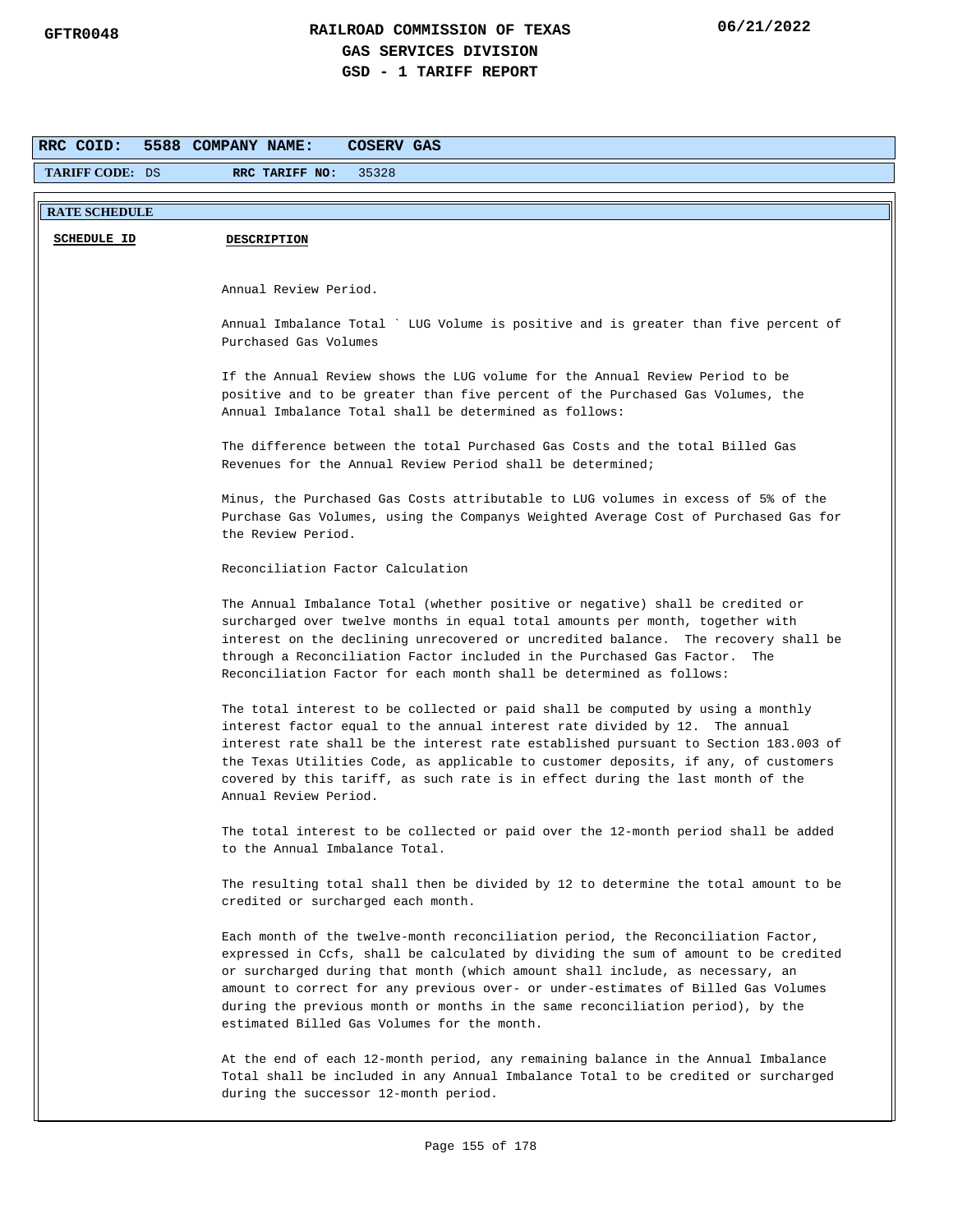| RRC COID:              | 5588 COMPANY NAME:<br>COSERV GAS                                                                                                                                       |
|------------------------|------------------------------------------------------------------------------------------------------------------------------------------------------------------------|
| <b>TARIFF CODE: DS</b> | RRC TARIFF NO:<br>35328                                                                                                                                                |
|                        |                                                                                                                                                                        |
| <b>RATE SCHEDULE</b>   |                                                                                                                                                                        |
| <b>SCHEDULE ID</b>     | <b>DESCRIPTION</b>                                                                                                                                                     |
|                        |                                                                                                                                                                        |
|                        | Annual Reconciliation Report                                                                                                                                           |
|                        |                                                                                                                                                                        |
|                        | The Company shall file an Annual Reconciliation Report with the Regulatory                                                                                             |
|                        | Authority that shall include but not necessarily be limited to:                                                                                                        |
|                        |                                                                                                                                                                        |
|                        | 1. A tabulation of volumes of gas purchased and costs incurred listed by account or<br>type of gas, supplier and source by month for the twelve months ending June 30; |
|                        | 2. A tabulation of the uncollectible gas cost by month for the twelve months ending                                                                                    |
|                        | June $30i$                                                                                                                                                             |
|                        | 3. A description of all other costs and refunds made during the year and their                                                                                         |
|                        | effect on Rate Schedule PGF ` Purchased Gas Factor to date;                                                                                                            |
|                        | 4. A tabulation of gas units sold to general service customers and related Rate                                                                                        |
|                        | Schedule PGF - Purchased Gas Factor revenues; and,                                                                                                                     |
|                        | 5. A description of the imbalance payments made to and received from the Companys                                                                                      |
|                        | transportation customers within the service area, including monthly imbalances                                                                                         |
|                        | incurred, the monthly imbalances resolved, and the amount of cumulative imbalances.                                                                                    |
|                        | The description should reflect the system imbalance and imbalance amount for each                                                                                      |
|                        | supplier using the Companys distribution system during the reconciliation period.                                                                                      |
|                        | 6. The Annual Reconciliation Report prepared for the Railroad Commission shall be<br>sent to the Audit Section of the Gas Services Division and shall also include     |
|                        | uncollected expenses, uncollected margin, uncollected gas costs, uncollected taxes,                                                                                    |
|                        | subsequent collected gas costs and subsequent collected margin.                                                                                                        |
|                        |                                                                                                                                                                        |
|                        | The Company shall maintain detailed information that will allow the Regulatory                                                                                         |
|                        | Authority to audit the operation of the uncollectible gas cost recovery process.                                                                                       |
| PSF                    |                                                                                                                                                                        |
|                        | Application of Schedule:                                                                                                                                               |
|                        | Applicable to all customer classes.                                                                                                                                    |
|                        |                                                                                                                                                                        |
|                        | Monthly Calculation                                                                                                                                                    |
|                        | Company will charge a surcharge to recover pipeline safety fees assessed by the                                                                                        |
|                        | Commission pursuant to Section 121.211 of the Texas Utilities Code and Commission                                                                                      |
|                        | Rule 16 TAC<br>8.201.<br>The surcharge will be charged not more often than once a                                                                                      |
|                        | year and will be billed following payment by the Company to the Commission, in                                                                                         |
|                        | accordance with the Commissions rules. Compliance Report The Company shall file an                                                                                     |
|                        | annual pipeline safety fee (PSF) report no later than 90 days after the last                                                                                           |
|                        | billing cycle in which the pipeline safety fee surcharge is billed to customers.                                                                                       |
|                        | The Company shall file the report with the Railroad Commission of Texas addressed                                                                                      |
|                        | to the Director of Oversight and Safety Division, Gas Services Department,                                                                                             |
|                        | referencing OS-20-00005136, and titling the report Pipeline Safety Fee Recovery<br>Report. The report shall include the following: a) the pipeline safety fee-amount   |
|                        | paid to the Commission; b) the unit rate for each customer; c) the date or dates                                                                                       |
|                        | the surcharge was billed to customers; and d) the total amount billed to customers                                                                                     |
|                        | for the surcharge. Reports for the Commission should be filed electronically at                                                                                        |
|                        | GUD_Compliance@rrc.texas.gov or at the following address: Compliance Filing                                                                                            |
|                        | Director of Oversight and Safety Division Gas Services Dept. Railroad Commission of                                                                                    |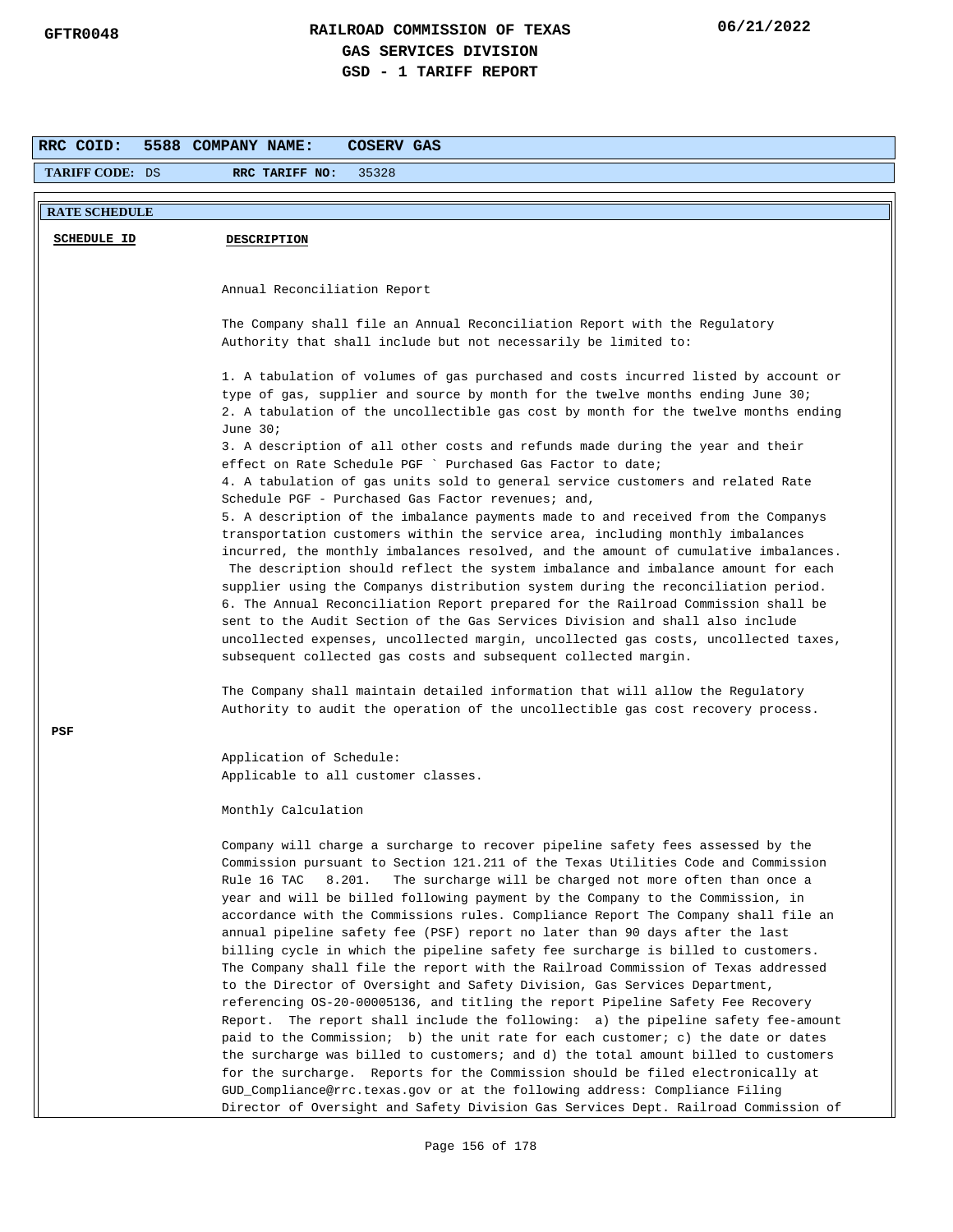| <b>RRC COID:</b>       | 5588 COMPANY NAME:<br>COSERV GAS                                                                                                                                                                                                                                                                                                                                                                                                                                                                                                                                                                                                                                                                                                                                                                                                                                                                |
|------------------------|-------------------------------------------------------------------------------------------------------------------------------------------------------------------------------------------------------------------------------------------------------------------------------------------------------------------------------------------------------------------------------------------------------------------------------------------------------------------------------------------------------------------------------------------------------------------------------------------------------------------------------------------------------------------------------------------------------------------------------------------------------------------------------------------------------------------------------------------------------------------------------------------------|
| <b>TARIFF CODE: DS</b> | RRC TARIFF NO:<br>35328                                                                                                                                                                                                                                                                                                                                                                                                                                                                                                                                                                                                                                                                                                                                                                                                                                                                         |
| <b>RATE SCHEDULE</b>   |                                                                                                                                                                                                                                                                                                                                                                                                                                                                                                                                                                                                                                                                                                                                                                                                                                                                                                 |
| <b>SCHEDULE ID</b>     | <b>DESCRIPTION</b>                                                                                                                                                                                                                                                                                                                                                                                                                                                                                                                                                                                                                                                                                                                                                                                                                                                                              |
| RCE                    | Texas P.O. Box 12967 Austin, TX 78711-2967                                                                                                                                                                                                                                                                                                                                                                                                                                                                                                                                                                                                                                                                                                                                                                                                                                                      |
|                        | Application of Schedule:<br>Applicable to residential, commercial, and public authority customer classes.                                                                                                                                                                                                                                                                                                                                                                                                                                                                                                                                                                                                                                                                                                                                                                                       |
|                        | Monthly Surcharge Pursuant to the Final Order in 0S-20-00005136, CoServ is<br>authorized to recover a total of \$774,683.93 in rate case expenses from OS-20-<br>00005136 customers identified above by a surcharge of \$0.00333 per Ccf for a period<br>of approximately 24 months commencing TBD 2021.                                                                                                                                                                                                                                                                                                                                                                                                                                                                                                                                                                                        |
|                        | Compliance Report: The Company shall file an annual rate case expense<br>reconciliation report within 90 days after each calendar year end until and<br>including the calendar year end in which the rate case expenses are fully<br>recovered. The Company shall file the report with the Railroad Commission of Texas<br>addressed to the Director of Oversight and Safety Division, Gas Services Department<br>and referencing OS-20-00005136 Rate Case Expense Recovery Report. The report shall<br>detail the monthly collections for RCE surcharge by customer class and show the<br>outstanding balance. Reports to the Commission should be filed electronically at<br>GUD_Compliance@rrc.texas.gov or at the following address: Compliance Filing<br>Director of Oversight and Safety Division Gas Services Dept. Railroad Commission of<br>Texas P.O. Box 12967 Austin, TX 78711-2967 |
| WNA                    | Application of Schedule:                                                                                                                                                                                                                                                                                                                                                                                                                                                                                                                                                                                                                                                                                                                                                                                                                                                                        |
|                        | Applicable to residential, commercial and public authority customers.                                                                                                                                                                                                                                                                                                                                                                                                                                                                                                                                                                                                                                                                                                                                                                                                                           |
|                        | Purpose and Intent                                                                                                                                                                                                                                                                                                                                                                                                                                                                                                                                                                                                                                                                                                                                                                                                                                                                              |
|                        | This provision is intended to account for the effects of abnormal temperatures on<br>both customers and the Company. Under this provision customers will receive a<br>credit when the temperature is colder than normal or will be surcharged when the<br>temperature is warmer than normal. The billing methods set forth herein are<br>intended to be followed to the extent the goals are realized. To the extent the<br>billing methods fail to achieve these goals, the methodology shall be revised so<br>that the goals are achieved, subject to review by the Gas Services Division of the<br>Railroad Commission of Texas.                                                                                                                                                                                                                                                             |
|                        | Applicability:                                                                                                                                                                                                                                                                                                                                                                                                                                                                                                                                                                                                                                                                                                                                                                                                                                                                                  |
|                        | This tariff shall be applicable for the months of November through April of each<br>year. The WNA charge shall be reflected on the monthly bills rendered to customers<br>in the months of December through May to account for the variation in gas<br>consumption due to the variation in temperatures from normal during the November<br>through April period. The WNA charge billed for a month will be based on Heating<br>Degree Day parameters for the previous month, actual number of customers for the<br>previous month, and estimated rate class Ccf consumption for the current month.                                                                                                                                                                                                                                                                                              |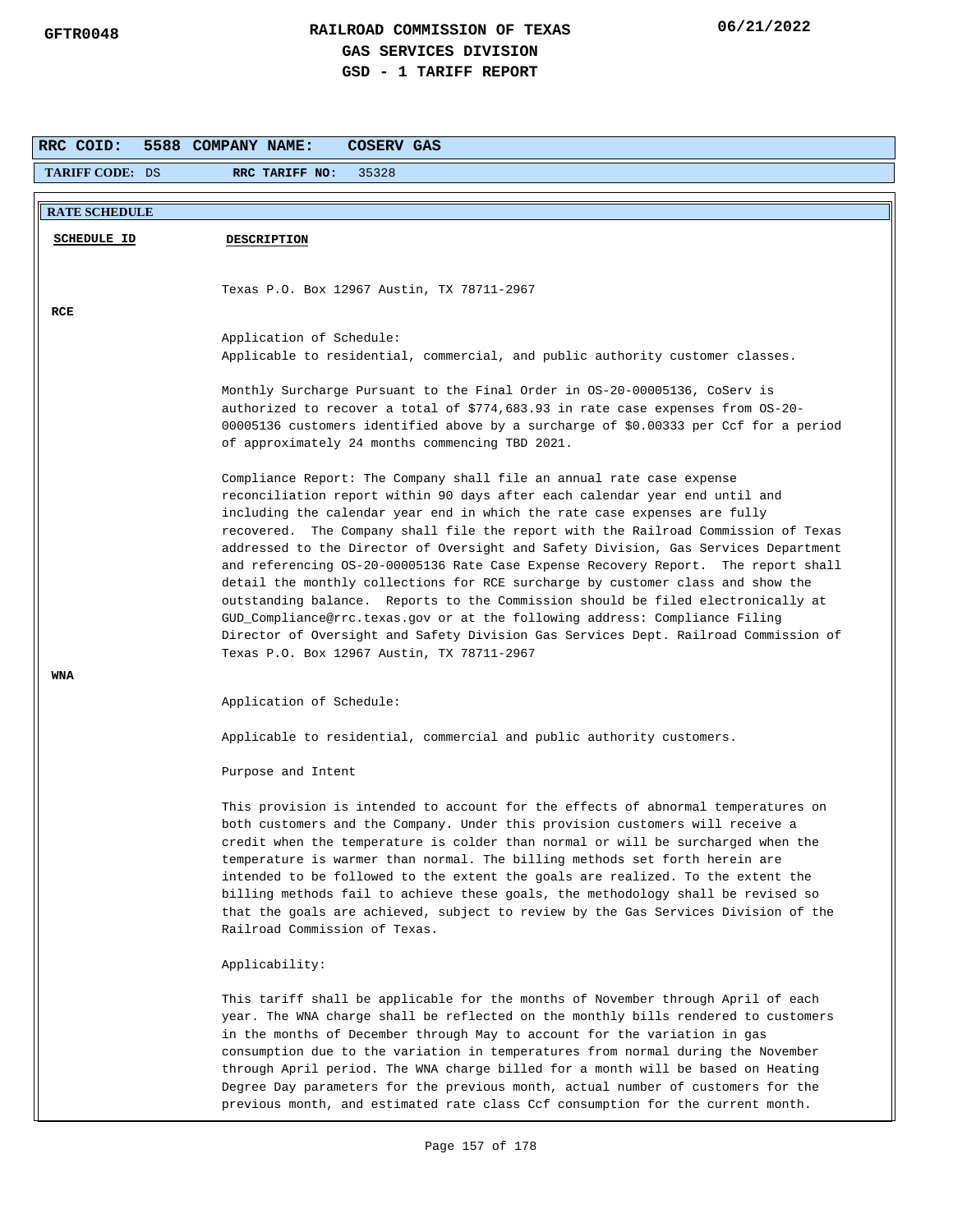| RRC COID:              | 5588 COMPANY NAME:<br><b>COSERV GAS</b>                                                                                                                            |
|------------------------|--------------------------------------------------------------------------------------------------------------------------------------------------------------------|
| <b>TARIFF CODE: DS</b> | 35328<br>RRC TARIFF NO:                                                                                                                                            |
|                        |                                                                                                                                                                    |
| <b>RATE SCHEDULE</b>   |                                                                                                                                                                    |
| <b>SCHEDULE ID</b>     | <b>DESCRIPTION</b>                                                                                                                                                 |
|                        |                                                                                                                                                                    |
|                        | Definitions:                                                                                                                                                       |
|                        |                                                                                                                                                                    |
|                        | Ccf ` One hundred standard cubic feet of gas                                                                                                                       |
|                        |                                                                                                                                                                    |
|                        | HDD ` Heating Degree Days                                                                                                                                          |
|                        | HDDn ` Normal heating degree days for the previous month based on normal determined                                                                                |
|                        | by NOAA for the Dallas Fort Worth International Airport (KDFW weather station)                                                                                     |
|                        |                                                                                                                                                                    |
|                        | HDDa ` Actual heating degree days for the previous month                                                                                                           |
|                        | HL' Is a factor for heat load per HDD for the test year. The factor is 0.10012 for                                                                                 |
|                        | residential customers, 0.457193 for commercial customers and 1.385462 for public                                                                                   |
|                        | authority customers                                                                                                                                                |
|                        | C 'Number of customers in the customer class at the end of the previous month.                                                                                     |
|                        |                                                                                                                                                                    |
|                        | WNV `Weather Normalization Volume calculated by customer class using the following                                                                                 |
|                        | formula: $WW = C * (HL * (HDDn ' HDDa))$                                                                                                                           |
|                        | BMVe `The estimate of the volume of natural gas for the current month to be                                                                                        |
|                        | consumed by each customer class.                                                                                                                                   |
|                        | WNAf ` Weather Normalization Adjustment factor                                                                                                                     |
|                        |                                                                                                                                                                    |
|                        | VC ` The Volumetric Charge in effect for the appropriate customer class.                                                                                           |
|                        |                                                                                                                                                                    |
|                        | RF `The Reconciliation Factor is an adjustment to be applied to the current<br>monthly billing to account for differences in WNA revenues calculated using actual, |
|                        | final billing and HDD parameters for previous periods and the WNA revenues actually                                                                                |
|                        | recovered in previous periods. Any remaining RF balance after the May billing will                                                                                 |
|                        | be included in the next December billing.                                                                                                                          |
|                        | WNA Calculation                                                                                                                                                    |
|                        |                                                                                                                                                                    |
|                        | The amount to be billed or credited to each customer in a customer class will be                                                                                   |
|                        | determined as follows:                                                                                                                                             |
|                        | $WNAf = ((WWV * VC) RF) / BWVe$                                                                                                                                    |
|                        | The customer will be charged or credited as follows:                                                                                                               |
|                        | WNA = Customers Actual Ccf Consumption X WNAf                                                                                                                      |
|                        | Monthly Report:                                                                                                                                                    |
|                        |                                                                                                                                                                    |
|                        | By the 25th day of the month following the month in which a given WNA is billed or                                                                                 |
|                        | credited, the Company will file with the Regulatory Authority a report showing the                                                                                 |
|                        | volume adjustments and WNA revenues for each applicable customer class.<br>Supporting                                                                              |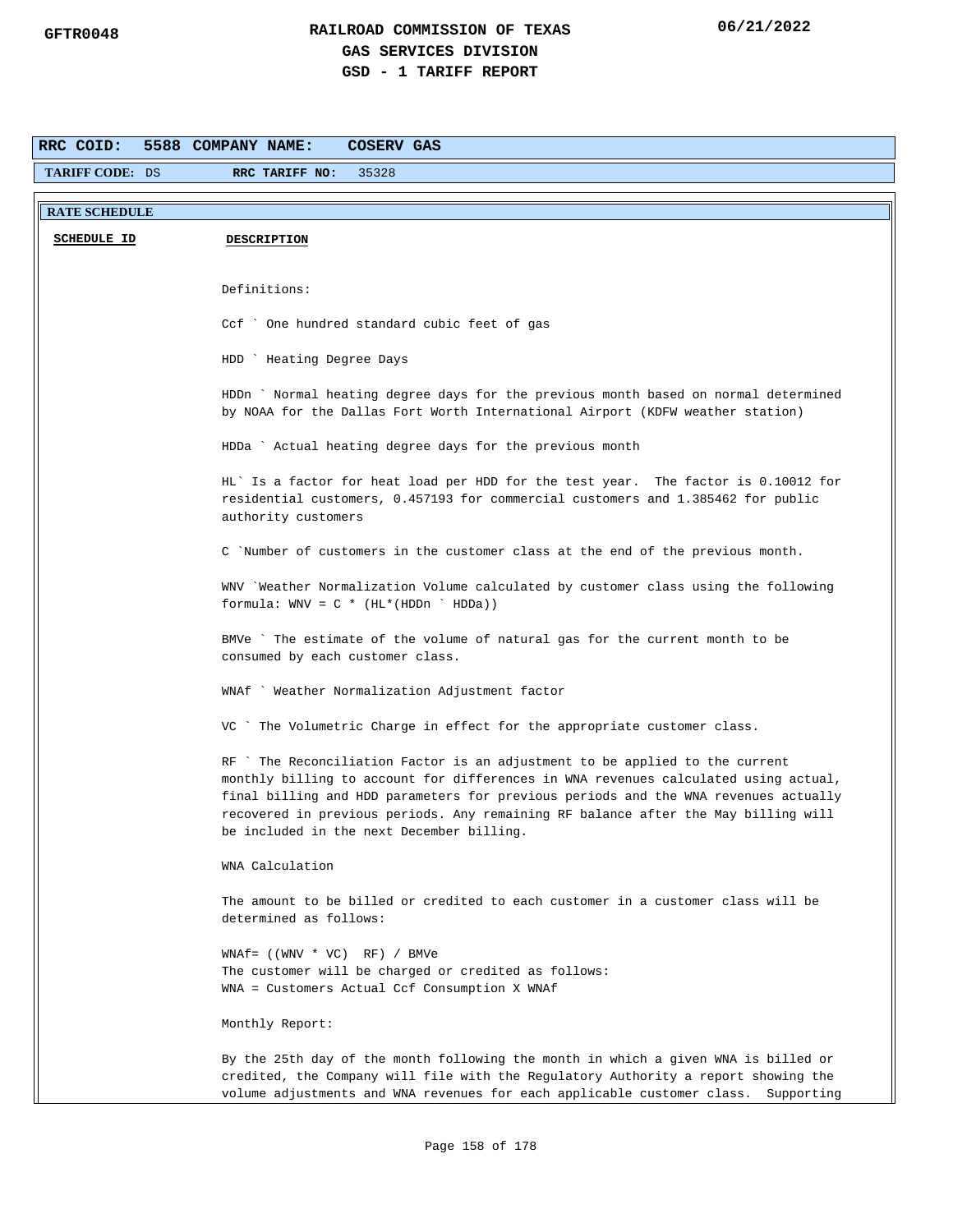| RRC COID:              | 5588 COMPANY NAME:<br>COSERV GAS                                                                                                                                                                                                                                                                                                                                                                                                                                                                                                                                                                                                                                                                                     |  |
|------------------------|----------------------------------------------------------------------------------------------------------------------------------------------------------------------------------------------------------------------------------------------------------------------------------------------------------------------------------------------------------------------------------------------------------------------------------------------------------------------------------------------------------------------------------------------------------------------------------------------------------------------------------------------------------------------------------------------------------------------|--|
| <b>TARIFF CODE: DS</b> | RRC TARIFF NO:<br>35328                                                                                                                                                                                                                                                                                                                                                                                                                                                                                                                                                                                                                                                                                              |  |
|                        |                                                                                                                                                                                                                                                                                                                                                                                                                                                                                                                                                                                                                                                                                                                      |  |
| <b>RATE SCHEDULE</b>   |                                                                                                                                                                                                                                                                                                                                                                                                                                                                                                                                                                                                                                                                                                                      |  |
| <b>SCHEDULE ID</b>     | <b>DESCRIPTION</b>                                                                                                                                                                                                                                                                                                                                                                                                                                                                                                                                                                                                                                                                                                   |  |
|                        |                                                                                                                                                                                                                                                                                                                                                                                                                                                                                                                                                                                                                                                                                                                      |  |
|                        | documentation will be made available for review upon request.                                                                                                                                                                                                                                                                                                                                                                                                                                                                                                                                                                                                                                                        |  |
|                        | Annual Report:                                                                                                                                                                                                                                                                                                                                                                                                                                                                                                                                                                                                                                                                                                       |  |
|                        | An annual report shall be filed with the regulatory authority for each five-month<br>period beginning with November and ending the subsequent April by customer class.<br>The report shall provide: (a) the total amount of volumetric revenues collected<br>from customers including WNA revenues, (b) the Base Load revenues collected from<br>customers using the Base Load per customer during the period, (c) the difference<br>between the volumetric revenues collected from customers and the Base Load, which<br>represents the weather sensitive revenues billed, and (d) the calculated WNA<br>revenues determined by the operation of the provisions of this weather<br>normalization adjustment clause. |  |
|                        | Compliance Report:                                                                                                                                                                                                                                                                                                                                                                                                                                                                                                                                                                                                                                                                                                   |  |
|                        | The Company shall file with the Commission an annual report verifying the past<br>years WNA collections or refunds. The report shall show the amount collected or<br>refunded by WNA month, total monthly volume, average WNA rate, average bill impact,<br>percent bill impact and itemized by service area. The Company shall file the report<br>with the Commission electronically at GUD_Compliance@rrc.texas.gov or at the<br>following address:<br>WNA Tariff Filing Director of Oversight and Safety Division<br>Gas Services Department<br>Railroad Commission of Texas<br>P.O. Box 12967                                                                                                                    |  |
|                        | Austin, TX 78711-2967                                                                                                                                                                                                                                                                                                                                                                                                                                                                                                                                                                                                                                                                                                |  |
| <b>EDIT</b>            |                                                                                                                                                                                                                                                                                                                                                                                                                                                                                                                                                                                                                                                                                                                      |  |
|                        | Application of Schedule:<br>This Excess Deferred Income Tax Credit applies to all general service rate<br>schedules of CoServ Gas, Ltd. (Company) currently in force within the incorporated<br>and unincorporated areas of Collin, Denton, and Kaufman Counties. Calculation of<br>Credit: The annual amortization of the regulatory liability for excess deferred<br>income taxes resulting from the Tax Cuts and Jobs Act of 2017 and in compliance<br>with GUD No. 10695, will be credited to customers monthly on avolumetric basis<br>until fully amortized. The initial credit will occur in September 01, 2021.                                                                                              |  |
|                        | EDIT CREDIT '<br>The total amount, if any, of the credit in a given year will be determined by: The<br>average rate assumption method (ARAM) as required by the Tax Cuts and Jobs Act of<br>2017 Section 13001(d) for the protected portion of the regulatory liability for<br>excess deferred income taxes, which results in an amortization over approximately<br>38 years.<br>TRUE-UP ADJUSTMENT `<br>The Excess Deferred Income Tax credit shall be trued-up in CoServs next rate case.                                                                                                                                                                                                                          |  |
|                        | The True-Up Adjustment will be the difference between the amount of the EDIT Credit                                                                                                                                                                                                                                                                                                                                                                                                                                                                                                                                                                                                                                  |  |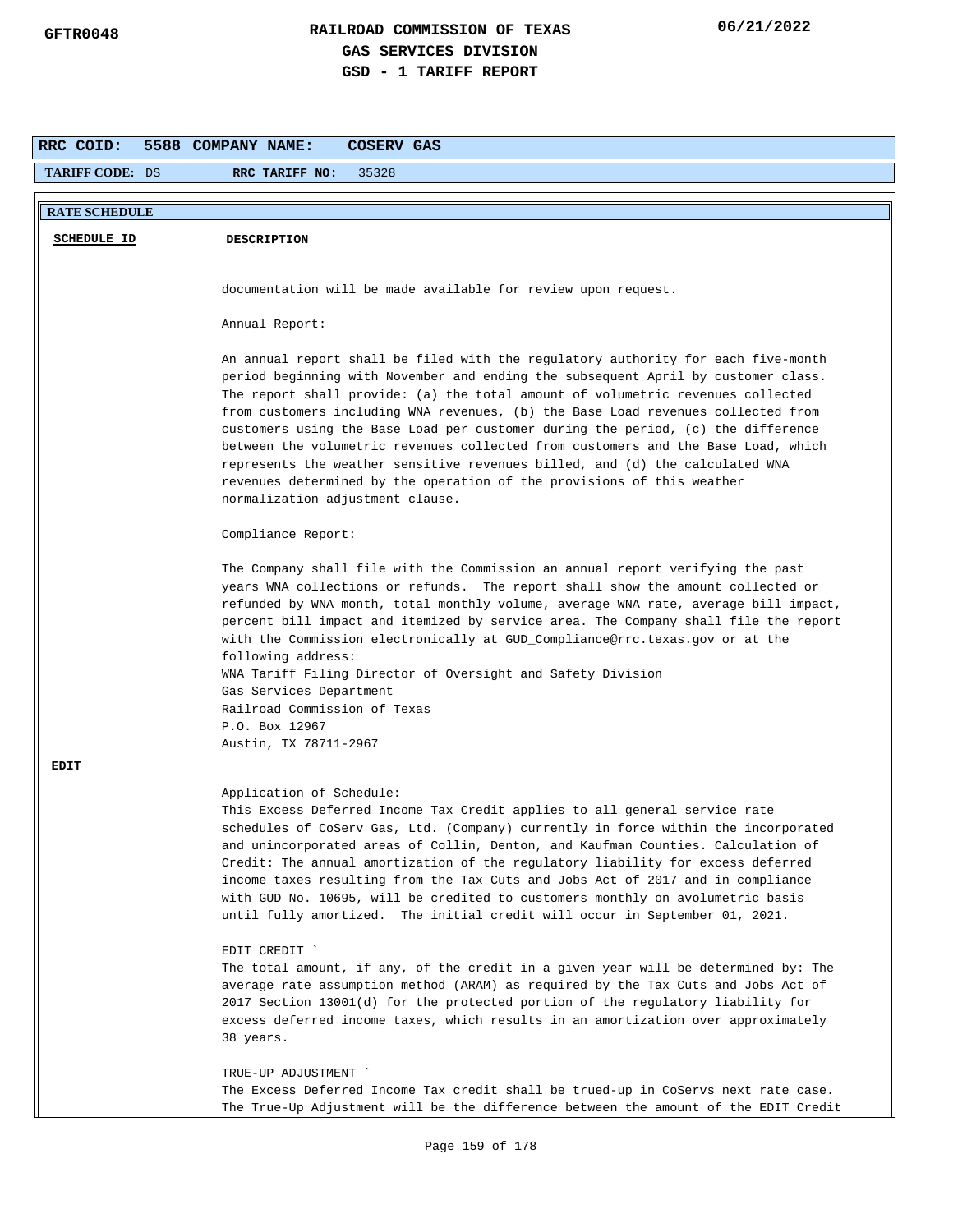| RRC COID:<br>5588 COMPANY NAME:<br>COSERV GAS |                                                                                                                                                                   |  |  |
|-----------------------------------------------|-------------------------------------------------------------------------------------------------------------------------------------------------------------------|--|--|
| <b>TARIFF CODE: DS</b>                        | RRC TARIFF NO:<br>35328                                                                                                                                           |  |  |
| <b>RATE SCHEDULE</b>                          |                                                                                                                                                                   |  |  |
|                                               |                                                                                                                                                                   |  |  |
| <b>SCHEDULE ID</b>                            | <b>DESCRIPTION</b>                                                                                                                                                |  |  |
|                                               |                                                                                                                                                                   |  |  |
|                                               | and the amount actually credited to customers. EDIT Credit per Ccf                                                                                                |  |  |
|                                               | Residential:<br>\$0.00247                                                                                                                                         |  |  |
|                                               | Commercial:<br>\$0.00100                                                                                                                                          |  |  |
|                                               | Public Authority: \$0.00100                                                                                                                                       |  |  |
|                                               |                                                                                                                                                                   |  |  |
|                                               | Other Adjustments:                                                                                                                                                |  |  |
|                                               | Taxes:                                                                                                                                                            |  |  |
|                                               | Plus applicable taxes and fees (including franchise fees) related to above.                                                                                       |  |  |
|                                               |                                                                                                                                                                   |  |  |
|                                               | Compliance Filing:                                                                                                                                                |  |  |
|                                               | The Company shall make a filing with the Commission no later than March 31 of each                                                                                |  |  |
|                                               | year, including the following information for the previous calendar year:                                                                                         |  |  |
|                                               |                                                                                                                                                                   |  |  |
|                                               | a. the total dollar amount of that years EDIT Credit;                                                                                                             |  |  |
|                                               | b. the total dollar amount actually credited to customers;                                                                                                        |  |  |
|                                               | c. the amount of the upcoming years EDIT Credit; and d. the amounts of the upcoming<br>years EDIT Credit per Customer.                                            |  |  |
|                                               |                                                                                                                                                                   |  |  |
|                                               | Conditions:                                                                                                                                                       |  |  |
|                                               | Subject to all applicable laws and orders, and the Company's rules and regulations                                                                                |  |  |
|                                               | on file with the regulatory authority.                                                                                                                            |  |  |
| DEP                                           |                                                                                                                                                                   |  |  |
|                                               | Customer deposits are not required with acceptable credit bureau or other report of                                                                               |  |  |
|                                               | good credit by a utility. Deposits may be required of CoServ Gas customers who                                                                                    |  |  |
|                                               | have been disconnected for nonpayment and later request to be reconnected.                                                                                        |  |  |
|                                               | Deposits will be determined by estimating one-sixth of the average annual bill, and                                                                               |  |  |
|                                               | may include allowable additional charges, as specified by Texas Railroad Commission                                                                               |  |  |
|                                               | regulation. See applicable Commission regulation at 16 TAC Section 7.45 (Quality                                                                                  |  |  |
|                                               | of Service Rule) for other provisions governing deposits.                                                                                                         |  |  |
| <b>RIDER URI</b>                              |                                                                                                                                                                   |  |  |
|                                               | A. PURPOSE: The purpose of the Winter Storm Uri Surcharge is to authorize CoServ                                                                                  |  |  |
|                                               | Gas, Ltd. (CoServ Gas or the Company) to recover the reasonable, necessary, and                                                                                   |  |  |
|                                               | prudent extraordinary costs incurred by the Company as a result of Winter Storm                                                                                   |  |  |
|                                               | Uri. The rate schedule is authorized by the Railroad Commission of Texass                                                                                         |  |  |
|                                               | (Commission) (1) Regulatory Asset Determination Order in 0S-21-00007061 (Regulatory                                                                               |  |  |
|                                               | Asset Order), (2) original jurisdiction to prescribe the manner and form of the                                                                                   |  |  |
|                                               | books, records, and accounts for gas utilities under Texas Utilities Code<br>$102.101(a)$ , (b) and (d), (3) Regulatory Asset Notice issued on February 13, 2021, |  |  |
|                                               | and (4) Notice to Gas Utilities issued on June 17, 2021. The Commission authorizes                                                                                |  |  |
|                                               | and directs the Company to assess the Winter Storm Uri Surcharge rate as set forth:                                                                               |  |  |
|                                               | B. APPLICABILITY: This rate shall apply to all CoServ customers located in the                                                                                    |  |  |
|                                               | incorporated and unincorporated service areas. C. SURCHARGE RATE: All Ccf during                                                                                  |  |  |
|                                               | each billing period: \$0.07 per Ccf, to all customers through the Companys Purchase                                                                               |  |  |
|                                               | Gas Factor. This rate will be in effect until all approved and expended Winter                                                                                    |  |  |
|                                               | Storm Uri costs, up to \$67,224,791 (Regulatory Asset Amount) plus carrying cost,                                                                                 |  |  |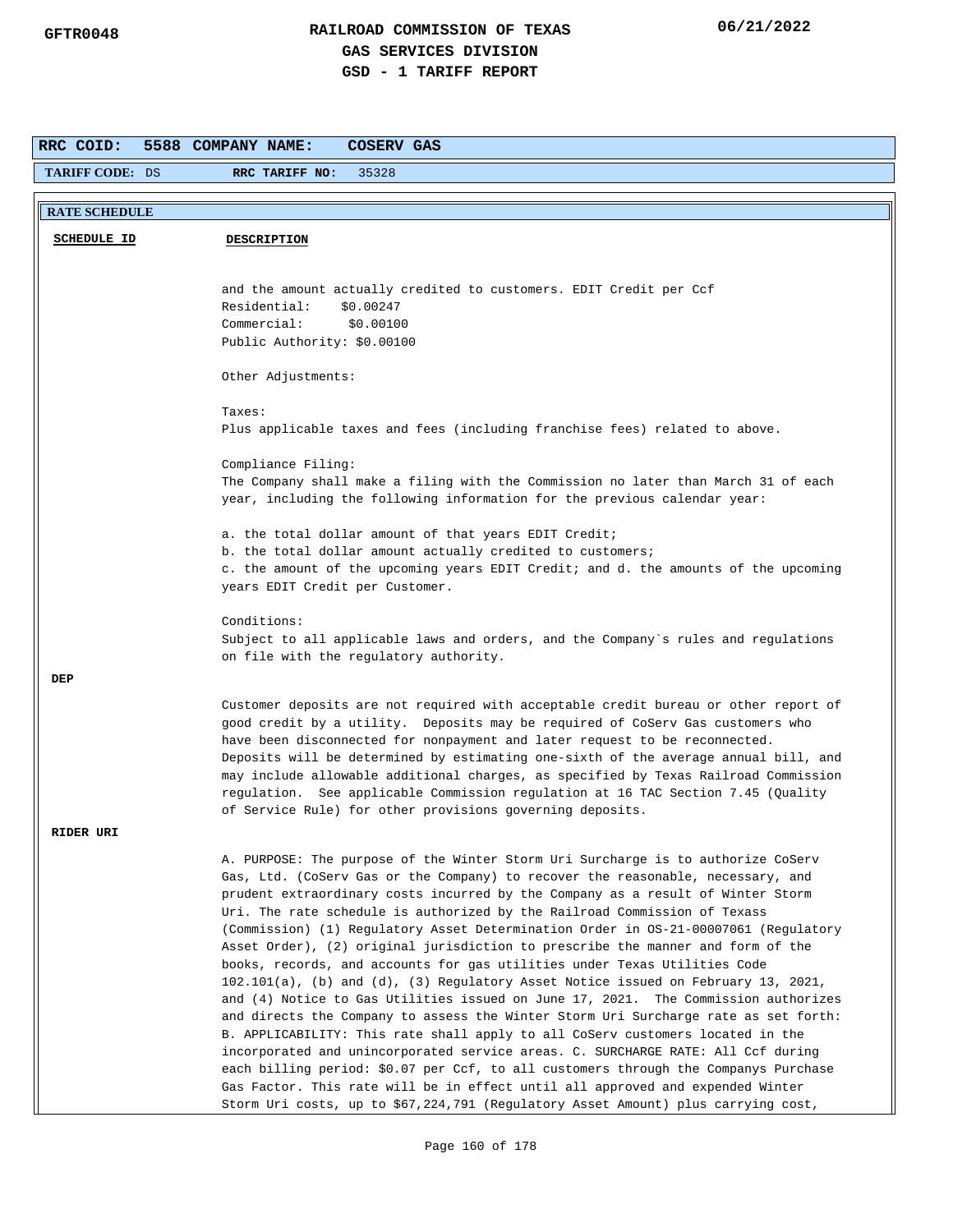| RRC COID:              | 5588 COMPANY NAME:<br>COSERV GAS                                                    |
|------------------------|-------------------------------------------------------------------------------------|
| <b>TARIFF CODE: DS</b> | 35328<br>RRC TARIFF NO:                                                             |
|                        |                                                                                     |
| <b>RATE SCHEDULE</b>   |                                                                                     |
| <b>SCHEDULE ID</b>     | <b>DESCRIPTION</b>                                                                  |
|                        |                                                                                     |
|                        | are recovered under the applicable rate schedules. Any excess recovery of the       |
|                        | Regulatory Asset Amount shall be calculated and refunded to customers through the   |
|                        | Companys Purchase Gas Factor. D. OTHER ADJUSTMENTS: Plus applicable taxes and fees  |
|                        | (including franchise fees) related to above.                                        |
| <b>CAPCR</b>           |                                                                                     |
|                        | CoServ Gas customers who were previously customers of Denton County Electric        |
|                        | Cooperative, d/b/a CoServ Electric, may receive Capital Credits from CoServ         |
|                        | Electric. Any such credits will be considered to be a payment on those customers    |
|                        | gas bills and will be treated as a credit on such bills.                            |
| TOC                    |                                                                                     |
|                        | TABLE OF CONTENTS                                                                   |
|                        | UO.<br>UTILITY OPERATIONS                                                           |
|                        | INCORPORATED AND UNINCORPORATED SERVICE AREAS AND COUNTIES<br>SA                    |
|                        | DEF<br>DEFINITIONS                                                                  |
|                        | Schedules specific to Incorporated Areas                                            |
|                        | RI<br>RESIDENTIAL INCORPORATED AREAS SALES                                          |
|                        | CI<br>COMMERCIAL INCORPORATED AREAS SALES                                           |
|                        | PUBLIC AUTHORITY INCORPORATED AREAS SALES<br>PI                                     |
|                        | INCORPORATED AREAS TAX FACTORS<br>ITF                                               |
|                        | LINE EXTENSION POLICY ` INCORPORATED AREAS<br>LEI                                   |
|                        | Schedules specific to Unincorporated Areas                                          |
|                        | RESIDENTIAL UNINCORPORATED AREAS SALES<br>RU                                        |
|                        | CU<br>COMMERCIAL UNINCORPORATED AREAS SALES                                         |
|                        | PUBLIC AUTHORITY UNINCORPORATED AREAS SALES<br>PU                                   |
|                        | UTF<br>UNINCORPORATED AREAS TAX FACTORS                                             |
|                        | LINE EXTENSION POLICY ' UNINCORPORATED AREAS<br>LEU                                 |
|                        | Schedules applicable to all areas                                                   |
|                        | PGF<br>PURCHASED GAS FACTOR                                                         |
|                        | PSF<br>PIPELINE SAFETY FEE RCE RATE CASE EXPENSES                                   |
|                        | WEATHER NORMALIZATION ADJUSTMENT<br>WNA                                             |
|                        | EDIT<br>EXCESS DEFERRED INCOME TAX CREDIT                                           |
|                        | М<br>MISCELLANEOUS SERVICE CHARGES<br>Q<br>QUALITY OF SERVICE                       |
|                        | СP<br>CURTAILMENT POLICY                                                            |
|                        | DEP<br><b>CUSTOMER DEPOSITS</b>                                                     |
| UO                     |                                                                                     |
|                        | Utility Operations:                                                                 |
|                        | CoServ Gas, Ltd. owns and operates a natural gas distribution system that provides  |
|                        | natural gas service in Texas.                                                       |
|                        |                                                                                     |
|                        | The following will respond to inquiries regarding provisions of this Tariff for Gas |
|                        | Service:                                                                            |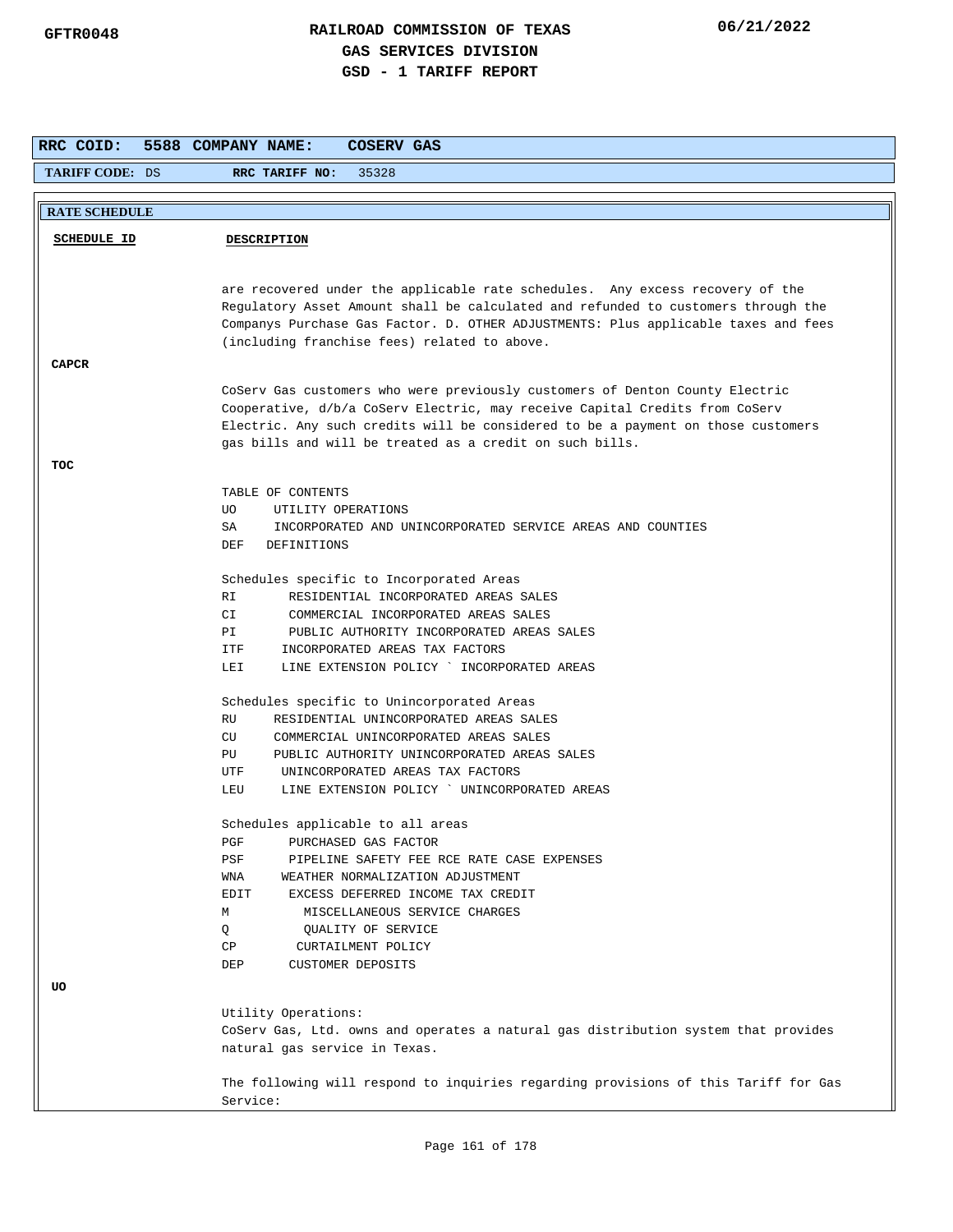| RRC COID:                         | 5588 COMPANY NAME:<br>COSERV GAS                     |
|-----------------------------------|------------------------------------------------------|
| TARIFF CODE: DS                   | RRC TARIFF NO:<br>35328                              |
|                                   |                                                      |
| <b>RATE SCHEDULE</b>              |                                                      |
| <b>SCHEDULE ID</b>                | DESCRIPTION                                          |
|                                   |                                                      |
|                                   |                                                      |
|                                   | Tariff Coordinator CoServ Gas, Ltd.                  |
|                                   | 7701 South Stemmons                                  |
|                                   | Corinth, Texas 76210                                 |
|                                   | Telephone: (940) 321-7800                            |
|                                   | Email Address: tariff@coserv.com                     |
| SAU                               |                                                      |
|                                   | UNINCORPORATED SERVICE AREAS                         |
|                                   | Allen environs                                       |
|                                   | Argyle environs                                      |
|                                   | Aubrey environs                                      |
|                                   | Bartonville environs                                 |
|                                   | Celina environs                                      |
|                                   | Crossroads environs                                  |
|                                   | Denton environs                                      |
|                                   | Forney environs                                      |
|                                   | Fort Worth environs                                  |
|                                   | Frisco environs                                      |
|                                   | Little Elm environs                                  |
|                                   | Lewisville environs                                  |
|                                   | Lucas environs                                       |
|                                   | McKinney environs                                    |
|                                   | Parker environs                                      |
|                                   | Prosper environs                                     |
|                                   | St. Paul environs                                    |
|                                   | Wylie environs                                       |
|                                   | UNINCORPORATED MASTER PLAN COMMUNITIES               |
|                                   | Denton County Fresh Water District 1A (Castle Hills) |
|                                   | Denton County Fresh Water District 7 (Lantana)       |
|                                   | Kaufman County Development District (Windmill Farms) |
| <b>RATE ADJUSTMENT PROVISIONS</b> |                                                      |
|                                   |                                                      |
| None                              |                                                      |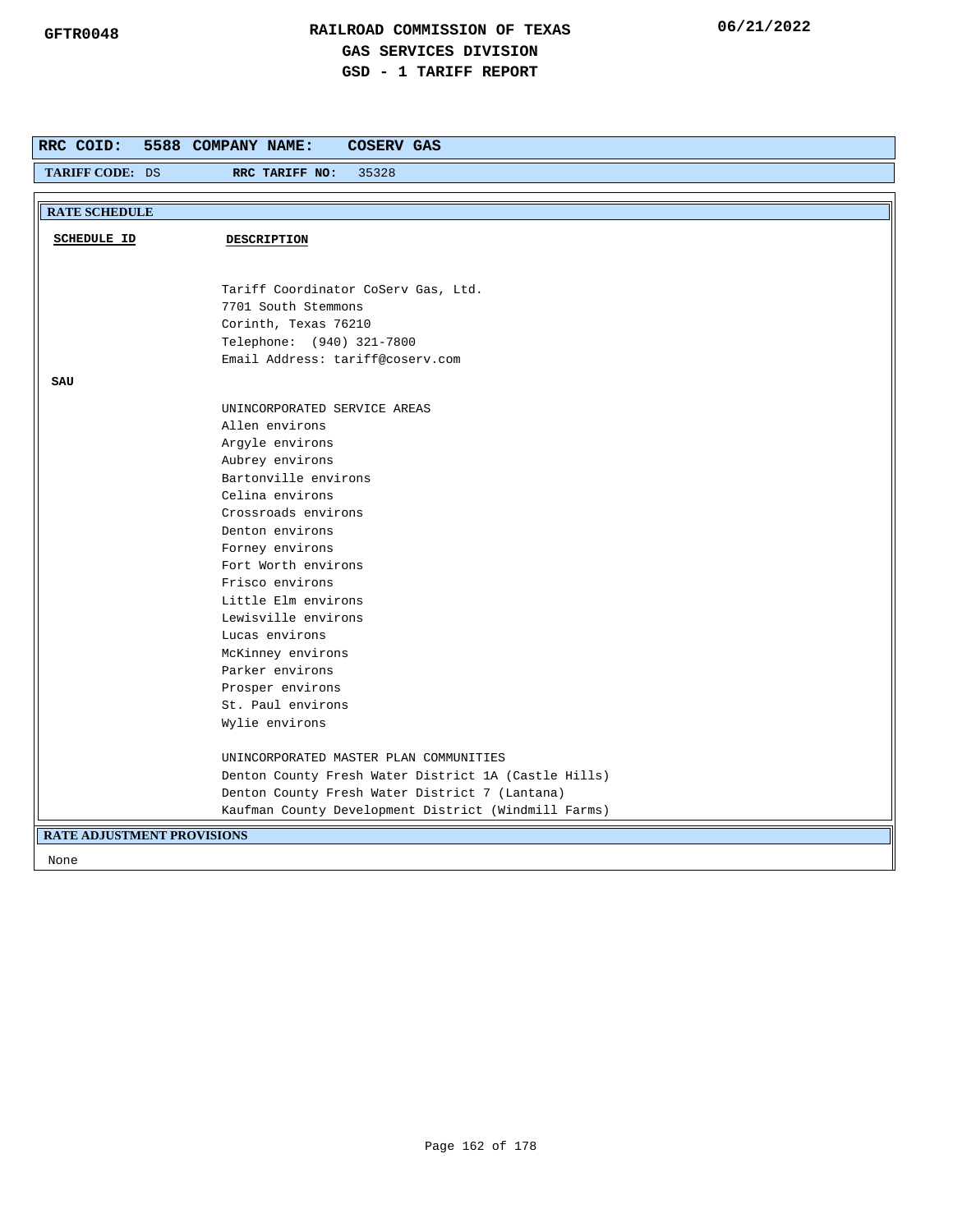| RRC COID: 5588 COMPANY NAME: |                                 | <b>COSERV GAS</b> |                           |                    |
|------------------------------|---------------------------------|-------------------|---------------------------|--------------------|
| TARIFF CODE: DS              | RRC TARIFF NO: 35328            |                   |                           |                    |
| <b>CUSTOMERS</b>             |                                 |                   |                           |                    |
| RRC CUSTOMER NO              | CONFIDENTIAL?                   | BILLING UNIT      | <b>PGA CURRENT CHARGE</b> | PGA EFFECTIVE DATE |
| 14                           | N                               |                   |                           |                    |
| <b>CUSTOMER NAME</b>         | Environs of the Town of Prosper |                   |                           |                    |
| 20                           | N                               |                   |                           |                    |
| <b>CUSTOMER NAME</b>         | Castle Hills Subdivision        |                   |                           |                    |
| 21                           | N                               |                   |                           |                    |
| <b>CUSTOMER NAME</b>         | Lantana Subdivision             |                   |                           |                    |
| 4427                         | $_{\rm N}$                      |                   |                           |                    |
| <b>CUSTOMER NAME</b>         | Windmill Farms                  |                   |                           |                    |
| 18264                        | N                               |                   |                           |                    |
| <b>CUSTOMER NAME</b>         | Argyle Environs                 |                   |                           |                    |
| 18265                        | N                               |                   |                           |                    |
| <b>CUSTOMER NAME</b>         | McKinney Environs               |                   |                           |                    |
| 18266                        | N                               |                   |                           |                    |
| <b>CUSTOMER NAME</b>         | Frisco Environs                 |                   |                           |                    |
| 29398                        | N                               |                   |                           |                    |
| <b>CUSTOMER NAME</b>         | Lucas Environs                  |                   |                           |                    |
| 41978                        | N                               |                   |                           |                    |
| <b>CUSTOMER NAME</b>         | Aubrey Environs                 |                   |                           |                    |
| 41982                        | N                               |                   |                           |                    |
| <b>CUSTOMER NAME</b>         | Forney Environs                 |                   |                           |                    |
| 41983                        | N                               |                   |                           |                    |
| <b>CUSTOMER NAME</b>         | Fort Worth Environs             |                   |                           |                    |
| 41984                        | N                               |                   |                           |                    |
| <b>CUSTOMER NAME</b>         | Little Elm Environs             |                   |                           |                    |
| 41985                        | N                               |                   |                           |                    |
| <b>CUSTOMER NAME</b>         | Lewisville Environs             |                   |                           |                    |
| 41988                        | N                               |                   |                           |                    |
| <b>CUSTOMER NAME</b>         | Parker Environs                 |                   |                           |                    |
| 41990                        | N                               |                   |                           |                    |
| <b>CUSTOMER NAME</b>         | St. Paul Environs               |                   |                           |                    |
| 41991                        | N                               |                   |                           |                    |
| <b>CUSTOMER NAME</b>         | City of Wylie Environs          |                   |                           |                    |
| <b>REASONS FOR FILING</b>    |                                 |                   |                           |                    |
| NEW?: N                      |                                 |                   |                           |                    |
|                              | RRC DOCKET NO: 0S-20-00005136   |                   |                           |                    |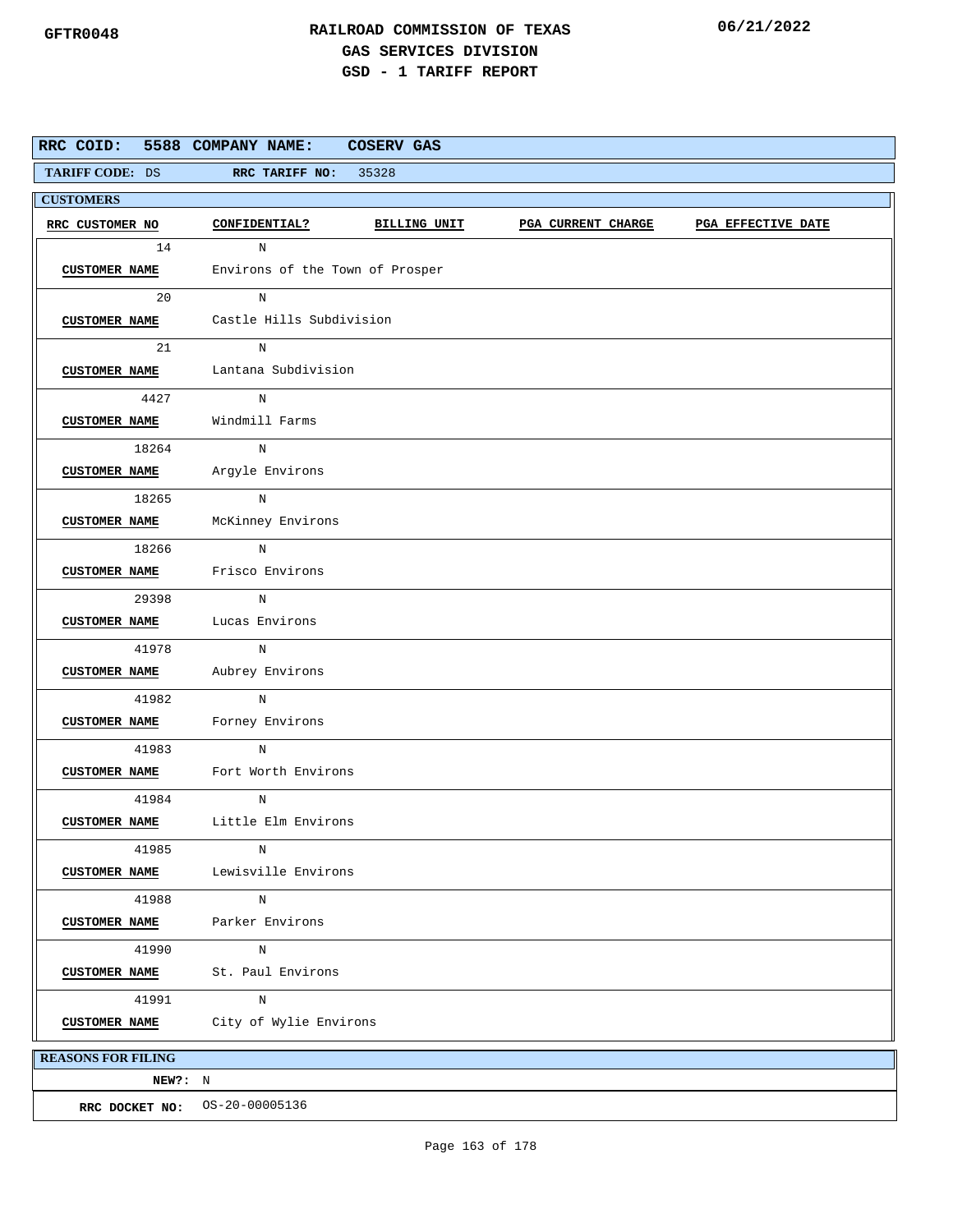| RRC COID:                       | 5588 COMPANY NAME:<br>COSERV GAS                                                                                                                                                                                                                                                                                                                                                                                                                                                                                                                                                                                                                                                                                                                                                                                                                                                                                                                                                                                                                                                                                                         |
|---------------------------------|------------------------------------------------------------------------------------------------------------------------------------------------------------------------------------------------------------------------------------------------------------------------------------------------------------------------------------------------------------------------------------------------------------------------------------------------------------------------------------------------------------------------------------------------------------------------------------------------------------------------------------------------------------------------------------------------------------------------------------------------------------------------------------------------------------------------------------------------------------------------------------------------------------------------------------------------------------------------------------------------------------------------------------------------------------------------------------------------------------------------------------------|
| TARIFF CODE: DS                 | RRC TARIFF NO:<br>35328                                                                                                                                                                                                                                                                                                                                                                                                                                                                                                                                                                                                                                                                                                                                                                                                                                                                                                                                                                                                                                                                                                                  |
| CITY ORDINANCE NO:              |                                                                                                                                                                                                                                                                                                                                                                                                                                                                                                                                                                                                                                                                                                                                                                                                                                                                                                                                                                                                                                                                                                                                          |
| AMENDMENT (EXPLAIN):            |                                                                                                                                                                                                                                                                                                                                                                                                                                                                                                                                                                                                                                                                                                                                                                                                                                                                                                                                                                                                                                                                                                                                          |
|                                 | OTHER(EXPLAIN): To renumber service charges.                                                                                                                                                                                                                                                                                                                                                                                                                                                                                                                                                                                                                                                                                                                                                                                                                                                                                                                                                                                                                                                                                             |
| <b>SERVICES</b>                 |                                                                                                                                                                                                                                                                                                                                                                                                                                                                                                                                                                                                                                                                                                                                                                                                                                                                                                                                                                                                                                                                                                                                          |
| TYPE OF SERVICE                 | SERVICE DESCRIPTION                                                                                                                                                                                                                                                                                                                                                                                                                                                                                                                                                                                                                                                                                                                                                                                                                                                                                                                                                                                                                                                                                                                      |
| Α                               | Residential Sales                                                                                                                                                                                                                                                                                                                                                                                                                                                                                                                                                                                                                                                                                                                                                                                                                                                                                                                                                                                                                                                                                                                        |
| OTHER TYPE DESCRIPTION          |                                                                                                                                                                                                                                                                                                                                                                                                                                                                                                                                                                                                                                                                                                                                                                                                                                                                                                                                                                                                                                                                                                                                          |
| <b>PREPARER - PERSON FILING</b> |                                                                                                                                                                                                                                                                                                                                                                                                                                                                                                                                                                                                                                                                                                                                                                                                                                                                                                                                                                                                                                                                                                                                          |
| <b>RRC NO: 782</b>              | <b>ACTIVE FLAG: Y</b><br>INACTIVE DATE:                                                                                                                                                                                                                                                                                                                                                                                                                                                                                                                                                                                                                                                                                                                                                                                                                                                                                                                                                                                                                                                                                                  |
| FIRST NAME: Charley             | MIDDLE:<br>LAST NAME: Harrell                                                                                                                                                                                                                                                                                                                                                                                                                                                                                                                                                                                                                                                                                                                                                                                                                                                                                                                                                                                                                                                                                                            |
|                                 | TITLE: Director of Finance                                                                                                                                                                                                                                                                                                                                                                                                                                                                                                                                                                                                                                                                                                                                                                                                                                                                                                                                                                                                                                                                                                               |
|                                 | ADDRESS LINE 1: 7701 S. Stemmons                                                                                                                                                                                                                                                                                                                                                                                                                                                                                                                                                                                                                                                                                                                                                                                                                                                                                                                                                                                                                                                                                                         |
| ADDRESS LINE 2:                 |                                                                                                                                                                                                                                                                                                                                                                                                                                                                                                                                                                                                                                                                                                                                                                                                                                                                                                                                                                                                                                                                                                                                          |
|                                 | STATE: TX<br>ZIP: 76210<br>CITY: Corinth<br>ZIP4:                                                                                                                                                                                                                                                                                                                                                                                                                                                                                                                                                                                                                                                                                                                                                                                                                                                                                                                                                                                                                                                                                        |
| AREA CODE: 940                  | PHONE NO:<br>321-7834<br><b>EXTENSION:</b>                                                                                                                                                                                                                                                                                                                                                                                                                                                                                                                                                                                                                                                                                                                                                                                                                                                                                                                                                                                                                                                                                               |
| <b>CURTAILMENT PLAN</b>         |                                                                                                                                                                                                                                                                                                                                                                                                                                                                                                                                                                                                                                                                                                                                                                                                                                                                                                                                                                                                                                                                                                                                          |
| PLAN ID                         | DESCRIPTION                                                                                                                                                                                                                                                                                                                                                                                                                                                                                                                                                                                                                                                                                                                                                                                                                                                                                                                                                                                                                                                                                                                              |
| СP                              | CoServ Gas follows the requirements of the order in the Railroad Commission of Texas, Gas<br>Utilities Docket No. 489.                                                                                                                                                                                                                                                                                                                                                                                                                                                                                                                                                                                                                                                                                                                                                                                                                                                                                                                                                                                                                   |
| <b>LINE EXTENSION POLICY</b>    |                                                                                                                                                                                                                                                                                                                                                                                                                                                                                                                                                                                                                                                                                                                                                                                                                                                                                                                                                                                                                                                                                                                                          |
| POLICY ID                       | DESCRIPTION                                                                                                                                                                                                                                                                                                                                                                                                                                                                                                                                                                                                                                                                                                                                                                                                                                                                                                                                                                                                                                                                                                                              |
| 1246                            | Line Extension Policy: The Company has the right to contract with individual customers for the<br>installation of gas facilities as provided for by the city franchise. Upon the request of a<br>prospective new residential or commercial customer for service in an area served by CoServ Gas,<br>CoServ Gas will extend its main lines up to 100 feet from an existing CoServ Gas main in the<br>Public Rights of Way, without charge. The 100-foot allowance applies to a single customer or to<br>a group of customers requesting service from the same extension. Customers requesting mainline<br>extensions in excess of 100 feet shall bear the cost of any additional main, and shall bear the<br>cost of all yard lines, service lines, customer meters and regulators, and appurtenant<br>equipment, in accordance with the charges listed in item 11, Line Extension and Installation, of<br>Rate Schedule M, Miscellaneous Service Charges. CoServ Gas is not required to extend its mains<br>or facilities if the customer will not use gas for space heating and water heating, or the<br>equivalent load, at a minimum. |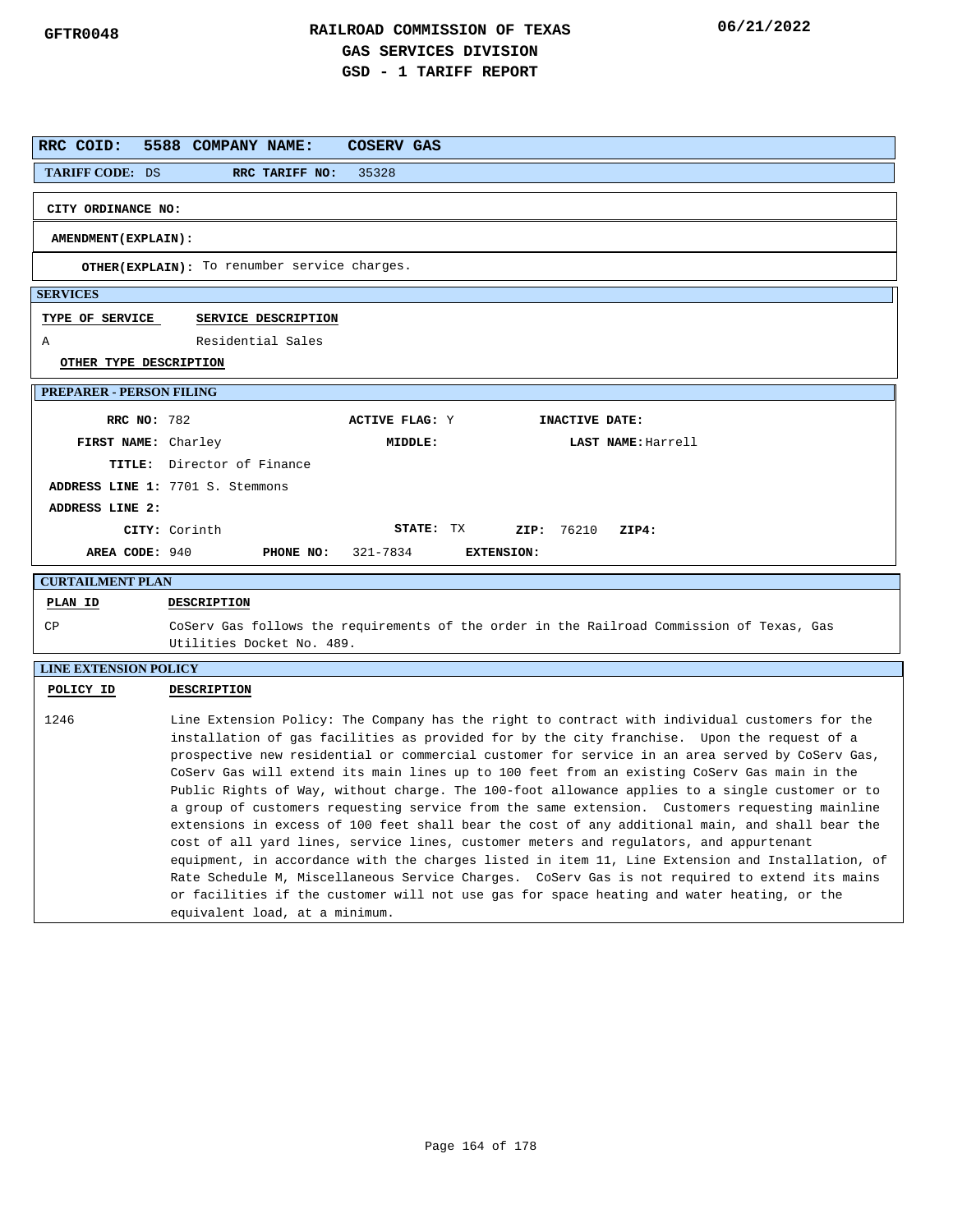| RRC COID:                 | <b>COSERV GAS</b><br>5588 COMPANY NAME:                                                                                                                                                                                                                                                                                                                                                                                                                                                                                                                                                                                                                                                                                                                                                                           |  |
|---------------------------|-------------------------------------------------------------------------------------------------------------------------------------------------------------------------------------------------------------------------------------------------------------------------------------------------------------------------------------------------------------------------------------------------------------------------------------------------------------------------------------------------------------------------------------------------------------------------------------------------------------------------------------------------------------------------------------------------------------------------------------------------------------------------------------------------------------------|--|
| <b>TARIFF CODE: DS</b>    | RRC TARIFF NO:<br>35328                                                                                                                                                                                                                                                                                                                                                                                                                                                                                                                                                                                                                                                                                                                                                                                           |  |
| <b>QUALITY OF SERVICE</b> |                                                                                                                                                                                                                                                                                                                                                                                                                                                                                                                                                                                                                                                                                                                                                                                                                   |  |
| QUAL_SERVICE ID           | <b>DESCRIPTION</b>                                                                                                                                                                                                                                                                                                                                                                                                                                                                                                                                                                                                                                                                                                                                                                                                |  |
| Q                         | Sections 7.45 (Quality of Service):                                                                                                                                                                                                                                                                                                                                                                                                                                                                                                                                                                                                                                                                                                                                                                               |  |
|                           | For gas utility service to residential and small commercial customers, the following minimum<br>service standards shall be applicable in unincorporated areas. In addition, each gas<br>distribution utility is ordered to amend its service rules to include said minimum service<br>standards within the utility service rules applicable to residential and small commercial<br>customers within incorporated areas, but only to the extent that said minimum service<br>standards do not conflict with standards lawfully established within a particular municipality<br>for a gas distribution utility. Said gas distribution utility shall file service rules<br>incorporating said minimum service standards with the Railroad Commission and with the<br>municipalities in the manner prescribed by law. |  |
|                           | (1) Continuity of service.                                                                                                                                                                                                                                                                                                                                                                                                                                                                                                                                                                                                                                                                                                                                                                                        |  |
|                           | (A) Service interruptions.                                                                                                                                                                                                                                                                                                                                                                                                                                                                                                                                                                                                                                                                                                                                                                                        |  |
|                           | (i) Every gas utility shall make all reasonable efforts to prevent interruptions of service.<br>When interruptions occur, the utility shall reestablish service within the shortest possible<br>time consistent with prudent operating principles so that the smallest number of customers are<br>affected.                                                                                                                                                                                                                                                                                                                                                                                                                                                                                                       |  |
|                           | (ii) Each utility shall make reasonable provisions to meet emergencies resulting from failure<br>of service, and each utility shall issue instructions to its employees covering procedures to<br>be followed in the event of an emergency in order to prevent or mitigate interruption or<br>impairment of service.                                                                                                                                                                                                                                                                                                                                                                                                                                                                                              |  |
|                           | (iii) In the event of national emergency or local disaster resulting in disruption of normal<br>service, the utility may, in the public interest, interrupt service to other customers to<br>provide necessary service to civil defense or other emergency service agencies on a temporary<br>basis until normal service to these agencies can be restored.                                                                                                                                                                                                                                                                                                                                                                                                                                                       |  |
|                           | (B) Record of interruption. Except for momentary interruptions which do not cause a major<br>disruption of service, each utility shall keep a complete record of all interruptions, both<br>emergency and scheduled. This record shall show the cause of interruptions, date, time<br>duration, location, approximate number of customers affected, and, in cases of emergency<br>interruptions, the remedy and steps taken to prevent recurrence.                                                                                                                                                                                                                                                                                                                                                                |  |
|                           | (C) Report to commission. The commission shall be notified in writing within 48 hours of<br>interruptions in service affecting the entire system or any major division thereof lasting<br>more than four hours. The notice shall also state the cause of such interruptions. If any<br>service interruption is reported to the commission otherwise (for example, as a curtailment<br>report or safety report), such other report is sufficient to comply with the terms of this<br>paragraph.                                                                                                                                                                                                                                                                                                                    |  |
|                           | (2) Customer relations.                                                                                                                                                                                                                                                                                                                                                                                                                                                                                                                                                                                                                                                                                                                                                                                           |  |
|                           | (A) Information to customers. Each utility shall:                                                                                                                                                                                                                                                                                                                                                                                                                                                                                                                                                                                                                                                                                                                                                                 |  |
|                           | (i) maintain a current set of maps showing the physical locations of its facilities. All<br>distribution facilities shall be labeled to indicate the size or any pertinent information                                                                                                                                                                                                                                                                                                                                                                                                                                                                                                                                                                                                                            |  |
|                           | Page 165 of 178                                                                                                                                                                                                                                                                                                                                                                                                                                                                                                                                                                                                                                                                                                                                                                                                   |  |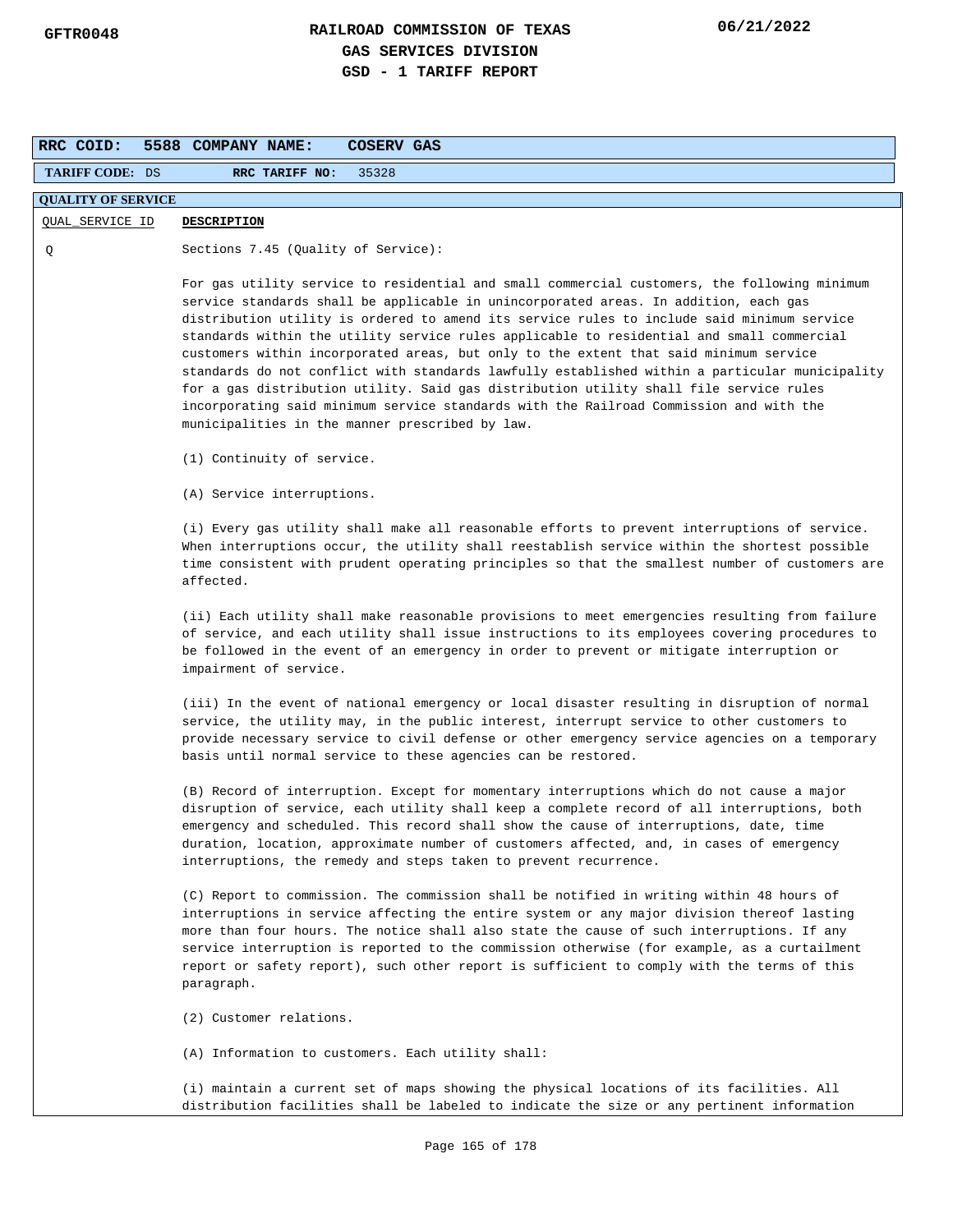| RRC COID:              | 5588 COMPANY NAME:<br>COSERV GAS                                                                                                                                                                                                                                                                                                                                                                                                                                                                                                                                                                                             |
|------------------------|------------------------------------------------------------------------------------------------------------------------------------------------------------------------------------------------------------------------------------------------------------------------------------------------------------------------------------------------------------------------------------------------------------------------------------------------------------------------------------------------------------------------------------------------------------------------------------------------------------------------------|
| <b>TARIFF CODE: DS</b> | RRC TARIFF NO:<br>35328                                                                                                                                                                                                                                                                                                                                                                                                                                                                                                                                                                                                      |
|                        |                                                                                                                                                                                                                                                                                                                                                                                                                                                                                                                                                                                                                              |
|                        |                                                                                                                                                                                                                                                                                                                                                                                                                                                                                                                                                                                                                              |
|                        | which will accurately describe the utility`s facilities. These maps, or such other maps as may<br>be required by the regulatory authority, shall be kept by the utility in a central location<br>and will be available for inspection by the regulatory authority during normal working hours.<br>Each business office or service center shall have available up-to-date maps, plans, or records<br>of its immediate area, with such other information as may be necessary to enable the utility<br>to advise applicants and others entitled to the information as to the facilities available for<br>serving that locality; |
|                        | (ii) assist the customer or applicant in selecting the most economical rate schedule;<br>(iii) in compliance with applicable law or regulations, notify customers affected by a change<br>in rates or schedule or classification;                                                                                                                                                                                                                                                                                                                                                                                            |
|                        | (iv) post a notice in a conspicuous place in each business office of the utility where<br>applications for service are received informing the public that copies of the rate schedules<br>and rules relating to the service of the utility as filed with the commission are available<br>for inspection;                                                                                                                                                                                                                                                                                                                     |
|                        | (v) upon request inform its customers as to the method of reading meters;                                                                                                                                                                                                                                                                                                                                                                                                                                                                                                                                                    |
|                        | (vi) provide to new customers, at the time service is initiated or as an insert in the first<br>billing, a pamphlet or information packet containing the following information. This<br>information shall be provided in English and Spanish as necessary to adequately inform the<br>customers; provided, however, the regulatory authority upon application and a showing of good<br>cause may exempt the utility from the requirement that the information be provided in Spanish:                                                                                                                                        |
|                        | (I) the customer's right to information concerning rates and services and the customer's right<br>to inspect or obtain at reproduction cost a copy of the applicable tariffs and service rules;<br>(II) the customer`s right to have his or her meter checked without charge under paragraph (7)<br>of this section, if applicable;                                                                                                                                                                                                                                                                                          |
|                        | (III) the time allowed to pay outstanding bills;                                                                                                                                                                                                                                                                                                                                                                                                                                                                                                                                                                             |
|                        | (IV) grounds for termination of service;                                                                                                                                                                                                                                                                                                                                                                                                                                                                                                                                                                                     |
|                        | (V) the steps the utility must take before terminating service;<br>(VI) how the customer can resolve billing disputes with the utility and how disputes and<br>health emergencies may affect termination of service;                                                                                                                                                                                                                                                                                                                                                                                                         |
|                        | (VII) information on alternative payment plans offered by the utility;                                                                                                                                                                                                                                                                                                                                                                                                                                                                                                                                                       |
|                        | (VIII) the steps necessary to have service reconnected after involuntary termination;<br>(IX) the appropriate regulatory authority with whom to register a complaint and how to contact                                                                                                                                                                                                                                                                                                                                                                                                                                      |
|                        | such authority;<br>(X) the hours, addresses, and telephone numbers of utility offices where bills may be paid and<br>information may be obtained; and                                                                                                                                                                                                                                                                                                                                                                                                                                                                        |
|                        | (XI) the customer's right to be instructed by the utility how to read his or her meter; (vii)<br>at least once each calendar year, notify customers that information is available upon request,<br>at no charge to the customer, concerning the items listed in clause $(vi)(I)$ - $(XI)$ of this<br>subparagraph. This notice may be accomplished by use of a billing insert or a printed<br>statement upon the bill itself.                                                                                                                                                                                                |
|                        | (B) Customer complaints. Upon complaint to the utility by residential or small commercial<br>customers either at its office, by letter, or by telephone, the utility shall promptly make a<br>suitable investigation and advise the complainant of the results thereof. If shall keep a<br>record of all complaints which shall show the name and address of the complainant, the date<br>and nature of the complaint, and the adjustment or disposition thereof for a period of one<br>year subsequent to the final disposition of the complaint.                                                                           |
|                        | (C) Utility response. Upon receipt of a complaint, either by letter or by telephone, from the                                                                                                                                                                                                                                                                                                                                                                                                                                                                                                                                |
|                        | Page 166 of 178                                                                                                                                                                                                                                                                                                                                                                                                                                                                                                                                                                                                              |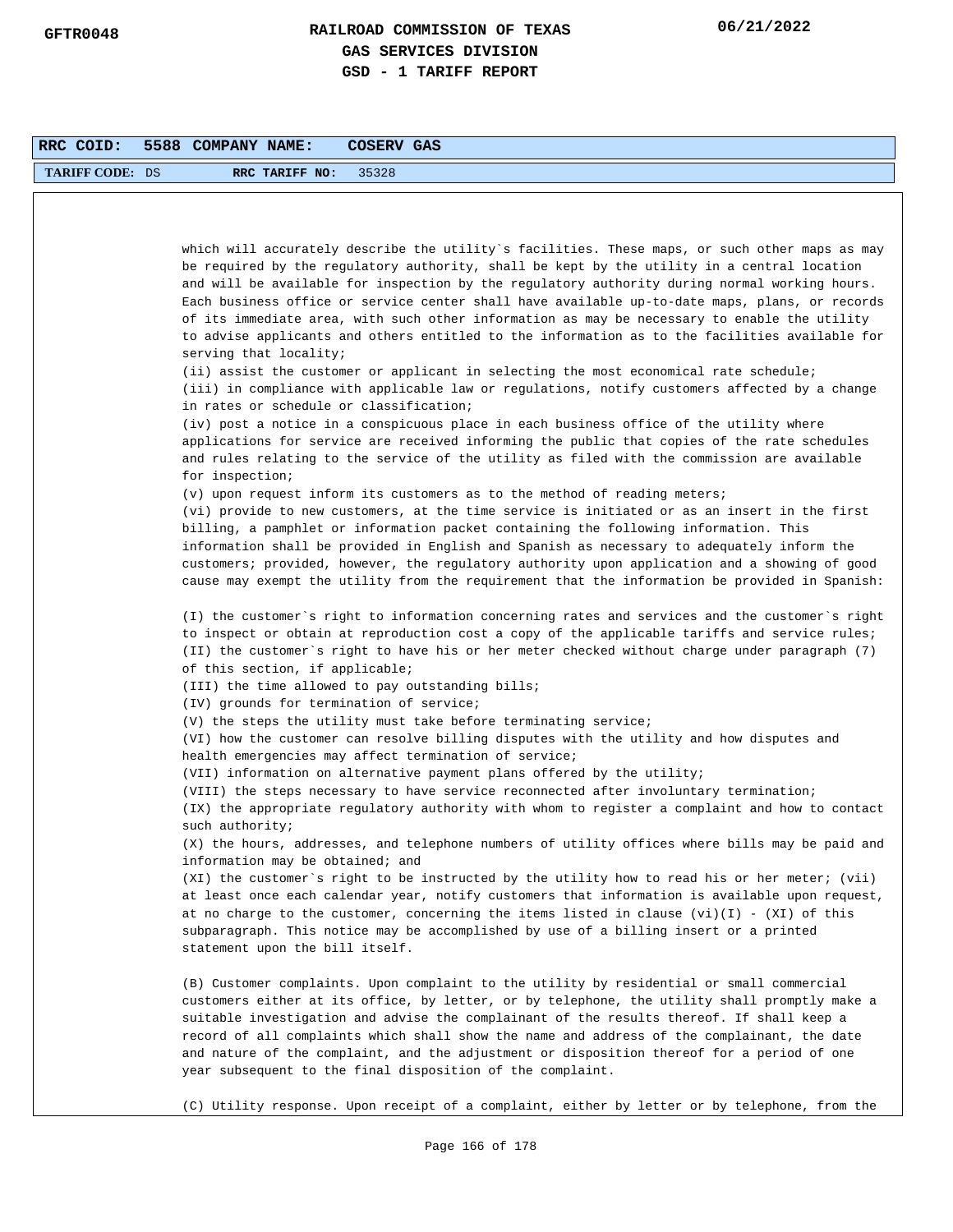| RRC COID:              | 5588 COMPANY NAME:<br>COSERV GAS                                                                                                                                                                                                                                                                                                                                                                                                                                                                                                                                                                                                                        |
|------------------------|---------------------------------------------------------------------------------------------------------------------------------------------------------------------------------------------------------------------------------------------------------------------------------------------------------------------------------------------------------------------------------------------------------------------------------------------------------------------------------------------------------------------------------------------------------------------------------------------------------------------------------------------------------|
| <b>TARIFF CODE: DS</b> | RRC TARIFF NO:<br>35328                                                                                                                                                                                                                                                                                                                                                                                                                                                                                                                                                                                                                                 |
|                        |                                                                                                                                                                                                                                                                                                                                                                                                                                                                                                                                                                                                                                                         |
|                        |                                                                                                                                                                                                                                                                                                                                                                                                                                                                                                                                                                                                                                                         |
|                        | regulatory authority on behalf of a customer, the utility shall make a suitable investigation<br>and advise the regulatory authority and complainant of the results thereof. An initial<br>response must be made by the next working day. The utility must make a final and complete<br>response within 15 days from the date of the complaint, unless additional time is granted<br>within the 15-day period. The commission encourages all customer complaints to be made in<br>writing to assist the regulatory authority in maintaining records of the quality of service of<br>each utility; however, telephone communications will be acceptable. |
|                        | (D) Deferred payment plan. The utility is encouraged to offer a deferred payment plan for<br>delinquent residential accounts. If such a plan is offered, it shall conform to the following<br>quidelines:                                                                                                                                                                                                                                                                                                                                                                                                                                               |
|                        | (i) Every deferred payment plan entered into due to the customer's inability to pay the<br>outstanding bill in full must provide that service will not be discontinued if the customer<br>pays current bills and a reasonable amount of the outstanding bill and agrees to pay the<br>balance in reasonable installments until the bill is paid.                                                                                                                                                                                                                                                                                                        |
|                        | (ii) For purposes of determining reasonableness under these rules, the following shall be<br>considered: size of delinquent account; customer's ability to pay; customer's payment history;<br>time that the debt has been outstanding; reasons why debt has been outstanding; and other<br>relevant factors concerning the circumstances of the customer.                                                                                                                                                                                                                                                                                              |
|                        | (iii) A deferred payment plan, if reduced to writing, offered by a utility shall state,<br>immediately preceding the space provided for the customer's signature and in bold-face print<br>at least two sizes larger than any other used, that: If you are not satisfied with this<br>agreement, do not sign. If you are satisfied with this agreement, you give up your right to<br>dispute the amount due under the agreement except for the utility's failure or refusal to<br>comply with the terms of this agreement.                                                                                                                              |
|                        | (iv) A deferred payment plan may include a one-time 5.0% penalty for late payment on the<br>original amount of the outstanding bill with no prompt payment discount allowed except in<br>cases where the outstanding bill is unusually high as a result of the utility's error (such as<br>an inaccurately estimated bill or an incorrectly read meter). A deferred payment plan shall<br>not include a finance charge.                                                                                                                                                                                                                                 |
|                        | (v) If a customer for utility service has not fulfilled terms of a deferred payment agreement<br>or refuses to sign the same if it is reduced to writing, the utility shall have the right to<br>disconnect pursuant to disconnection rules herein and, under such circumstances, it shall not<br>be required to offer a subsequent negotiation of a deferred payment agreement prior to<br>disconnection.                                                                                                                                                                                                                                              |
|                        | (vi) Any utility which institutes a deferred payment plan shall not refuse a customer<br>participation in such a program on the basis of race, color, creed, sex, marital status, age,<br>or any other form of discrimination prohibited by law.                                                                                                                                                                                                                                                                                                                                                                                                        |
|                        | (E) Delayed payment of bills by elderly persons.                                                                                                                                                                                                                                                                                                                                                                                                                                                                                                                                                                                                        |
|                        | (i) Applicability. This subparagraph applies only to:                                                                                                                                                                                                                                                                                                                                                                                                                                                                                                                                                                                                   |
|                        | (I) a utility that assesses late payment charges on residential customers and that suspends                                                                                                                                                                                                                                                                                                                                                                                                                                                                                                                                                             |
|                        | Page 167 of 178                                                                                                                                                                                                                                                                                                                                                                                                                                                                                                                                                                                                                                         |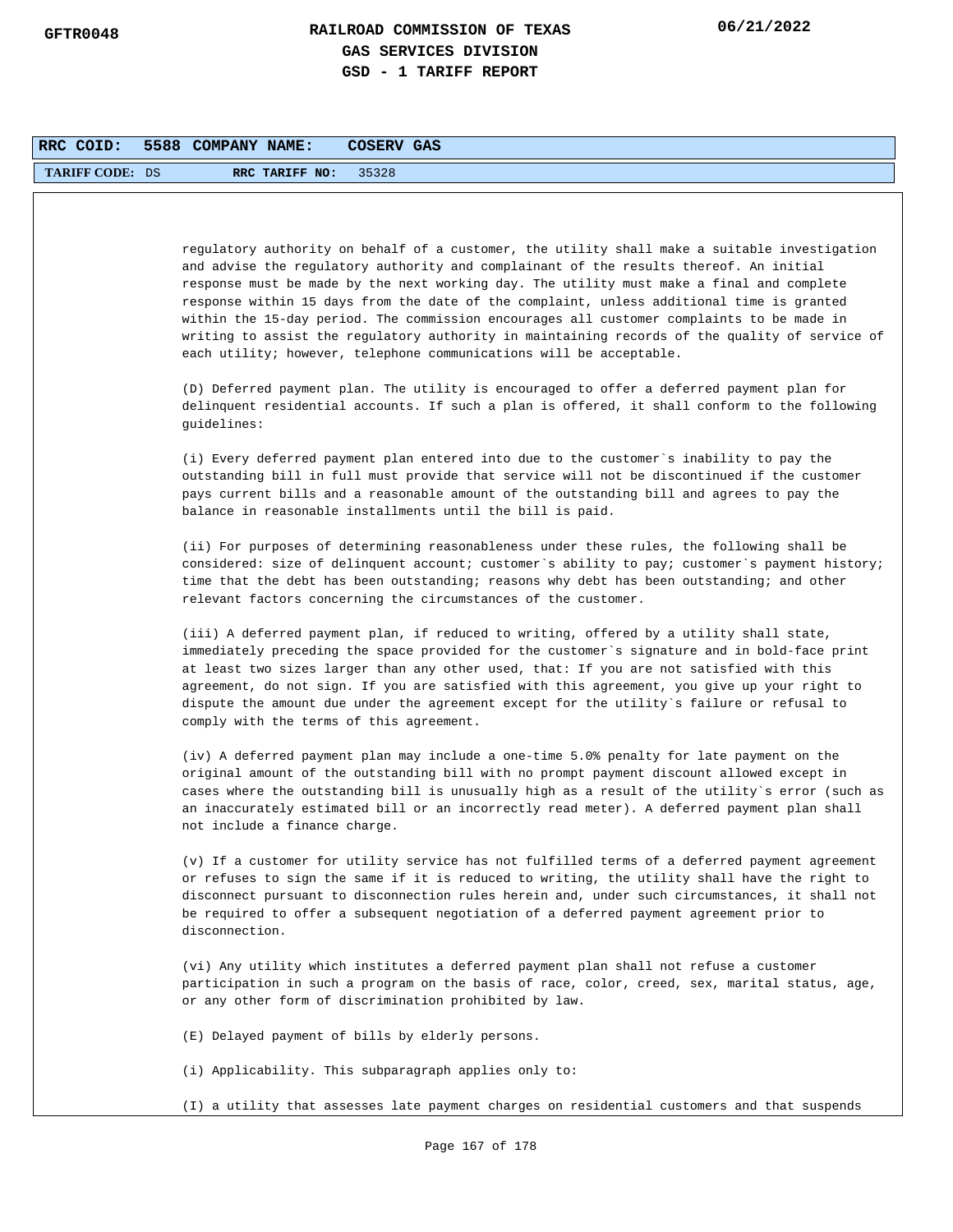| RRC COID:              | 5588 COMPANY NAME:<br>COSERV GAS                                                                                                                                                                                                                                                                                                                                                |
|------------------------|---------------------------------------------------------------------------------------------------------------------------------------------------------------------------------------------------------------------------------------------------------------------------------------------------------------------------------------------------------------------------------|
| <b>TARIFF CODE: DS</b> | RRC TARIFF NO:<br>35328                                                                                                                                                                                                                                                                                                                                                         |
|                        |                                                                                                                                                                                                                                                                                                                                                                                 |
|                        | service before the 26th day after the date of the bill for which collection action is taken;<br>(II) utility bills issued on or after August 30, 1993; and<br>(III) an elderly person, as defined in clause (ii) of this subparagraph, who is a residential<br>customer and who occupies the entire premises for which a delay is requested.                                    |
|                        | (ii) Definitions.                                                                                                                                                                                                                                                                                                                                                               |
|                        | (I) Elderly person--A person who is 60 years of age or older.                                                                                                                                                                                                                                                                                                                   |
|                        | (II) Utility--A gas utility or municipally owned utility, as defined in Texas Utilities Code,<br>$101.003(7)$ , $101.003(8)$ , and $121.001 - 121.006$ .                                                                                                                                                                                                                        |
|                        | (iii) An elderly person may request that the utility implement the delay for either the most<br>recent utility bill or for the most recent utility bill and each subsequent utility bill.                                                                                                                                                                                       |
|                        | (iv) On request of an elderly person, a utility shall delay without penalty the payment date<br>of a bill for providing utility services to that person until the 25th day after the date on<br>which the bill is issued.                                                                                                                                                       |
|                        | (v) The utility may require the requesting person to present reasonable proof that the person<br>is 60 years of age or older.                                                                                                                                                                                                                                                   |
|                        | (vi) Every utility shall notify its customers of this delayed payment option no less often<br>than yearly. A utility may include this notice with other information provided pursuant to<br>subparagraph (A) of this paragraph.                                                                                                                                                 |
|                        | (3) Refusal of service.                                                                                                                                                                                                                                                                                                                                                         |
|                        | (A) Compliance by applicant. Any utility may decline to serve an applicant for whom service is<br>available from previously installed facilities until such applicant has complied with the<br>state and municipal regulations and approved rules and regulations of the utility on file with<br>the commission governing the service applied for or for the following reasons. |
|                        | (i) Applicant`s facilities inadequate. If the applicant`s installation or equipment is known<br>to be hazardous or of such character that satisfactory service cannot be given.                                                                                                                                                                                                 |
|                        | (ii) For indebtedness. If the applicant is indebted to any utility for the same kind of<br>service as that applied for; provided, however, that in the event the indebtedness of the<br>applicant for service is in dispute, the applicant shall be served upon complying with the<br>applicable deposit requirement.                                                           |
|                        | (iii) Refusal to make deposit. For refusal to make a deposit if applicant is required to make<br>a deposit under these rules.                                                                                                                                                                                                                                                   |
|                        | (B) Applicant's recourse. In the event that the utility shall refuse to serve an applicant<br>under the provisions of these rules, the utility must inform the applicant of the basis of its<br>refusal and that the applicant may file a complaint with the municipal regulatory authority or<br>commission, whichever is appropriate.                                         |
|                        | (C) Insufficient grounds for refusal to serve. The following shall not constitute sufficient                                                                                                                                                                                                                                                                                    |
|                        | Page 168 of 178                                                                                                                                                                                                                                                                                                                                                                 |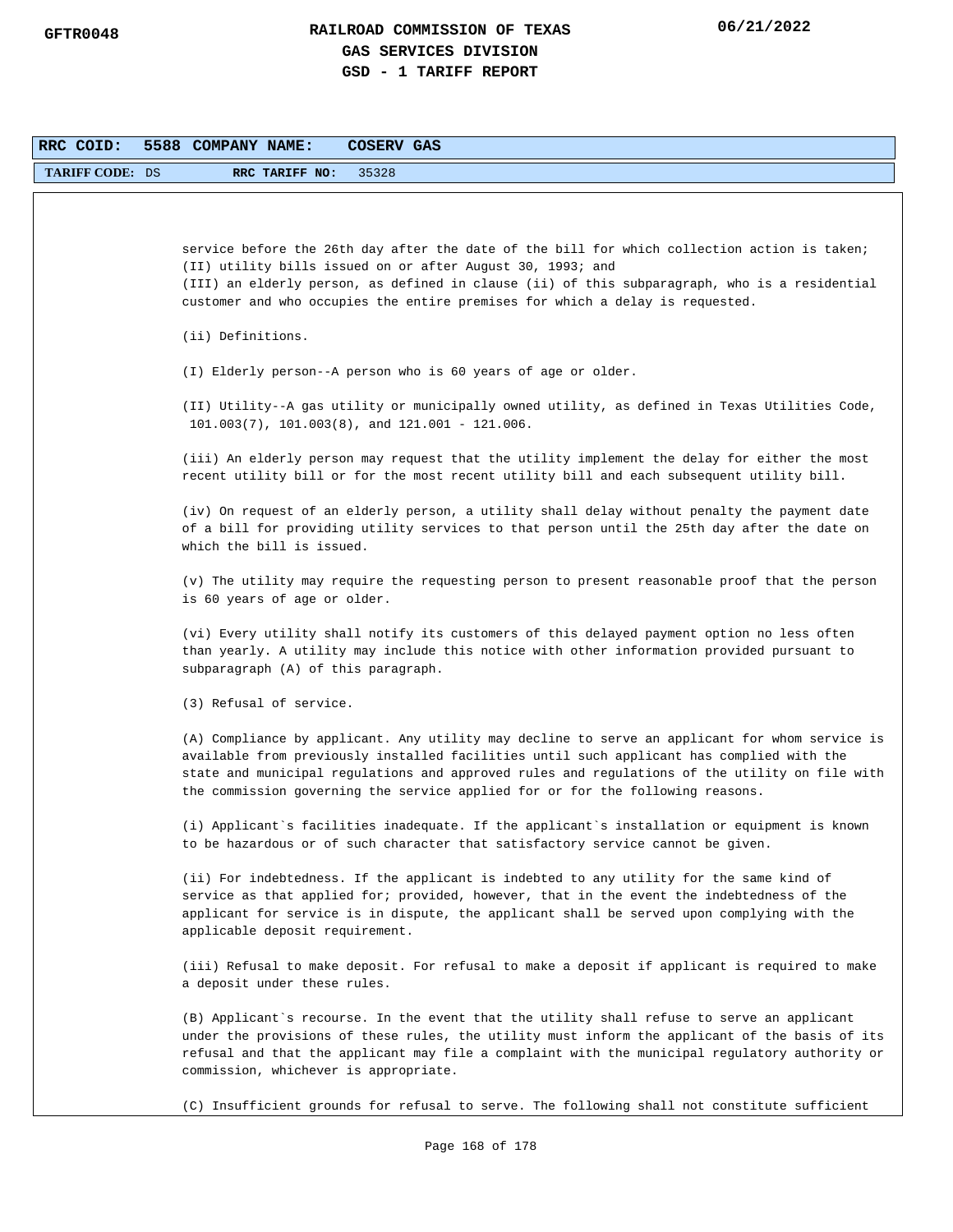| RRC COID:              | 5588 COMPANY NAME:<br>COSERV GAS                                                                                                                                                                                                                                                                                                                                                                                                                                                                                                                                                                                                                                                                                                                                                                                                                                                                                                                                                                                  |
|------------------------|-------------------------------------------------------------------------------------------------------------------------------------------------------------------------------------------------------------------------------------------------------------------------------------------------------------------------------------------------------------------------------------------------------------------------------------------------------------------------------------------------------------------------------------------------------------------------------------------------------------------------------------------------------------------------------------------------------------------------------------------------------------------------------------------------------------------------------------------------------------------------------------------------------------------------------------------------------------------------------------------------------------------|
| <b>TARIFF CODE: DS</b> | 35328<br>RRC TARIFF NO:                                                                                                                                                                                                                                                                                                                                                                                                                                                                                                                                                                                                                                                                                                                                                                                                                                                                                                                                                                                           |
|                        |                                                                                                                                                                                                                                                                                                                                                                                                                                                                                                                                                                                                                                                                                                                                                                                                                                                                                                                                                                                                                   |
|                        | cause for refusal of service to a present customer or applicant:                                                                                                                                                                                                                                                                                                                                                                                                                                                                                                                                                                                                                                                                                                                                                                                                                                                                                                                                                  |
|                        |                                                                                                                                                                                                                                                                                                                                                                                                                                                                                                                                                                                                                                                                                                                                                                                                                                                                                                                                                                                                                   |
|                        | (i) delinquency in payment for service by a previous occupant of the premises to be served;<br>(ii) failure to pay for merchandise or charges for nonutility service purchased from the<br>utility;                                                                                                                                                                                                                                                                                                                                                                                                                                                                                                                                                                                                                                                                                                                                                                                                               |
|                        | (iii) failure to pay a bill to correct previous underbilling due to misapplication of rates<br>more than six months prior to the date of application;                                                                                                                                                                                                                                                                                                                                                                                                                                                                                                                                                                                                                                                                                                                                                                                                                                                             |
|                        | (iv) violation of the utility`s rules pertaining to operation of nonstandard equipment or                                                                                                                                                                                                                                                                                                                                                                                                                                                                                                                                                                                                                                                                                                                                                                                                                                                                                                                         |
|                        | unauthorized attachments which interfere with the service of others unless the customer has<br>first been notified and been afforded reasonable opportunity to comply with these rules;<br>(v) failure to pay a bill of another customer as guarantor thereof unless the guarantee was<br>made in writing to the utility as a condition precedent to service; and<br>(vi) failure to pay the bill of another customer at the same address except where the change<br>of customer identity is made to avoid or evade payment of a utility bill.                                                                                                                                                                                                                                                                                                                                                                                                                                                                    |
|                        | (4) Discontinuance of service.                                                                                                                                                                                                                                                                                                                                                                                                                                                                                                                                                                                                                                                                                                                                                                                                                                                                                                                                                                                    |
|                        | (A) The due date of the bill for utility service shall not be less than 15 days after<br>issuance, or such other period of time as may be provided by order of the regulatory<br>authority. A bill for utility service is delinquent if unpaid by the due date.                                                                                                                                                                                                                                                                                                                                                                                                                                                                                                                                                                                                                                                                                                                                                   |
|                        | (B) A utility may offer an inducement for prompt payment of bills by allowing a discount in<br>the amount of 5.0% for payment of bills within 10 days after their issuance. This provision<br>shall not apply where it conflicts with existing orders or ordinances of the appropriate<br>regulatory authority.                                                                                                                                                                                                                                                                                                                                                                                                                                                                                                                                                                                                                                                                                                   |
|                        | (C) A customer`s utility service may be disconnected if the bill has not been paid or a<br>deferred payment plan pursuant to paragraph (2)(D) of this section has not been entered into<br>within five working days after the bill has become delinquent and proper notice has been<br>given. Proper notice consists of a deposit in the United States mail, postage prepaid, or hand<br>delivery to the customer at least five working days prior to the stated date of disconnection,<br>with the words Termination Notice or similar language prominently displayed on the notice. The<br>notice shall be provided in English and Spanish as necessary to adequately inform the<br>customer, and shall include the date of termination, the hours, address, and telephone number<br>where payment may be made, and a statement that if a health or other emergency exists, the<br>utility may be contacted concerning the nature of the emergency and the relief available, if<br>any, to meet such emergency. |
|                        | (D) Utility service may be disconnected for any of the following reasons:                                                                                                                                                                                                                                                                                                                                                                                                                                                                                                                                                                                                                                                                                                                                                                                                                                                                                                                                         |
|                        | (i) failure to pay a delinquent account or failure to comply with the terms of a deferred<br>payment plan for installment payment of a delinquent account;<br>(ii) violation of the utility's rules pertaining to the use of service in a manner which<br>interferes with the service of others or the operation of nonstandard equipment, if a<br>reasonable attempt has been made to notify the customer and the customer is provided with a<br>reasonable opportunity to remedy the situation;<br>(iii) failure to comply with deposit or guarantee arrangements where required by paragraph (5)<br>of this section;<br>(iv) without notice where a known dangerous condition exists for as long as the condition<br>exists;                                                                                                                                                                                                                                                                                   |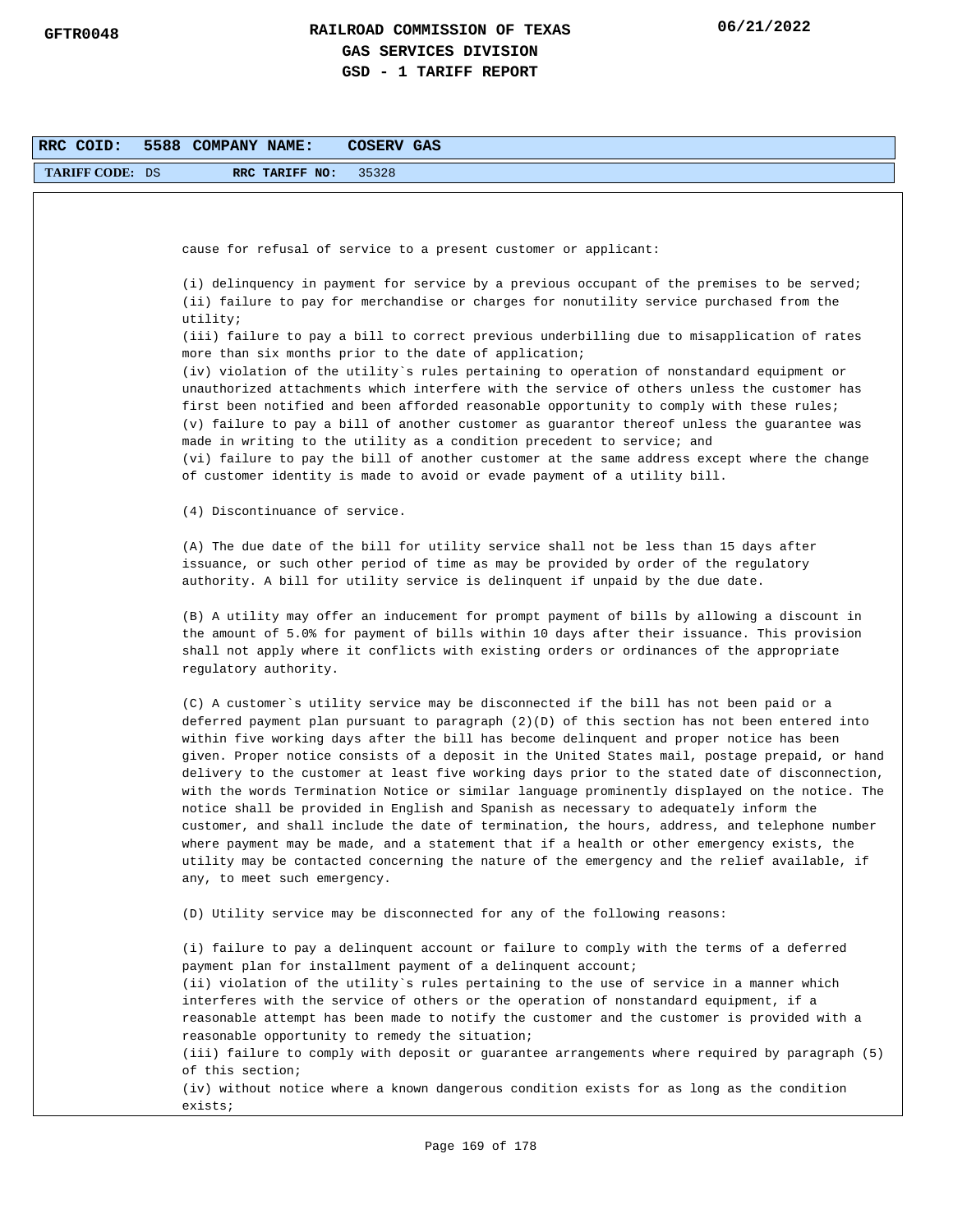| RRC COID:              | 5588 COMPANY NAME:<br>COSERV GAS                                                                                                                                                                                                                                                                                                                                                                                                                                                                                                                                                                                                                                                                                                                                                                                                                                                                                                                                                                                                                                                                                   |
|------------------------|--------------------------------------------------------------------------------------------------------------------------------------------------------------------------------------------------------------------------------------------------------------------------------------------------------------------------------------------------------------------------------------------------------------------------------------------------------------------------------------------------------------------------------------------------------------------------------------------------------------------------------------------------------------------------------------------------------------------------------------------------------------------------------------------------------------------------------------------------------------------------------------------------------------------------------------------------------------------------------------------------------------------------------------------------------------------------------------------------------------------|
| <b>TARIFF CODE: DS</b> | 35328<br>RRC TARIFF NO:                                                                                                                                                                                                                                                                                                                                                                                                                                                                                                                                                                                                                                                                                                                                                                                                                                                                                                                                                                                                                                                                                            |
|                        |                                                                                                                                                                                                                                                                                                                                                                                                                                                                                                                                                                                                                                                                                                                                                                                                                                                                                                                                                                                                                                                                                                                    |
|                        |                                                                                                                                                                                                                                                                                                                                                                                                                                                                                                                                                                                                                                                                                                                                                                                                                                                                                                                                                                                                                                                                                                                    |
|                        | (v) tampering with the utility company's meter or equipment or bypassing the same.                                                                                                                                                                                                                                                                                                                                                                                                                                                                                                                                                                                                                                                                                                                                                                                                                                                                                                                                                                                                                                 |
|                        | (E) Utility service may not be disconnected for any of the following reasons:                                                                                                                                                                                                                                                                                                                                                                                                                                                                                                                                                                                                                                                                                                                                                                                                                                                                                                                                                                                                                                      |
|                        | (i) delinquency in payment for service by a previous occupant of the premises;<br>(ii) failure to pay for merchandise or charges for nonutility service by the utility;<br>(iii) failure to pay for a different type or class of utility service unless fee for such<br>service is included on the same bill;<br>(iv) failure to pay the account of another customer as guarantor thereof, unless the utility                                                                                                                                                                                                                                                                                                                                                                                                                                                                                                                                                                                                                                                                                                      |
|                        | has in writing the guarantee as a condition precedent to service;<br>(v) failure to pay charges arising from an underbilling occurring due to any misapplication of                                                                                                                                                                                                                                                                                                                                                                                                                                                                                                                                                                                                                                                                                                                                                                                                                                                                                                                                                |
|                        | rates more than six months prior to the current billings;<br>(vi) failure to pay charges arising from an underbilling due to any faulty metering, unless<br>the meter has been tampered with or unless such underbilling charges are due;<br>(vii) failure to pay an estimated bill other than a bill rendered pursuant to an approved<br>meter reading plan, unless the utility is unable to read the meter due to circumstances beyond<br>its control.                                                                                                                                                                                                                                                                                                                                                                                                                                                                                                                                                                                                                                                           |
|                        | (F) Unless a dangerous condition exists, or unless the customer requests disconnection,<br>service shall not be disconnected on a day, or on a day immediately preceding a day, when<br>personnel of the utility are not available to the public for the purpose of making collections<br>and reconnecting service.                                                                                                                                                                                                                                                                                                                                                                                                                                                                                                                                                                                                                                                                                                                                                                                                |
|                        | (G) No utility may abandon a customer without written approval from the regulatory authority.                                                                                                                                                                                                                                                                                                                                                                                                                                                                                                                                                                                                                                                                                                                                                                                                                                                                                                                                                                                                                      |
|                        | (H) No utility may discontinue service to a delinquent residential customer permanently<br>residing in an individually metered dwelling unit when that customer establishes that<br>discontinuance of service will result in some person residing at that residence becoming<br>seriously ill or more seriously ill if the service is discontinued. Any customer seeking to<br>avoid termination of service under this section must make a written request supported by a<br>written statement from a licensed physician. Both the request and the statement must be<br>received by the utility not more than five working days after the date of delinquency of the<br>bill. The prohibition against service termination provided by this section shall last 20 days<br>from the date of receipt by the utility of the request and statement or such lesser period as<br>may be agreed upon by the utility and the customer. The customer who makes such request shall<br>sign an installment agreement which provides for payment of such service along with timely<br>payments for subsequent monthly billings. |
|                        | (5) Applicant deposit.                                                                                                                                                                                                                                                                                                                                                                                                                                                                                                                                                                                                                                                                                                                                                                                                                                                                                                                                                                                                                                                                                             |
|                        | (A) Establishment of credit for residential applicants. Each utility may require a residential<br>applicant for service to satisfactorily establish credit but such establishment of credit<br>shall not relieve the customer from complying with rules for prompt payment of bills. Subject<br>to these rules, a residential applicant shall not be required to pay a deposit:                                                                                                                                                                                                                                                                                                                                                                                                                                                                                                                                                                                                                                                                                                                                    |
|                        | (i) if the residential applicant has been a customer of any utility for the same kind of<br>service within the last two years and is not delinquent in payment of any such utility service<br>account and during the last 12 consecutive months of service did not have more than one<br>occasion in which a bill for such utility service was paid after becoming delinquent and never<br>had service disconnected for nonpayment;                                                                                                                                                                                                                                                                                                                                                                                                                                                                                                                                                                                                                                                                                |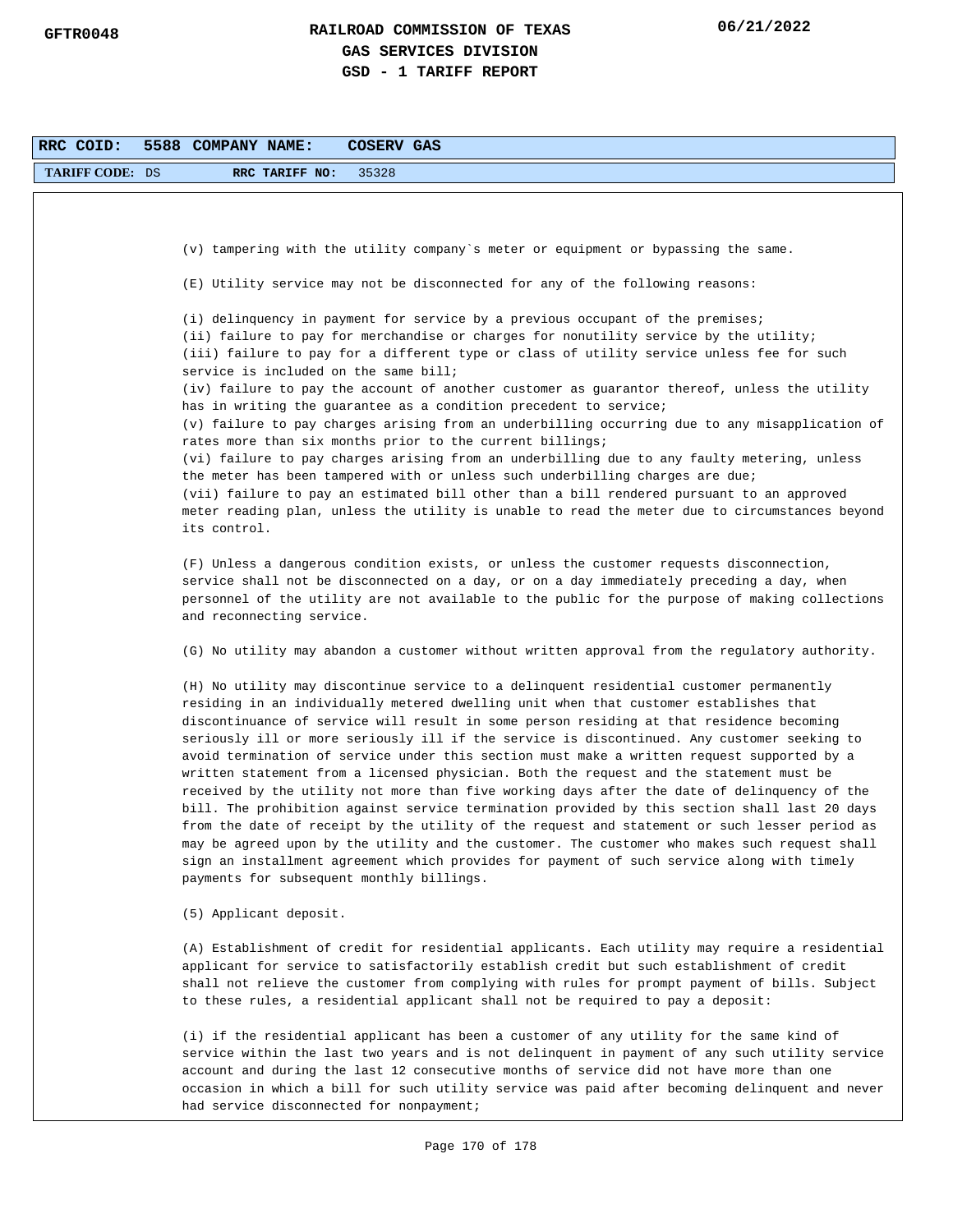| RRC COID:              | 5588 COMPANY NAME:<br>COSERV GAS                                                                                                                                                                                                                                                                                                                                                                                                                                                                                                                                                                                                  |
|------------------------|-----------------------------------------------------------------------------------------------------------------------------------------------------------------------------------------------------------------------------------------------------------------------------------------------------------------------------------------------------------------------------------------------------------------------------------------------------------------------------------------------------------------------------------------------------------------------------------------------------------------------------------|
| <b>TARIFF CODE: DS</b> | 35328<br>RRC TARIFF NO:                                                                                                                                                                                                                                                                                                                                                                                                                                                                                                                                                                                                           |
|                        |                                                                                                                                                                                                                                                                                                                                                                                                                                                                                                                                                                                                                                   |
|                        | (ii) if the residential applicant furnishes in writing a satisfactory guarantee to secure<br>payment of bills for the service required; or                                                                                                                                                                                                                                                                                                                                                                                                                                                                                        |
|                        | (iii) if the residential applicant furnishes in writing a satisfactory credit rating by<br>appropriate means, including, but not limited to, the production of generally acceptable<br>credit cards, letters of credit reference, the names of credit references which may be quickly<br>and inexpensively contacted by the utility, or ownership of substantial equity.                                                                                                                                                                                                                                                          |
|                        | (B) Reestablishment of credit. Every applicant who has previously been a customer of the<br>utility and whose service has been discontinued for nonpayment of bills shall be required<br>before service is rendered to pay all his amounts due the utility or execute a written<br>deferred payment agreement, if offered, and reestablish credit as provided in subparagraph (A)<br>of this paragraph.                                                                                                                                                                                                                           |
|                        | (C) Amount of deposit and interest for residential service, and exemption from deposit.                                                                                                                                                                                                                                                                                                                                                                                                                                                                                                                                           |
|                        | (i) Each gas utility shall waive any deposit requirement for residential service for an<br>applicant who has been determined to be a victim of family violence as defined in Texas Family<br>Code, 71.004, by a family violence center, by treating medical personnel, by law enforcement<br>agency personnel, or by a designee of the Attorney General in the Crime Victim Services<br>Division of the Office of the Attorney General. This determination shall be evidenced by the<br>applicant`s submission of a certification letter developed by the Texas Council on Family<br>Violence and made available on its web site. |
|                        | (ii) The required deposit shall not exceed an amount equivalent to one-sixth of the estimated<br>annual billings. If actual use is at least twice the amount of the estimated billings, a new<br>deposit requirement may be calculated and an additional deposit may be required within two<br>days. If such additional deposit is not made, the utility may disconnect service under the<br>standard disconnection procedure for failure to comply with deposit requirements.                                                                                                                                                    |
|                        | (iii) All applicants for residential service who are 65 years of age or older will be<br>considered as having established credit if such applicant does not have an outstanding account<br>balance with the utility or another utility for the same utility service which accrued within<br>the last two years. No cash deposit shall be required of such applicant under these<br>conditions.                                                                                                                                                                                                                                    |
|                        | (iv) Each utility which requires deposits to be made by its customers shall pay a minimum<br>interest on such deposits according to the rate as established by law. If refund of deposit is<br>made within 30 days of receipt of deposit, no interest payment is required. If the utility<br>retains the deposit more than 30 days, payment of interest shall be made retroactive to the<br>date of deposit.                                                                                                                                                                                                                      |
|                        | (I) Payment of interest to the customer shall be annually or at the time the deposit is<br>returned or credited to the customer's account.                                                                                                                                                                                                                                                                                                                                                                                                                                                                                        |
|                        | (II) The deposit shall cease to draw interest on the date it is returned or credited to the<br>customer's account.                                                                                                                                                                                                                                                                                                                                                                                                                                                                                                                |
|                        | (D) Deposits for temporary or seasonal service and for weekend or seasonal residences. The<br>utility may require a deposit sufficient to reasonably protect it against the assumed risk,                                                                                                                                                                                                                                                                                                                                                                                                                                         |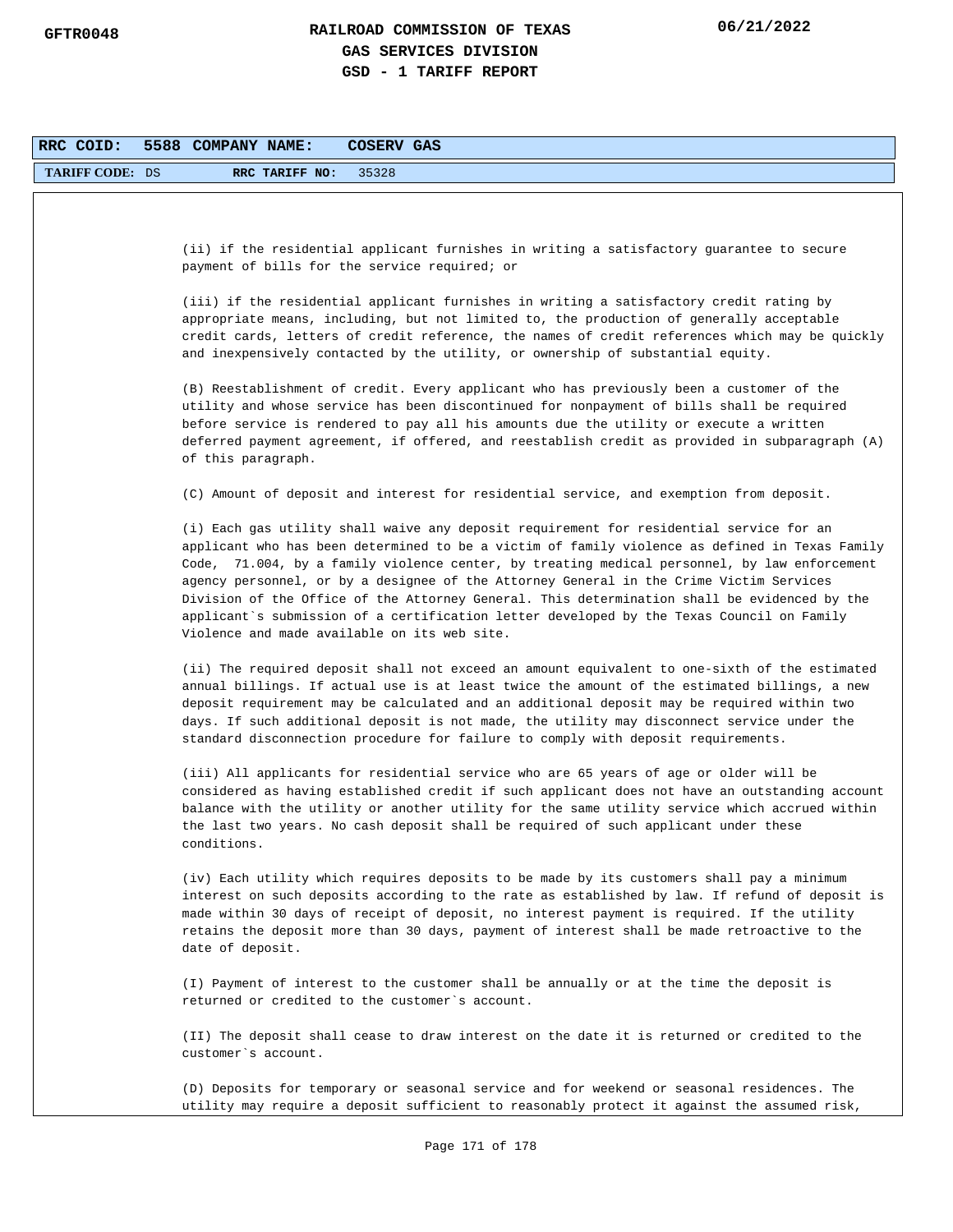| RRC COID:<br>5588 COMPANY NAME:<br>COSERV GAS |                                                                                                                                                                                                |  |  |  |  |
|-----------------------------------------------|------------------------------------------------------------------------------------------------------------------------------------------------------------------------------------------------|--|--|--|--|
| <b>TARIFF CODE: DS</b>                        | 35328<br>RRC TARIFF NO:                                                                                                                                                                        |  |  |  |  |
|                                               |                                                                                                                                                                                                |  |  |  |  |
|                                               |                                                                                                                                                                                                |  |  |  |  |
|                                               | provided such a policy is applied in a uniform and nondiscriminatory manner.                                                                                                                   |  |  |  |  |
|                                               | (E) Records of deposits.                                                                                                                                                                       |  |  |  |  |
|                                               |                                                                                                                                                                                                |  |  |  |  |
|                                               | (i) The utility shall keep records to show:                                                                                                                                                    |  |  |  |  |
|                                               | (I) the name and address of each depositor;                                                                                                                                                    |  |  |  |  |
|                                               | (II) the amount and date of the deposit; and<br>(III) each transaction concerning the deposit.                                                                                                 |  |  |  |  |
|                                               |                                                                                                                                                                                                |  |  |  |  |
|                                               | (ii) The utility shall issue a receipt of deposit to each applicant from whom a deposit is<br>received and shall provide means whereby a depositor may establish claim if the receipt is       |  |  |  |  |
|                                               | lost.                                                                                                                                                                                          |  |  |  |  |
|                                               |                                                                                                                                                                                                |  |  |  |  |
|                                               | (iii) A record of each unclaimed deposit must be maintained for at least four years, during<br>which time the utility shall make a reasonable effort to return the deposit.                    |  |  |  |  |
|                                               |                                                                                                                                                                                                |  |  |  |  |
|                                               | (F) Refund of deposit.                                                                                                                                                                         |  |  |  |  |
|                                               | (i) If service is not connected or after disconnection of service, the utility shall promptly                                                                                                  |  |  |  |  |
|                                               | and automatically refund the customer`s deposit plus accrued interest on the balance, if any,<br>in excess of the unpaid bills for service furnished. The transfer of service from one premise |  |  |  |  |
|                                               | to another within the service area of the utility shall not be deemed a disconnection within                                                                                                   |  |  |  |  |
|                                               | the meaning of these rules, and no additional deposit may be demanded unless permitted by<br>these rules.                                                                                      |  |  |  |  |
|                                               |                                                                                                                                                                                                |  |  |  |  |
|                                               | (ii) When the customer has paid bills for service for 12 consecutive residential bills without                                                                                                 |  |  |  |  |
|                                               | having service disconnected for nonpayment of bill and without having more than two occasions<br>in which a bill was delinquent and when the customer is not delinquent in the payment of the  |  |  |  |  |
|                                               | current bills, the utility shall promptly and automatically refund the deposit plus accrued                                                                                                    |  |  |  |  |
|                                               | interest to the customer in the form of cash or credit to a customer's account.                                                                                                                |  |  |  |  |
|                                               | (G) Upon sale or transfer of utility or company. Upon the sale or transfer of any public                                                                                                       |  |  |  |  |
|                                               | utility or operating units thereof, the seller shall file with the commission under oath, in<br>addition to other information, a list showing the names and addresses of all customers served  |  |  |  |  |
|                                               | by such utility or unit who have to their credit a deposit, the date such deposit was made,                                                                                                    |  |  |  |  |
|                                               | the amount thereof, and the unpaid interest thereon.                                                                                                                                           |  |  |  |  |
|                                               | (H) Complaint by applicant or customer. Each utility shall direct its personnel engaged in                                                                                                     |  |  |  |  |
|                                               | initial contact with an applicant or customer for service seeking to establish or reestablish                                                                                                  |  |  |  |  |
|                                               | credit under the provisions of these rules to inform the customer, if dissatisfaction is<br>expressed with the utility`s decision, of the customer`s right to file a complaint with the        |  |  |  |  |
|                                               | regulatory authority thereon.                                                                                                                                                                  |  |  |  |  |
|                                               |                                                                                                                                                                                                |  |  |  |  |
|                                               | $(6)$ Billing.                                                                                                                                                                                 |  |  |  |  |
|                                               | (A) Bills for gas service shall be rendered monthly, unless otherwise authorized or unless                                                                                                     |  |  |  |  |
|                                               | service is rendered for a period less than a month. Bills shall be rendered as promptly as                                                                                                     |  |  |  |  |
|                                               | possible following the reading of meters.                                                                                                                                                      |  |  |  |  |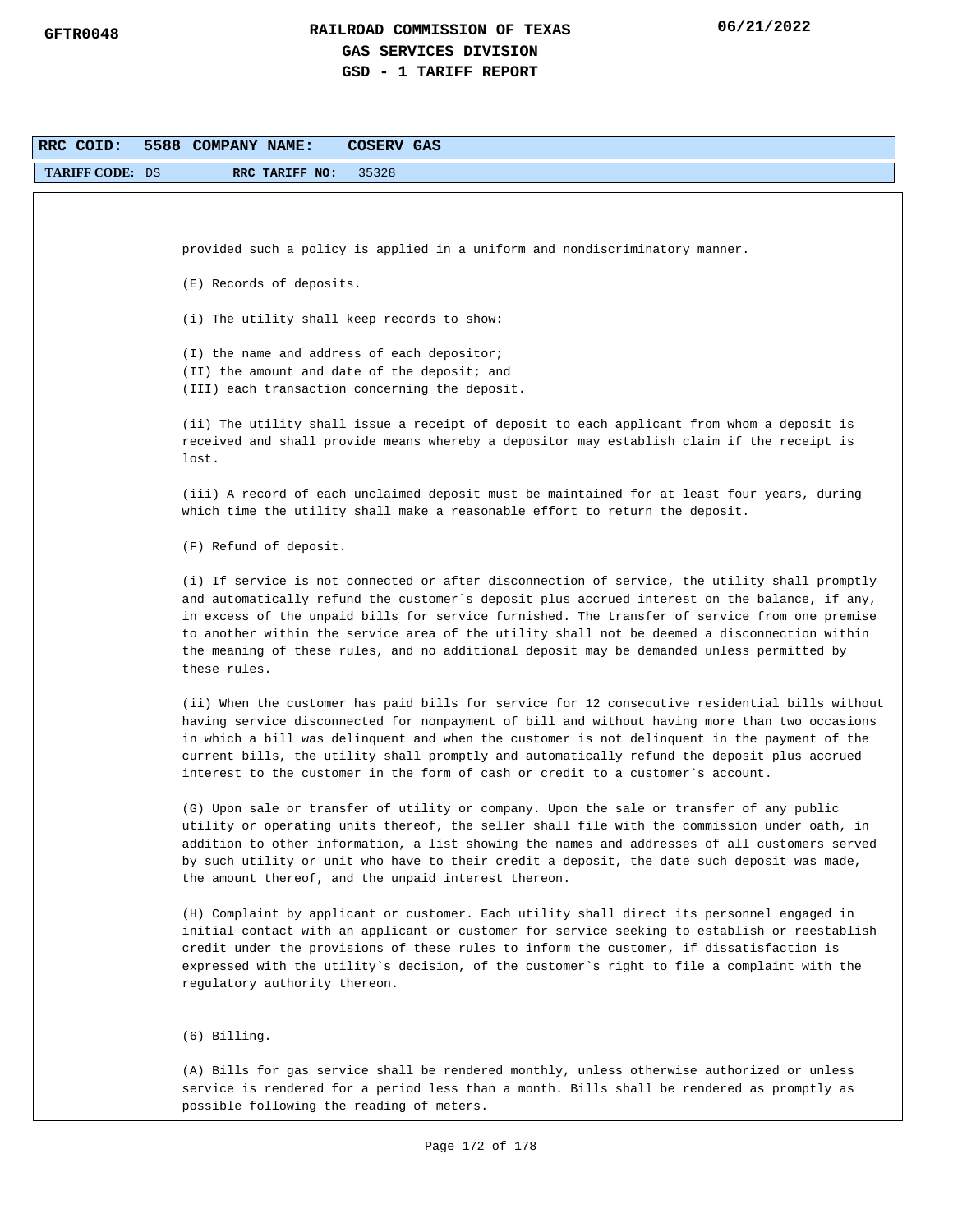| RRC COID:              | 5588 COMPANY NAME:<br>COSERV GAS                                                                                                                                                         |
|------------------------|------------------------------------------------------------------------------------------------------------------------------------------------------------------------------------------|
| <b>TARIFF CODE: DS</b> | 35328<br>RRC TARIFF NO:                                                                                                                                                                  |
|                        |                                                                                                                                                                                          |
|                        |                                                                                                                                                                                          |
|                        | (B) The customer's bill must show all the following information. The information must be                                                                                                 |
|                        | arranged and displayed in such a manner as to allow the customer to compute his bill with the                                                                                            |
|                        | applicable rate schedule. The applicable rate schedule must be mailed to the customer on<br>request of the customer. A utility may exhaust its present stock of nonconforming bill forms |
|                        | before compliance is required by this section:                                                                                                                                           |
|                        |                                                                                                                                                                                          |
|                        | (i) if the meter is read by the utility, the date and reading of the meter at the beginning                                                                                              |
|                        | and end of the period for which rendered;                                                                                                                                                |
|                        | (ii) the number and kind of units billed; (iii) the applicable rate schedule title or code;                                                                                              |
|                        | (iv) the total base bill;                                                                                                                                                                |
|                        | (v) the total of any adjustments to the base bill and the amount of adjustments per billing                                                                                              |
|                        | unit;                                                                                                                                                                                    |
|                        | (vi) the date by which the customer must pay the bill to get prompt payment discount;                                                                                                    |
|                        | (vii) the total amount due before and after any discount for prompt payment within a                                                                                                     |
|                        | designated period;                                                                                                                                                                       |
|                        | (viii) a distinct marking to identify an estimated bill.                                                                                                                                 |

(C) Where there is good reason for doing so, estimated bills may be submitted, provided that an actual meter reading is taken at least every six months. For the second consecutive month in which the meter reader is unable to gain access to the premises to read the meter on regular meter reading trips, or in months where meters are not read otherwise, the utility must provide the customer with a postcard and request that the customer read the meter and return the card to the utility if the meter is of a type that can be read by the customer without significant inconvenience or special tools or equipment. If such a postcard is not received by the utility in time for billing, the utility may estimate the meter reading and render the bill accordingly.

(D) Disputed bills.

(i) In the event of a dispute between the customer and the utility regarding the bill, the utility must forthwith make such investigation as is required by the particular case and report the results thereof to the customer. If the customer wishes to obtain the benefits of clause (ii) of this subparagraph, notification of the dispute must be given to the utility prior to the date the bill becomes delinquent. In the event the dispute is not resolved, the utility shall inform the customer of the complaint procedures of the appropriate regulatory authority.

(ii) Notwithstanding any other subsection of this section, the customer shall not be required to pay the disputed portion of the bill which exceeds the amount of that customer`s average usage for the billing period at current rates until the earlier of the following: resolution of the dispute or the expiration of the 60-day period beginning on the day the disputed bill is issued. For purposes of this section only, the customer`s average usage for the billing period shall be the average of the customer`s usage for the same billing period during the preceding two years. Where no previous usage history exists, the average usage shall be estimated on the basis of usage levels of similar customers and under similar conditions.

(7) Meters.

(A) Meter requirements.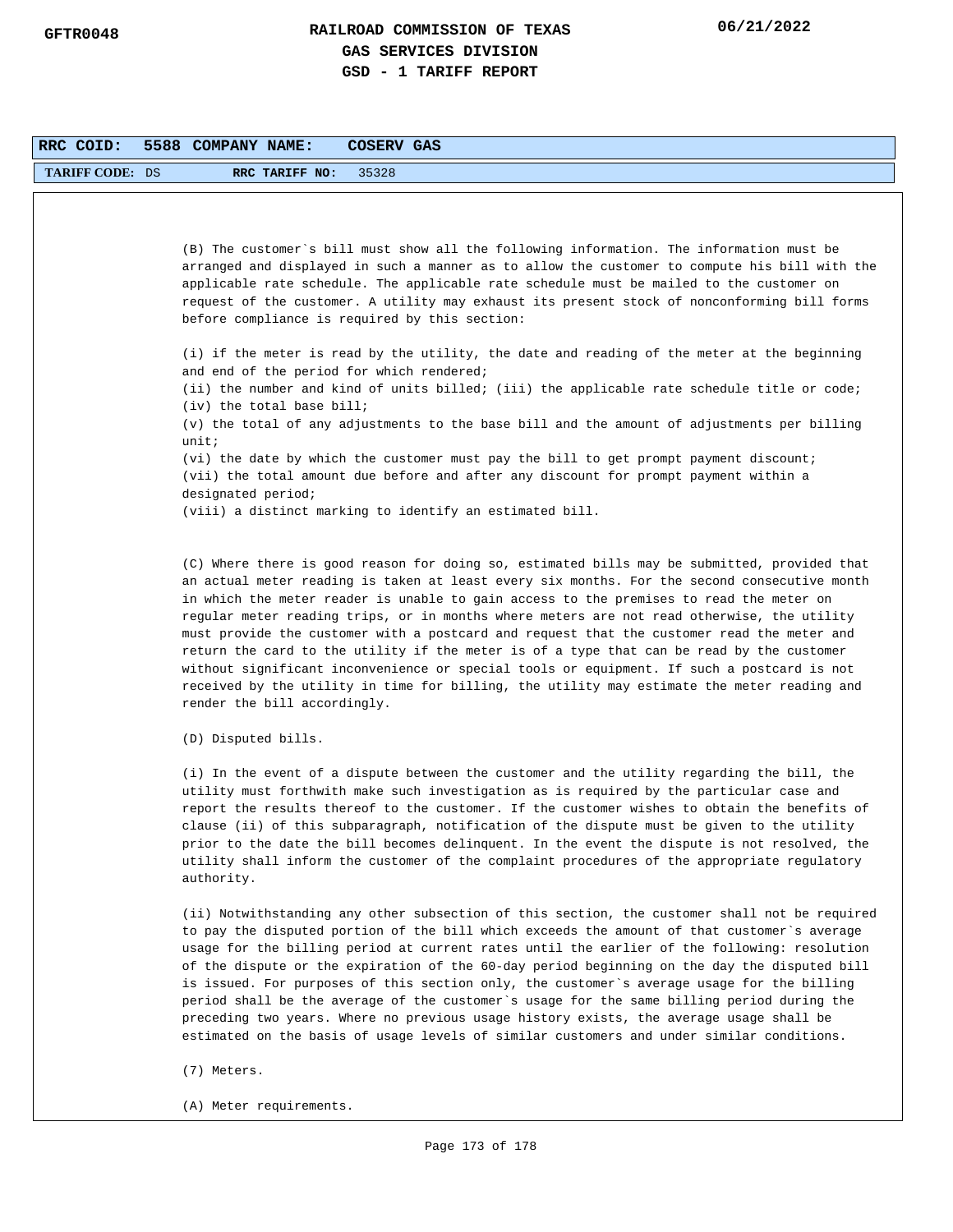| RRC COID:              | 5588 COMPANY NAME:<br>COSERV GAS                                                                                                                                                                                                                                                                                                                                                                                                                                                                                                                                                                                                                                                                                                                                                                                                                                                                            |
|------------------------|-------------------------------------------------------------------------------------------------------------------------------------------------------------------------------------------------------------------------------------------------------------------------------------------------------------------------------------------------------------------------------------------------------------------------------------------------------------------------------------------------------------------------------------------------------------------------------------------------------------------------------------------------------------------------------------------------------------------------------------------------------------------------------------------------------------------------------------------------------------------------------------------------------------|
| <b>TARIFF CODE: DS</b> | RRC TARIFF NO:<br>35328                                                                                                                                                                                                                                                                                                                                                                                                                                                                                                                                                                                                                                                                                                                                                                                                                                                                                     |
|                        |                                                                                                                                                                                                                                                                                                                                                                                                                                                                                                                                                                                                                                                                                                                                                                                                                                                                                                             |
|                        |                                                                                                                                                                                                                                                                                                                                                                                                                                                                                                                                                                                                                                                                                                                                                                                                                                                                                                             |
|                        | (i) Use of meter. All gas sold by a utility must be charged for by meter measurements, except<br>where otherwise provided for by applicable law, regulation of the regulatory authority, or                                                                                                                                                                                                                                                                                                                                                                                                                                                                                                                                                                                                                                                                                                                 |
|                        | tariff.                                                                                                                                                                                                                                                                                                                                                                                                                                                                                                                                                                                                                                                                                                                                                                                                                                                                                                     |
|                        | (ii) Installation by utility. Unless otherwise authorized by the regulatory authority, each<br>utility must provide and install and will continue to own and maintain all meters necessary                                                                                                                                                                                                                                                                                                                                                                                                                                                                                                                                                                                                                                                                                                                  |
|                        | for measurement of gas delivered to its customers.                                                                                                                                                                                                                                                                                                                                                                                                                                                                                                                                                                                                                                                                                                                                                                                                                                                          |
|                        | (iii) Standard type. No utility may furnish, set up, or put in use any meter which is not<br>reliable and of a standard type which meets generally accepted industry standards; provided,<br>however, special meters not necessarily conforming to such standard types may be used for<br>investigation, testing, or experimental purposes.                                                                                                                                                                                                                                                                                                                                                                                                                                                                                                                                                                 |
|                        | (B) Meter records. Each utility must keep the following records:                                                                                                                                                                                                                                                                                                                                                                                                                                                                                                                                                                                                                                                                                                                                                                                                                                            |
|                        | (i) Meter equipment records. Each utility must keep a record of all its meters, showing the<br>customer's address and date of the last test.                                                                                                                                                                                                                                                                                                                                                                                                                                                                                                                                                                                                                                                                                                                                                                |
|                        | (ii) Records of meter tests. All meter tests must be properly referenced to the meter record                                                                                                                                                                                                                                                                                                                                                                                                                                                                                                                                                                                                                                                                                                                                                                                                                |
|                        | provided for therein. The record of each test made on request of a customer must show the<br>identifying number and constants of the meter, the standard meter and other measuring devices<br>used, the date and kind of test made, by whom made, the error (or percentage of accuracy) at<br>each load tested, and sufficient data to permit verification of all calculations.<br>(iii) Meter readings--meter unit location. In general, each meter must indicate clearly the<br>units of service for which charge is made to the customer.                                                                                                                                                                                                                                                                                                                                                                |
|                        | (iv) Meter tests on request of customer.                                                                                                                                                                                                                                                                                                                                                                                                                                                                                                                                                                                                                                                                                                                                                                                                                                                                    |
|                        | (I) Each utility must, upon request of a customer, make a test of the accuracy of the meter<br>serving that customer. The utility must inform the customer of the time and place of the test<br>and permit the customer or his authorized representative to be present if the customer so<br>desires. If no such test has been performed within the previous four years for the same<br>customer at the same location, the test is to be performed without charge. If such a test has<br>been performed for the same customer at the same location within the previous four years, the<br>utility is entitled to charge a fee for the test not to exceed \$15 or such other fee for the<br>testing of meters as may be set forth in the utility's tariff properly on file with the<br>regulatory authority. The customer must be properly informed of the result of any test on a<br>meter that serves him. |
|                        | (II) Notwithstanding subclause (I) of this clause, if the meter is found to be more than<br>nominally defective, to either the customer's or the utility's disadvantage, any fee charged<br>for a meter test must be refunded to the customer. More than nominally defective means a<br>deviation of more than 2.0% from accurate registration.                                                                                                                                                                                                                                                                                                                                                                                                                                                                                                                                                             |
|                        | (v) Bill adjustments due to meter error.                                                                                                                                                                                                                                                                                                                                                                                                                                                                                                                                                                                                                                                                                                                                                                                                                                                                    |
|                        | (I) If any meter test reveals a meter to be more than nominally defective, the utility must<br>correct previous readings consistent with the inaccuracy found in the meter for the period of<br>either:                                                                                                                                                                                                                                                                                                                                                                                                                                                                                                                                                                                                                                                                                                     |
|                        | $(-a-)$ the last six months; or                                                                                                                                                                                                                                                                                                                                                                                                                                                                                                                                                                                                                                                                                                                                                                                                                                                                             |
|                        |                                                                                                                                                                                                                                                                                                                                                                                                                                                                                                                                                                                                                                                                                                                                                                                                                                                                                                             |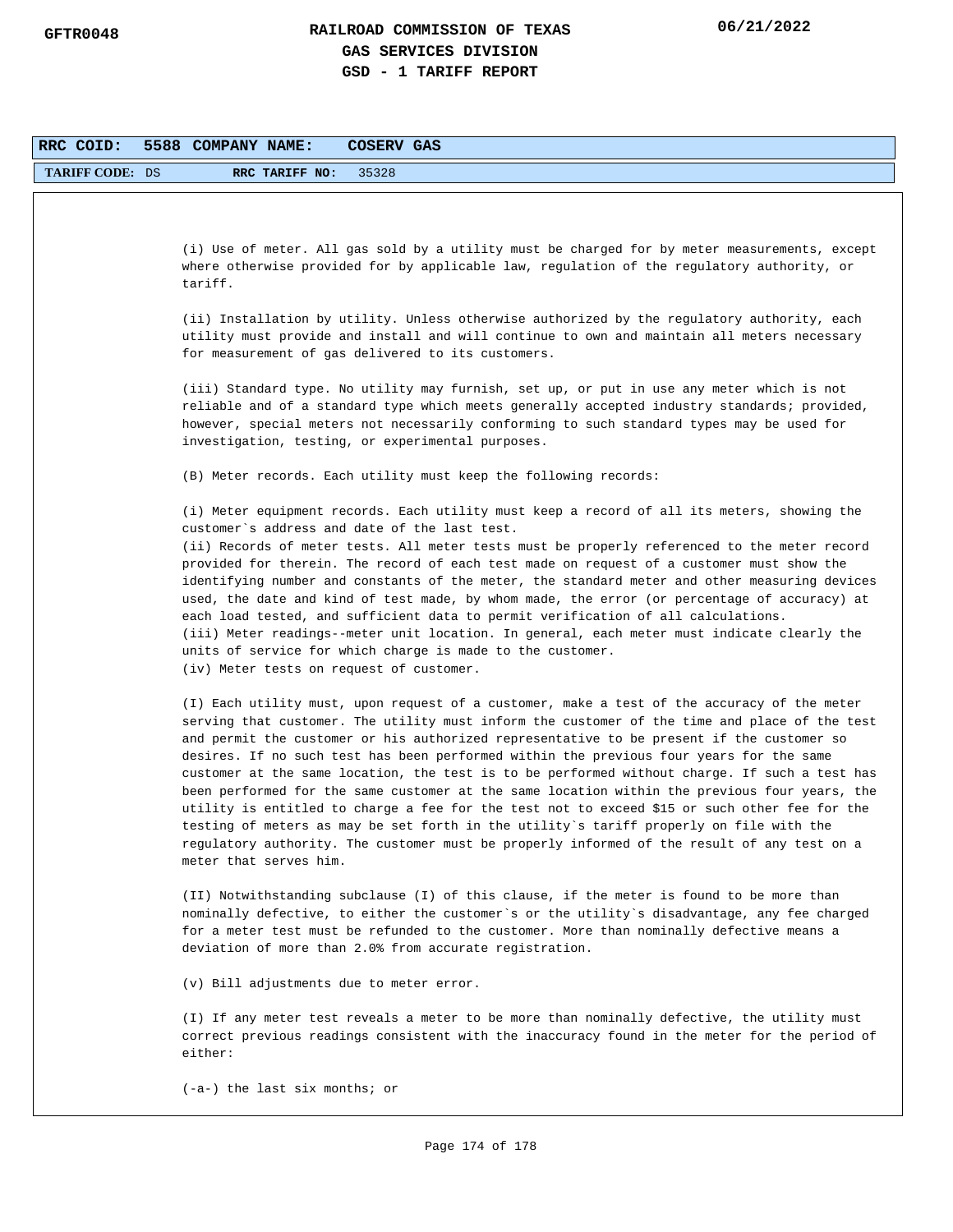| RRC COID:              | 5588 COMPANY NAME:<br>COSERV GAS                                                                                                                                                                                                                                                                                                                                                                                                                                                                                                                                                                                                                                                                                                                                                                                                                                                                                                                                                                                                                                    |
|------------------------|---------------------------------------------------------------------------------------------------------------------------------------------------------------------------------------------------------------------------------------------------------------------------------------------------------------------------------------------------------------------------------------------------------------------------------------------------------------------------------------------------------------------------------------------------------------------------------------------------------------------------------------------------------------------------------------------------------------------------------------------------------------------------------------------------------------------------------------------------------------------------------------------------------------------------------------------------------------------------------------------------------------------------------------------------------------------|
| <b>TARIFF CODE: DS</b> | RRC TARIFF NO:<br>35328                                                                                                                                                                                                                                                                                                                                                                                                                                                                                                                                                                                                                                                                                                                                                                                                                                                                                                                                                                                                                                             |
|                        | (-b-) the last test of the meter, whichever is shorter. Any resulting underbillings or<br>overbillings are to be corrected in subsequent bills, unless service is terminated, in which<br>event a monetary adjustment is to be made. This requirement for a correction may be foregone<br>by the utility if the error is to the utility's disadvantage.                                                                                                                                                                                                                                                                                                                                                                                                                                                                                                                                                                                                                                                                                                             |
|                        | (II) If a meter is found not to register for any period of time, the utility may make a charge<br>for units used but not metered for a period not to exceed three months previous to the time<br>the meter is found not to be registering. The determination of amounts used but not metered is<br>to be based on consumption during other like periods by the same customer at the same<br>location, when available, and on consumption under similar conditions at the same location or<br>of other similarly situated customers, when not available.                                                                                                                                                                                                                                                                                                                                                                                                                                                                                                             |
| Q1                     | (8) New construction.                                                                                                                                                                                                                                                                                                                                                                                                                                                                                                                                                                                                                                                                                                                                                                                                                                                                                                                                                                                                                                               |
|                        | (A) Standards of construction. Each utility is to construct, install, operate, and maintain<br>its plant, structures, equipment, and lines in accordance with the provisions of such codes<br>and standards as are generally accepted by the industry, as modified by rule or regulation of<br>the regulatory authority or otherwise by law, and in such manner to best accommodate the<br>public and to prevent interference with service furnished by other public utilities insofar as<br>practical.                                                                                                                                                                                                                                                                                                                                                                                                                                                                                                                                                             |
|                        | (B) Line extension and construction charges. Every utility must file its extension policy. The<br>policy must be consistent, nondiscriminatory, and is subject to the approval of the regulatory<br>authority. No contribution in aid of construction may be required of any customer except as<br>provided for in extension policy.                                                                                                                                                                                                                                                                                                                                                                                                                                                                                                                                                                                                                                                                                                                                |
|                        | (C) Response to request for service. Every gas utility must serve each qualified applicant for<br>service within its service area as rapidly as practical. As a general policy, those<br>applications not involving line extensions or new facilities should be filled within seven<br>working days. Those applications for individual residential service requiring line extensions<br>should be filled within 90 days unless unavailability of materials or other causes beyond the<br>control of the utility result in unavoidable delays. In the event that residential service is<br>delayed in excess of 90 days after an applicant has met credit requirements and made<br>satisfactory arrangements for payment of any required construction charges, a report must be<br>made to the regulatory authority listing the name of the applicant, location, and cause for<br>delay. Unless such delays are due to causes which are reasonably beyond the control of the<br>utility, a delay in excess of 90 days may be found to constitute a refusal to serve. |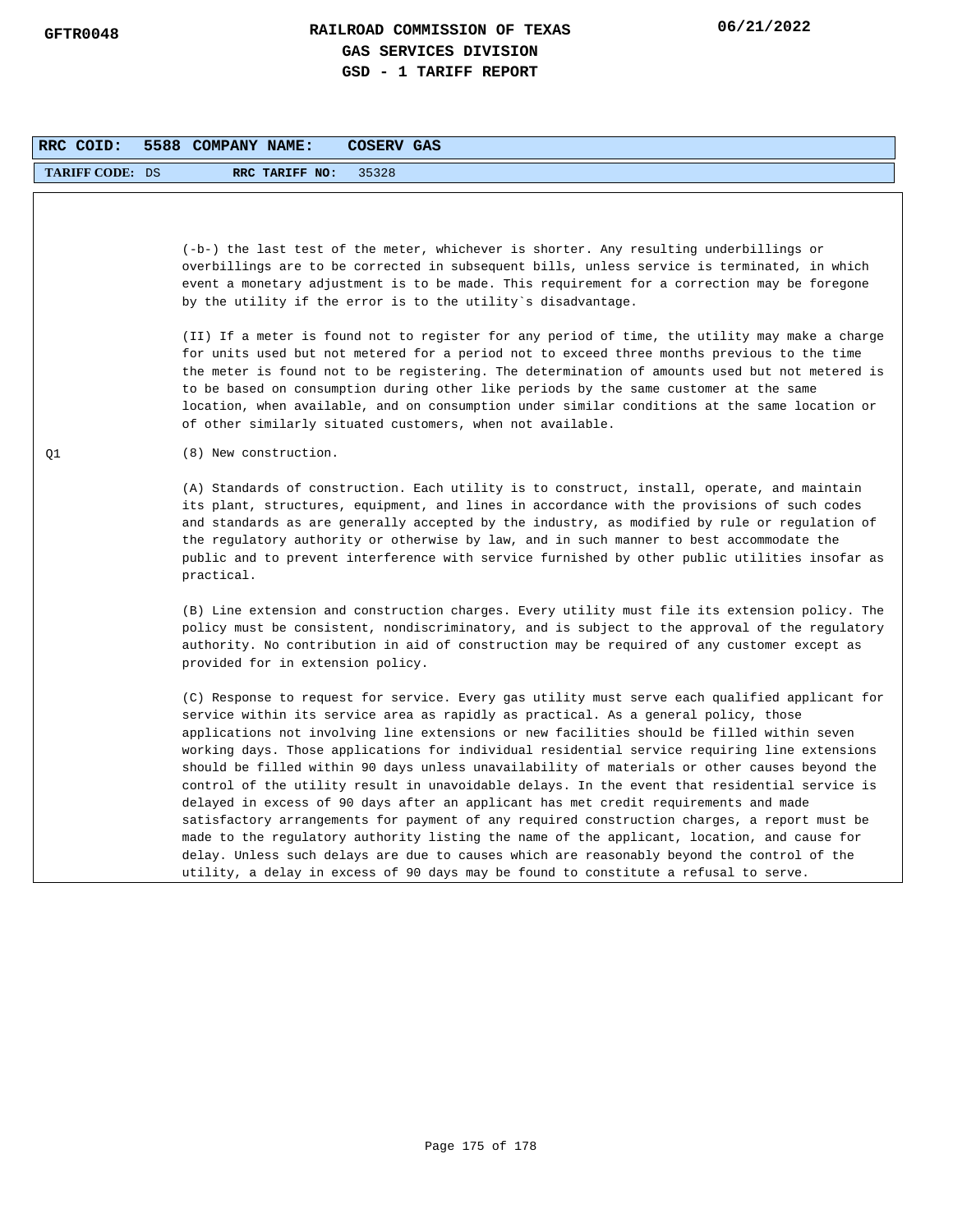| RRC COID:              | 5588 COMPANY NAME: | COSERV GAS           |                                                                                                                                                                                                                                                                                                                                                                                                                                                                                                                                                                                                                                                                                                                                                                                                                                                                                                                                                                                                                                                                          |  |  |  |
|------------------------|--------------------|----------------------|--------------------------------------------------------------------------------------------------------------------------------------------------------------------------------------------------------------------------------------------------------------------------------------------------------------------------------------------------------------------------------------------------------------------------------------------------------------------------------------------------------------------------------------------------------------------------------------------------------------------------------------------------------------------------------------------------------------------------------------------------------------------------------------------------------------------------------------------------------------------------------------------------------------------------------------------------------------------------------------------------------------------------------------------------------------------------|--|--|--|
| <b>TARIFF CODE: DS</b> | RRC TARIFF NO:     | 35328                |                                                                                                                                                                                                                                                                                                                                                                                                                                                                                                                                                                                                                                                                                                                                                                                                                                                                                                                                                                                                                                                                          |  |  |  |
| <b>SERVICE CHARGES</b> |                    |                      |                                                                                                                                                                                                                                                                                                                                                                                                                                                                                                                                                                                                                                                                                                                                                                                                                                                                                                                                                                                                                                                                          |  |  |  |
| RRC CHARGE NO.         | CHARGE ID          | <b>CHARGE AMOUNT</b> | SERVICE PROVIDED                                                                                                                                                                                                                                                                                                                                                                                                                                                                                                                                                                                                                                                                                                                                                                                                                                                                                                                                                                                                                                                         |  |  |  |
| 301777                 | SC1                |                      | Connection Charge During Business Hours: During<br>standard business hours, for each reconnection of gas<br>service where service has been discontinued at the<br>same premises for any reason, for the initial<br>inauguration of service, and for each inauguration of<br>service when the billable party has changed, with the<br>following exceptions: (a) For a builder who uses gas<br>temporarily during construction or for display<br>purposes. (b) Whenever gas service has been<br>temporarily interrupted because of System outage or<br>service work done by Company; or (c) For any reason<br>deemed necessary for Company operations. The charge<br>will also apply in the event that the connection or<br>reconnection cannot be made because there is an issue<br>on the builder's or customer's premises, including the<br>inability for CoServ to gain access to the premises,<br>failure of the appliances to meet required<br>specifications, a leak in the piping, or the like.<br>This will be identified as a Failed Connect Attempt.<br>\$65.00 |  |  |  |
| 301778                 | SC <sub>2</sub>    |                      | Connection Charge After Business Hours: After standard<br>business hours, for each reconnection of gas service<br>where service has been discontinued at the same<br>premises for any reason, for the initial inauguration<br>of service, and for each inauguration of service when<br>the billable party has changed, with the following<br>exceptions: (a) For a builder who uses gas temporarily<br>during construction or for display purposes. (b)<br>Whenever gas service has been temporarily interrupted<br>because of System outage or service work done by<br>Company; or (c) For any reason deemed necessary for<br>Company operations. The charge will also apply in the<br>event that the connection or reconnection cannot be<br>made because there is an issue on the builder's or<br>customer's premises, including the inability for<br>CoServ to gain access to the premises, failure of the<br>appliances to meet required specifications, a leak in<br>the piping, or the like. This will be identified as a<br>Failed Connect Attempt. \$97.00      |  |  |  |
| 301779                 | SC <sub>3</sub>    |                      | Field Read of Meter: A read for change charge when it<br>is necessary for the Company to read the meter at a<br>currently served location because of a change in the<br>billable party. \$19.00                                                                                                                                                                                                                                                                                                                                                                                                                                                                                                                                                                                                                                                                                                                                                                                                                                                                          |  |  |  |
| 301780                 | SC4                |                      | Returned Check Charges: Returned check handling charge<br>for each check returned to Company for any reason.<br>\$20.00                                                                                                                                                                                                                                                                                                                                                                                                                                                                                                                                                                                                                                                                                                                                                                                                                                                                                                                                                  |  |  |  |
| 301781                 | SC5                |                      | Charge for Temporary Discontinuance of Service -<br>Residential: Whenever service has been temporarily                                                                                                                                                                                                                                                                                                                                                                                                                                                                                                                                                                                                                                                                                                                                                                                                                                                                                                                                                                   |  |  |  |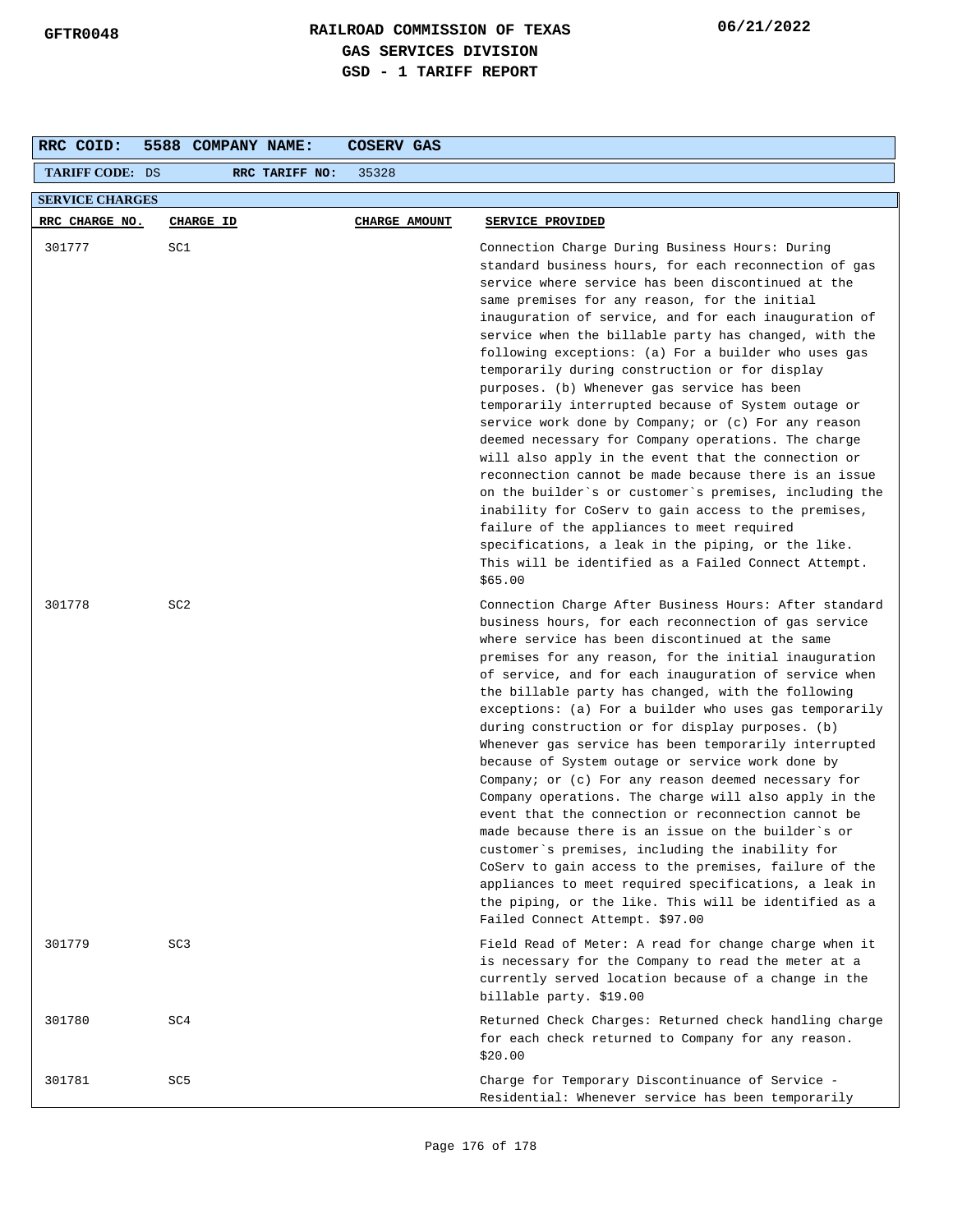| RRC COID:              | 5588 COMPANY NAME: |                | COSERV GAS |                                                                                                                                                                                                                                                                                                                                                                                                                                                                                                                                                                                                                                                                                                                                                                                                          |
|------------------------|--------------------|----------------|------------|----------------------------------------------------------------------------------------------------------------------------------------------------------------------------------------------------------------------------------------------------------------------------------------------------------------------------------------------------------------------------------------------------------------------------------------------------------------------------------------------------------------------------------------------------------------------------------------------------------------------------------------------------------------------------------------------------------------------------------------------------------------------------------------------------------|
| <b>TARIFF CODE: DS</b> |                    | RRC TARIFF NO: | 35328      |                                                                                                                                                                                                                                                                                                                                                                                                                                                                                                                                                                                                                                                                                                                                                                                                          |
|                        |                    |                |            |                                                                                                                                                                                                                                                                                                                                                                                                                                                                                                                                                                                                                                                                                                                                                                                                          |
|                        |                    |                |            | disconnected at the request of the customer, this<br>charge plus the appropriate Connection Charge will be<br>made to reestablish such service for that customer at<br>the same address. \$65.00                                                                                                                                                                                                                                                                                                                                                                                                                                                                                                                                                                                                         |
| 301782                 | SC6                |                |            | Charge for Temporary Discontinuance of Service.5 Non-<br>Residential: Whenever service has been temporarily<br>disconnected at the request of the customer, this<br>charge plus the appropriate Connection Charge will be<br>made to reestablish such service for that customer at<br>the same address. \$107.00                                                                                                                                                                                                                                                                                                                                                                                                                                                                                         |
| 301783                 | SC7                |                |            | Charge for Meter Testing: The Company shall, upon<br>request of a customer, make a test of the accuracy of<br>the meter serving that customer. The Company shall<br>inform the customer of the time and place of the test<br>and permit the customer or his authorized<br>representative to be present if the customer so<br>desires. If no such test has been performed within<br>the previous four $(4)$ years for the same customer at<br>the same location, the test shall be performed without<br>charge. If such test has been performed for the same<br>customer at the same location within the previous four<br>(4) years, the Company will charge the Meter Test Fee.<br>The customer must be properly informed of the result<br>of any test on a meter that services the customer.<br>\$15.00 |
| 301784                 | SC <sub>8</sub>    |                |            | Charge for Service Calls During Business Hours: A<br>Service Call Charge is made for responding to a<br>service call during standard business hours that is<br>determined to be a customer related problem rather<br>than a Company or Company facilities problem. \$26.00                                                                                                                                                                                                                                                                                                                                                                                                                                                                                                                               |
| 301785                 | SC <sub>9</sub>    |                |            | Charge for Service Calls After Business Hours: A<br>Service Call Charge is made for responding to a<br>service call after standard business hours that is<br>determined to be a customer related problem rather<br>than a Company or Company facilities problem. \$40.00                                                                                                                                                                                                                                                                                                                                                                                                                                                                                                                                 |
| 301776                 | SCAP               |                |            | Application of Schedule: The service charges listed<br>below are in addition to any other charges under the<br>Company's Tariff for Gas Service and will be applied<br>for the condition described. Other services not<br>covered by these standard conditions will be charged<br>on the basis of an estimate for the job or the<br>Company's actual cost plus appropriate surcharges.                                                                                                                                                                                                                                                                                                                                                                                                                   |
| 301786                 | SC10               |                |            | Tampering Charge: No Company meters, equipment, or<br>other property, whether on Customer's premises or<br>elsewhere, are to be tampered with or interfered with<br>for any reason. A Tampering Charge is made for<br>unauthorized reconnection or other tampering with                                                                                                                                                                                                                                                                                                                                                                                                                                                                                                                                  |